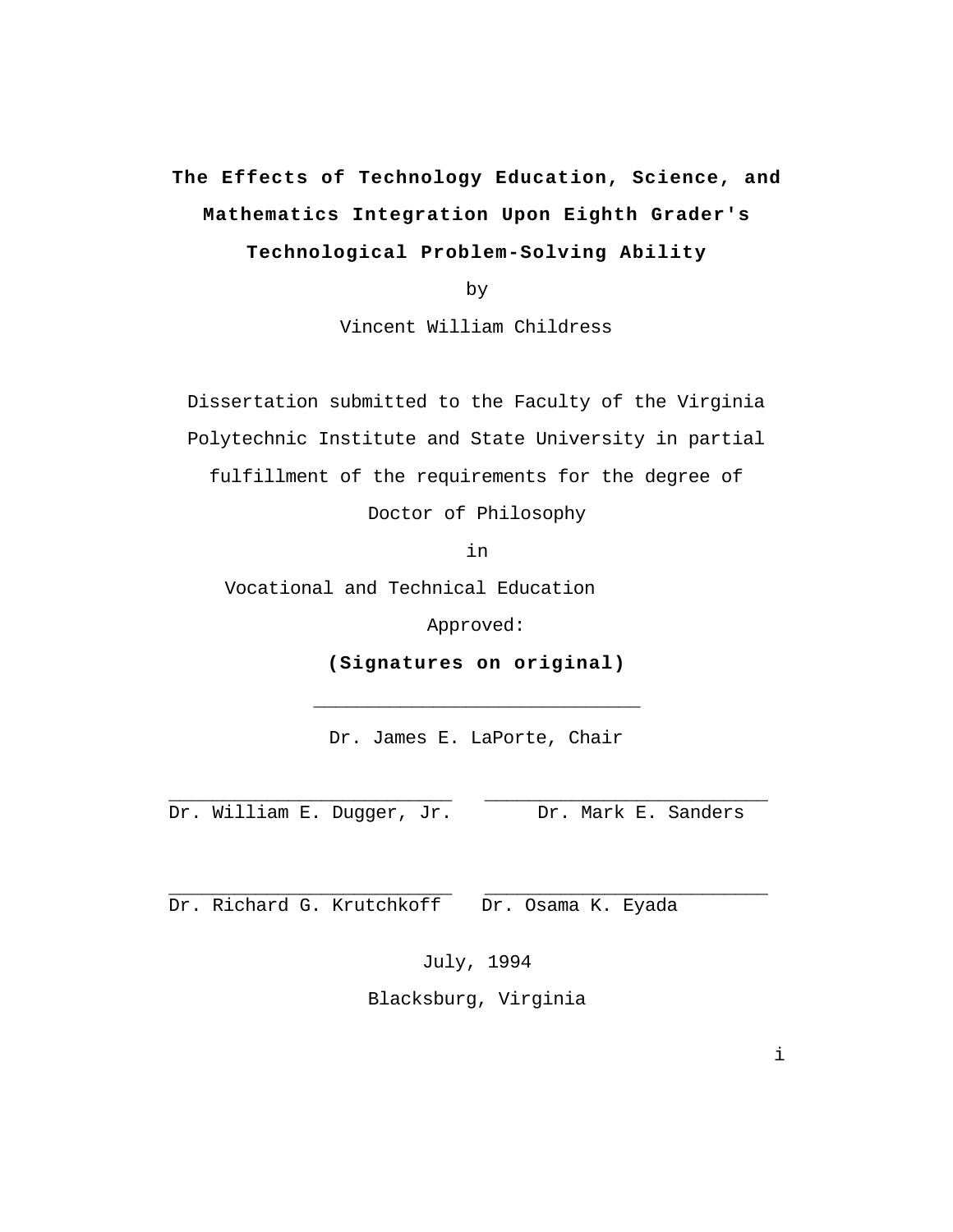# **The Effects of Technology Education, Science, and Mathematics Integration Upon Eighth Graders' Technological Problem-Solving Ability**

by

Vincent William Childress James E. LaPorte, Committee Chair Technology Education

Virginia Polytechnic Institute and State University

#### **Abstract**

This study investigated the effects of technology education, science, and mathematics (TSM) curriculum integration on the technological problem-solving ability of eighth grade technology education students. The researcher used a quasi-experimental, nonequivalent control group design to compare the performance of students receiving correlated TSM integration to those not receiving integration in an adapted Technology, Science, Mathematics Integration Project Activity (LaPorte & Sanders, 1993).

The students were to design, construct, and evaluate wind collectors to generate electricity. The collectors were mounted on a generator for the pretest and posttest measurements. The measure for treatment

ii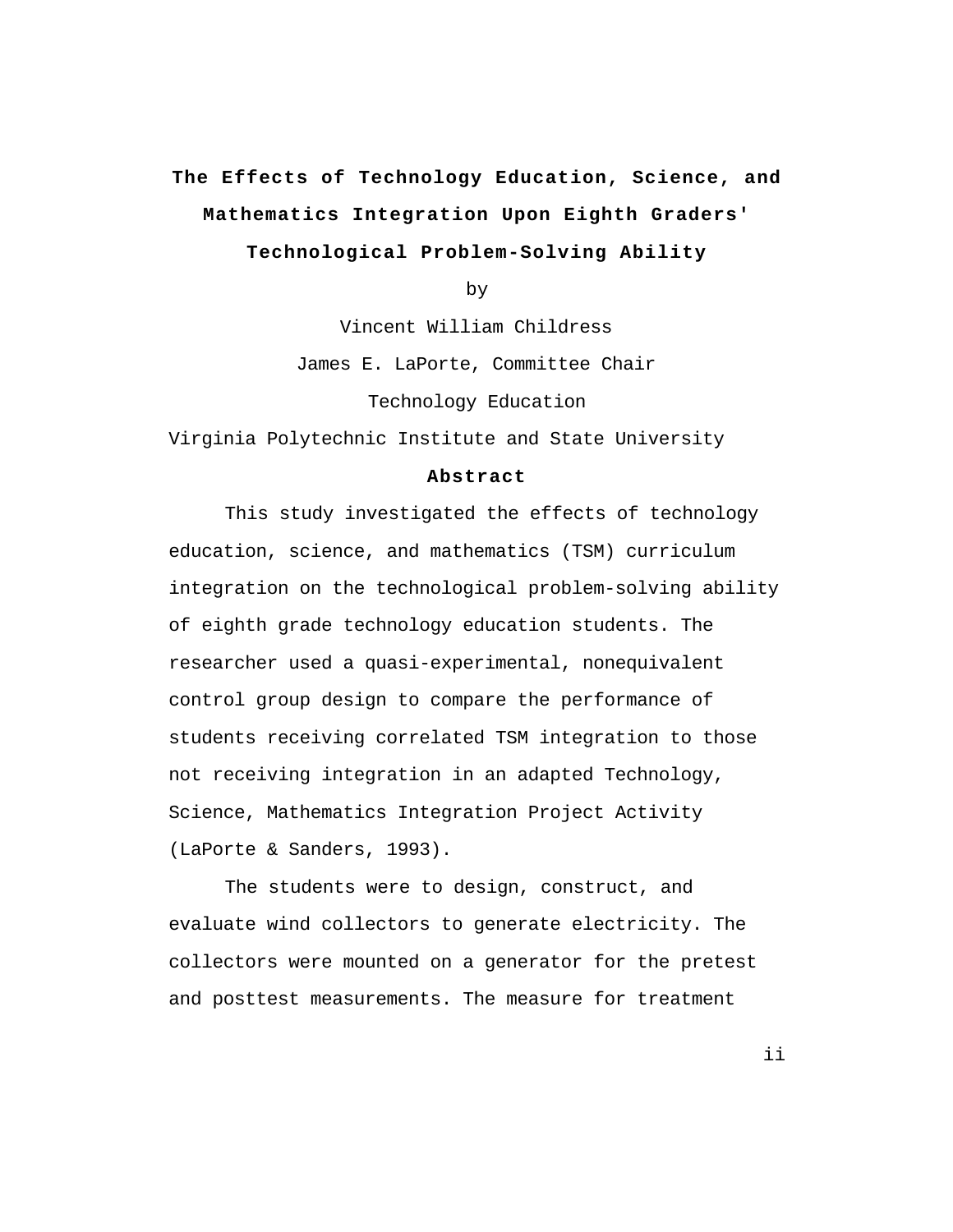effect was the output wattage of the generator for each student's wind collector.

The samples were drawn from middle schools that had two technology education teachers in the same school, each teaching eighth graders. The pilot study sample (N = 51) was selected from a middle school in rural southcentral Virginia. The study sample  $(N = 33)$  was selected from a middle school in a suburb of Richmond, Virginia.

Treatment group technology education teachers employed technological problem solving, and they correlated instruction of key concepts with science and mathematics teachers using the adapted TSM Integration Activity. The control group technology education teachers did not correlate instruction with science and mathematics teachers.

There was no significant difference between the treatment and control groups for technological problem solving. Evidence suggested that students were applying science and mathematics concepts. The researcher concluded that TSM curriculum integration may promote the application of science and mathematics concepts to technological problem solving and does not hinder the technological problem-solving ability of eighth

iii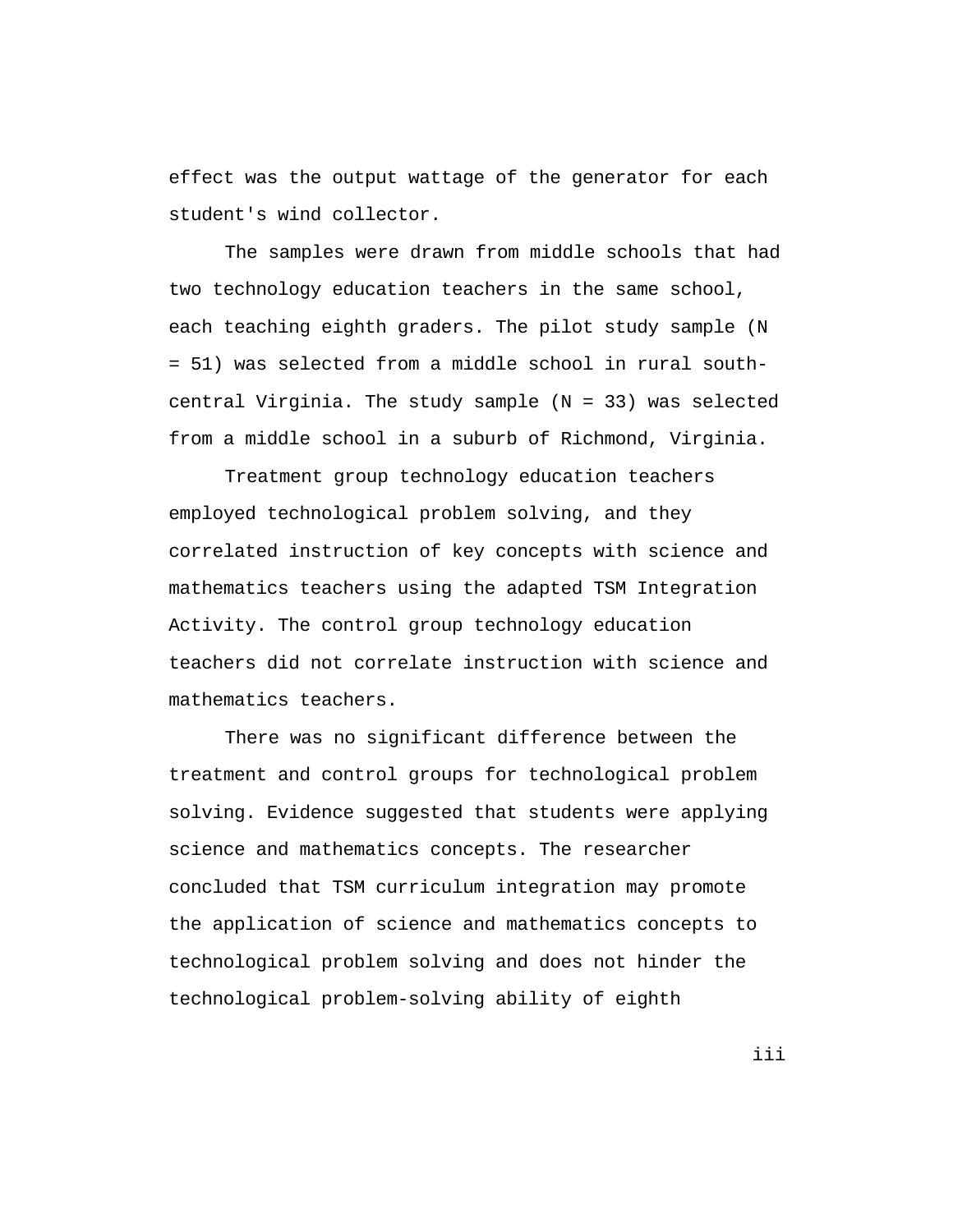technology education students.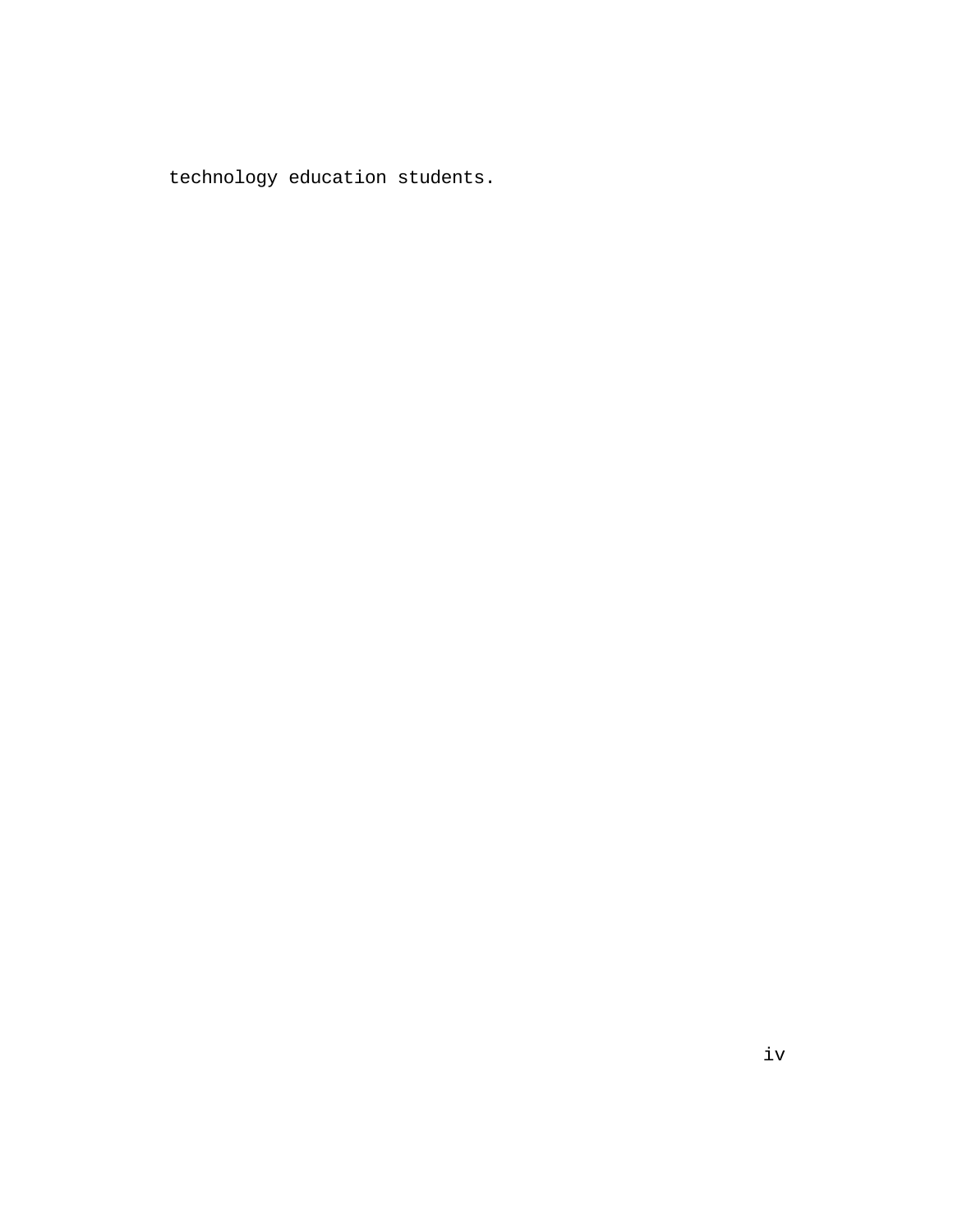# **To Susan, My Best Friend,**

This volume of research is dedicated to my loving wife, Susan, without whose support I could not have accomplished what I have. All things of the Earthly realm pale in comparison to my love for her; her beauty, intelligence, sensitivity, compassion, dedication and motivation. In partnership with her, our life together and the holy vows of our union are the most sacred and important purposes of life for me on Earth.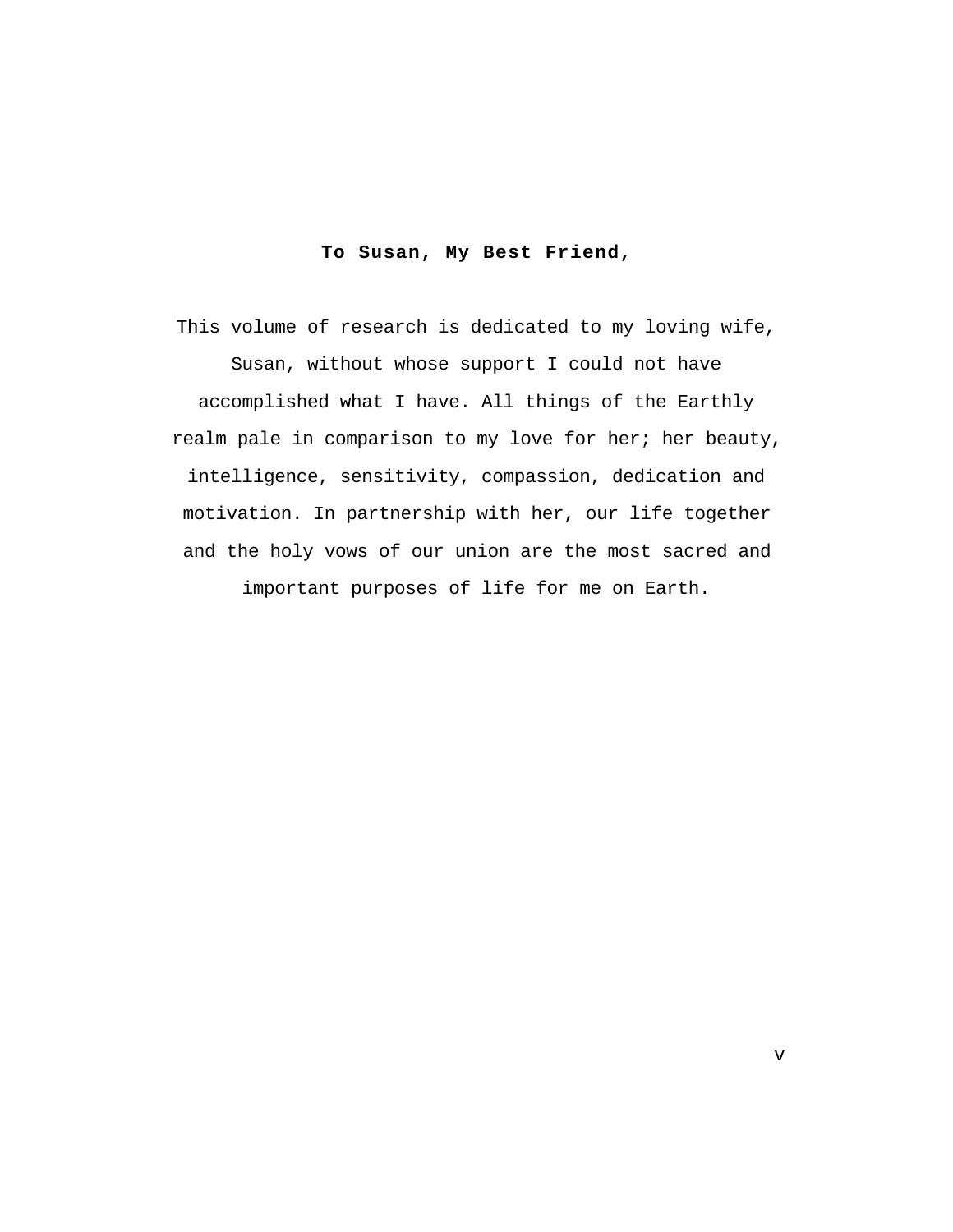## **The Teacher as Investigator**

"It seems to me that the contributions that might come from class-room teachers are a comparatively neglected field; or, to change the metaphor, an almost unworked mine...It is to be hoped that the movement will not cease until all active class-room teachers, of whatever grade, are also drawn in...For these teachers are the ones in direct contact with pupils and hence the ones through whom the results of scientific findings finally reach students. They are the channels through which the consequences of educational theory come into the lives of those at school" (pp. 46-47).

> John Dewey, 1929 The Sources of a Science of Education.

> > vi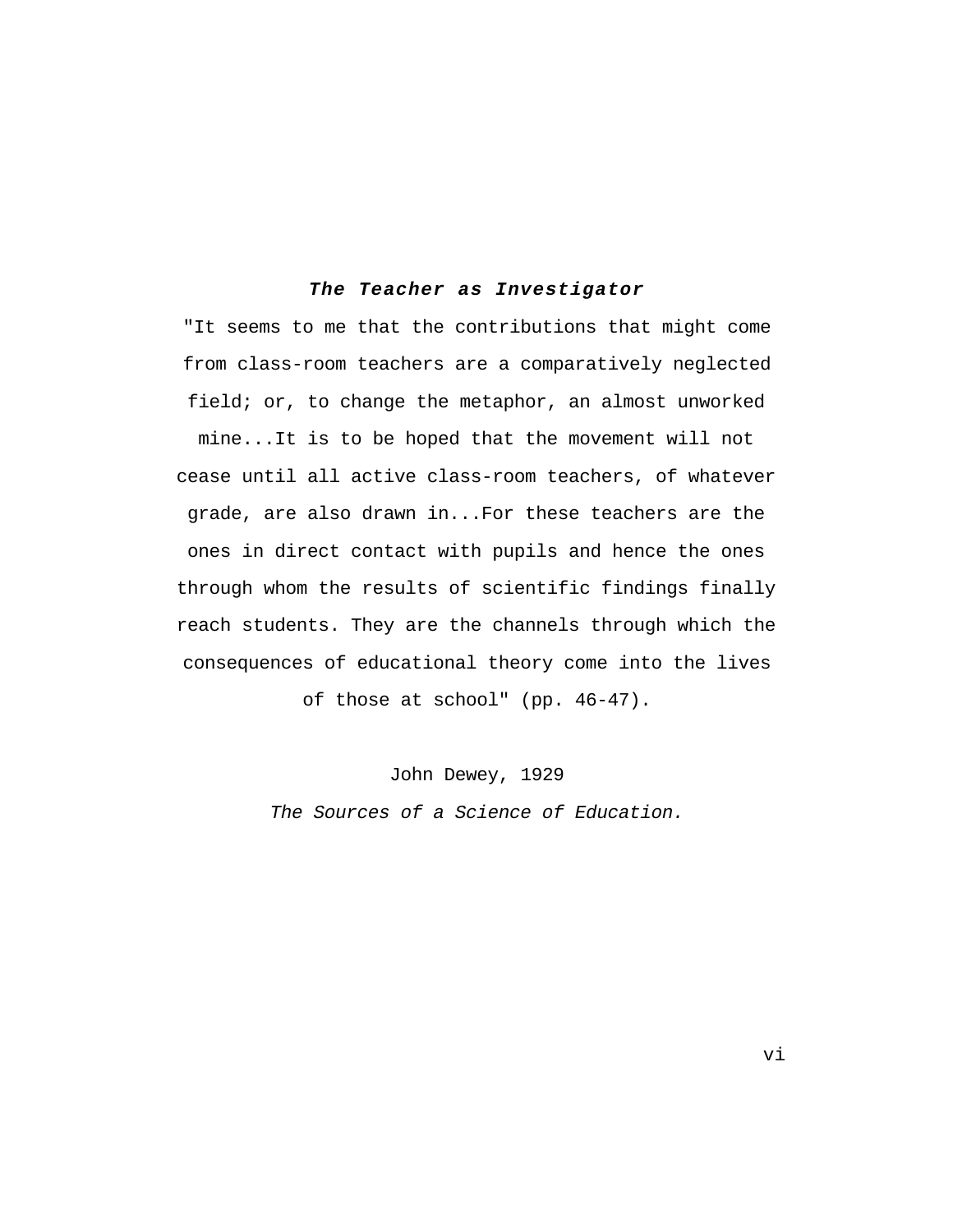#### **Acknowledgements**

The researcher would like to acknowledge the contributions of his loving wife, Susan, without whose support and partnership he could not have accomplished what he has.

Special thanks are extended to his mother and father who gave him life and love and who also supported him throughout whatever he pursued.

Special thanks are extended to the staff, Linda Solowiej and Brenda French, and faculty of the Program Area of Technology Education who encouraged the researcher to pursue life-long learning in education and technology education. Thanks to Dr. E. Allen Bame and Dr. Charles A. Pinder for their teaching and motivation in curriculum development. Thanks to Dr. William E. Dugger, Jr. for his encouragement in professional activity and for providing the opportunity to participate in something worthwhile and important. Thanks to Dr. Mark E. Sanders and Dr. James E. LaPorte for the unique and privileged opportunity to pursue a dream through the TSM Integration Project; the researcher grew tremendously as a result of working

vii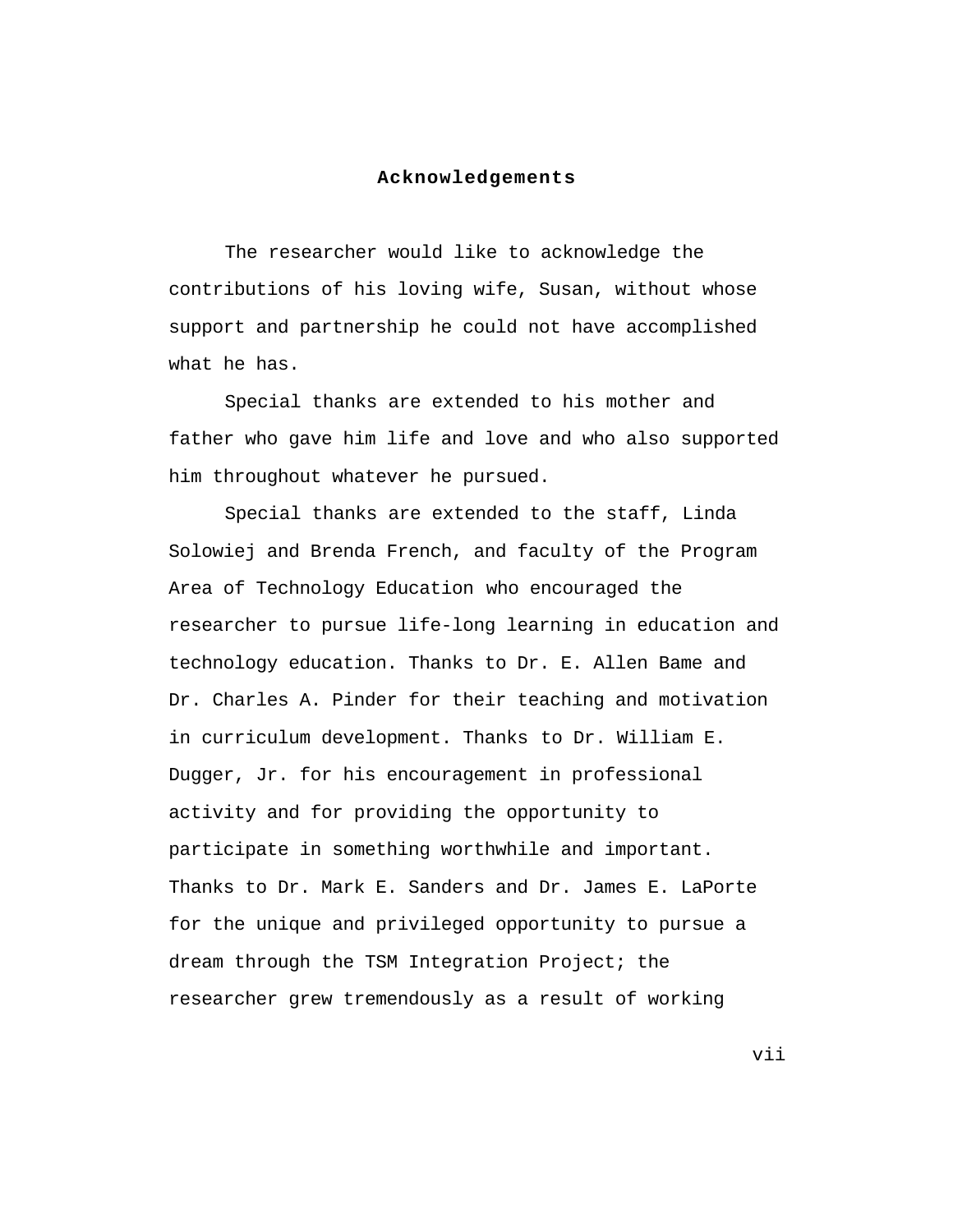closely with them on such an important task. And special thanks to Dr. James E. LaPorte for providing a role model and a friendship that will serve as a wonderful and enduring example of true teaching and mentoring.

The researcher would like to thank Dr. Richard G. Krutchkoff for his teaching and perspective on the nature of educational research, and Dr. Osama K. Eyada for his perspective, vision and contributions to this research.

Special thanks are extended to the dissertation committee for their valuable guidance and support in this research and to James E. LaPorte, Chair of the committee, for his guidance and patience.

The researcher would like to thank those without whom this research would never have been conducted. They are the teachers and administrators who opened their classrooms, laboratories and schools to investigation. Their work is important in developing a foundation of research on learning in technology education and in curriculum integration. May other educators follow their example of will and dedication to teaching the leaders of our technological future.

viii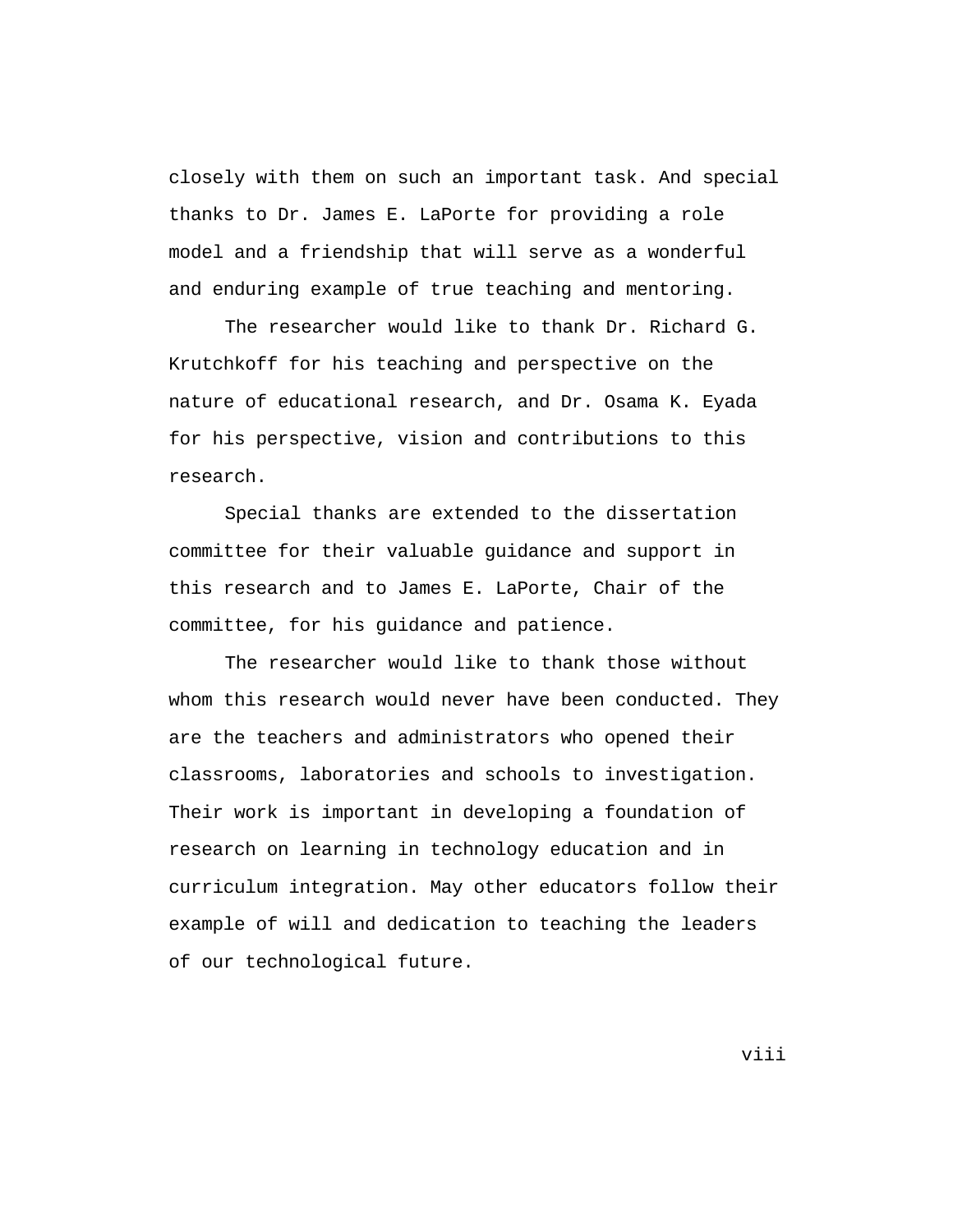# **Table of Contents**

|                                                        | ii           |
|--------------------------------------------------------|--------------|
|                                                        | iv           |
| Acknowledgements                                       | vi           |
| Table of Contents                                      | viii         |
| List of Figures<br>List of Tables                      | xiii<br>xiv  |
| Chapter I<br>Introduction and Rationale                | $\mathbf{1}$ |
| Nature of the Problem                                  | $\mathbf{1}$ |
| Science Education Reform                               | 3            |
| Mathematics Education Reform                           | 3            |
| Technology Education Reform                            | 4            |
| A Rationale for This Study                             | 5            |
| Student Competence in Technology<br>Education          | 8            |
| A Final Perspective on the Rationale<br>for this Study | 9            |
| Significance and Purpose of the Study                  | 10           |
| Research Question                                      | 12           |
| Assumptions                                            | 12           |
| Limitations                                            | 13           |
| Delimitations                                          | 14           |
| Operational Definitions                                | 16           |
|                                                        | 18           |
| Chapter II Review of Related Literature                | 21           |
|                                                        | ix           |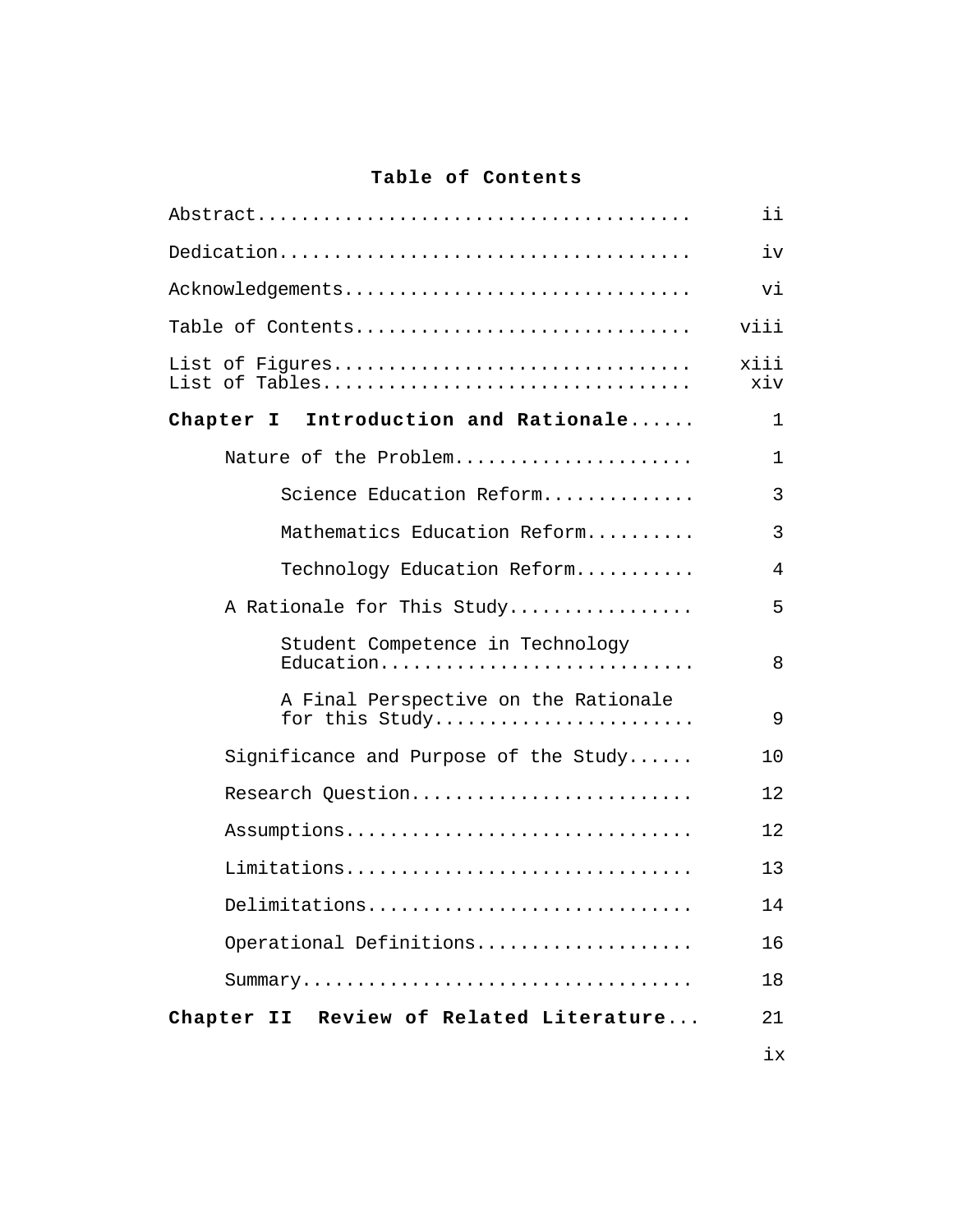| Introduction                                                                                                                            | 21 |
|-----------------------------------------------------------------------------------------------------------------------------------------|----|
| Curriculum Reform and Rationale for<br>Curriculum Integration from the Science,<br>Mathematics, and Technology Education<br>Communities | 23 |
| Importance of Spiral Curriculum                                                                                                         | 23 |
|                                                                                                                                         |    |
| The Science Community                                                                                                                   | 25 |
| Other Science Education Reformers                                                                                                       | 34 |
| The Mathematics Community                                                                                                               | 37 |
| The Technology Education Community                                                                                                      | 40 |
| Other Reformers and the Integration of<br>Technology Education, Science, and                                                            |    |
| Mathematics                                                                                                                             | 49 |
| Science-Technology-Society                                                                                                              | 49 |
| The Carnegie Foundation                                                                                                                 | 50 |
| The Woods Hole Conference                                                                                                               | 52 |
| The Middle School Community                                                                                                             | 53 |
| Approaches to Curriculum Integration                                                                                                    | 56 |
| Integrated Curriculum Design                                                                                                            | 57 |
| Constraints to Integrated Curricula                                                                                                     | 66 |
| The Rationale and Nature of<br>Problems Solving                                                                                         | 68 |
| "Doing" Technology: Real<br>Experience in Learning                                                                                      | 76 |
| Technological Problem Solving:<br>A Process of Technology                                                                               | 79 |
| Models of Problem Solving and<br>Their Outcomes                                                                                         | 81 |
|                                                                                                                                         | х  |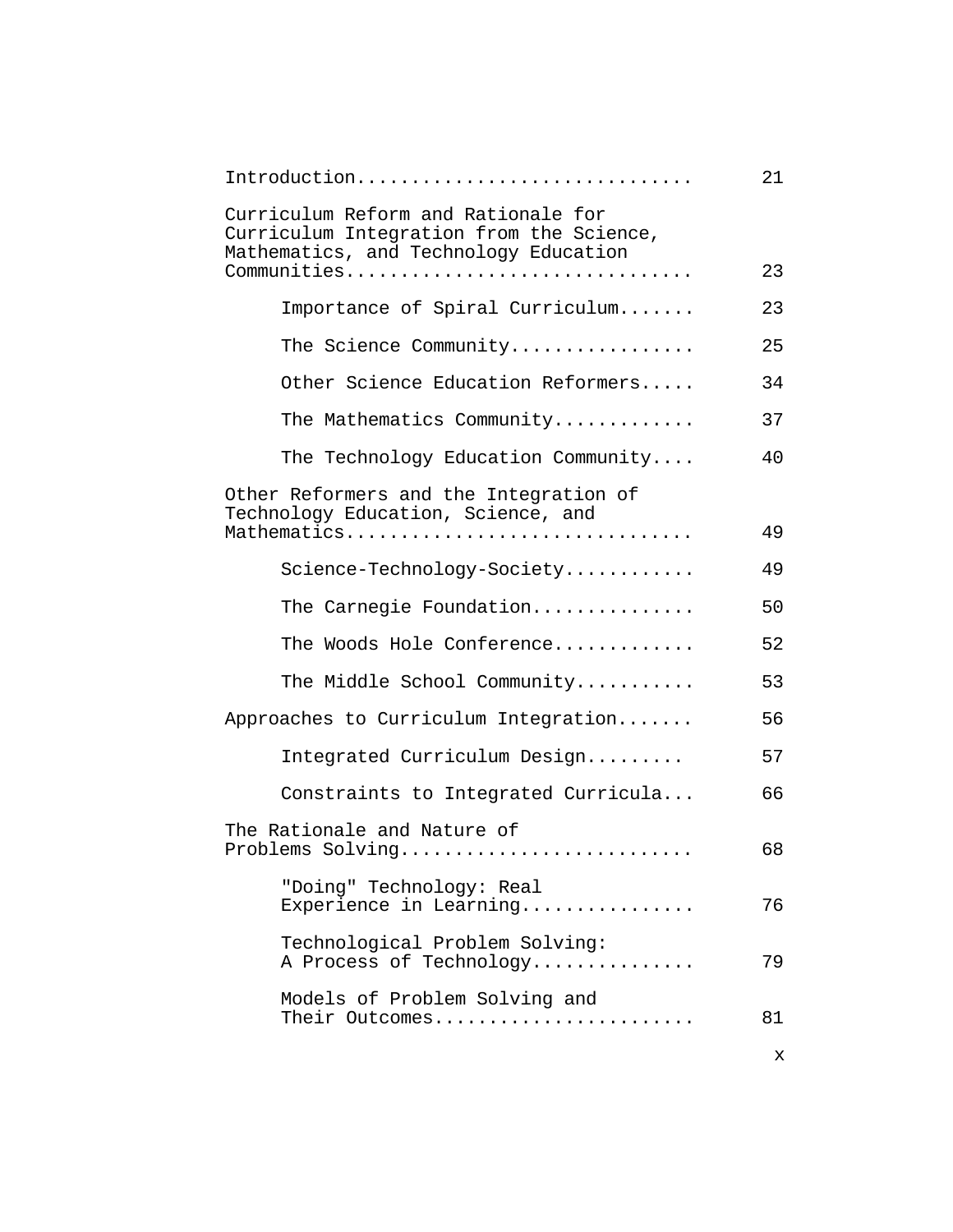| Problem-Solving Models in<br>Technology Education                             | 88        |
|-------------------------------------------------------------------------------|-----------|
| The TSM Integration Project<br>Related to Problem Solving                     | 94        |
| Evaluation and Assessment of Students                                         | 98        |
| The Technology, Science, Mathematics<br>Integration Project                   | 102       |
| Research in Curriculum Integration and<br>Related Issues                      | 105       |
| Research on the Effects of<br>Hands-On Instruction                            | 106       |
| Research on Problem Solving<br>in Technology Education                        | 109       |
| Research on the Effects of Small<br>Group Learning in Technology<br>Education | 111       |
| Research on the Effects of<br>Interdisciplinary Team Teaching                 | 113       |
| Research on the Effects of Team<br>Taught Integrated Curriculum               | 115       |
| Research on the Effects of<br>Integrated Curricula                            | 117       |
|                                                                               | 127       |
| Chapter III Methodology                                                       | 140       |
| Design of the Study                                                           | 140       |
| Hypothesis                                                                    | 141       |
| Sample                                                                        | 142       |
| Apparatus to Measure Treatment<br>Effect                                      | 146       |
| Internal Validity                                                             | 150<br>хi |
|                                                                               |           |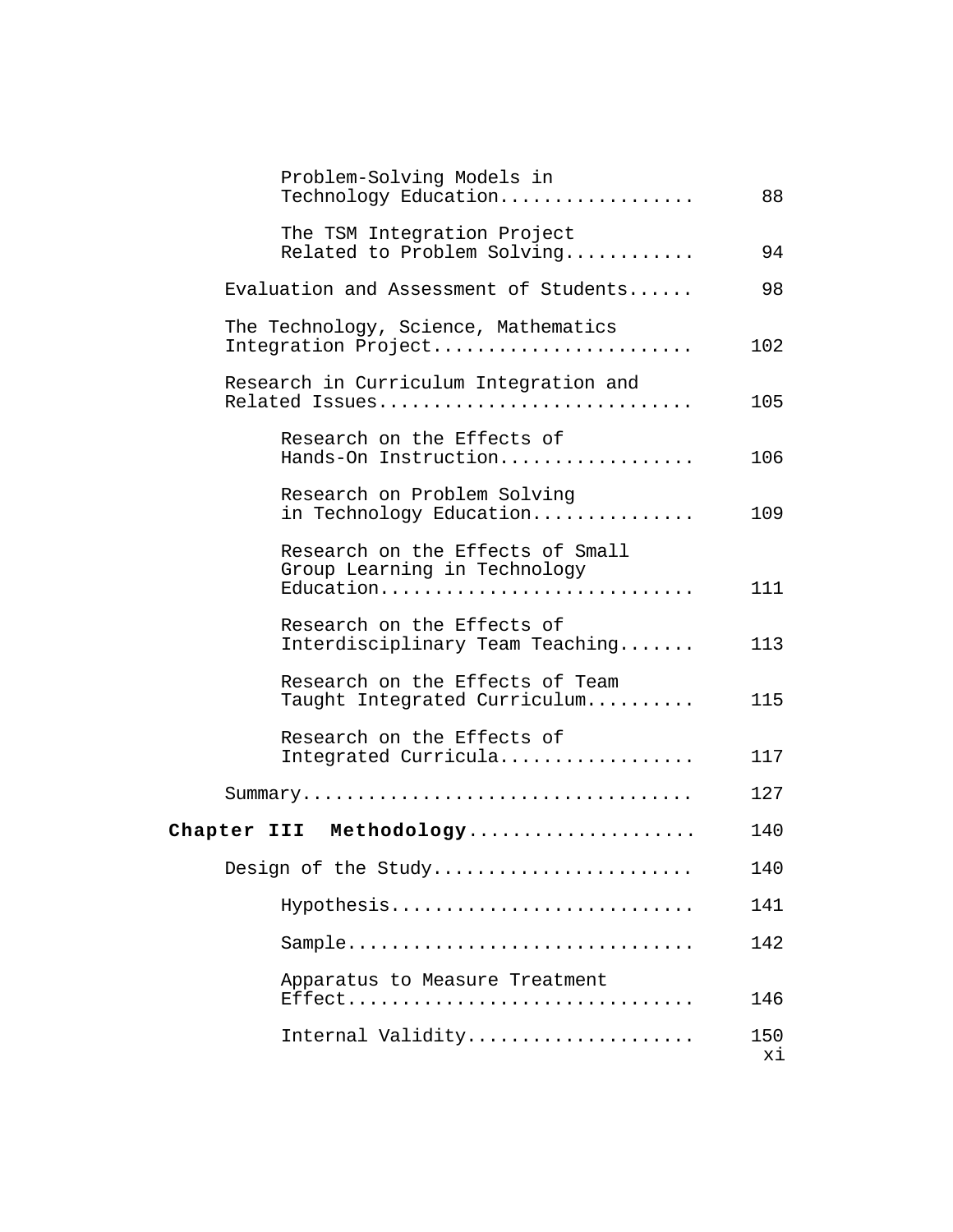| External Validity                                                    | 154 |
|----------------------------------------------------------------------|-----|
| Analysis of Variance                                                 | 156 |
| T-Test Analysis                                                      | 156 |
| Qualitative Analysis                                                 | 157 |
| Adaptation of "Capture the Wind"                                     | 161 |
| The Pilot Study                                                      | 163 |
| First Iteration                                                      | 163 |
| Pilot Study Control Group Pretest                                    | 166 |
| Circumstances in Pilot Study<br>Treatment Group Pretest and Posttest | 167 |
| Pilot Study Control Group Posttest                                   | 169 |
| Pilot Study Treatment Group Posttest                                 | 169 |
| Pilot Study Interviews                                               | 171 |
| Conducting the Study                                                 | 174 |
| Time Line of the Study                                               | 175 |
|                                                                      | 176 |
| Chapter IV Findings                                                  | 177 |
| Pretest Analysis                                                     | 177 |
| Posttest Analysis                                                    | 179 |
| T-Test Analysis                                                      | 182 |
| Student Interviews                                                   | 185 |
|                                                                      | 186 |
| Chapter V Summary, Conclusions,<br>$\verb"Recommandations$           | 188 |
|                                                                      | xii |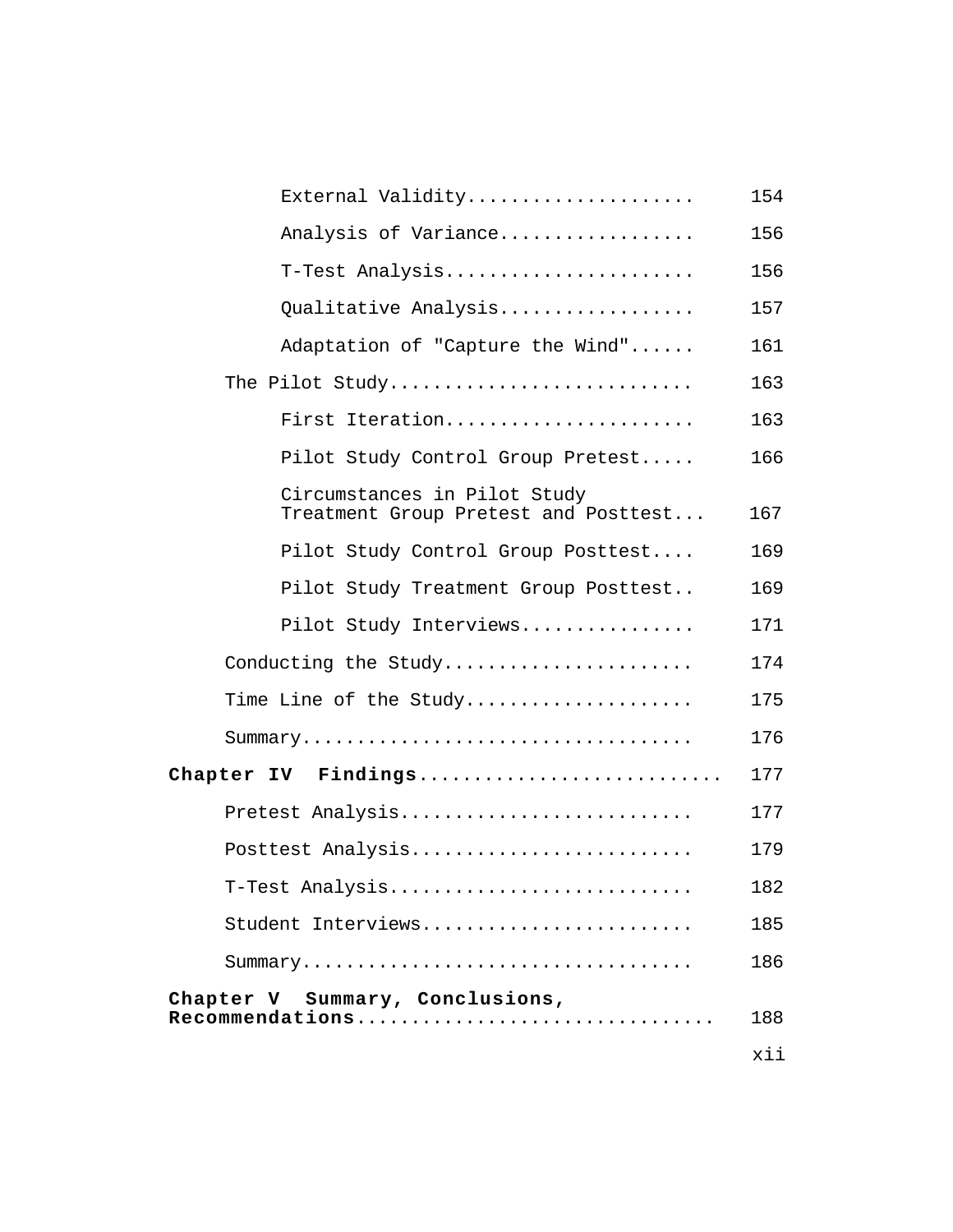| Summary of the Study | 188 |
|----------------------|-----|
| Conclusions          | 191 |
| Hypothesis Test      | 191 |
| Recommendations      | 195 |
|                      | 201 |
|                      | 233 |
|                      | 262 |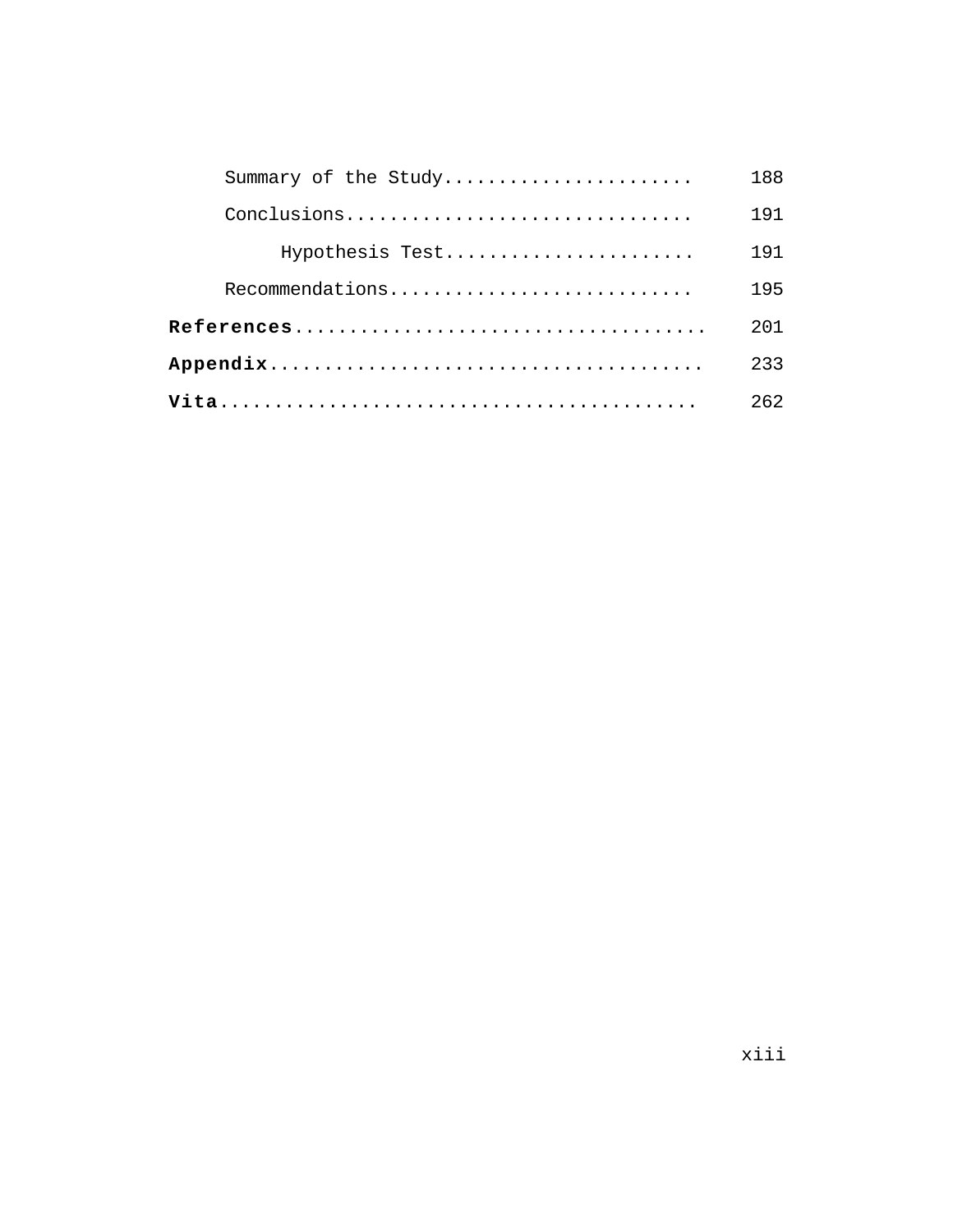# **List of Figures**

| 3.1 The Research Design                                                                                 | 140 |
|---------------------------------------------------------------------------------------------------------|-----|
| 3.2 Generator Voltage Change Versus<br>Average Student Voltage<br>Change and Generator Break-In/Service | 151 |
| 3.3 Time Line of the Study                                                                              | 176 |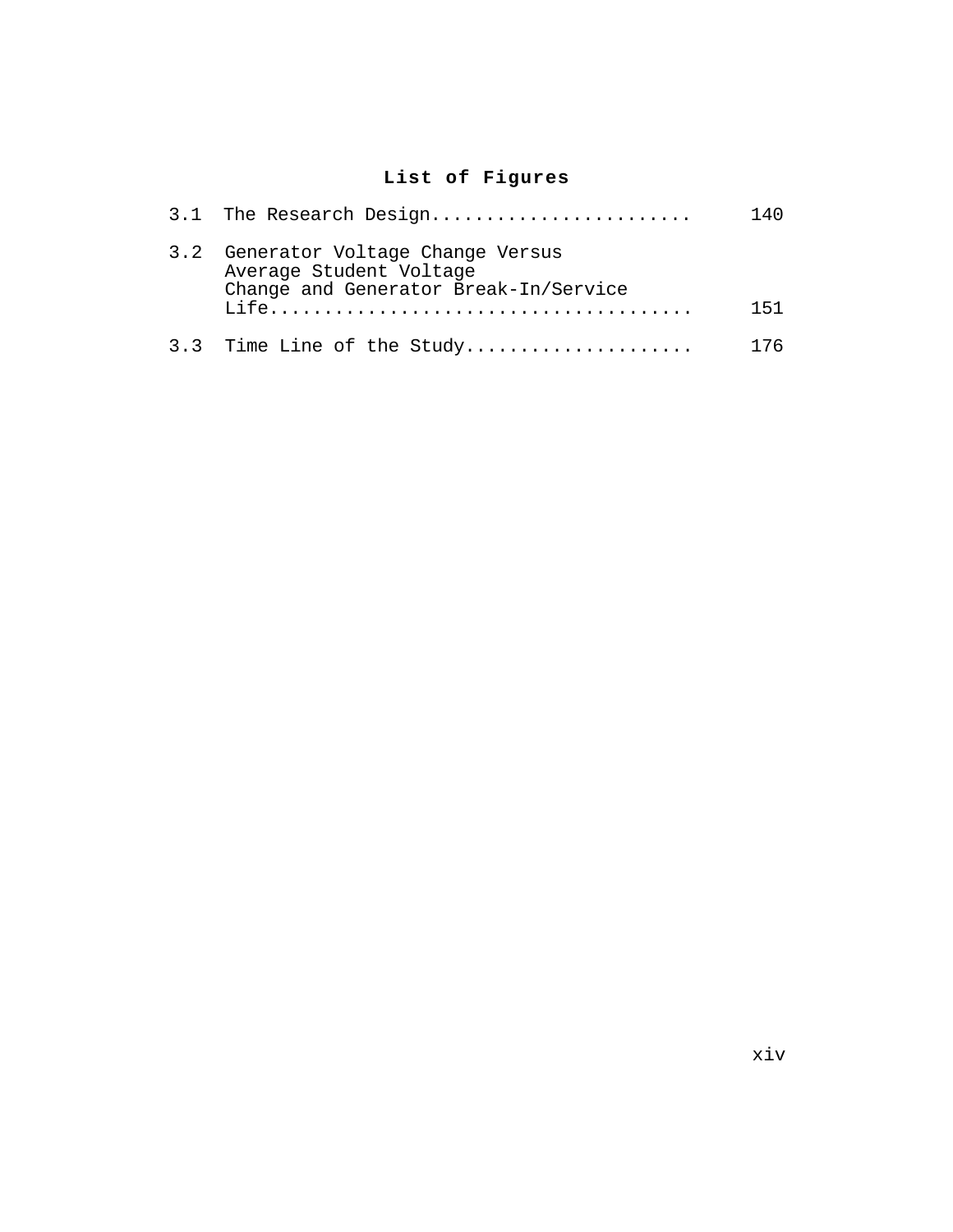# **List of Tables**

| 3.2 T-Test for Generator Variation<br>3.3<br>Analysis of Variance for Treatment<br>Group Pretest and Posttest Wattage<br>3.4<br>Categorized Responses of Interviewed<br>Students to Why They Felt Their Second<br>Solution Would Perform Better<br>Than the First<br>4.1 Pretest Analysis of Variance for<br>Milliwatts Generated<br>4.2<br>Posttest Analysis of Variance<br>for Milliwatts<br>4.3 T-Test for Control Group Solutions at<br>the Pretest, that Later Switched<br>to Metal<br>4.4 T-Test for Size Constraint | 146 |
|----------------------------------------------------------------------------------------------------------------------------------------------------------------------------------------------------------------------------------------------------------------------------------------------------------------------------------------------------------------------------------------------------------------------------------------------------------------------------------------------------------------------------|-----|
|                                                                                                                                                                                                                                                                                                                                                                                                                                                                                                                            | 149 |
|                                                                                                                                                                                                                                                                                                                                                                                                                                                                                                                            | 171 |
|                                                                                                                                                                                                                                                                                                                                                                                                                                                                                                                            | 173 |
|                                                                                                                                                                                                                                                                                                                                                                                                                                                                                                                            | 179 |
|                                                                                                                                                                                                                                                                                                                                                                                                                                                                                                                            | 180 |
|                                                                                                                                                                                                                                                                                                                                                                                                                                                                                                                            | 183 |
|                                                                                                                                                                                                                                                                                                                                                                                                                                                                                                                            | 184 |
| 4.5<br>Number of Treatment Group Wind<br>Collectors Using Low Pitch Angles                                                                                                                                                                                                                                                                                                                                                                                                                                                 | 185 |
| 4.6<br>Categorized Responses of Interviewed<br>Students to Why They Felt Their Second<br>Solution Would Perform Better<br>Than the First                                                                                                                                                                                                                                                                                                                                                                                   | 186 |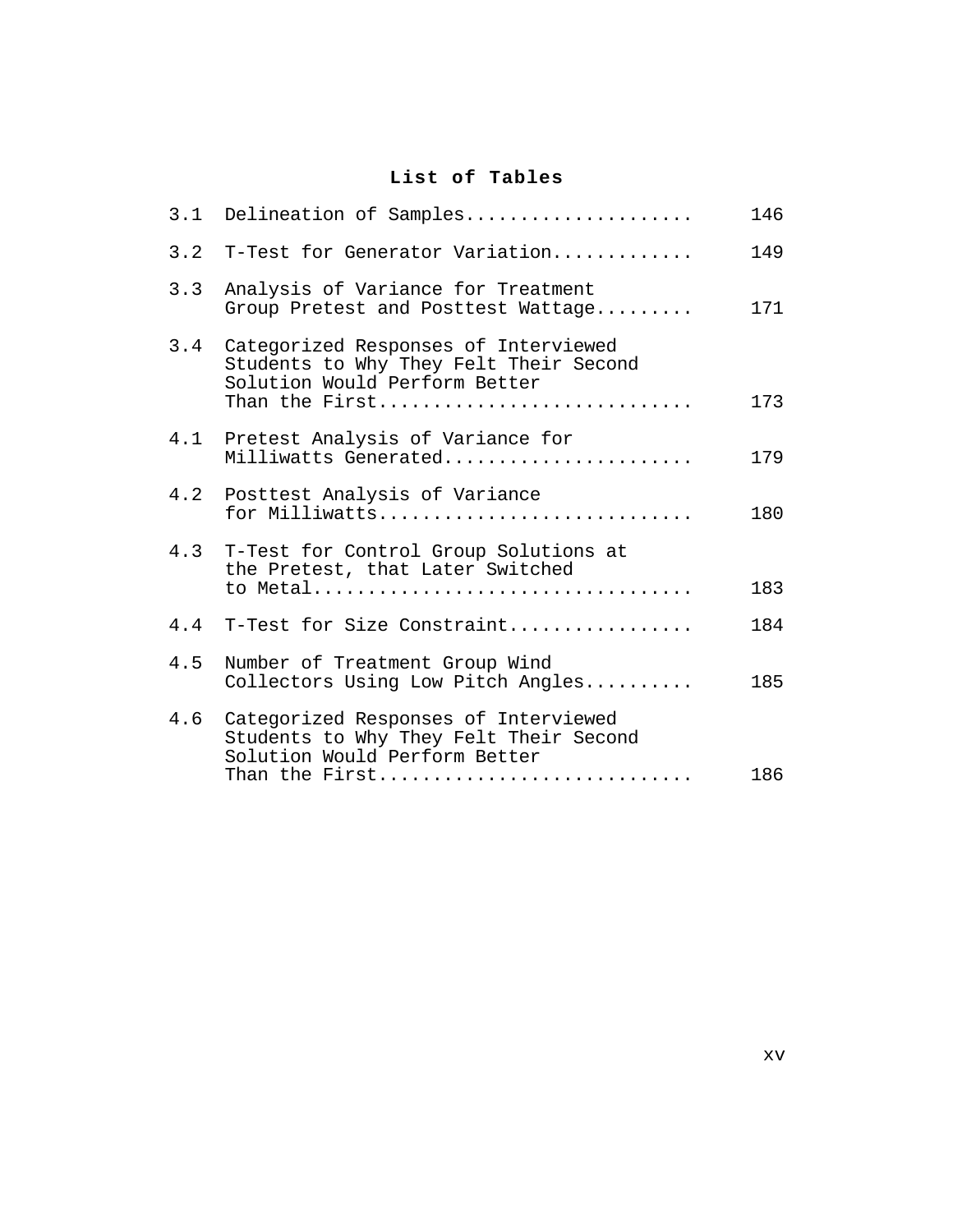#### **Chapter One**

# **Introduction and Rationale**

#### **Nature of the Problem**

During the 1970's, academic test scores declined, fostering the "back-to-basics" movement. Minimal competency testing was the Nation's initial response to the problem. The decline in scores was seen to be a lack of attention to standards in education (Wise, 1979, pp. xv, 26).

In the 1980's, the focus shifted from minimal competencies to reform that addressed the needs of schools and students above the minimum. Many of the educational reform reports in that decade were written toward that end (see Adler, 1982; Boyer, 1983; Goodlad, 1984). Many of the reports linked the economic problems of the Nation to poor educational achievement.

Most educational reform reports in the second half of the decade, however, called for higher standards for curricula, academic achievement, and new approaches to teaching and learning (Michaels, 1988, p. 3). Most of the reports call for reform in technology, science, and mathematics education. Almost without exception the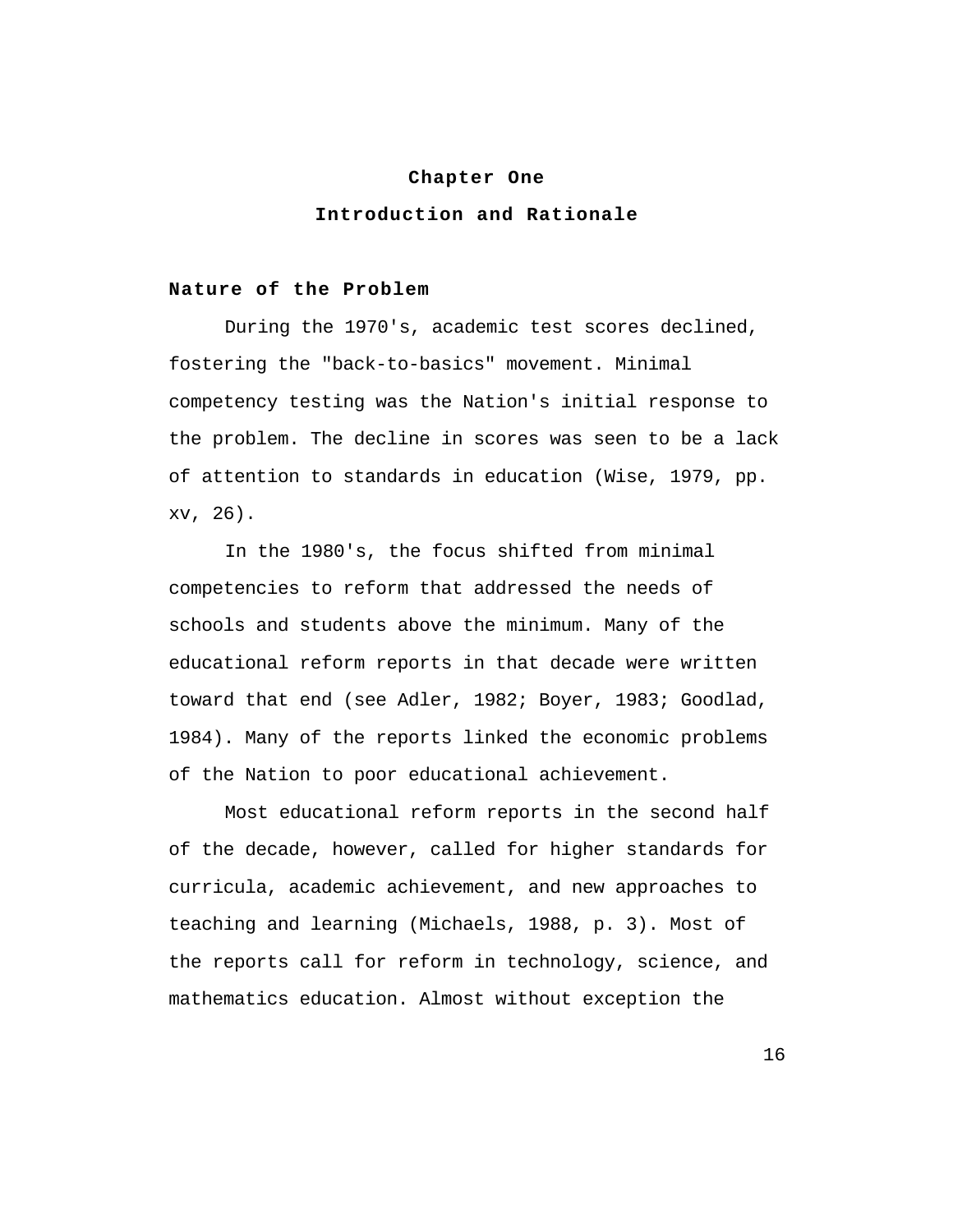basis for the claims and propositions was declining student achievement and the waning economy.

This decline in student achievement was quantified in a study conducted between 1983 and 1986 that compared the science achievement of students in seventeen countries. The United States ranked eighth for ten yearolds, fourteenth for 14 year olds, and thirteenth for biology, chemistry, and physics at the twelfth grade level (International Association for Evaluation of Educational Achievement, IEA, 1988, p. 3). With respect to science education in the United States, the report concluded: "For a technologically advanced country, it would appear that a reexamination of how science is presented and studied is required" (p. 9). These results were similar to those reported by the National Science Board (1987).

A variety of sources called for similar reforms in science and mathematics education (see Project 2061, 1989; Scope, Sequence and Coordination of Secondary School Science Project, SS & C, 1992; Commission on Standards for School Mathematics of the National Council of Teachers of Mathematics, 1989; National Committee for Science Standards and Assessment, 1993; Maley, 1992;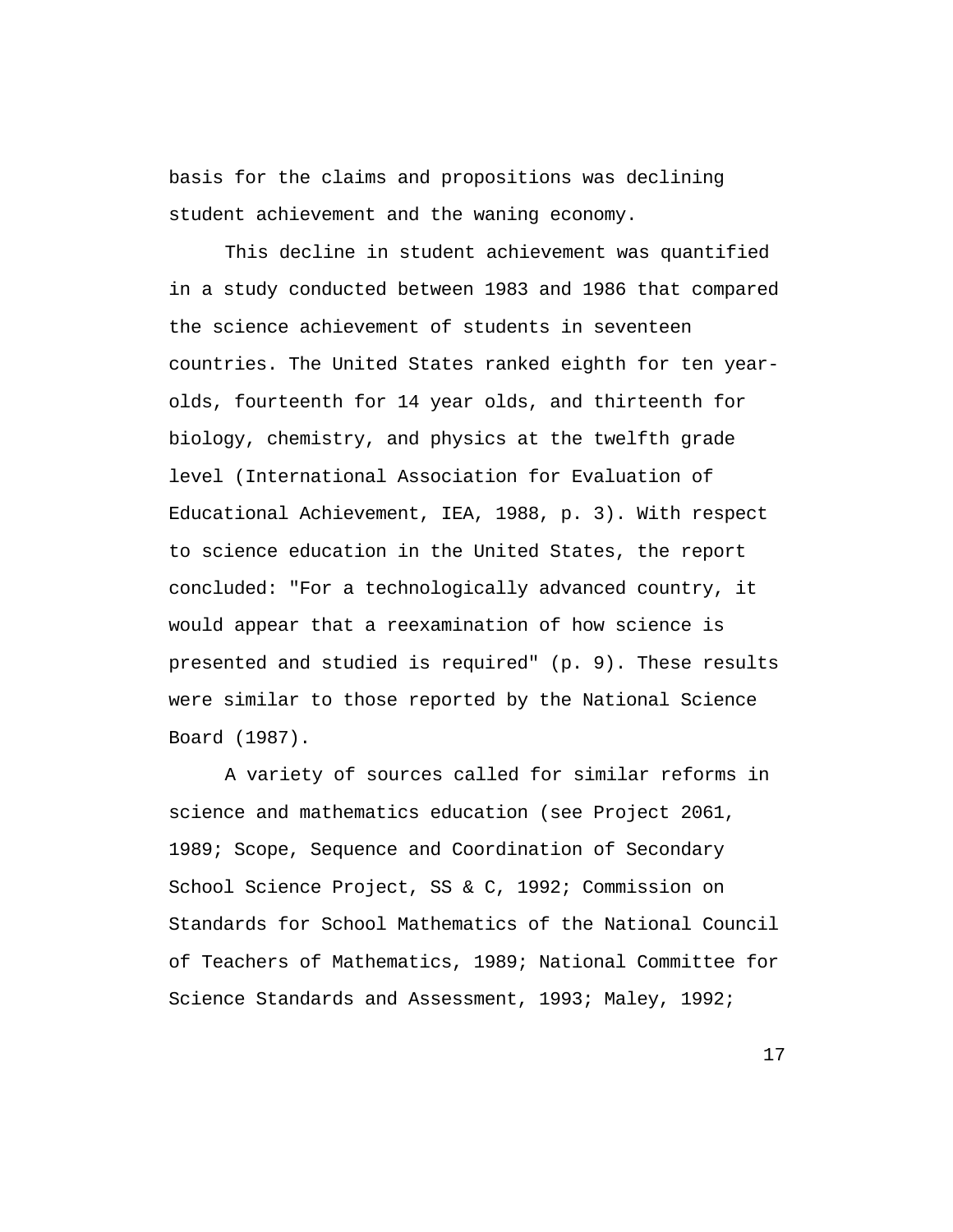LaPorte & Sanders, in press). With the exception of the SS & C Project, all of these efforts called for the integration of the technology, science, and mathematics curricula, as one of several means to improving student achievement.

**Science education reform.** In 1989, the American Association for the Advancement of Science sponsored what might be considered the most notable effort at science education reform for the 1980's and 1990's. This reform effort is spearheaded by the Project 2061, and its first phase produced recommendations for technology education, science, and mathematics including the integration of these curricula (Johnson, 1989, p. vii). Part of the phase I task was determining the place of technology in achieving scientific literacy (p. viii). The science education of all students should reflect the widespread influence of technology in modern life and should use hands-on laboratory experiences toward achieving that end (p. xi).

**Mathematics education reform.** In the same year, the National Council of Teachers of Mathematics' Commission on Standards for School Mathematics published 13 standards on curriculum in addition to standards in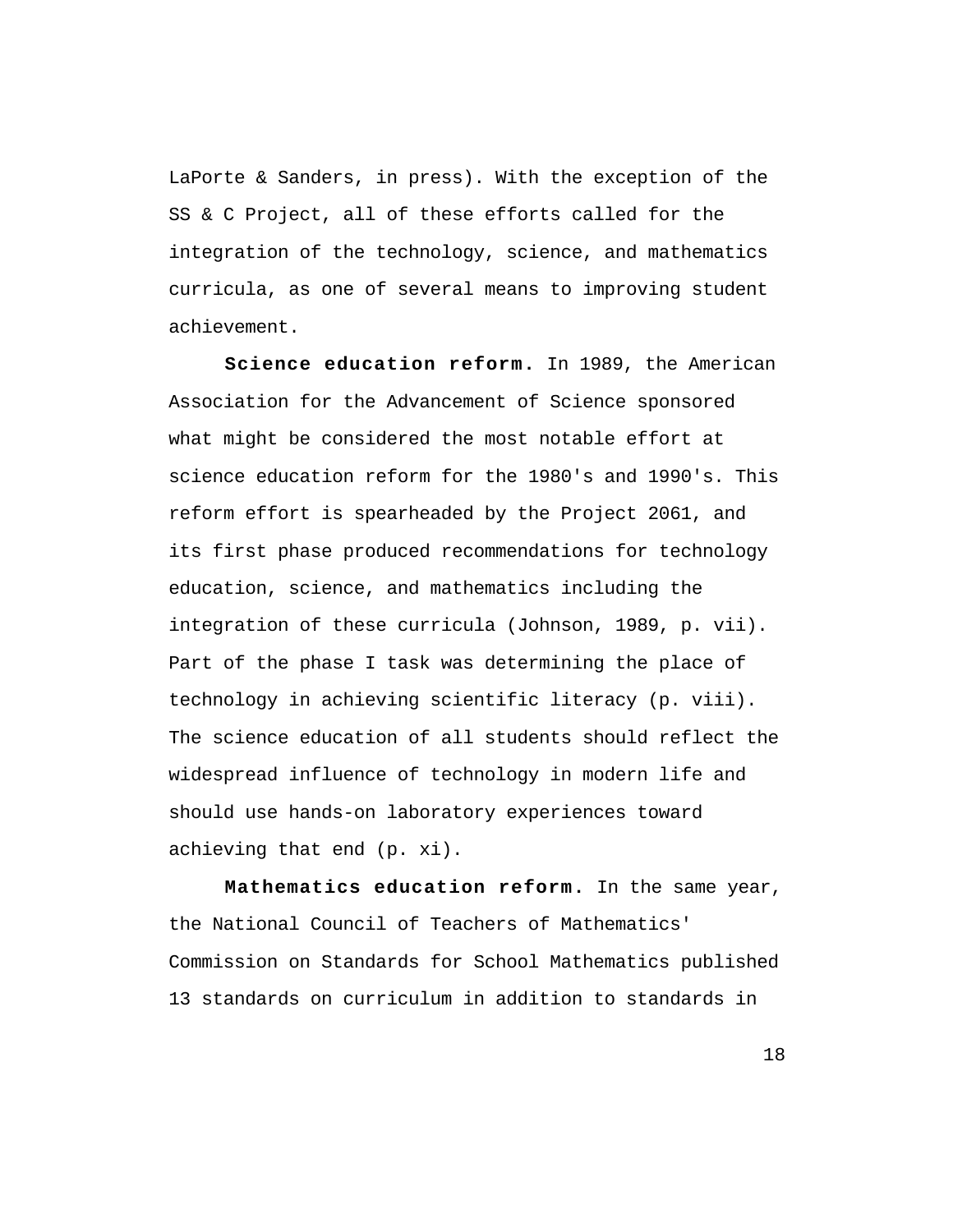other areas of mathematics education. One curriculum standard in particular called for the integration of mathematics with other subjects including industrial technology (p. 86). Industrial technology is the generic name given to the field of education related to technical training and general technological education including technology education.

**Technology education reform.** In the 1950's, Maley was prominent among those who were pressing for reform in industrial arts, now known as technology education. The central themes of his reform ideas were curriculum integration, research and experimentation, and problem solving. He believed that curriculum integration held three primary benefits for technology education (Maley, 1985, p. 7). The first was truly developing an understanding of technology in the student; this would be impossible without linkages with science and mathematics among other areas. Second, he believed that the hands-on experiential learning approach was the key to holistic learning, that might be described as the product of true curriculum integration. Finally, he believed that the recent emphasis on the importance of science and mathematics in education was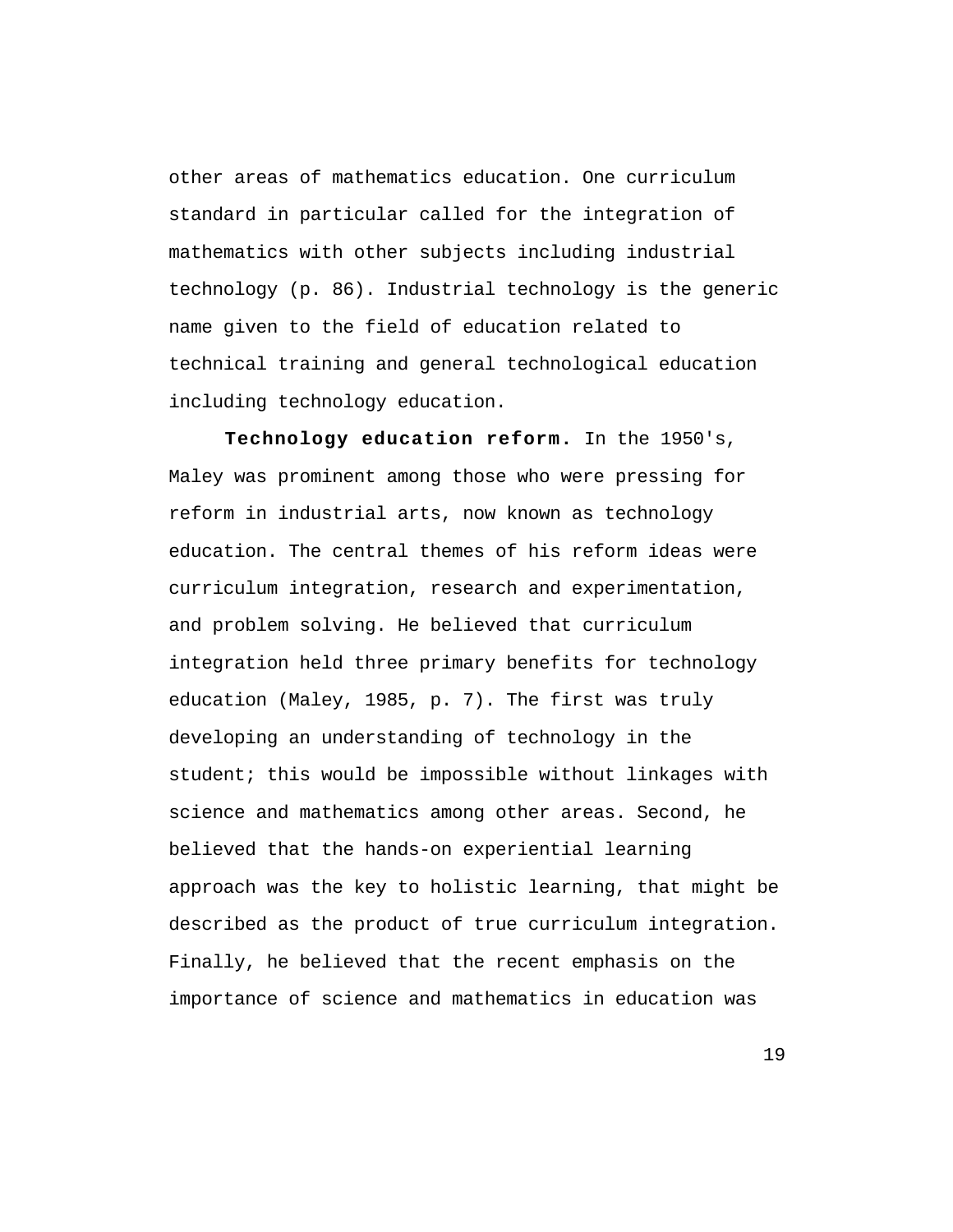an opportunity for technology education to become recognized as an important academic discipline. Maley believed this would be achieved through partnerships including curriculum integration.

#### **A Rationale for This Study**

Morse (1958, p. 168) wrote about the needs for further research in curriculum integration. There are several difficulties in conducting research on integration including the validation of criteria and instruments for measurement. The few instruments applied to studies of integration prior to 1958 were not very successful due to the complexities surrounding the school and the curricula. Morse's message is that further research should try to work around and control these limitations and confounding variables.

Mayhew (1958, p. 248) reiterated the need for further research into the effects of curriculum integration.

...human beings are apt to lose interest unless they can gain some...evidence of the effects of what they are doing...attempts at integration have considered...the means to the desired end. They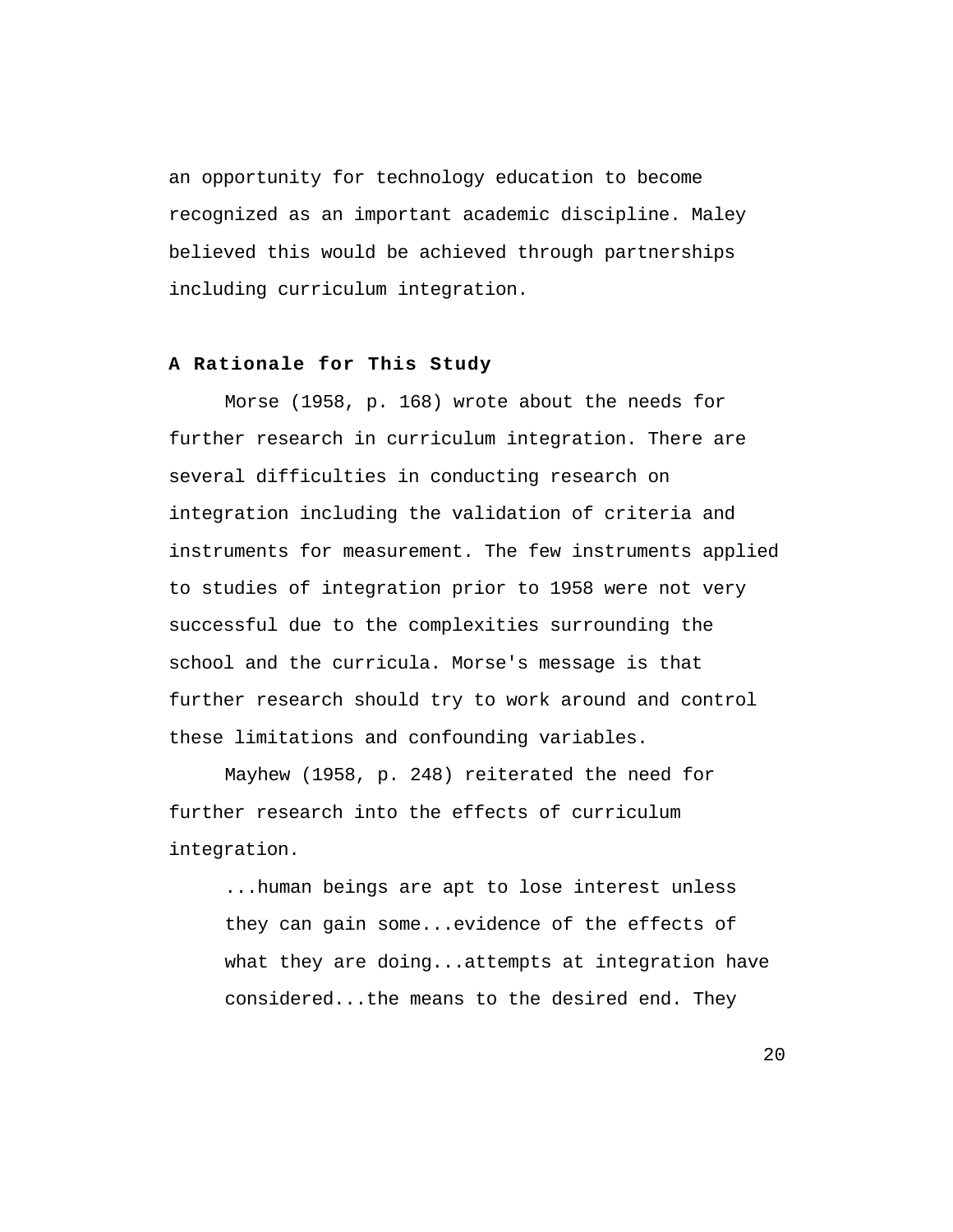have not given attention to how to determine whether or not the end has been achieved. A necessary future step...will be to devise ways of appraising the effectiveness of whatever is attempted.

Little has changed since 1958. LaPorte and Sanders (in press) cited research on hands-on science and the effects of various integrated curricula related to technology, science, and mathematics. They concluded primarily that much more research is needed especially in the field of technology education; its hands-on approach and its effects on student attributes in an integrated curriculum arrangement. They concluded that many curriculum integration and hands-on treatment studies were conducted during a period when technological problem solving was not defined with its present meaning. They also believe that previous studies were inconclusive in the identification of the unique contributions technology education makes to student learning, learning in other disciplines, and the effects of hands-on instruction. However, they were certain of one thing, "Research from a range of sources,...suggests further exploration of the notion of content integration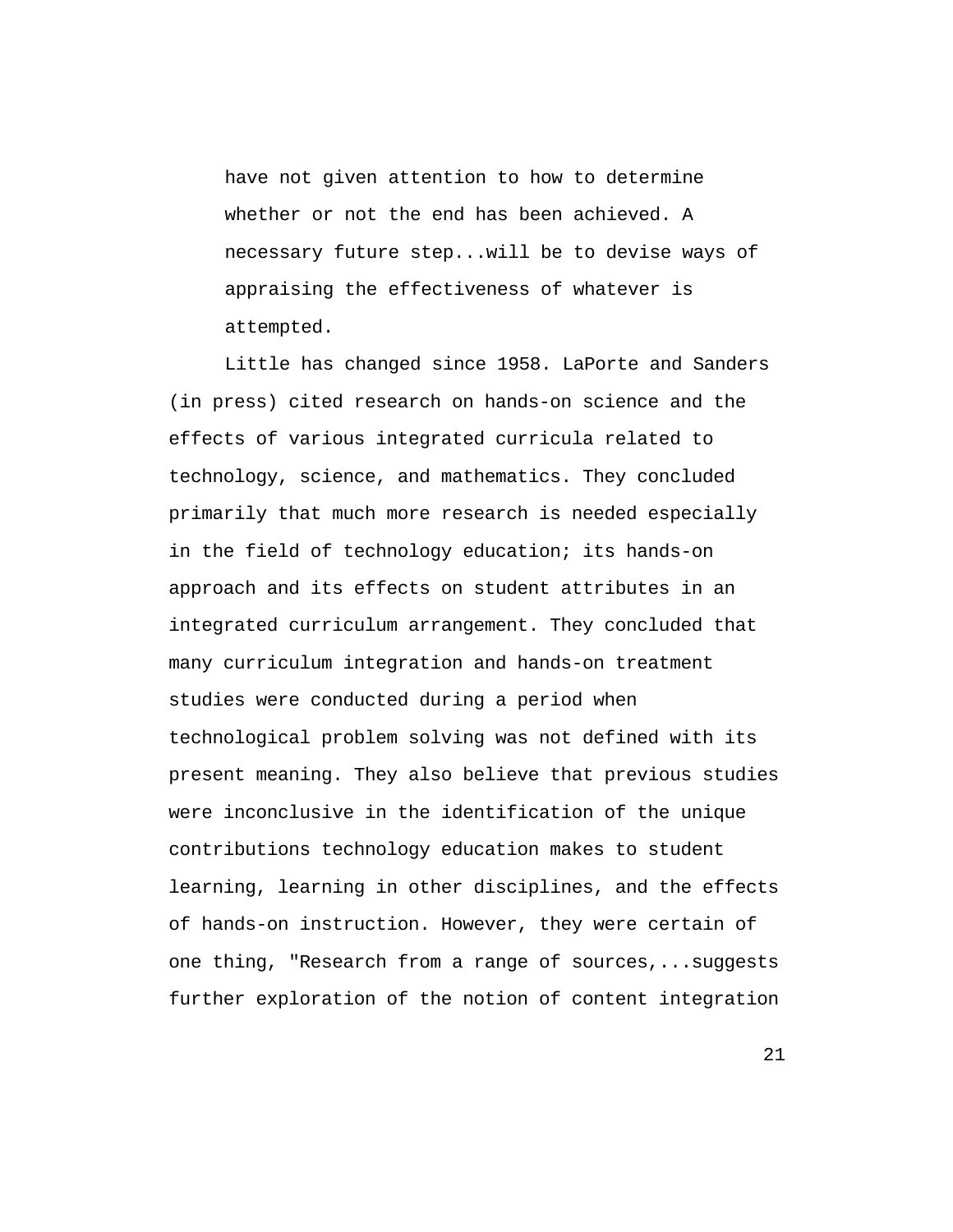is warranted" (p. 29).

Loepp (1992, p. 19) also recognized the lack of studies on curriculum integration and the limitations encountered by researchers.

From the perspective of science and mathematics educators, the question of technology education's contribution to science and mathematics achievement is important. This is also an important question to research if the technology educator is concerned about demonstrating a reason for technology education to share part of the "turf" with "mathematics and science, the owners of the 'playing field'" (Salinger, 1992, p. 43). This is precisely Loepp's (1992, p. 16) stated need for research in curriculum integration.

The antithesis is equally important and needed from the perspective of technology educators. Do technology education students achieve in technology better when their technology education teacher correlates planning and instruction with their science and mathematics teachers? The basis for this research is found in an important recommendation by Waetgen (1992, p. 29). He proposed an agenda by which the field of technology education would establish itself as a discipline in its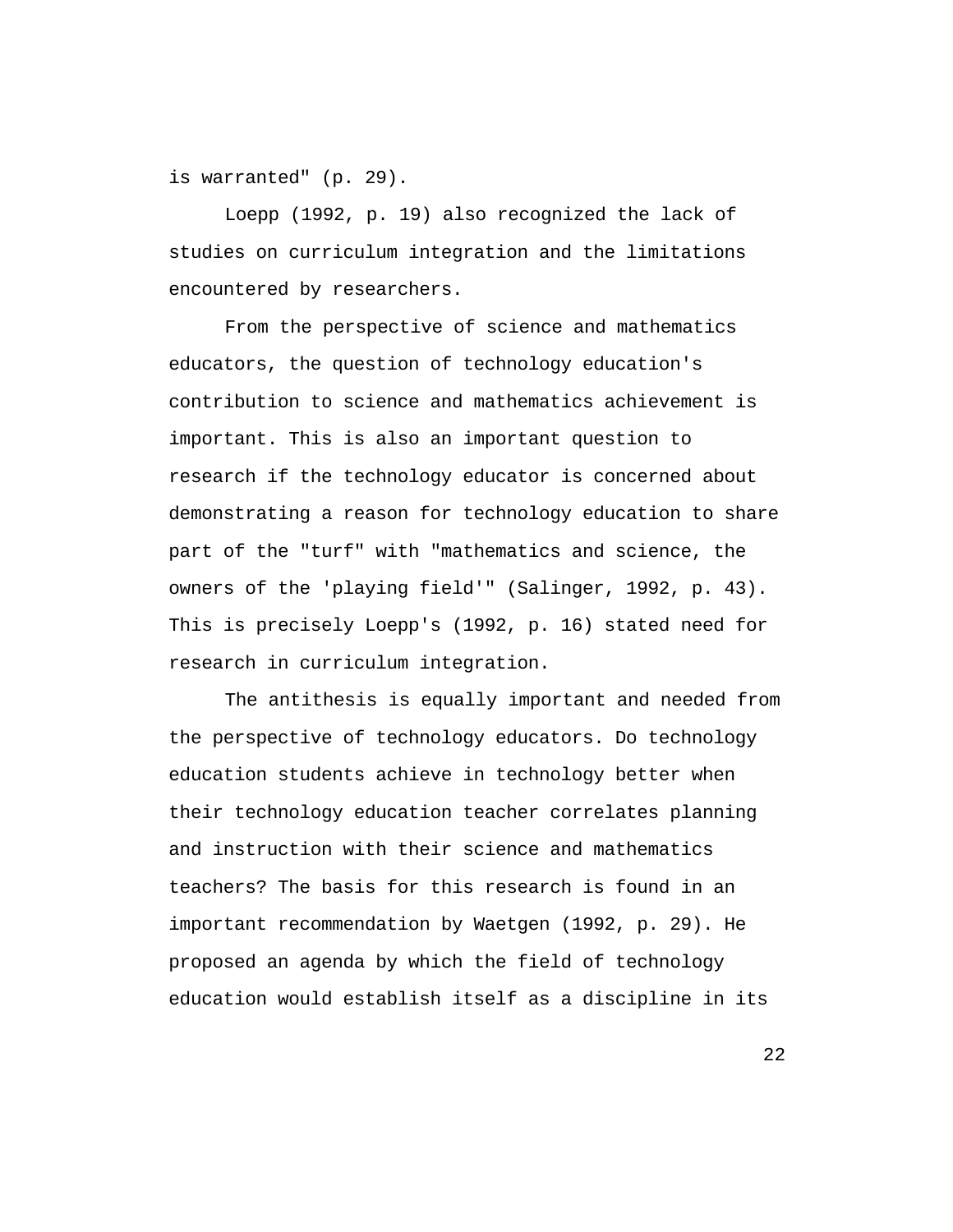own right. Technology education curriculum research is included in this agenda, and it encompasses curriculum standards related to identifying measures of student competence and content unique to technology education. Waetgen emphasized that there will be no simple approach to the research and development of such a foundation for technology education curriculum standards. (p. 29)

The most appropriate research based upon the preceding perspectives should focus on technology, science, and mathematics curriculum integration and its effects on technology education students.

**Student competence in technology education.** The overriding goal of technology education is to develop technological literacy in students. Technological literacy entails an awareness of the technological and related sociological problems and alternatives to them (Technology Education Advisory Council, TEAC, 1988, p. 7). The technologically literate person studying the four elements of a technology education curriculum or program understands:

- the history of technology.
- invention and innovation, and is able to conduct technological processes.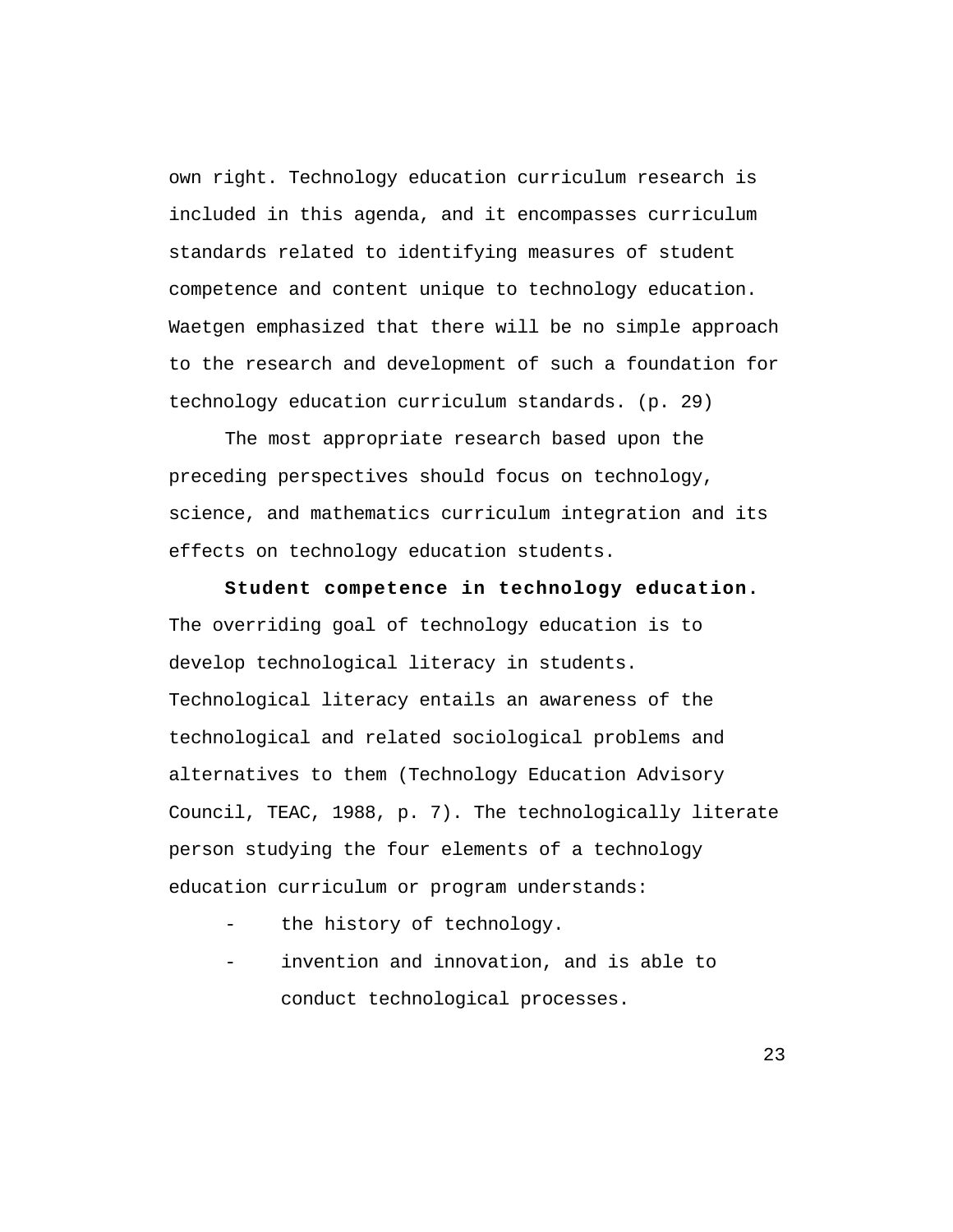- the systems of technology including production, transportation, communication, and the application of machines, materials, tools and other resources.
- the assessment of technology and its interaction with the human society (TEAC, p. 10).

A major part of technological literacy is technological problem solving (Savage & Sterry, 1990, p. 15). It is a major cognitive strategy employed as human wants and needs are addressed. For technology, technological problem solving serves as a parallel to the scientific method in science (p. 10). Technological problem solving is the major process by which technology is created and is identified as a major technological process. Student competence in technology education, then, could be a measure of technological problemsolving ability.

**A final perspective on the rationale for this research.** Waetgen (1989, p. 4) identified a need for the research proposed herein. The subsequent chapter will thoroughly examine technological problem-solving,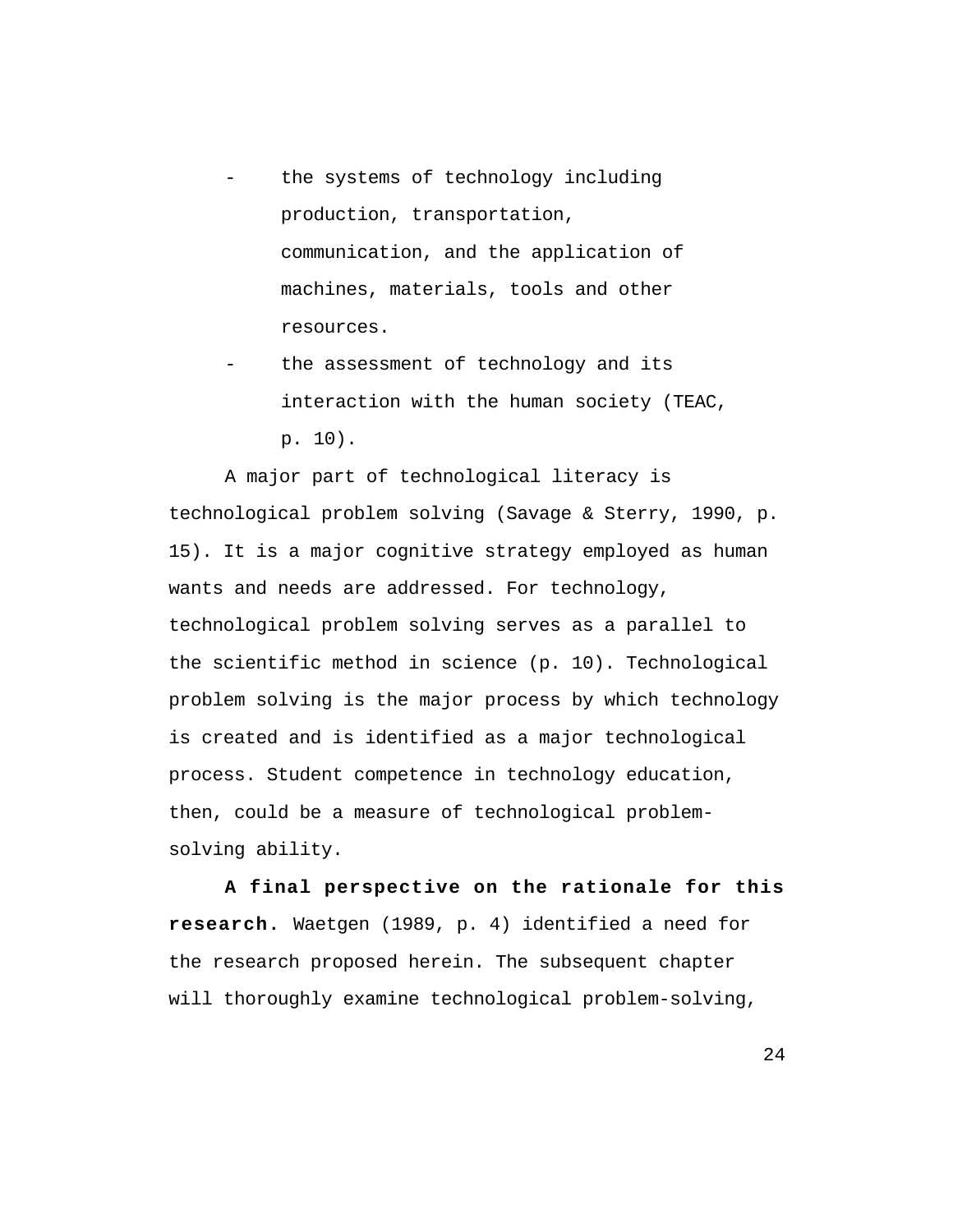but the manner in which it is implemented and the model of the process are areas of needed research in technology education. Waetgen believes it is possible to develop a defensible strategy or approach to problem solving that is unique to technology education. If such a goal is accomplished all variables related to the process will need to be researched and modified accordingly. "Both aspects are important: development of a paradigm of problem solving and research to test it" (p. 4).

#### **Significance and Purpose of the Study**

This study is a direct result of several need statements and proposals published in the field of technology education, and it is a direct testing of key recommendations made by important national organizations representing the fields of technology education, science education, mathematics education, and government. These recommendations called for the integration of technology education, science, and mathematics curricula, and the calls for further research are a result of the lack of research in curriculum integration in the face of those major recommendations.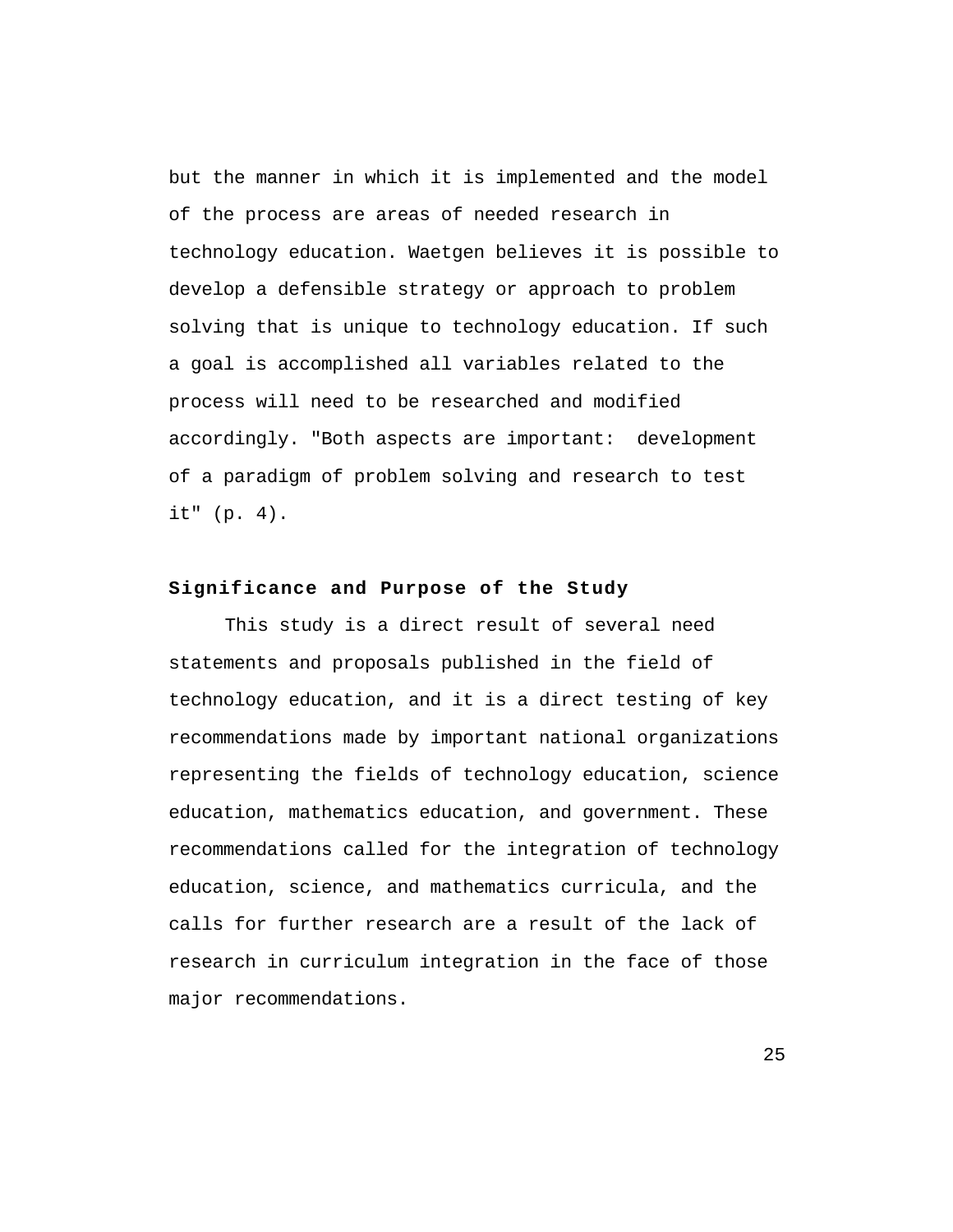Much of the cited literature represents a consensus that a major attribute of student achievement in technology education is the student's ability to solve technological problems. Measures of this ability were the quantities used to evaluate the performance of the technological solutions that students built (Lux, 1985; Waetgen, 1989; Savage & Sterry, 1990; Sanders, 1993).

Using curriculum integration materials adapted from the Technology, Science, Mathematics (TSM) Integration Project (LaPorte & Sanders, 1993), treatment subjects were to apply science and mathematics concepts to the solution of the technological problem. This process was indirectly measured by the performance of the technological solutions or the measure of the student's technological problem-solving ability. Additionally, an understanding of this process was also ascertained through the qualitative methods of interviews in technology education class (Glasson, 1993).

## **Research Question**

This study addressed one major research question.

1. What effect does technology, science, and mathematics correlated curriculum integration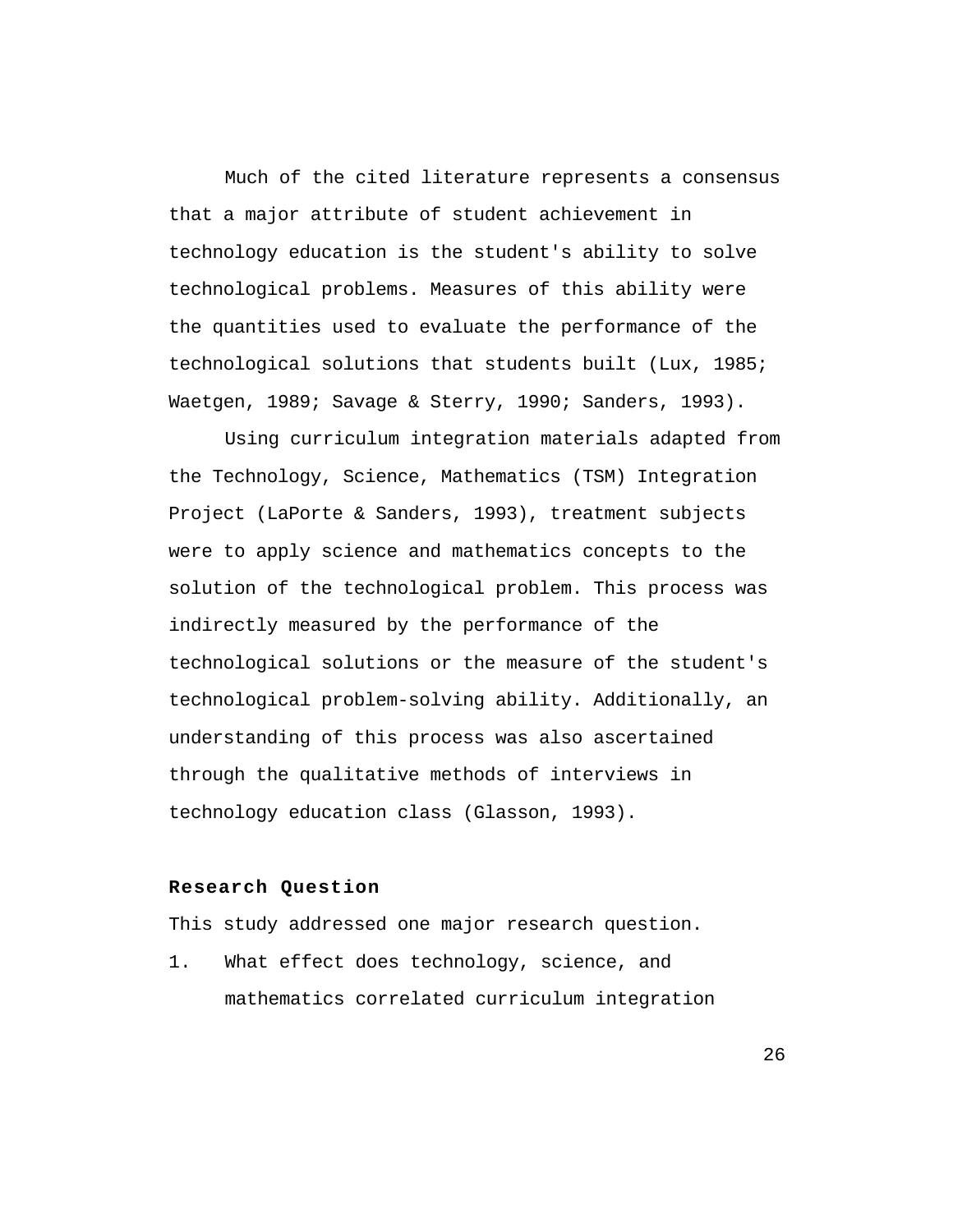have upon the technological problem-solving ability of eighth grade technology education students?

## **Assumptions**

The following assumptions were made about this study and the circumstances surrounding it.

- 1. The teachers participating in the study followed the procedures and schedule in the adapted TSM Integration materials.
- 2. The procedures and schedule in the TSM Integration materials adapted for the study were understood by the participating teachers, and they had the skills to carry them out.
- 3. The treatment teachers and the control group teachers were equal in their ability to teach technological problem solving.
- 4. The measures of technological problem-solving ability used for both the pretest and posttest were reliable and valid. They measured the extent to which the technological solution met the stated design criteria in the adapted TSM Integration activity. These criteria were a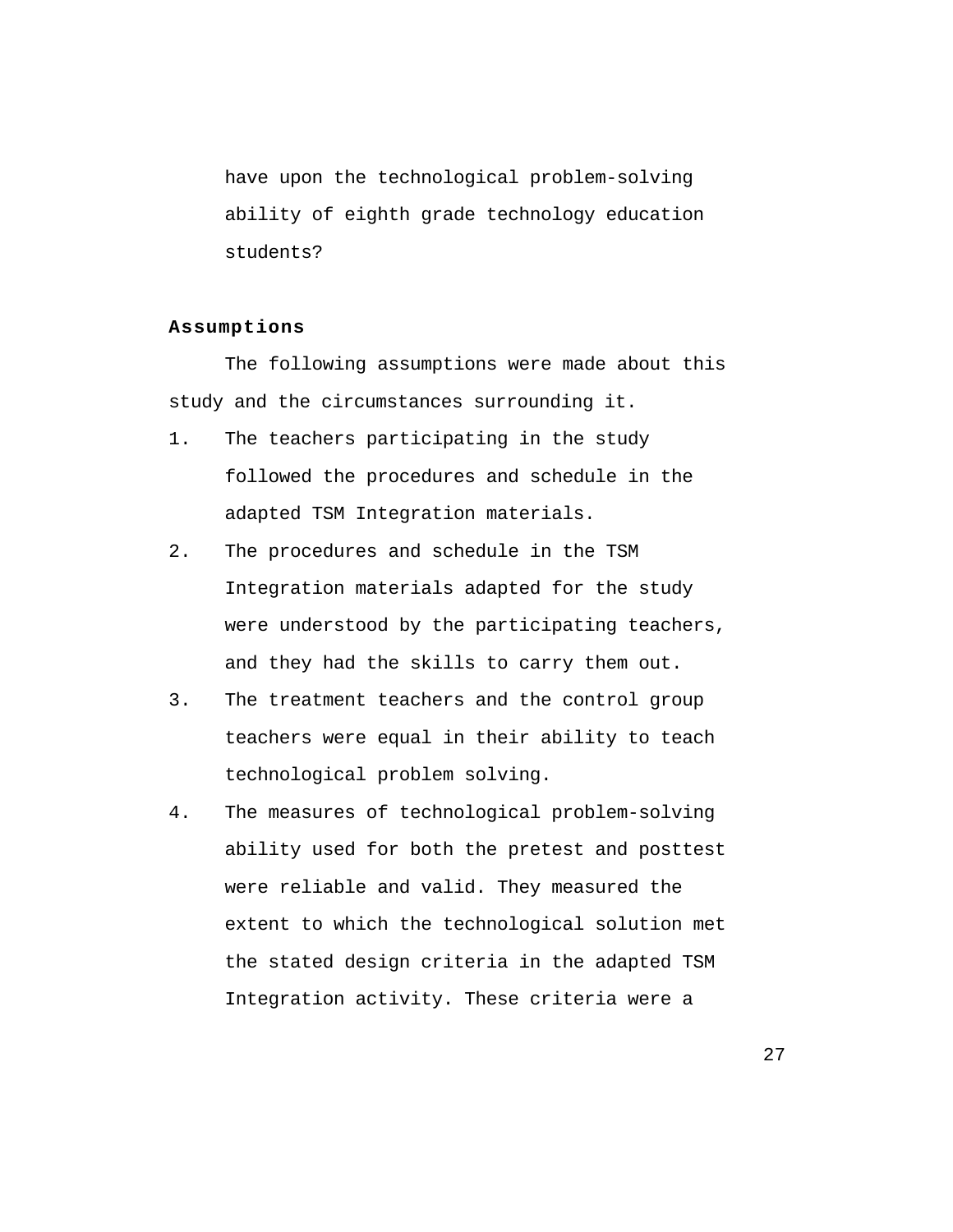measure of the degree of the student's problem-solving ability and his or her ability to apply science and mathematics concepts.

# **Limitations**

The study was conducted under the following limitations.

1. The sampling units for this study were intact groups, and these groups were not randomly assigned to treatment or control groups. Instead, the treatment teachers were chosen

based upon their schools' interest in TSM curriculum integration and the availability of the science and mathematics teachers.

2. Not all of the treatment group were taught their regular science and mathematics by the participating treatment-group science and mathematics teachers. However, all of the treatment-group subjects were taught the adapted TSM Integration science and mathematics treatment by the participating science and mathematics teachers during a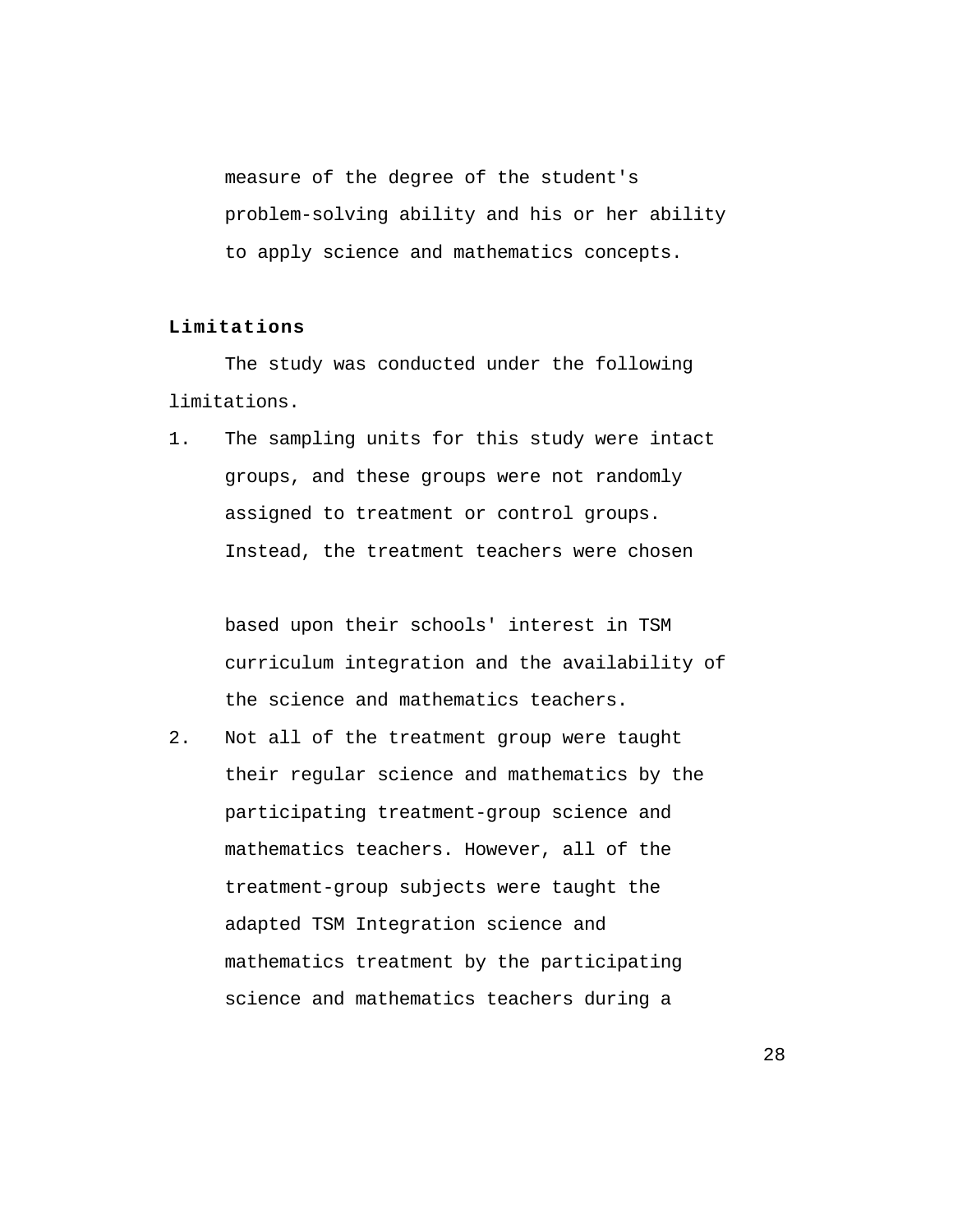split period. The split period entailed science and mathematics instruction during the first half of class followed by laboratory time for technological problem solving during the second half of each period.

# **Delimitations**

The delimitations listed below were necessary to control experimental variability, and expenditures in time and money.

- 1. The study was delimited to eighth grade technology education students.
- 2. The sample consisted of technology education students at two middle schools located in two Virginia school divisions. One school served in the pilot study and the second served in the revised study.
- 3. The length of time for the treatment and the experiment was limited to five weeks or 24 hours of instructional time per student (LaPorte & Sanders, 1992, p. 7).
- 4. In the TSM Integration Activity chosen to be adapted for this study, the success of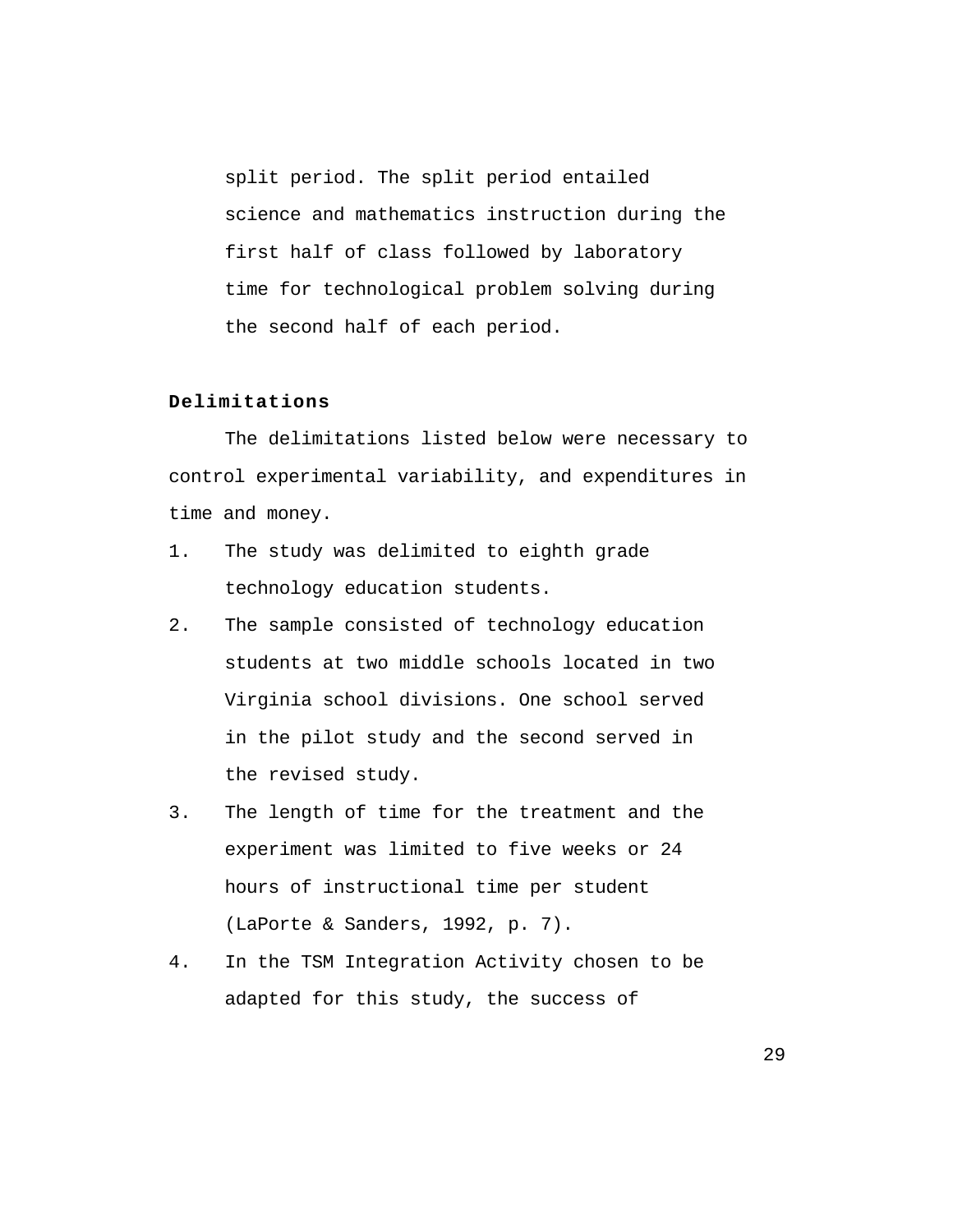technological solutions was more contingent upon the application of key science and mathematics concepts; more so than other TSM Integration Activities. For example, the successful student-made wind collector and generator will be one that maximized its use of volume. One control on the solution is that the wind vane fit inside of a certain volume of space. One of the mathematics concepts is how to maximize volume. The success of the solutions is very contingent upon this concept.

# **Operational Definitions**

The following terms are defined by their intended meaning in this study or by their meanings in the context of cited references.

**Control group.** Those students whose technology education teacher does not correlate planning and instruction with another teacher (Ary, Jacobs, & Razavieh, 1985, p. 259).

**Correlation.** An interdisciplinary curriculum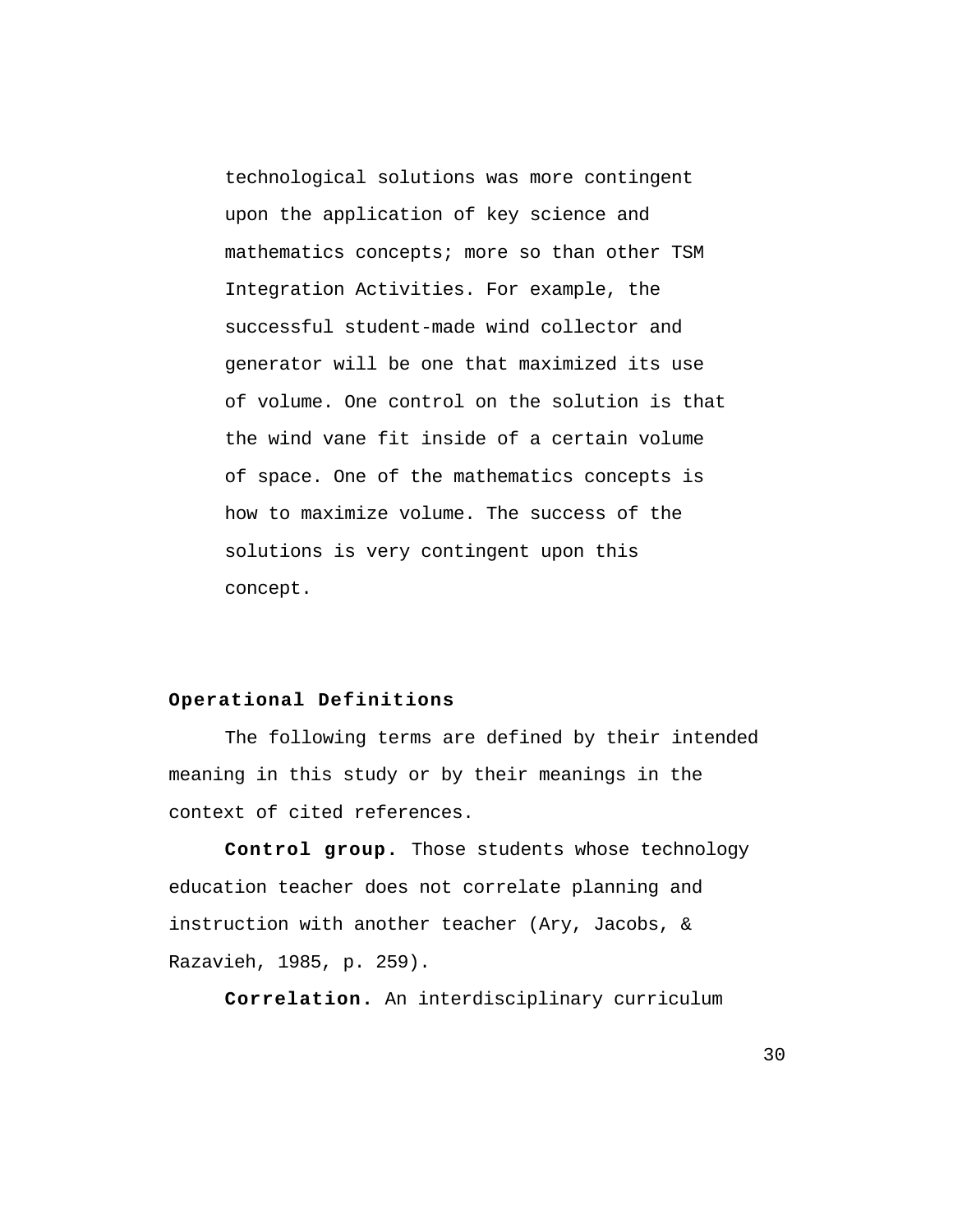integration design in which teams of teachers teach concepts in their own areas that relate to a theme or overlapping concept (Van Til, Vars, & Lounsbury, 1961, p. 90).

**Curriculum integration.** "The problem of finding those underlying facts and principles which...relate it to other disciplines" (Dressel, 1958, p. 11).

**Integration.** "The problem of finding those underlying facts and principles which...relate it to other disciplines" (Dressel, 1958, p. 11). Defined twice as others in education use them interchangeably.

**Interdisciplinary.** "A knowledge view and curriculum approach that consciously applies methodology and language from more than one discipline to examine a central theme, issue, problem, topic, or experience" (Jacobs, 1989a, p. 8).

**Problem solving.** "A process of seeking feasible solutions to a problem" (Hatch, 1988, p. 89). Educators employ it routinely as an instructional approach or activity (p. 93).

**Technological problem solving.** The systematic technological method of seeking solutions to technological problems and requires the application of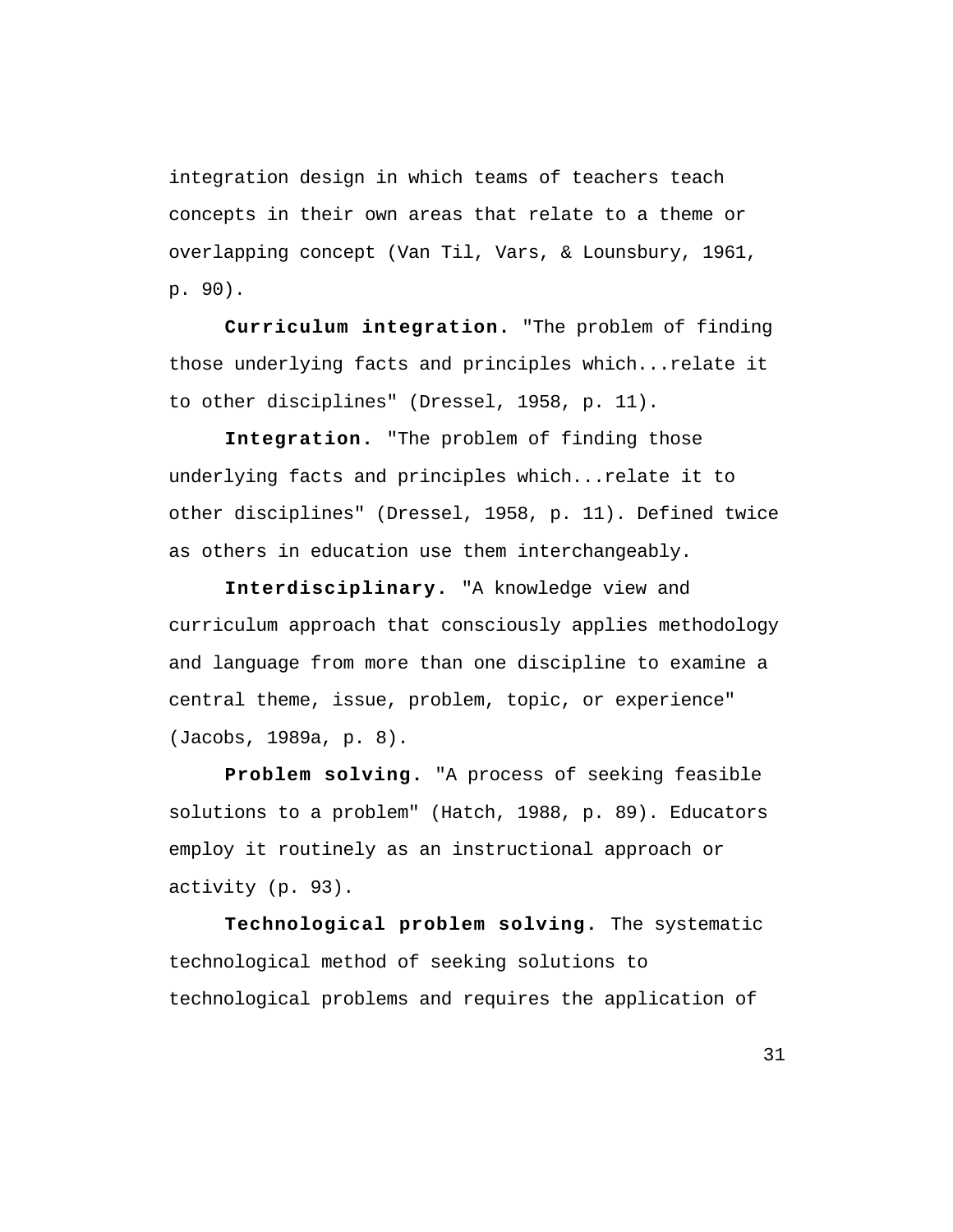technology (Waetgen, 1989, p. 4; Barnes, 1989, p. 26). It "is predicated on the application of ideas and understandings to create very practical solutions" (LaPorte & Sanders, 1993, p. 19).

**Technology.** "A body of knowledge and the systematic application of resources to produce outcomes in response to human needs and wants" (Savage & Sterry, 1990, p. 7).

**Technology education.** "The school discipline for the study of the application of knowledge,...and resources to solve problems and extend human potential" (Technology Education Service, 1988, p. 8). It "is the study of technology and its effect on individuals, society, and civilization" (Savage & Sterry, 1990, p. 20).

**Technology, Science, Mathematics Integration Activity.** An activity developed by the TSM Integration Project. The activity is designed "with mathematics and science application as the primary objective" (LaPorte & Sanders, 1993, p. 19). The activity is designed to integrate technology education, science, and mathematics curricula in the middle school (p. 17) through a correlation approach (LaPorte, & Sanders, 1992, p. 2).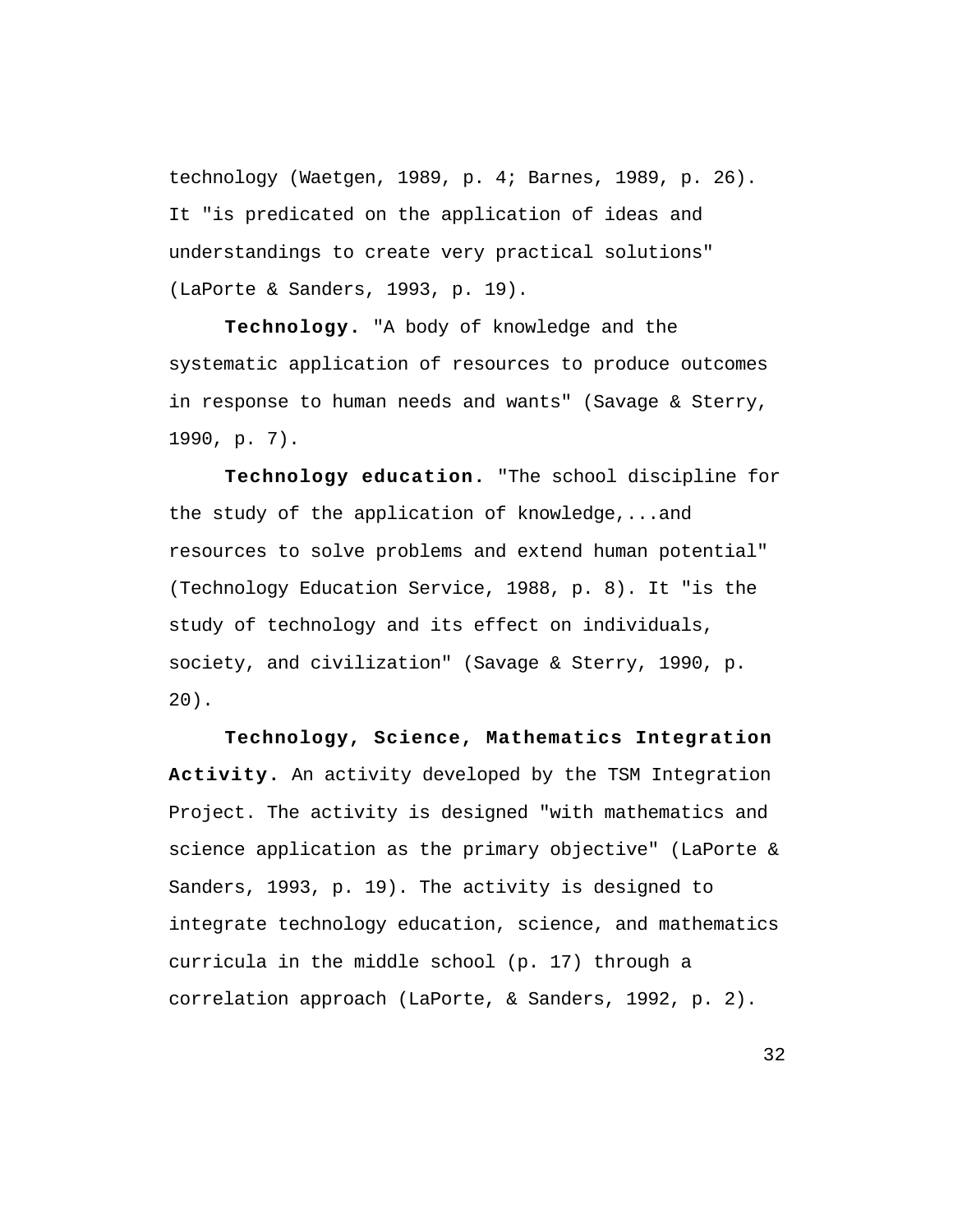**Treatment group.** Those students whose technology education teacher correlates planning and instruction with the participating science and mathematics teachers (Ary, Jacobs, & Razavieh, 1985, p. 259).

#### **Summary**

The latter half of the 1980's in education was characterized by reform reports that called for revised standards and new approaches in technology, science, and mathematics instruction as a means of raising achievement and preparing a literate workforce. With science scores falling government commissions and national educational organizations theorized that, among other efforts, curriculum integration was one approach worth trying to improve student performance. Maley (1967), the Project 2061 (1989), and the Commission on Standards for School Mathematics (1989) are examples of such reformers.

The effects of curriculum integration are difficult to measure, and relatively little research has been conducted on the subject. The point was made that regular practice in educational methodology should be founded upon research. For technology education,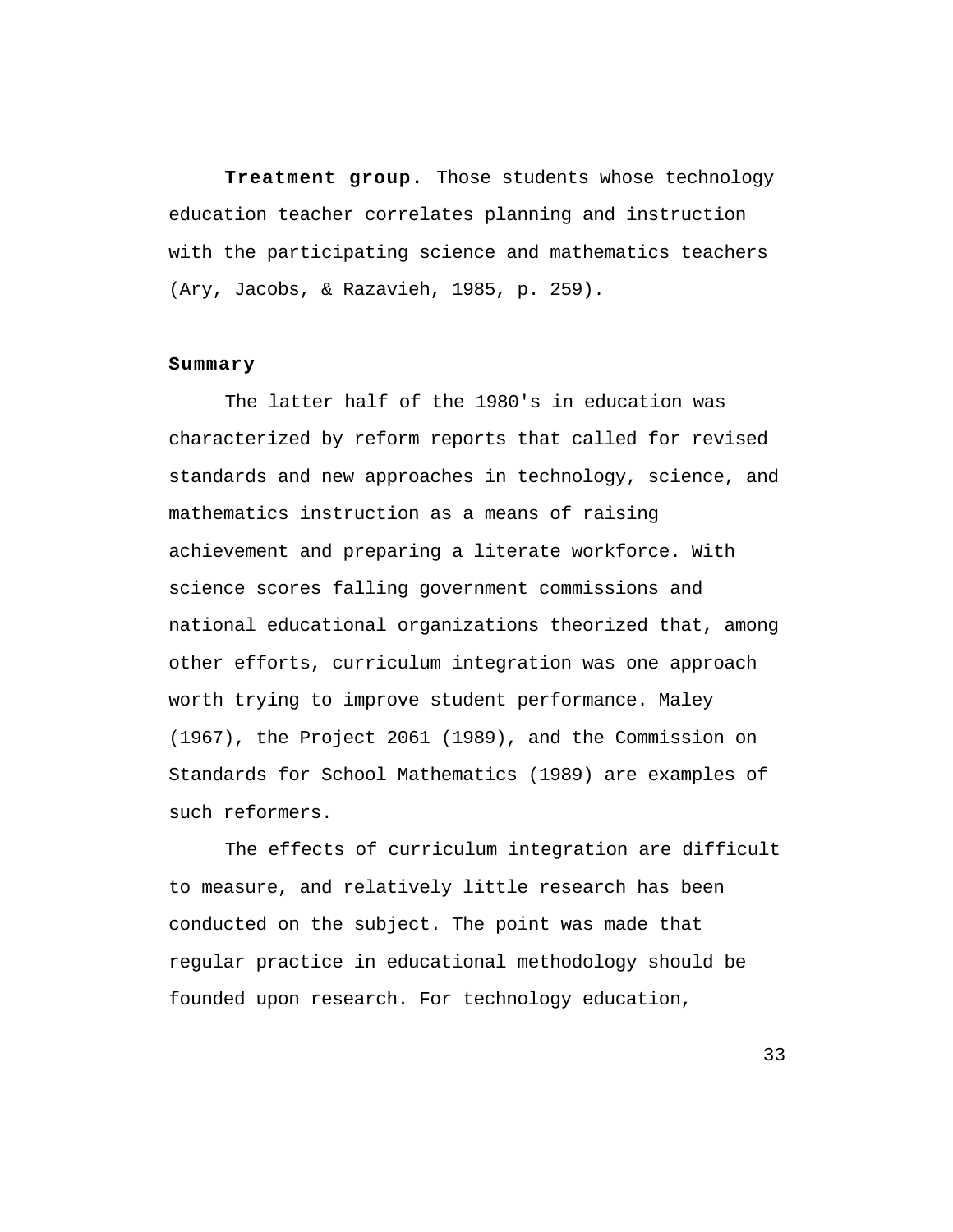science, and mathematics integration, there are several perspectives to the research. It would be useful to scientists, mathematicians, and those who promote technology education as an academic discipline, equal in importance to more established fields, to measure the effects technology education has upon the science and mathematics achievement of students. However, there is much founding work to be conducted in field of technology education that mainly contributes to establishing technology as a discipline and technology education as its interpreter in the public schools especially (Waetgen, 1992, p. 29). This work includes curriculum research and the investigation of curriculum integration and its effects on student achievement in technology education that primarily includes understanding the processes of technology through experience (Savage & Sterry, 1990, p.15) and technological problem solving (TEAC, 1988, p.10).

The research described herein measured the effects of correlated planning and instruction in technology education, science, and mathematics on the technological problem-solving ability of technology education students. This treatment effect was compared to the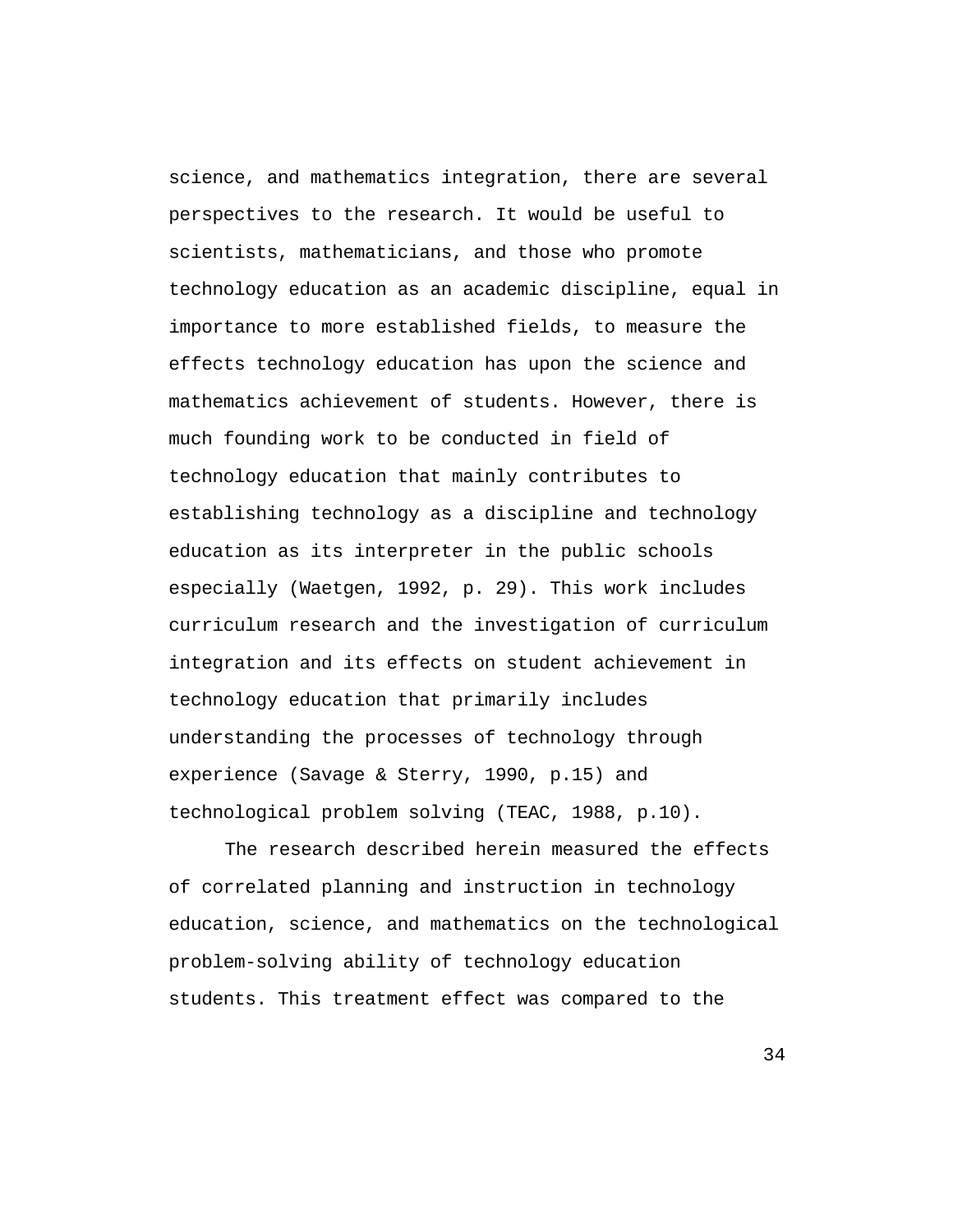technological problem-solving ability of technology education students whose teacher did not correlate instruction with other teachers.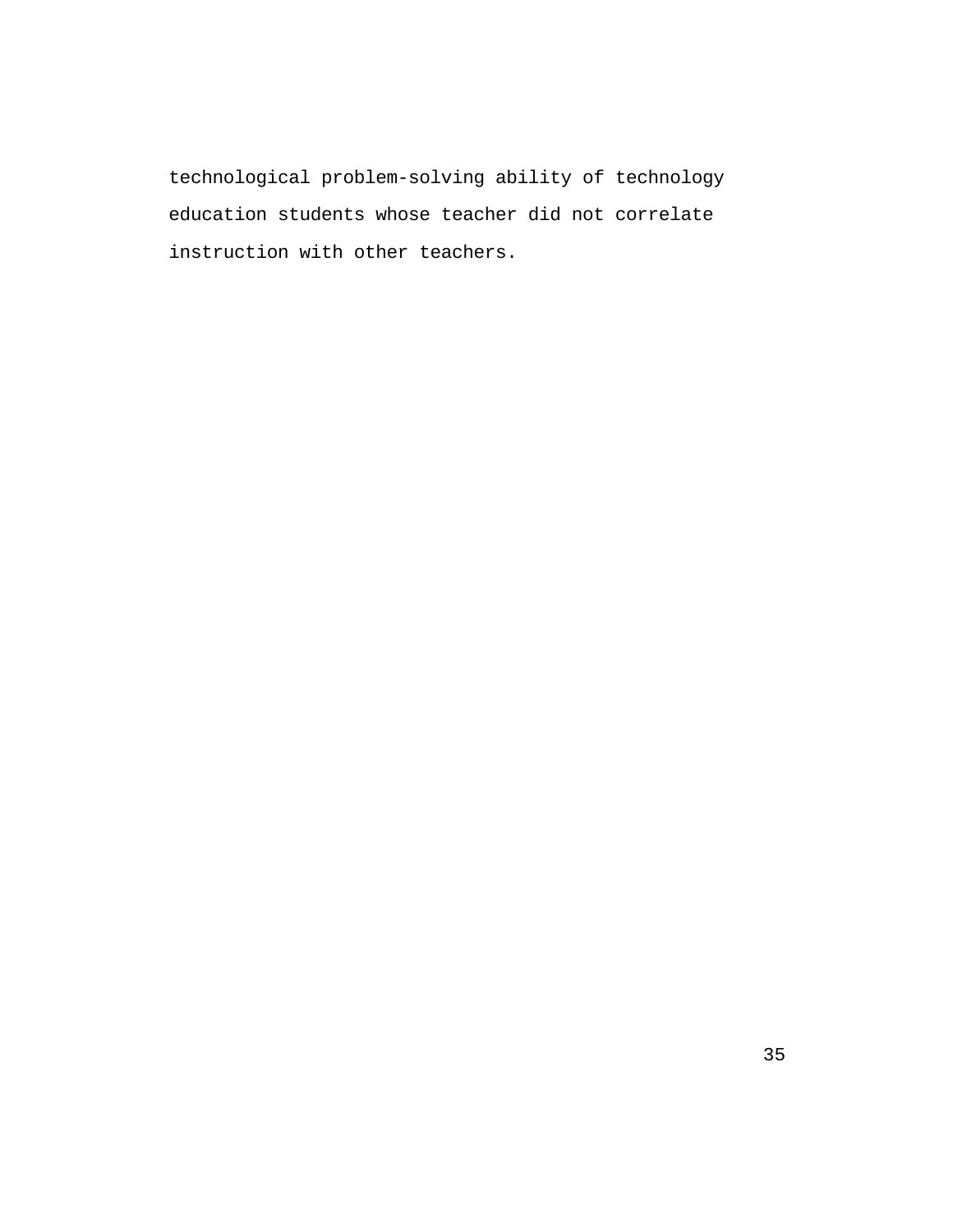#### **Chapter Two**

## **Review of Related Literature**

#### **Introduction**

Curriculum integration came to be "seen as the next generation of teaching methodology in the secondary" school through a gradual process (Bailey, 1991, p. 36). According to Michaels (1988, p. 3) the past decade in education was characterized by two waves of educational reform and a large number of educational reform reports. Many of these reports linked the economic needs of the United States to recommendations for improving the nation's public schools and curriculum (see National Science Foundation & U. S. Department of Education, 1980). The first wave of reform focused primarily on schools raising the amount of academic instruction or "do more of what the schools were already doing" (Micheals, p. 3).

The second wave emphasized developing national standards and trying new approaches to instruction. Some of the more influential reports make recommendations that help provide a rationale for integrating the technology education curriculum with science and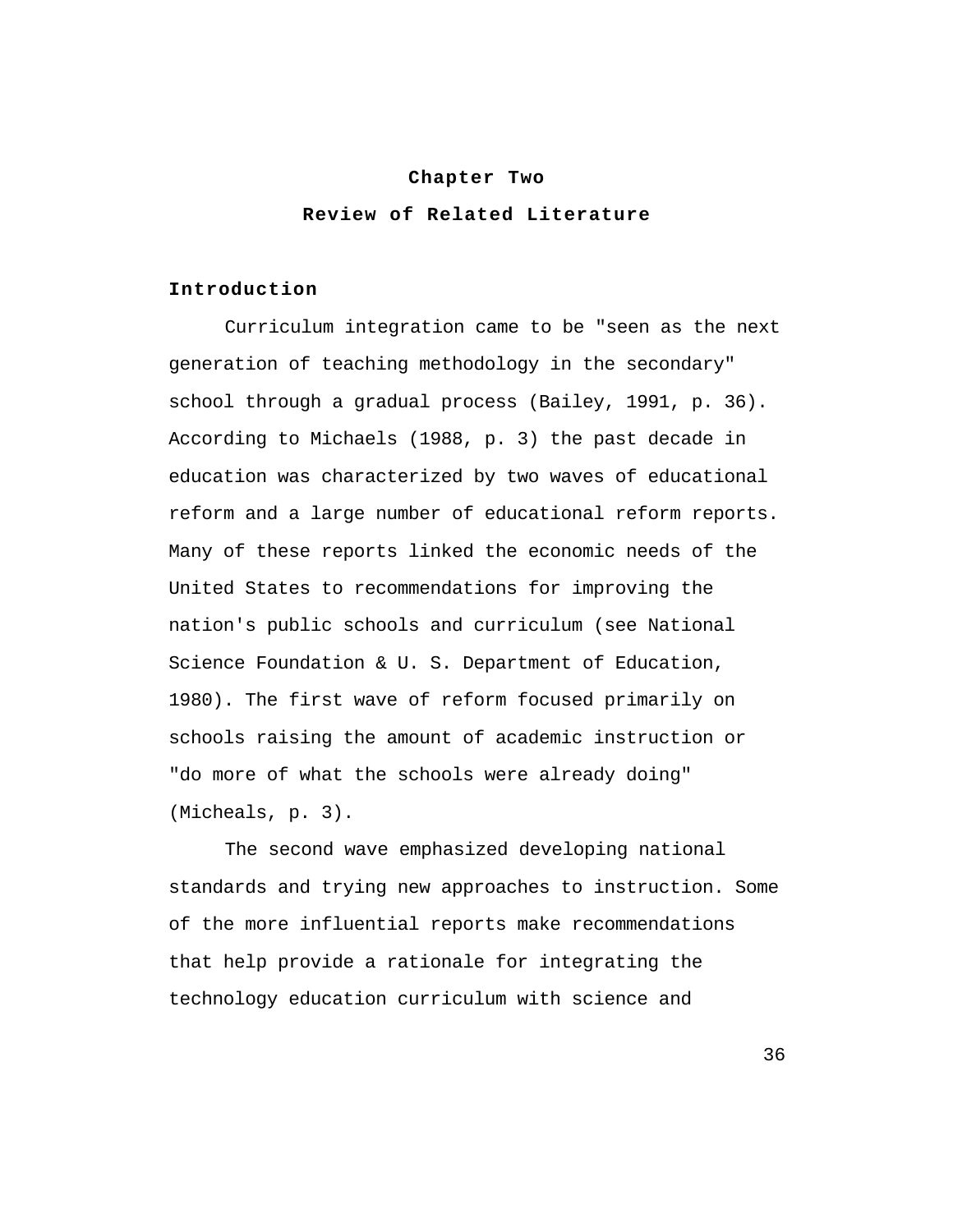mathematics. The National Commission on Excellence in Education (1983, p. 25), who set the stage for sweeping reform in education, made recommendations that call for mathematics and science courses that use applications as a method of instruction. Technology education, formerly industrial arts education, has traditionally used a hands-on, application-oriented, problem-solving approach as a primary instructional method (Waetgen, 1989, p. 8; Ritz, 1992, p. 22; Savage & Sterry, 1990, p. 22; Olson, 1974, p. 35; Snyder & Hales, 1980, p. 42). Therefore, technology education is an able partner in a curriculum that capitalizes on applications of science and mathematics recommended by the Commission. "Industrial arts/technology education has, within its content and methodology, a prime vehicle through which the subjects of the school are brought together for the purpose of meaning, understanding, and relevance on the part of the learner" (Maley, 1985, p. 7).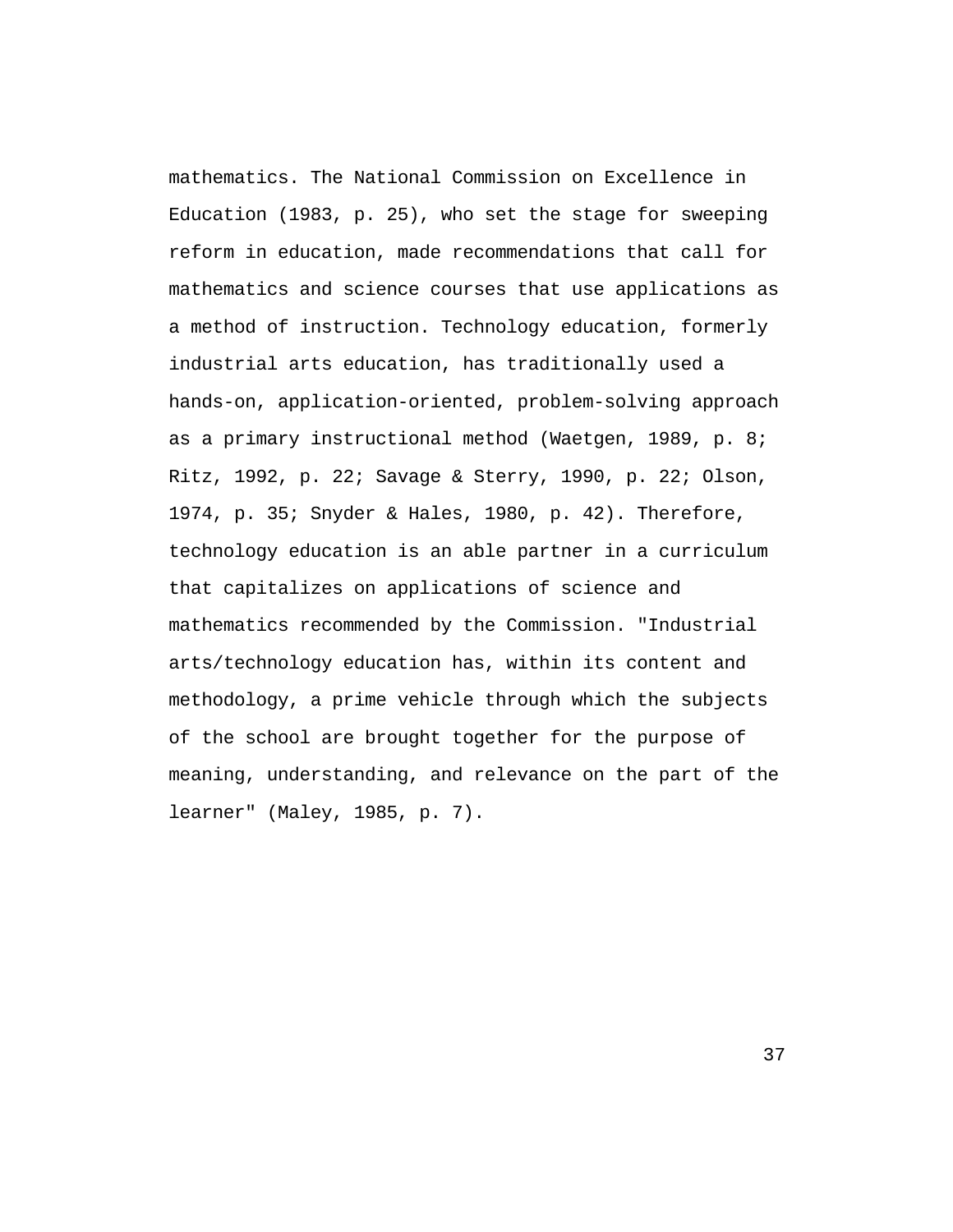**Curriculum Reform and Rationale for Curriculum Integration from the Science, Mathematics, and Technology Education Communities**

Many of the reform reports that contribute to a rationale for the integration of technology, science, and mathematics originated from governmental commissions, cognitive psychologists, educational philosophers, and private foundations that are concerned with education in a general sense. Many of these reports are necessary in developing a complete rationale. However, the most important contributions to a rationale come from the science, mathematics, and technology education communities. In addition to considering their common recommendations for reform and curriculum integration, it is necessary to demonstrate that, at a pragmatic level, the three curricula are "spiral" in structure and thereby are capable of being integrated in the setting of the school.

**Importance of spiral curriculum.** Reformers from technology education, science, and mathematics recommend that students learn primarily through problem solving and activity. They also recommend that the content students learn be important to the learner and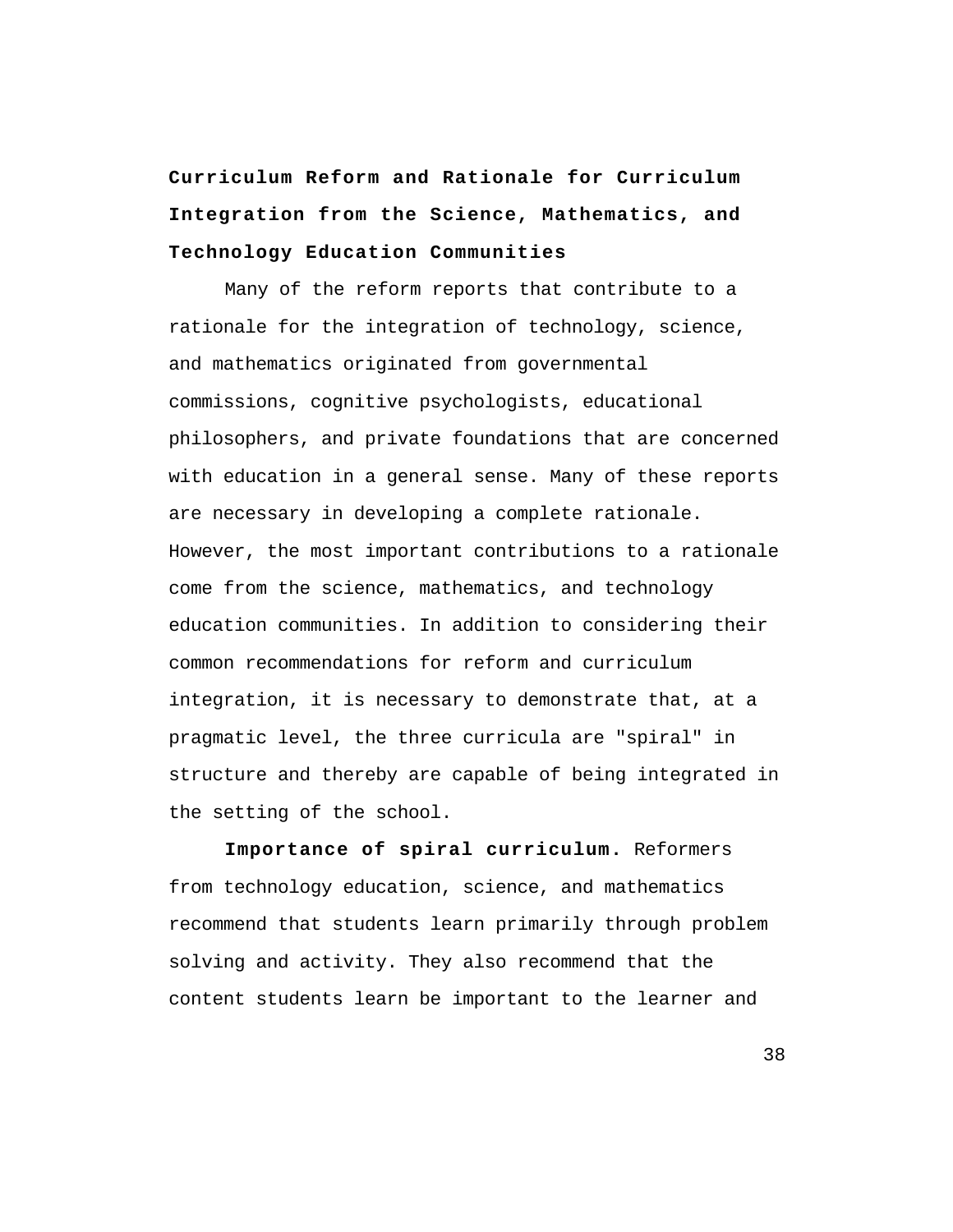society (Lauda, 1983, pp. 10-12; Johnson, 1989, p. 5; Blackwell & Henkin, 1989, p. 31). When students move from problem to problem some skills and concepts that are important for solving one problem may not be required for the next. Traditionally, mathematics was a highly sequenced, subject-centered curriculum (Taba, 1962, pp. 177-181). Third graders learned about multiplication. In the fourth grade, students learned about fractions. Tenth graders learned about geometry, and juniors or seniors learned analysis and statistics. In solving a technological problem, an eighth grader may need to learn a simple concept from geometry. In a traditionally-sequenced mathematics curriculum, one that is strictly subject oriented, the student would not study geometry until the tenth grade.

In contrast to the constraints of the sequential subject-centered curriculum, the spiral curriculum design allows teachers to introduce concepts that are important to the goals of the learner as they are needed. In the spiral curriculum, the student revisits important concepts any number of times during his or her schooling. Taba (p. 178) promoted the learning of a concept in a variety of contexts and in a succession of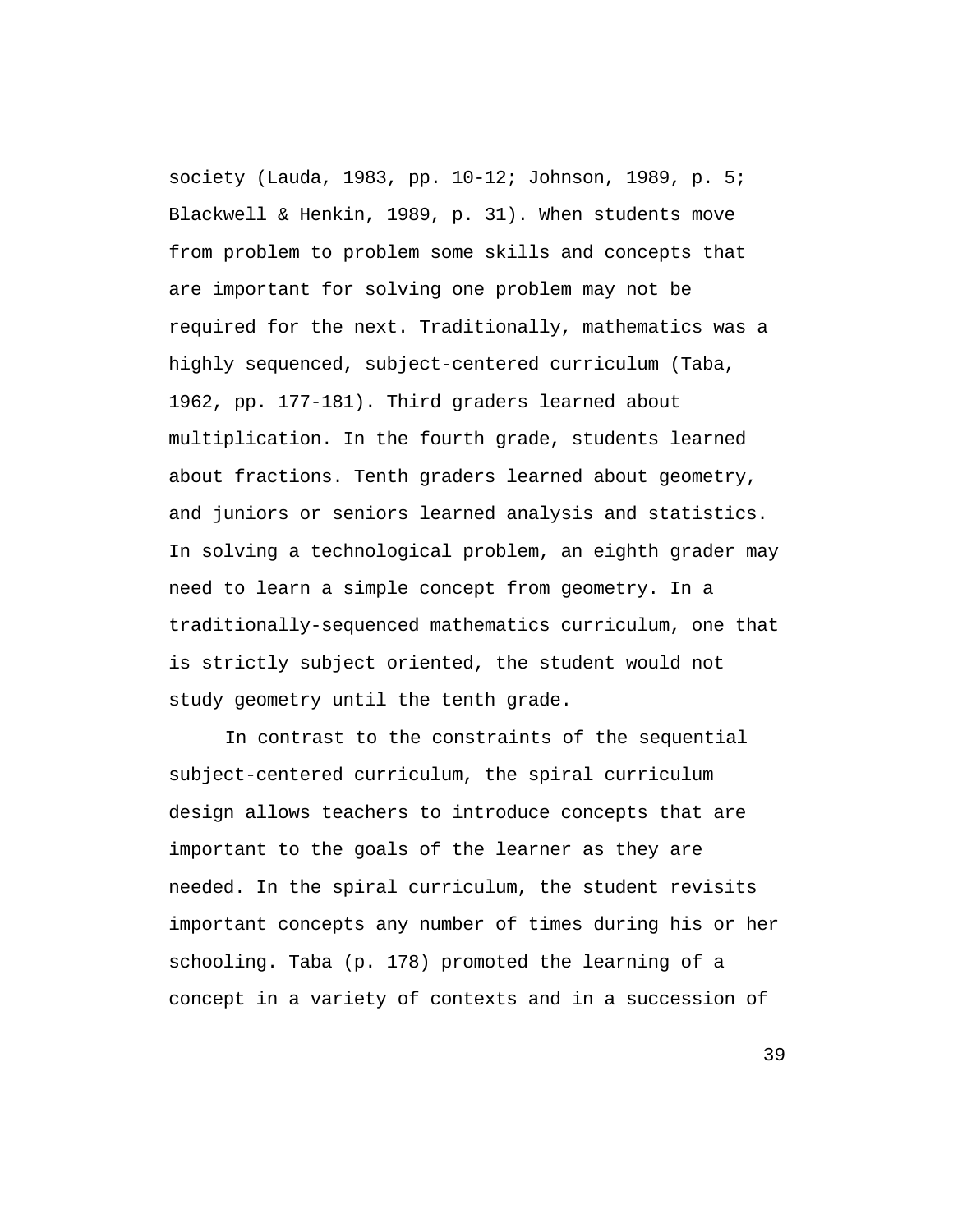activities. "[Concepts] cannot be isolated into specific units but must be woven into the whole fabric of the curriculum and examined over and over again in an ascending spiral."

Bruner (1977, p. 33) certainly lends credence to the importance of spiral curricula. He hypothesized that any subject can be taught in some intellectually honest form to any child at any level. Based on this hypothesis, Bruner argued that the great ideas that society holds important must be taught early in the education of the child (p. 52). He stated of his hypothesis, "No evidence exists to contradict it; considerable evidence is being amassed that supports it" (p. 33). Consequently, the spiral curriculum has been recognized as the preferred design over the traditional compartmentalized curriculum (pp. 34, 54).

**The science community.** Among the science education reformers, the primary rationale for the integration of technology, science, and mathematics came from three major science curriculum reform efforts. The SS & C Project (1992) did not recommend integration with technology education specifically, but they did recommend many changes that integration with technology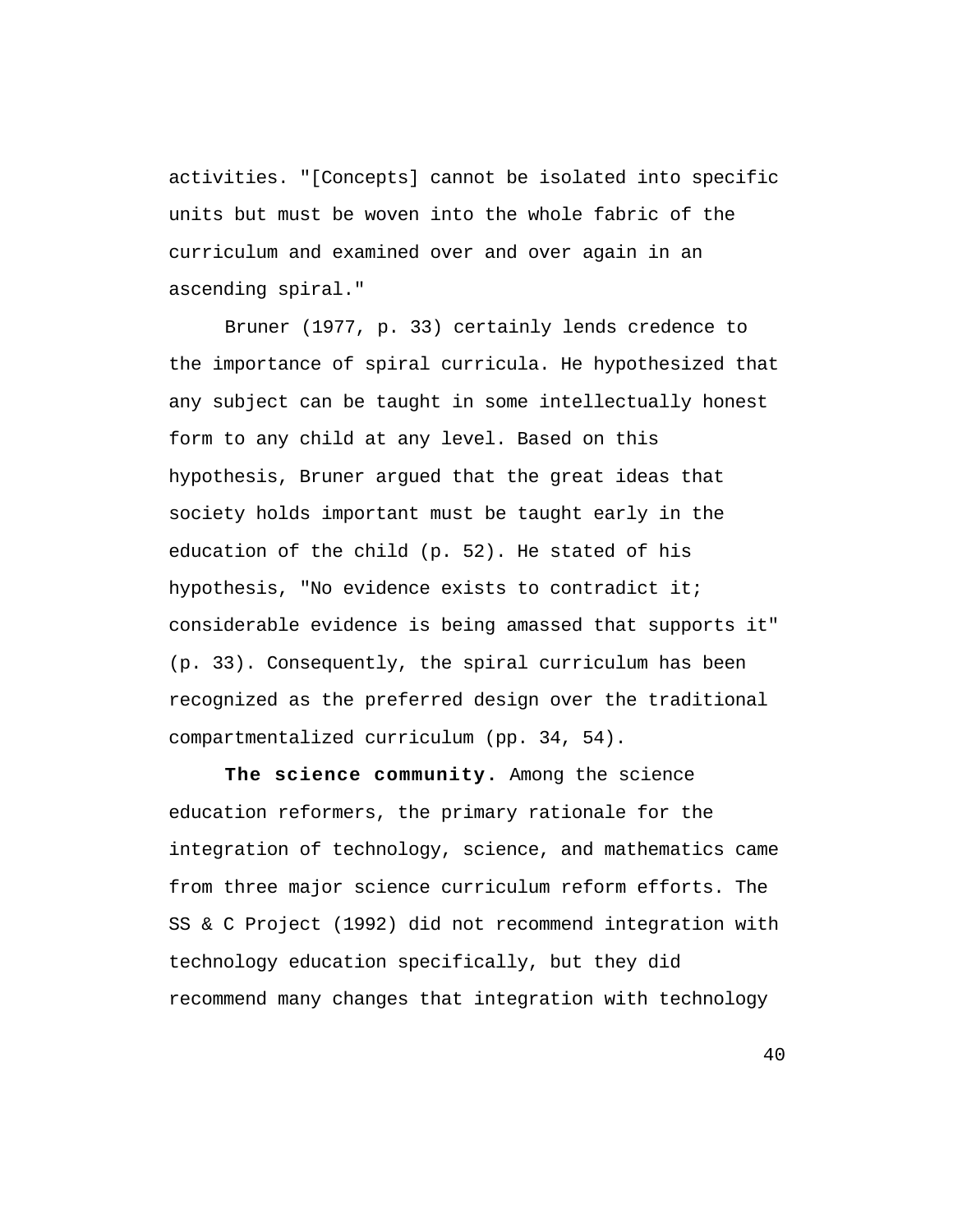education could assist in implementing. The National Committee on Science Standards and Assessment (1992, p. 5) wrote standards that directly call for technology education, science, and mathematics integration. Finally, the Project 2061 (1989) has published the most extensive recommendations for science reform and directly recommended integration of the three curricula (Johnson, 1989, p. 3).

The Project 2061 (1989), principally concerned with science education, recently reviewed the state of education in the United States and recommended changes and implementation strategies for science, mathematics, technology, and other areas of education. Three years ago the Project 2061 committees completed phase one of the process and identified several important problems.

They include the antiquated methods of science instruction and lack of student motivation manifested by such methods. They revealed that science and technology instruction is all too often descriptive and provides little opportunity for students to apply mathematics to the analysis of science and technology. "Ideally, the interaction of mathematics, science and technology will emerge in the future curriculum from hands-on experience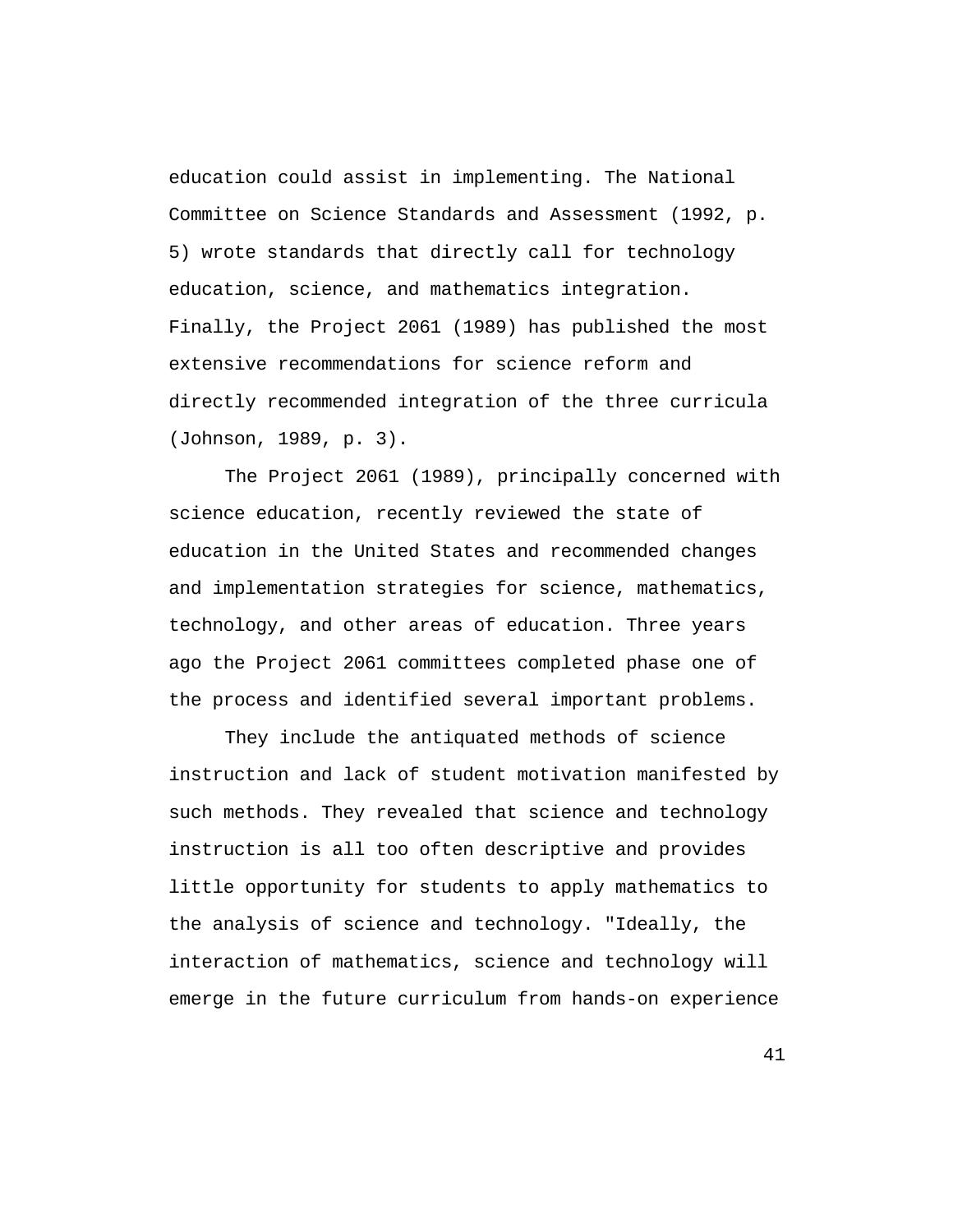generated by students' interests under the guidance of expert teachers" (Blackwell & Henkin, p. 31).

Because of the epistemic links among technology, science, and mathematics, the Project 2061 (1989) recommended the three curricula be integrated as much as possible. They especially believed that the instructional methods and hands-on approach to technology education instruction makes it a key partner in interdisciplinary arrangements (Johnson, 1989, pp. 3, 5; Project 2061, 1993, p. 29).

The Project also recommended that the processes involved in the scientific method of inquiry and the problem-solving method be used as principal means of instruction. Understanding technology, science, or mathematics necessarily means understanding all three. "The sciences and mathematics are important to the understanding of the processes and meaning of technology. Their integration with the technology education curriculum is vital" (Johnson, 1989, p. 3).

The Project emphasized that scientific literacy would only be achieved if the curriculum structure were changed to usurp the rigid subject-matter boundaries that currently exist. More attention must be paid to the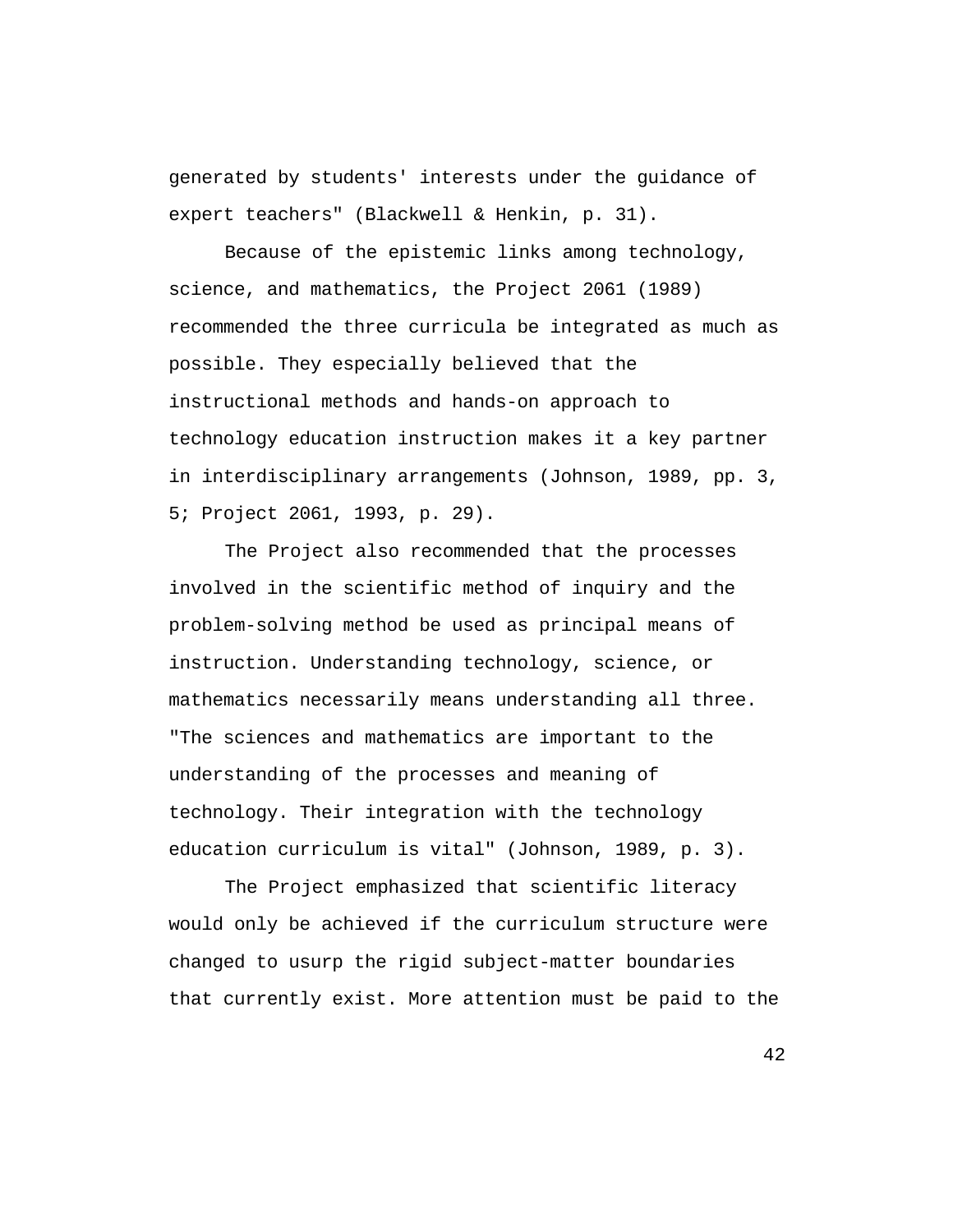connections among technology, science, and mathematics, and the processes as human endeavors (Project 2061, p. 5; Hamm, 1992, p. 8).

The Project envisioned integrated activities in areas like biotechnology, logic operations, communication, manufacturing, and energy to name but a few. Mathematical processes should be used early as means to understanding other subject matter. Student ideas in using mathematics should grow out of project work in technology and experimentation in science (Johnson, pp. 5-7). "For example,...Students can learn about the advent and importance of telegraphy in the traditional lecture/text way, and at the same time they can design and build a simple telegraph system in the laboratory..." (Johnson, p. 5).

An account of Phase II of the Project 2061 is important to this proposed study because it demonstrates that the science curriculum is a spiral curriculum throughout a student's education. Phase II of the Project 2061 involved teams of experts and educators developing models for the implementation of recommendations. This included the science curriculum.

In developing the science curriculum model, a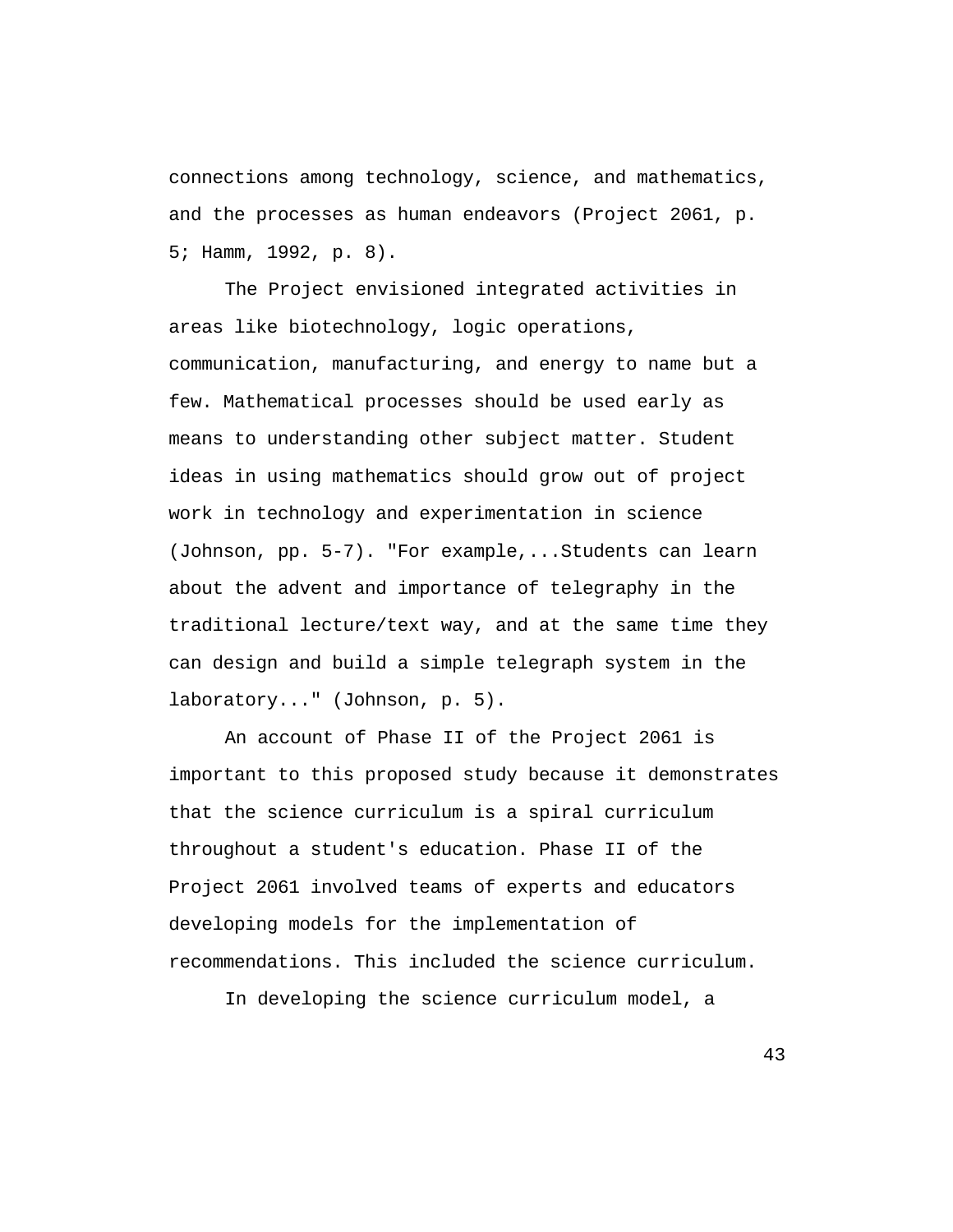process called backmapping was employed to "determine the progression of understanding by which students might eventually arrive at the learning outcomes in Science for All Americans...What components of each outcome should somewhat younger students already have in order to understand new material" (Project 2061, 1992, p. 14)?

The backmaps reveal a spiral curriculum for science education, kindergarten through the twelfth grade. Physics would not only be taught to seniors, but elementary students would learn physics concepts in a form appropriate to their skills and knowledge. "As a critical mass of these backmaps were produced, ideas emerged for activities and learning experiences that could serve multiple understandings at each grade level" (p. 15). In the context of curriculum integration, the science curriculum model proposed by the Project would provide the opportunity for an eighth grader to learn physics principles that might be necessary to solve a problem in the technology education laboratory.

The culmination of the Project's phase one recommendations and phase two backmaps and curriculum model is a set of curriculum standards entitled Benchmarks for Science Literacy (Project 2061, 1993)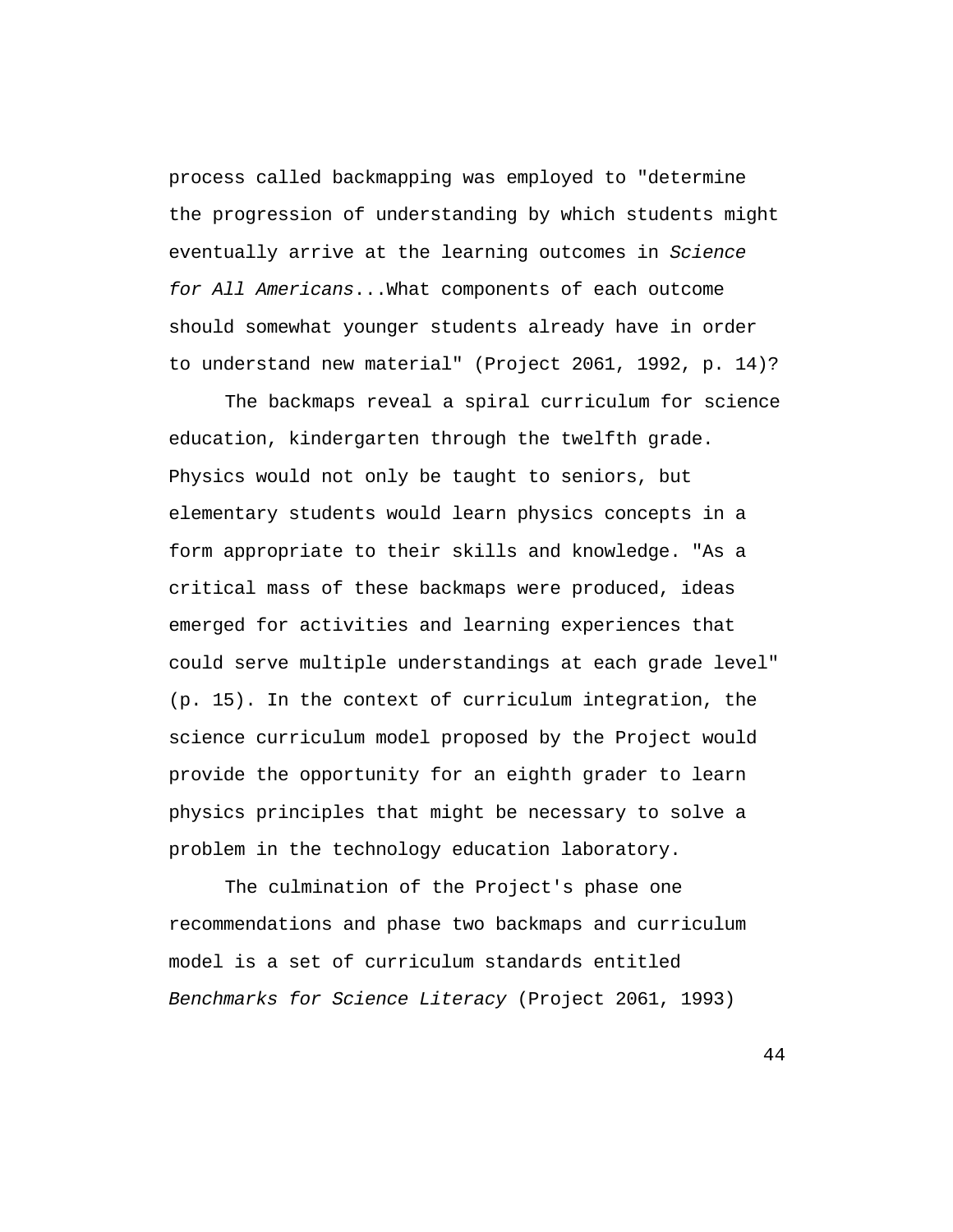(published by the American Association for the Advancement of Science, the Project's sponsor). Referred to as benchmarks, these standards have profound implications for the integration of technology, science, and mathematics. Among others in the technical/technological education community, technology education is specifically cited as an important partner in the benchmarks related to the study and integration of technology in the science curriculum (Project 2061, 1993b, p. 29).

Among other benchmarks related to science and mathematics are those related directly to technology and the interrelationship of science and technology. There are twelve groupings of the benchmarks, each grouping related to all grade levels. These groups are referred to as clusters (p. iv). For example, the third cluster, "The Nature of Technology," provides for middle school students the study of technology as the earliest human adaptive system, its synergy with science in the past century, and the role of engineering as a primary field for the application of science in technology (p. 32).

For the middle school, the benchmark cluster referred to as "The Designed World" addresses the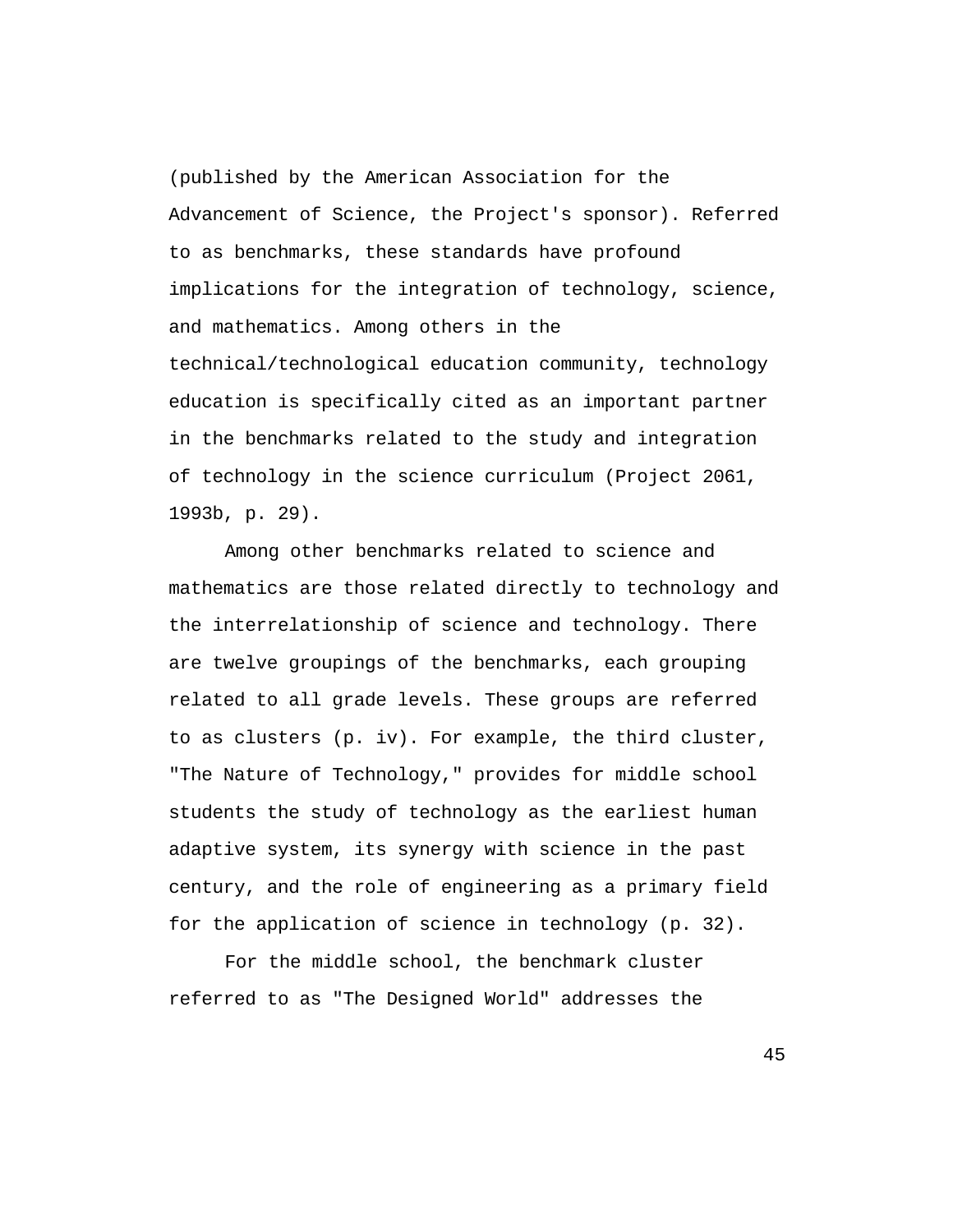history of agricultural technology, the agricultural revolution, and the impacts of communication and transportation on agriculture (p. 139). The "Common Themes" benchmarks include the study of electrical and mechanical systems and the understanding of basic closed-loop systems models (p. 224).

Phase III of Project 2061 (1989) will involve collaboration among major organizations in education. This reinforces the idea that this study was a serious attempt at addressing the concerns of the reform bodies involved. Their goal will be implementing the recommendations and benchmarks of the first two phases of the project. The primary association for technology educators, the International Technology Education Association, was invited to participate in this effort (p. 164).

The SS & C Project is a project of the National Science Teachers Association that designed a science curriculum structure for secondary education. This project was independent of but parallel to the Project 2061. While the SS & C Project did not specifically recommend curriculum integration with the technology education curriculum, they are noteworthy because they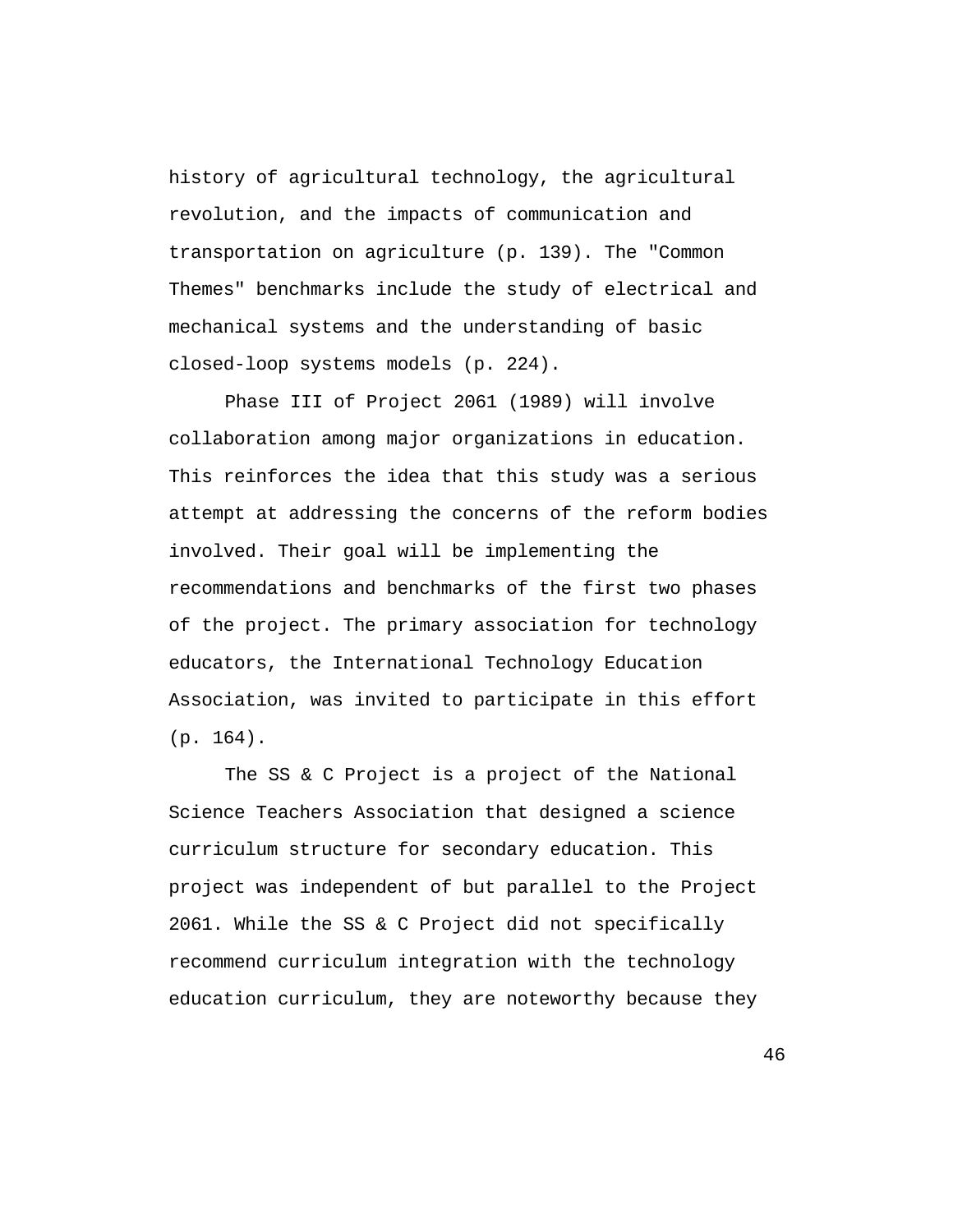did recommend and design the structure of a spiral science curriculum, and recommended that schools eliminate the traditional layer cake science curriculum. The resulting curriculum structure integrates the science disciplines together (p. 14).

The SS & C Project concurred with Bruner's hypothesis, that any subject can be taught to any student in some intellectually honest form, and used it as a rationale for their spiral curriculum structure. As an example of this spiral curriculum structure, the SS & C Project specifies a sequence of earth science instruction for grades six through twelve. In the sixth through the eighth grades, science students investigate minerals and rocks in general, but in the ninth and tenth grades they study igneous and metamorphic rocks specifically (p. 75). During the same years of instruction, sixth through eighth graders study color change and temperature as properties of matter in a chemistry sequence, and the ninth and tenth graders study chemical composition under the same topic sequence, properties of matter (p. 50).

The scope of this study is justified further by recommendations made by the National Committee for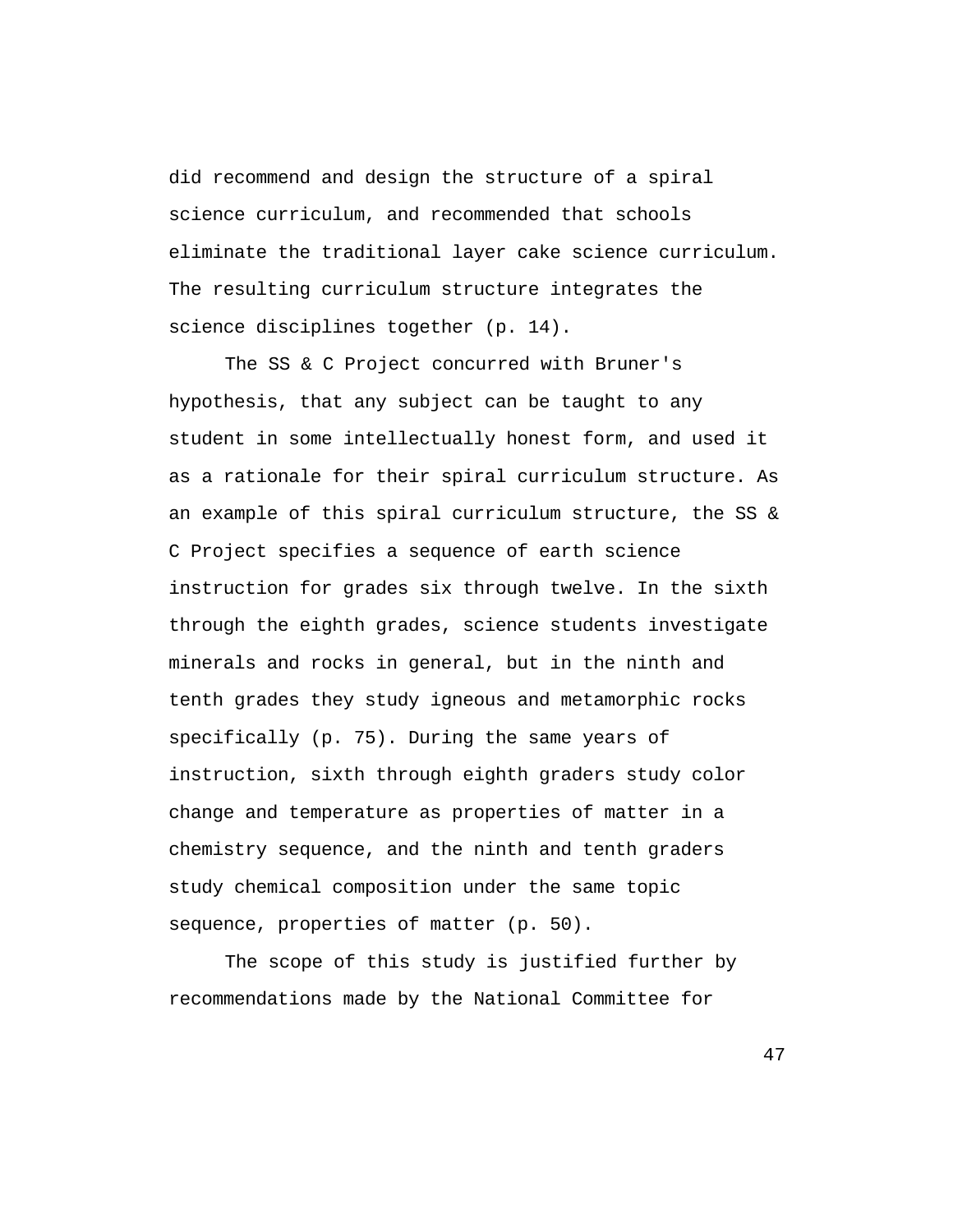Science Education Standards and Assessment (1992), charged by the National Research Council with developing standards for science education. They believe that there are compelling reasons to teach science and technology both as school subjects and in interdisciplinary units. Students are motivated by the applications of science that technology offers, and the interdependency of science and technology implies an integrated approach. The respective subject areas in the schools are charged to be individually responsible for teaching the content and processes of their disciplines, but all of them are charged by the Committee with the task of teaching interdisciplinary units (p. 5).

The National Committee for Science Standards and Assessment (1993) will likely develop standards related to the integration of science and technology under the heading of "Scientific Connections," that will include "connections of science with technology/engineering." The content will focus on the "practice of science" including its applications in technology (p. 6). The second heading of standards that includes technology will likely be "Science and Human Affairs." It includes the study of the place of science and technology, among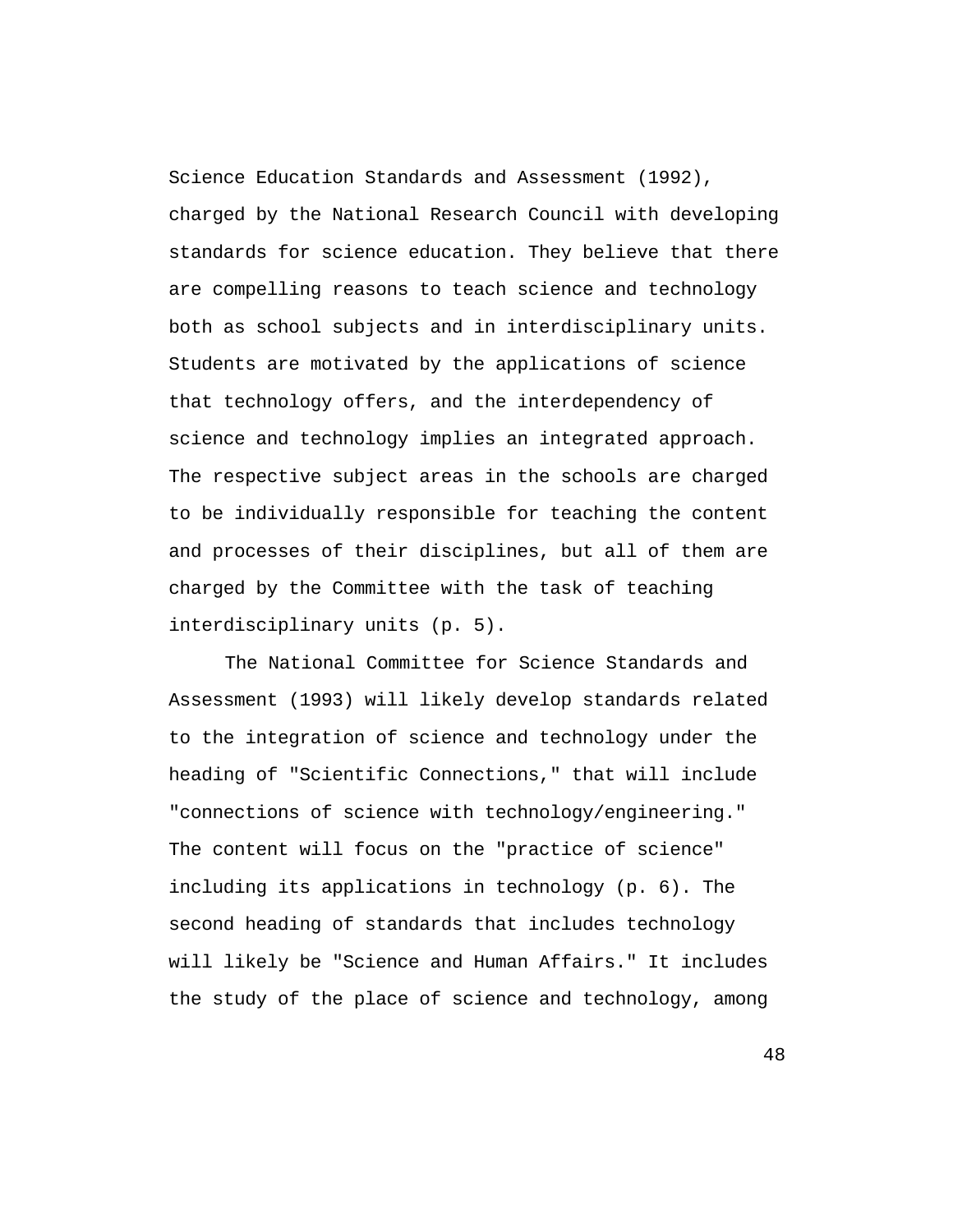other disciplines, in history and society (p. 7). Efforts of this nature assure that there is a realistic opportunity to proceed with studies like the one reported herein.

**Other science education reformers.** The National Science Board Commission on Precollege Education in Mathematics, Science and Technology (1983, p. v), supported by the National Science Foundation, cited two urgent problems related to technology, science, and mathematics education. First, the nation is not recruiting enough scientists, engineers, and mathematicians. Second, the general population is neither scientifically nor technologically literate enough to effectively cope with the ever increasing complexity of our technological and economic society.

To correct these problems, the Commission recommended daily science and technology experiences at every level, kindergarten through eleventh grade. They maintained that the K through eleven technology, science, mathematics curricula should be integrated with each other in such a manner that the introduction of topics and concepts are not only planned but coordinated among teachers. The curriculum should include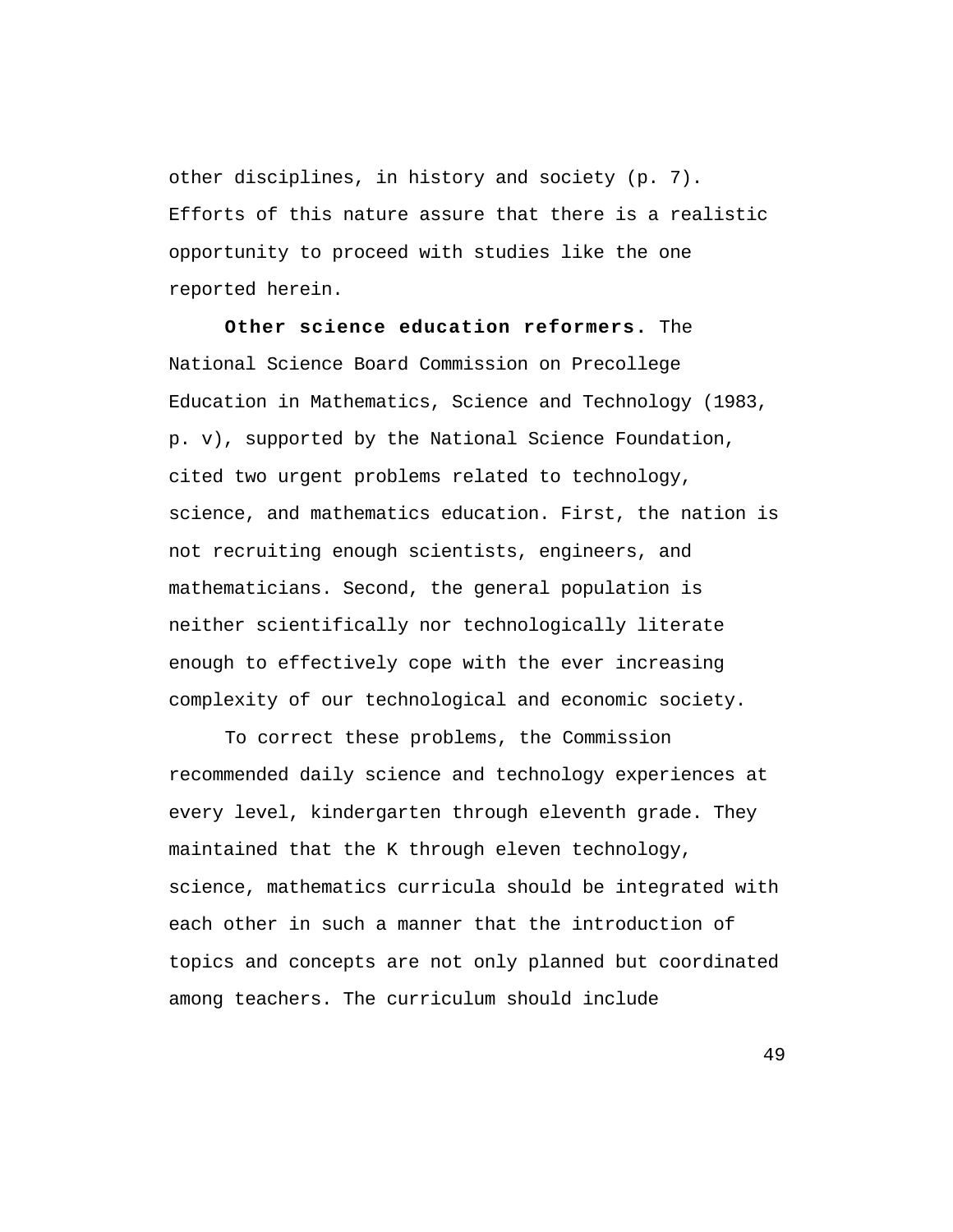applications of technology and science that will help the school community. Technological systems should be a pivot point for organizing the curriculum. And, the curriculum should be organized around problem solving, issues, and decision making (pp. 101-102).

Selby (1988, pp. 4-5), Professor of Science Education at New York University and Co-Chair of the National Science Board Commission, was particularly interested in technology education because "...of all that this area of study can do to help us meet our new goals for mathematics and science education..." (p. 4). She believes that technology is intertwined through the culture. Because students perceive technology with all their senses its study is relevant to them (p. 5).

Hurd (1991, p. 35) characterized the emerging role of science education in curriculum integration. He stated that science education reform in the past had failed because it never considered the scientific literacy of all students but instead fell into a trap of requiring more rigor in the old curriculum. "The reform movement of the 1990's calls for an integration of school subjects: a conceptual convergence of the natural sciences, mathematics, and technology..." (p. 35). This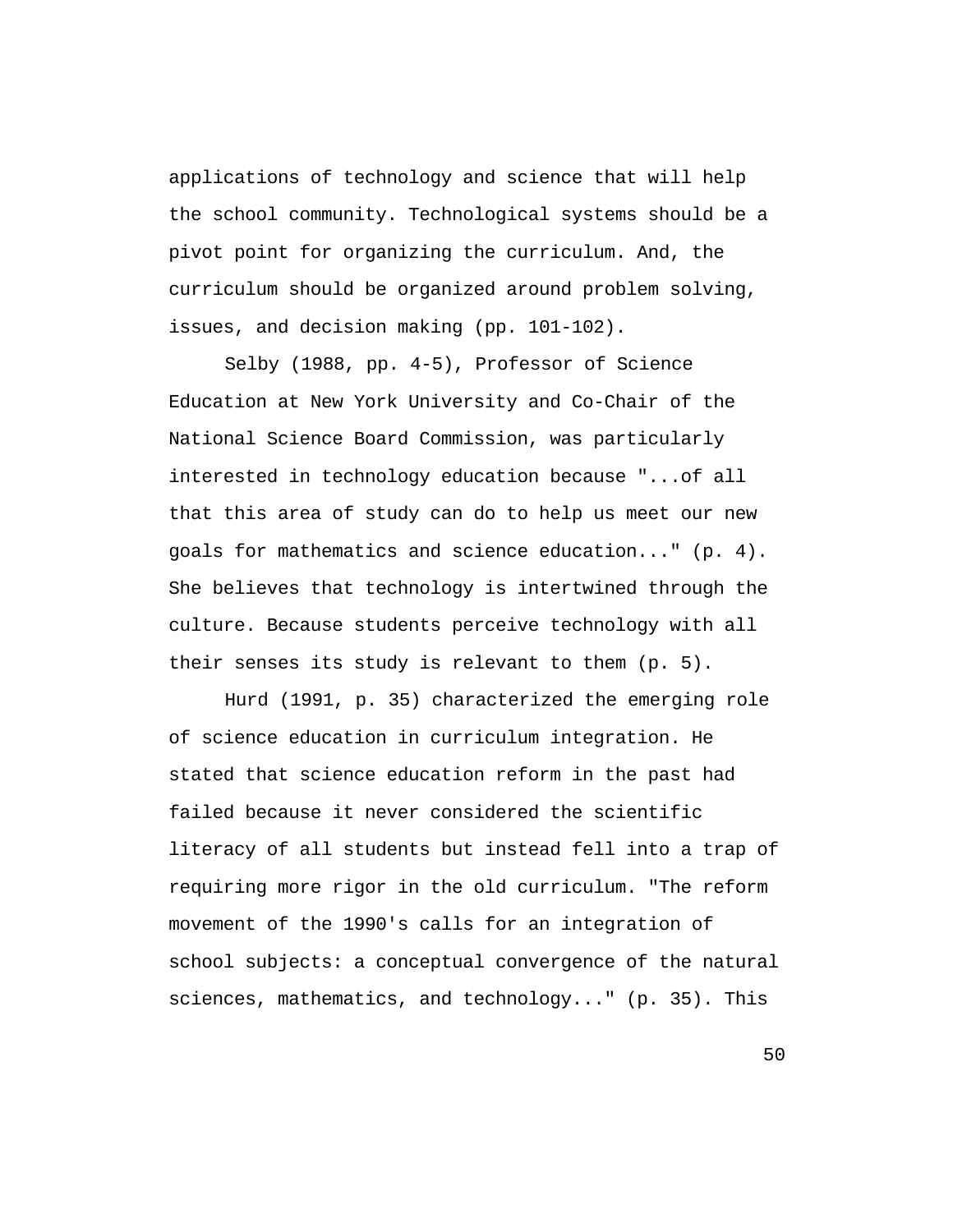suggests that this study was appropriate given past failures at reform.

An important example of a science curriculum project that reflects the concern of science education for all students is the Active Physics Project (1993, pp. 1-2). The curriculum materials, now under development, promise to take a constructivist approach to thematic units that integrate physics, technology, and mathematics. The activity-based, spiral physics curriculum is designed for students who do not typically enroll in physics classes in high school. The curriculum uses authentic assessment; meaning students demonstrate the applications of the physics knowledge they learned similar to research and development scientists and engineers.

Finally, an important driver of new research in technology education, Gerhard Salinger (1992, pp. 43- 44), of the National Science Foundation, urged technology educators to get involved with the science and mathematics communities. He said in a speech to the International Technology Education Association's Pupil's Attitudes Toward Technology Conference that there are great opportunities for technology educators to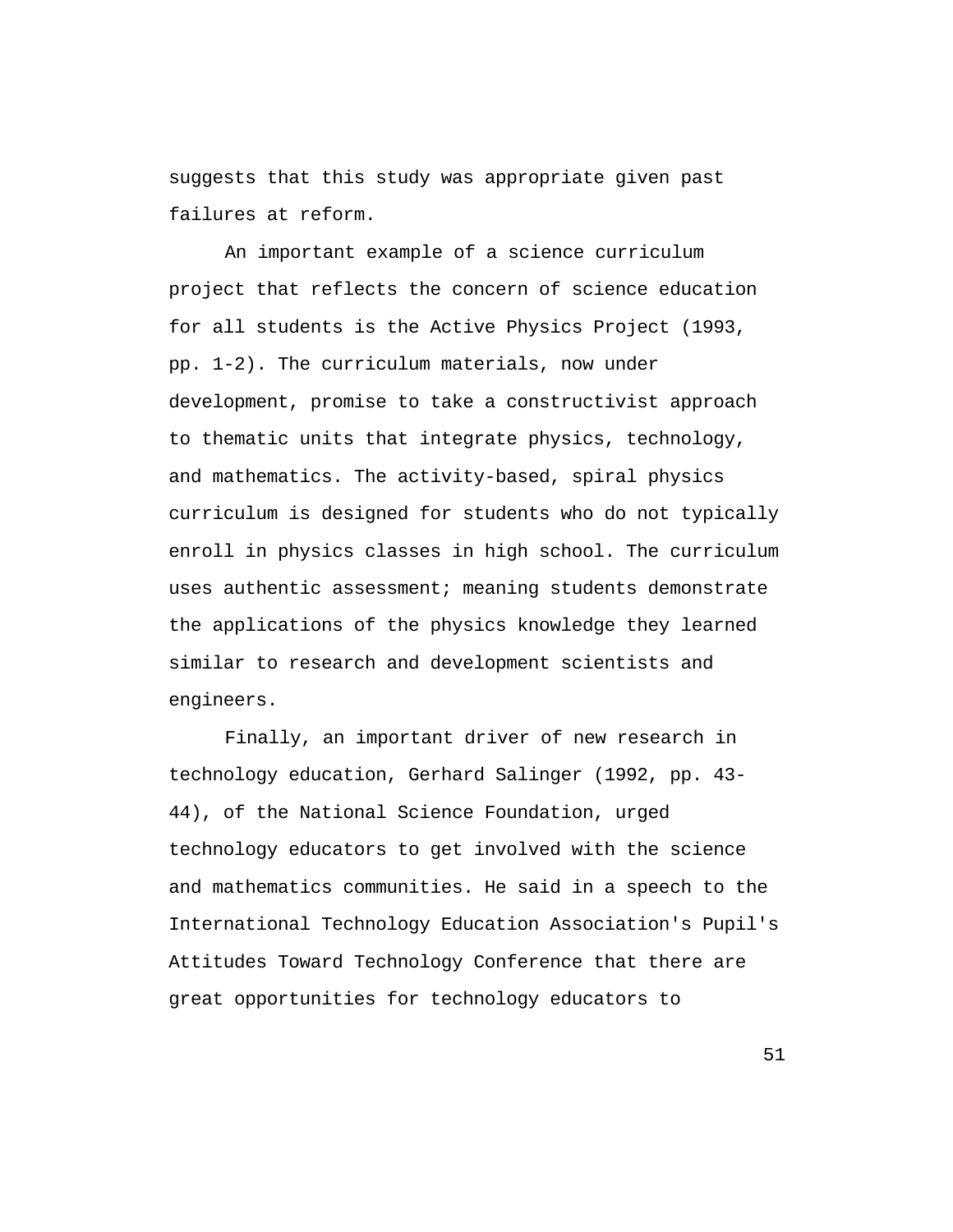integrate with science and mathematics because of their belief that activity, problem solving and design should be principal methods of effective instruction. He believes that technology educators have a key role to play in providing such methods, and if they act quickly and decisively technology education could be seen as an equal in TSM integration.

**The mathematics community.** In March of 1989, the Working Groups of the Commission on Standards for School Mathematics of the National Council of Teachers of Mathematics published standards for mathematics curricula and evaluation that dramatically depart from the traditional subject-oriented compartmentalized curriculum currently used by many school systems. The existence of these standards provides important support for the implementation of this study. The Commission recommended thirteen basic mathematics standards for kindergarten through the twelfth grade.

A major recommendation of the Commission in standard four, "Mathematical Connections," is that mathematics be integrated with other school subjects. The recommendation is a key area in which technology education contributes. Integration is seen as a way for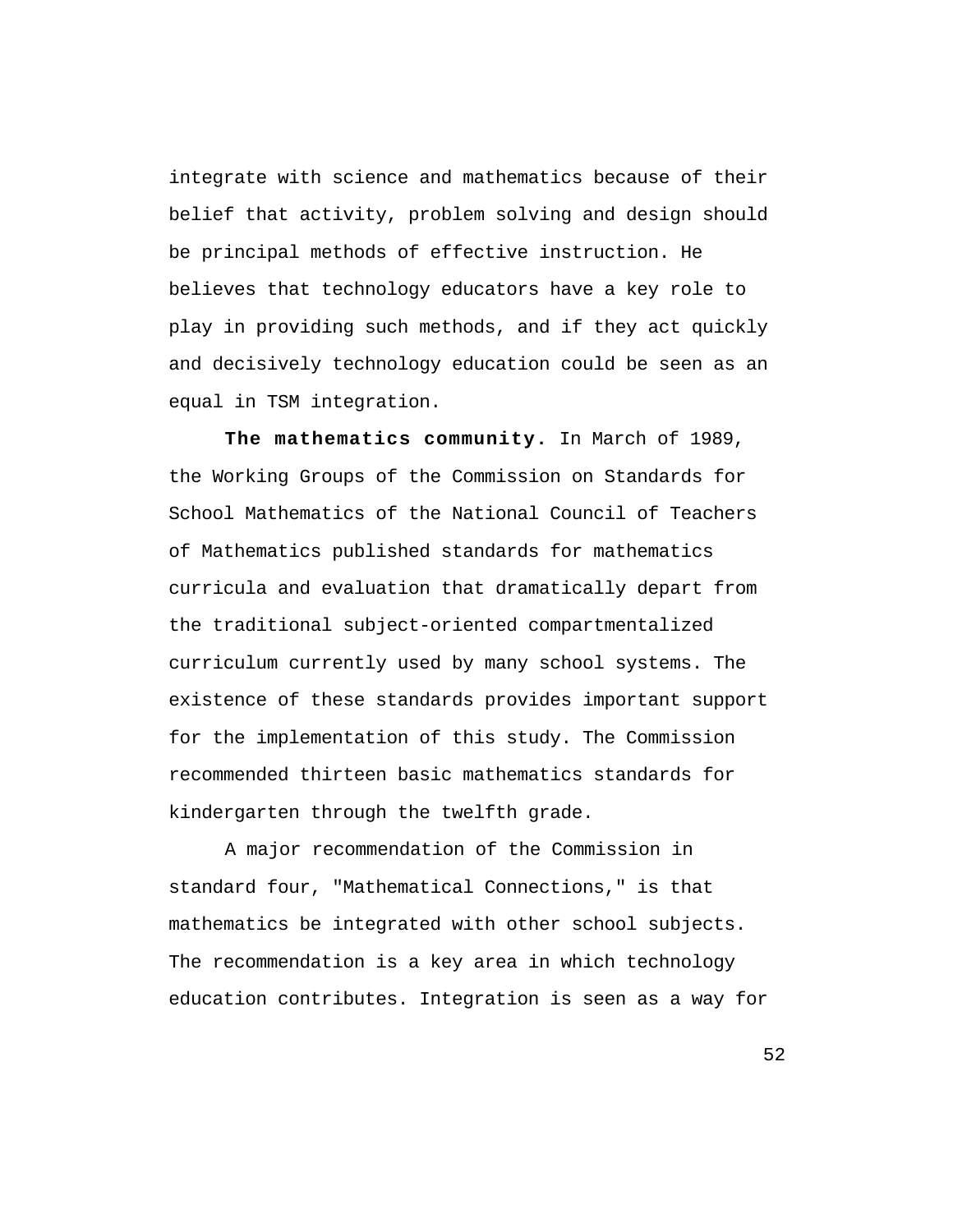students to observe the usefulness of mathematics in describing the real world, apply mathematics to solving real-life problems, and apply mathematics in different contexts (pp. 84-86).

The Commission's recommendations emphasize the importance of developing problem-solving skills and creating opportunities for students to solve problems set in real-life contexts; problems similar to those used by technology educators, that are not always easy to solve and might have too much information or not enough information available. They envisioned active learning and student manipulation of physical objects. Standard one is entitled "Mathematics as Problem Solving." "The curriculum must give students opportunities to solve problems that require them to work cooperatively, to use technology,...and to experience the power and usefulness of mathematics...Real-world problems are not ready-made exercises with easily processed procedures and numbers" (pp. 75-76). The Commission emphasized the "doing" of mathematics as more important than the knowing of mathematical facts (p. 7).

Roth (1993, a writer and researcher in mathematics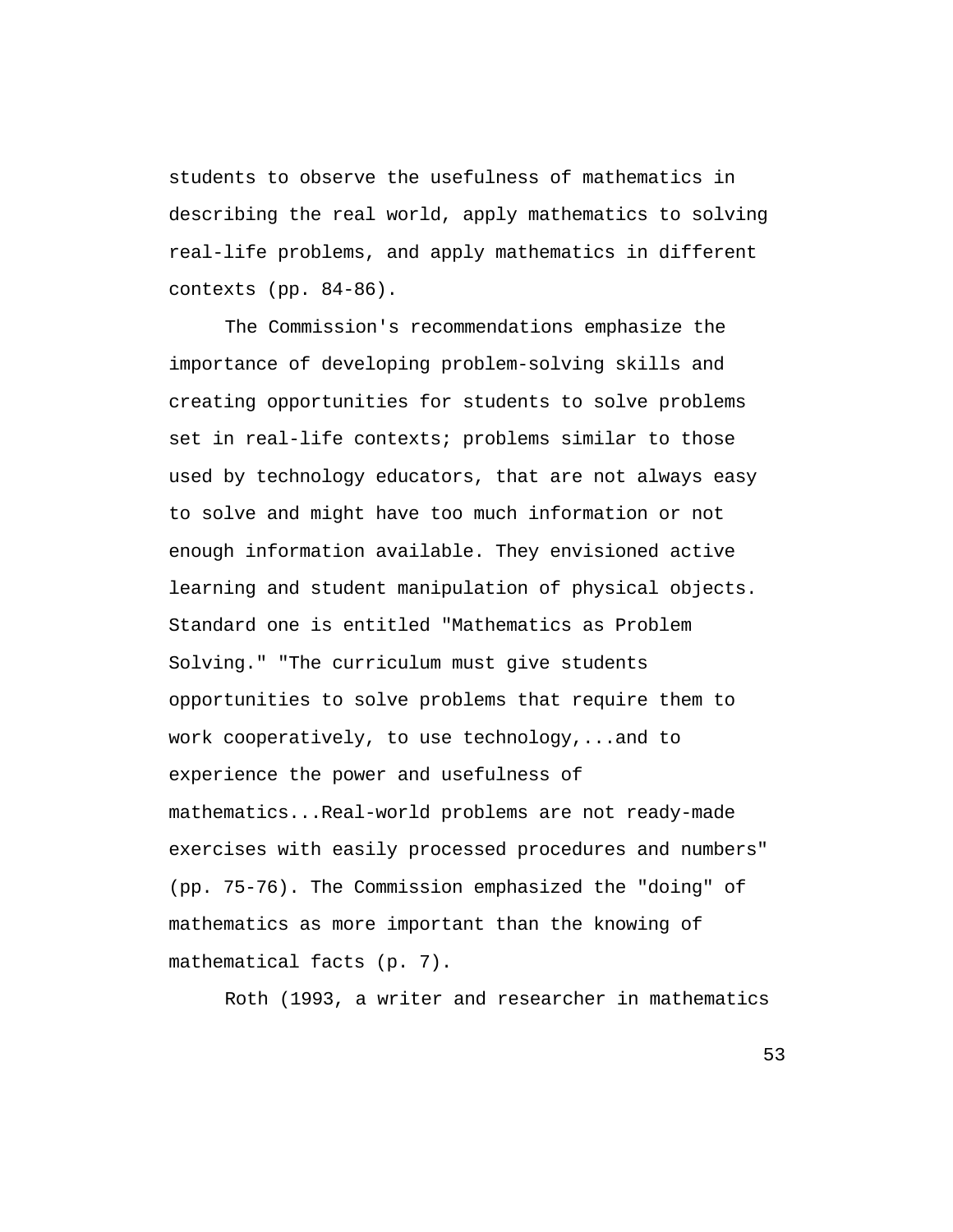and cognition, presented an interesting perspective when developing a rationale for the integration of mathematics and science; useful here because it reflects the methods used in technology education. He maintained that most instruction in the present educational system is based upon an objectivist or positivist epistemology. "...teaching and learning are described by a conduit metaphor according to which knowledge may be transferred from the mind of the teacher to that of the student...similar to information...transmitted from...sender to...receiver" (p. 113).

He explained that the alternative epistemology, constructivism, is probably a more realistic perspective for understanding the learning process. In cognitive constructivism, knowledge is constructed in the person's mind through experience, and this experience makes one person's understanding of a concept different than another person's understanding. People assimilate what is experienced with previously held understandings. If the experience differs from a learner's expectation then conceptual understandings are changed in the learner (von Glasersfeld, 1987, pp. 129-132).

Roth proposed that the recognition of cognitive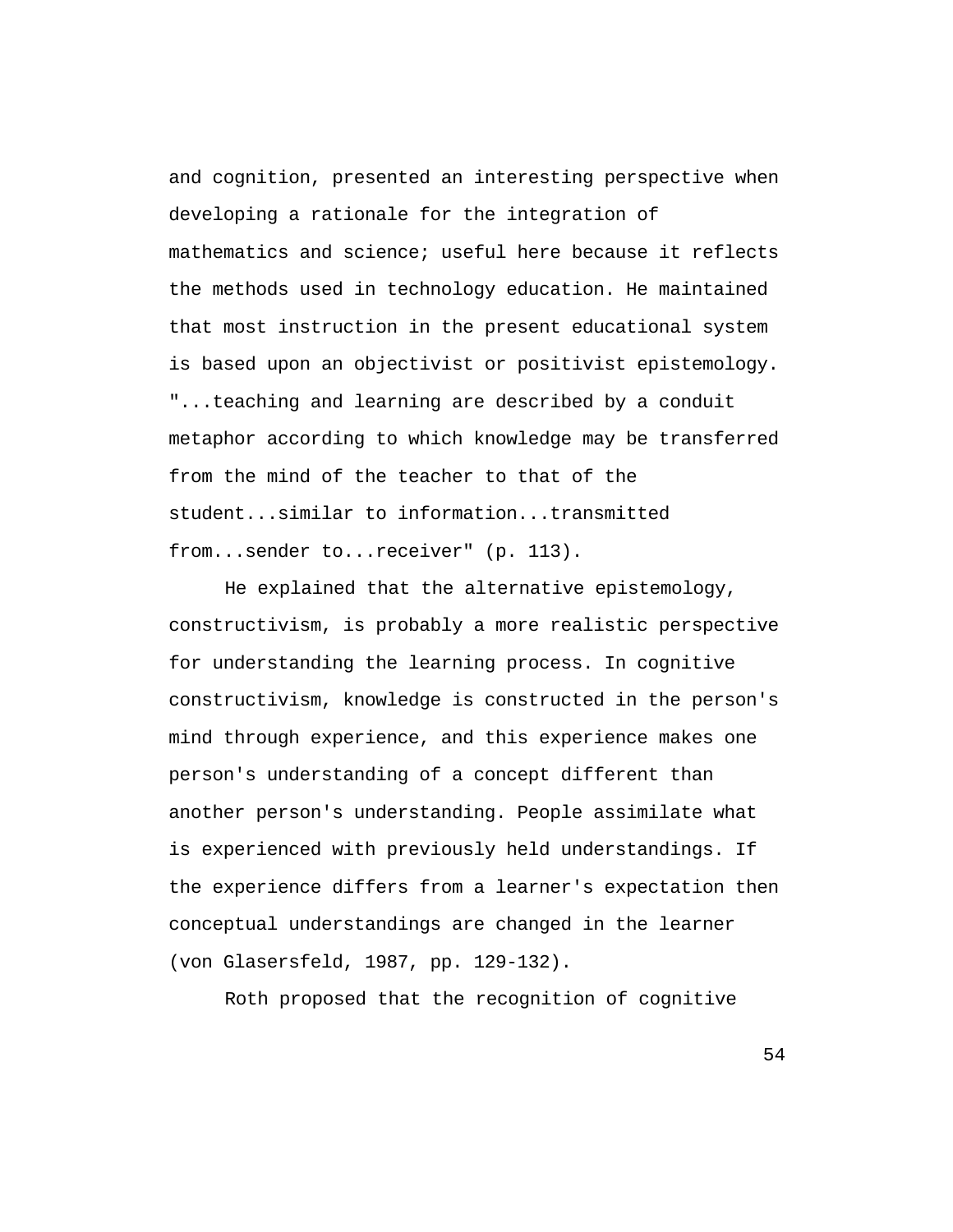constructivism as a basis for pedagogical theory provides a need for the integration of science and mathematics. "...the current problems of schooling are related to the distance between practices at school and those of everyday life...the curriculum should integrate real-world problems with school subject matter and...support student's efforts in constructing meaningful knowledge" (p. 113).

**The technology education community.** The first widely recognized relationship among industrial arts education, science, and mathematics was the perceived need to integrate science and mathematics content into the industrial arts curriculum after the introduction of a new curriculum in 1947. Since that time, reformers in industrial arts and technology education have made significant contributions to a rationale for the integration of technology, science, and mathematics.

Although industrial arts was perceived to be general education, the Selvidge Plan began to gain support for its vocational approach (trade analysis) to industrial arts from the late 1920's through World War II (Martin & Luetkemeyer, 1979, pp. 32-33, 36). Although the field was in the process of being vocationalized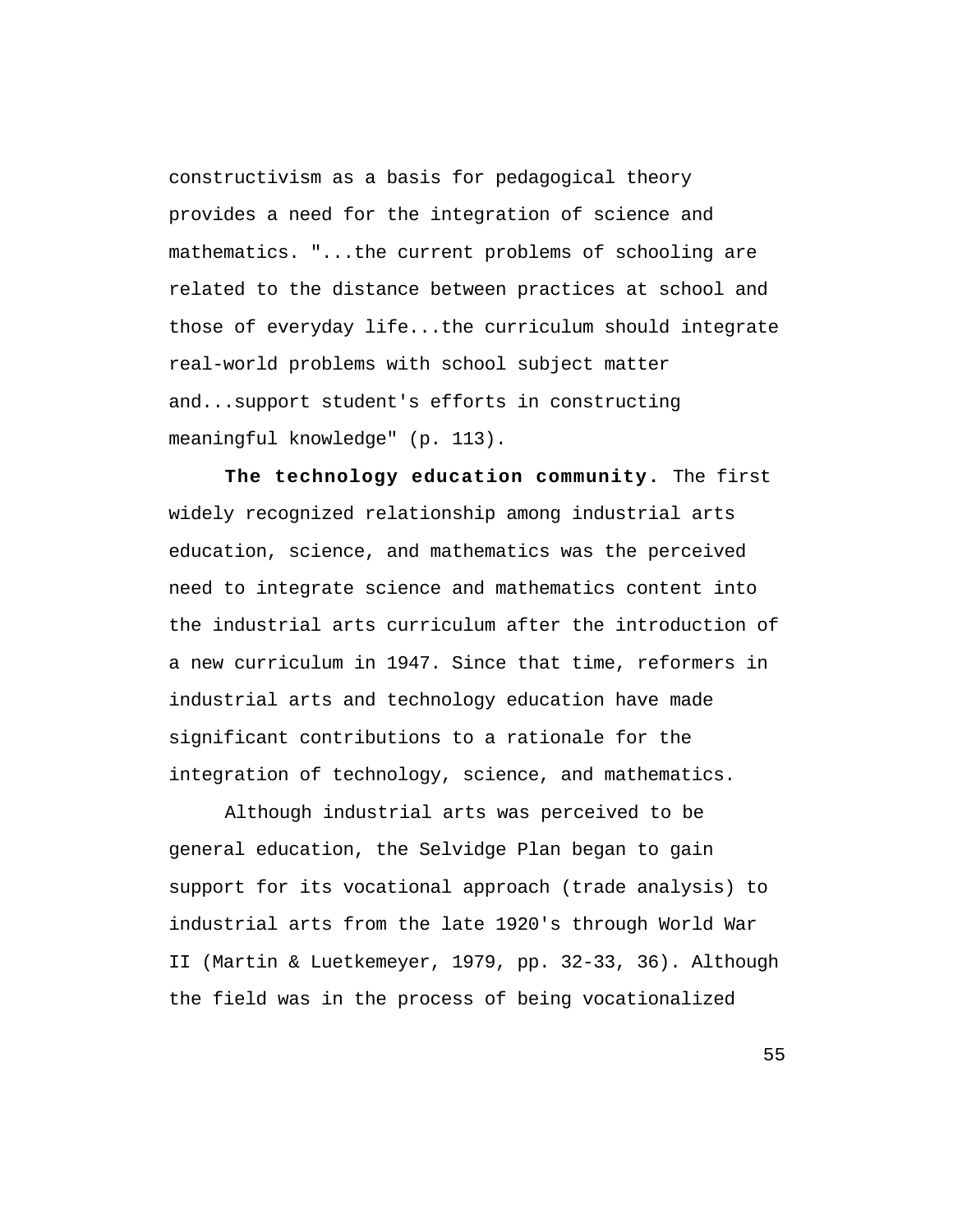(Barella, 1981, pp. 150, 158), literature appears in the mid 1940's that recognized the multidisciplinary nature of industrial arts (Mones, 1944, p. 4; Jellison, 1945, p. 1). An early industrial arts reformer, William Warner, proposed a general approach to the study of industry that integrated industrial technologies. He proposed a curriculum that focused on areas of industry such as manufacturing and communication. This contrasted the traditional and popular approach used in the unit shop. The unit shop approach required students of woodworking to study in the woodworking shop; metalworking was studied in the metalworking shop (Starkweather, 1979, p. 78).

Delmar Olson took Warner's ideas further and proposed that the content of industrial arts should be derived from analyses of technology (Martin & Luetkemeyer, 1979, p. 37). As the Warner proposal (the New Industrial Arts Curriculum) and the Olson proposal gained acceptance, it became apparent that the general approach to the study of industry and technology would require a general laboratory and knowledge of mathematics and science (p. 36).

Newkirk (1947, p. 1) made one of the earliest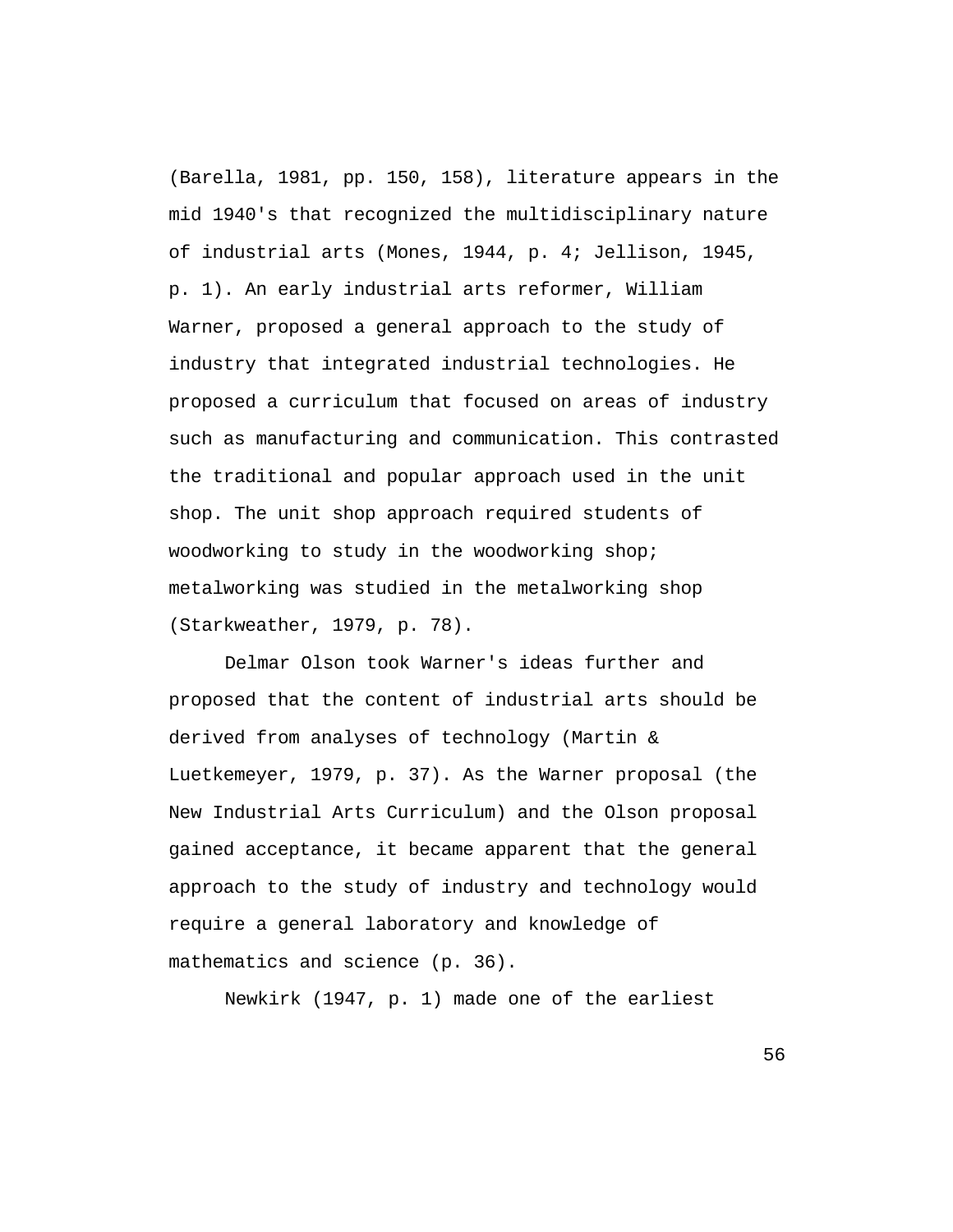references to the integration of the industrial arts curriculum with others by coordinating instruction with teachers from other disciplines. He characterized such an approach as appropriate to the scope of the industrial arts curriculum in the intermediate school.

Donald Maley (1959, p. 12) was the principal advocate of integrating mathematics and science into industrial arts. The primary reason Maley saw a real need for content integration was to prepare students in a curriculum he was designing that emphasized research and experimentation. (Maurice Richards, 1958, p. 214, made an earlier reference to the need for experimentation and integration with mathematics and science.)

Maley's argument was that modern industry was built on science and mathematics. He not only recognized that the industrial arts curriculum should reflect this relationship, but he also recognized that industrial arts educators were in a key position to improve general education through teaching the applications of science and mathematics. "...Where else in the school is there the possibility for the integration and application of the mathematical, scientific, creative and manipulative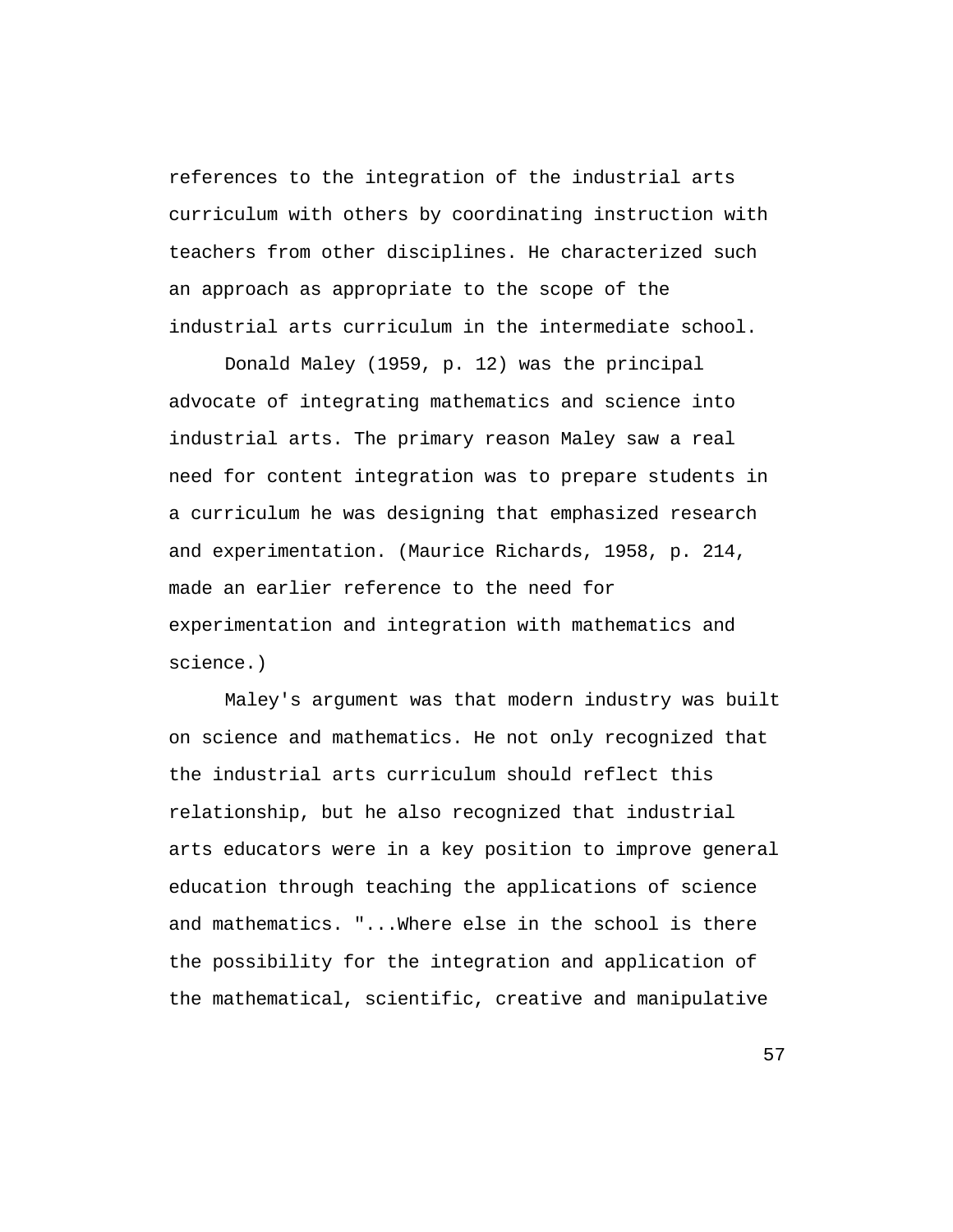abilities of youngsters..."(1959, p. 12)?

Maley (p. 16) also urged the industrial arts teachers of the day to coordinate their efforts at integration, application and research and experimentation with the rest of the school program. This idea of coordination would grow as Maley developed his curriculum known later as the Maryland Plan, a major curriculum effort demonstrating the importance and magnitude of his influence in this rationale. The notion of curriculum integration as a necessity for industrial arts in the study of technology became only a stepping stone to his later desire to reform general education through curriculum integration. In the field of industrial arts, it was primarily Maley who recognized that the separation of subjects in the schools was a poor educational practice. He proposed curriculum integration as a remedy for the failing subject-centered schools. "...the modern school is highly ineffective in many areas simply because of the compartmentation [sic.] of the total program...The realistic application of the elements of mathematics, [and] science...are inherent in the Industrial Arts objectives and functions" (Maley, p. 12).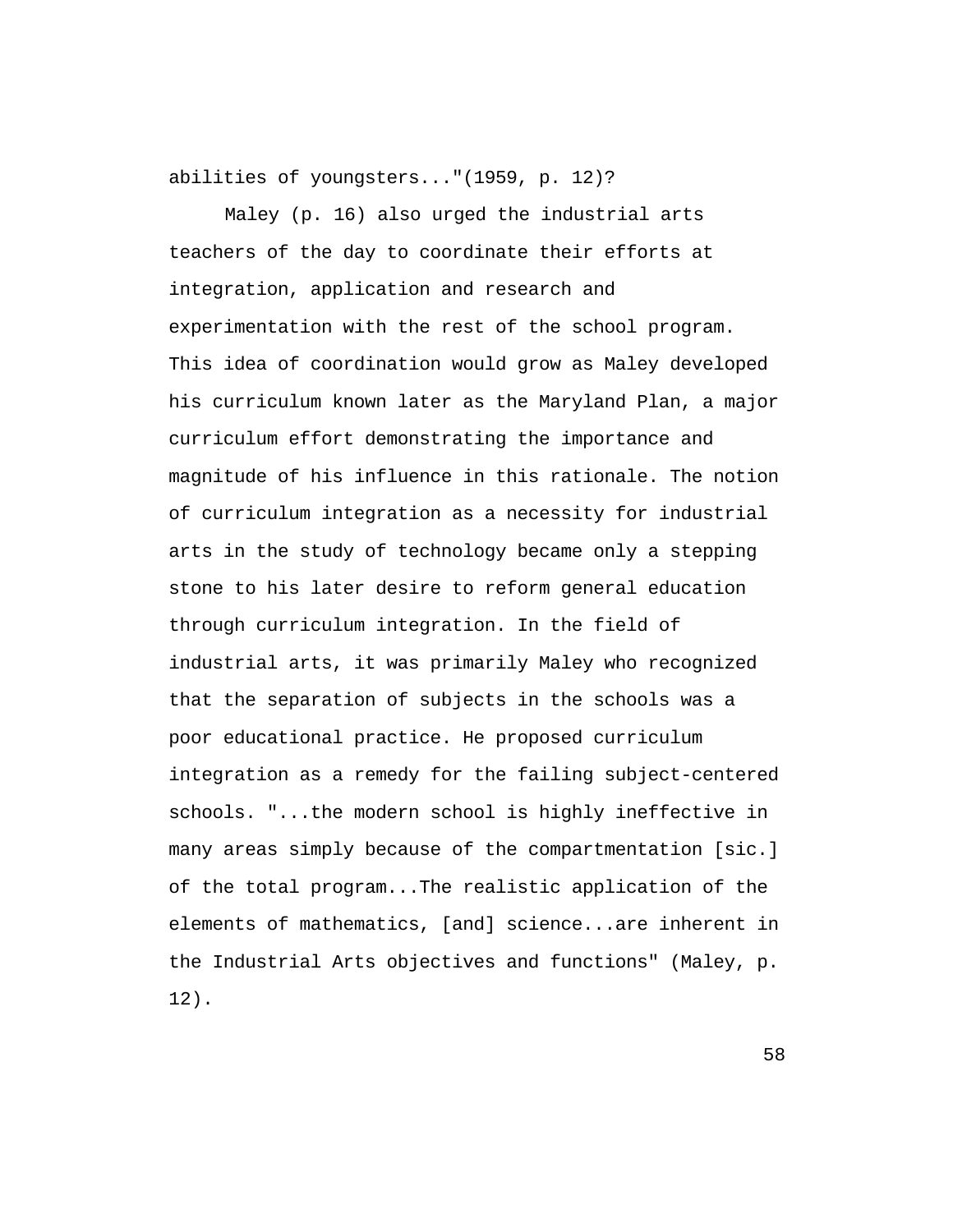In the tradition of the more popular industrial arts approach, the unit shop, R. L. Woodward (1960; 1962) developed units of industrial arts that focused on the applications of science and mathematics in the industrial arts laboratory.

In a special issue of the Industrial Arts Teacher on the role of industrial arts as the interpreter of technology, Maley (1972, p. 62) wrote about the need for industrial arts content to be relevant to the interests and concerns of the students. He proposed that content draw from the social problems of the day and of the future. The technology program would become an "interpreter" or means for students to develop solutions based partly on applications of technology but that would also inherently require the involvement of most other subject areas in the school.

He envisioned a good deal of design, construction, and evaluation of solutions to these social problems going on in the industrial arts laboratory. Such a curriculum approach would provide students with the chance to apply what they learned in other school subjects, and require the help and involvement of teachers in other subject areas (p. 62).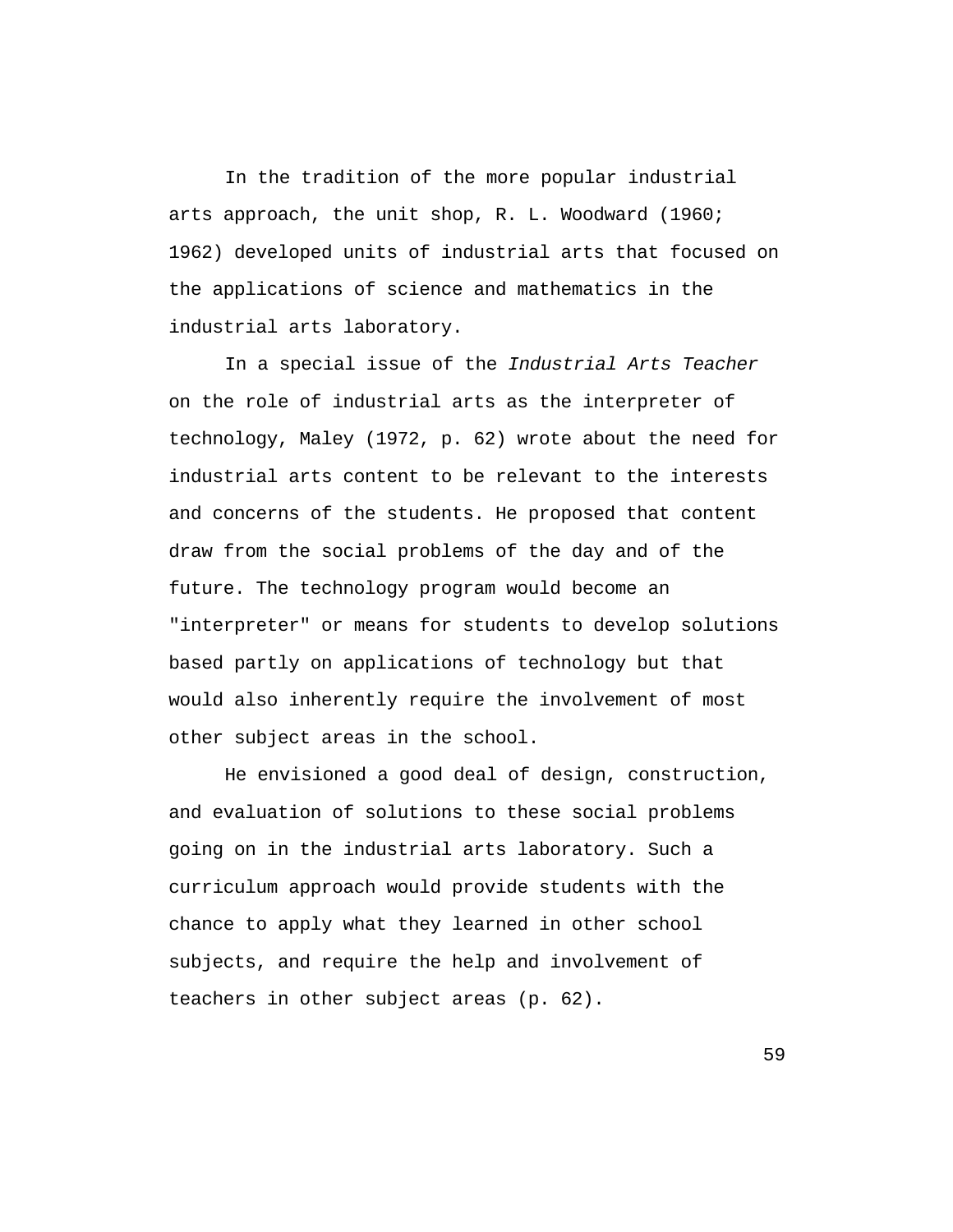Maley (1992, p. 10) identified ten guidelines for the effective use of problem solving as a method of instruction in technology education. One of the guidelines specifies interdisciplinary instruction and demonstrates a relationship between the treatment for this study and the problem-solving approach the teachers are to use. Maley reasoned that all problems are multidisciplinary in nature. Therefore, most technological solutions to them would be incomplete without integration. Also, integration is necessary to provide relevance to the student's general education.

Olson (1973, p. 7) explained the primary purposes of industrial arts. One purpose is to provide a laboratory for the discovery, application, and testing of theory in the academic fields. He stated industrial arts provides the means and setting for the application of mathematics and science, among other academic subjects. He explained that such interdisciplinary arrangements reinforce the academic efforts to teach thinking and problem-solving skill through real experiences.

Reinforcing academic concepts was but one role of industrial arts in the context of general education.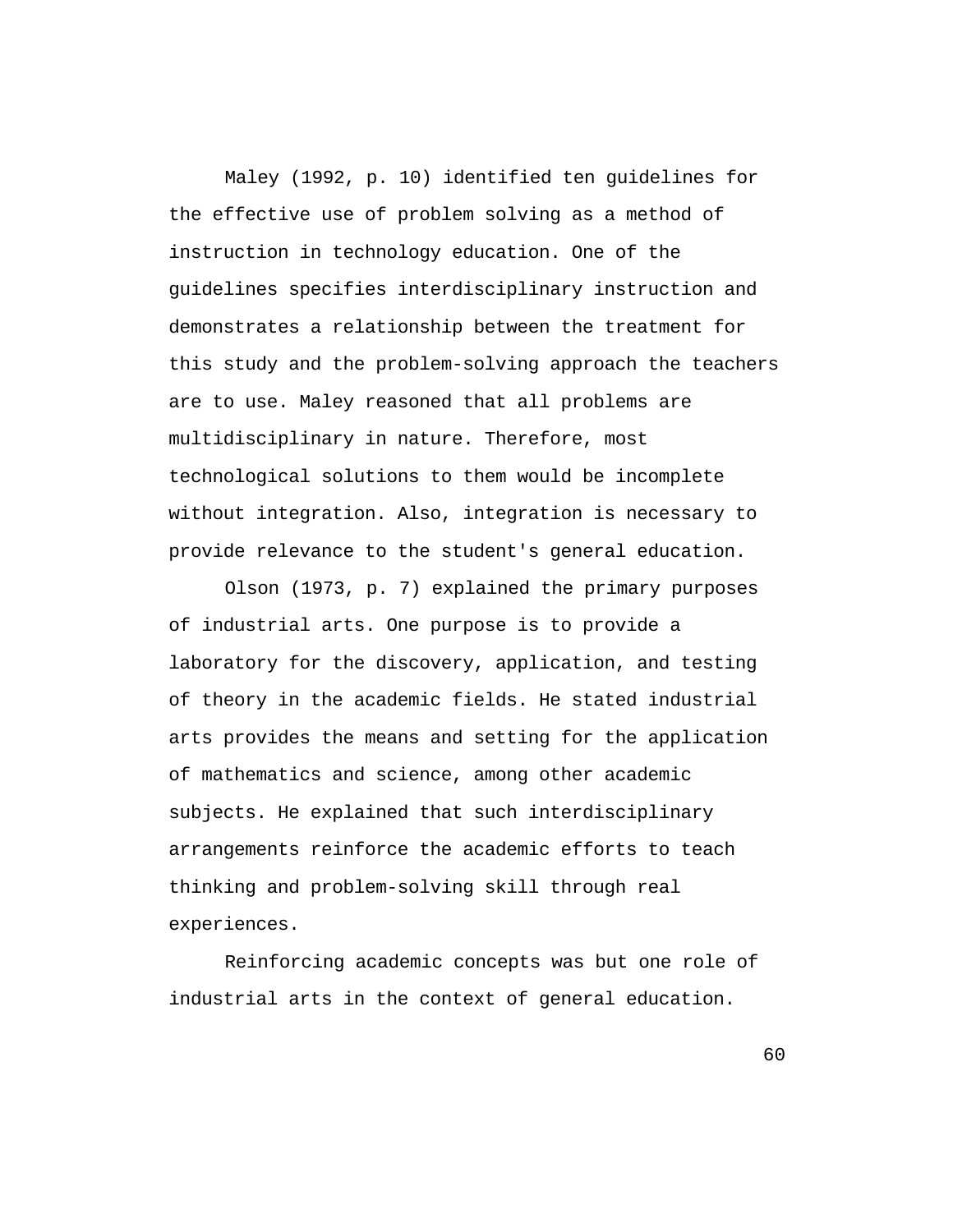Olson (1972, p. 35) wrote extensively about the role of industrial arts as the interpreter of technology; its number one purpose (1973, p. 8). He suggested that industrial arts would not simply provide laboratory space in which other subject areas could experiment. Rather it strengthened an interdisciplinary study by virtue of its uniqueness. He suggested that industrial arts would be a genuine participant in interdisciplinary studies of the sociocultural aspects of technology (1972, p. 35).

As previously mentioned, Olson (1963, p. 165) advanced the new industrial arts curriculum of Warner into a study of technology. In doing so, he also proposed general functions of industrial arts. His work could be characterized as the foundation that fashioned industrial arts content into that which is related to science and mathematics per se. He added areas of technology study to the new curriculum that were interdisciplinary in nature. Industrial research, the work of the chemist, and the role of mathematics in scientific research are but a few of these areas (pp.  $227 - 228$ 

The structure of the present technology education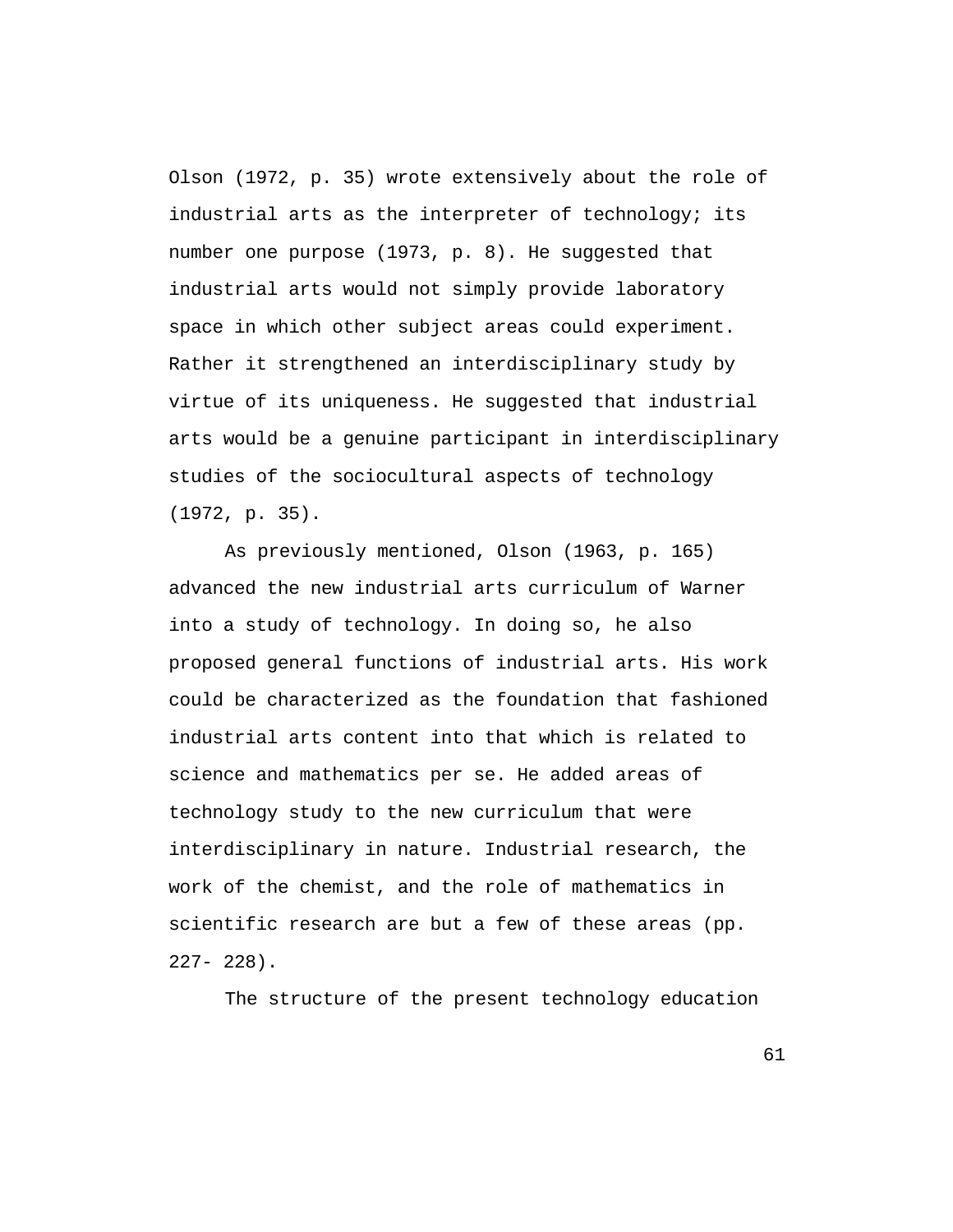curriculum reflects the pioneer work of Warner and Olson, however it is a spiral structure. For example, students in the elementary school might study transportation as it relates to their families, school, or neighborhoods. In the middle school, the curriculum might focus on different forms of transportation in society, and at the high school the curriculum provides the opportunity for students to study transportation technology and problems in depth. The program of instruction is activity oriented and involves inquiry and problem solving as major instructional methods (Lauda, 1983, pp. 10-12).

Lux (1984, p. 20) recognized the relationship between technology education and science education. He recognized the need to modernize education by means of coordinated, relevant science and technology instruction, and he acknowledged the benefits for students in an organized arrangement with science instruction. Technology teachers are typically weak in science and science teachers are weak in technology. Interaction between the two would only strengthen student learning.

Finally, LaPorte and Sanders (in press) provided a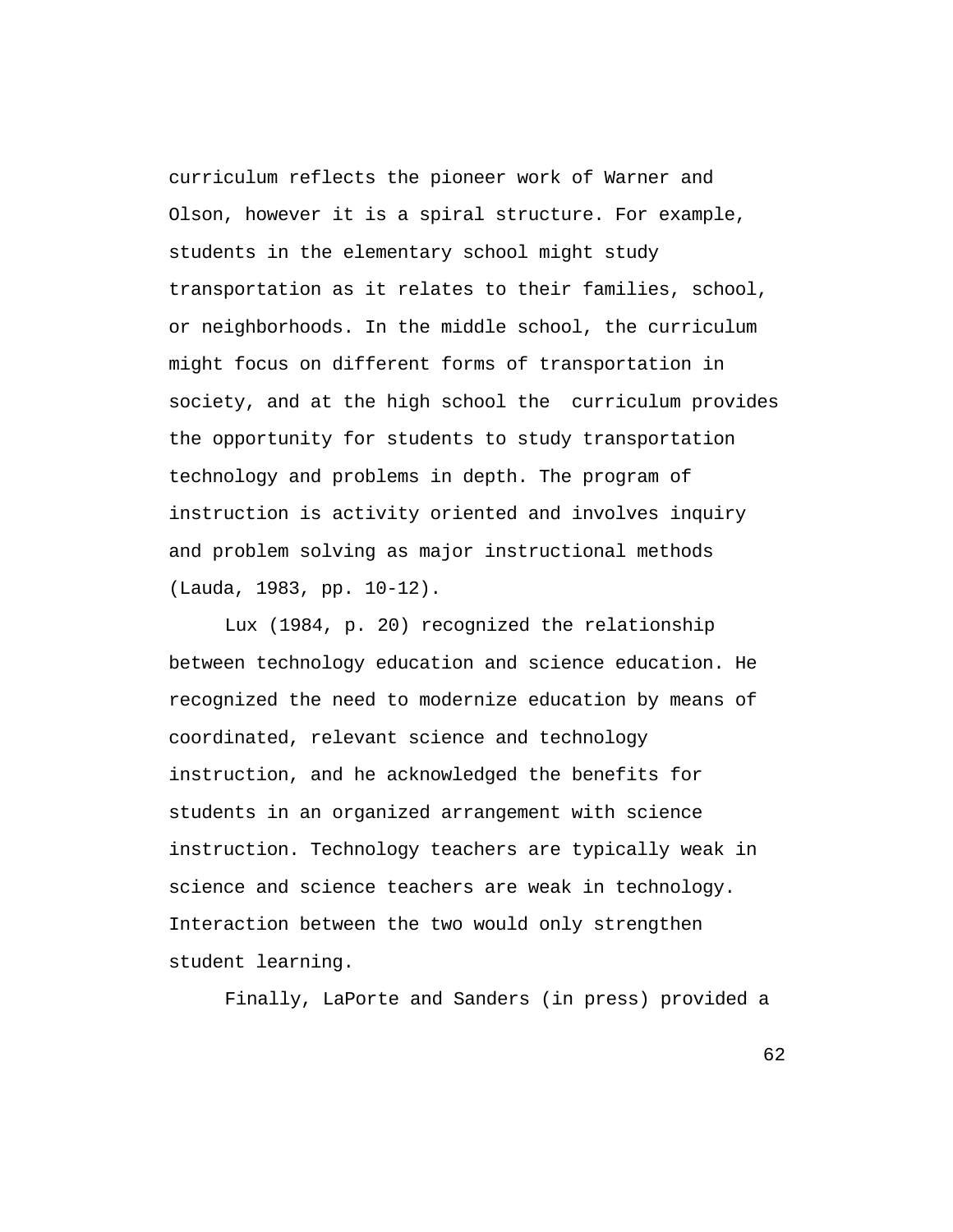rationale for curriculum integration in their description of the preparation of teachers interested in the integration of technology and other fields and disciplines. The study of technology in relation to other fields or disciplines is incomplete without learning "real" technology. Learning technology is principally accomplished by "doing" technology. Technology education contributes to integrated curricula by strengthening the traditional weaknesses of science and mathematics (among other academic fields); their failure to teach application.

## **Other Reformers and the Integration of Technology Education, Science, and Mathematics**

Many other educational reformers provide rationale and broad support for the integration of curricula and this study. Some provide specific arguments for technology, science, and mathematics integration, and others provide rationale for integrating curricula in general. Nevertheless, their leadership and knowledge in the effort are considerable.

**Science-Technology-Society (STS).** Roy (1990, p. 13) characterized the STS approach to learning as a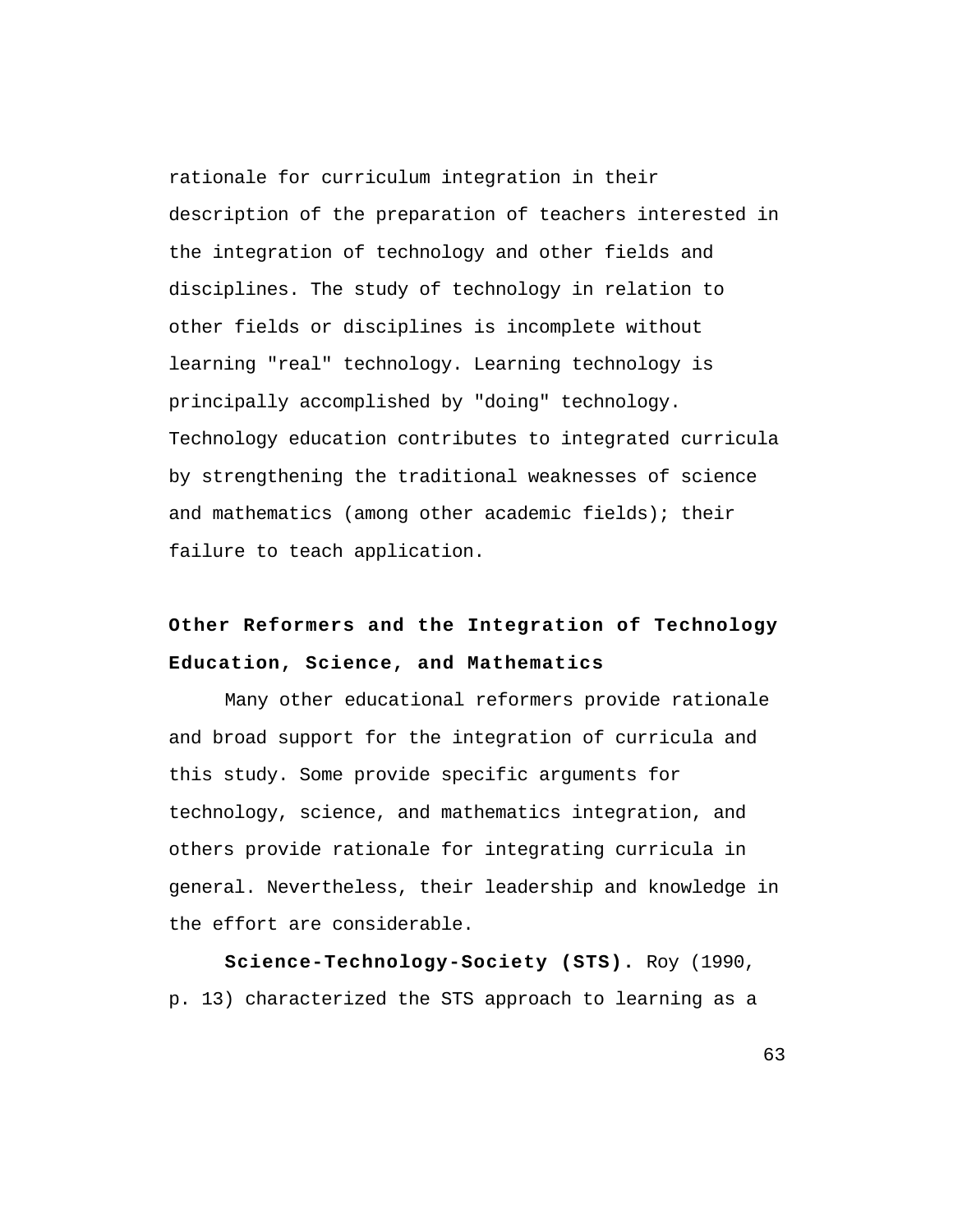social problems focus that incorporates hands-on learning. Gilliom, Helgeson, and Zuga (1991, pp. 232- 233) described STS as an emerging multidisciplinary field of scholarship that is finding its way into the public schools and higher education. This educational "infant" provides the opportunity for the integration of science and technology in a sociological context. Its chief rationale is a recent recognition that students fail to understand the relationships among science, technology and the modern society (Kranzberg, 1991, p. 235). Such an understanding is considered vital. A fundamental contribution of technology education to STS is its tradition of laboratory practice. "The activities conducted in technology education labs have been created to illustrate the relationships of means to ends, of the content to practice and of our use of technology to solve social problems" (Zuga, 1991, p. 264). In practice, the STS approach provides a strong emphasis on social science as opposed to technology, and few technology educators have participated in developing STS curricula or implementation (Sanders, 1993, p. 56).

Yet, laboratory activities in technology education are more than illustrative. At the core of laboratory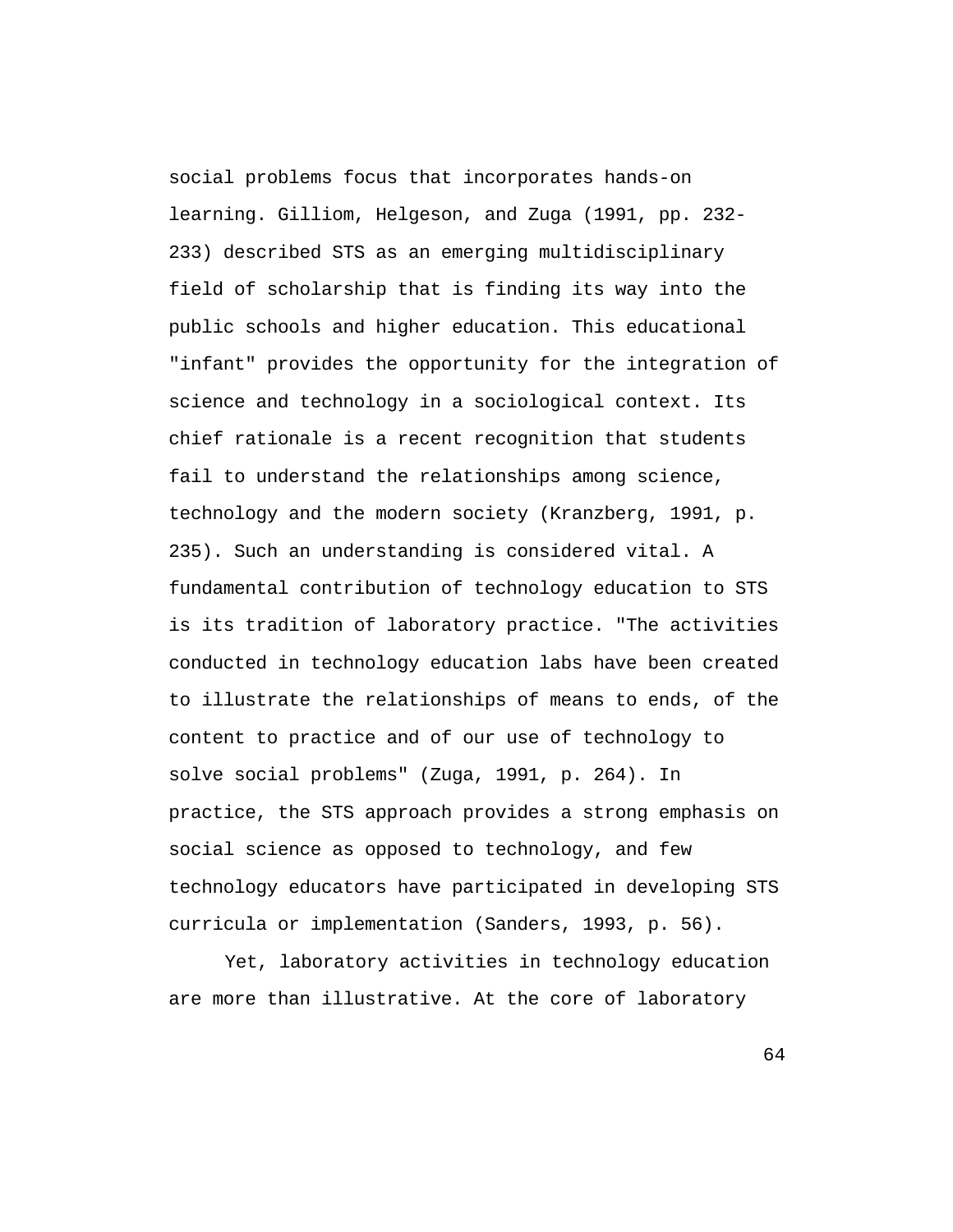activities in technology education, "doing" technology guided by a theory of practice is the principal means of instruction. While the study of science and modern society is necessary for a complete understanding of technology, the "doing" of technology is equally necessary (LaPorte & Sanders, in press).

**The Carnegie Foundation.** Boyer and the Carnegie Foundation studied the Nation's high schools and wrote recommendations about the curriculum. They recommended that all students take at least one semester of technology some time during their secondary school experience. They observed that schools have dwelled on computers, but they believe technological literacy should focus on technology in general (1983, p. 111).

Boyer cited an essay by Bernstein (1982, p. 9) in which the physics professor from Stevens Institute of Technology writes about the reasons non-scientists should become involved in science and technology. Of all the problems in our society related to science and technology, Bernstein believed that most will be solved by the non-scientist. He identified three types of science students: those who are curious; those who are bewildered by science and technology; and those who need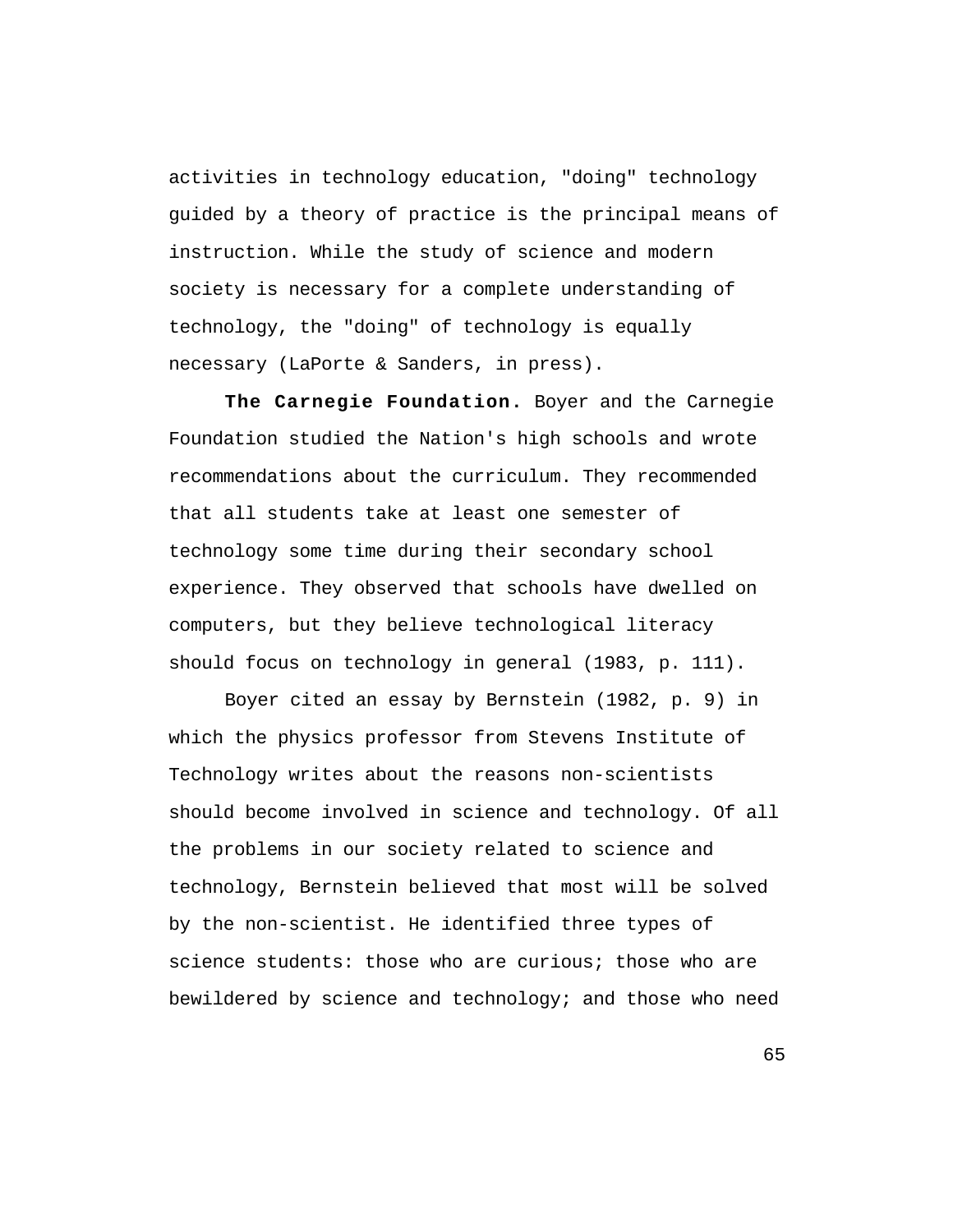to understand science and technology by necessity. The implications are that the methods of technology education when integrated with science and mathematics could assist in educating science students who traditional approaches have failed to reach in the past.

Boyer believes that students should be encouraged to identify and understand the linkages among the various subjects they learn. "While we recognize the integrity of the disciplines, we also believe their current state of splendid isolation gives students a narrow and even skewed vision of both knowledge and the realities of the world..." (p. 114). Teachers should coordinate their efforts to provide an interdisciplinary perspective from which students may more clearly understand the nature of knowledge and the interaction of society (pp. 114-115).

Dewey (1917, p. 157) also argued that the isolated nature of the disciplines undermines the potential in a student in so far as a particular subject may not have interest to a student. Were the concepts presented in a context familiar to the learner, the act of learning would be realistic, purposeful, and more effective.

**The Woods Hole Conference.** Research indicates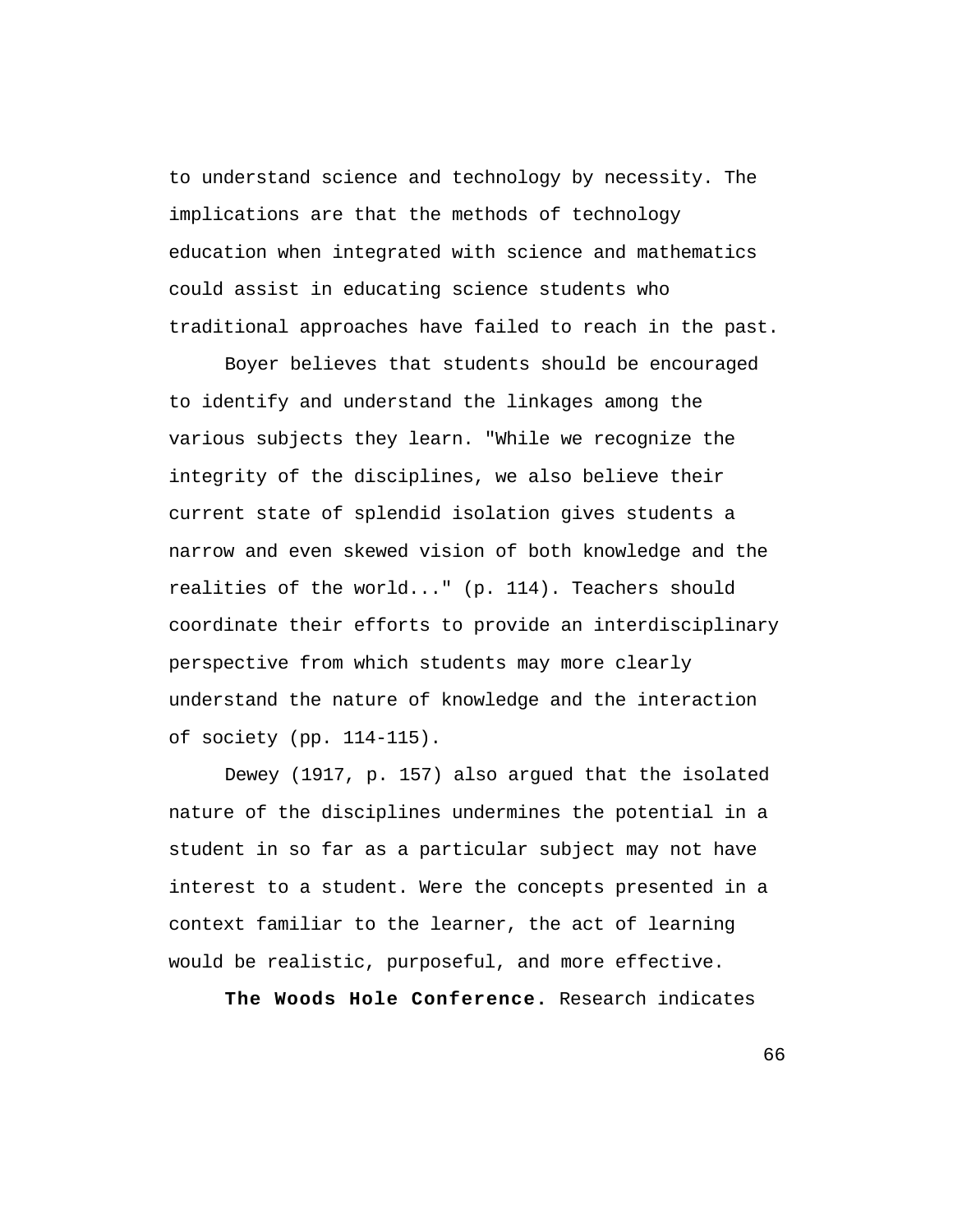that students lack motivation to pursue science and mathematics instruction beyond that required (Raizen, 1982, pp. 4-5). Bruner (1977, p. 31) identified how properly organized knowledge plays a key role in the motivation of students to understand and pursue further learning. He led experts in a study of public education, and they examined the nature of learning, knowledge, and instruction. From this examination, Bruner identified a number of fundamentals of instruction that would motivate the learner.

One way to create motivation to learn is by providing an understanding of the principles in a subject, instead of focusing solely on specific skills and facts, thereby making what is learned transferrable to other problems. In curriculum integration, attention to the connections among disciplines and their methods of inquiry fulfill the fundamentals of structure and motivation (Jacobs & Borland, 1986, p. 161). The transfer of what is learned into the context of other disciplines could be facilitated by the technology education laboratory where the principles of science and mathematics can be applied to assignments reflecting real-life situations.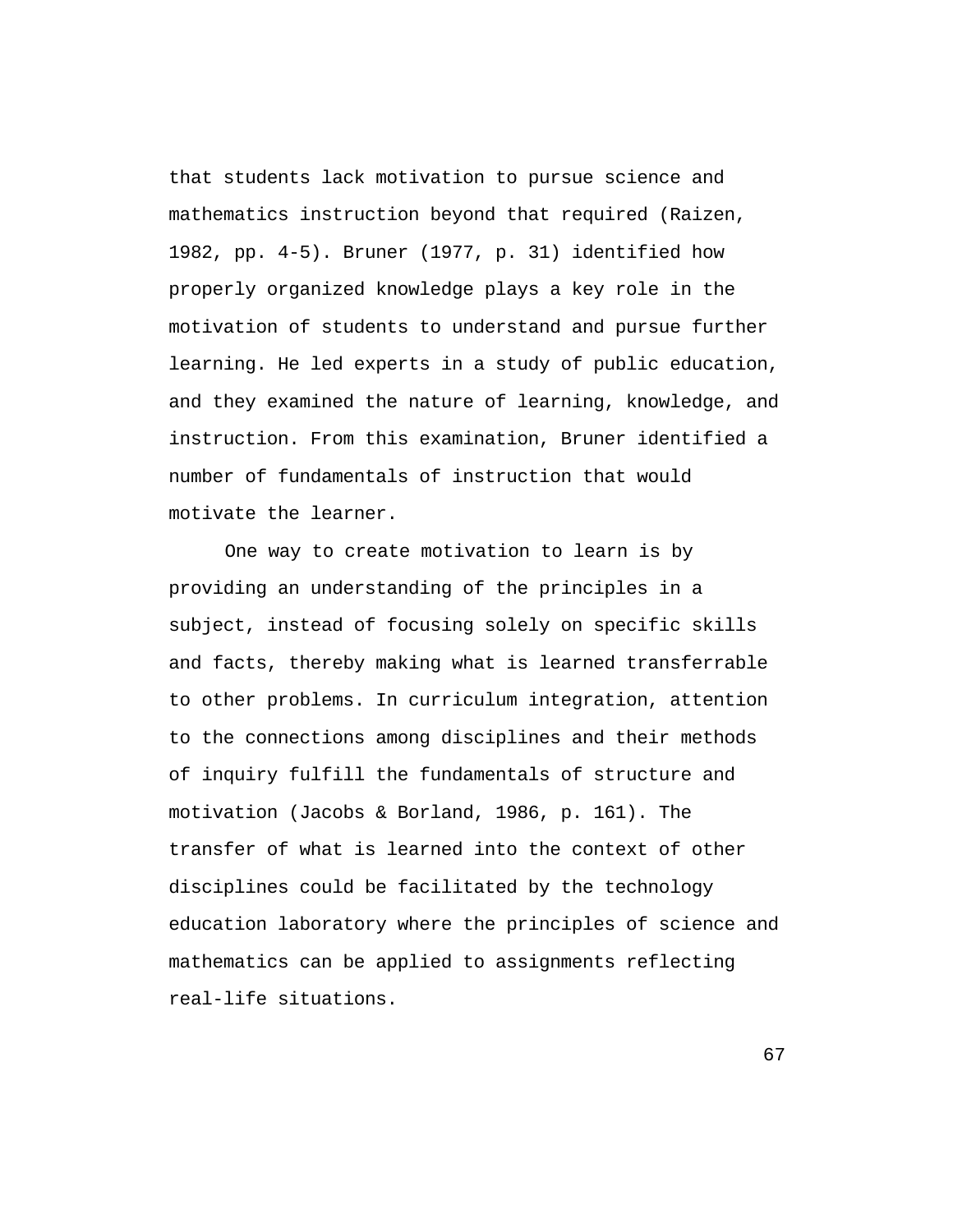**The middle school community.** Just prior to the start of the middle school movement (Dyer, 1993, p. 37), Van Til, Vars, and Lounsbury (1961, pp. 90-97) presented reasons to correlate instruction among the subjects in the junior high school. Their influence is important in a rationale for the integration of technology education, science, and mathematics. Correlating subjects allows students to understand knowledge from a holistic perspective. The process provides more opportunity for critical thinking and problem solving. Curriculum integration provides the opportunity for students to study issues that relate to their concerns as adolescents. And, it eliminates overlap and repetition in the curriculum.

Vars (1986, p. 3) in the midst of the middle school movement, criticized the structure of the junior high school and the "transitioning" middle school. Primarily, traditional middle or junior high schools are set up to be miniature high schools with the departmentalized structure of subject areas. Yet, integrated curricula are essential to the needs of the adolescent and the middle school.

Beane (1991, p. 9) characterized true integration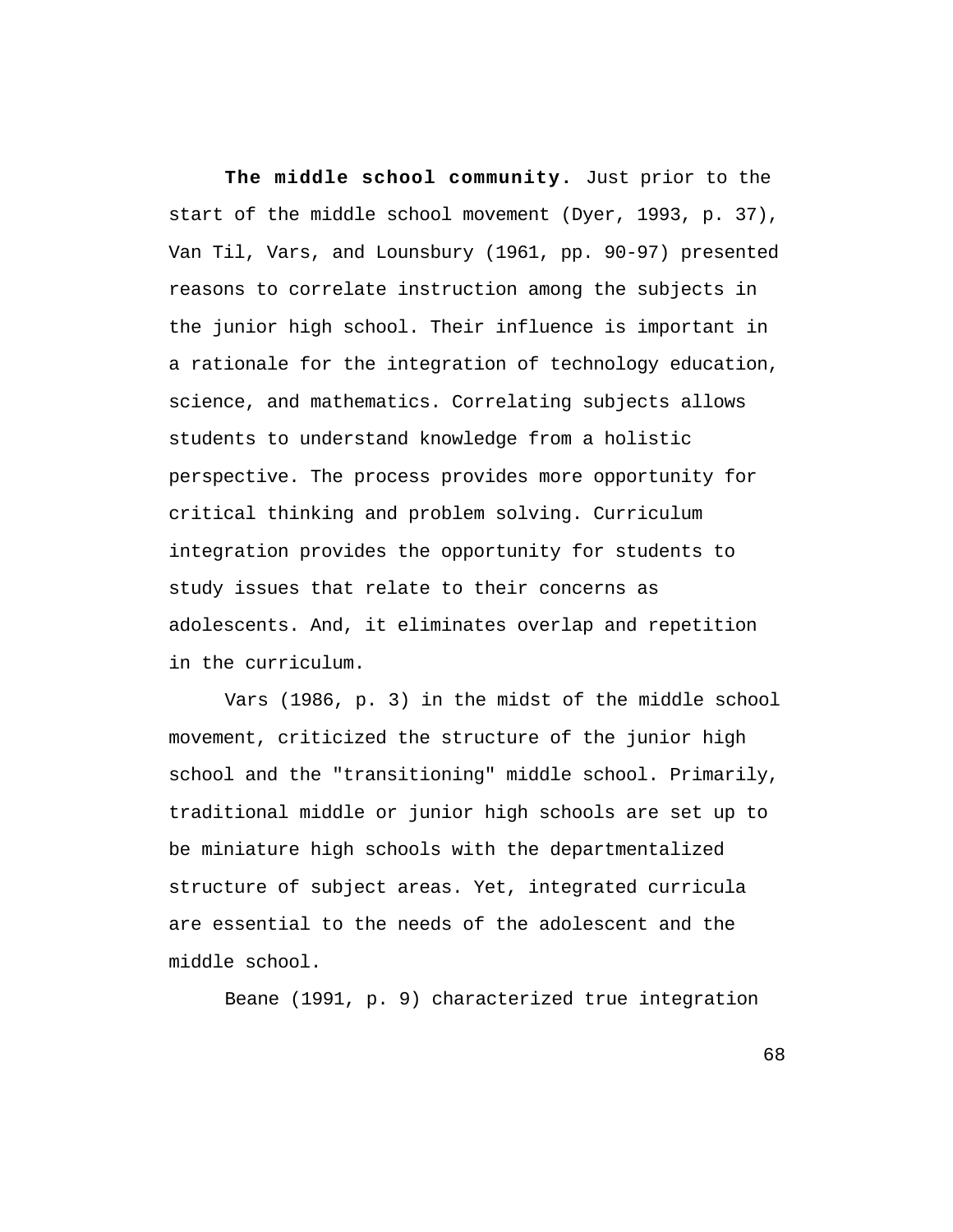as activity and experience oriented. In recognition of the way students integrated knowledge "into their own systems of meaning" (p. 9), such a process begins with a constructivist's point of view. The integrative process at the middle school level, in Beane's view, should be child centered, relating to his or her concerns and questions about self and society (Beane, p. 12; Tyler, 1949, p. 12). Technology education should be a key partner in bringing activity and experience-oriented instruction to the student.

Jacobs (1991a, p. 24) cited three primary reasons to integrate curricula at the middle school level. From a practical standpoint, there is no room in the curriculum for the swell of new knowledge fighting for a place in the schools. The focus of integration should not be on more knowledge, but the middle school should teach fewer facts and provide better instruction fostering general understanding, learning skills, and affective skills. Integration is necessary to provide relevance in the minds of students. Finally, integration provides sensible curriculum organization and instructional scheduling; deliberately connecting disciplines and scheduling instruction with the content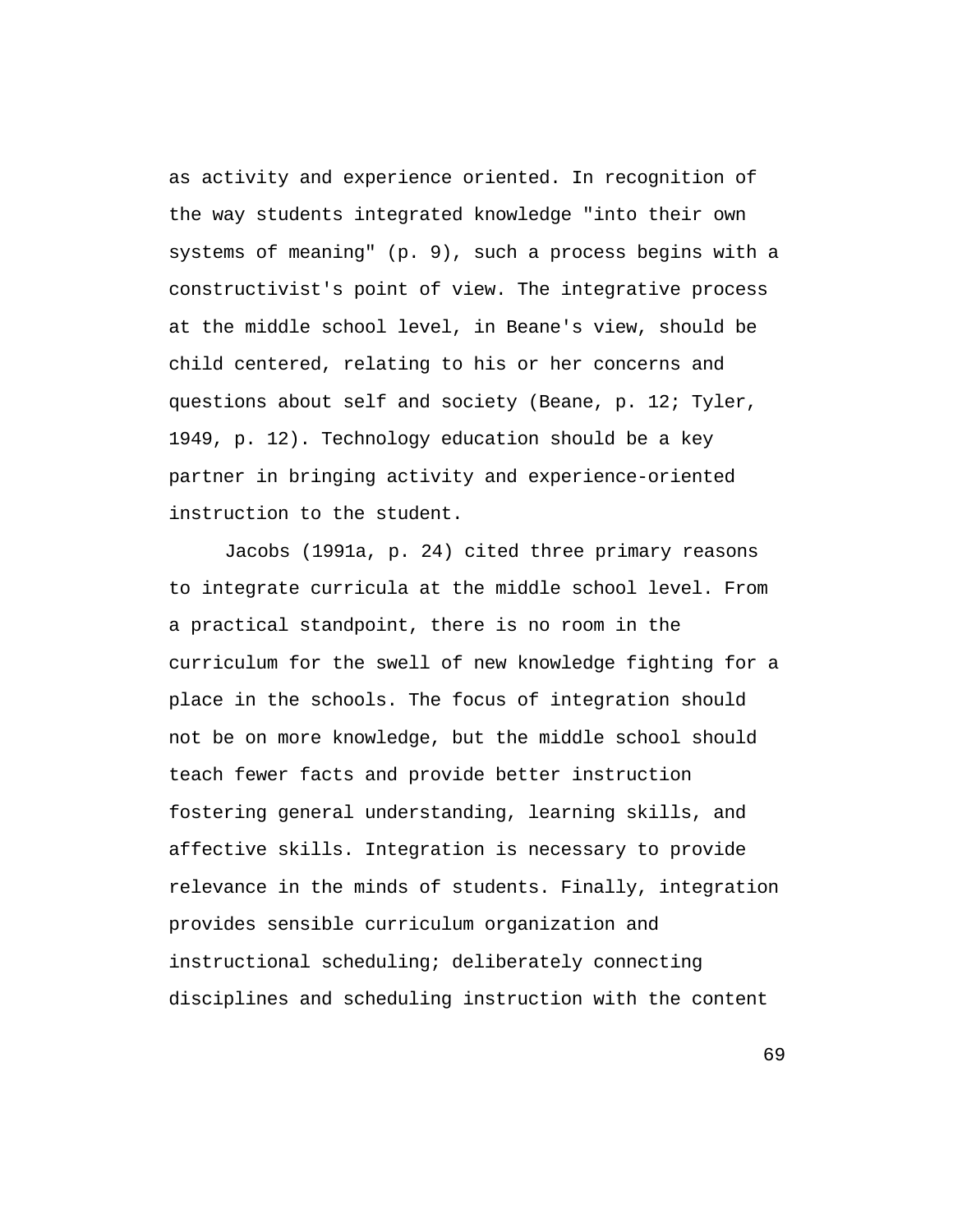of one subject taught in relation to the content of others.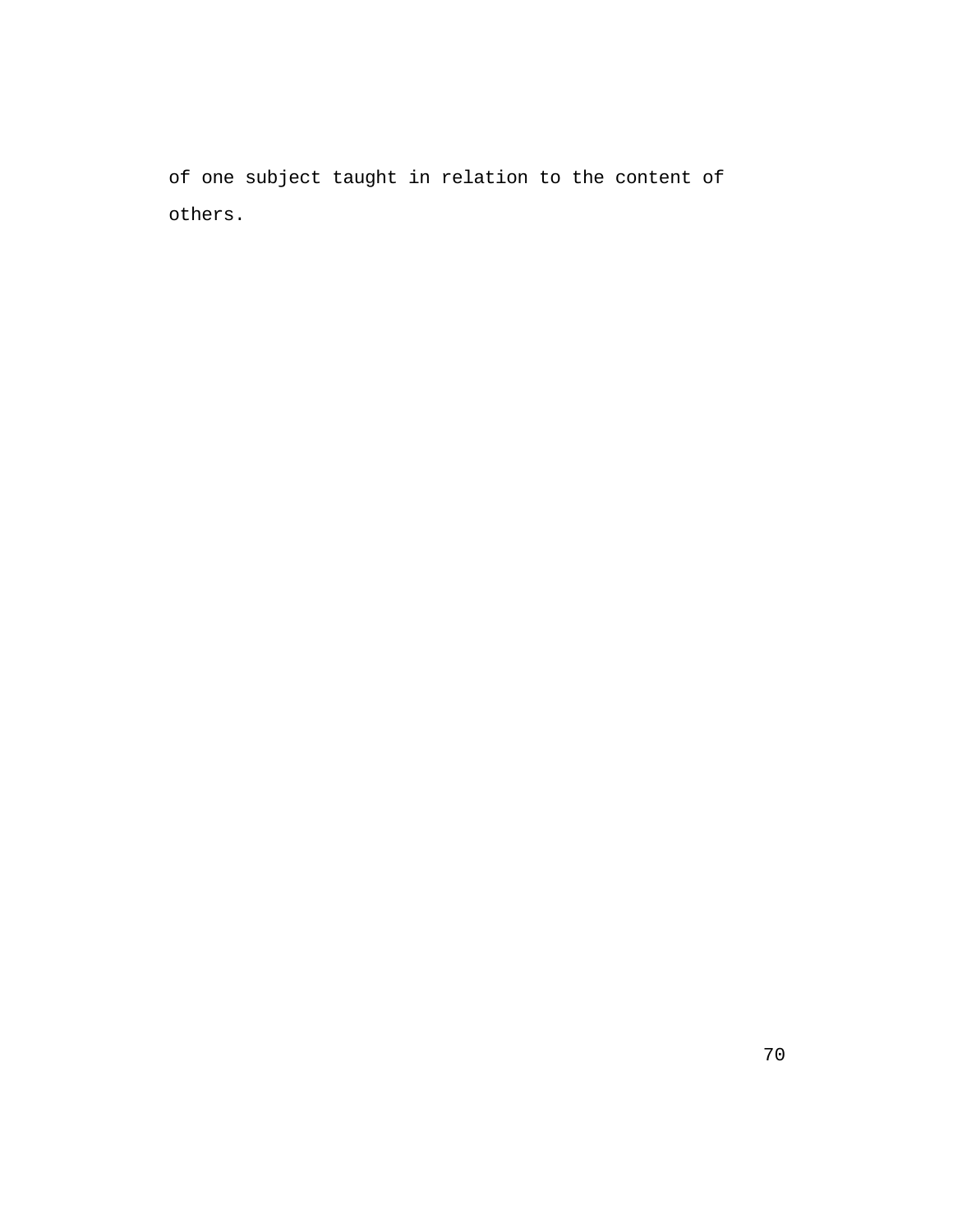## **Approaches to Curriculum Integration**

This study employed a TSM Integration Activity for use with the treatment team of teachers and the control technology education teachers. There is a consensus in the literature on how to approach integrated instruction and what the supporting instructional materials should include. The following support the treatment approach and the TSM Integration materials used for the study.

Tyler (1958, pp. 112-113) outlined the most basic organizational elements of integrated curricula, and explained their two primary functions in the context of formal education. Integrated curricula should be organized around concepts, skills, or values. An integrated curriculum should provide horizontal integration of learning and assist in the student's integration of knowledge throughout his or her schooling; vertical integration. Any specific concept, skill or value is worth teaching if it helps accomplish these two integrating functions. For example, transportation of people is a concept that meets Tyler's criteria. In the elementary school, children study and understand that families drive cars or many city people take the bus or train for important reasons. At the same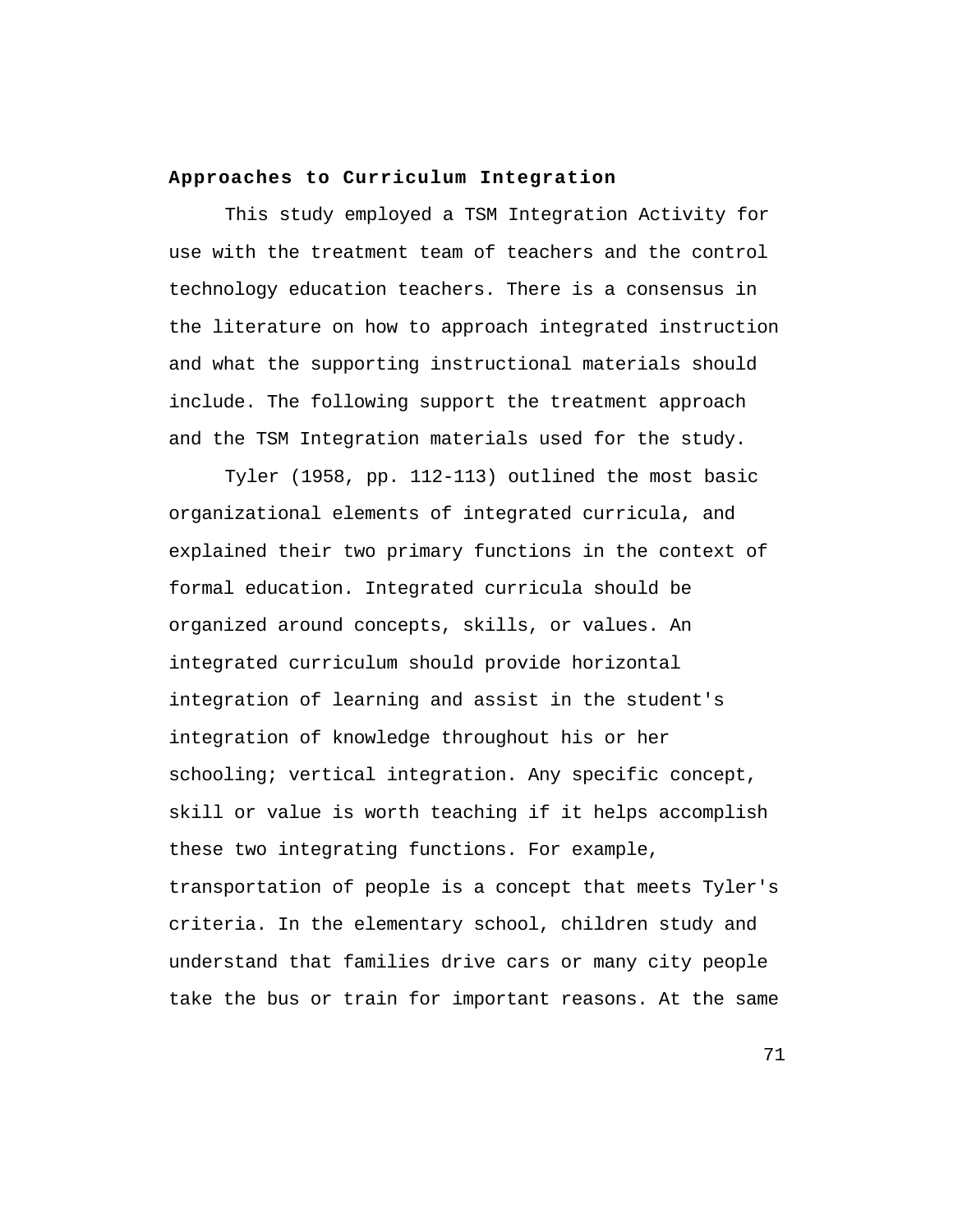time, transportation is studied by elementary students in history. Therefore, it provides a component for a curriculum design that functions to integrate knowledge horizontally. The middle school student also studies transportation with more breadth and depth, thereby accomplishing vertical integration. Tyler's criteria appear to form the foundation of most integrated curriculum designs. TSM Integration materials provide horizontal integration within a specific middle grade, and they can be used to vertically integrate concepts of technology throughout the middle school years.

**Integrated curriculum design.** Taba (1962, pp. 302-303) set criteria for the logical organization of an integrated study. Primarily, the organization depends upon the learning objectives. She provided an example. Suppose understanding life in South America is the learning objective. Logically, there are two approaches to the design. First, a single country could form the central focus of the unit, and all aspects of life in that country could be studied. Alternately, a principal aspect of life, say government, could be the focus and studied in relation to many different South American countries. In order to choose which design is best, the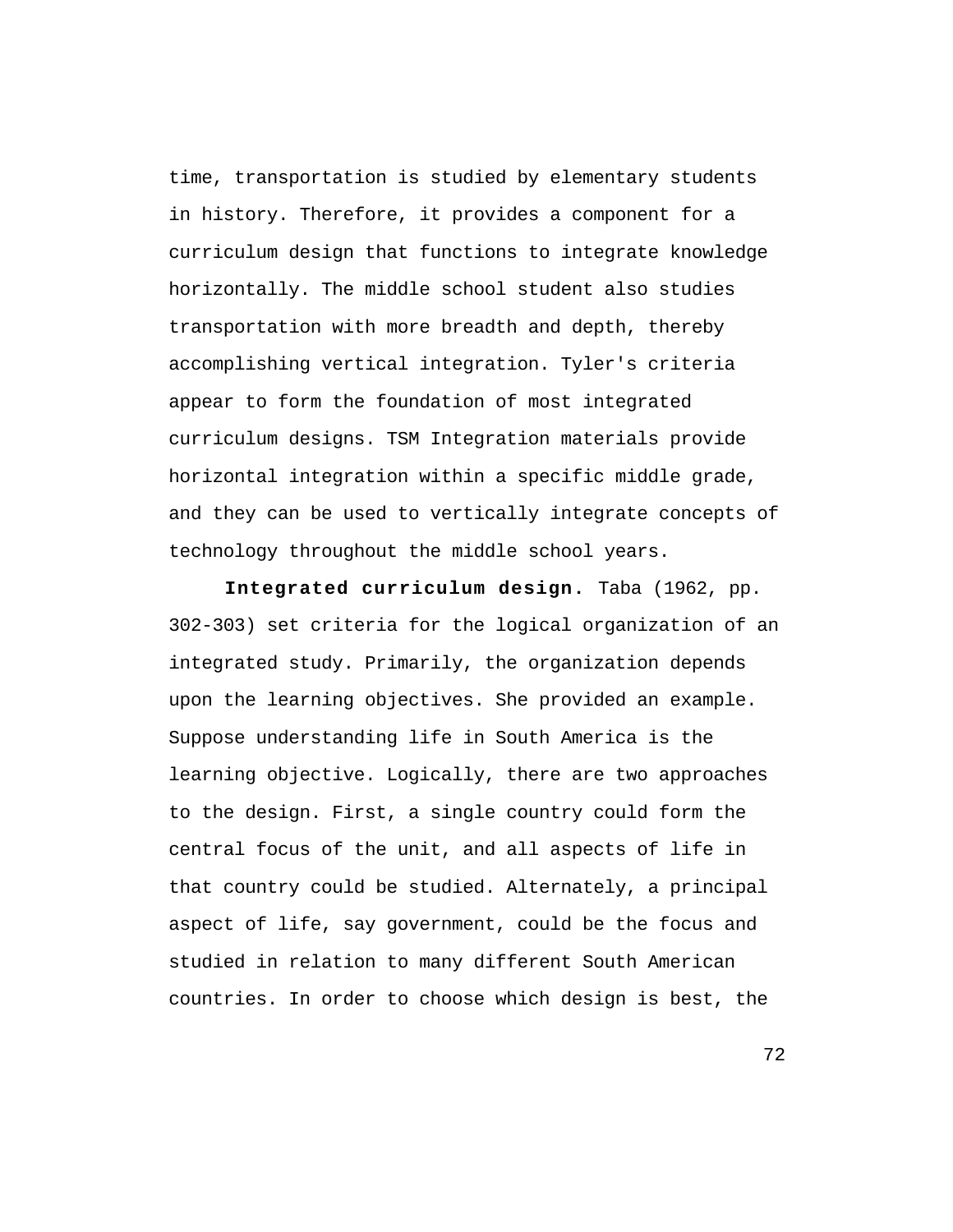curriculum writer must ask the following questions.

- What is harder to learn when not couched in curriculum integration; the relationship of one country to many life aspects common to South American countries or the relationship of one aspect of life in all South American countries?
- Which of these relationships is more important to learn and should be supported by an integrated design?
- Which relationship will provide the greatest depth of understanding?
- Which relationship will provide the greatest breadth of understanding (p. 303).

Van Til, Vars, and Lounsbury (1961, pp. 90-96) outlined three basic types of interdisciplinary curricula designs. Correlation is the most common type of integrated curriculum at the secondary level. Teams of teachers teach concepts in their own areas that relate to a theme or overlapping concept. This is the design that TSM Integration materials support. The second type of curriculum, fusion, combines the content of two subject areas into one course. For example, the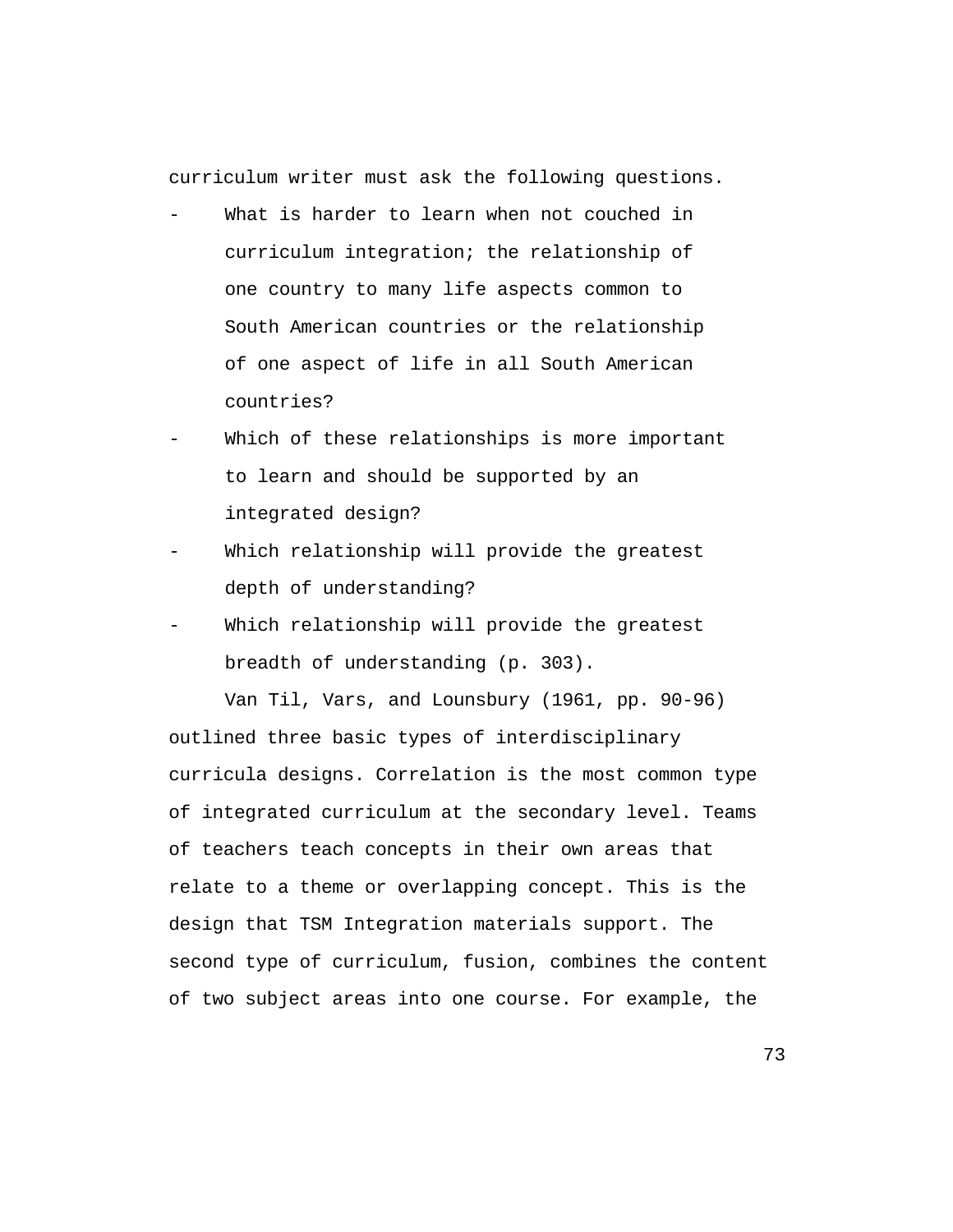technology teacher may teach a course or unit on the technology of the 1700's and its effects on colonization. The third basic type of integration curriculum is the core. The core uses the content of many areas so long as it relates to the problem at hand.

In fairness to the issue, there are critics of the correlation design. Beane (1990, pp. 15-23), in a critique of the middle school, pointed out that schools and teachers should move beyond correlation of subjects to a "true" integration of the curriculum. His idea of the integrated middle school is the core. Every aspect of middle school organization and curricula should focus on the needs of early adolescents. The horizontal function of this integrated core brings together the concerns of society and the concerns of adolescents. From the intersection of these concerns, emerge themes of integrated units such as wellness, justice, and caring.

There are basic approaches to interdisciplinary teaching or staff organization. The total staff approach includes almost all teachers in a school teaching around a single theme. However, not all subjects will readily relate to a given theme, and the weakness with this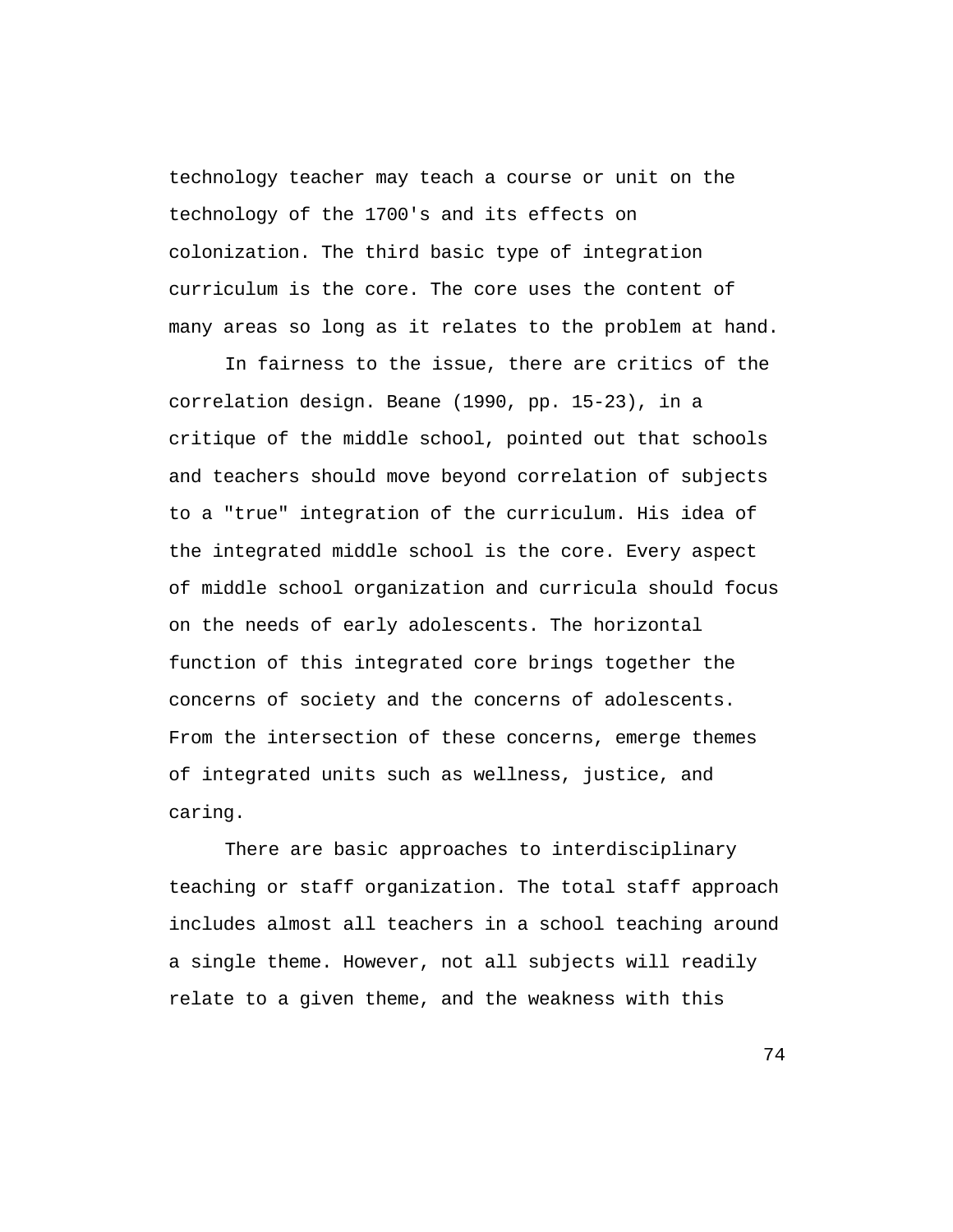arrangement is that it may produce only token instruction (Vars, 1987, p. 5; Palmer, 1991, p. 57).

The interdisciplinary team is a second approach. This is the type of integration most frequently used in the middle school. No in-class team teaching is required, and common planning is frequently provided in the master schedule. These team members have a great advantage because they teach the same students. One drawback is that elective-course teachers are often left out of teams and do not have planning time in common with any team in the school (Merenbloom, 1986, pp. 6-7). TSM Integration materials are designed to support the interdisciplinary team.

The third approach is the block-time or selfcontained class, that is most common in the elementary school. The self-contained teacher is responsible for teaching all of the required subjects to students; these subjects could be integrated. The block-time teacher provides instruction in two or more subjects. The disadvantage is that at the secondary level, content becomes almost too sophisticated for one person to teach effectively (Vars, 1987, p. 9).

Jacobs (1989b, pp. 15-18) described design options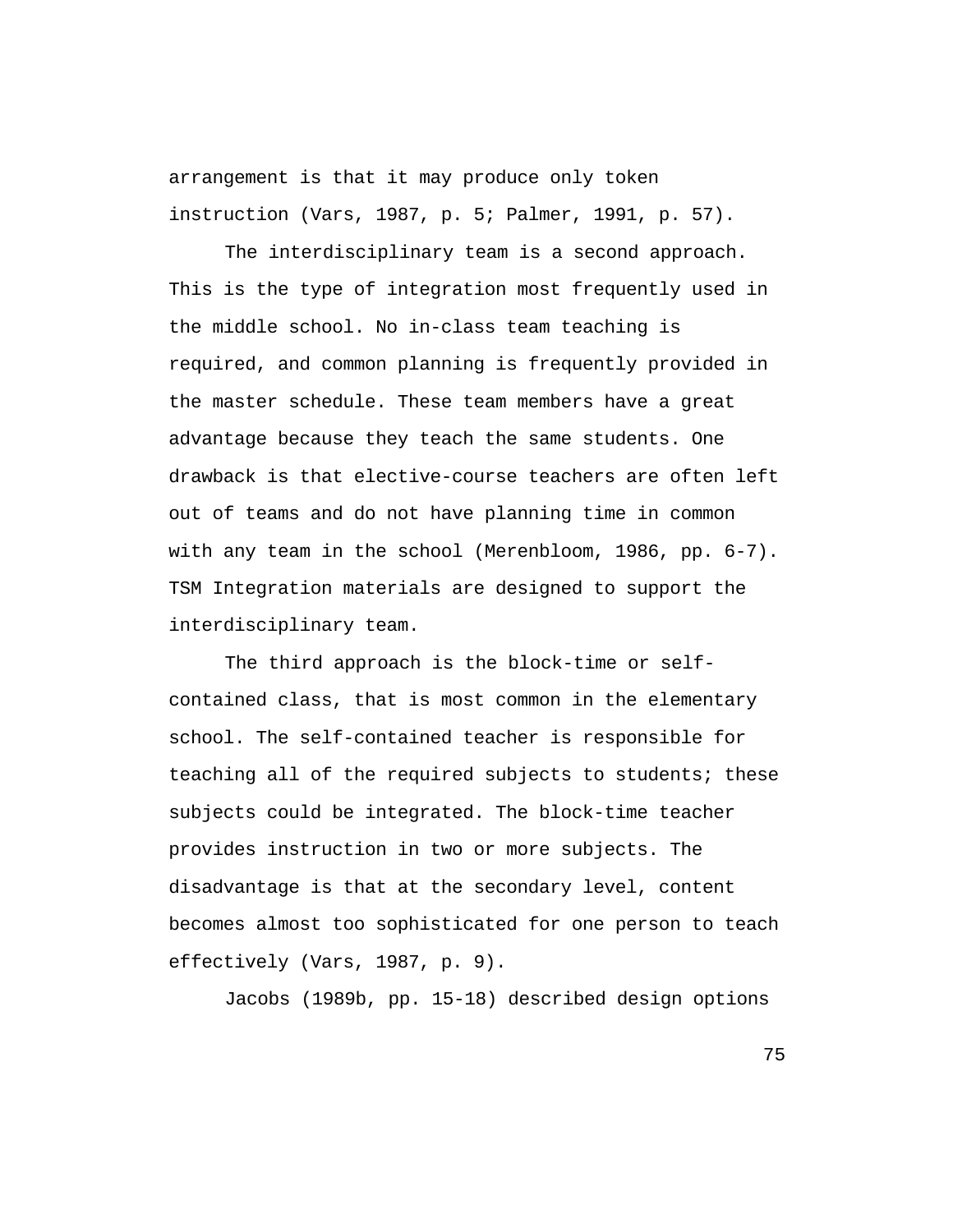for integrated curricula that are all variations of those basic integrated curriculum designs described by Van Til, Vars, and Lounsbury. "Parallel Disciplines" is a design option wherein the teachers of different subjects schedule lessons on similar or related content at the same times throughout the year. "Complementary Disciplines" is an option that combines related subjects into a formal course or unit of study.

"Interdisciplinary Unit" periodically brings all of the school's subjects together in a short-term unit of study. "Integrated-Day" brings together all teachers and students in the study of a theme or problem for a day. "Complete Program" is total true integration where students study issues, problems, and knowledge from real life. The school has no subject-area structure.

Jacobs (1991b, pp. xiv-xv) went on to develop ten models of integrated curricula that can be classified into: (1) integration within a single discipline; (2) integration among a few disciplines; and, (3) integration "within and across" the learner.

George, Stevenson, Thomason, and Beane (1992, pp. 96-97) identified ten characteristics of the effective middle school curriculum. They could provide criteria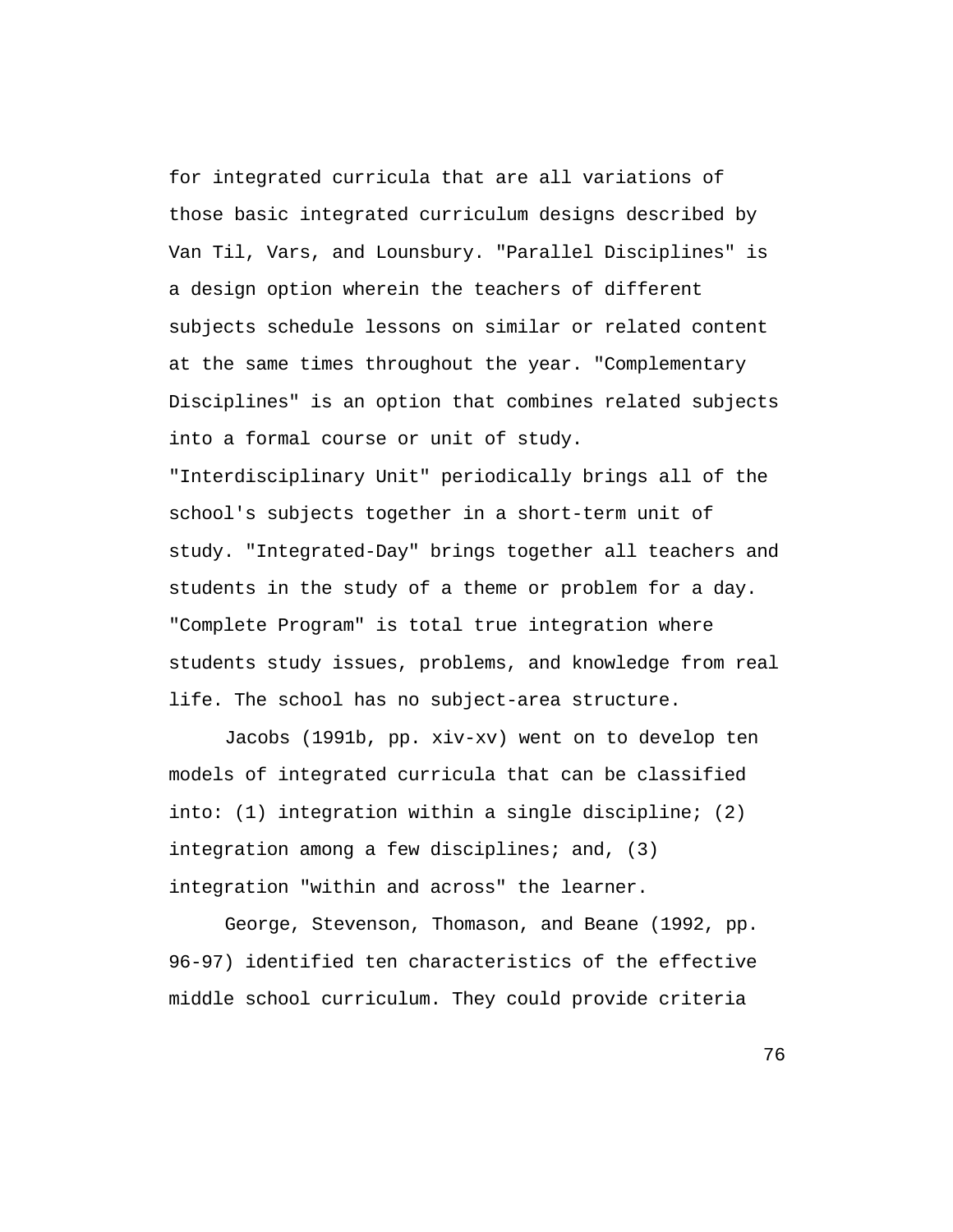for future development of integrated curricula and a yardstick by which adapted TSM Integration materials can be measured. The following are the most relevant to this review.

- 1. The curriculum should be explicitly derived from the concerns of adolescents.
- 2. The curriculum should be totally integrated and go beyond correlation of subjects.
- 3. Students should primarily apply knowledge as a means to introspection.
- 4. Knowledge should be learned and applied in a meaningful context; and,
- 9. The curriculum should allow students to construct their own understandings.

Zuga (1988, pp. 60-61) described a variety of approaches to integrating technology education with other disciplines. In elementary school, the most appropriate purpose of technology is reinforcing the core curriculum. In high school, an entire course may be designed using technology as the organizing component. Conversely, a course may be designed in which technology serves simply to reinforce a principal discipline much in the way "Principles of Technology" is primarily a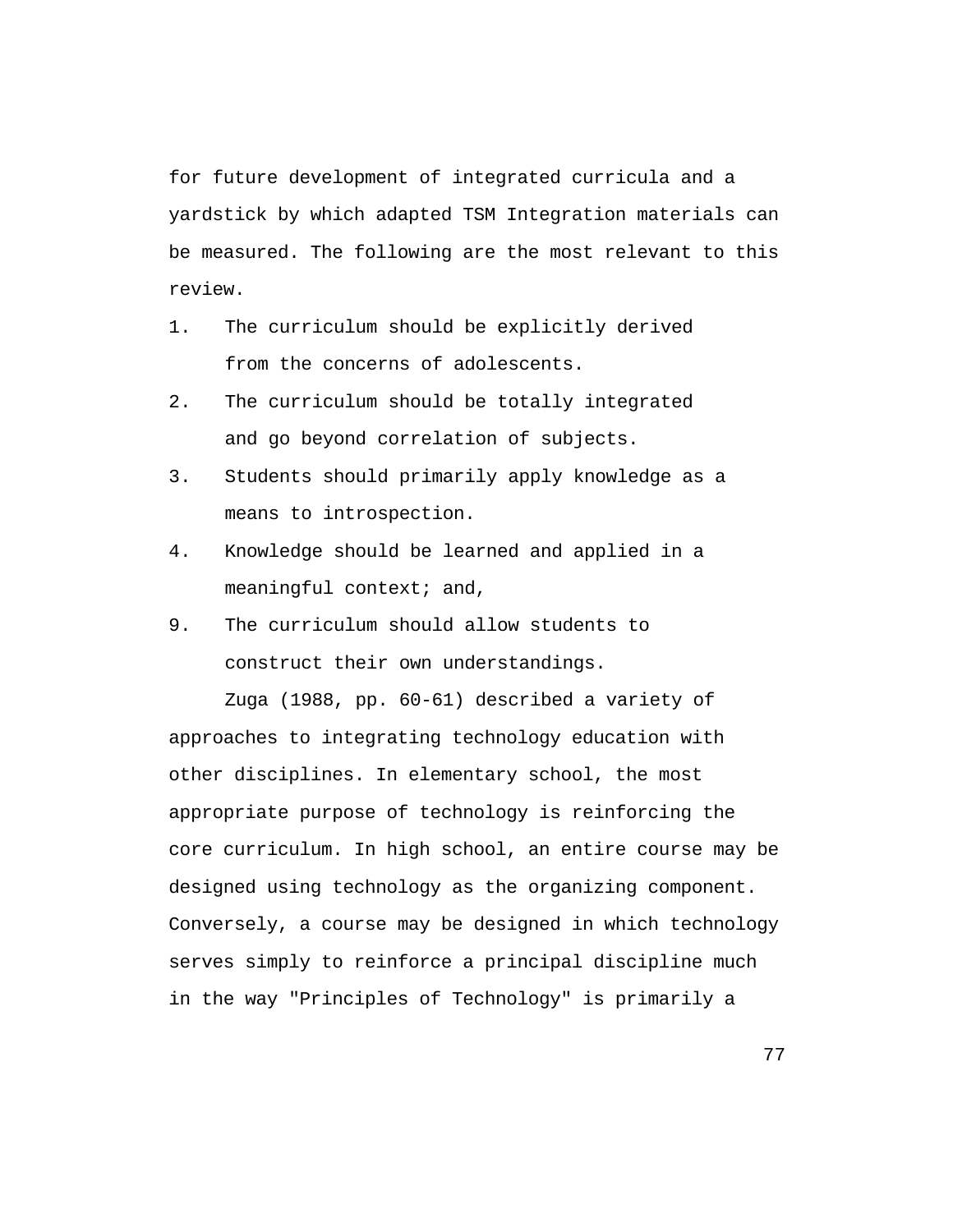course in the discipline of physics. A course may be designed to reflect the synergy of real life. She used "The Orchestrated Systems" program as an example of a course that more evenly emphasizes several disciplines. At the middle school, technology courses are often combined into block-time courses or correlated with other separate subjects.

Zuga implied that technology education should not simply serve as a teaching method for other disciplines. For example, the history teacher wants the technology teacher to participate in a unit on the Jamestown colony because the technology teacher knows how to build a model of the settlement. However, one criterion of what to teach in an interdisciplinary arrangement is that the related content provides a means to understanding technological subject matter (pp. 65-66). This criterion echoes an important factor Lux (1958) emphasized. "There is a need for...integration of...the natural and social sciences. In the process, however, industrial arts [technology education] content must remain the central, dominant theme" [in the industrial arts laboratory] (p. 146).

Jacobs (1991a, p. 27-28) described three phases for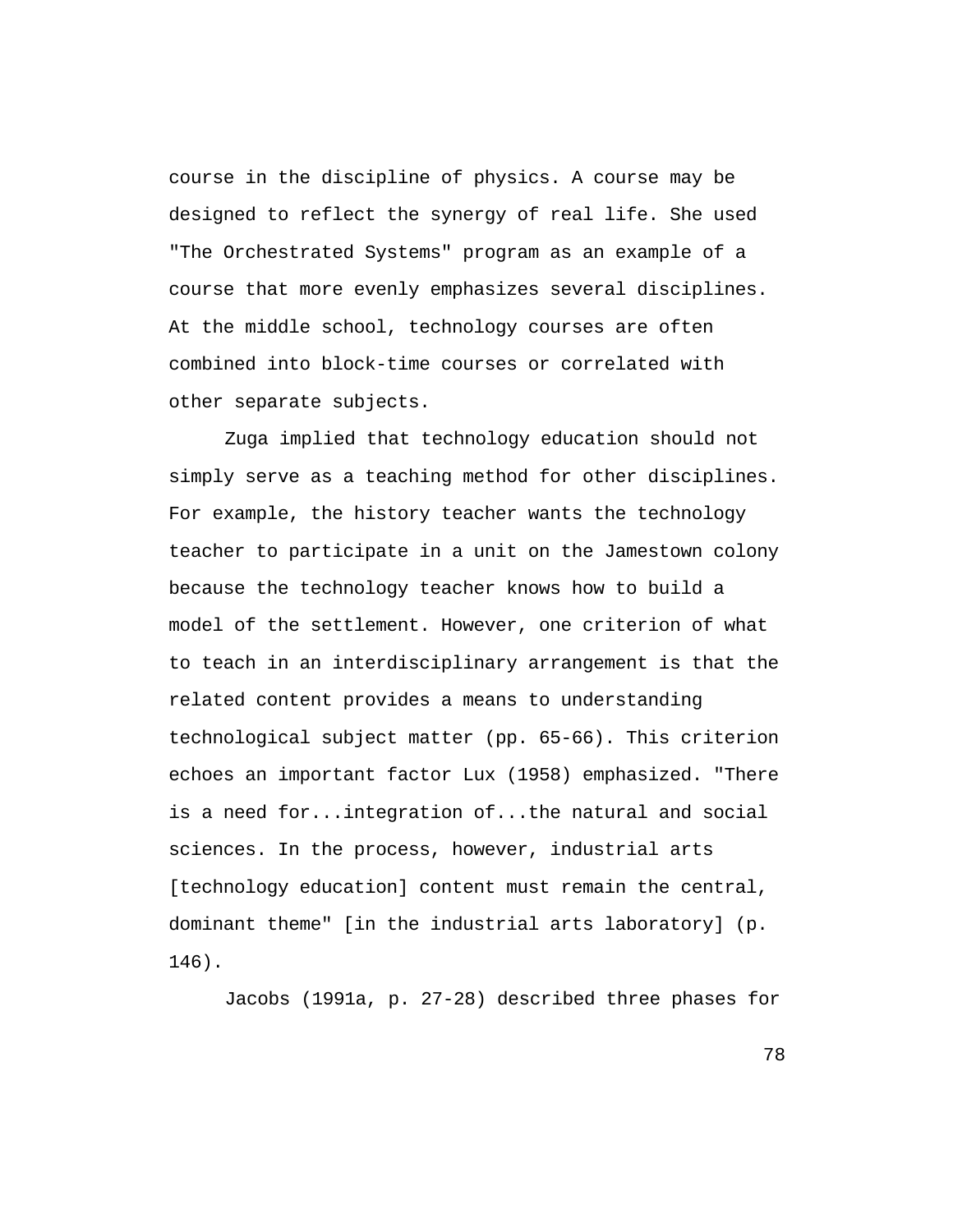the implementation of integrated curricula. In the first phase, teachers collect data on what and when different concepts, skills, etc. are taught in different classes. Related subjects are matched, and opportunities for integration are identified.

Levy (1980, pp. 26-27) suggested that an effective approach to starting the planning process is a strategy called webbing. Used extensively in the elementary school, the webbing process begins with the identification of a primary concept. From that point, the teacher lists enabling or prerequisite subject matter necessary to the clear teaching of the primary concept. The greater the detail, the more likely the teacher will identify concepts from other disciplines. As interdisciplinary concepts are identified, a curriculum model can be selected, and coordination between teachers in the team is initiated.

Beane (1976, pp. 3-4) described the resource unit as a method for the interdisciplinary team to plan actual instruction. Having identified a theme or problem around which to teach, the team identifies, and develops in a written plan the specific objectives, concepts, skills, materials, and evaluation for instruction.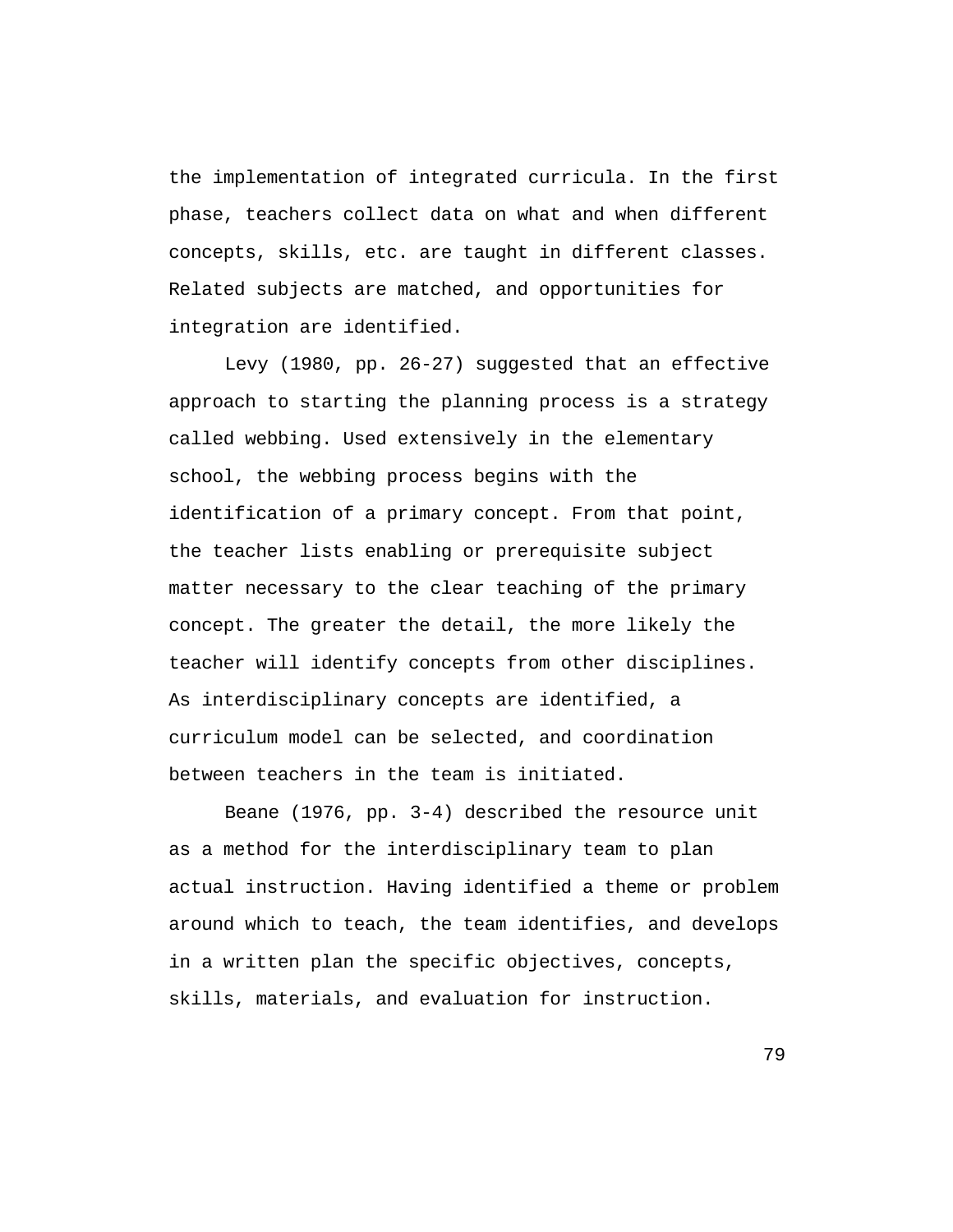The second phase of Jacobs' implementation strategy involves the proposal of a pilot study. Typically, the pilot study is small in scope. In phase three, teachers usually implement one unit and determine if its effects were positive. In the final phase, teachers use the integrated curriculum on a regular basis and refine the units they developed. These criteria suggest that treatment teachers for this study have prior experience with integrated curricula. TSM Integration materials have been implemented in a fashion similar to that described by Jacobs (LaPorte & Sanders, 1993, pp. 19, 21).

Kerekes (1987, p. 12) suggests that teachers implement units when students are tired of school or distracted by events or changes in the schedule. Good times include, before winter vacation, the days near the end of school, or half way between vacations. Integrated units should be taught at times when the student body needs a change of pace (Salinger, 1992, p. 43). Unfortunately, the scheduling of the pilot study and treatment for this study were beyond the control of the researcher.

**Constraints to integrated curricula.** Stevenson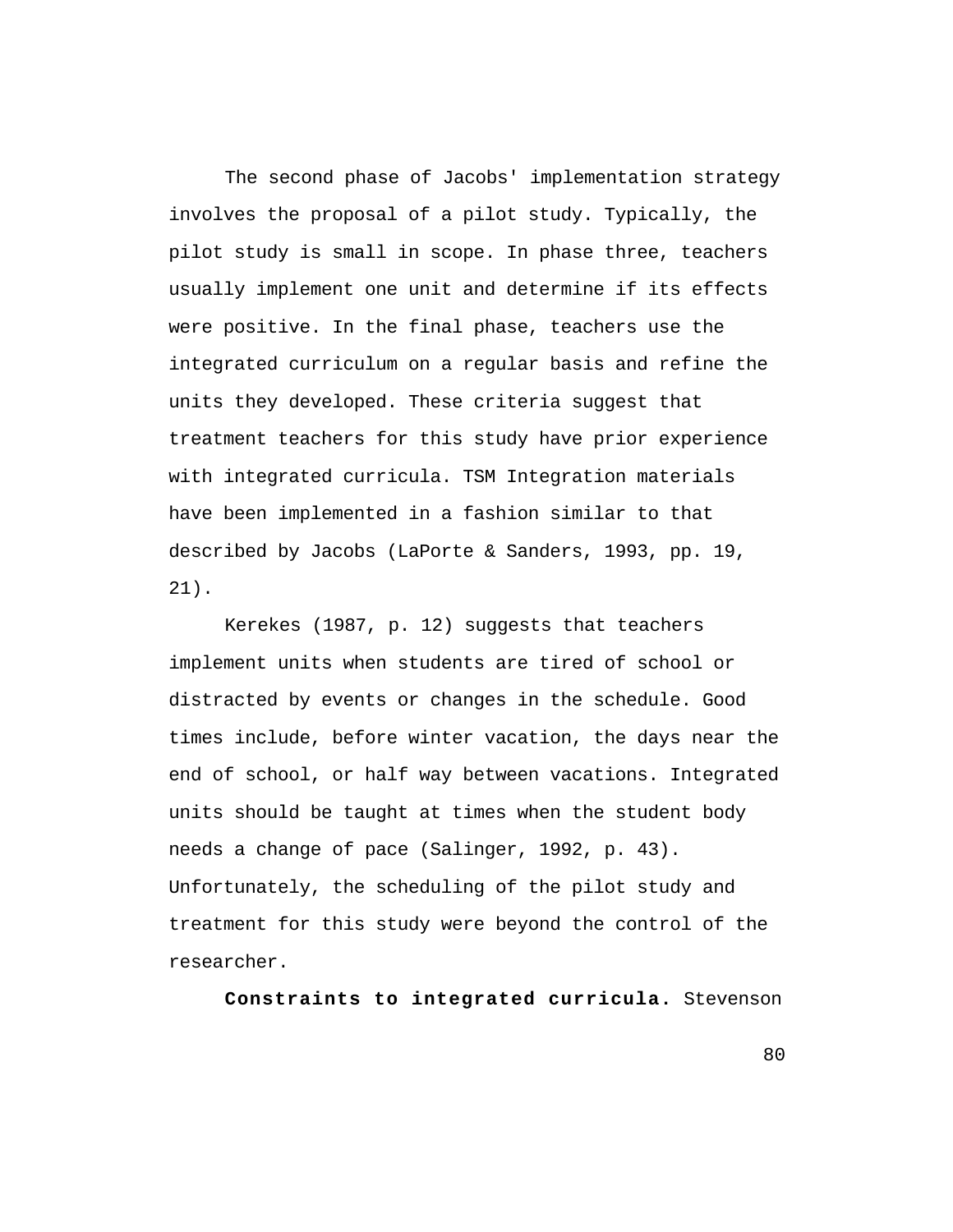and Carr (1993, p. 11) insisted that the correlated curriculum described by Van Til, Vars, and Lounsbury is multidisciplinary, not integrated. However, this view is skewed, and it is entrenched in Stevenson's and Carr's vision of the integrated curriculum design called the core, a "virtuoso" or ideal curriculum. Realistically, when a group of educators combine to teach with an integrated approach, quite often they must work within the limitations of the unit of study or the subjectoriented structure of the school. The result is not "true" integration of discipline content but a correlated approach to integration (Bailey, 1991, pp.  $36-37$ ).

Merenbloom (1981, pp. 1-2) suggested that the crux of success in interdisciplinary instruction is the interdisciplinary team. Their ability to plan and deliver instruction is tied to the organization of the school. Team members need planning time in an already crowded schedule, and scheduling flexibility to arrange students within the team. Often the technology teacher is excluded from the team. Students go to technology education and other exploratory courses when the interdisciplinary team is meeting. However,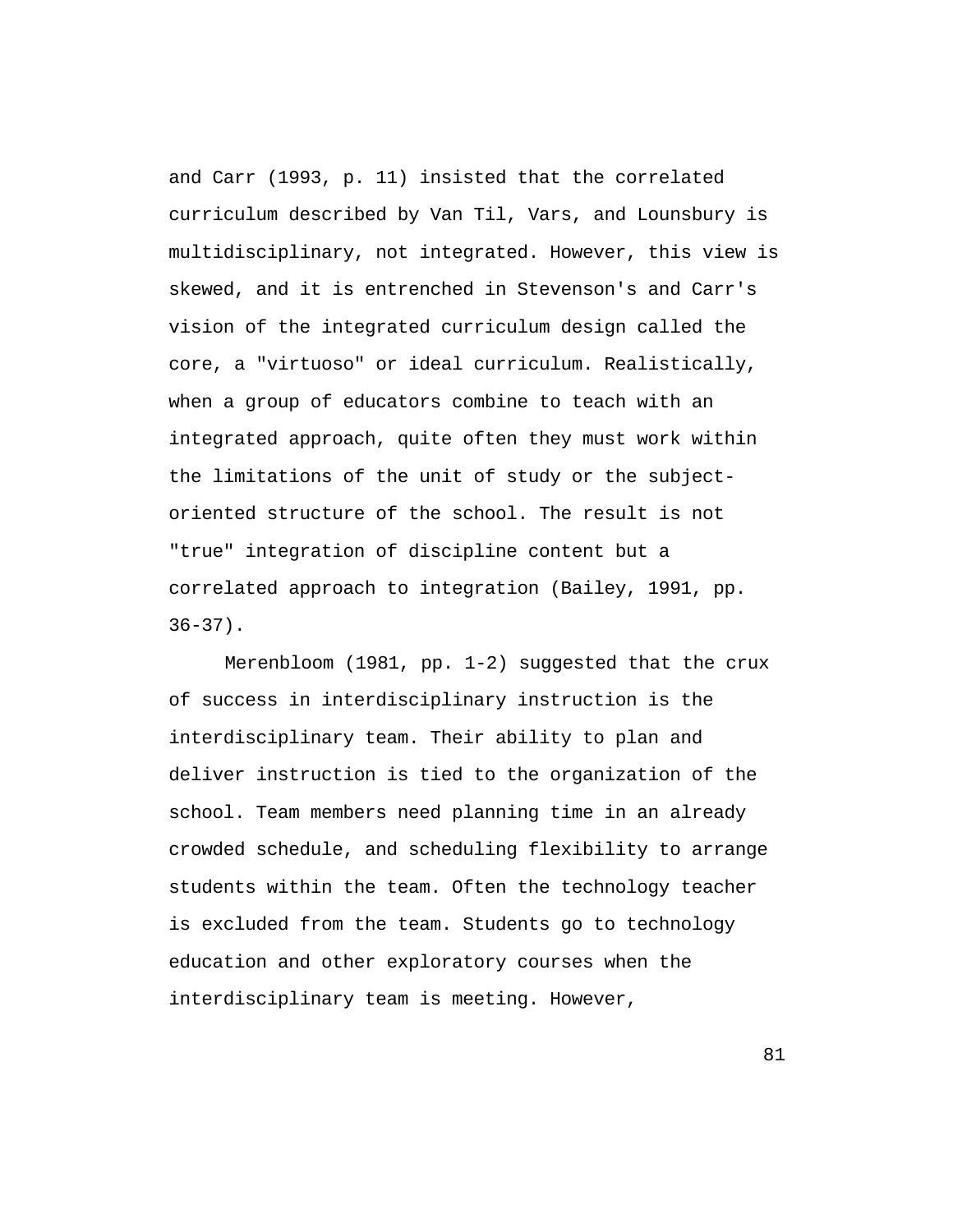communication can be facilitated by a designated exploratory team representative who is available to meet with the other teams in the school (Bergman, 1992, p. 189).

In mathematics and science classes, the teaching of related concepts may or may not coincide (Salinger, 1992, p. 45). Too often these teachers are confined to an inflexible schedule or sequence of instruction. The responsibility falls on the technology teacher, whose curriculum is usually more flexible at the middle school. Yet, the most organized interdisciplinary teams have only the capacity to correlate two or three integrated units in the course of a school year (George, 1982, p. 12).

In field testing their integrated curriculum materials, the Technology, Science, Mathematics Integration Project identified many limitations to correlating technology, science, and mathematics with interdisciplinary teams. The initiating teacher must find teachers and administrators who are able to work on the team and who share a belief in the philosophy of curriculum integration. The lack of common planning time especially for the technology teacher often led to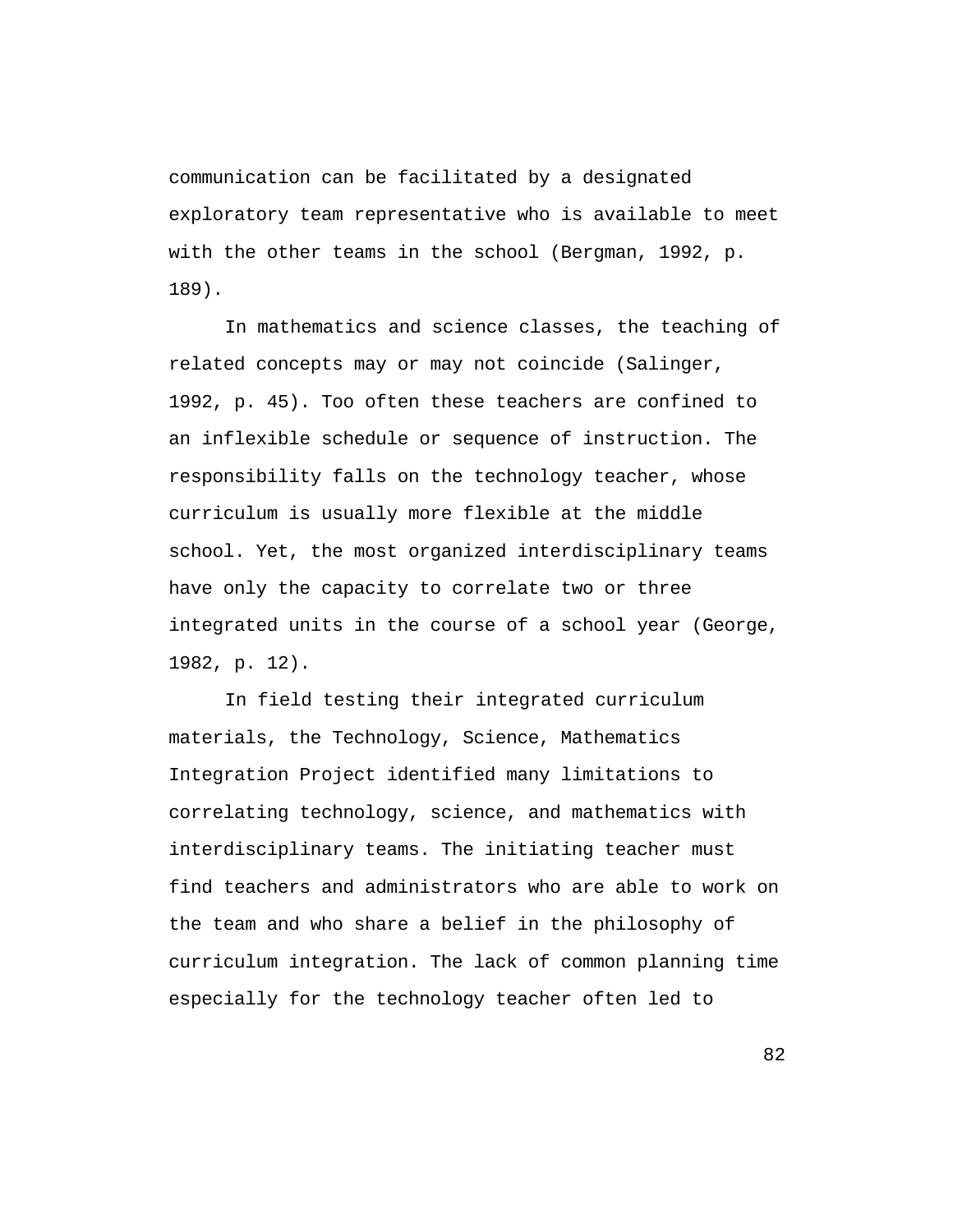disjointed implementation of TSM integration (LaPorte & Sanders, 1993, p. 19). Often the three teachers taught only three or four of the same students, leaving students who did not enroll in one or two of the team's classes without a holistic understanding of the concepts and skills taught. But ideal school structuring is not a prerequisite for TSM Integration Activities to be successful (p. 18). It is evident that constraints like those described acted upon the conduct of this study.

## **The Rationale and Nature of Problem Solving**

Hatch (1988, pp. 88-89) defined a problem as something that keeps the student from attaining an objective. He stated that it is important the student recognizes the existence of a problem, the student is motivated to reach the obstructed objective, and the problem makes the student utilize various resources to solve it. Hatch stated that problem solving is the "process of seeking feasible solutions to a problem" (p. 89).

Suppose that a student is told to generate electricity using wind power, and he or she is told that the device used must fit into a certain volume.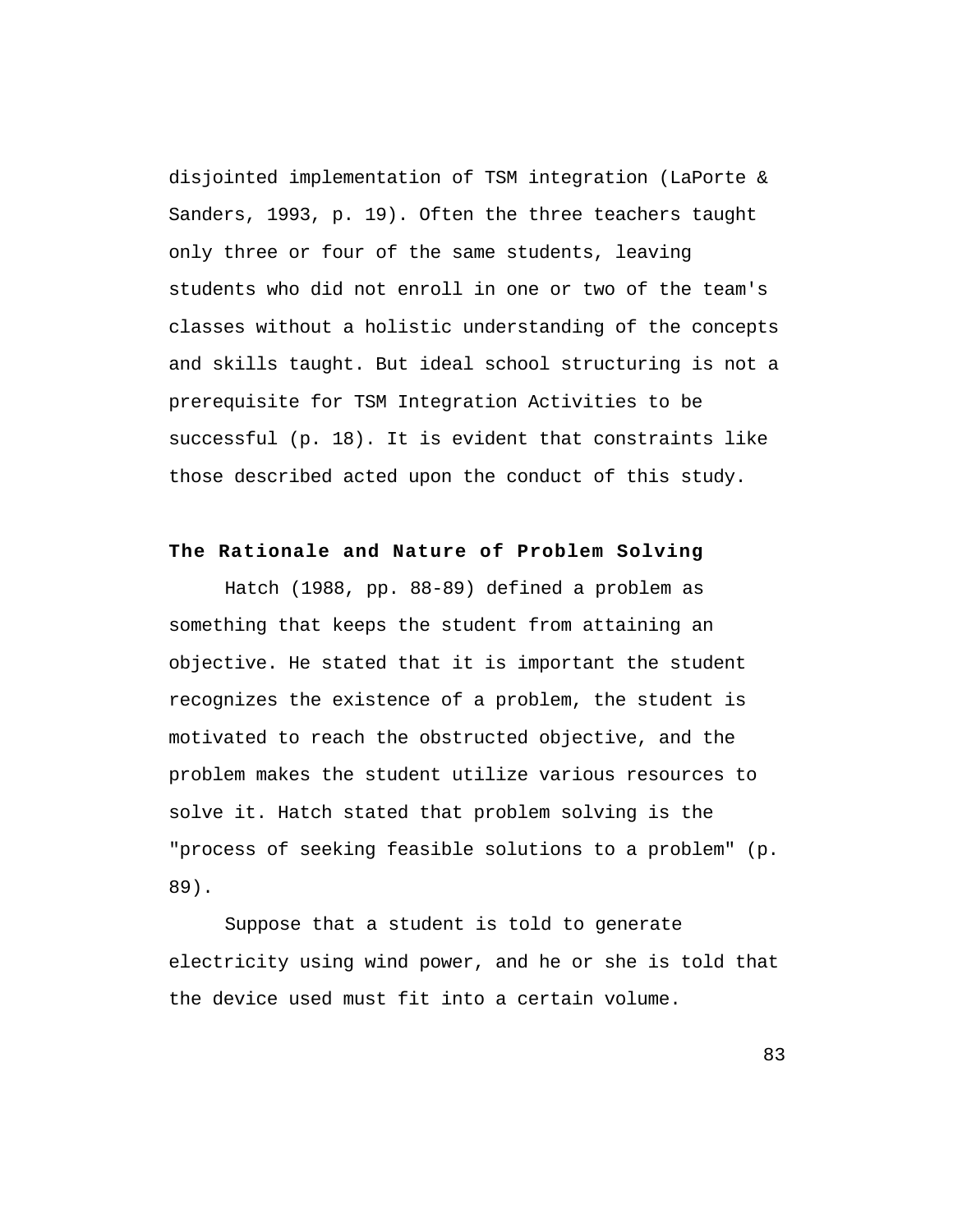Certainly the student must combine a number of resources to actually generate electricity. These include an understanding of certain technological concepts such as material processes and wind collector design. However, the student must also use thought processes. His or her objective is to generate electricity from wind power, but there is not a wind collector provided; this is the obstacle to the objective. The means to build one are provided. The student must come up with a feasible combination of means to build the technological solution (a working model of a wind collector and generator) or problem solve. This is precisely the problem students were presented with in this study, and they had to problem solve.

There are many excellent models that have been used in this section to provide the basis for measuring the outcomes of problem solving and for understanding the nature of the process in general and in technology education.

The TSM Integration Project provides general guidelines for the use of their materials with a problem-solving approach. They suggest that teachers guide students in the application of science and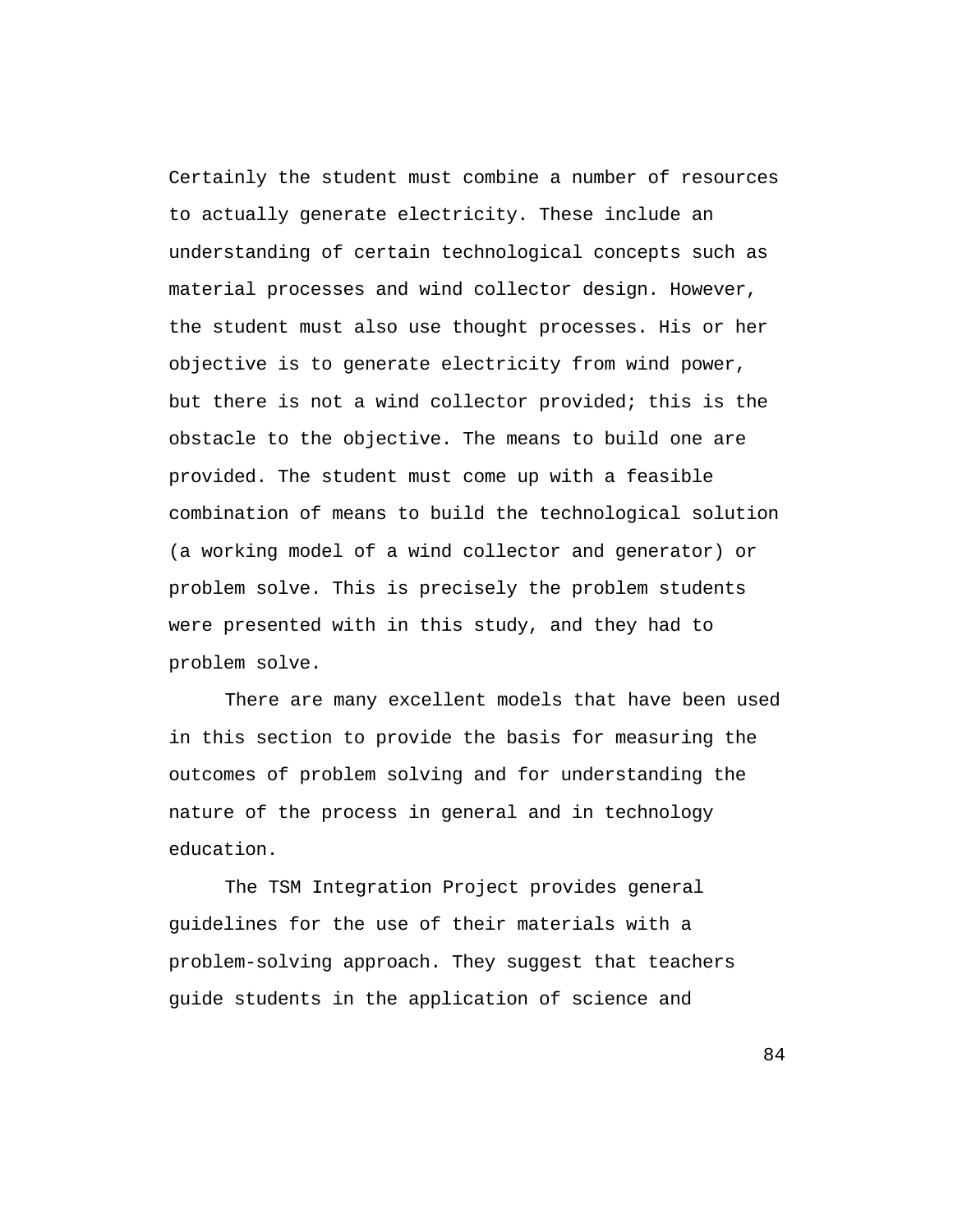mathematics principles during the design, execution, and evaluation phases of their approach to problem solving (LaPorte & Sanders, 1993, p. 19). Most importantly they give suggestions on how to evaluate the outcomes of technological problem solving using TSM Integration Activities (Sanders, 1993, pp. 57-59; LaPorte & Sanders, 1992, pp. 2, 4, 8-10).

Sanders (1993, p. 57) described TSM Integration Activities as materials that help students solve technological problems by applying science and mathematics. He characterized the TSM Integration Approach as being couched in the method of technological problem solving. Many aspects of the TSM Integration Activities and technological problem solving were primary instructional approaches used by both the treatment and control technology education teachers in this study. However, technological problem solving is not unique to the TSM Integration Project (Sanders, 1993, p. 57). Therefore, this review will focus on the more general aspects of problem solving and technological problem solving before returning to a description of the TSM Integration approach.

Bruner (1966, pp. 159-160) provided a rationale for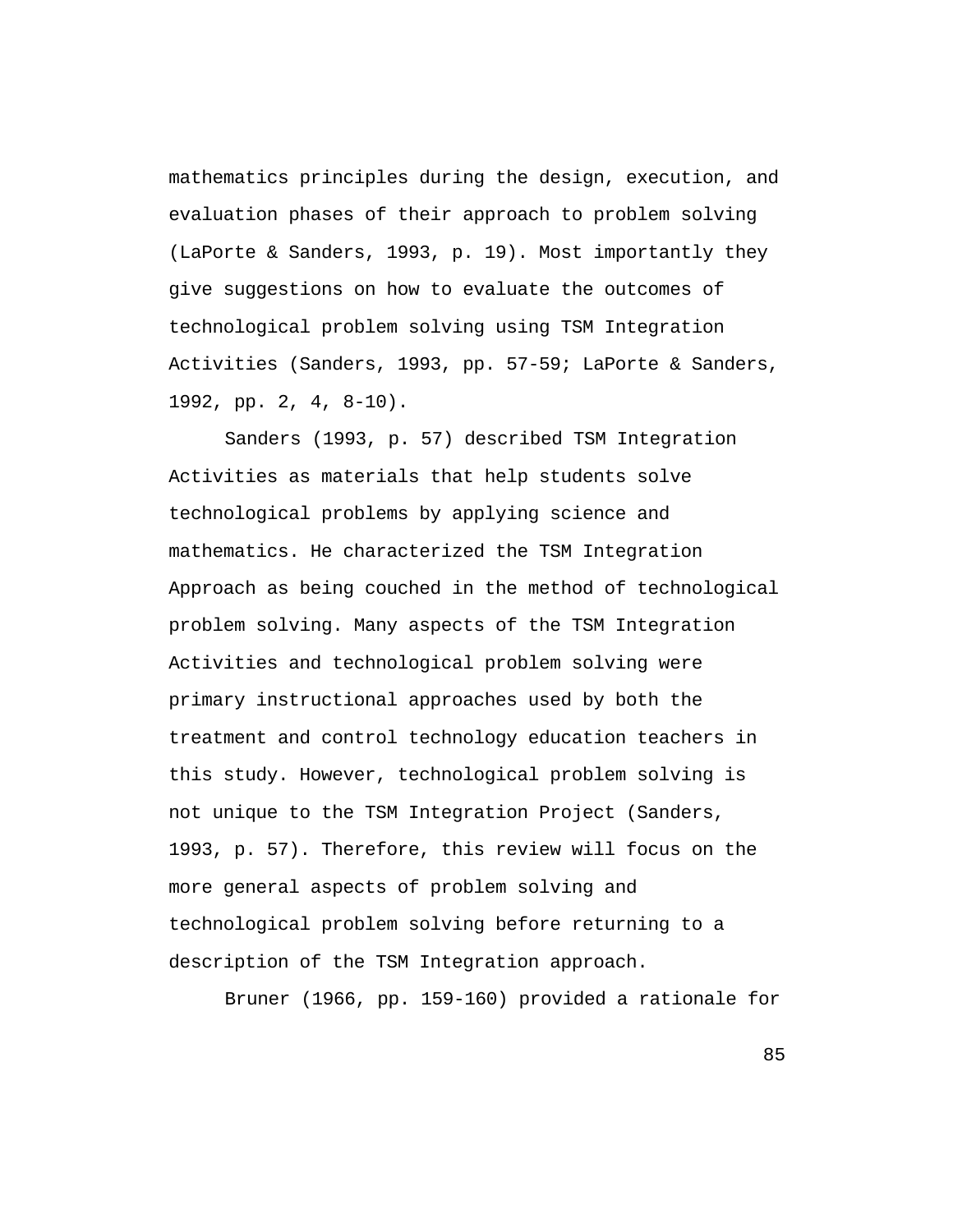the use of student problem solving and the ability of the student to solve problems as measurable outcomes of learning. His main complaint about traditional education is that it makes good use of telling students what to do without providing a reason for learning or a chance to apply what is learned. He maintained that the best way to provide a reason for learning was to engage students in problem solving. He predicted that teachers would be more likely to teach problem solving if they were provided good materials to facilitate the process.

Bruner also proposed research into interdisciplinary approaches to problem solving. "We...propose that special research be undertaken to devise and test certain 'transcurricular' courses that have as their object teaching of such methods" (1971, pp. 96-97). His premise is that if problem solving is such an important ability to develop and is such an important instructional method, it is worthwhile to investigate what enhances it in the laboratory.

The integration of technology, science, and mathematics is hypothesized to enhance this process because the student benefits from the principles and fundamentals learned in the various subjects. Such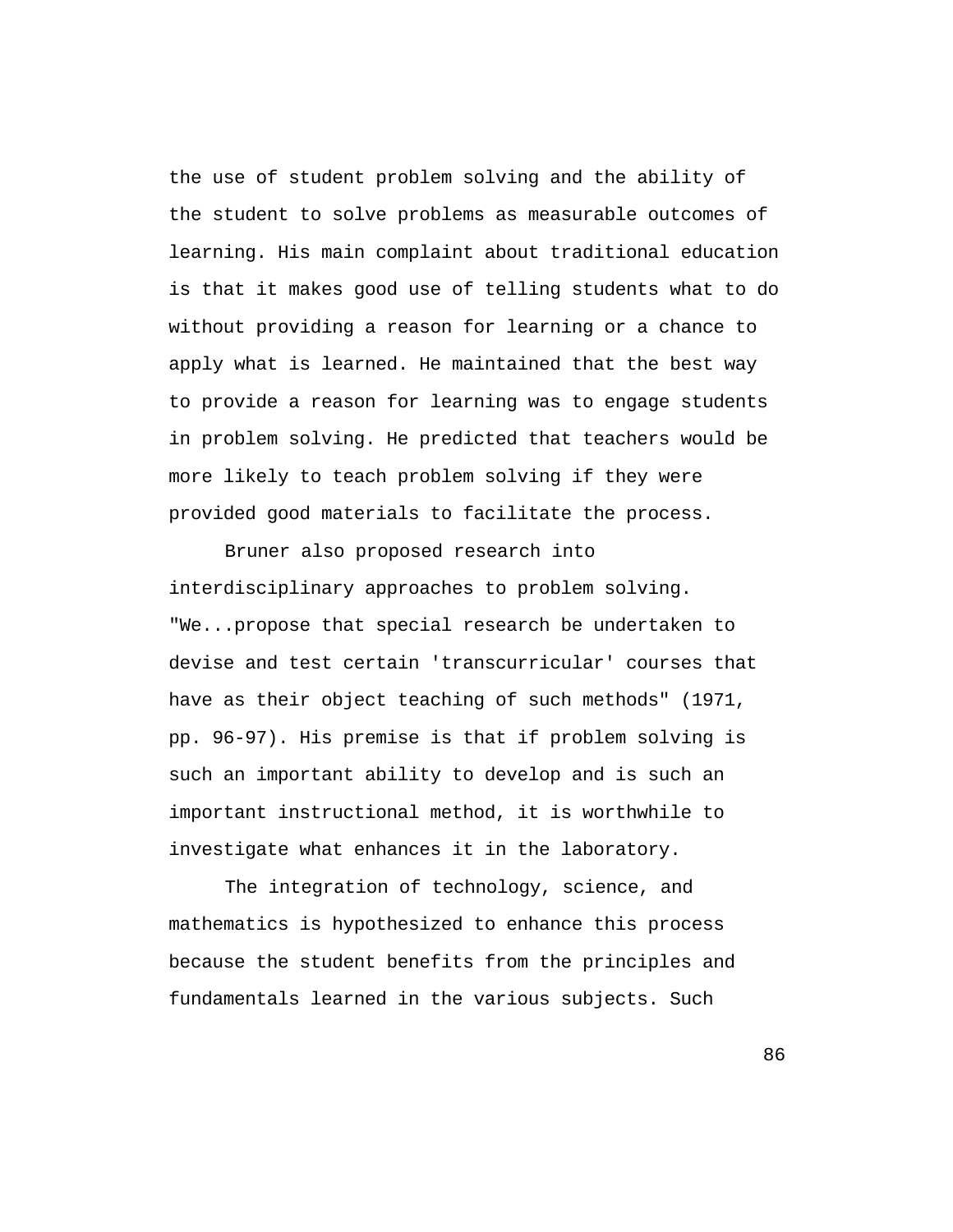knowledge is important for the problem solver to selfcorrect or regulate inquiry. Information for selfcorrection has implications for measuring the outcomes of the problem-solving process. "...instruction uniquely provides information to the learner about the higherorder relevance of his efforts. In time...the learner must develop techniques for obtaining such higher-order corrective information on his own" (Bruner, 1966, pp. 51-52).

Similarly, if the student in technology lab expects a model car to accelerate due to the friction between its wheels and the road, and it only spins its wheels, his or her knowledge of friction in science class is a signal that the design of the car is inconsistent with the requirements of nature. The student had to have the opportunity to physically see how the car performed and the knowledge about friction to judge or evaluate its performance. The evaluation is based on the student's and/or the teacher's expectation for the car to accelerate.

Knowledge that relates to a student's criteria for judging the success of a solution should be taught near the time the criteria are applied (Bruner, 1966, p. 51).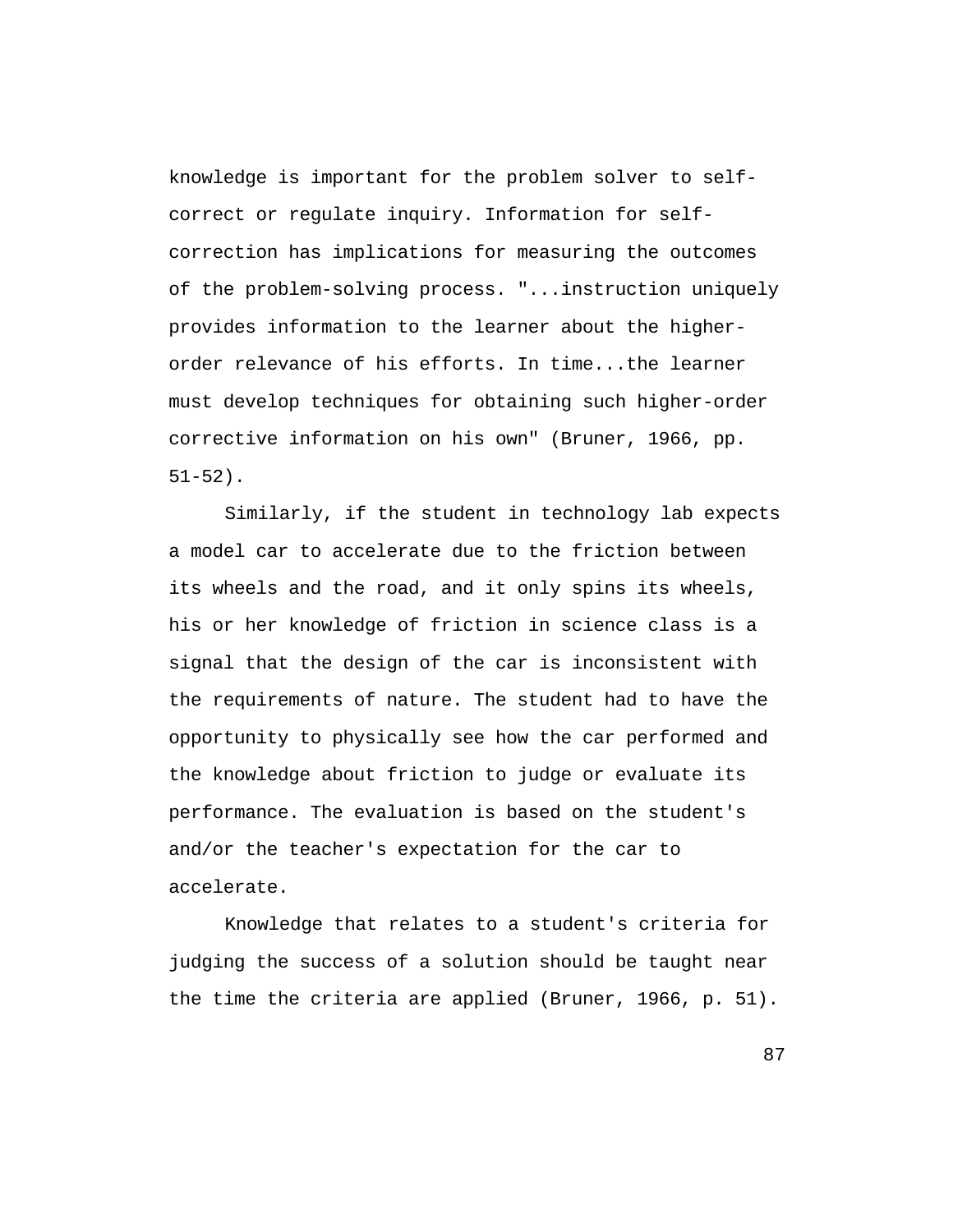For example, when friction is taught in science class, the student may fail to understand, perhaps not only the concept itself, but certainly its relevance to his or her needs. This suggests that, as a criterion for problem solving in this study, teachers on the treatment team should teach related concepts concurrently.

When a student sees a model car spin its wheels and understands the need for adequate friction, he or she is intrinsically rewarded or activated to investigate further (Bruner, 1971, p. 77). The student makes a second hypothesis based on the science concept. Adding weight to the car will increase its friction. The experiment of the science laboratory becomes research and development and invention in the technology laboratory. The timing of certain instruction and the opportunity to compare expectations to outcomes develops important attitudes about self-learning and inquiry (Bruner, 1977a, p. 20).

Even though a student discovered or learned of some concept, changing the context of - inquiry about the same concept - from the science lab to the technology lab revitalizes the problem-solving process and helps the student form images of what was learned. For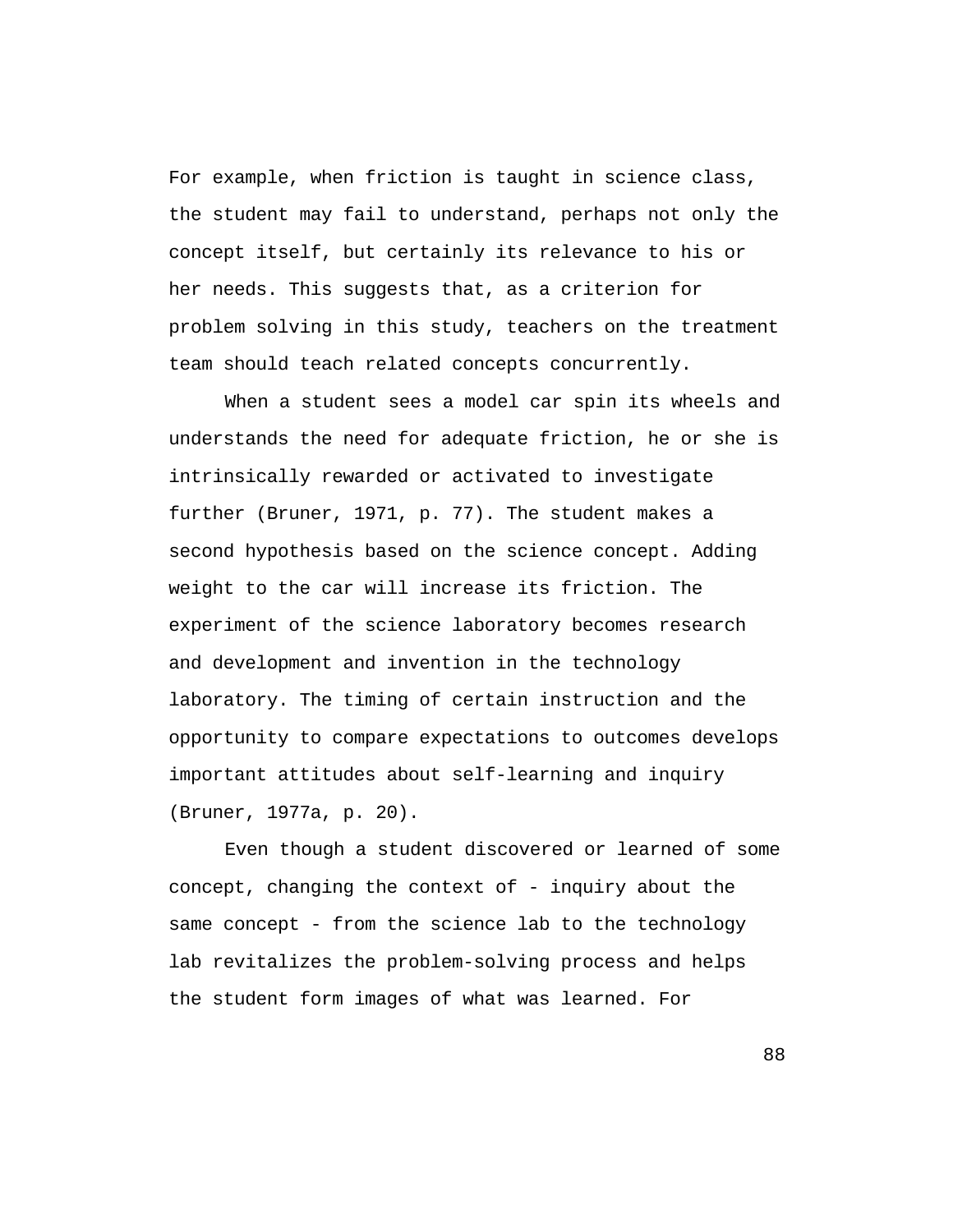example, having studied electricity in science, students have the opportunity to generate and measure electricity in technology class. Thus, there is a relationship between the TSM Integration Approach and the problemsolving process.

Bruner (1966, pp. 58-65) supported this idea when he described a mathematics experiment in which blocks of wood were first used to teach the mathematics concepts of factoring. Students were allowed to discover similarities in the ways they could symmetrically arrange the blocks. The problem was to arrange the blocks symmetrically using different arrangements. The measures of success were that the arrangements were symmetrical, and the researcher was interested in how many symmetrical arrangements the students could create. The blocks were physical representations of the factors students were learning. For example, given six blocks, the students could have made several symmetrical arrangements: one arrangement of six; two rows of three blocks; three rows of two blocks; and six rows of one block each.

Next in the Bruner experiment, the students were given a new problem of balancing a scale with weights,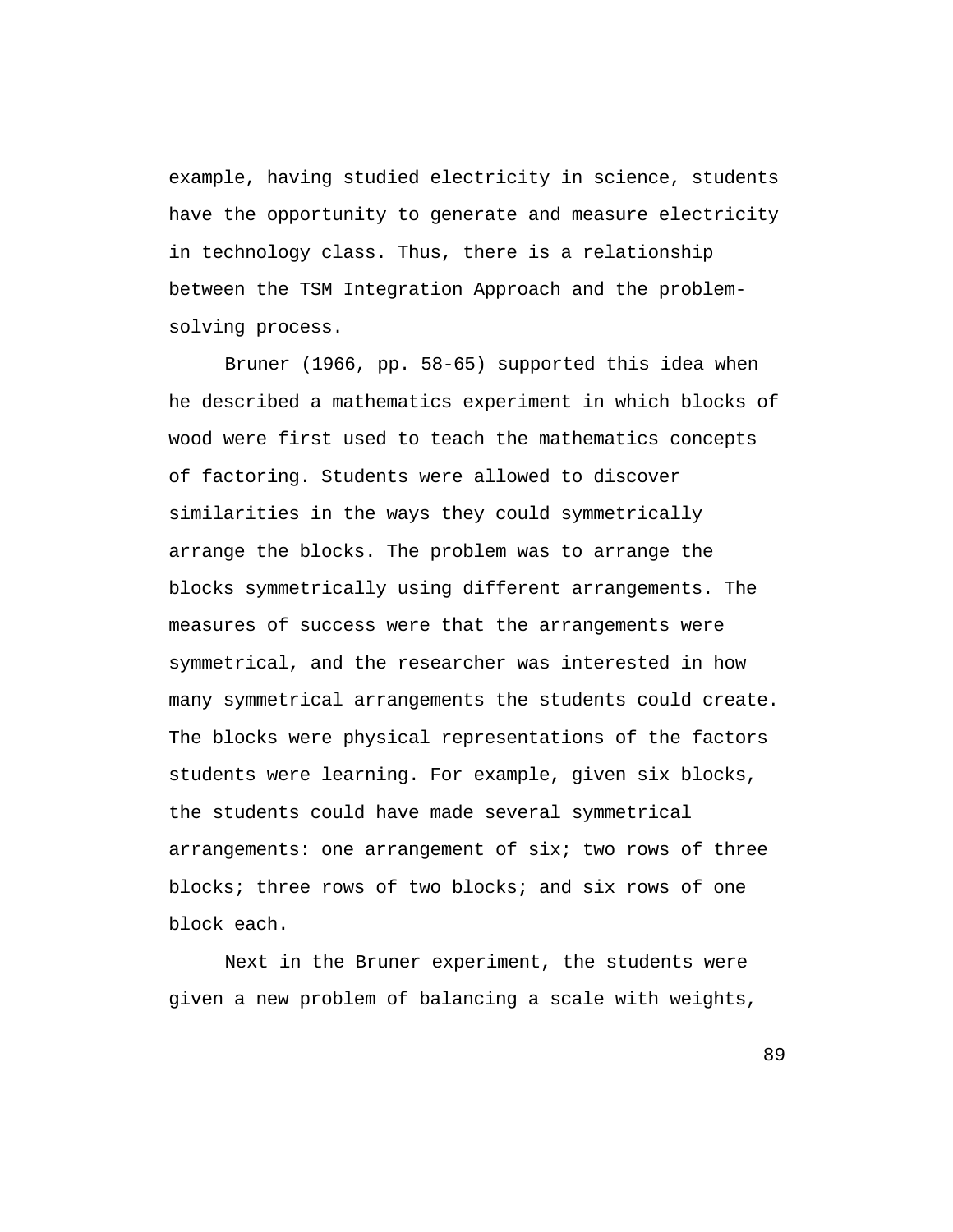and they discovered the same relationships as in the first problem. The balancing of the scale was a physical measure or indication of the students' conception of symmetry and indirectly of the root conception of factoring. Each time the students were not told they were still studying factoring; they identified this through the manipulative exercises.

They did not perform as well in the first exercise as in the last. At first they were not able to abstract the problems they solved to embody the concept of factoring. The abstraction required a series of problems or activities (Bruner, 1966, p. 65). If students are to generate increasing amounts of electricity by manipulating a wind collector they built in technology education, they will not immediately abstract the concept of generating unless they physically measure the electricity produced. After tries at changing the power output of their generators they understand that certain variables control this previously unseen thing called electricity. Being able to "do" technology allows students to finally internalize its concepts and constructs.

**"Doing" technology: real experience in**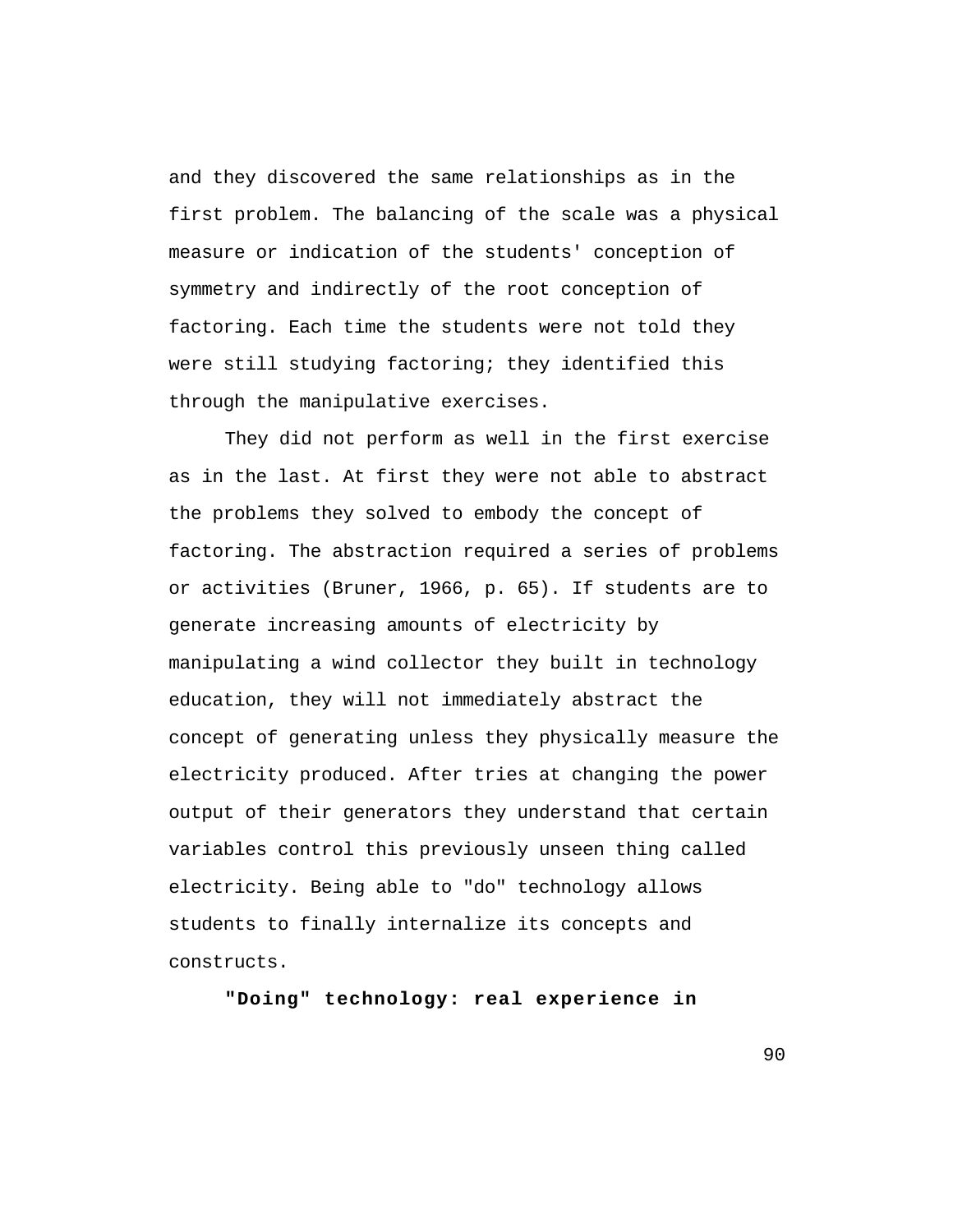**learning.** It is necessary to answer the questions why physically doing things (and in particular "doing" technology) in school is important, and what is meant by technological problem solving because these are important elements of this study. Dewey (1917, pp. 182- 183) believed that the environment of the school is an artificial one that bears none of the circumstances of real life and therefore diminishes the opportunity for students to inquire and solve relevant problems. His prescription for relevant problem solving was experience and the resources necessary to carry out hands-on instruction. Instead of being told knowledge, students invent and inquire (pp. 185-189).

There are great differences in the way reading teachers teach and technology teachers teach, but the fact remains that one must read to learn reading. Technology is a body of knowledge and the systematic application of resources to produce outcomes in response to human wants and needs (Savage & Sterry, 1990, p. 7). To learn technology, one must produce technological outcomes in response to needs. As previously stated, Lux (1984, p. 18) set a criterion for technology education instruction and curriculum development that, "Practice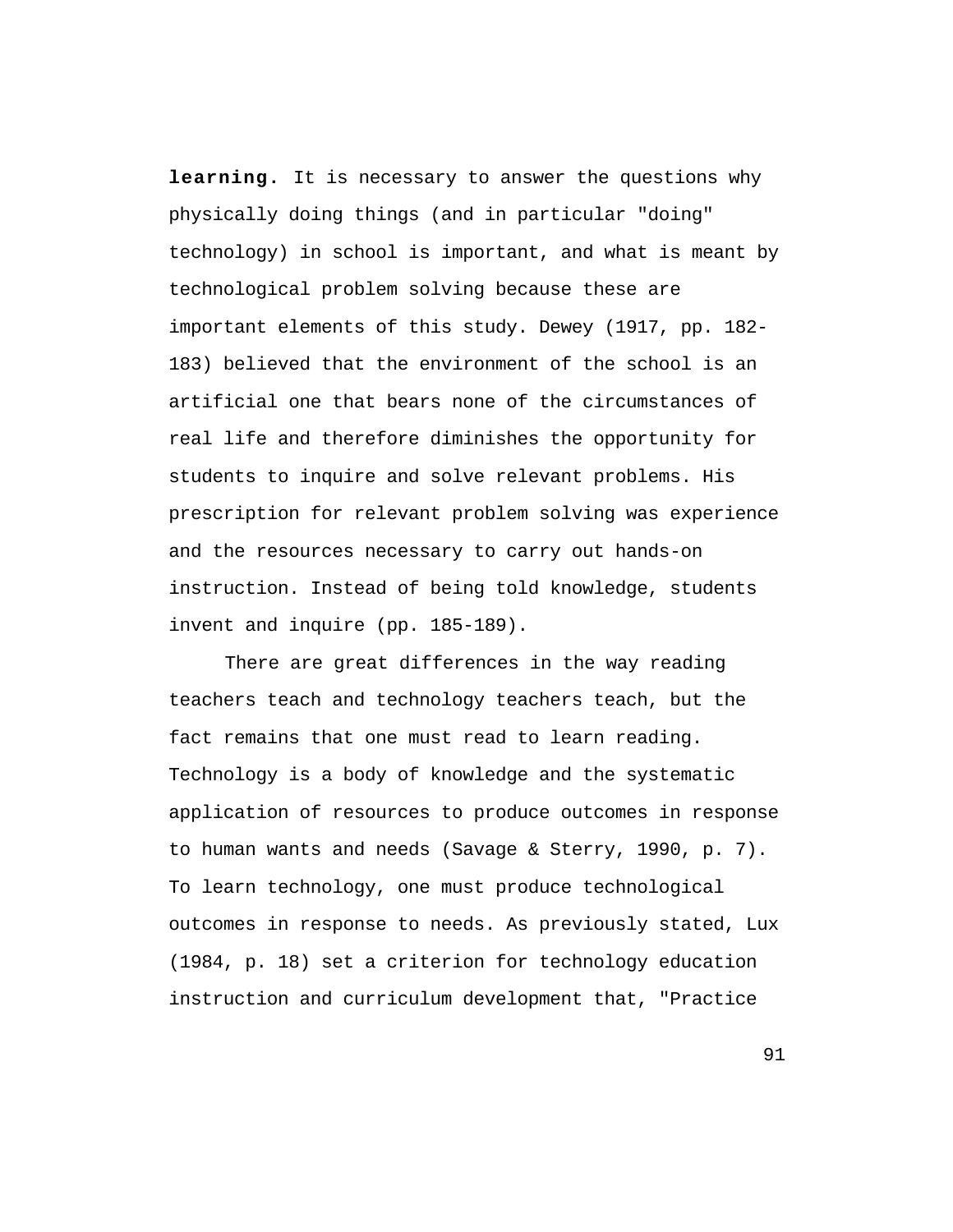is an essential but not sufficient characteristic of technology," meaning that a theoretical basis must exist relating to the learning and practice of technology. This researcher contends that the opposite is equally important - theory/abstraction is an essential but not sufficient characteristic of technology. To confirm theory one must apply and test it. What LaPorte and Sanders (in press) devised as a criterion for technology teacher education is pertinent to secondary education. "What is needed are educational experiences in which 'doing' technology is the modus operandi...And theory without practice is mere intellectual exercise" (in press).

Bruner (1977a, pp. 29-30) provided an illustration of the subtle difference in doing and knowing. He used an example of teaching the writing styles of literary authors. One could contrast authors' styles by reading their works, "yet final insight into style may come only when the student himself tries his hand at writing in different styles." In technology lab a student could build a wind collector to generate electricity and change its design according to science theories that should improve its output, but until the student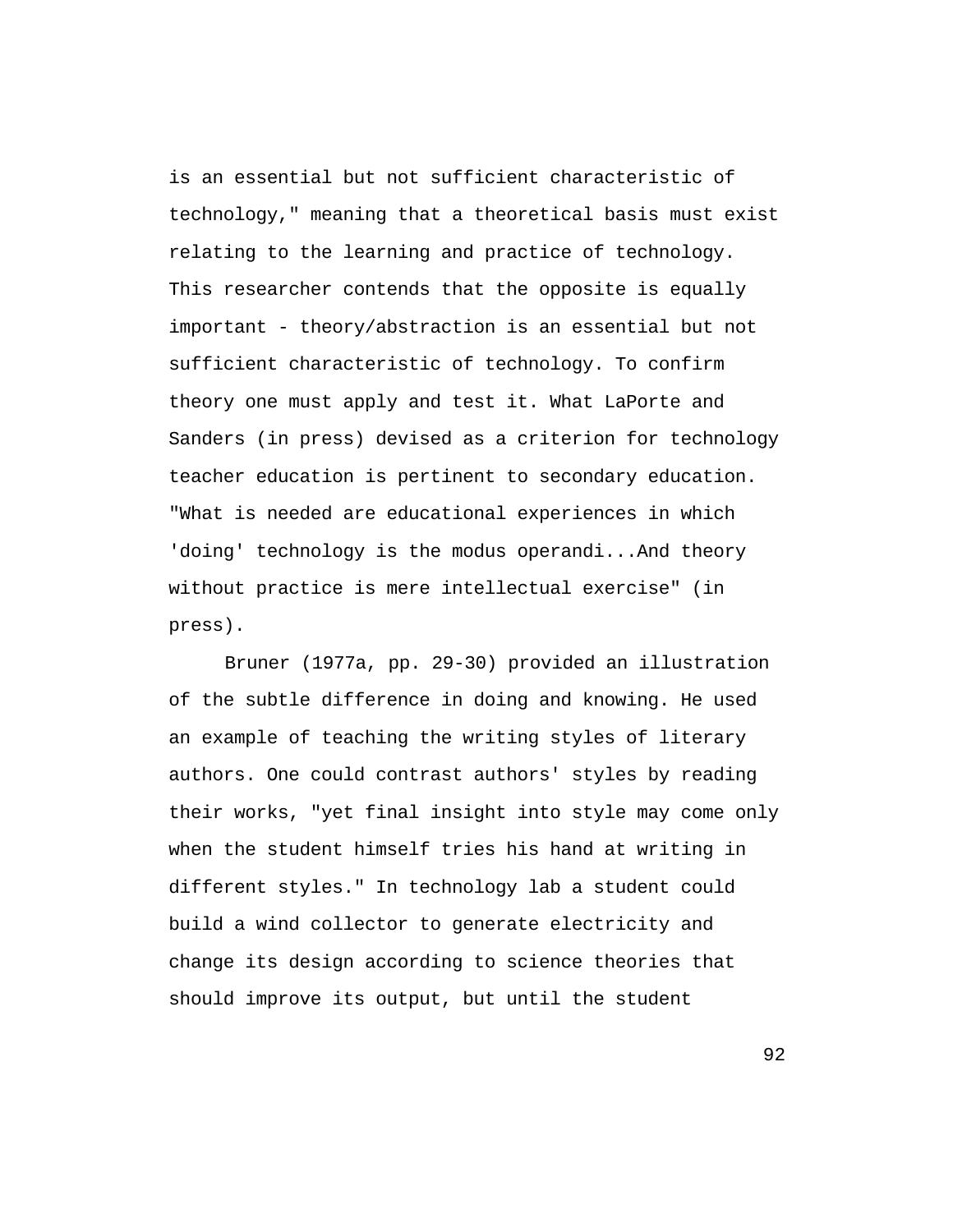measures the actual output of the wind driven generator all theories are just that - theories.

A final and well put characterization of this discussion comes from a teacher of elementary science (Brodie, cited in Haury, 1992). "Vocational education has always understood that if you want...to learn to repair an automobile, you need an automobile to repair...Likewise, I...believe we are learning that...to truly teach science, we must 'do' science" (p. 3). Among other things, to truly learn technology students must do technology and essentially produce outcomes to meet human wants or needs.

**Technological problem solving: a process of technology.** The scientific method is to the scientist as technological problem solving is to the technologist and the engineer (Savage & Sterry, 1990, p. 12). Technological problem solving is the problem solving process, described from a general perspective above by Bruner and Dewey, combined with the processes of technology in engineering, architecture, industrial workshops, research and development laboratories, the home, the office, and field, etc., and certainly the technology education laboratory. The processes of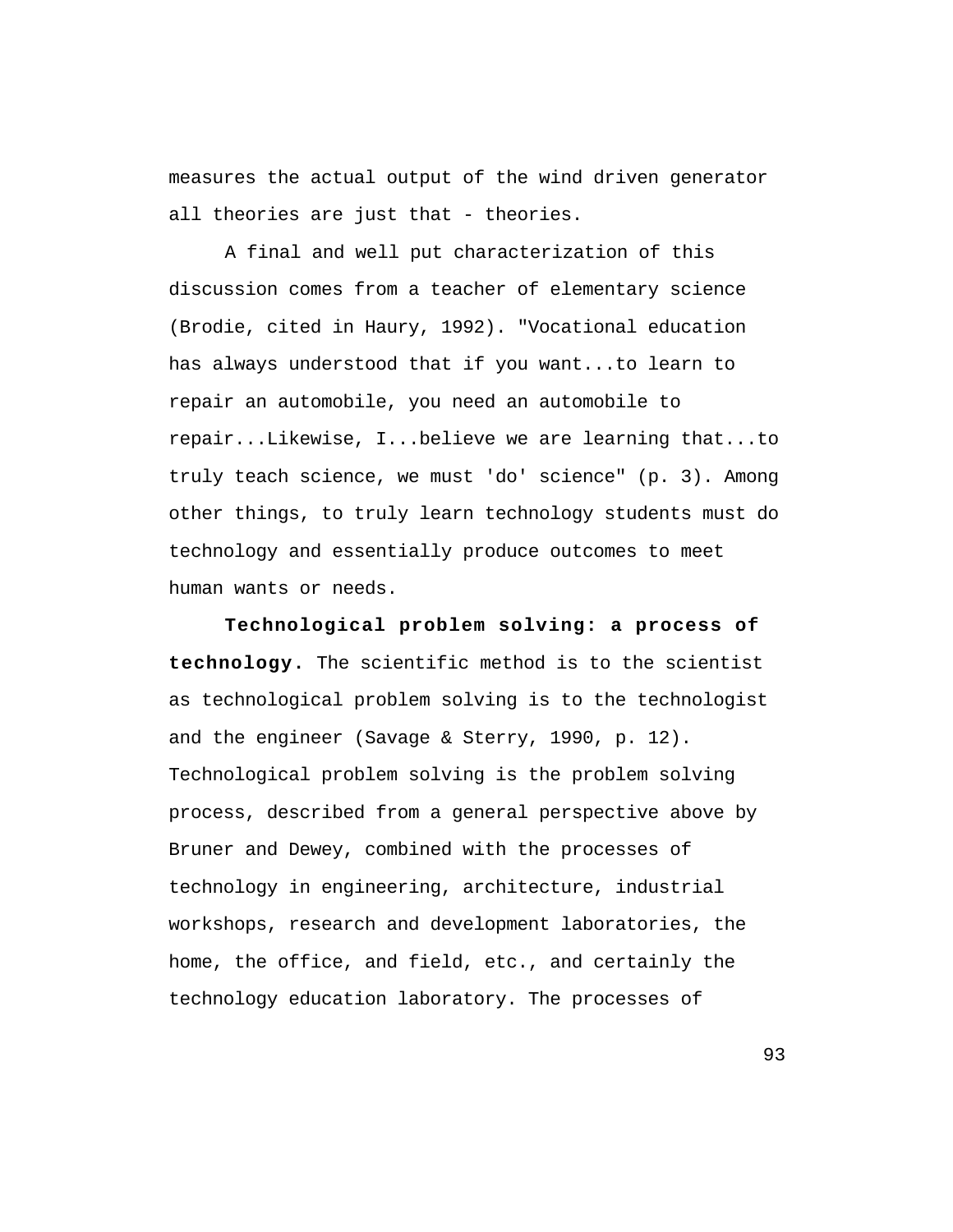technology employed to solve problems of human need or want characterize this method.

These technological processes are also broad, but they can be characterized by what they change and the context in which they are employed (Savage & Sterry, 1990, pp. 16-19). Resources include concepts such as materials, tools and machines, information, energy, etc. The contexts in which the processes are employed include producing, communicating, transporting, etc. In producing an automobile, a manufacturer will use tools and machines to form, separate, and combine materials. When safety and economy are the design foci, the problem requires the engineer to consider many things. Is the material light weight enough to improve milage yet strong enough to withstand an impact? The automobile will have to be milage tested and crash tested. This is the feedback of the technological method model (Savage & Sterry, 1990, pp. 13, 15, 18).

In the technology education laboratory, the student is both engineer/architect and technician/worker. Often actual artifacts, products, or outcomes are produced in the laboratory. However, it is sometimes necessary to simulate or simply model the outcomes of technological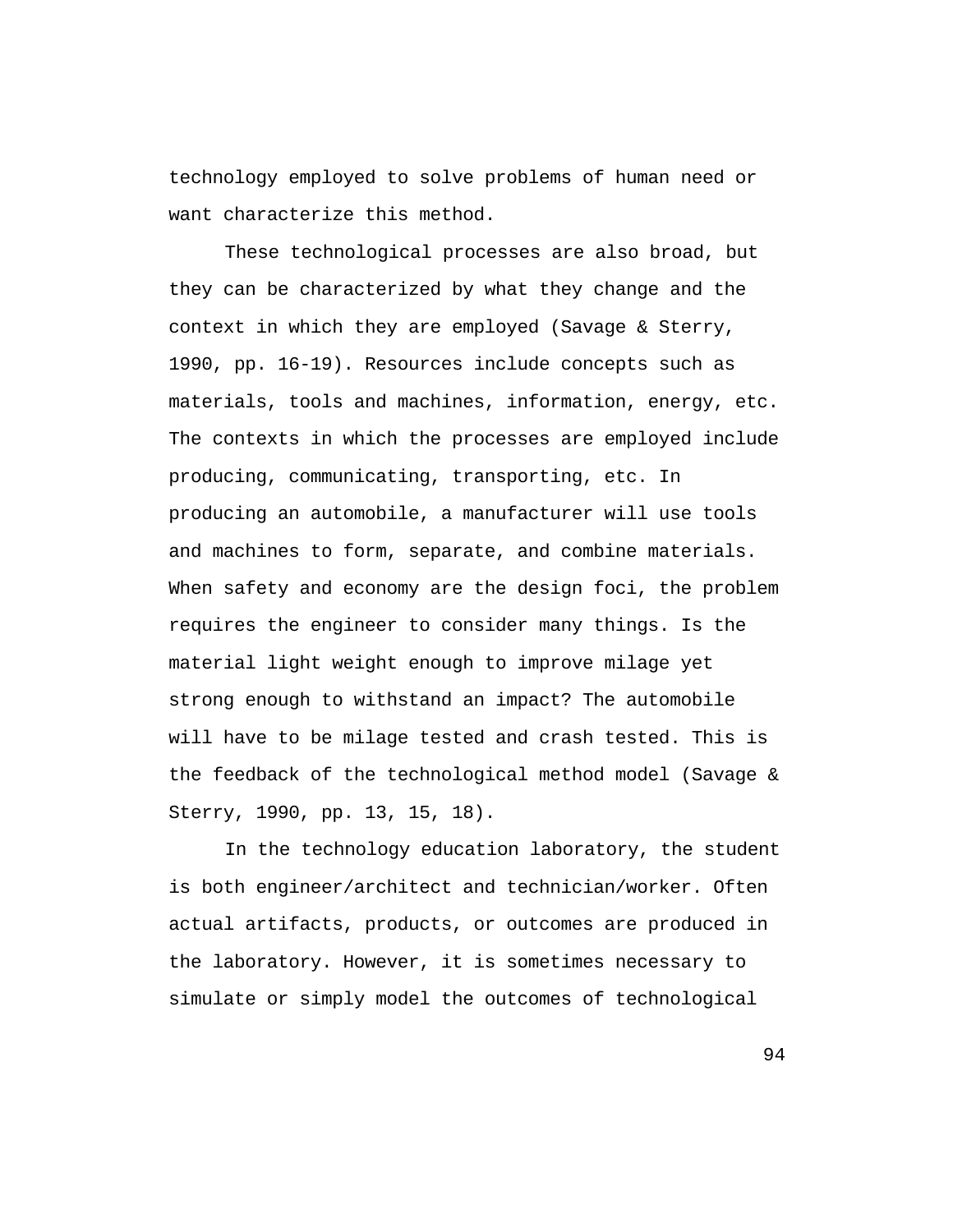processes (Tracey, 1990, pp. 138-143; Roth, 1987, p. 14). Nevertheless, it is necessary that the student is able to see life-like results in a simulation or model. For example, a student must be able to crash test a model car to determine the extent to which his or her concern for simulated safety is realized in its design and fabrication. Solving technological problems could then be thought of as a measure of achievement in technology education much in the same way a mathematics test measures mathematical achievement in math class.

**Models of problem solving and their outcomes.** Models of problem solving, "the heuristics of discovery" (Bruner, 1977b, p. 194), provide the structure of inquiry, yet a knowledge of how people solve problems and indicators of the process are required because technological problem solving was the primary instructional method for this study and the TSM Integration Activities.

Johnson (1994, p. 27) warned that the use of stage models of problem solving were unrealistic and ineffective for teaching students problem-solving skills. A stage model is similar to Polya's (1948, pp. 5-6) four stages for solving a mathematical problem: (1)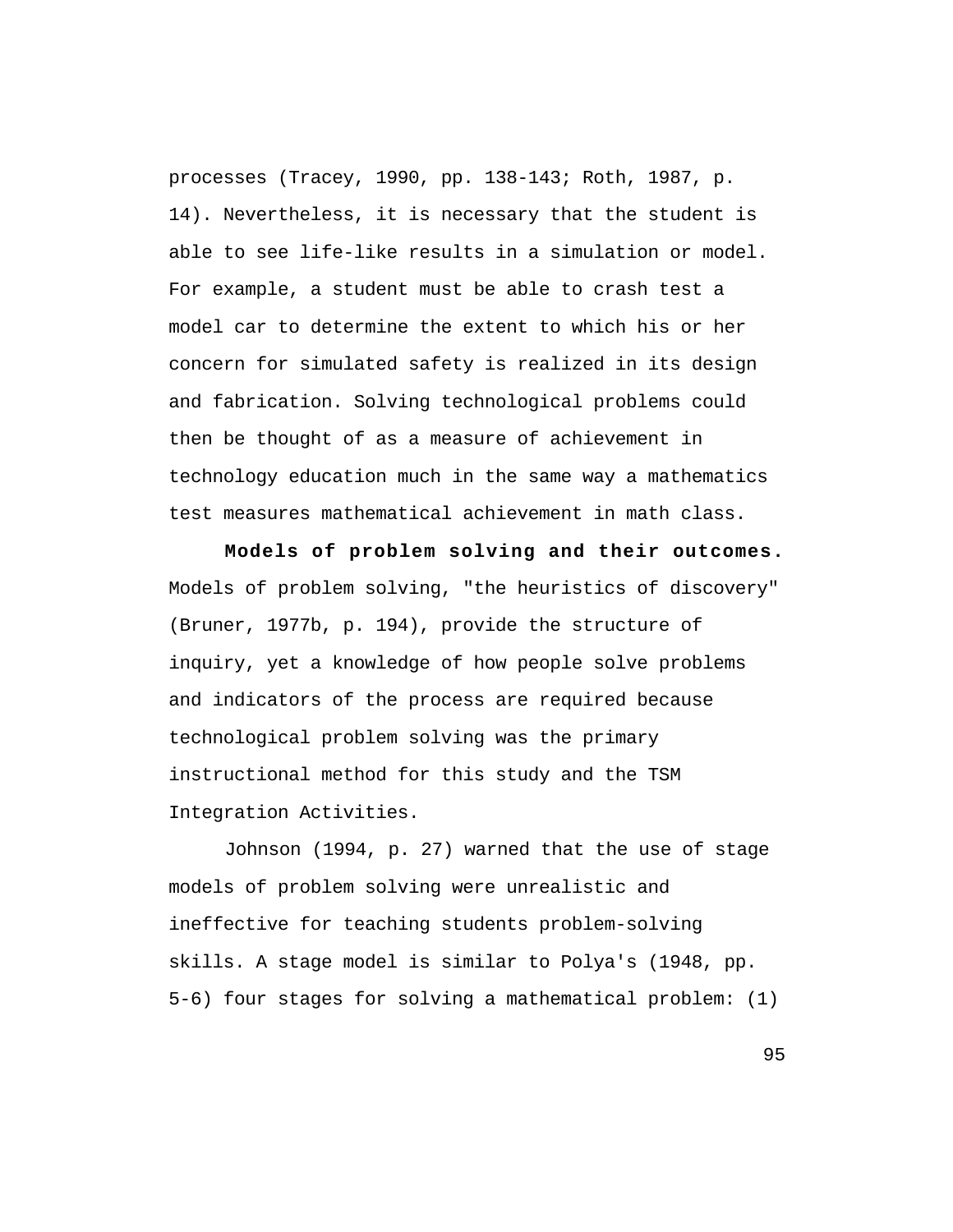Understanding the problem; (2) Devising a plan; (3) Carrying out the plan; and, (4) Looking back. Johnson cites research studies where students were taught problem-solving stages but did not use them or were led down dead ends in the process. He warned that explicitly teaching students certain behaviors associated with problem solving did work according to research examples but that curriculum guides in technology education that suggest teaching stages to students may not help.

Among some of the behaviors Johnson (pp. 27-28) outlines that are most significant to this study are:

- "• Obtain problem information via the senses.
- Use technical devices to collect problem information."
- Use charts and graphs to simplify the problem.
- "• Use planning, predicting, evaluating..."

According to Bruner (1977b, p. 194) the student has intrinsic attitudes or a built-in sense of how to pursue problem solving. Yet, he also recognized the need for structured discipline-based inquiry techniques. Bruner's belief is the student benefits best when he or she is provided instruction leading to a coalescence of these two possibly divergent approaches.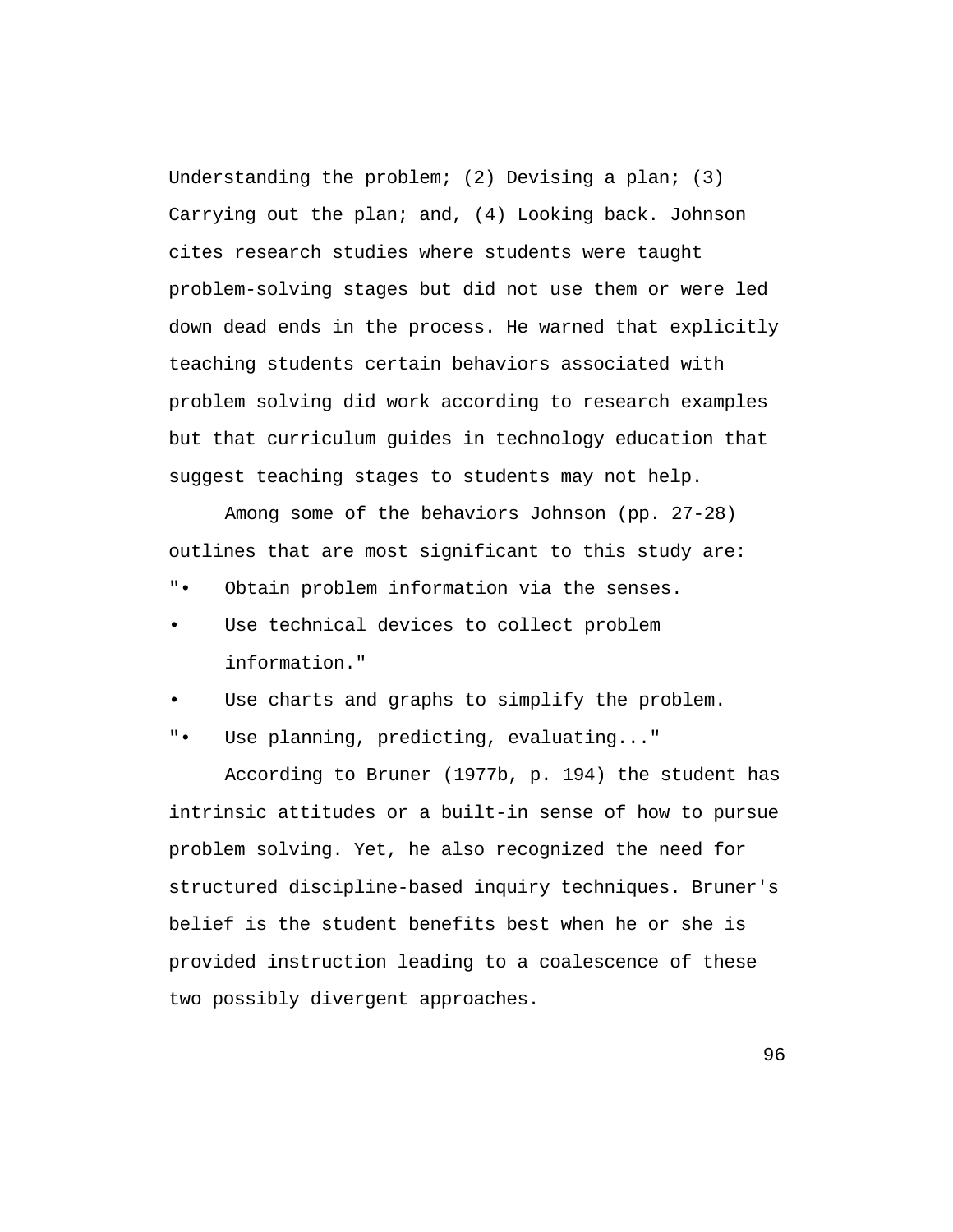In view of the intuitive nature of student problem solving, the uses of a problem-solving model are primarily to help the teacher identify opportunities to structure the students' endeavor and to programmatically blend the methods of formal inquiry of the technology, science, and mathematics disciplines.

Bruner, Goodnow, and Austin (1956, pp. 128-131) presented the results of an experiment they conducted on college students (for general discussion of results see pp. 231-246). It was a study of the strategies subjects employ to solve a problem (p. 246) or attain a concept, also known as reception. The subjects were not tutored in problem solving prior to or during the treatment. Given the task of identifying or attaining a concept unknown to the subject, he or she was shown a succession of images that either represented the concept or did not represent it. Subjects had no control over the sequence in which they were shown the cards, but they were told whether or not the unknown concept was represented by the card. In essence, the subject must internally develop a hypothesis that helps determine how or how not a card exemplifies the unknown concept in order to identify the concept. Additionally, the subject must be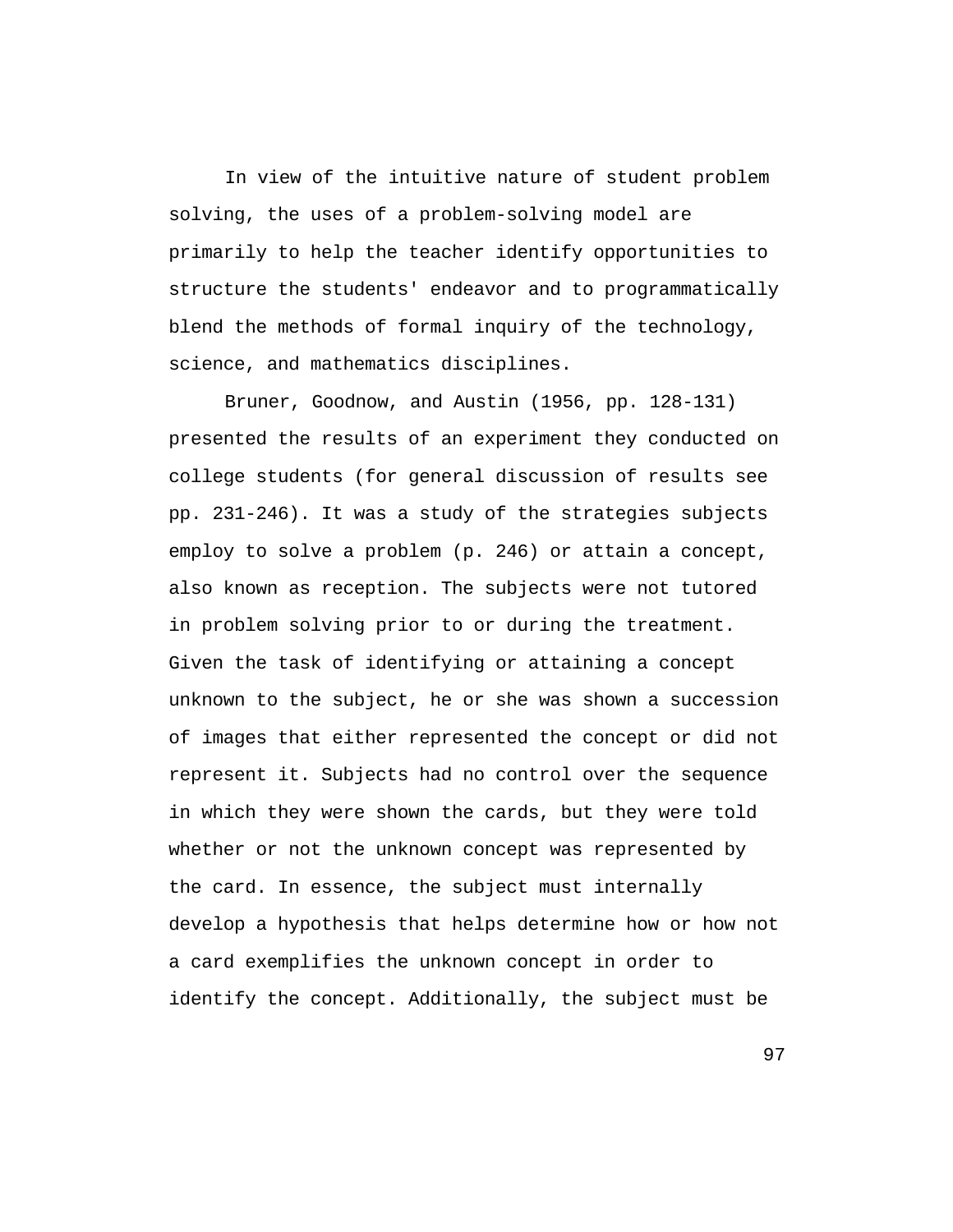able to change hypotheses when one has failed.

In this process, the researchers knew what concepts were represented by the images on each card, and they could tell if the subjects had attained the concept in each instance because they either stated the correct concept or could not. The degree to which subjects changed their hypotheses or strategies could be determined by their sequence of responses.

In a similar manner, say a student were to build and test a wind collector to generate electricity in technology education class. A main part of the assignment is to improve its power output. In order to tell if the student is successfully hypothesizing changes to improve the output, the output must be measured or observed.

In the Bruner, Goodnow, and Austin study, most subjects tended to use one of two ideal strategies beyond that expected by chance, they tended to use the same strategy from problem to problem, and did not act randomly (p. 140). In the technology education problem example above, other indicators of deliberate strategies might extend beyond direct measurement of power output to include materials used or pitch angles of the blades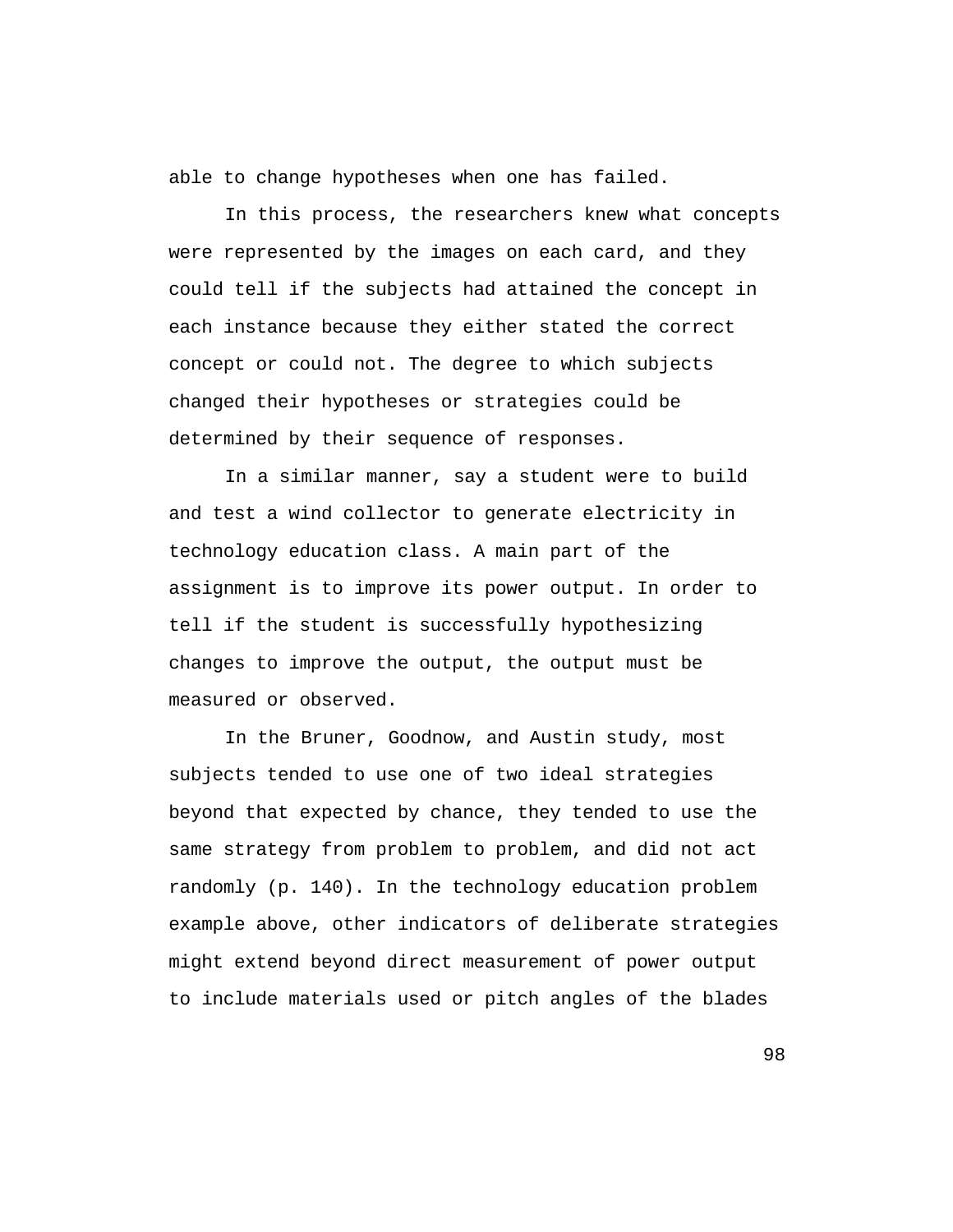on the wind collector.

The study on concept attainment has implications for a model of problem solving, and suggests criteria for its use in this study.

- The human has an internal structure to quide the process and makes an initial prediction or hypothesis.
- A problem-solving model must allow the freedom to change hypotheses when new contingencies are encountered.
- It must provide iteration or the solver will not attain the concept or best solution.
- Real-life circumstances warrant the use of record keeping to free the memory.

In the Polya (1948, p. 12) model, the student should prove that each step is correct. While his model is for use in mathematics, there is a similarity in the this approach and the trouble shooting process that forms a sort of sub-loop in the construction phase or implementation phase of a technological problem solving episode.

For example, if a student decided that a working model of a magnetic-levitation vehicle would provide the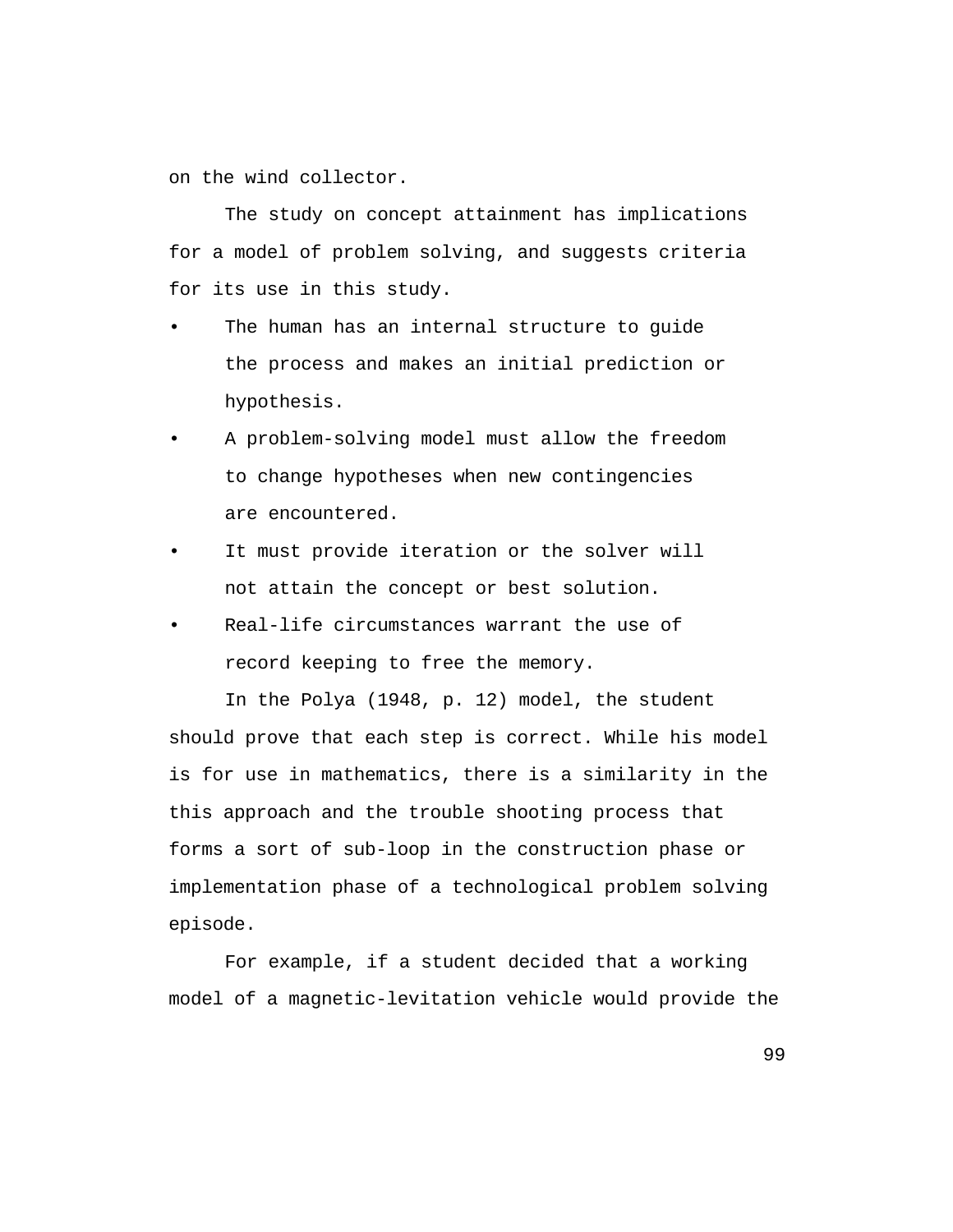best solution to a transportation problem, then he or she might as a first step in carrying out a plan select light-weight materials. Second, the student might try to balance the chassis and position the magnets. These might be two steps in a plan.

Polya wants students to prove each step because the student might not detect problems until the end of the process. In the magnetic levitation problem, the student may also have to hunt down or trouble shoot mistakes. Even though the chassis was balanced in an earlier step in the process, the addition of a motor or other hardware to the vehicle may either cause the chassis to become unbalanced or could be an indication that the magnets were positioned incorrectly. There may or may not be a way to check for earlier mistakes until later ones reveal themselves in a technological solution. Such an instance points to a need for an emphasis on trouble shooting and the control of variables in the technological problem-solving process. A very important aspect of trouble shooting and checking at intervals for mistakes in technological problem solving is the reality that students must be able to evaluate solutions based on their expectations for performance. The magnetic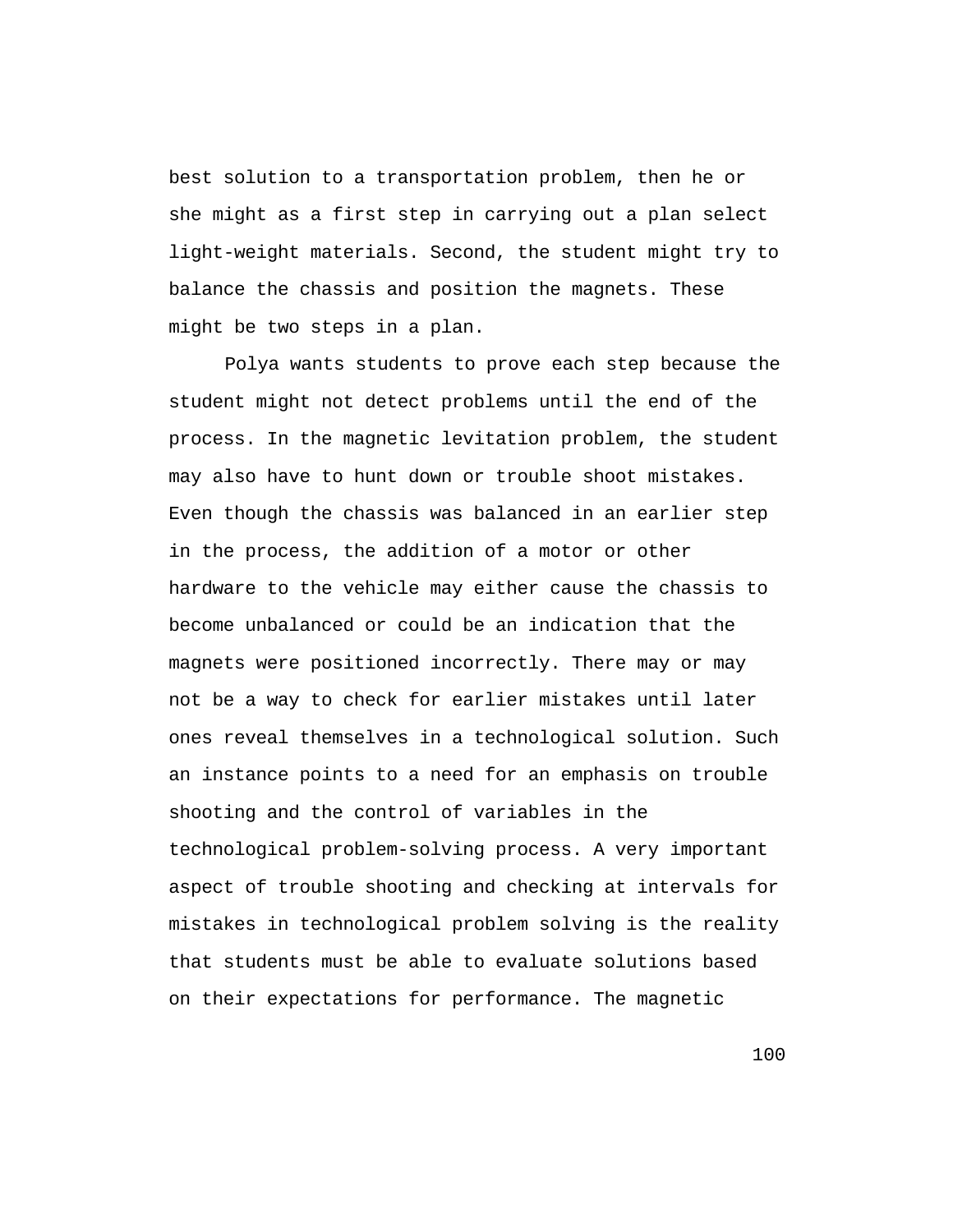levitation model could not be tested unless the student could place it on the test track.

Polya (p. 14) contended that there is a correct answer even though there may be different algorithms or solutions to arriving at it. In technology, there could be different paths to a solution and different correct answers. Two students may get their magnetic-levitation vehicles balanced using different applications, they might even look different, but the end result is that they both got them to travel. In this study, two technology students might have done different things to make their wind collectors improve, but they can tell they improved because they measured an increase in the power output.

The Project 2061 (1989, pp. 147-149) offered suggestions about how teaching and learning in science should reflect the nature of scientific inquiry. Their suggestions promote the coalescence of the intuitive nature of the student and formal inquiry of the discipline. They say science teaching and learning should begin with questions about nature. It should involve students in measuring, recording, and concluding about phenomena within their perception and experiences.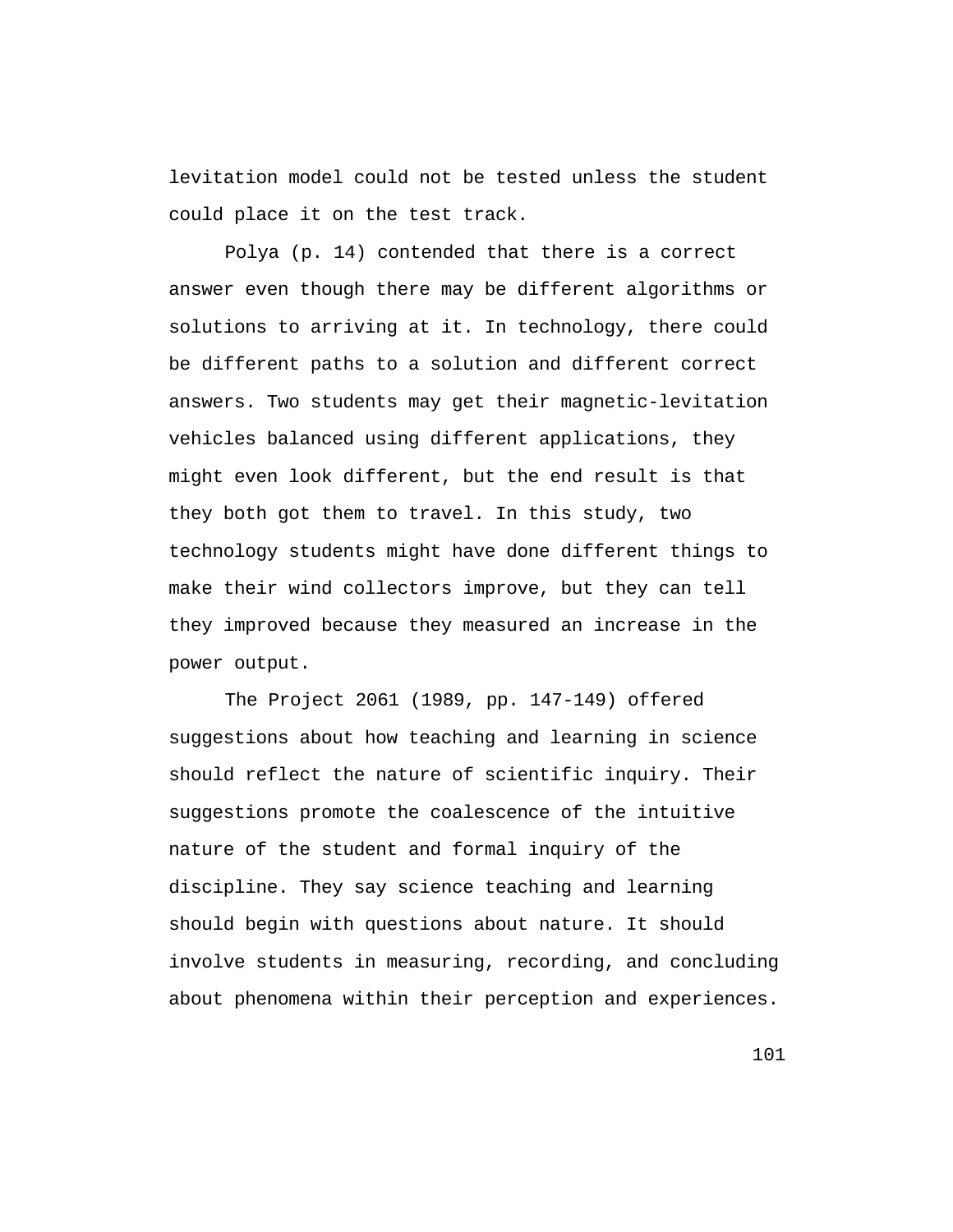Students should base their conclusions on evidence. For example, if a student wanted to experiment to see how much mechanical advantage a simple machine provided, he or she would measure the distance the machine moved and the respective forces involved using a meter stick and a spring scale.

**Problem-solving models in technology education.** The premise is that scientific inquiry characterizes science, and learning science in the schools necessarily requires conducting scientific inquiry. Savage and Sterry (1990, pp. 12-15) maintain that the same is true for technology. The "Technological Method" is the manner in which technology is developed, created, implemented, and used. It is characterized by Savage and Sterry as having inputs, processes, and outputs. Its use as a pedagogical problem-solving strategy is more limited than its use in understanding one aspect of the nature of technology. It is a problemsolving approach in so far as technology itself solves problems.

Israel (1992, p. 13) believes that technology is not defined by one particular method of inquiry or that technology is an outcome of one particular method of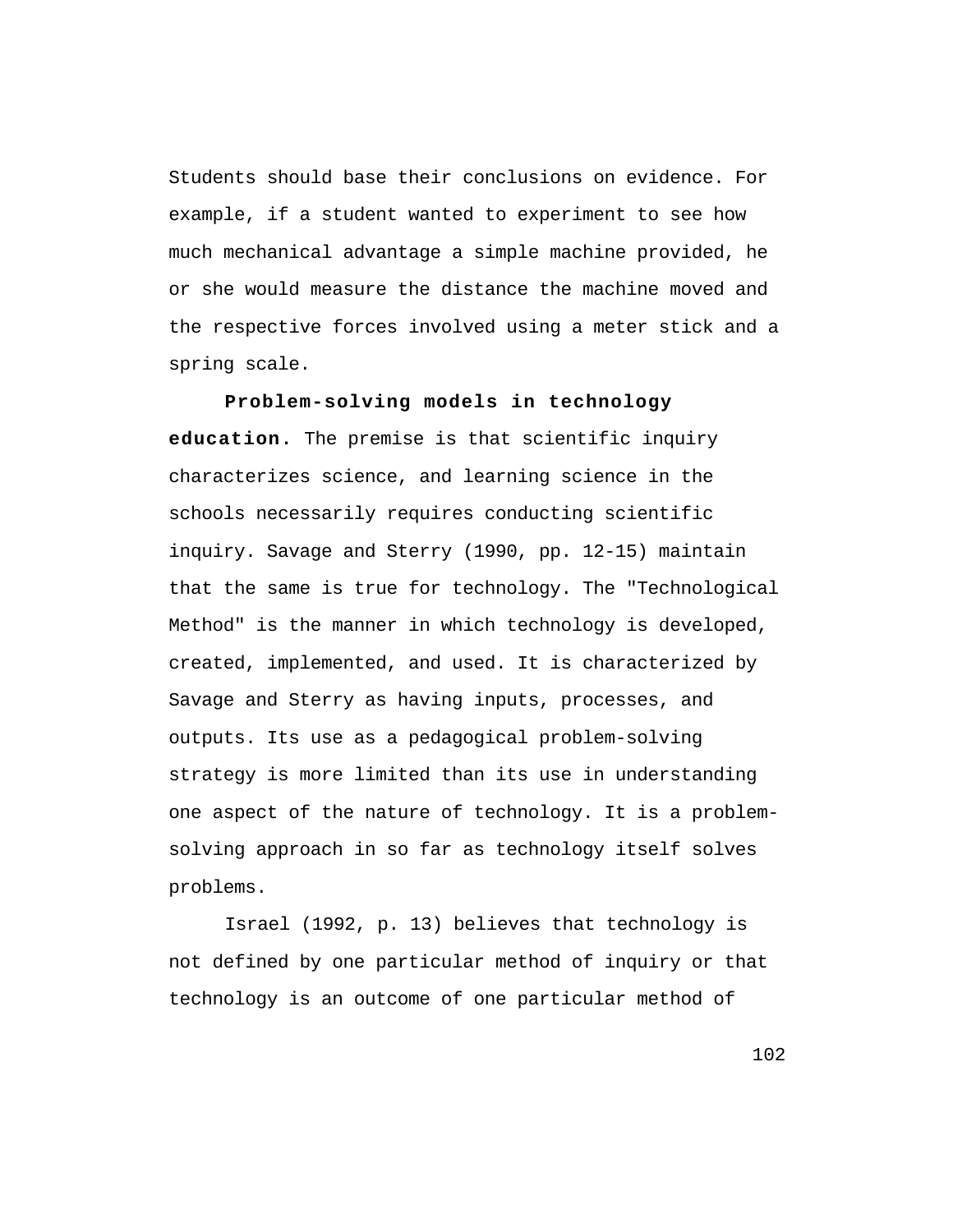development. Nevertheless, the most important aspect of the Technological Method model is that it acknowledges the importance of employing real technological processes in the creation of technology, and the solving of technological problems is at least one characteristic of the discipline (Bensen, 1980, p. 14).

Hatch (1988, pp. 91-93) made a distinction between the old project method of industrial arts and the new activities of technology education as an introduction to his perspective on problem solving in technology. The argument that purposeful activities are superior to simply building things is a sound one, but Hatch's vision of activity and problem solving are not well defined, but he certainly believes ill-structured problems are important. Sellwood (1989, p. 7) described the use of paper to model technological solutions to problems, but models made from paper and styrofoam could be made by any student under teachers from any subject area in the school.

While Hatch promotes solving ill-structured problems, critical thinking and divergence, and Sellwood promotes paper and cellophane tape (primarily for the elementary school) they offer no recognition of the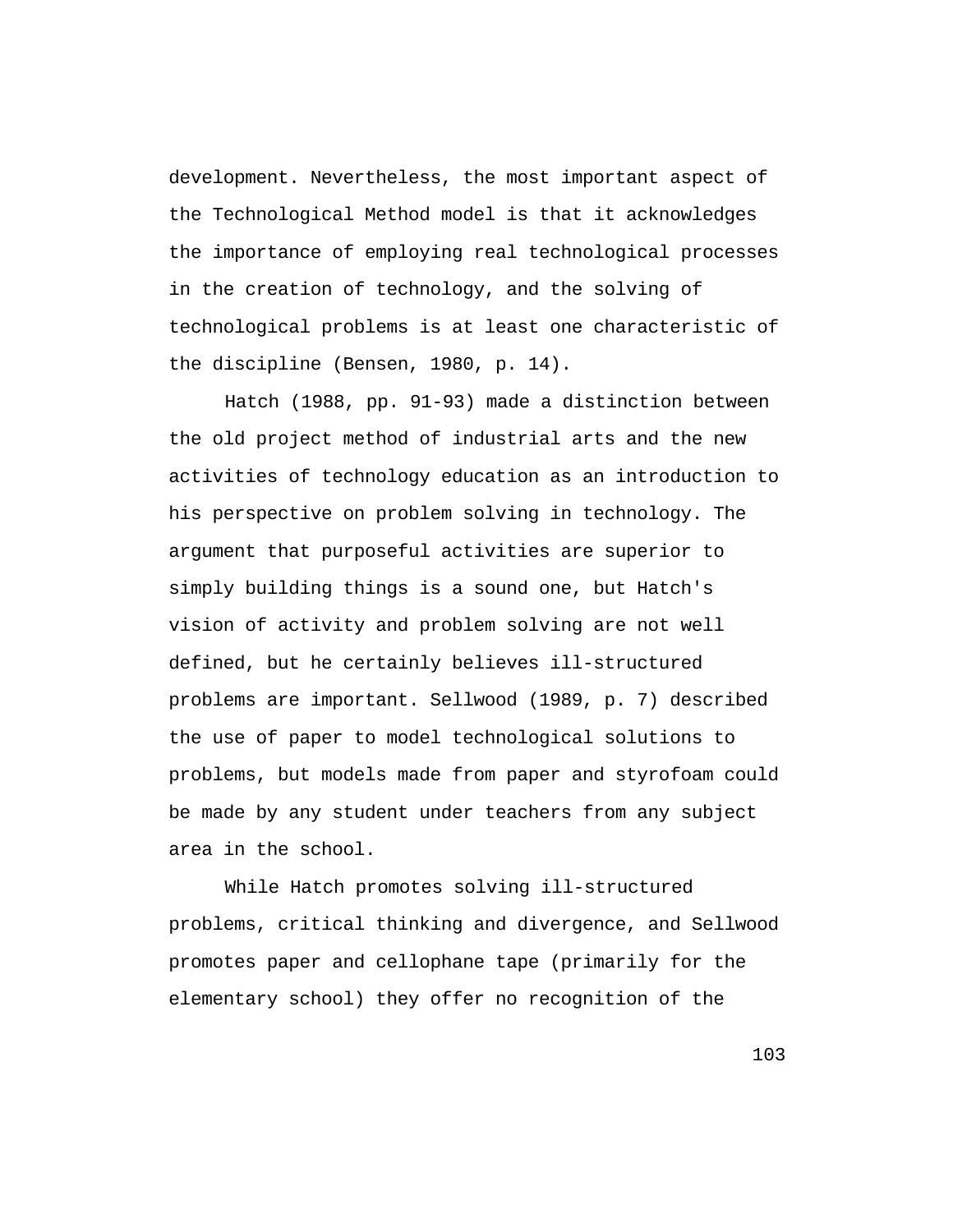criterion that Lux (1984, p. 19) observed as important; that practice in the absence of theory is an insufficient characteristic of technology. His premise of "thoughtful doing" recognizes that if technology education is to interpret technology, then teaching problem solving without acknowledgement of other physical technological processes is inadequate for this study. Examples of such processes would include changing the form of materials, crash testing life-like model cars, and measuring electrical output, in highly structured problems as opposed to the ill-structured problems; popular in a variety of general education subject areas.

Hatch (pp. 89-91) rejects even a secondary need for convergent thinking and highly structured problems. His preference is for students to work on ill-structured problems, thus fostering creative problem solving and divergent thinking. This would be good for general problem solving but inadequate for technological problem solving. In any technological problem of even an illstructured nature there will be a sequence of highly structured problems related to the "doing" of technological processes required to solve the ill-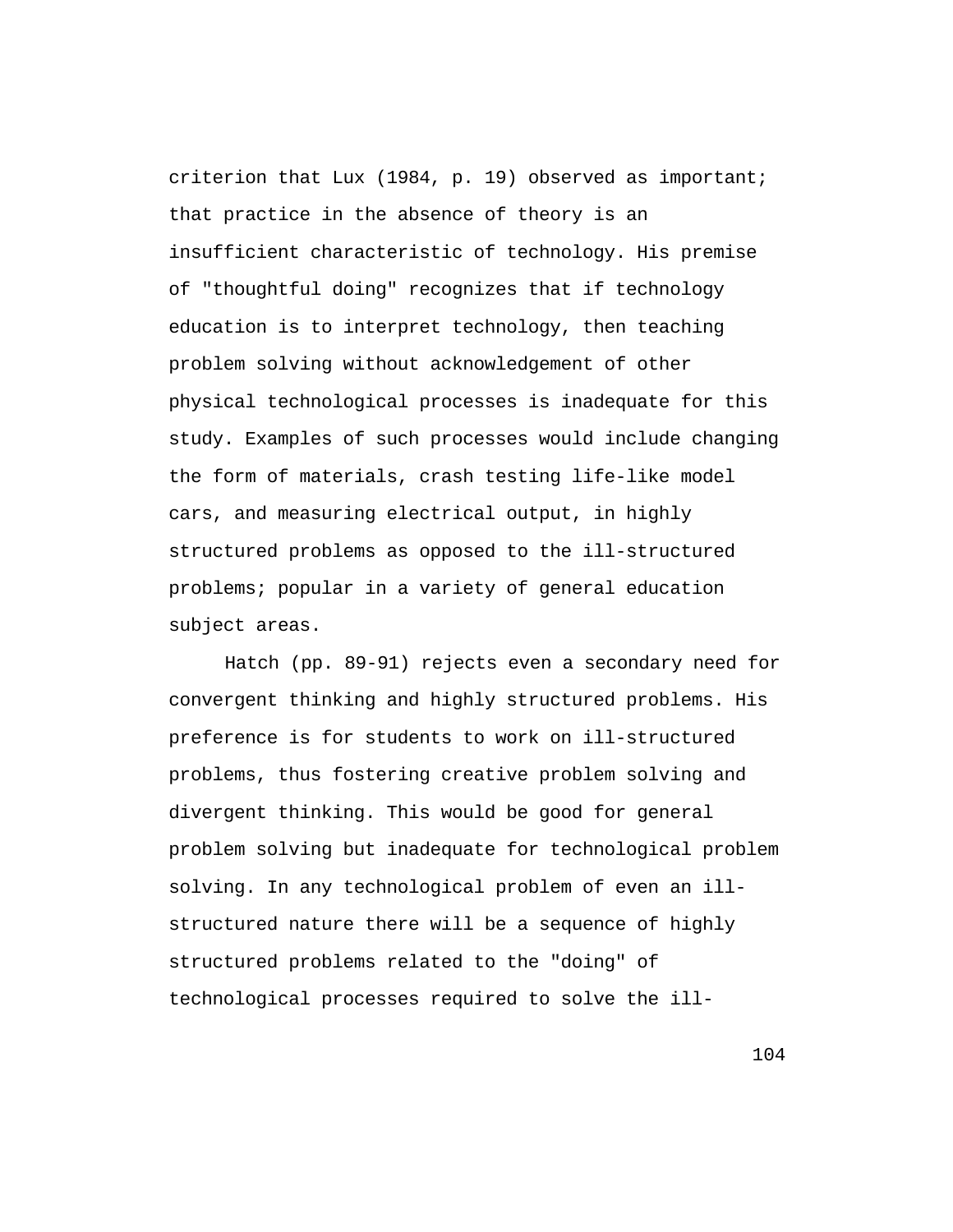structured problem (Dugger, 1993; Shaw & Reeve, 1978).

Waetgen (1989, pp. 6-7) developed a simple problemsolving model for technology educators. In technological problem solving, a looping back in the process is important for optimally developing technological solutions and for improving them. Such looping is built in at all stages of the process. The model uses six stages all of which are assigned basically the same importance. The six stages are (pp. 5-7):

- 1. Recognizing the situation in which the problem is set and the constraints.
- 2. Think about many solutions and gather information or "anything that reduces uncertainty" (p. 5).
- 3. Hypothesize the best solution.
- 4. Build solutions, but Waetgen emphasizes the importance of having students keep track of how each sub-task in this stage is working evaluation. The student must compare intermediate outcomes with predictions.
- 5. When the original hypothesis fails, formulate a new one.
- 6. Students must decide whether or not they met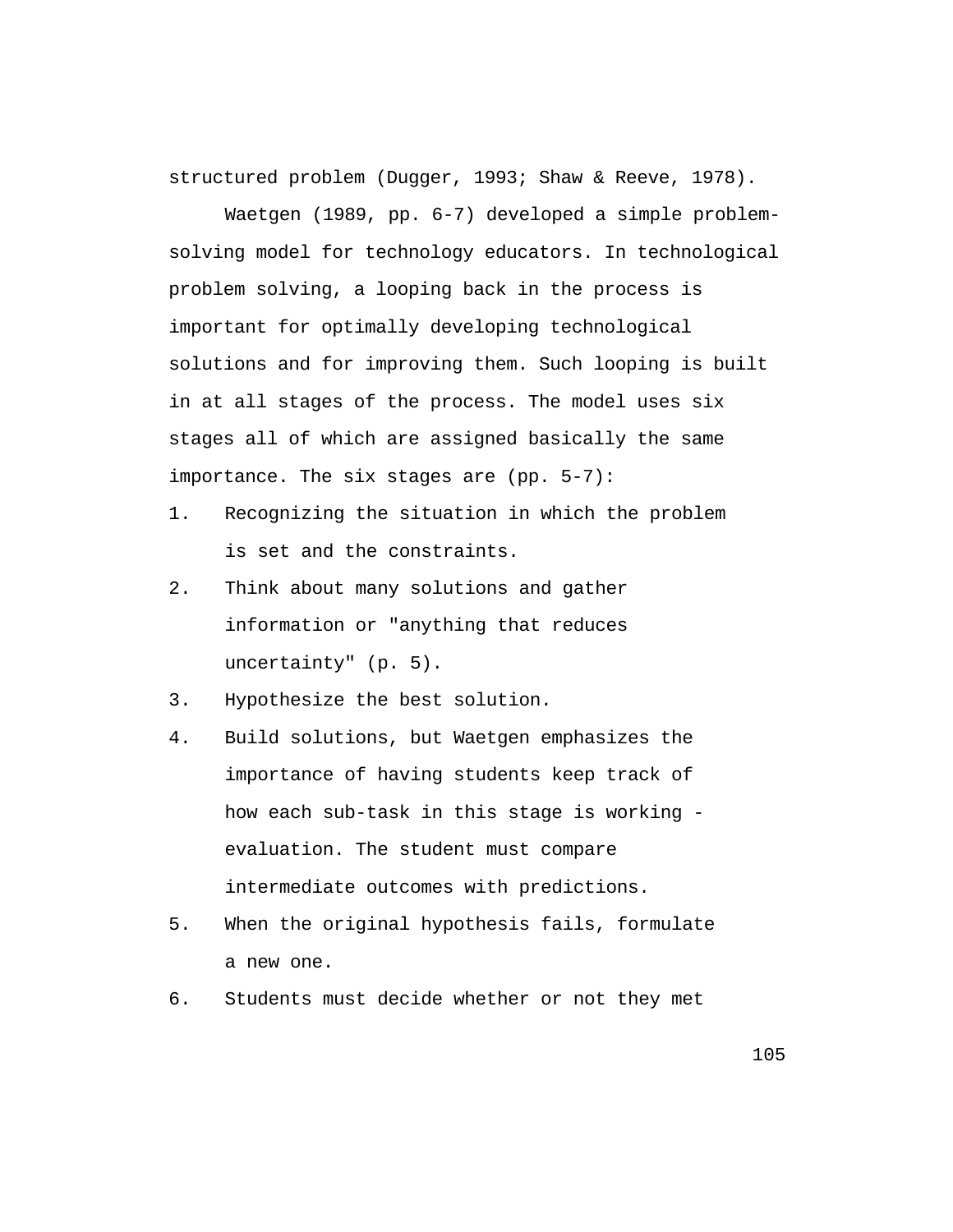their objectives for the solution. For

example, did the student improve the output of a generator?

This model does not satisfy the need in this study to guide the application of science and mathematics principles during the process.

Another model that recognizes the need to employ technological processes was proposed by Braukmann and Pedras (1990, pp. 21-23). It is similar to Waetgen's, but those stages that need emphasis are listed below:

- 2. Establish criteria for the solution. For example, determining that a safe design for a model car is its ability to protect an "egg" simulating a passenger in a crash test or improving the amount of power output on a student-made wind collector.
- 3. Research previous or similar solutions.
- 6. Make working models.
- 7. Evaluate the implemented solution.

Johnson (1992, pp. 35-37) supported the criterion of structure. "There appears to be a growing consensus among researchers and teachers that it is beneficial to explicitly and directly teach students both the concept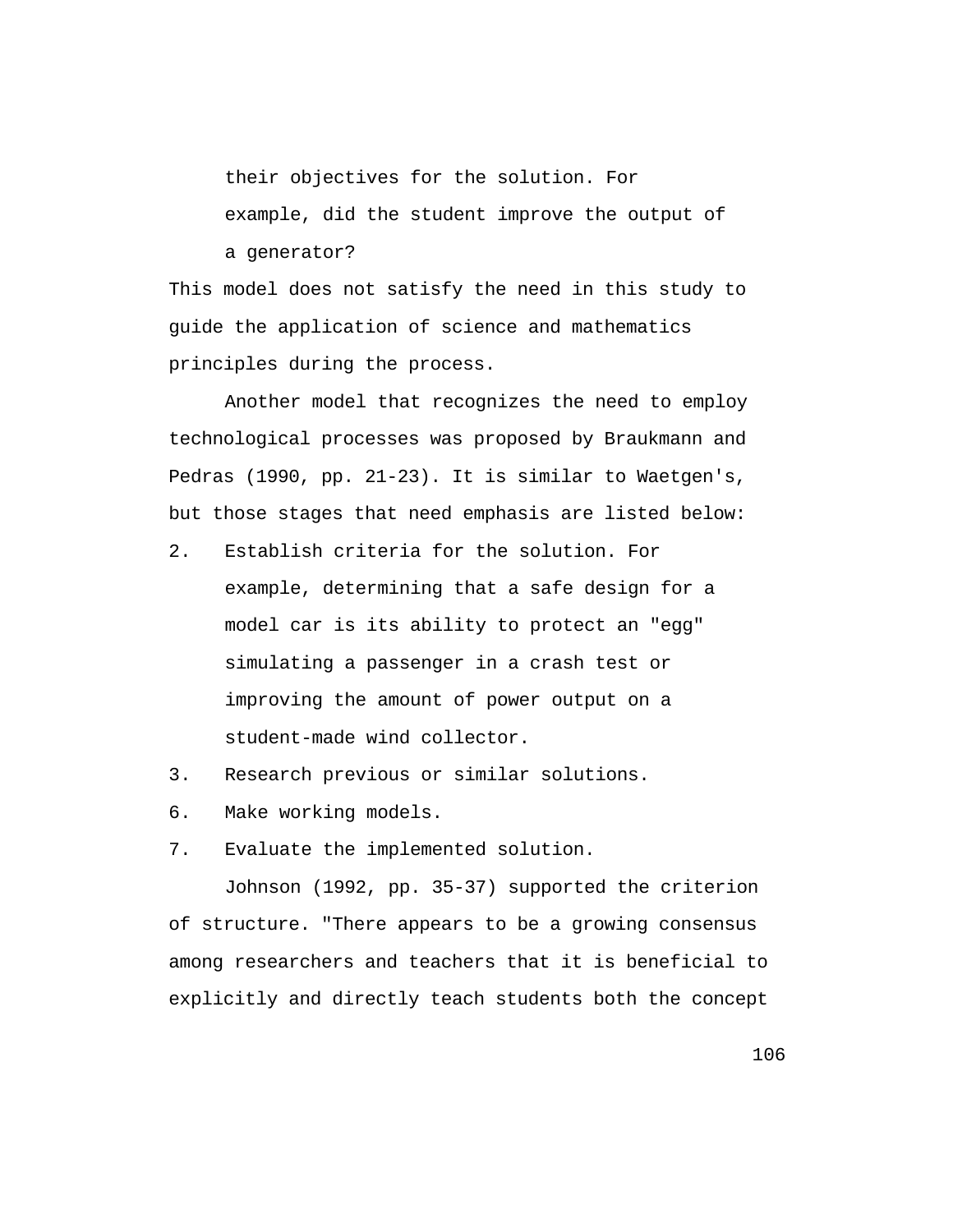of metacognition and the use of the metacognitive process" (p. 37). He does not mean memorizing stages meant to guide the instructional behavior of the teacher, but those strategies that help students selfregulate the problem-solving process within their cognitive structures.

Maley (1992, pp. 4-17) outlined and described ten characteristics of effective problem-solving activities. Two are listed below:

- 3. The problem-solving procedure is systematic and analytical (p. 6).
- 4. "The problem solving activity is a holistic approach making effective use of interdisciplinary involvements wherever such activity is relevant to the conduct of the problem(s) being solved" (p. 10).

Shaw and Reeve (1978, p. 7) developed a model of the "Design Process," a problem-solving model. It acknowledges the nature of technological problem solving as dependent upon convergent thinking. Students use divergent thinking in the process until they begin rejecting possible solutions and narrow their choices. This model provides no guidance for the application of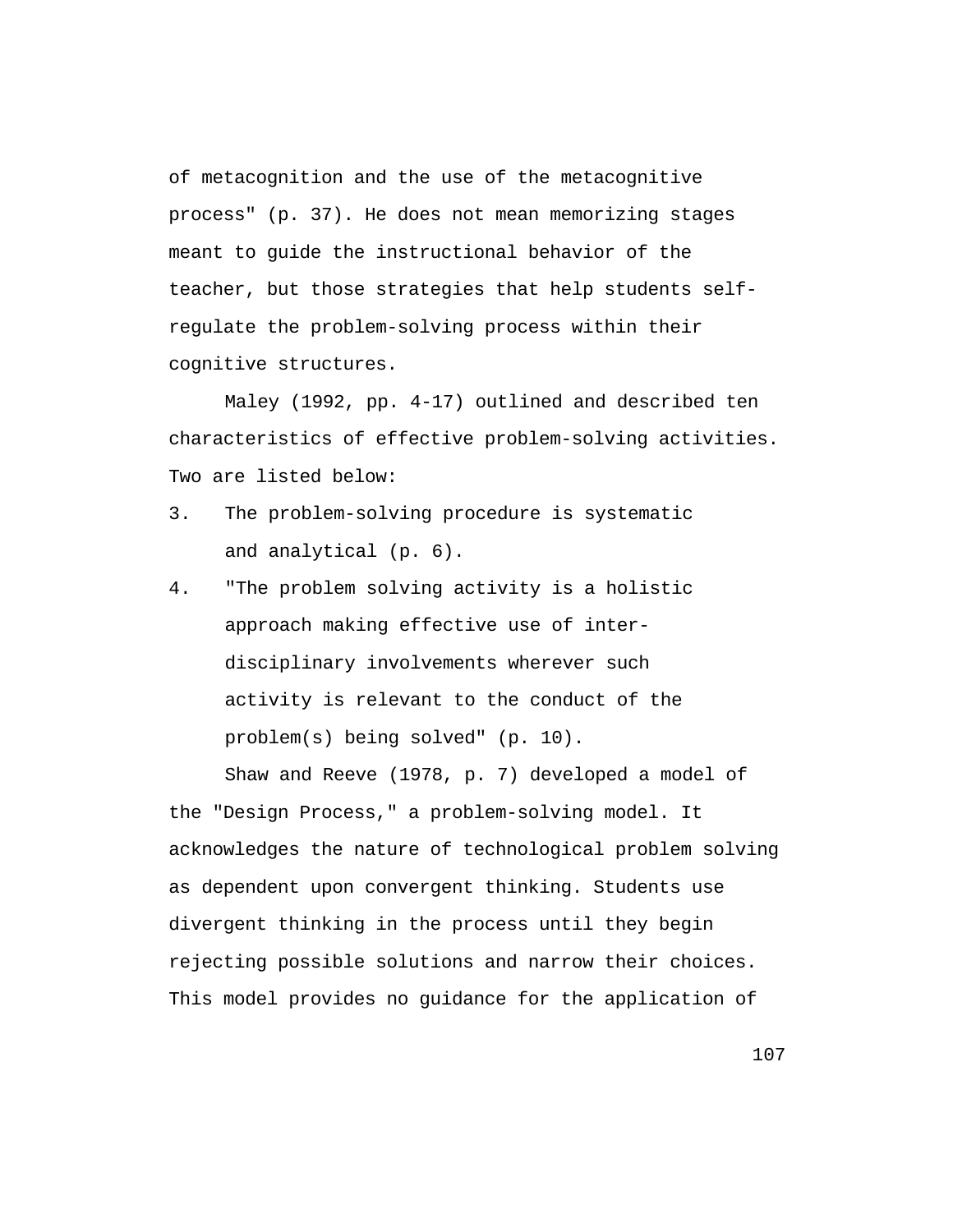mathematics and science principles.

**The TSM Integration Project related to problem solving.** Sanders (1993, p. 57) described curriculum enhancement materials that he and LaPorte developed. The materials are a set of technology activities that integrate technology, science, and mathematics at the middle school level. The structure of the materials is useful in designing a model of problem solving as an instructional method in an integrated curriculum. Sanders also provided suggestions on how the success of the integrated technological problem solving is evaluated.

The span of the problem-solving process is couched in the three phases of instruction; the design phase, the construction phase, and the evaluation phase. This structure assists students in maintaining the problemsolving process from one phase to the other. For example, during the design phase the student or group of students need to choose the best solution. Based on the literature, divergent thinking may be more appropriate in the design phase, and convergent thinking may be more helpful during part of the construction phase. The three-phase structure also alerts students when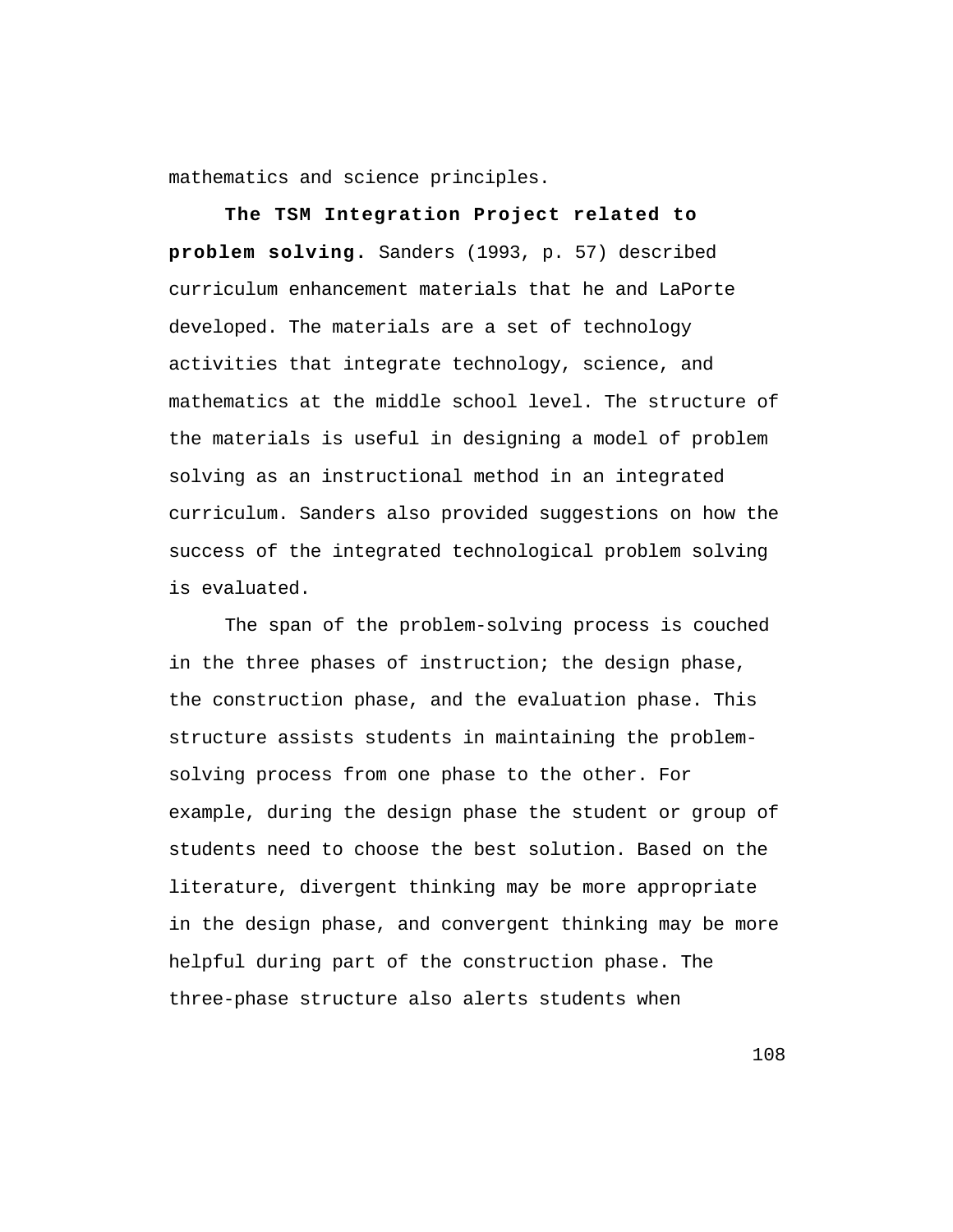appropriate applications of mathematics and science are needed. For example, the student may need to apply principles of drag and friction (science) during the design of an aerodynamic vehicle and graph the results of its performance (mathematics) in the evaluation phase.

Sanders (p. 58) presented a TSM Integration Brief for a unit or activity called "Capture the Wind." He presented the problem as an assignment to "transform wind energy into electrical energy." The TSM Integration Brief for the unit presents students with the criterion reference for success in solving the problem; the measurement of the power output of the wind generators for which the students built collectors. The higher the power output, the more successful will be the student at solving the problem. The Brief states, "The solution that generates the highest average wattage from these tests will be deemed the winner of this challenge" (p. 58). Unlike the ill-structured problems promoted by Hatch, the TSM Integration Activities are more structured and involve constraints imposed on the design and construction of the solution (LaPorte & Sanders, 1993, p. 18).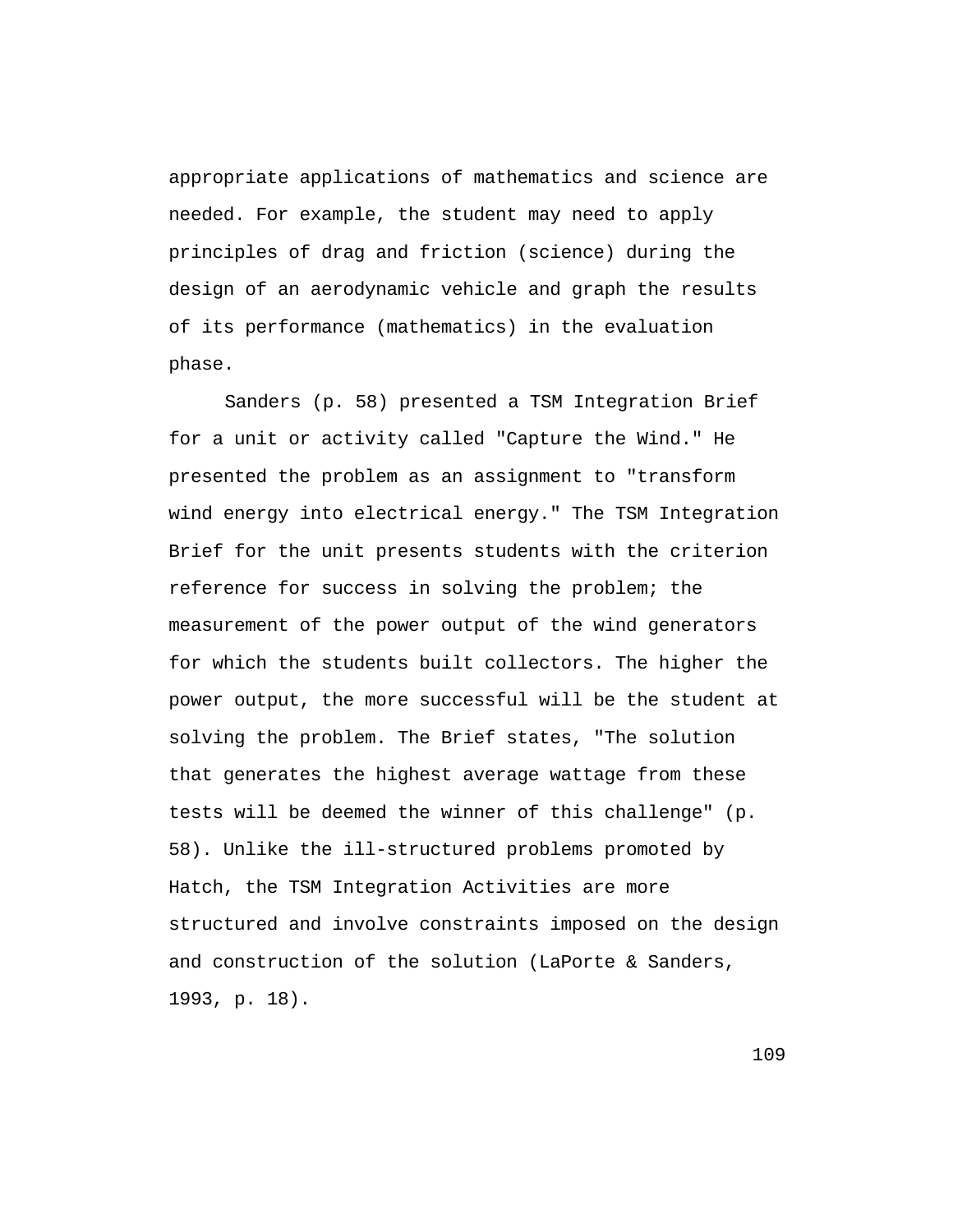Sanders (1993, p. 59) described the process for testing the solutions in the "'Challenge' phase of the activity." The wind collectors are mounted on a generator that is hooked up to two multimeters. They simultaneously measure voltage and amperage. Gathering the data from the meters, students analyze it in mathematics and return to science class to make new hypotheses on what will improve power output. "The data collected during each challenge is critical to the problem solving that takes place" (p. 59). Therefore, running the Challenge more than once allows students to apply science and mathematics to improve their technological solutions.

LaPorte and Sanders (1992, pp. 2-10) provided other ideas on how to evaluate the success of the problem solving. They are listed below:

- "...using math as a tool for determining effective solutions" (p. 2).
- Students develop conceptual understandings based on their observations of how solutions perform. "...they will understand conceptually why a 'fat,' [sic.] boat riding low in the water travels more slowly than a streamlined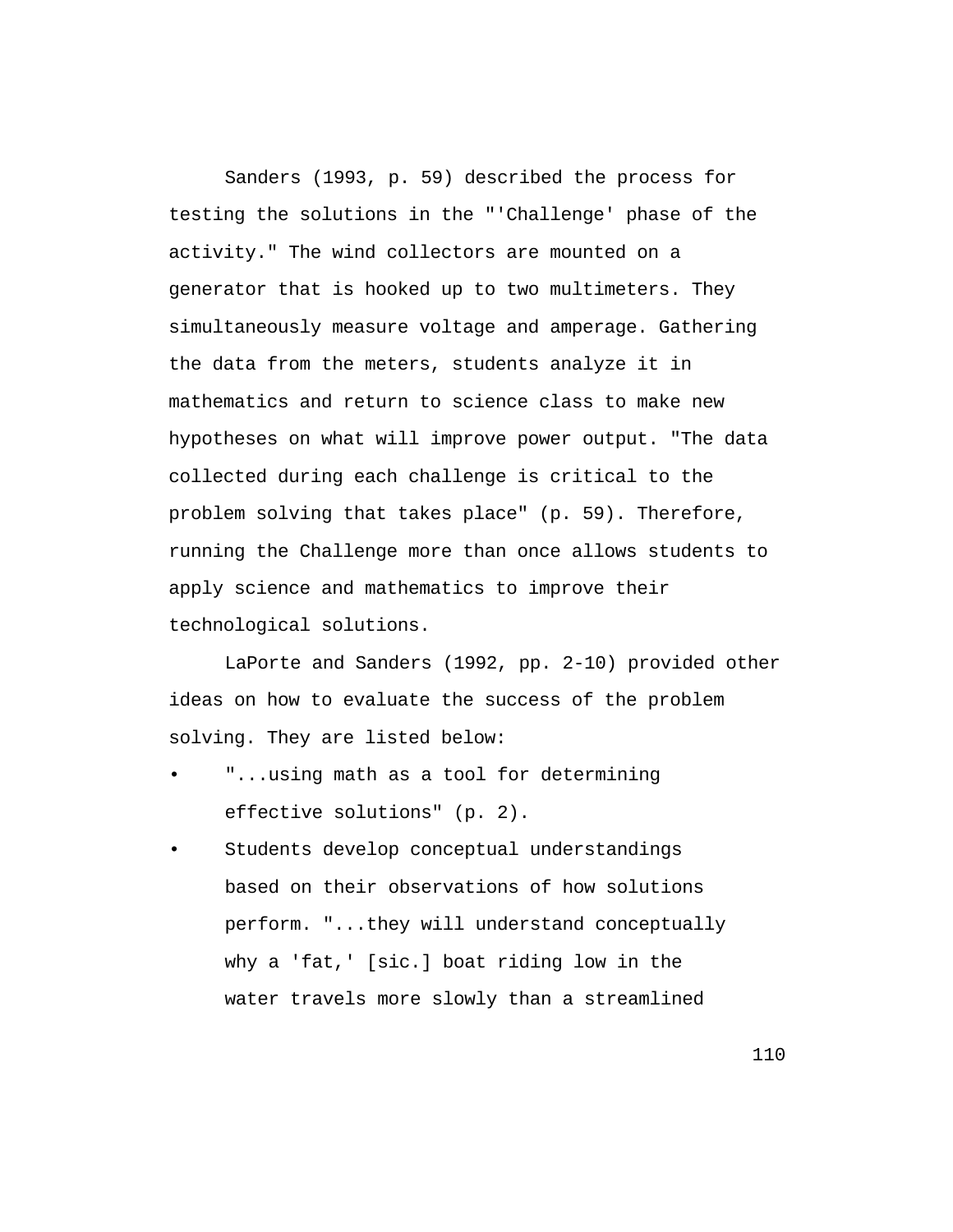boat" (p. 4).

- "The Challenge portion of the activity could be run in [all three classes]. This would give student teams a chance to redesign and rework their solutions and provide a richer set of data for evaluation purposes" (p. 8).
- "The emphasis should be on process rather than product" (p. 10). Here the measure of success focuses not so much on whether or not the problem was solved but that the students tried to apply science and mathematics. "It is entirely possible that 'good science' may not automatically produce a winning science, and vice versa" (p. 10).

Therefore, some evidence should be collected as to the extent of science and mathematical applications. For example, a student may have discovered that a certain pitch angle will make his or her wind generator turn faster. Attributes of the solutions that reflect science and mathematics instruction/learning may serve as criteria for evaluation.

**Evaluation and Assessment of Students**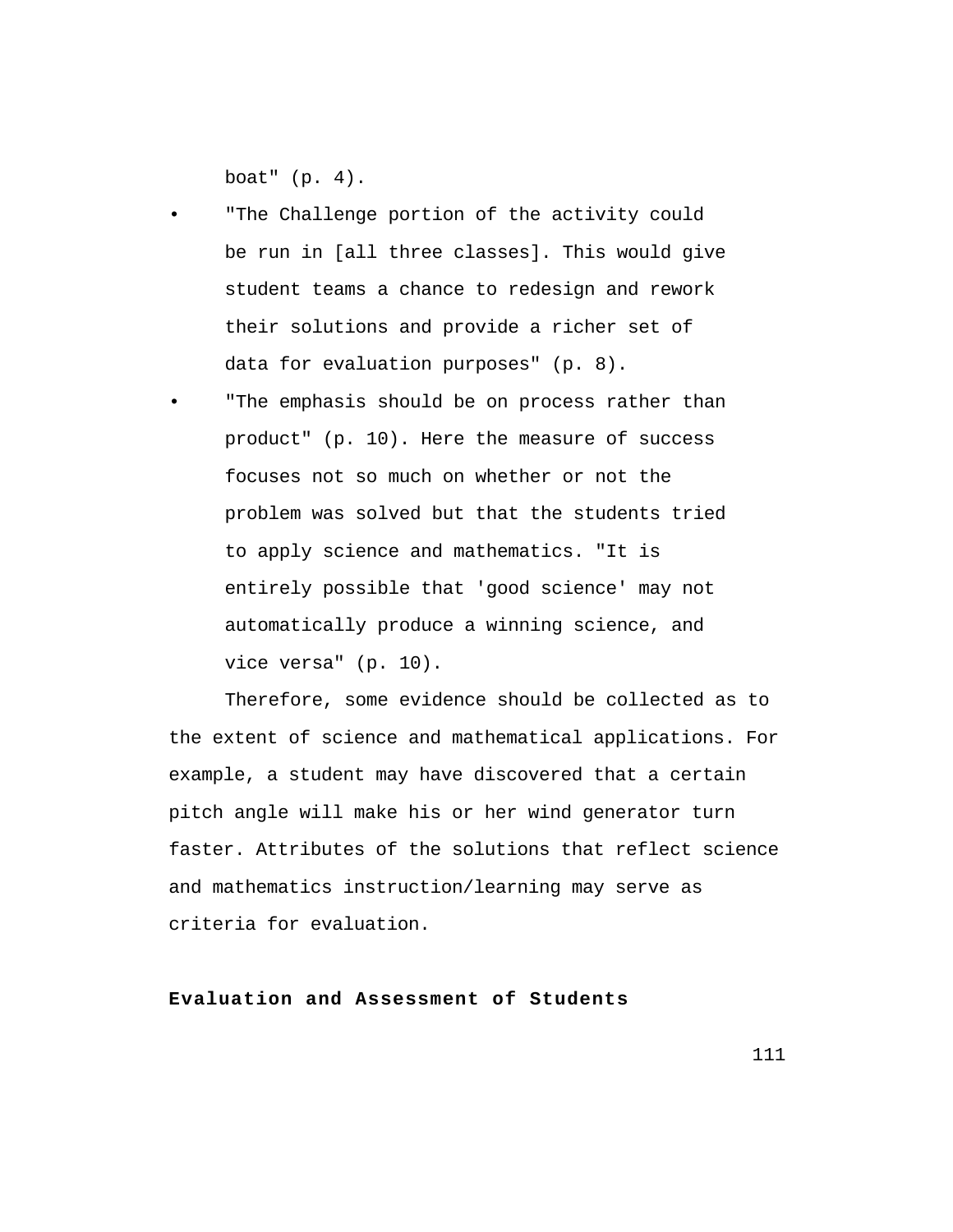The methods used to score student work in technology education are typically different than those used in traditional classroom-based school subjects. As such, it is necessary to review the consensus of accepted evaluation and assessment in the field of technology education.

Wescott (1993, pp. 167-168) distinguished assessment from evaluation. Evaluation is a judgement of how well a student has met certain instructional or learning objectives. Assessment is a judgment of how effective instruction was in advancing a student's learning beyond the level he or she was at prior to a learning episode. Assessment can be thought of as a measure of where a student is on a continuum of achievement in some area of study. Another perspective in understanding assessment is thinking of it as a way of determining the educational needs of students (McLoughlin & Lewis, 1986, p. 3). Evaluation, on the other hand, can be thought of as a measure of the degree to which a student has achieved a specific objective.

Evaluation involves four basic steps. First, identify the behavioral outcomes or changes in student behavior that are desired; objectives. Second, plan and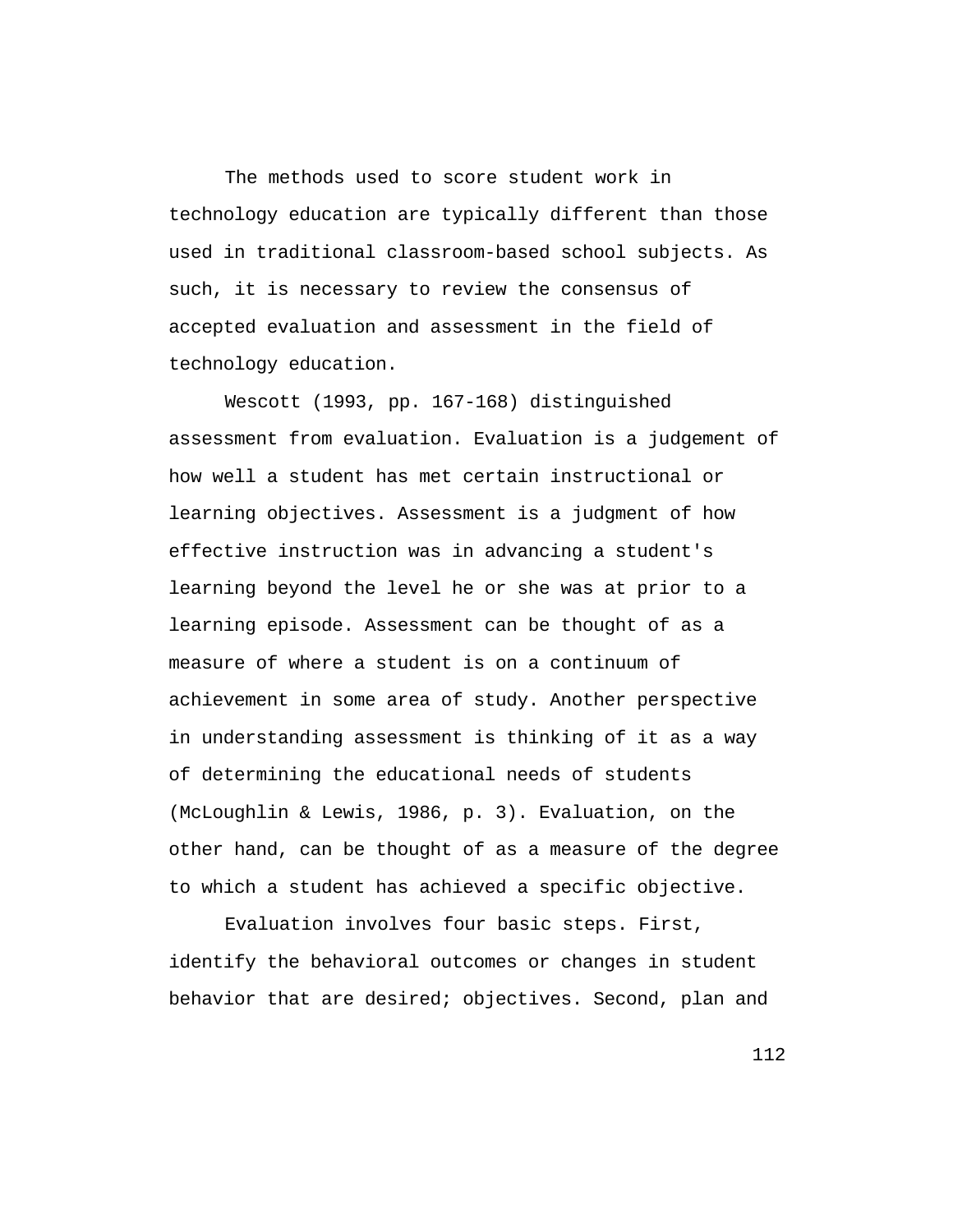deliver instruction that is referenced to the objectives. Third, measure student progress toward stated objectives. Fourth, use the results to improve instruction (Wescott, p. 168).

The measurement of the student's progress toward objectives can be accomplished in a number of ways. The teacher can test students, observe them, or get them to write or report about themselves (Wescott, pp. 182-183). A portfolio can be thought of as a form of selfreporting. Gilberti (1992, pp. 254-256) stated that the construction of projects, student demonstrations, and other activities are good alternatives to written, formal testing. No matter what methods are employed, the student should understand how he or she will be evaluated. Gilberti suggests that the use of a variety of evaluation techniques is the best approach.

The portfolio could be an important means for evaluating student learning in the short term and assessing achievement in the long term. Collins (1991, p. 295) stated that the portfolio should reflect the practices of the field that are relevant to the instructional objectives. Should a technology education student be assigned a technological problem to solve,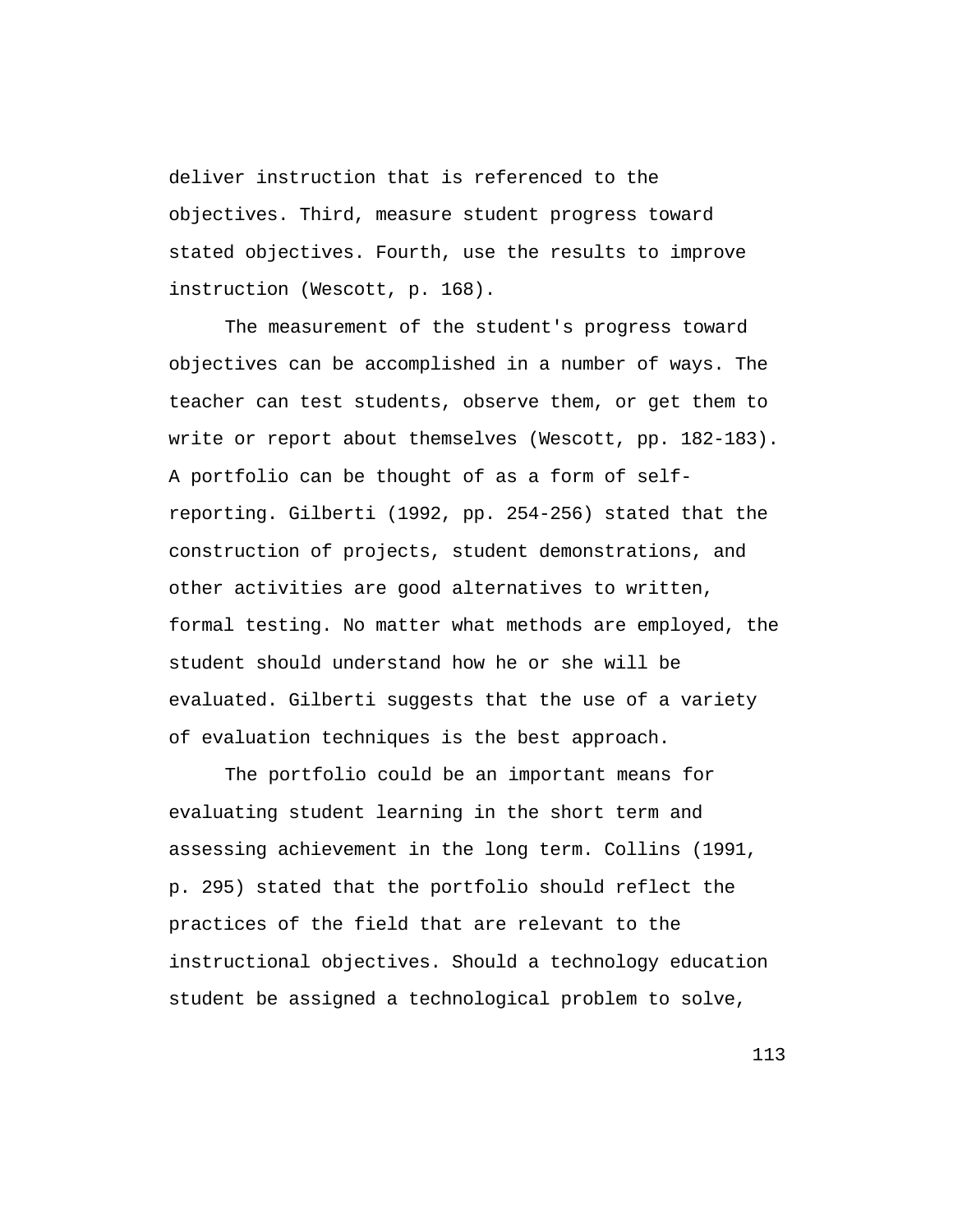and the objective is for him or her to derive an understanding of problem solving in the way a technician, inventor, or engineer practices it in the field, then the portfolio should provide evidence of this understanding.

By doing this, the portfolio becomes a means of authentic assessment. Mitchell (1989, p. 5) stated that authentic assessment is characterized by the question, "Is this what we want students to know and be able to do?" Authentic assessment measures real practice, processes, understandings, and knowledge of the field (Collins, p. 295). The portfolio should reflect this purpose. The portfolio should reflect the grade level of the student, the discipline, and the interests of the student. Only key evidence of achievement belongs in the portfolio; it should not be confused with a notebook and become cluttered with every thought a student has during class (pp. 297-298).

Haertel (1991, p. 242) stated that projects and laboratory activities tend to end with scorable products and artifacts. These end products should represent the results of practices and processes in the field. For example, in solving a technological problem, some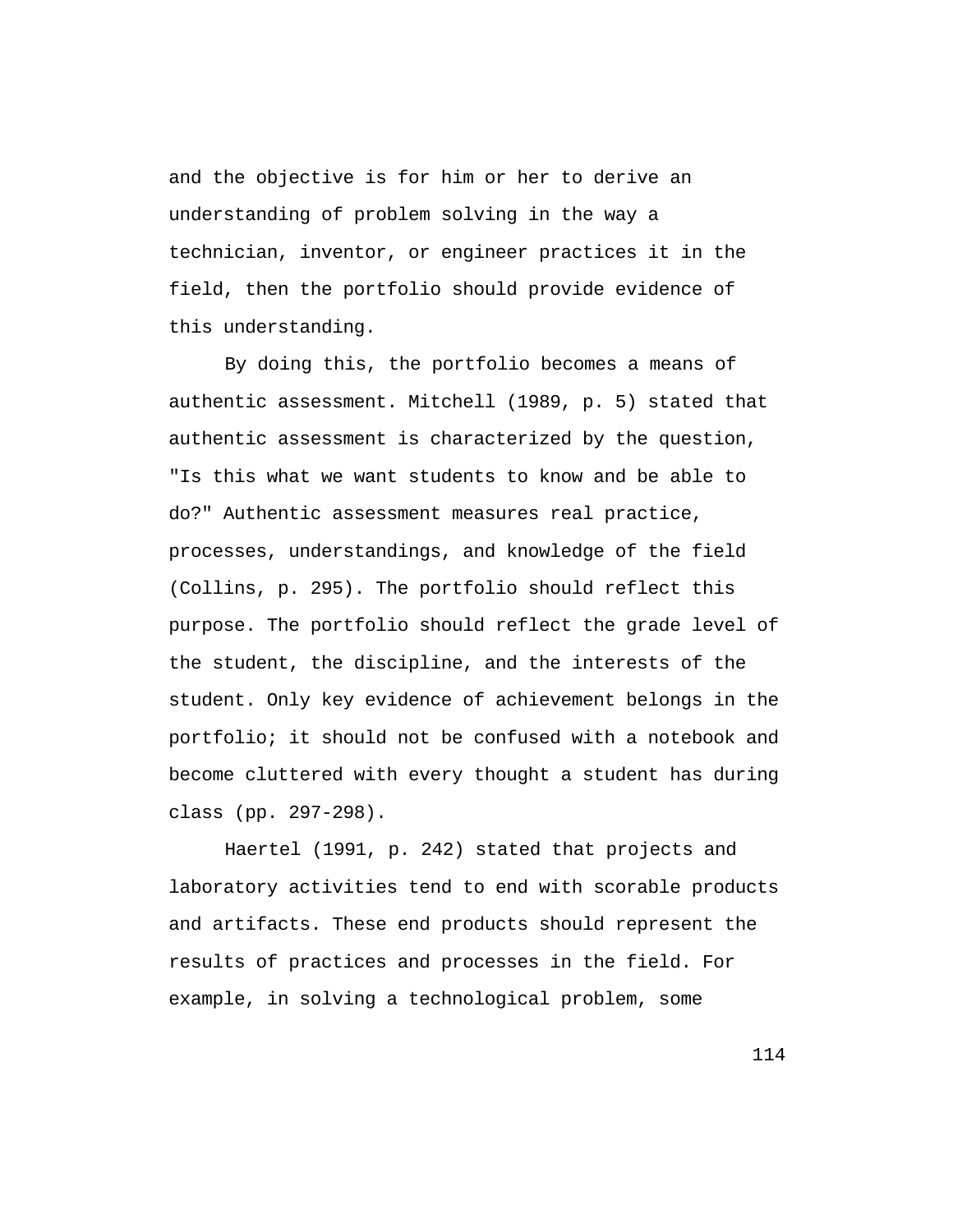student-built device may represent the solution or act to affect the solution of the problem. Subjective ratings of such outcomes is unavoidable, but objectivity can be added to the process by developing a rating scale and making sure students understand how the ratings are applied to their work.

Haury and Rillero (1992, pp. 13-15) outlined the evaluation of hands-on learning. One simple approach to evaluating student processes is asking the student why certain events are occurring, interviews. Next, if the objective is to apply mathematics and science principles, then the evaluation task or hands-on evaluation should require their application. Bloom, Engelhart, Furst, Hill, and Krathwohl (1956, p. 125) stated that in measuring a student's ability to apply knowledge, the context of the problem should be different than that in which the knowledge was learned. The evaluation of skills should not require traditional testing, and the scoring should measure performance not content (Haury & Rillero, p. 14).

**The Technology, Science, Math (TSM) Integration Project**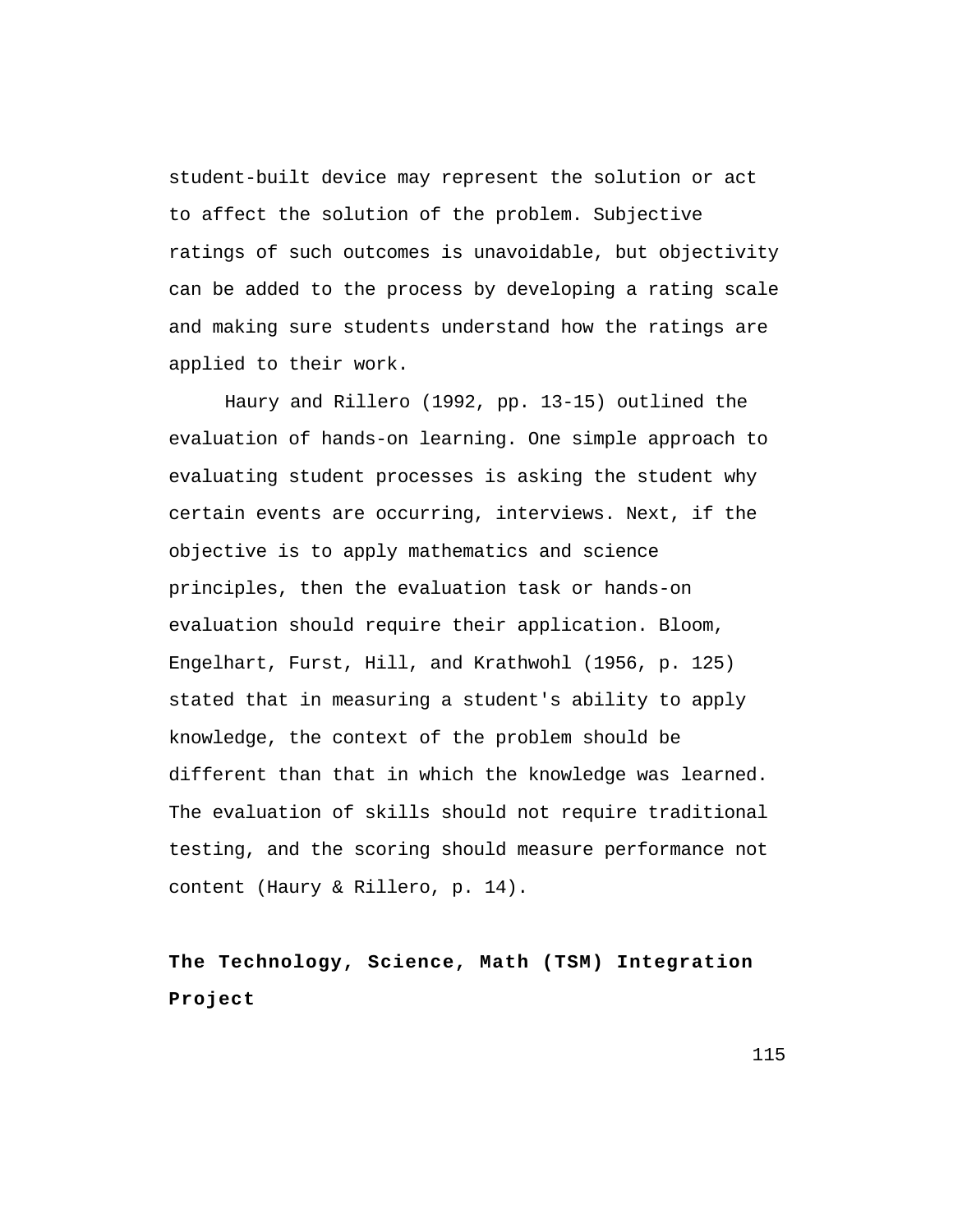As previously stated, the TSM Integration Project developed curriculum enhancement materials that integrate technology, science, and mathematics in the middle school. The Project is funded by the National Science Foundation (LaPorte & Sanders, 1993, pp. 18-19). Adapted versions of one of the TSM Integration activities were used in this study. The materials are not a curriculum but a collection of technological problem-solving activities that may be inserted within the existing curricula. The 16 TSM Integration Activities, as they are called, basically correlate the instruction of the three teachers who work as an interdisciplinary team as described by Van Til, Vars, and Lounsbury (1961, pp. 90-96). Jacobs (1989b, pp. 15- 18) developed two particular models of curriculum integration that happened to describe the TSM Integration Approach. The TSM team teaches related content at about the same time during the instructional unit. Jacobs described this arrangement in the model called "Parallel Disciplines." However, the TSM teachers might only use the TSM Integration Activities one or two times in a school year (LaPorte & Sanders, p. 18), and any given activity requires one to three weeks to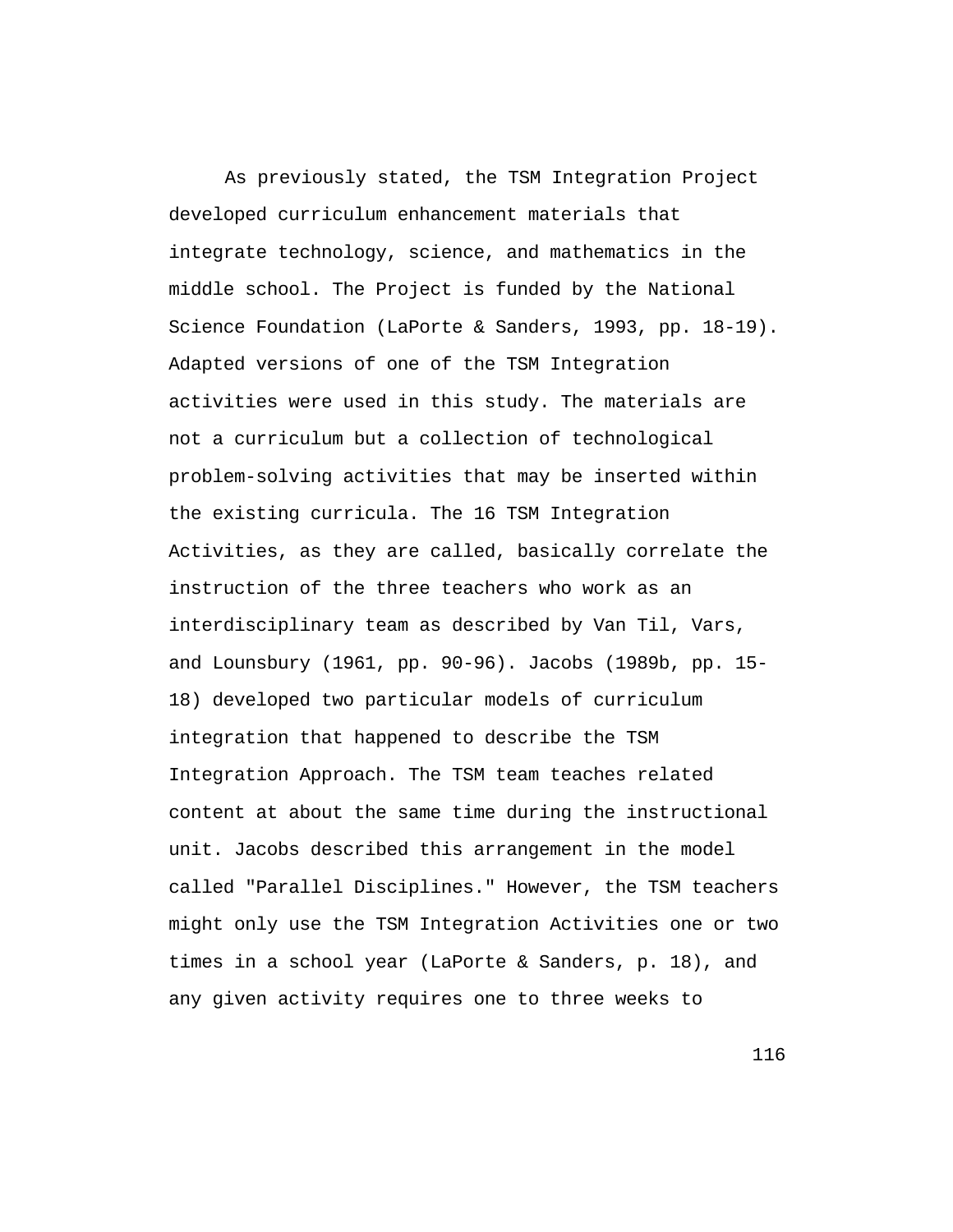implement. The science and mathematics teachers spend only a couple of class periods when they are new to the TSM Integration approach (LaPorte & Sanders, 1992, p. 7). This approach is described by Jacobs as the "Interdisciplinary Unit." The overall objective of the TSM Integration Activities is to require the application of science and mathematics principles and concepts to solve the technological problem at hand (LaPorte & Sanders, 1993, p. 18).

The TSM Integration Activities, in their piloted form, provide a resource for each of the technology education, science, and mathematics teachers as the most substantial parts of the activity materials. They include content if it is not typically found in textbooks. Similar materials were described by Beane (1976, pp. 3-4) as being essential to planning and instruction in integrated curricula. The other portion of the materials intended for use by the teachers is a section that lists references and supplies, describes the sequence of instruction, and describes the activity in general terms. The other section of the activities is the previously mentioned "TSM Integration Brief" that sets up the technological problem for students (LaPorte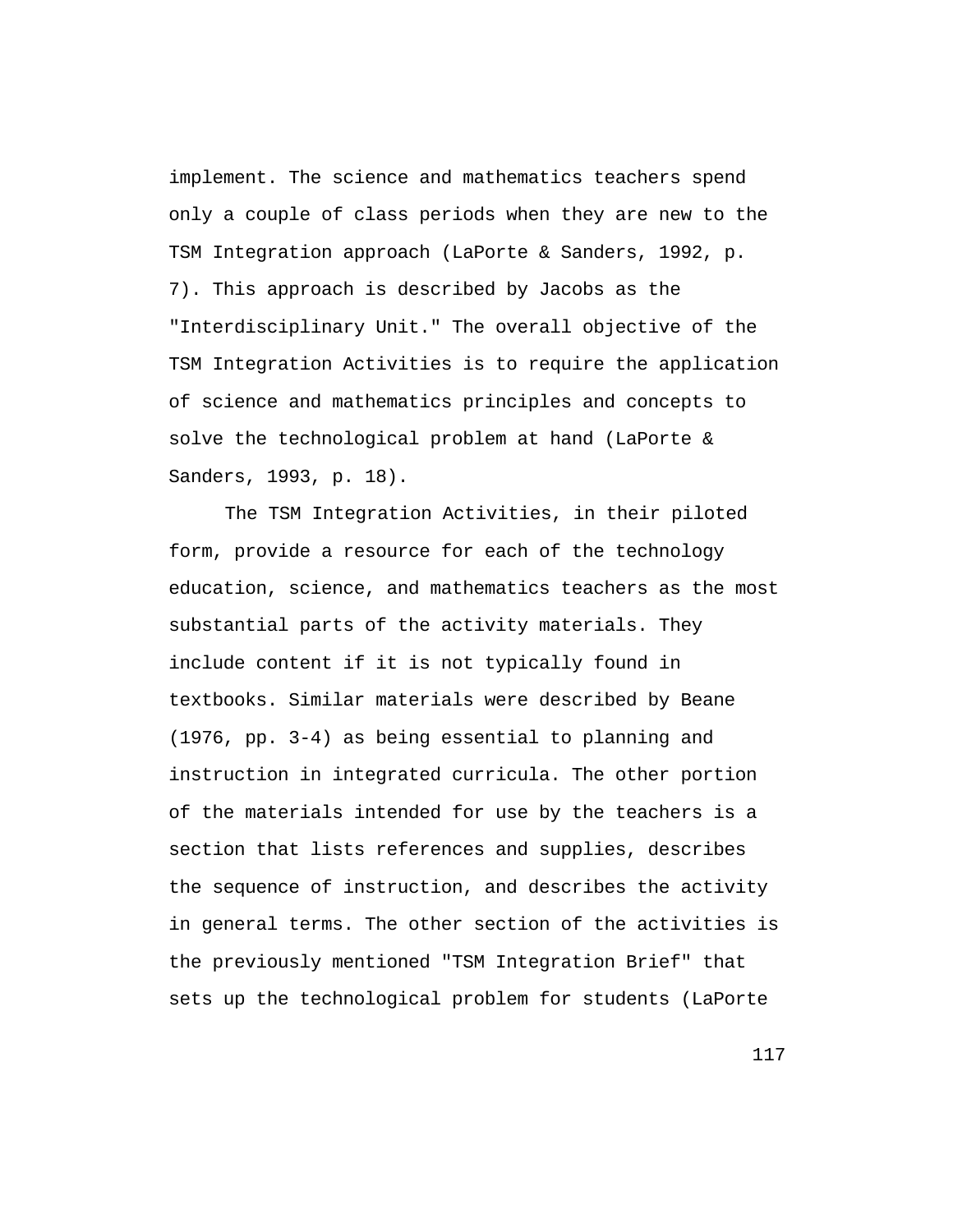& Sanders, p. 19).

The one-page brief is given to the technology education students at the beginning of the unit. The rest of the activity materials are used by the teaching team. The brief is divided into five sections. The "Situation" provides background and a setting or context for the technological problem that the student will solve. The "Problem" explains generally what needs to be accomplished through the problem-solving process (Sanders, 1993, p. 58). The "Constraints" explains to the students additional and specific requirements of the problem solution and other specifications within which the students must work (LaPorte & Sanders, 1993, p. 18). For example, in the TSM Integration Activity, "Power Boat," students are to design model boats as a solution. The boats must be built no wider than specified in order to fit in a testing device. The "Challenge" describes how the technological solutions will be evaluated (Sanders, 1993, p. 59). And, the "Documentation" section lists what students must record in their portfolios (p. 58).

The aforementioned instructional sequence chart in the overview of the teacher resources shows the team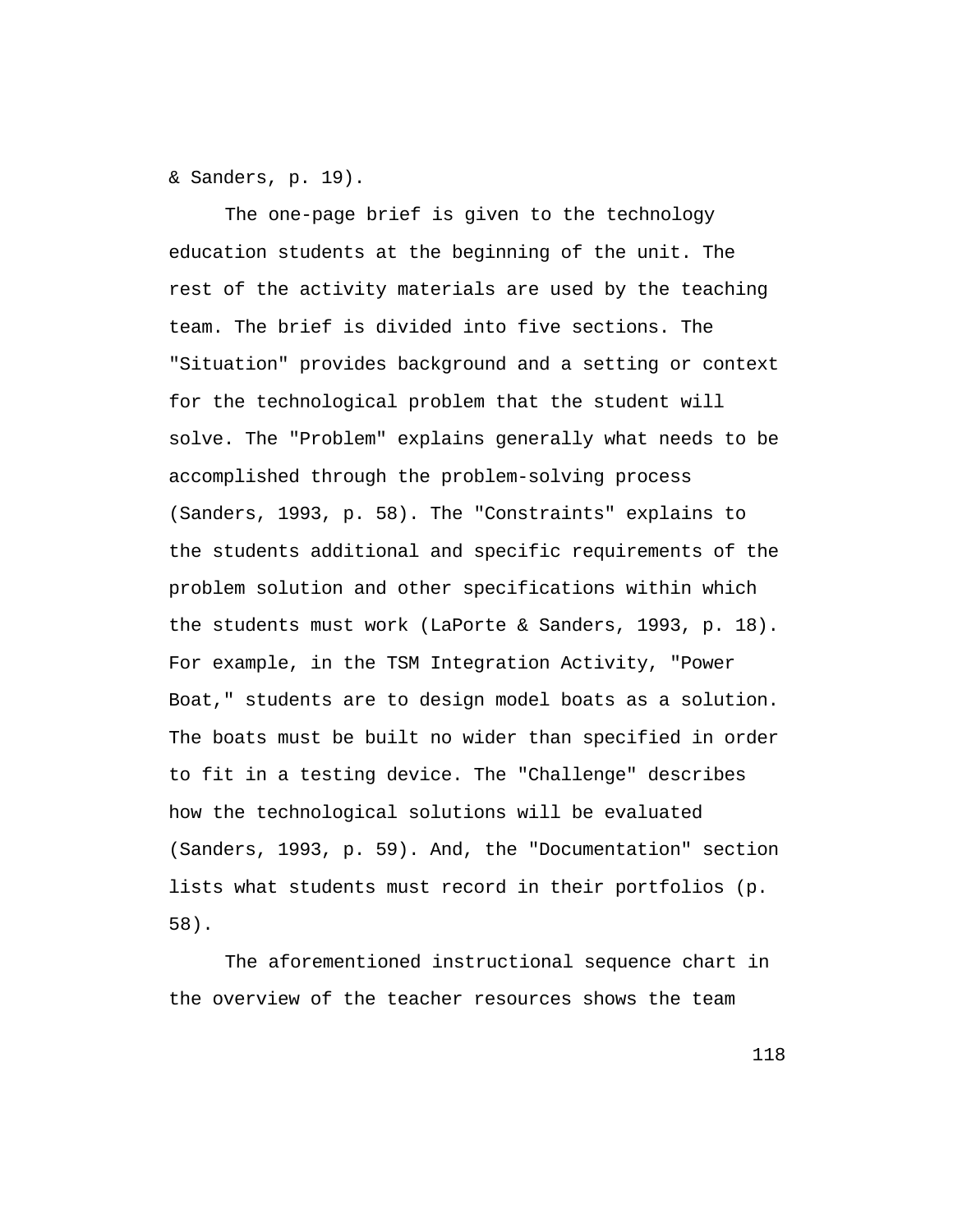what instruction should include in the three classes, the sequences of the instruction, and the phase of instruction in which the specific content is delivered; the design, construction, and evaluation phases that were described on page 94 of this review.

These materials and the approach to integration they support were field tested for three years between 1991 and 1994 at over thirty middle schools nation wide. Substantial data on teacher and student perceptions of the materials and the their implementation have been collected, but they are currently being analyzed (LaPorte & Sanders, 1993, p. 21).

## **Research in Curriculum Integration and Related Issues**

Gordon Vars (1991, p. 15) cataloged over 80 studies on the effectiveness of integrated curricula and programs and reported that most were either equal to or better than traditional approaches. However, the most frequent results are the lack of significant differences in the groups being studied. There are, nevertheless, some studies that suggest an interdisciplinary approach may be better in affecting improved student achievement.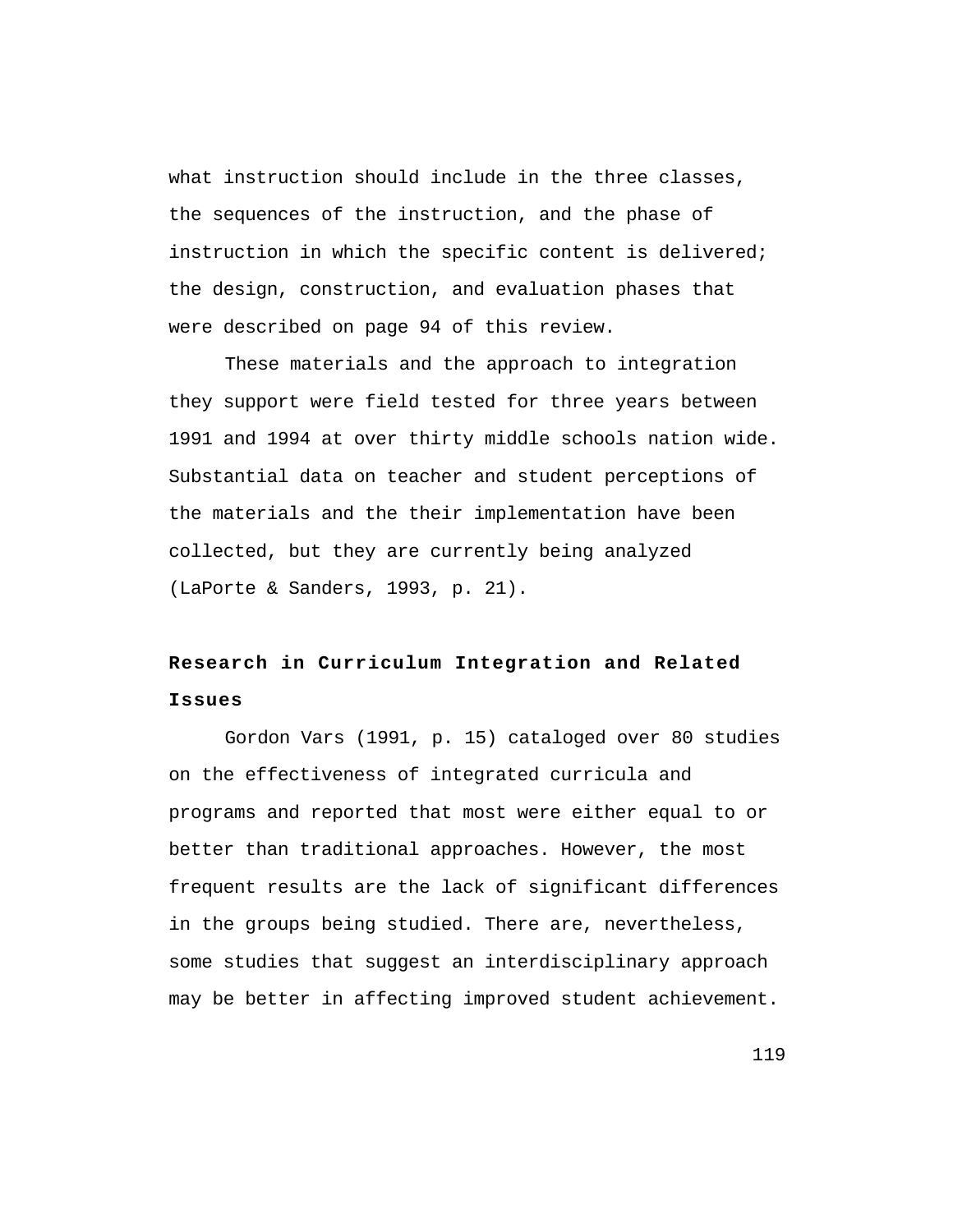Included are studies that are related to curriculum integration but are not within the specific scope of this study. A brief review will provide some insight into the effects of curriculum integration in general and into certain related issues such as hands-on instruction, problem solving, integrated core course designs, and team teaching of integrated curricula.

**Research on the effects of hands-on instruction.** The use of hands-on instruction was proposed for this study. Studies outside the field of technology education can only give the researcher and educators in the field an idea of how their findings relate to technology education. Statistically speaking they are not generalizable, however, they are of a certain value. "...it is quite likely that the findings reported...on the value of hands-on activity in increasing cognitive understanding in mathematics and science would be [intuitively] generalizable to technology education" (LaPorte & Sanders, in press).

Saunders and Shepardson (1984, pp. 3-4) compared the science achievement and cognitive development of sixth grade science students. The treatment group (N=57) received instruction with an emphasis on hands-on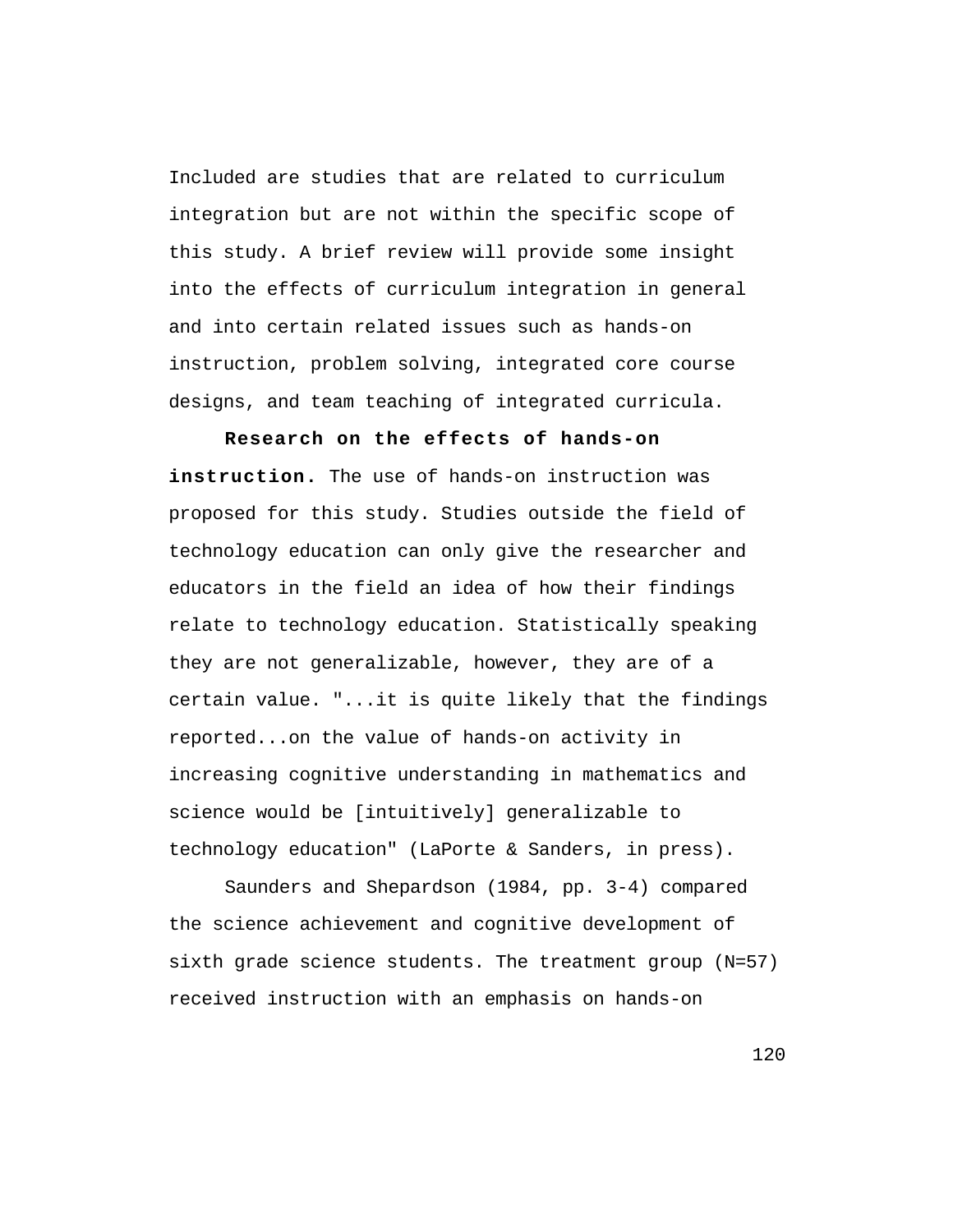instruction, discovery, invention, and exploration for forty-five minutes a day for nine months. The control group (N=58) received formal instruction and were not involved in experimentation and did not use laboratory equipment. They found statistically significant differences in favor of the treatment group for both science achievement and cognitive development. Their study suggests that an active concrete approach to instruction may be superior to traditional lecture and demonstration.

Glasson (1989, p. 121-123) measured the science achievement and problem-solving ability (in the algorithmic/mathematical sense) of ninth grade science students, and determined if reasoning ability and prior knowledge are predictors of the dependent variables. The treatment group (N=27) received hands-on experimentation for the three weeks, and the control group (N=25) received demonstrations on the same science content. There was no statistically significant difference in the science achievement of the two groups. However, there was a statistically significant difference for problemsolving ability in favor of the treatment group. Both reasoning ability and prior knowledge appeared to be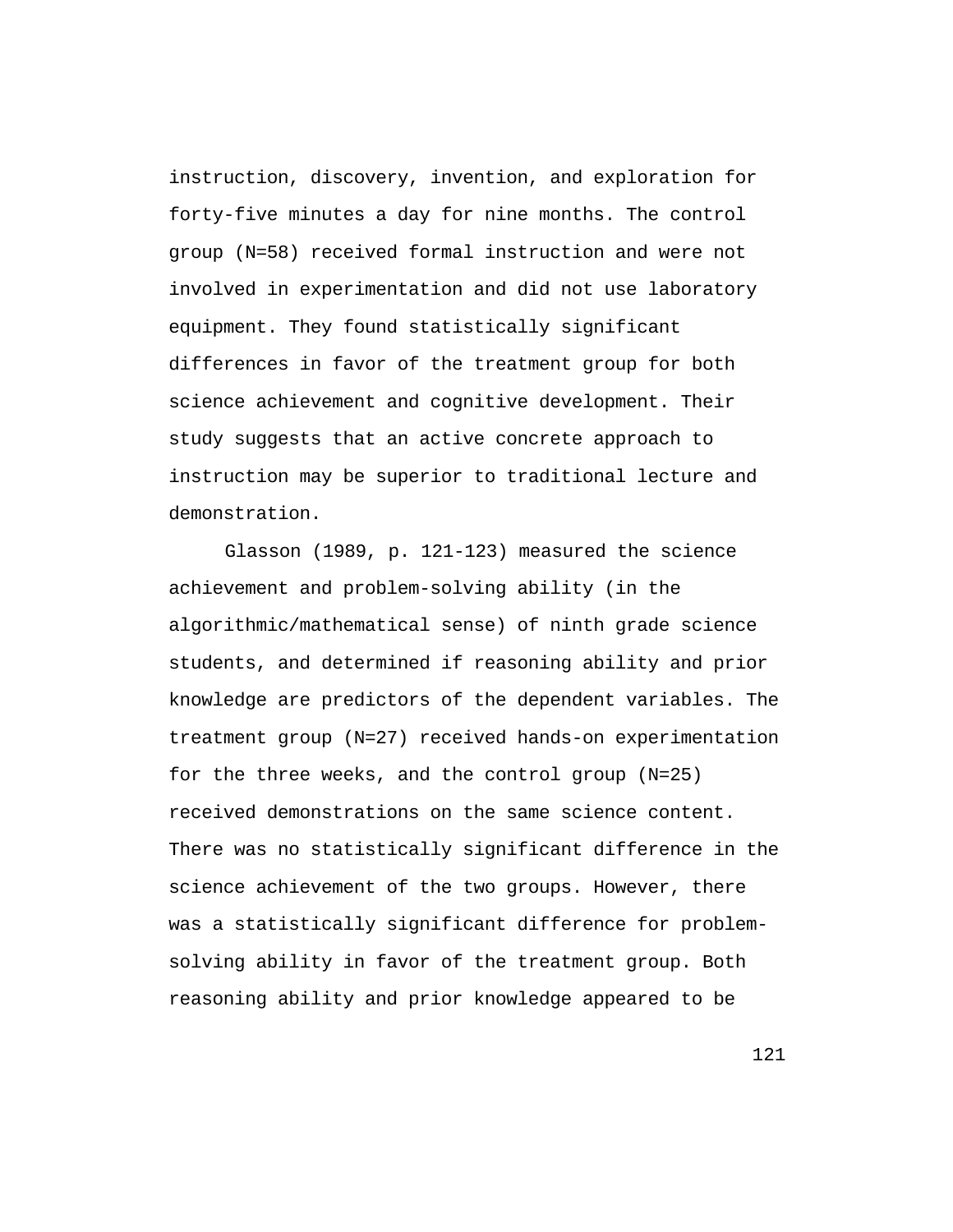significant predictors of problem-solving ability.

Korwin (1986) compared the cognitive achievement of eighth grade technology education students and their retention of concepts. The treatment group (N=25) received hands-on instruction on a technology topic for two weeks. The control group (N=25) received only illustrated lecture. Differences in achievement were statistically significant in favor of the treatment group. However, there was no difference in the two groups' retention of the knowledge as measured after a two week period following the treatment. Korwin's study suggests that students may benefit from the hands-on approach to technology education. The down side to this suggestion is that Korwin's study is the only one in the technology education field to measure the effects of hands-on instruction at the secondary level (LaPorte & Sanders, in press).

von Eschenbach and Ragsdale (1989, pp. 225-227) used hands-on treatment (referred to as experimental learning) with second graders (N=25) who studied an integrated unit on mathematics and social studies for 10 weeks. The control group (N= 23) studied mathematics and social studies separately through traditional lectures.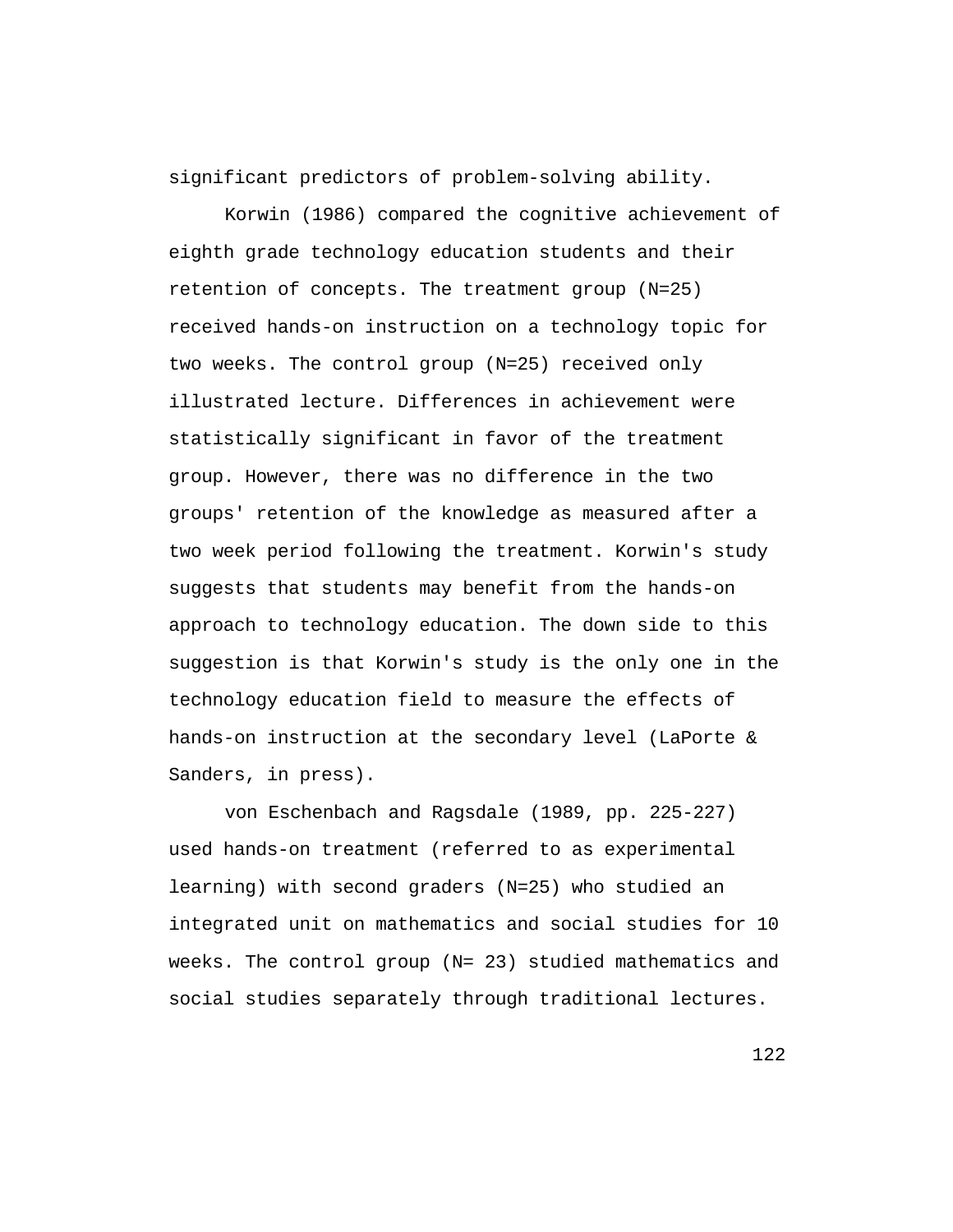The study compared the mathematics and social studies achievement of the groups. Statistically significant differences were found in favor of the treatment group. This study suggests that students may benefit from curriculum integration and hands-on learning.

The results of these four studies may lend support for the use of hands-on or activity-based instruction in the school subjects studied including technology education. All four found at least some significance. However, three of the four studies used relatively small samples.

**Research on problem solving in technology education.** Problem solving was an important consideration in this study. A review of research related to it is warranted. Doyle (1992) conducted a delphi study to identify components of the technology education laboratory and program that are important in delivering technological problem-solving activities. The most important factor was information resources. This included computers and computer networks, databases and other computer applications, access to libraries, and in-lab books and references. The second-ranked factor was opportunities to take field trips and the like,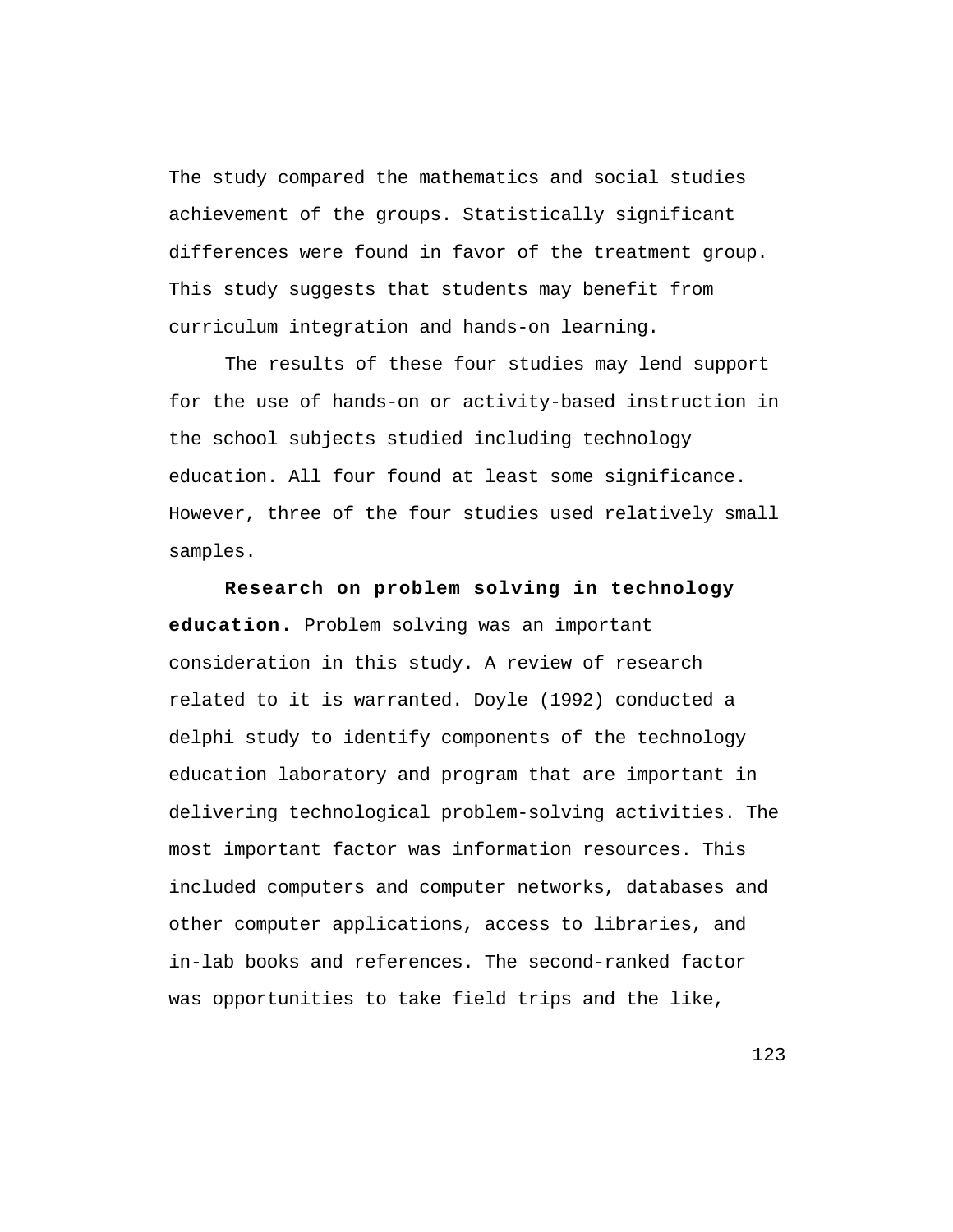participation in after school experiences in the field of interest, and guest speakers. The third highest ranking went to the availability of machines and tools for processing materials. The results suggest that any program that teaches students technological problemsolving should primarily have available information resources, contact with real-life related opportunities, and a good physical plant; this includes the sites used in this researcher's study.

Sheldon (1991) compared the pretest and posttest scores of 43 middle school technology education students as a measure of change in creativity. The treatment was a technology education instructional unit designed to foster creative problem-solving. No statistically significant differences were found.

Scanlin (1985) compared problem-solving ability of public school seventh and eighth grade industrial arts students and private school seventh and eighth graders (control group, N=32) before and after the public school group (treatment group, N=39) took industrial arts. The study did "...provide some support for the hypothesis that industrial arts classes help students to become better problem-solvers." The results suggest that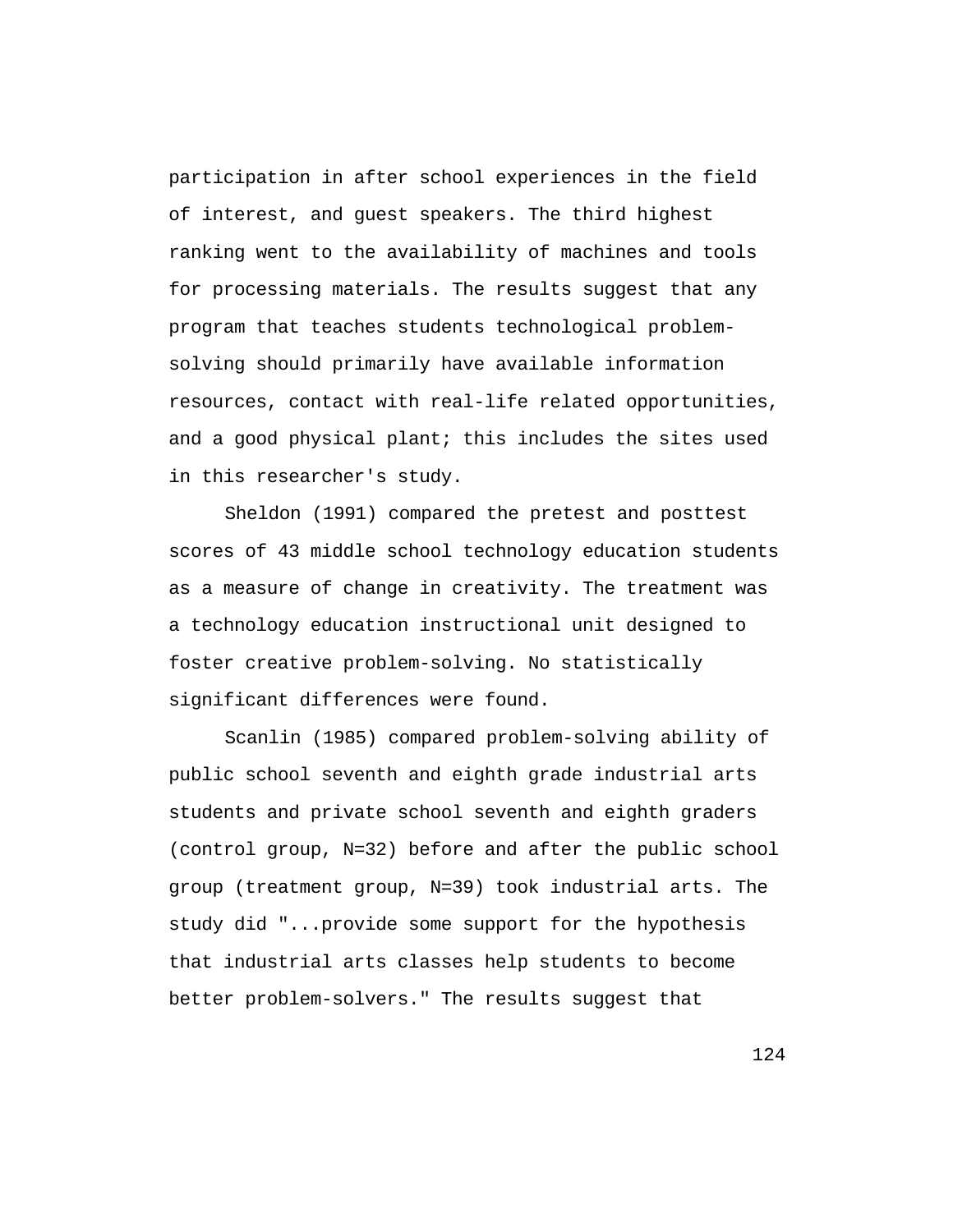industrial arts education uses methods of instruction that may benefit students.

The Sheldon and Scanlin studies contradict each other. Yet, Scanlin's report of support for the hypothesis that technology education may foster problemsolving skills is encouraging.

**Research on the effects of small group learning in technology education.** Those students learning TSM Integration Activities may be placed into small groups to work on technological problems. Research in small group learning was important in terms of what to expect from individual students' learning with the groups. Perreault (1983) studied the effects of small group learning on the cognitive achievement of seventh grade industrial arts students. Students were pretested and after six weeks tested again. The treatment group worked in small groups and the control group subjects worked individually. Statistically significant differences in achievement in favor of the treatment group were found for recalling knowledge and understanding knowledge. No differences were found in the groups' ability to apply knowledge.

The results of this study suggest that it may be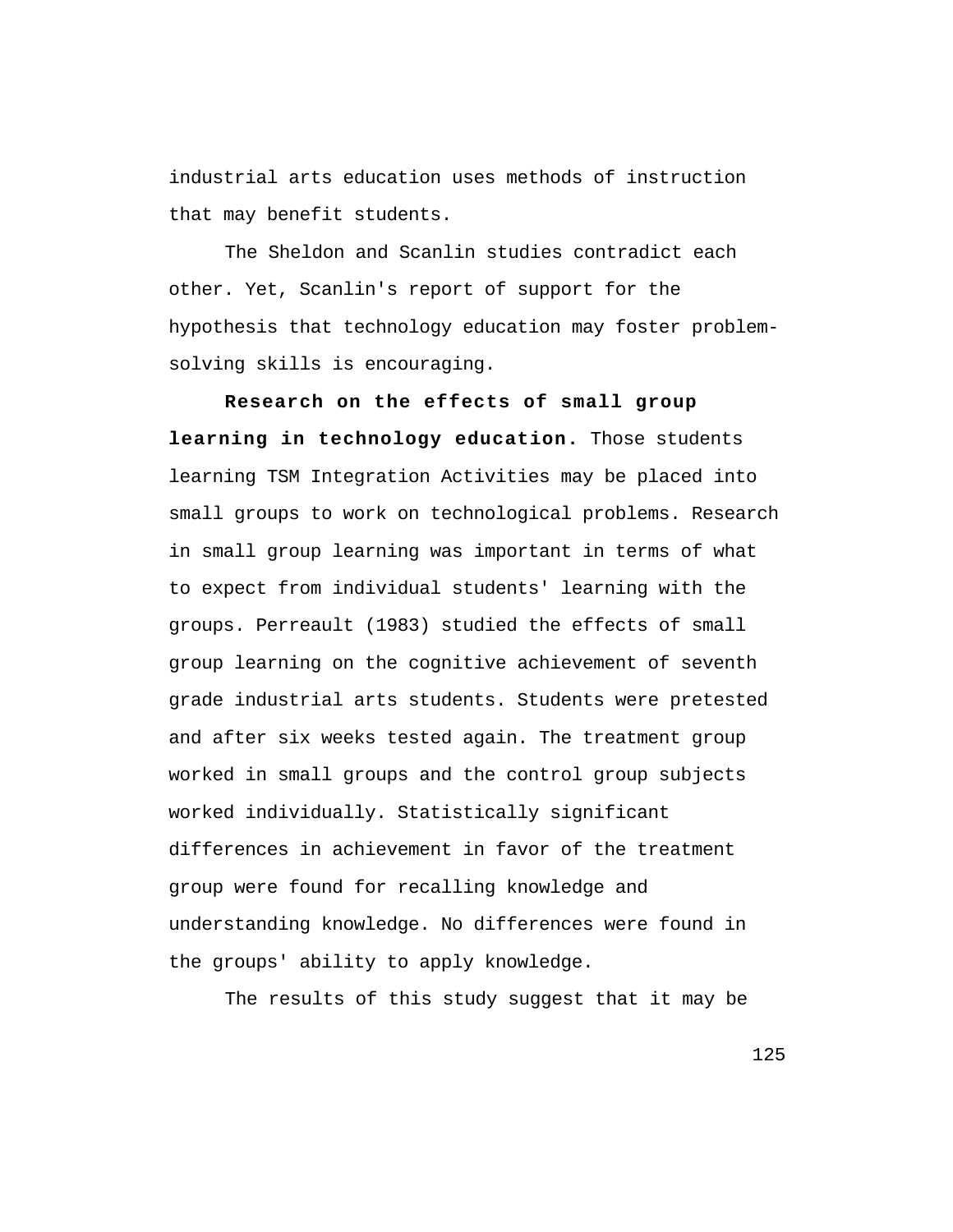important to work in small groups in a correlated curriculum integration arrangement. If the participating teacher do not share all of the students in common, those students who are shared should be distributed to participate in each group. Because there is a science student in a group of students who otherwise are not taking science from a participating science teacher, the belief is that the science student will contribute his or her science knowledge to the group effort (LaPorte & Sanders, 1993, p. 18; Sanders, 1993, p. 59).

However, the Committee on Research in Mathematics, Science, and Technology Education, Commission on Behavioral and Social Sciences and Education, and the National Research Council (1985, p. 28) cited evidence that not every student in the group benefits. "...it appears that cooperative groups do not necessarily ensure equal exposure to learning. Differential treatment [of group members] can come as readily from peers as from a teacher" (p. 28). Students involved in group learning should be taught to employ strategies for working as a group.

**Research on the effects of interdisciplinary team teaching.** In the present study, teachers had to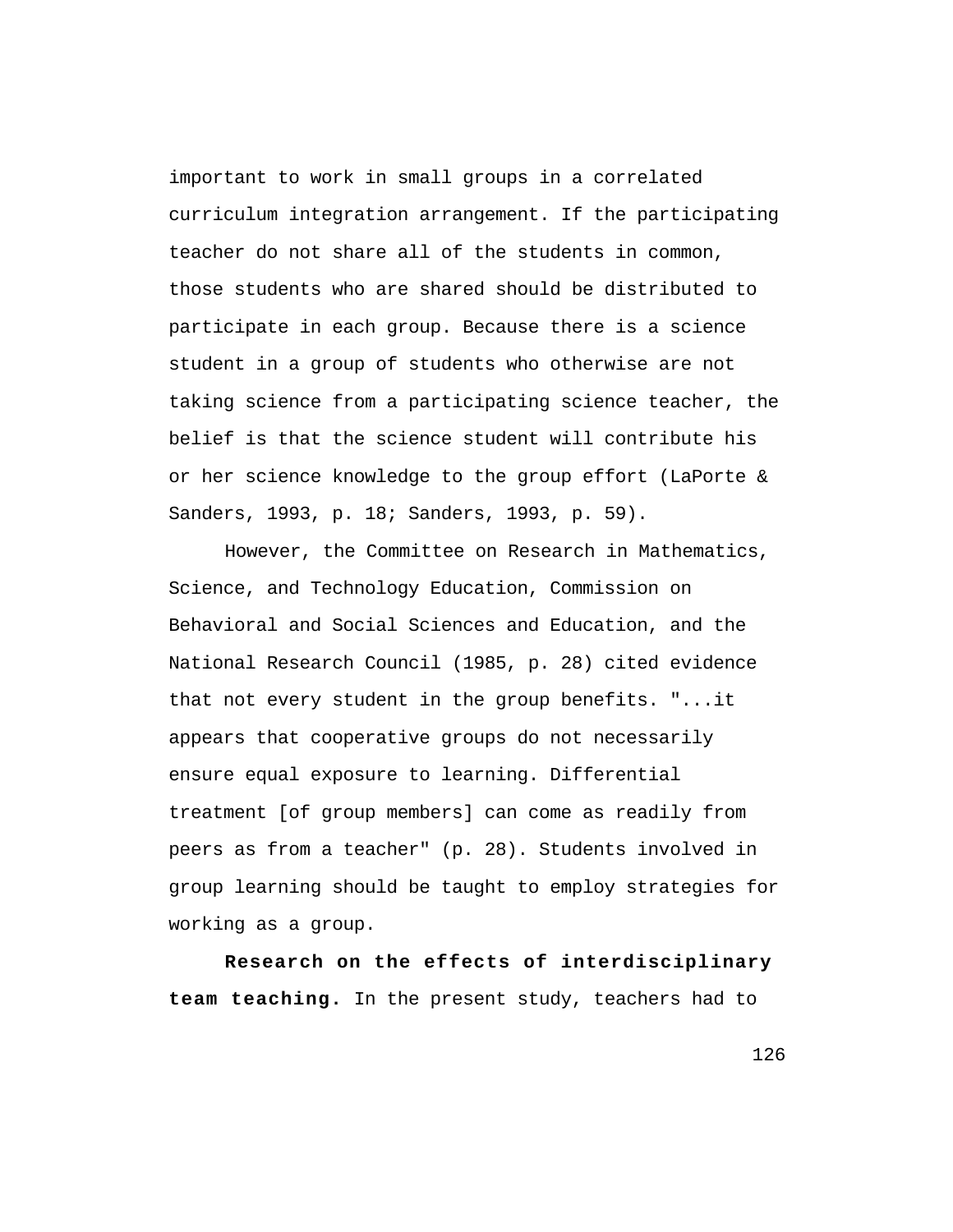work together. Is team teaching in any form beneficial? The following studies are on the effects of team teaching, however they were teachers of different subjects, and they did not attempt to correlate or make connections among subjects represented.

Fuller (1977) conducted a delphi study to determine indicators of success for middle school interdisciplinary teams. After three rounds, there was very little agreement with the exception of the team teachers having common planning time and a place to conduct planning. This finding suggests that any team effort in curriculum integration should provide the opportunity for common planning; including those participating in the current study.

Jester (1966) conducted a study on the achievement of eighth grade students in language arts and their achievement in social studies. There were 197 students in the treatment group and 262 students in the control group. The treatment was team teaching, and the control was traditional instruction by individual teachers. Significant differences were found in favor of team teaching for language arts, but no difference was found for social studies. These results suggest that team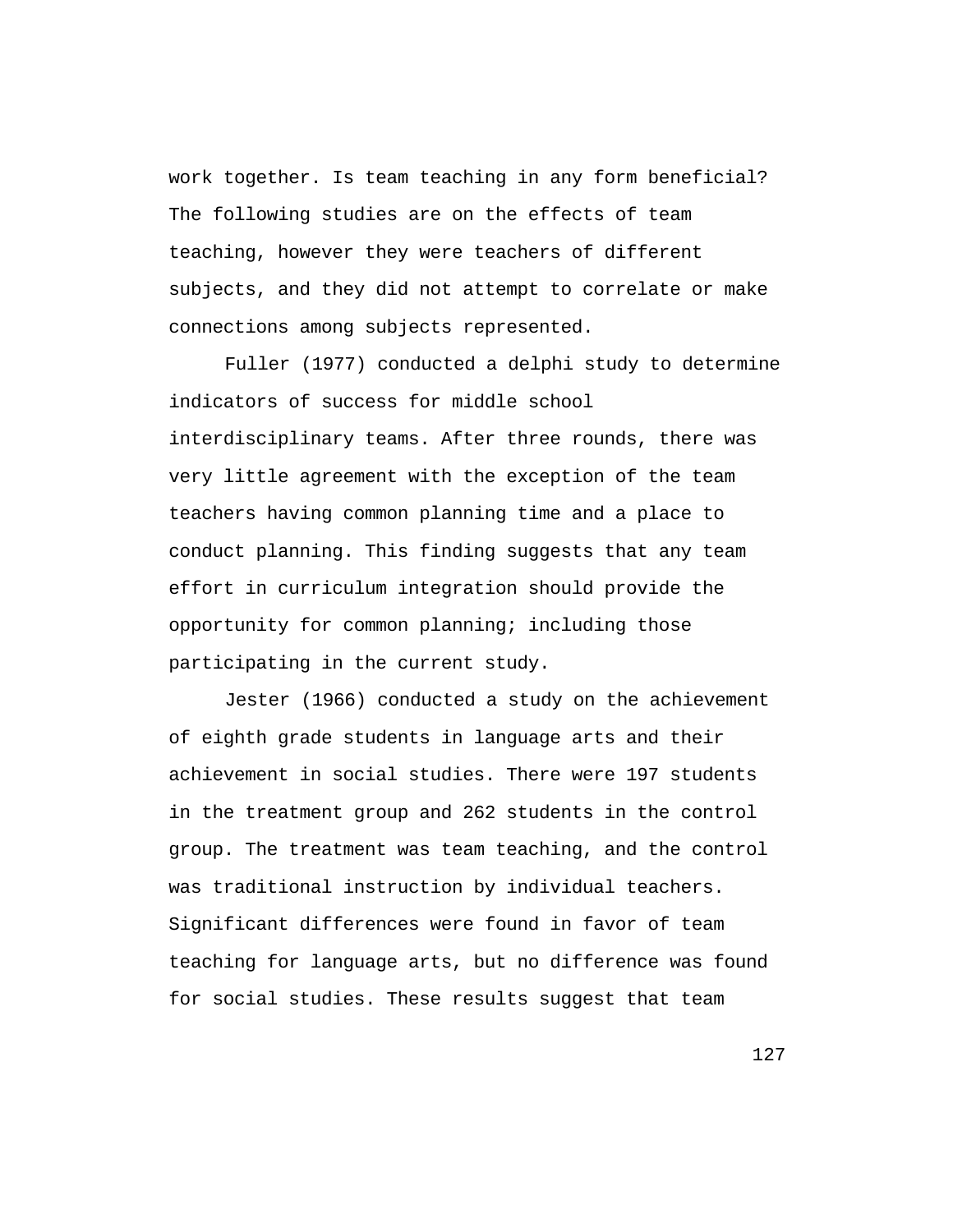teaching may positively effect language arts achievement.

Noto (1972) compared the effects of team teaching on seventh graders' basic academic skills and the basic skills of traditionally-taught students. The treatment group consisted of 222 students and the control group consisted of 178 students. Statistically, significant differences were found in the basic academic skills of the groups in favor of the control with the exception of reading skills. Results suggest that team teaching may have a positive effect on reading skills.

Ernest (1992) compared the effects of team teaching on seventh grade students' basic academic skills and the basic skills of traditionally taught students. Statistical significance was found in favor of the control group for social studies achievement, but no other significant differences were found. Significant school x group interactions may suggest that the school students attend may be more important than the treatment in affecting achievement in academic skills.

The results of the Jester, Noto, and Ernest studies may suggest that simply teaming teachers has only limited effects on the achievement of students. They may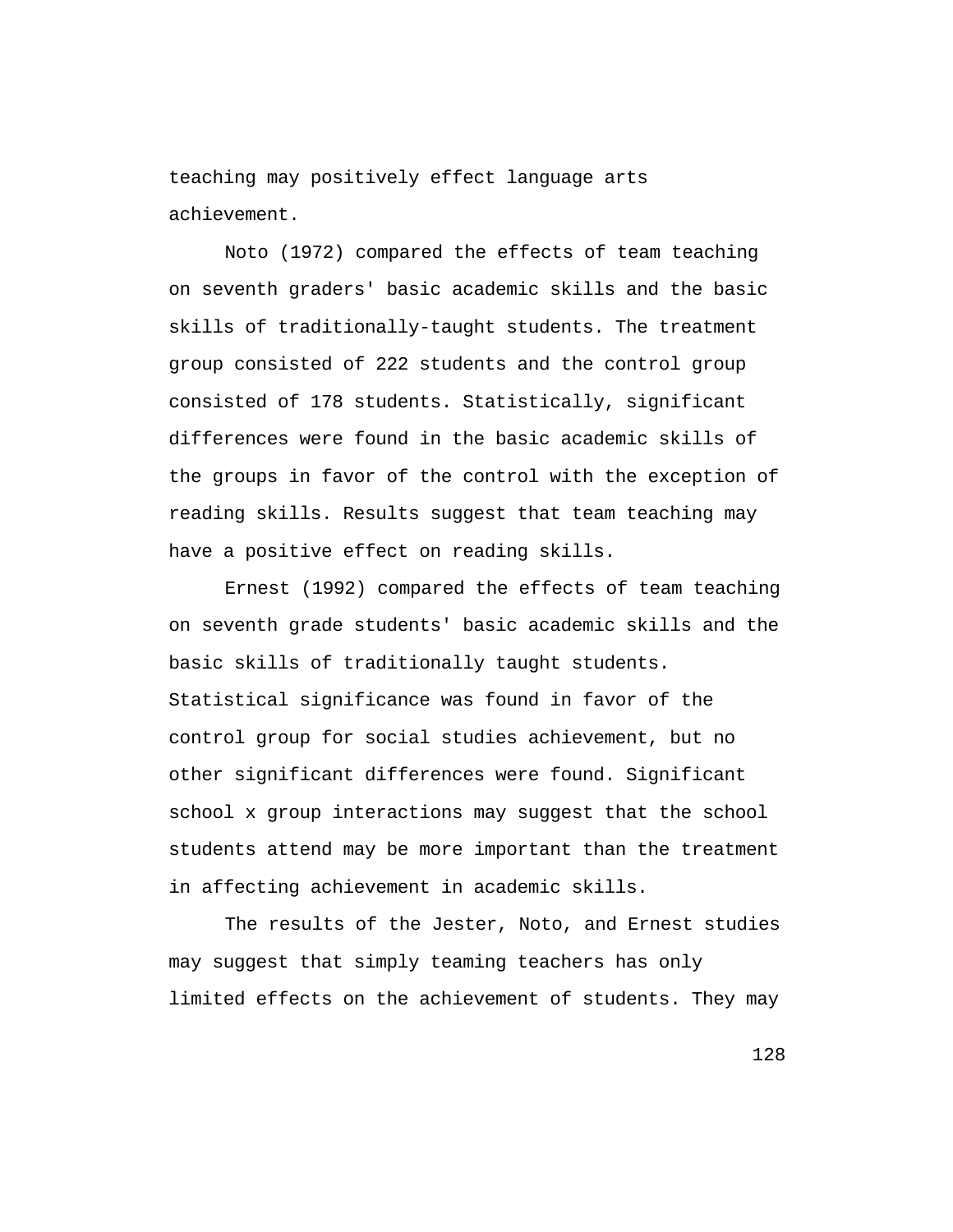also suggest that teams must do more than simply meet to discuss the needs of students and conduct the day-to-day business of the school.

**Research on the effects of team taught integrated curricula.** The following research studies and one research synthesis focused on the treatment of subjects with team teaching. All three studies included teaching integrated content. That is to say the teachers taught together in the same classroom at the same time, but each was responsible for delivering instruction in different subject areas.

Gamsky (1970, pp. 42-44) compared the subject matter achievement of ninth grade English and history students after one year of treatment. The treatment group (N=74) received integrated instruction in the two subject areas by a two-teacher team in a two hour block of time daily. The control group (N=71 received traditional subject-segregated instruction from individual teachers. There was a statistically significant difference in the randomly assigned groups in history achievement but no difference in the groups for English. This suggests that students achieve better in history when it is integrated with another subject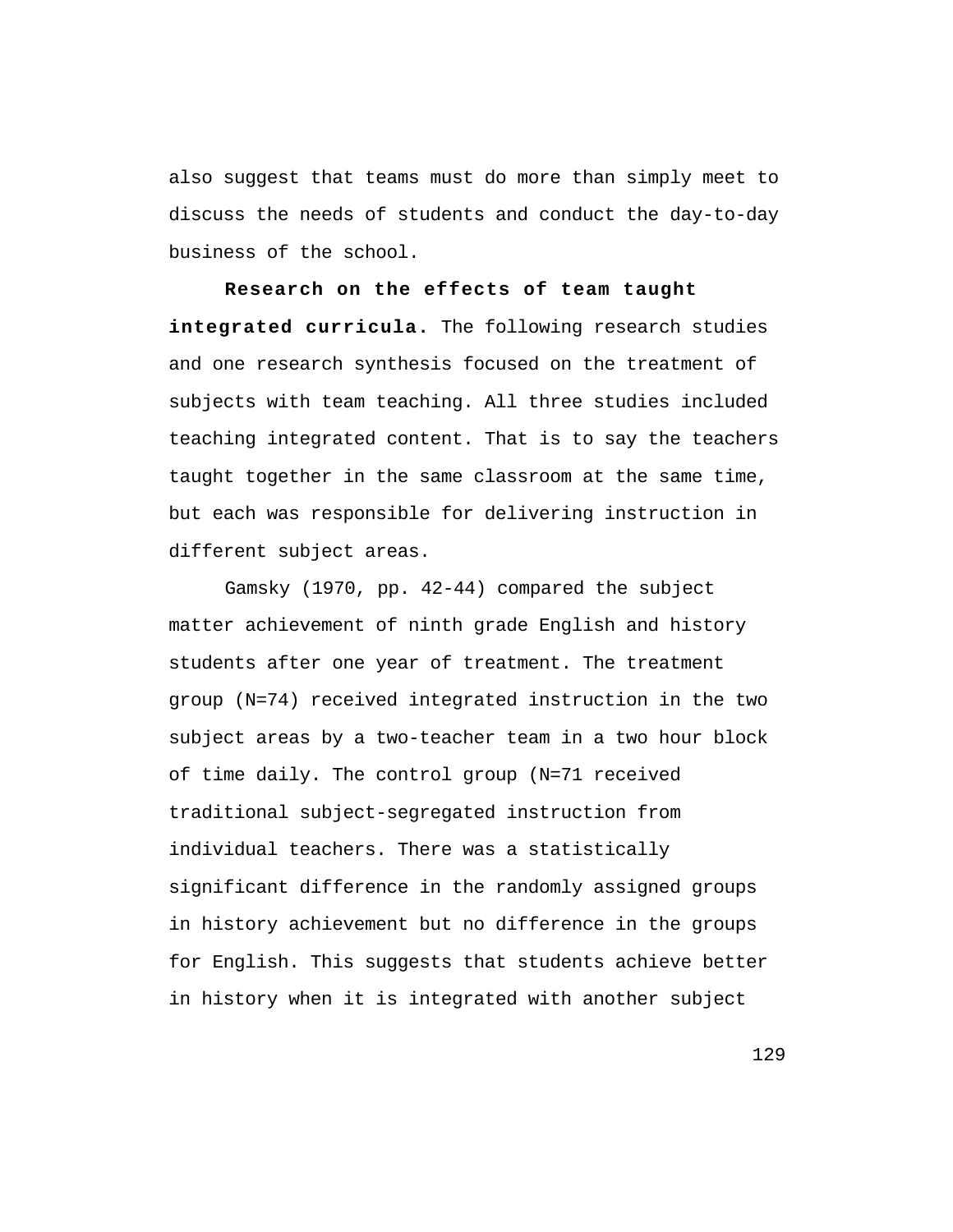and team taught.

Cotton (1982, pp. 2-4, 10-13) compiled a research synthesis of studies measuring the achievement of students in interdisciplinary, team-taught integrated courses. Nine studies were at the middle school level. Each study compared the achievement of team-taught integrated curriculum groups to students taught by one teachers in separate-subject classes. One of the nine studies favored the treatment group, one favored the control group, and the remaining studies found no statistically significant differences.

Graw (1981) studied groups of elementary students who received integrated instruction in mathematics and language from teams of teachers and those who received subject-oriented instruction from individual teachers. No significant differences were found.

The results of these studies are not promising and they may suggest that if two teachers are teaching in the same classroom, they might need to teach concurrently instead of simply taking turns at presenting their respective subject content. There could be other plausible reasons for differences in significance outcomes such as differences in the skills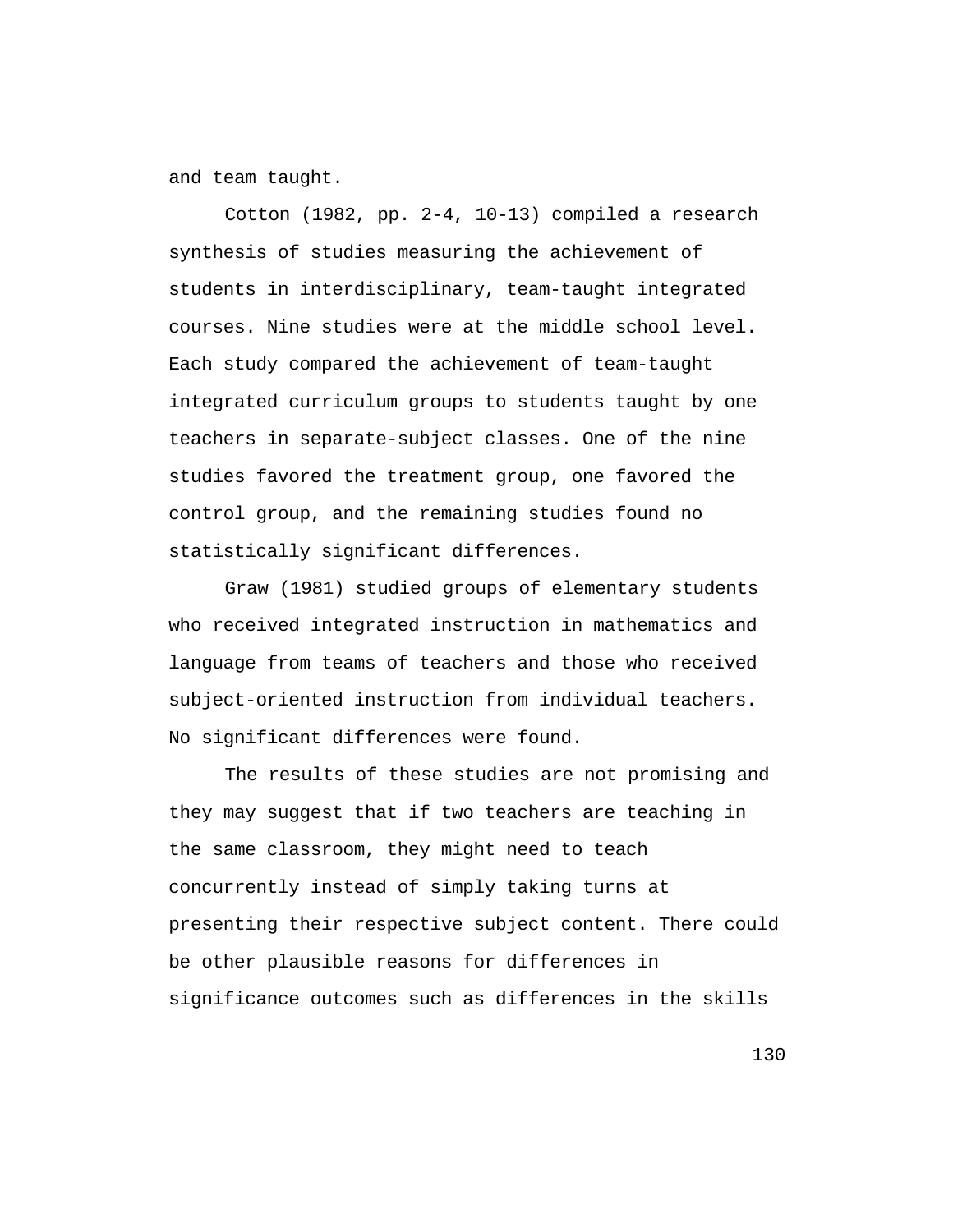and experience of the participating teachers.

**Research on the effects of integrated curricula.** The following studies researched the effects of integrated curricula that followed nearly the same approach as the present study with a few exceptions. The review of these studies gave an idea of what to expect from the integration of technology education, science, and mathematics at an intuitive level.

Shann (1975, pp. 1-3, 8) reported the results of a study measuring the effects of the Unified Science and Mathematics for Elementary Schools curriculum instructional units. The units of curriculum materials integrate science and mathematics. Sampling units consisted of 37 treatment classrooms compared to 34 control classrooms. Control groups received traditional, subject-oriented instruction. On average, treatments were administered one and one-half hours daily, three days a week for 12 weeks. Dependent variables on pretests and posttests were basic academic skills and problem-solving ability. While students were said to be excited with the treatment, no statistically significant differences were found. Shann concluded that the USMES curriculum materials did not inhibit student growth in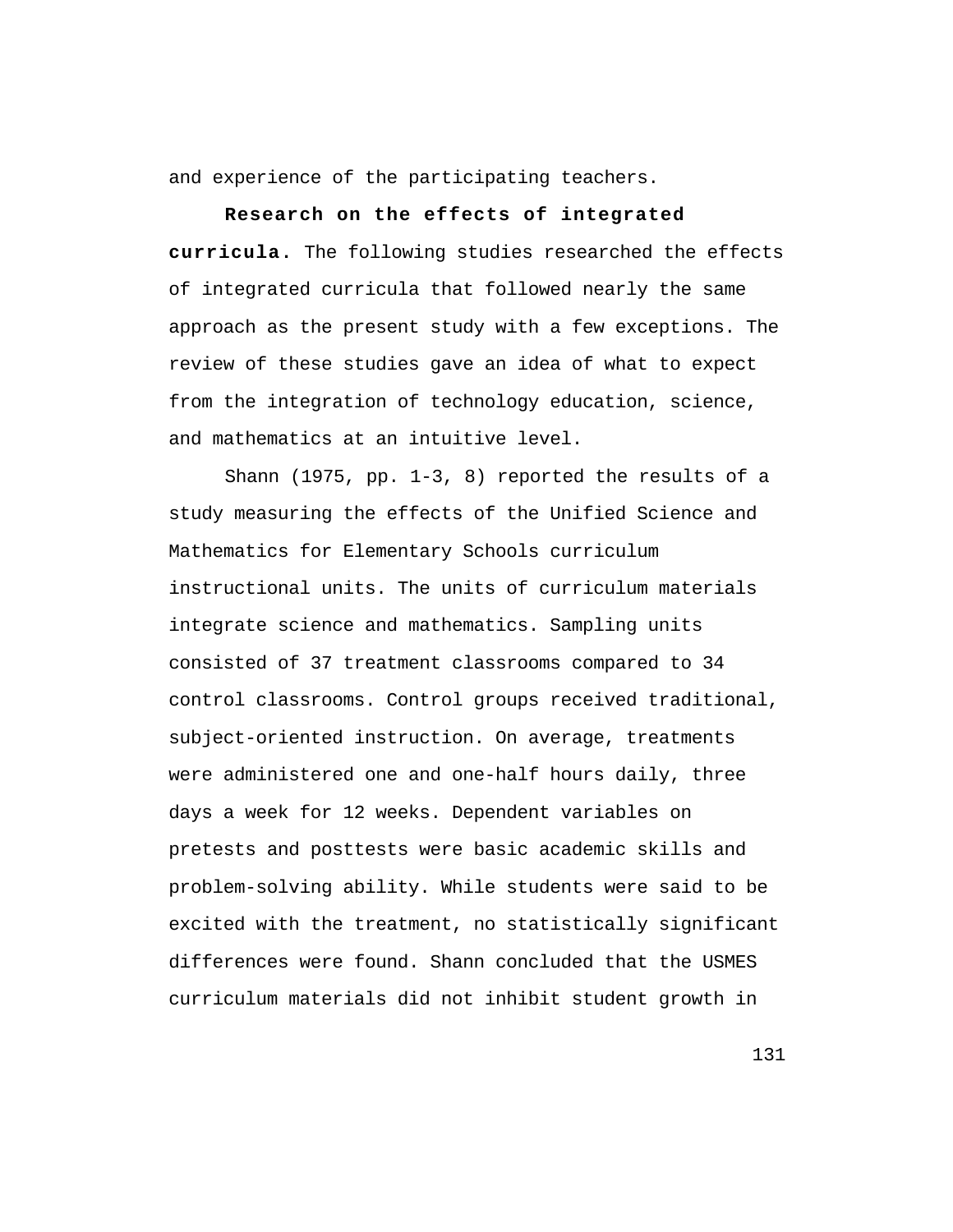basic skills.

Anderson (1992) compared the effects of a particular integrated instructional method (treatment) in mathematics, economics, and science on the problemsolving ability of high school seniors and seniors whose integrated instruction excluded the particular method (control). The treatment "group's instruction included specific strategies for building connections among the three subjects. The second group received no connection building instruction." The pretest and the posttest consisted of problem-solving measures that required integration of the content from the three subjects. The particular method of connection building had no statistically significant effect on the problem-solving ability of the treatment group. Evidence seems to suggest that it is ineffective to deliberately focus instruction on the connections among subject areas when the objective is to improve problem-solving ability.

Bishop (1960) compared the effects of an integrated high school curriculum of English and social studies (known as Combined Studies, the treatment) on the achievement of students in grades nine through twelve and students in traditional English and social studies.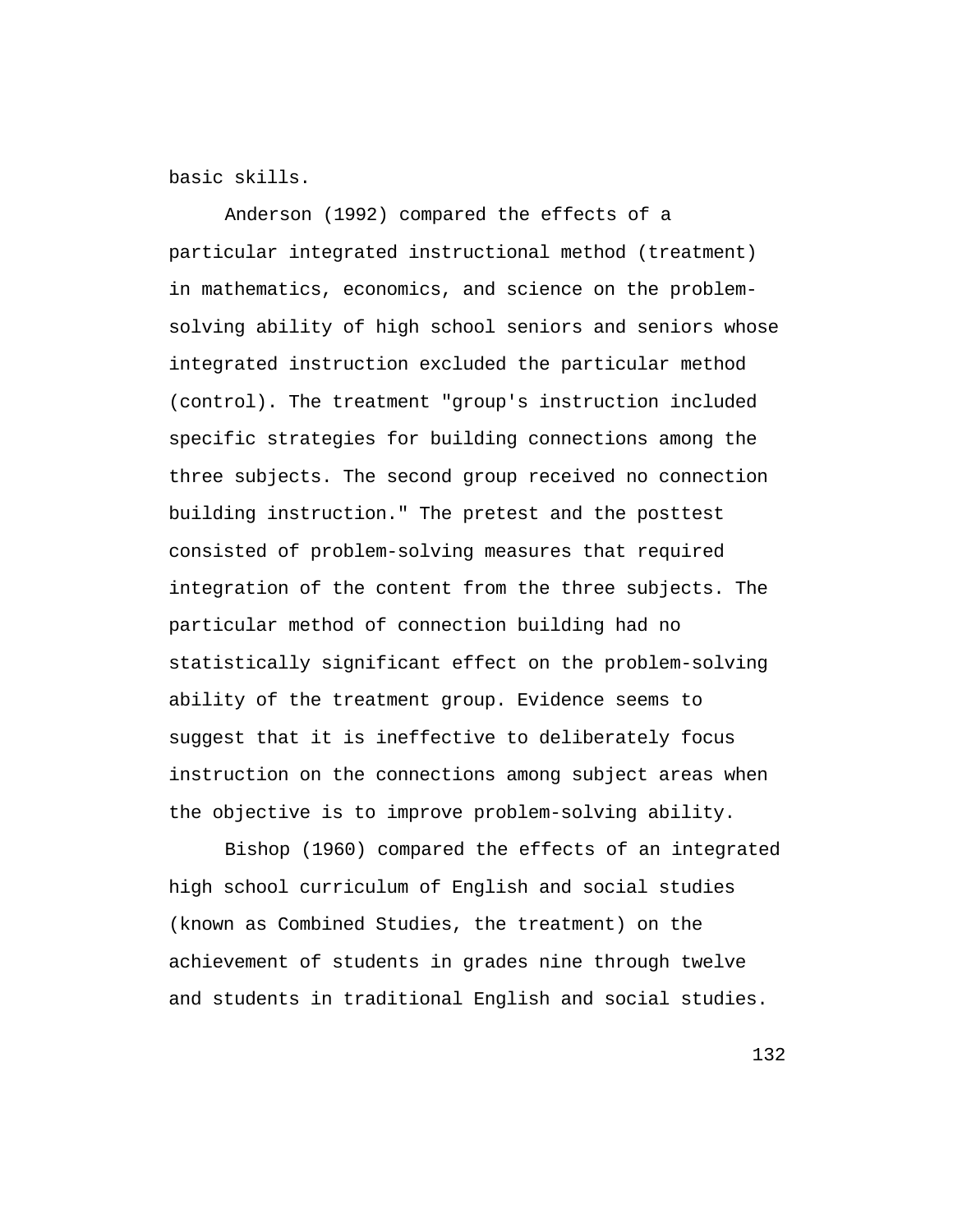Most of the 902 (N) students participating in total were in the control group. Statistical significance was not mentioned. However, Bishop concluded that the Combined Studies students performed as well or better in English and social studies than students in traditional classes. The results might suggest that curriculum integration has a positive influence on the English and social studies achievement of students.

Ballard (1982) studied the achievement of 84 junior college students who used interdisciplinary materials that integrate biology, chemistry, and mathematics and the achievement of 554 students who did not use the materials. The treatment was used to supplement regular instruction. The study lasted three years. No significant differences were found. The results suggest that interdisciplinary materials that integrate curriculum content and are used to supplement instruction may not be effective at improving achievement in biology, chemistry, and mathematics.

Clayton (1989) compared the effects on achievement of ninth grade physical science student who received supplemental science-related mathematics instruction prior to a science unit and the achievement of students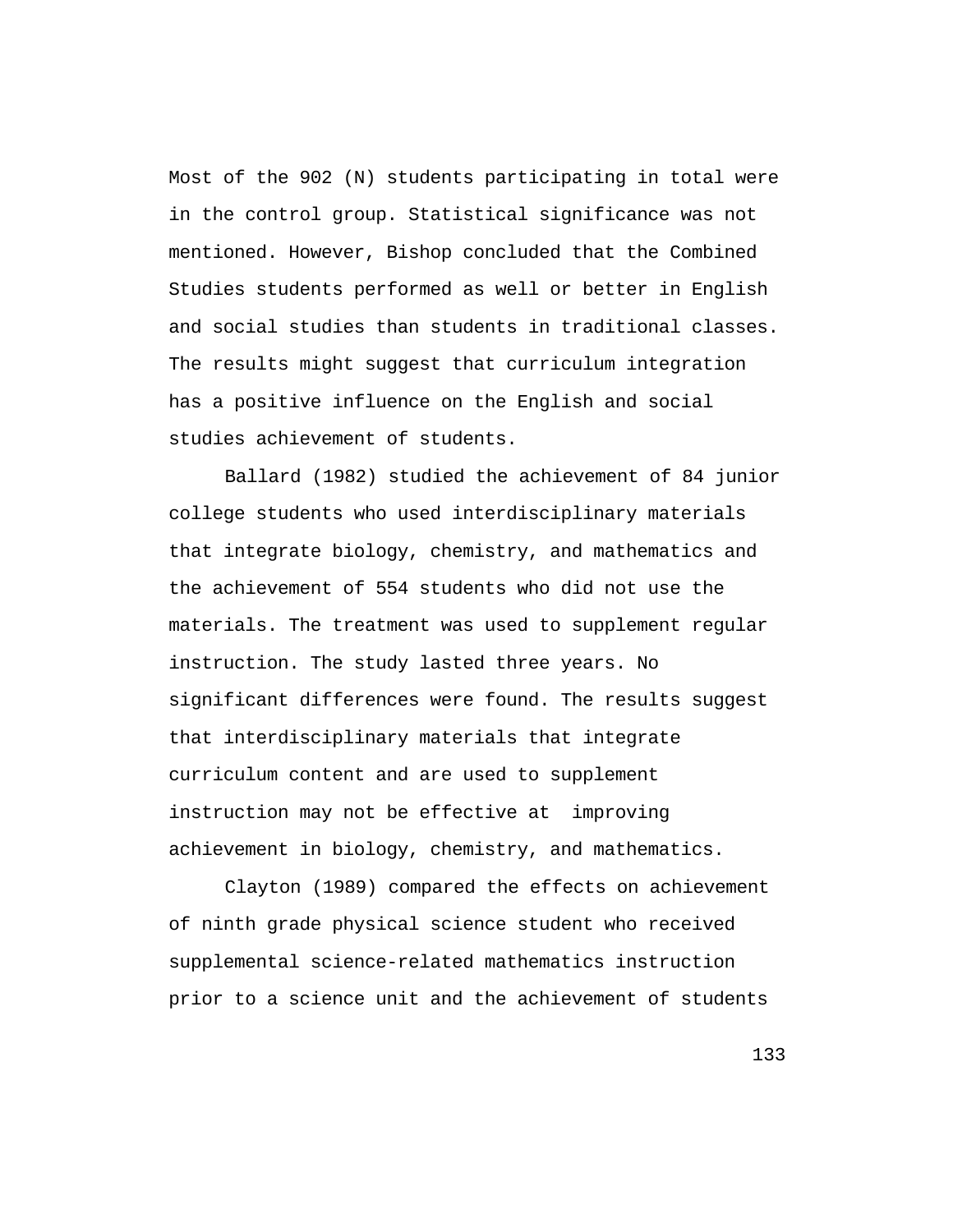who did not receive supplemental instruction. She found statistically significant differences in favor of the treatment group for improvement in science-related mathematical skills but no significant differences for science achievement. The results suggest that integrated mathematics and science materials used to supplement instruction may improve the specific skills taught in the materials. It also seems to contradict Ballard's findings at an intuitive level, however, no valid comparisons between the two studies can be made as one studied junior college students and the studied ninth grade students.

Mermoud (1979) compared the effects of an integrated social studies and language curriculum on the achievement of 225 junior high school students to 225 students who received traditional, subject-oriented instruction. One of the treatment subgroups had significantly higher achievement scores in language, but no statistical significance was found between any other groups. This study suggests that the integration of language and social studies may be no more effective than the traditional approach. This conclusion contradicts previously cited studies.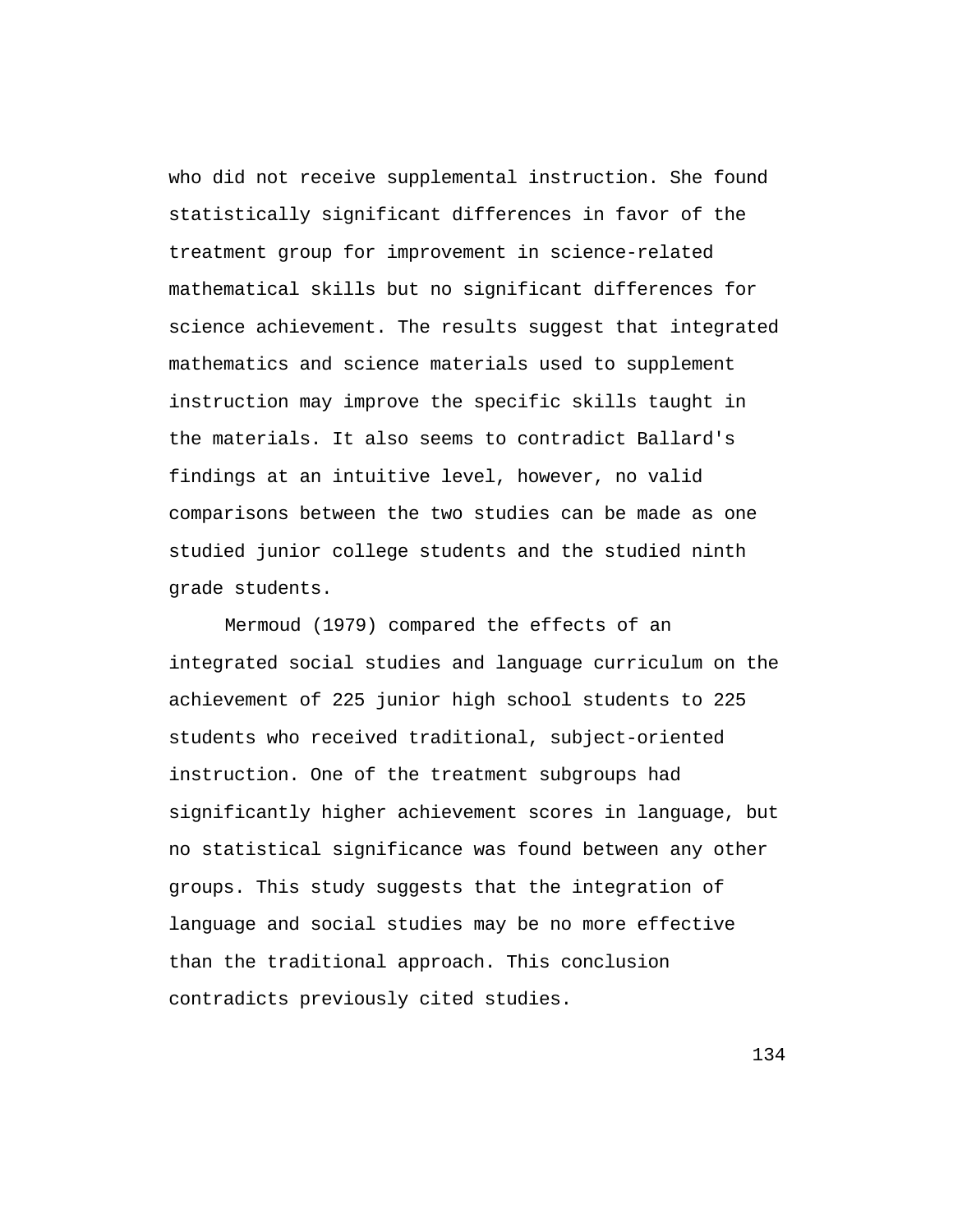Bruce (1973) compared the mathematics and science achievement of six classes of third grade students and six classes of fifth grade students who received integrated mathematics and science instruction (in its true form), six classes in each grade level who received integrated instruction that was correlated, and six classes of students who received traditional subjectoriented instruction in mathematics and science in the two grade levels. There were not significant differences among the three groups at either grade for mathematics achievement. Lower ability students in two of the treatment groups achieved at statistically greater gains in science than higher ability students. The results suggest that true mathematics and science curriculum integration and curriculum integration in the form of correlation may be effective in improving the science achievement of elementary students who are assessed at low ability levels.

Brunk and Denton (1983, pp. 43-44, 46) compared the conceptual understandings in music, science, and social studies of 317 first graders who received integrated instruction in the three subjects and the conceptual understandings of 102 first graders receiving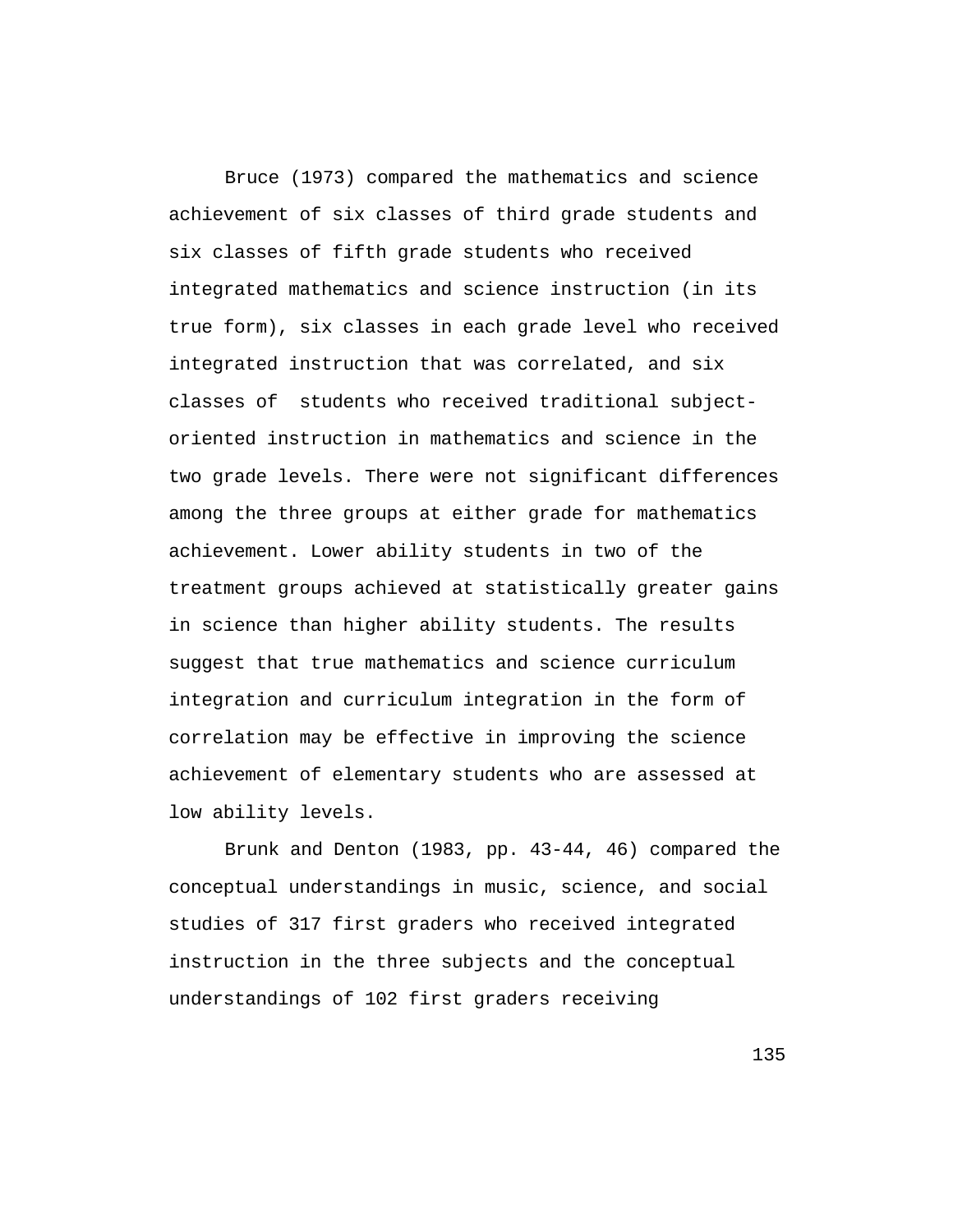traditional subject-oriented instruction. Statistically significant differences in understandings were found in favor of the treatment group for science, social studies, and music. The results suggest that first graders may benefit from integrated curricula.

Graves and Allen (1989, pp. 1, 5, 17, 20) compared the science and mathematics achievement of 1325 collegebound middle school students in the state of North Carolina who received integrated instruction from the UNC Mathematics and Science Education Network (MSEN) to the average achievement of the rest of the middle school students in North Carolina. The treatment included regularly scheduled classes for MSEN students, MSEN enrichment laboratory sessions, and summer enrichment. The treatment was ongoing from 1987 to 1990. In 1989, eighth graders gained an average of three grade levels in mathematics. Statistically significant gains were made on all dependent variables including mathematics and science achievement. The results suggest that longterm treatment with integrated curricula in mathematics and science including supplemental instruction may be effective in improving the achievement of college-bound students.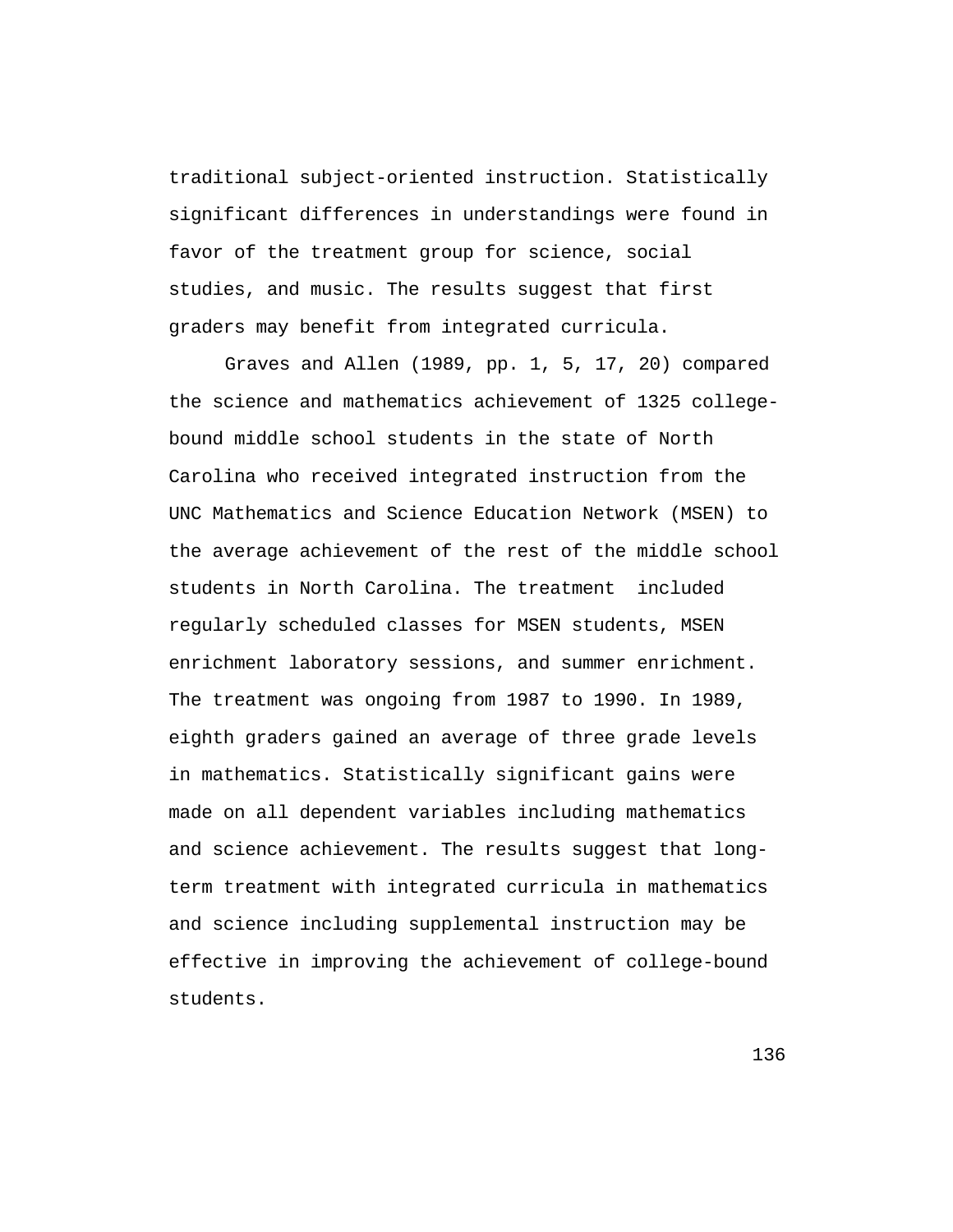Dugger and Johnson (1992, pp. 20-21, 24) compared the physics achievement of 139 vocational students in an integrated technology and physics course that included an emphasis on mathematics (Principles of Technology, treatment one) to the achievement of 136 physics students (treatment two) and the achievement of 83 nonphysics students (control). The integration design is what Van Til, Vars, and Lounsbury (1961, pp. 90-96) referred to as fusion; where the content of two subject areas is integrated into one course typically taught by one teacher. Principles of Technology is a curriculum "...designed to infuse general education mathematics and science concepts into the high school vocational education curriculum..." (p. 20). Principles of Technology was designed to serve average vocational students and bears many of the characteristics of technology education (McCade, 1991, p. 23). The authors stat that it fits will under the umbrella of technology education (p. 25).

After a full school year of treatment, the pretestpost test analysis revealed significant differences between the groups in favor of the Principles of Technology group over physics class and physics class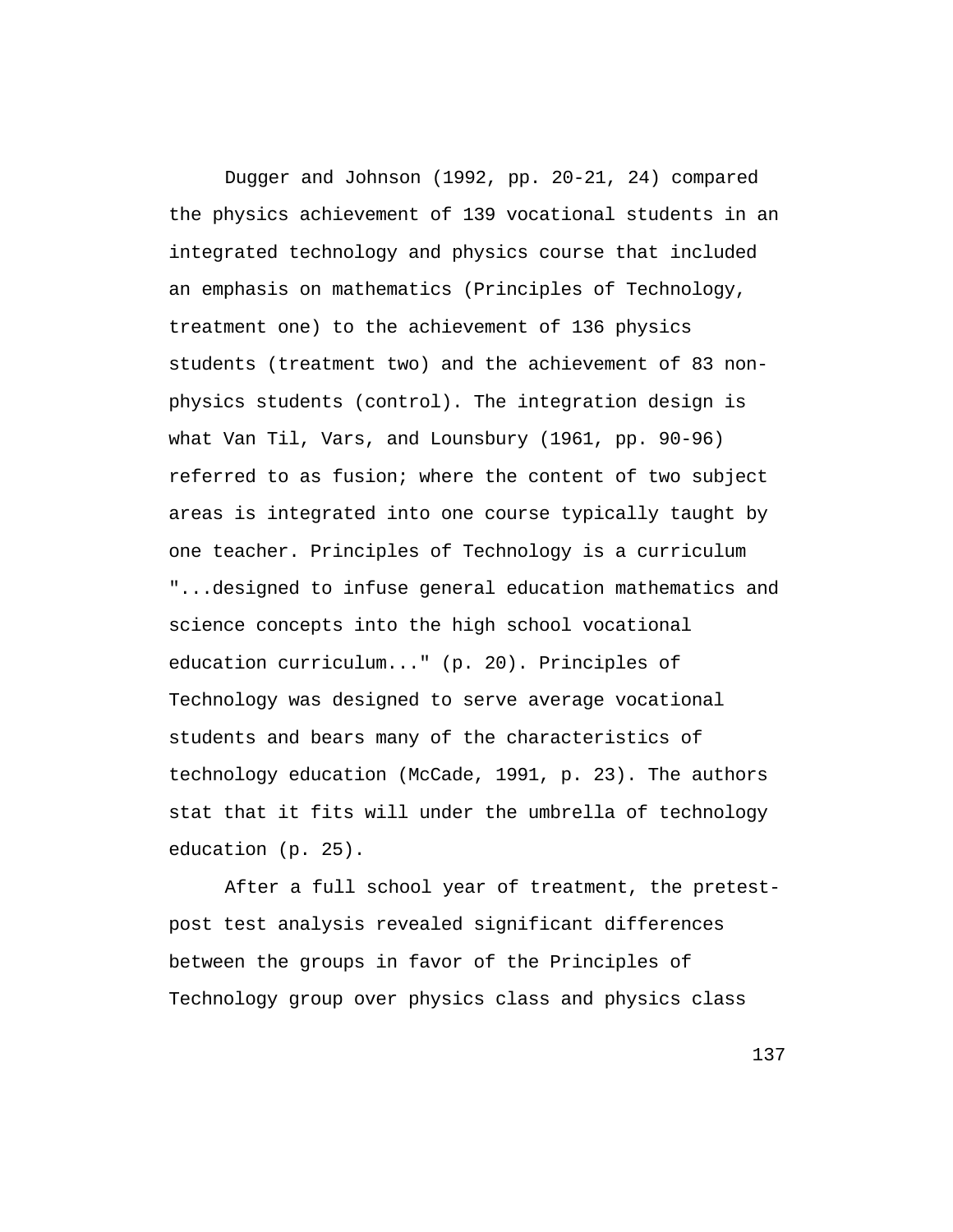over the control (Dugger & Johnson, pp. 24-25). However, the instrument used to measure achievement was designed for the Principles of Technology course. The results of this study could suggest that integrating (fusion) technology, science, and to a limited extent, mathematics may be effective as an approach for getting students to learn mathematics and science at higher levels than traditional approaches.

Scarborough and White (1994, pp. 35-37) compared the physics achievement of non-physics students enrolled in Phys-Ma-Tech (treatment, N=43) to the physics achievement of physics students (control, N=75). Like the Principles of Technology course, the Phys-Ma-Tech course is a fusion design. Intelligence quotient and grade point average were used to control for past performance and ability. The instruments were a synthesis of Phys-Ma-Tech content evaluation and national science achievement tests. There were no significant differences between the treatment and control groups, however the treatment group made significant gains during the course of each unit of treatment. The results suggest that physics and technology fusion may help students who do not usually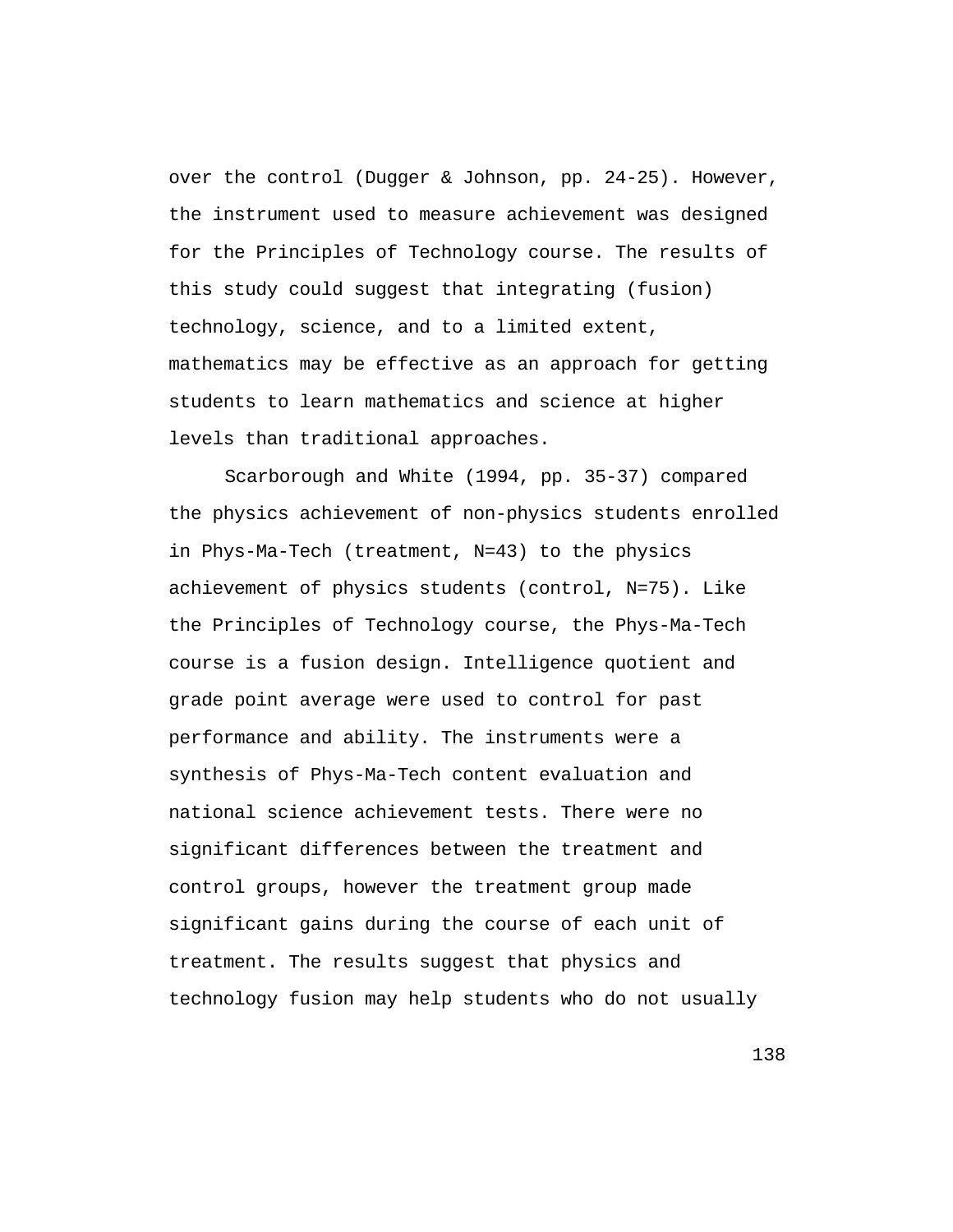enroll in physics learn the subject matter despite perceived ability or performance.

Ingram (1966) compared the effects of social studies integrated with an industrial arts activity (treatment) on the achievement of 250 fourth, fifth, and sixth graders to the effects of regular social studies (control) on the same students. The treatment lasted between four and six weeks. He found significant differences within groups but no evidence that the treatment affected achievement over the control method. The integrated unit "...did not prevent...significant learning in social studies." The results of the study suggest that industrial arts activities integrated as a short-term treatment may be ineffective in improving achievement.

Brusic (1991, pp. 69, 72) compared the science achievement and scientific curiosity of 58 fifth grade science students who received science instruction integrated with a technology education activity (treatment) and the same effects on 65 science students taught without the technology activity (control). The treatment was administered for an average of almost five and one-half hours over a 10 day period (p. 89). There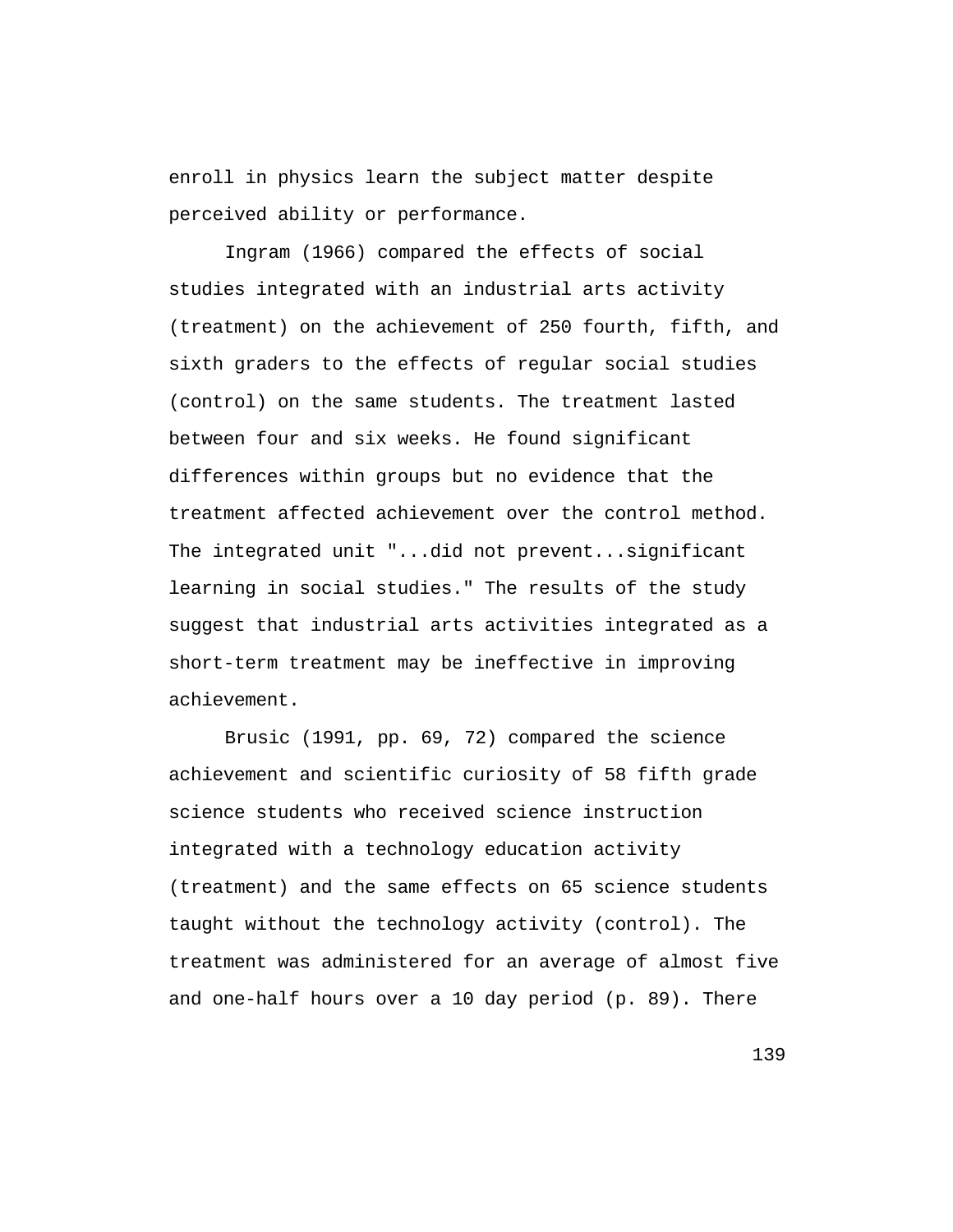were no significant differences between the groups in science achievement (p. 139). However, there was a significant difference in the curiosity measure in favor of the treatment group (pp. 141-142). Brusic's findings support those of Ingram and suggest that the integration of technology education activities with another subject is ineffective for improving achievement as a short-term treatment.

These 12 studies on the effects of integrated curricula are not promising. Those that found differences favoring integration tended to use large samples, long treatment periods, or treatment periods that were administered to the experimental groups longer than education was provided to control groups. Short-term treatments tended to show no significance. The TSM Integration approach used in this study is typically a relatively short-term treatment.

## **Summary**

Reform initiatives during the 1980's, that linked economic declines with declines in student achievement, prompted recommendations for curriculum integration (Michaels, 1988, p. 3). The literature is rich with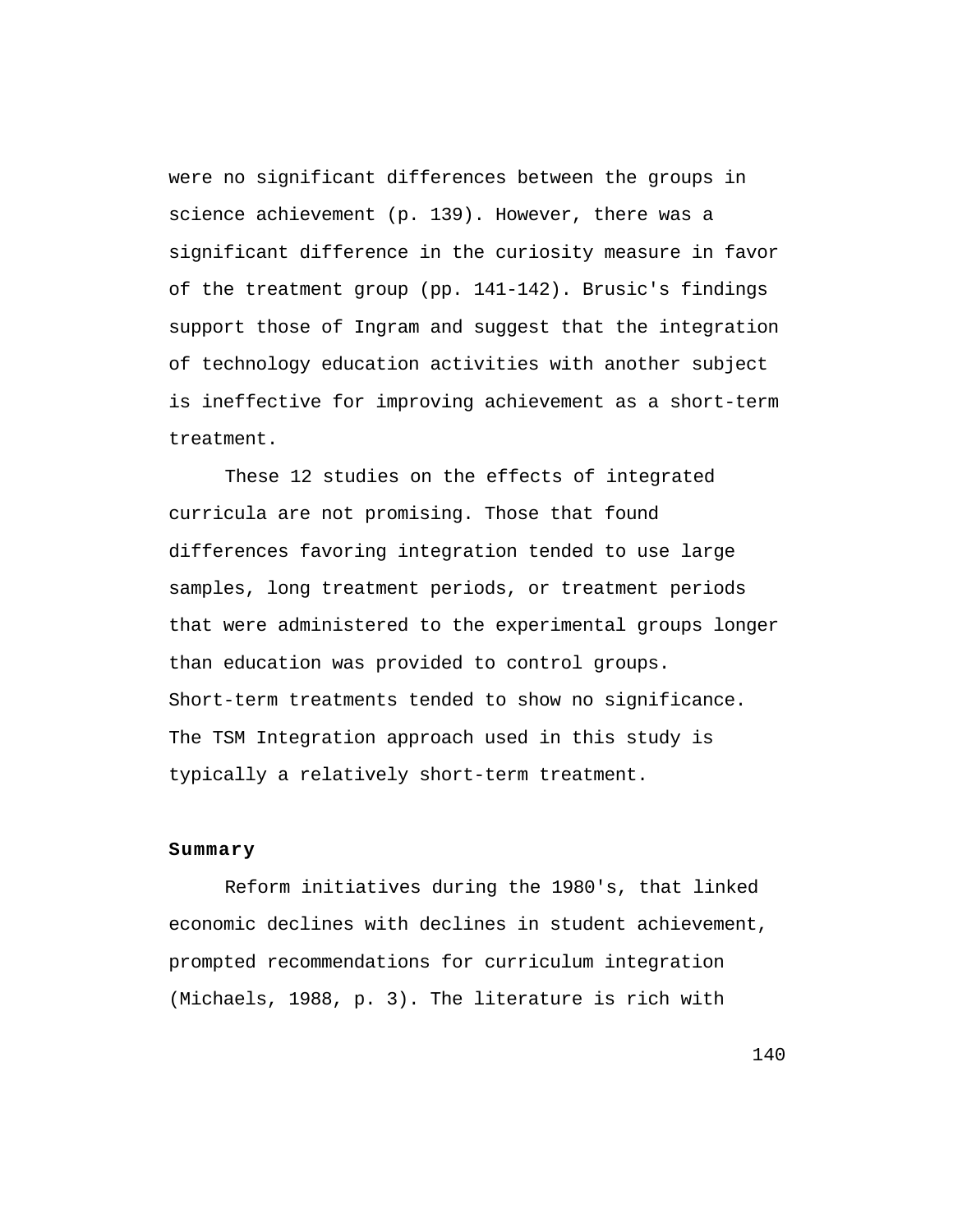sources for a rationale for the integration of technology, science, and mathematics. These sources originate from across the education profession, but those from the respective fields themselves are especially valuable.

The Project 2061 (1989) and the National Committee for Science Education Standards and Assessment (1992) have been chief reformers in the field of science education recommending the integration of technology education, science, and mathematics curricula. Other science education reformers also recognized the benefits of including technology education in integrated curriculum arrangements (Selby, 1988; Hurd, 1991; Salinger, 1992).

The Commission on Standards for School Mathematics (1989) also contributed to a rationale for the integration of technology education, science, and mathematics. They wrote standards for, among other things, the integration of mathematics with other subjects and standards that emphasize problem solving in a manner that is somewhat similar to the approach used in technology education laboratories. Roth (1993) also recommended changes in traditional approaches to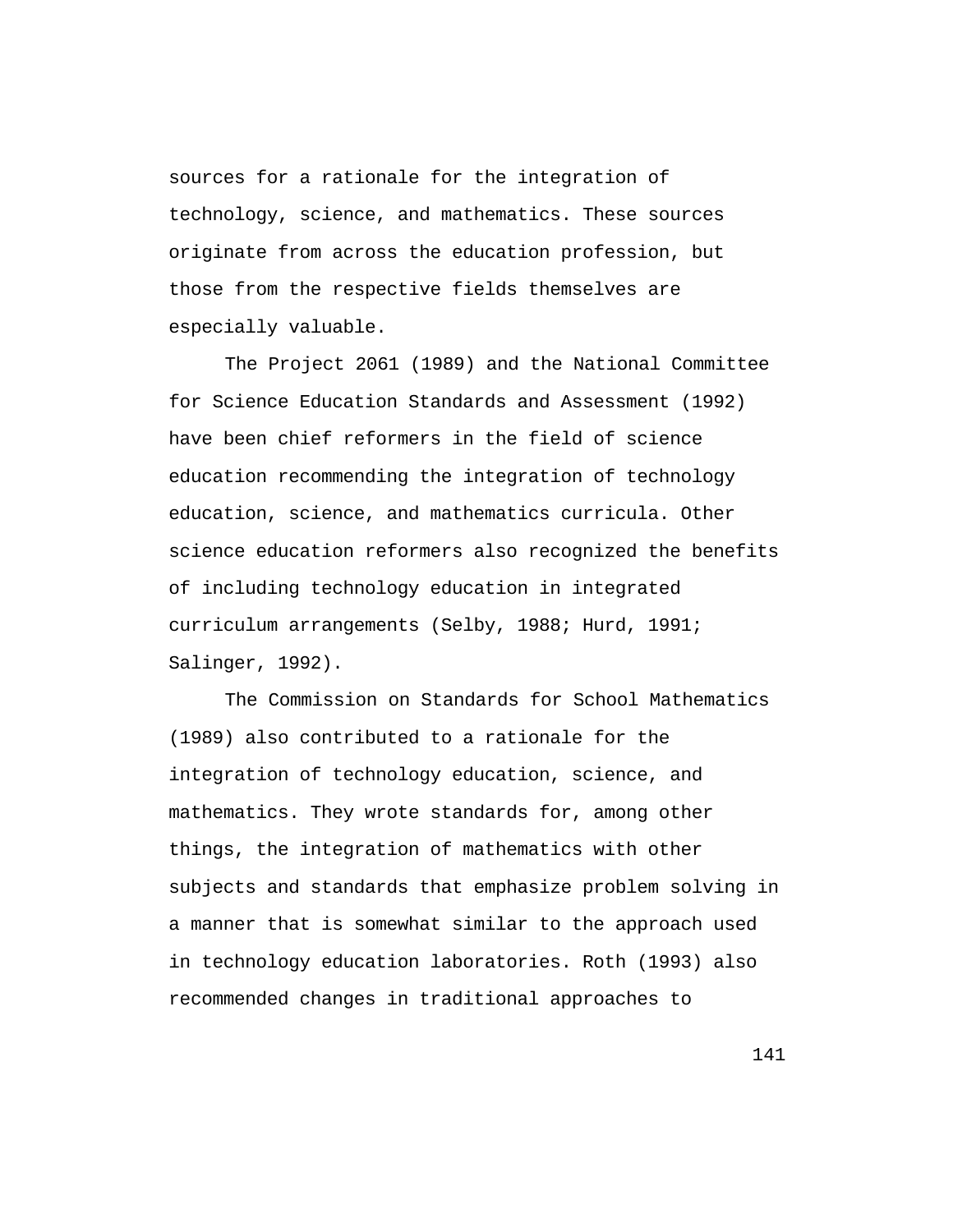mathematics instruction, and his recommendations suggest instructional methods that would be enhanced by integration with technology education.

Leaders in the reform of industrial arts set the stage early for recent recommendations for the integration of technology education, science, and mathematics. Olson (1963) conducted pioneer work in developing a content base for industrial arts that reflected technology. This work made the connections among technology, science, and mathematics obvious. Maley (1959) was the most outstanding reformer in industrial arts and technology education to emphasize the benefits of curriculum integration. The work he did culminating in the Maryland Plan curriculum not only focussed on research and experimentation but also on the links among technology, science, and mathematics (Maley, 1967). This work underscores the influence of Maley's reform efforts with regard to curriculum integration. Lux (1984) also contributed to a rationale for technology education curriculum integration. He saw the acknowledgement of the links between technology and science as necessary for legitimate instruction and learning in technology. It was this premise that LaPorte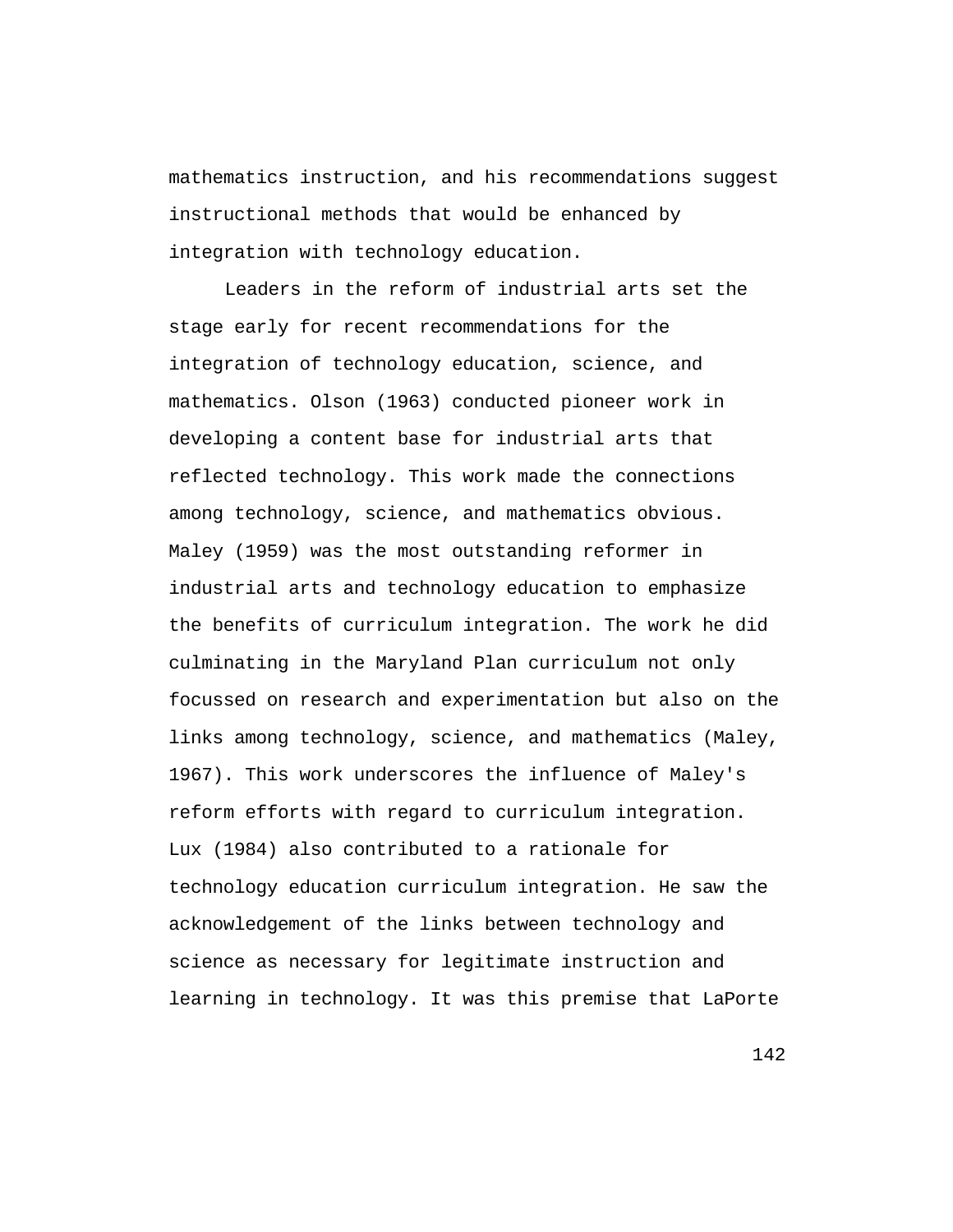and Sanders recognized as a major contribution of technology to science and mathematics; opportunity for application of science and mathematics principles and concepts.

Others in the field of education also contributed to a rationale for the integration of technology education, science, and mathematics. The STS movement recently recognized the value of technology education to the learning of science and social studies (Zuga, 1991). Boyer (1983) recognized the shortcomings of isolated, subject-centered science and mathematics instruction, and he emphasized the importance of technological education after he and the Carnegie Foundation reviewed American high schools. Similarly, Bruner (1977a) recognized that science and mathematics instruction was not presented in a way that best matches the structures of cognition students use for retaining and transferring knowledge to other situations. Bruner's recommendations for reform in science and mathematics were consistent with the hypothesized outcomes of integrating technology education, science, and mathematics.

The integration of curricula is not a new idea, but thanks to the revitalization of curriculum integration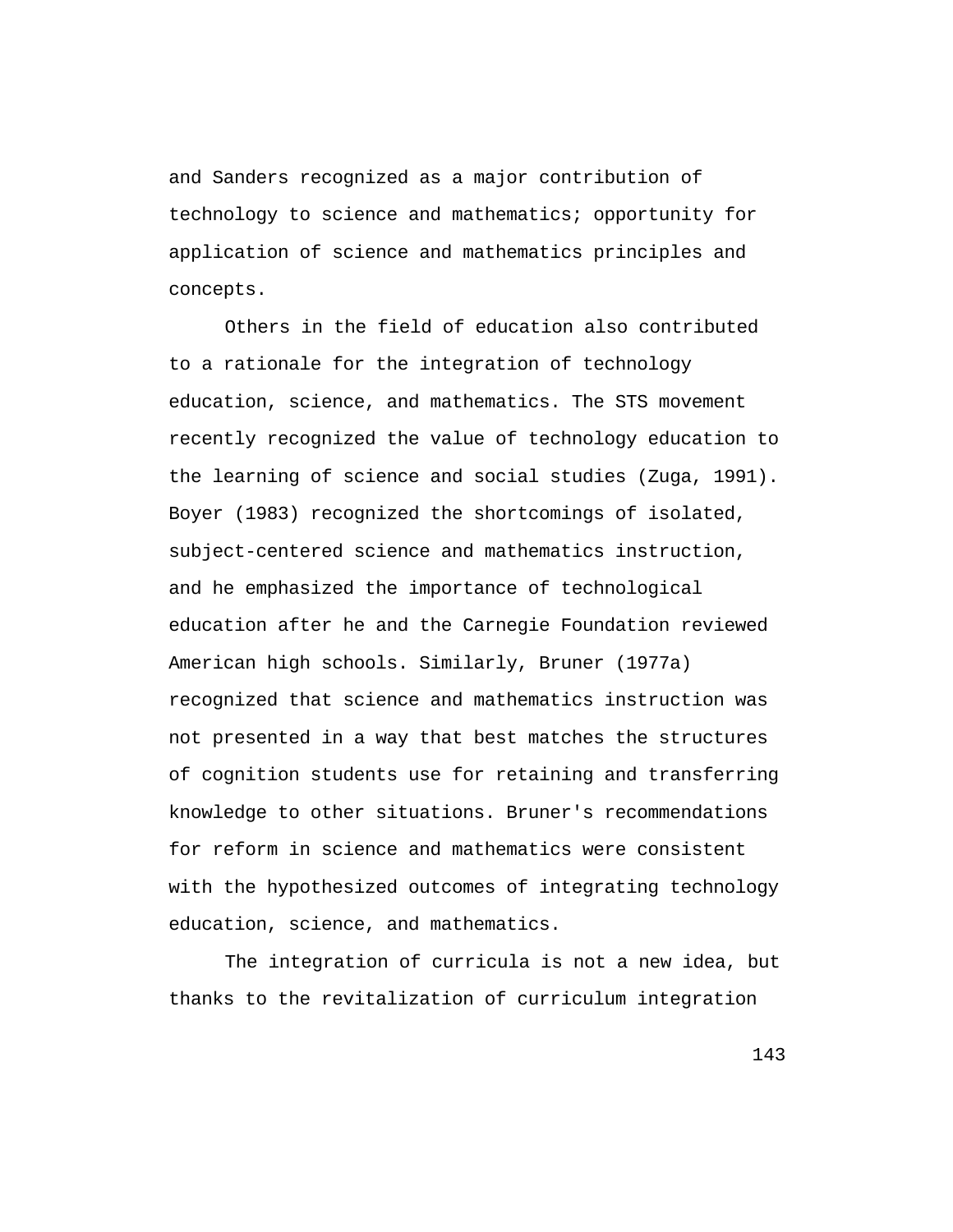in the 1950's and 1960's by Van Til, Vars, and Lounsbury (1961) a variety of approaches to its implementation have been explored. Jacobs (1991a) also stands out as a leader in guiding the implementation of integrated curricula. These four leaders in middle school curriculum have suggested a variety of approaches to integration.

Perhaps the greatest value curriculum integration promises for technology education is how other school subjects and disciplines can help promote technological literacy (Zuga, 1988; Lux, 1958) and achievement in technology education (Waetgen, 1992). However, the participation of technology education teachers in assisting the understanding of concepts in other school subjects is also beneficial to the field (LaPorte & Sanders, in press).

The use of problem solving offers benefits to the learner (Bruner, 1971), and the use of problem-solving models for the guidance of teachers is a sound pedagogical practice (Bruner, 1977b; Waetgen, 1989). Technological problem solving is a part of the technological process per se and therefore, should be an important focus of research in the field (Savage &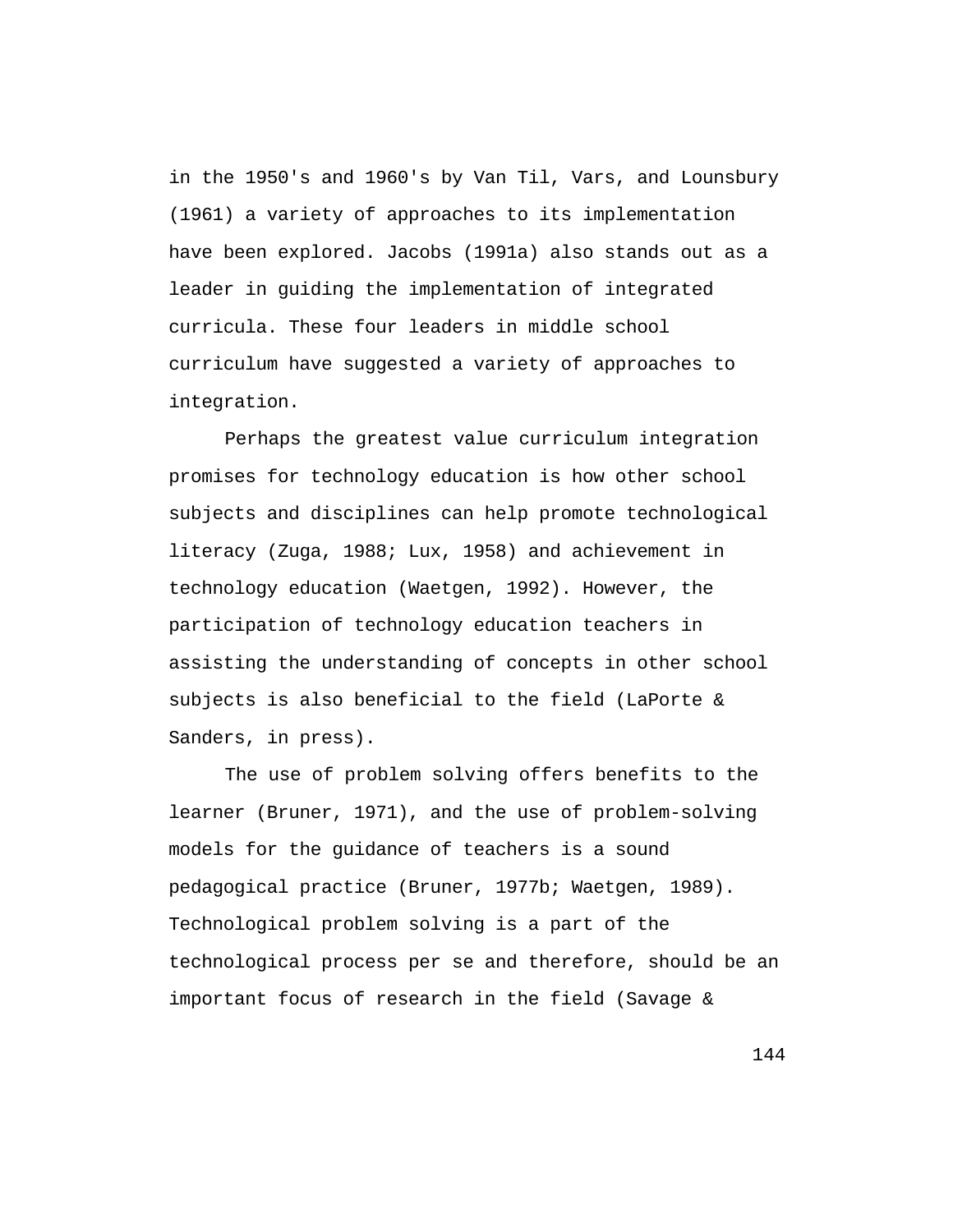Sterry, 1990). Real-life experience in schools, doing real technological processes, and problem solving should be blended in an integrated curriculum of technology, science, and mathematics (Dewey, 1917; Lux, 1984; Savage & Sterry, 1990; LaPorte & Sanders, in press).

With the exception of the TSM Integration Approach (LaPorte & Sanders, 1993), no models of problem solving and technological problem solving contribute to an understanding of how science and mathematics curriculum integration should be utilized within technological problem solving. While there are benefits to the solving of ill-structured problems (Hatch, 1988), not all problems in technology education or even within any illstructured technological problem are appropriately or solely set as ill-structured. Structured problems are a realistic characteristic of technology education (LaPorte & Sanders, 1993) and the processes of technology (Shaw & Reeve, 1978).

 The main concern of this researcher's study was how well science and mathematics aid technological problem solving beyond what is done without science and mathematics instruction. Therefore, identifying methods to measure the quality of solutions is important. The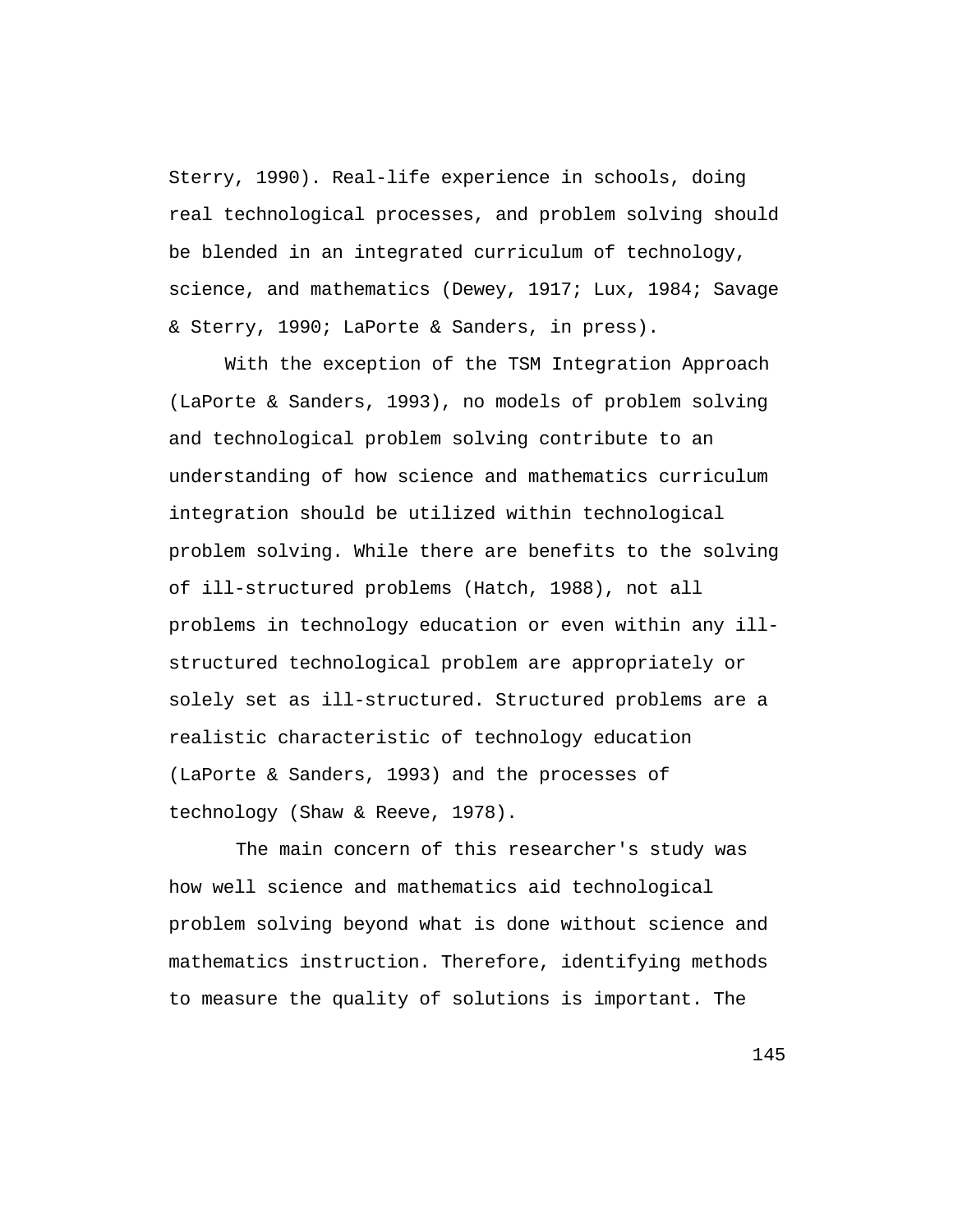following list summarizes ways in which student success in problem solving and technological problem solving may be evaluated or measured.

- Collect evidence that students have been selfregulating problem solving by applying key knowledge during the evaluation of the solution (Bruner, 1966, p. 51).
- Students depend on the opportunity to compare their expectations for a solution to the actual outcomes (Bruner, 1977a, p. 20). The difference between expectations and outcomes is an indication of the success of the process.
- In solving a problem, physical representations of concepts developed by students are a measure of the concept attainment (Bruner, 1966, pp. 58-65).
- In attaining a concept, students must have the chance to observe the outcomes of changes they have made over a series of smaller problems (Bruner, p. 65).
- Among other attributes, achievement in technology education is characterized by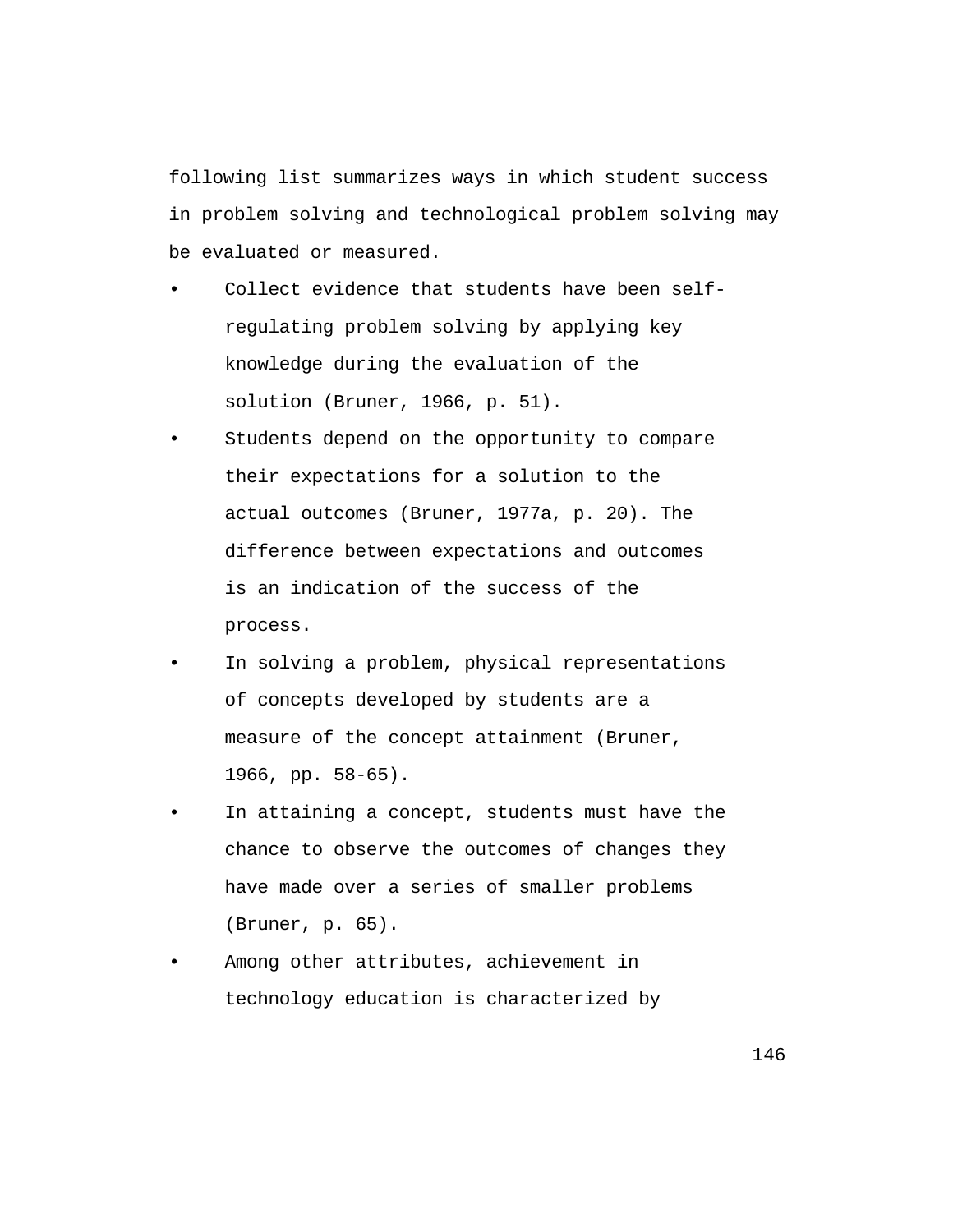applying technological processes and solving technological problems (TEAC, 1989, p. 10; Bensen, 1980, p. 14).

"...'doing' technology is the modus operandi...theory without practice is mere intellectual exercise" (LaPorte & Sanders, in press). To learn the use or value of some concept, students must try them out to experience and observe the application (Bruner, 1977a, pp. 29-30). To confirm theory one must apply it, test, and observe the application.

In science, the quality of conclusions students make about an experiment are measured by the evidence they gather. This evidence is often directly observed or measured with an apparatus (Project 2061, 1989, pp. 147-149). Technological problem solving is similar, and as a process of technology it has as its goal the satisfaction of wants and needs (Savage & Sterry, 1990, p. 12). The systematic application of technological processes provides feedback (Does the technology do what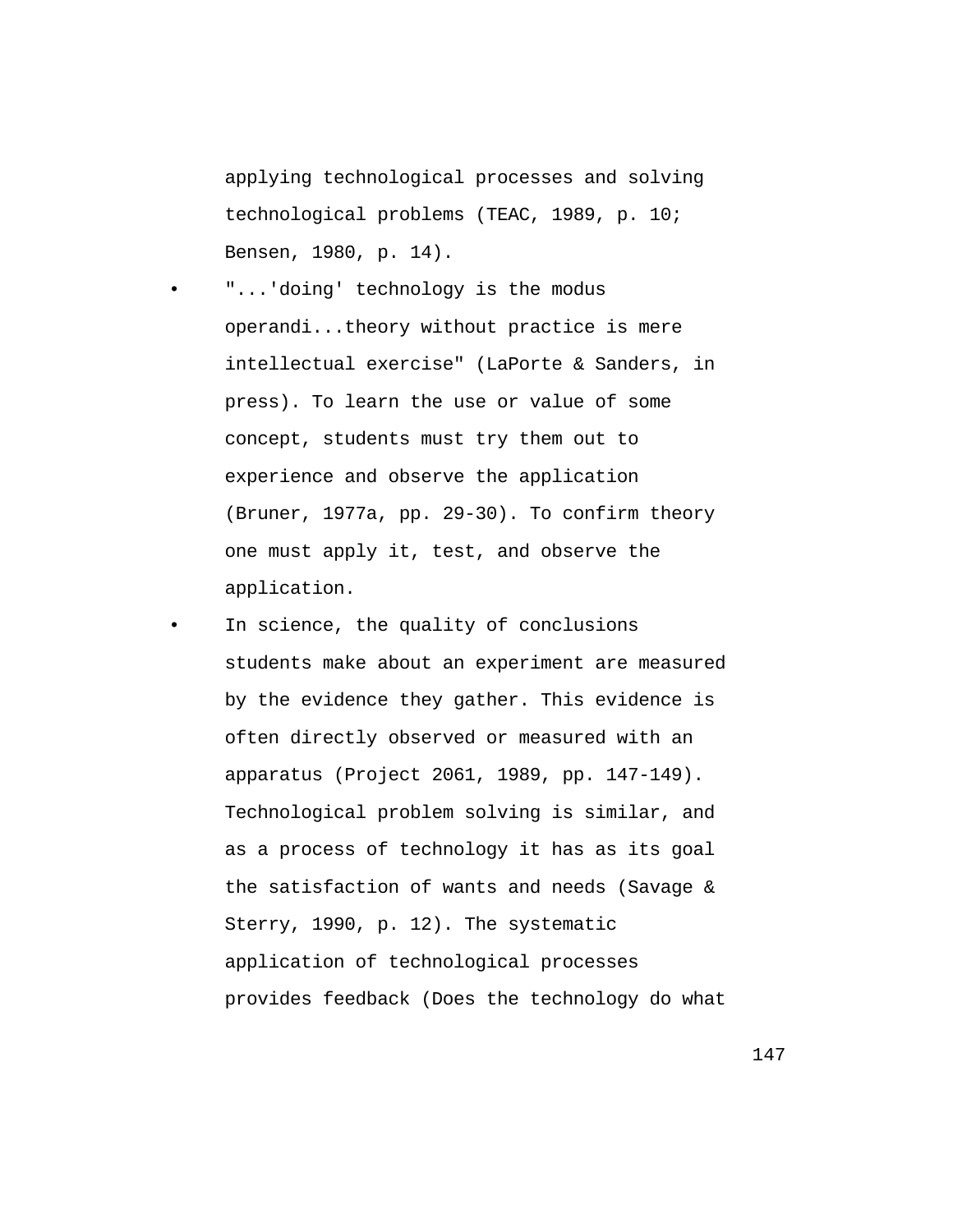it is supposed to do?), and the context in which the technology is needed is the setting for testing the extent to which it satisfies the need (pp. 13, 15, 18).

- Simulations, models, and working models may be used to represent outcomes of technological processes (Tracey, 1990, pp. 138-143).
- Technical apparati may be used to collect data about a problem (Johnson, 1994, pp. 27-28).
- The extent to which subjects are able to change hypotheses based on what they observe can be measured over a series of events in which subjects try to arrive at a solution (Bruner, Goodnow, & Austin, 1956, pp. 128-131)
- Given the opportunity to solve a problem in iterations, the subject can be evaluated by the extent to which attributes of the solution are changed during the iterations (p. 140).
- The degree to which a solution is correct may be an indication of the degree to which the student proved each step in the process or performed trouble shooting (Polya, 1948, p. 12).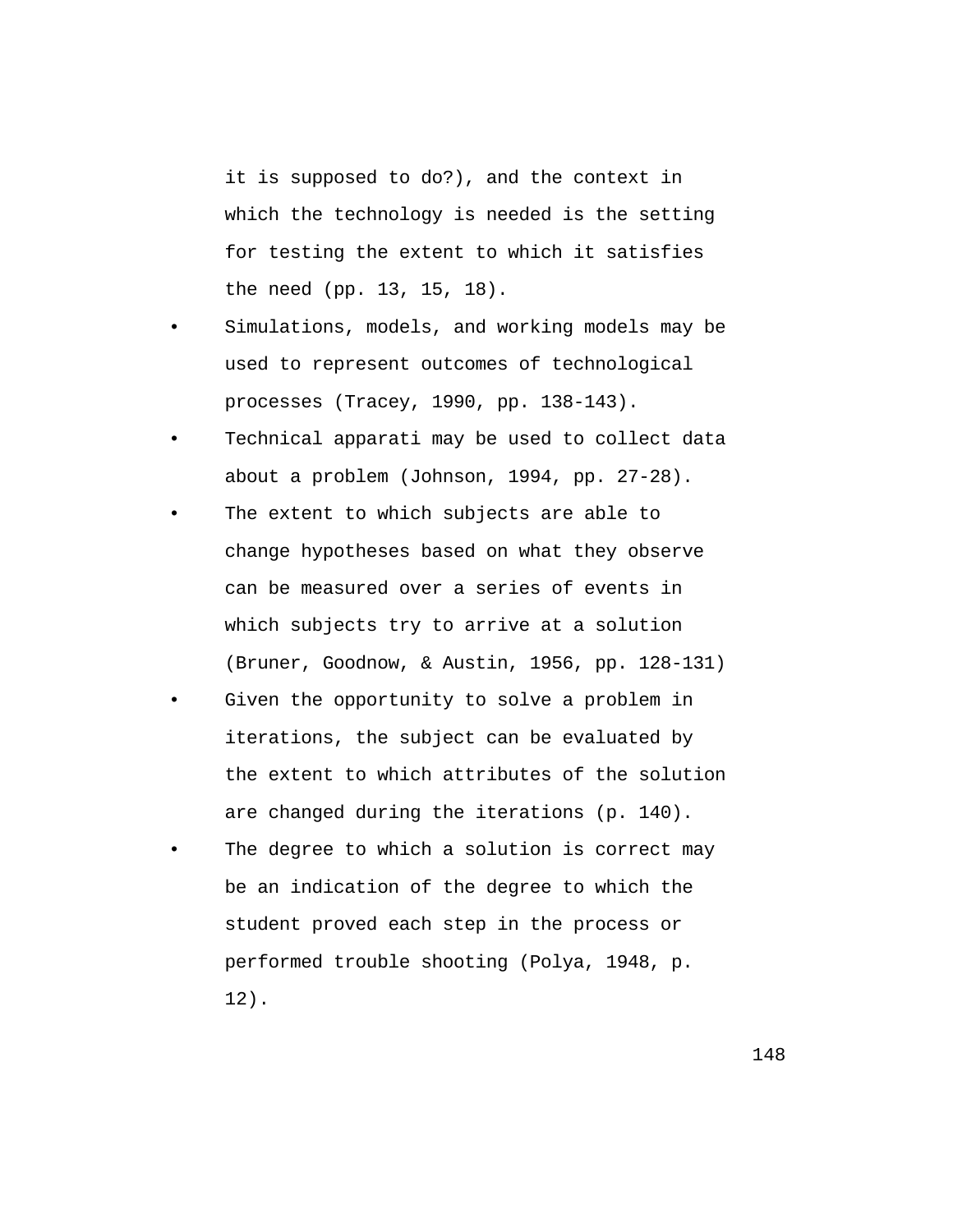- Solutions may be developed in different ways so long as they arrive at the correct answer (Polya, p. 14). In technological problem solving, this is similar to satisfying an objective or some want or need.
- If convergent thought processes are required to bring a solution into implementation (Shaw & Reeve, 1978, p. 7), then the very existence of a solution is a measure of the existence of the thought processes. The quality of the total solution must be the extent to which it satisfies a criterion, objective, need, or prediction.
- Collect evidence that the solutions have been systematically changed (Maley, 1992, p. 6).
- The instructional unit may provide a criterion reference against which solutions may be compared, as is done in the TSM Integration Activity, "Capture the Wind" (Sanders, 1993, p. 58).
- If the instructional unit provides structure or constraints within which students must solve the problem, as is the case with TSM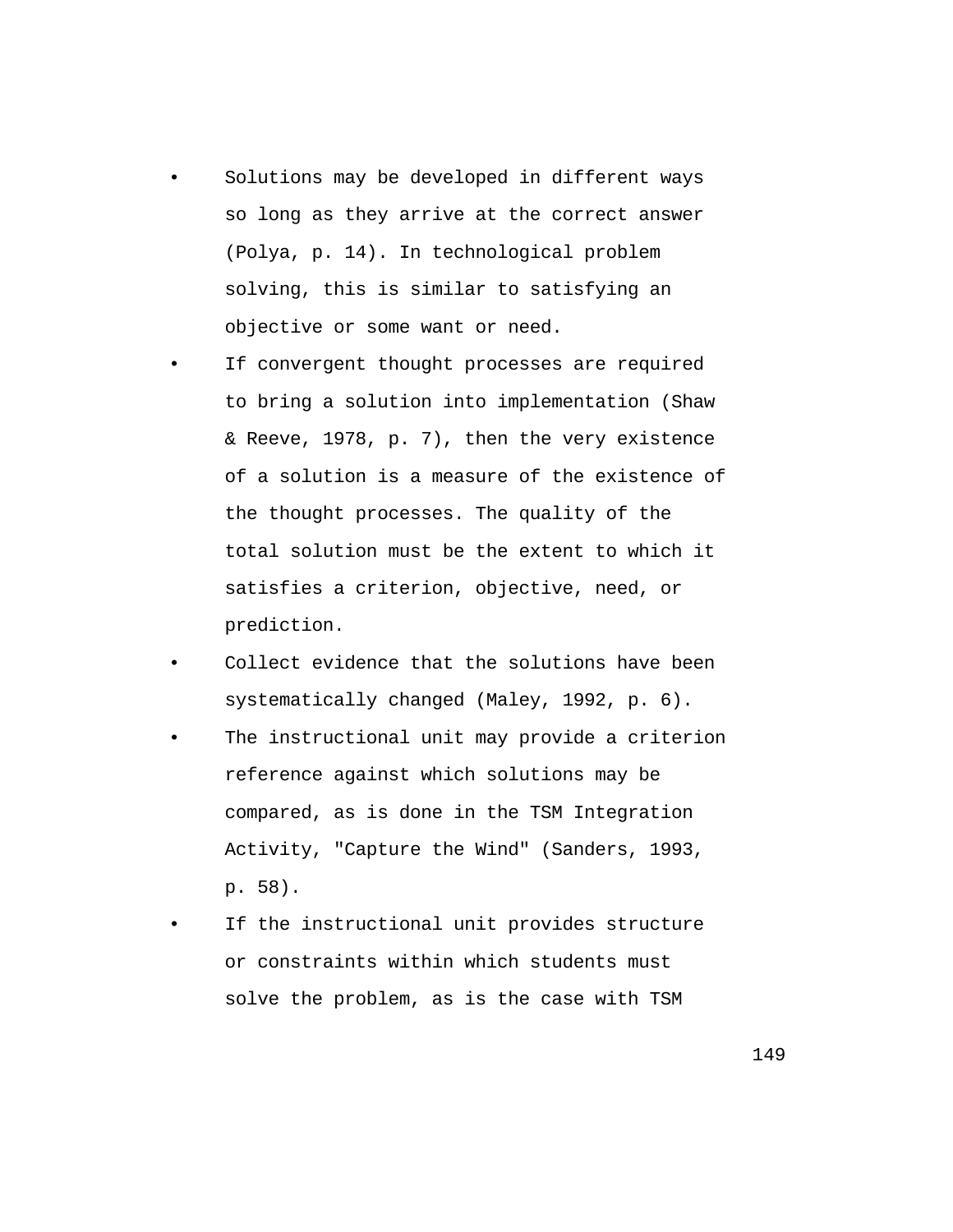Integration Activities (LaPorte & Sanders, 1993, p. 18), then whether or not students stayed within the structure could be a measure of problem-solving success.

- If the instructional unit provides a method or procedure by which solutions are judged, as is the case in TSM Integration Activities (Sanders, 1993, p. 59), then the procedure may provide an indication as to the ability of problem solving.
- Mathematics may be used to determine the effectiveness of problem solutions (LaPorte & Sanders, 1992, p. 2).
- Observing the behavior of a technological solution may be used to assess some quality of some attribute of the solution. For example a boat travels slowly because it sits deep in the water (p. 4).
- The differences in problem solutions can be judged by comparing solutions to each other. For example, one can see if one boat goes faster than another (p. 4).
- Gather evidence that indicates the extent to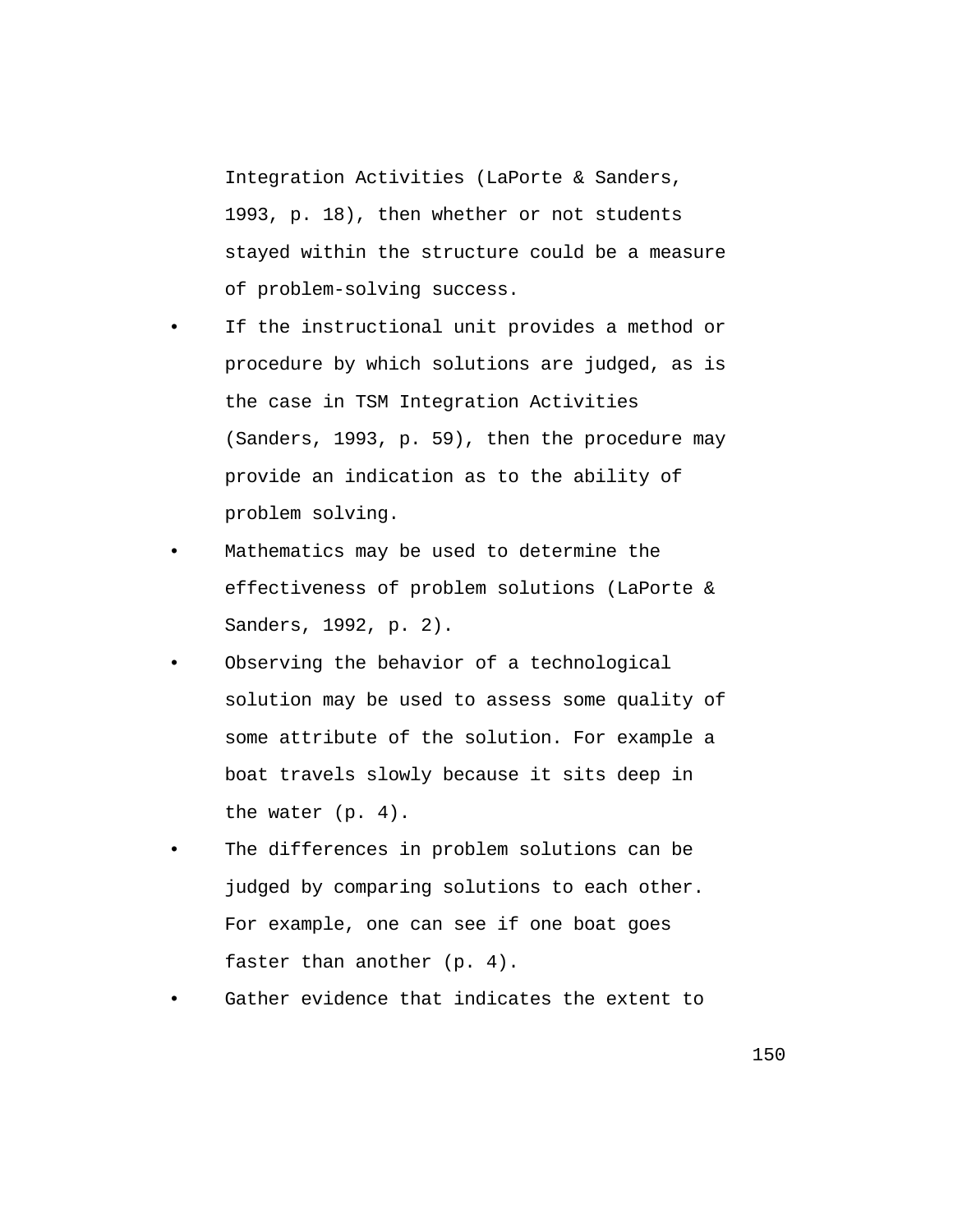which students applied theory to guide their solution process (Lux, 1984, p. 18; LaPorte & Sanders, 1992, p. 10).

A direct technique for evaluating student processes is asking the student why certain things are occurring (Haury & Rillero, 1992, pp. 13-15).

Student evaluation and assessment in problemsolving tasks is typically subjective, but in technology education it seems to be authentic in that students are evaluated for performance that is important in technological fields and practice. The TSM Integration Project is a pioneer technology integration effort that uses the application of science and mathematics principles and concepts to assist in the solution of technological problems. Observations of the effects of such an approach are important targets of research in technology education curricula.

Unfortunately, only sparse research results are available from studies on curriculum integration in general. The vast majority of the studies reviewed were conducted as pretest-posttest control group designs using analysis of variance. The general trend of these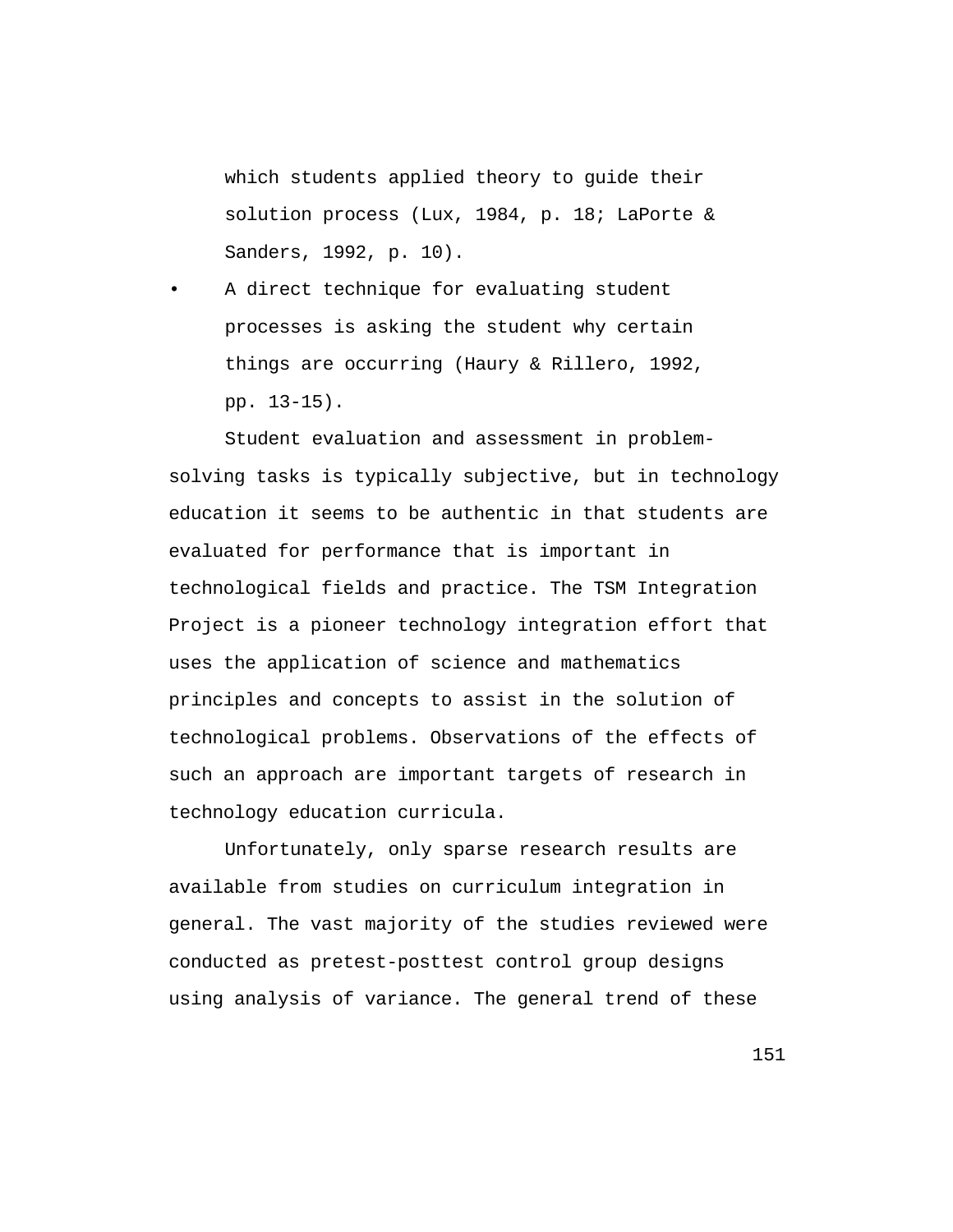studies, some being more relevant than others, is that long-term treatments of integrated curricula and/or instruction seem more likely to improve student achievement. Short-term treatments do not tend to yield significance. Furthermore, the majority of the studies reviewed herein were doctoral dissertations, and a majority found no significance. This suggests that funded long-term treatments of integrated curricula should be studied under the control and expertise of professional educational researchers.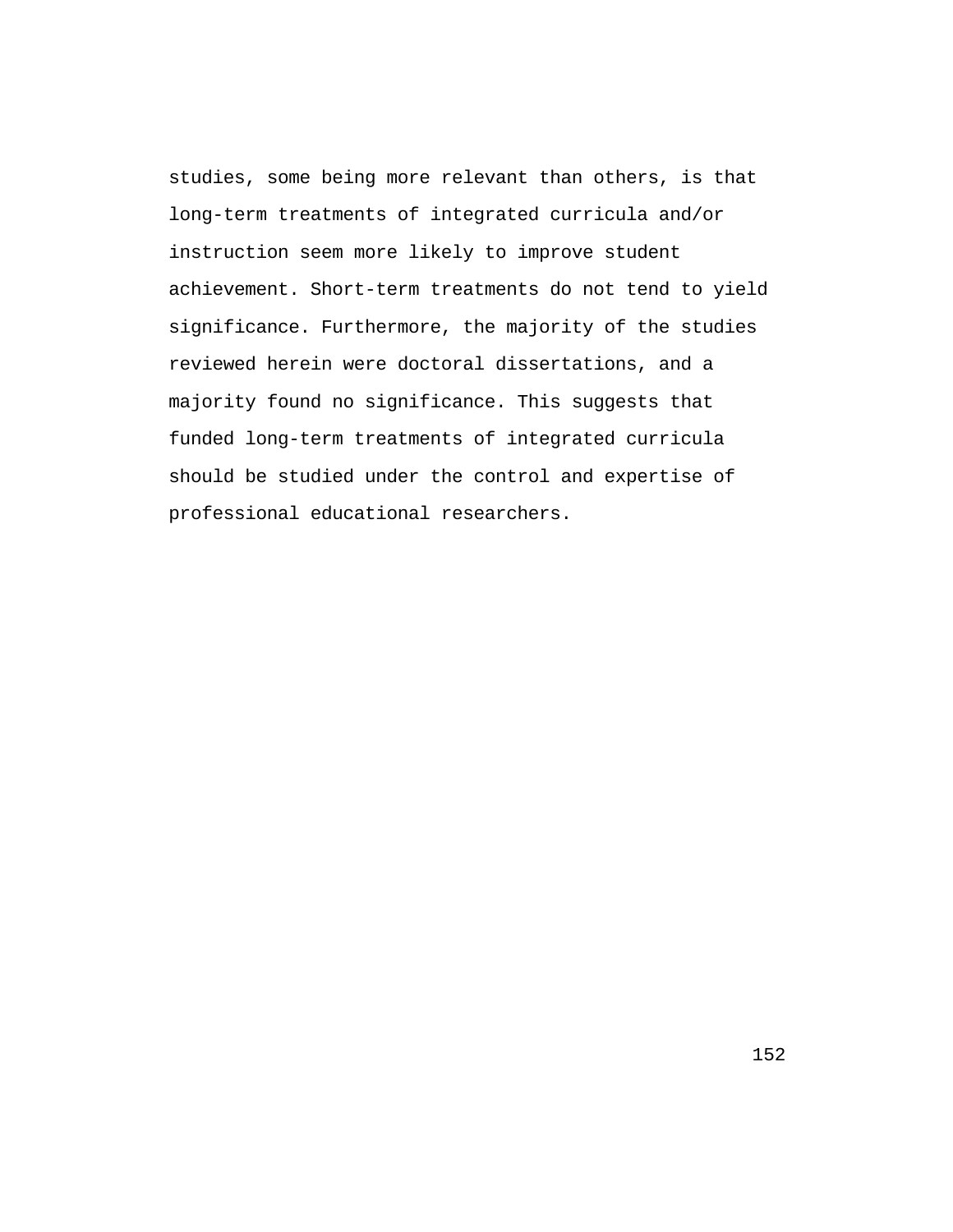## **Chapter Three**

# **Methodology**

## **Design of the Study**

A quasi-experimental, non-equivalent control group design was employed to measure the effects of correlated technology education, science, and mathematics curriculum integration upon the technological problemsolving ability of technology education students (Cook & Campbell, 1979, p. 6; Pedhazur & Schmelkin, 1991, p. 278). See Figure 3.1 below. This design was required because the circumstances present in the schools prohibited experimental designs and other quasiexperimental designs (Campbell & Stanley, 1963, p. 47).

| Figure 3.1                                                    |                                                           |                                    |  |  |
|---------------------------------------------------------------|-----------------------------------------------------------|------------------------------------|--|--|
| first iteration<br>of problem<br>solving with<br>no treatment | treatment in<br>second iteration<br>of problem<br>solving |                                    |  |  |
|                                                               |                                                           |                                    |  |  |
|                                                               | X                                                         |                                    |  |  |
| pretest after<br>first iteration                              |                                                           | posttest after<br>second iteration |  |  |

**The Research Design**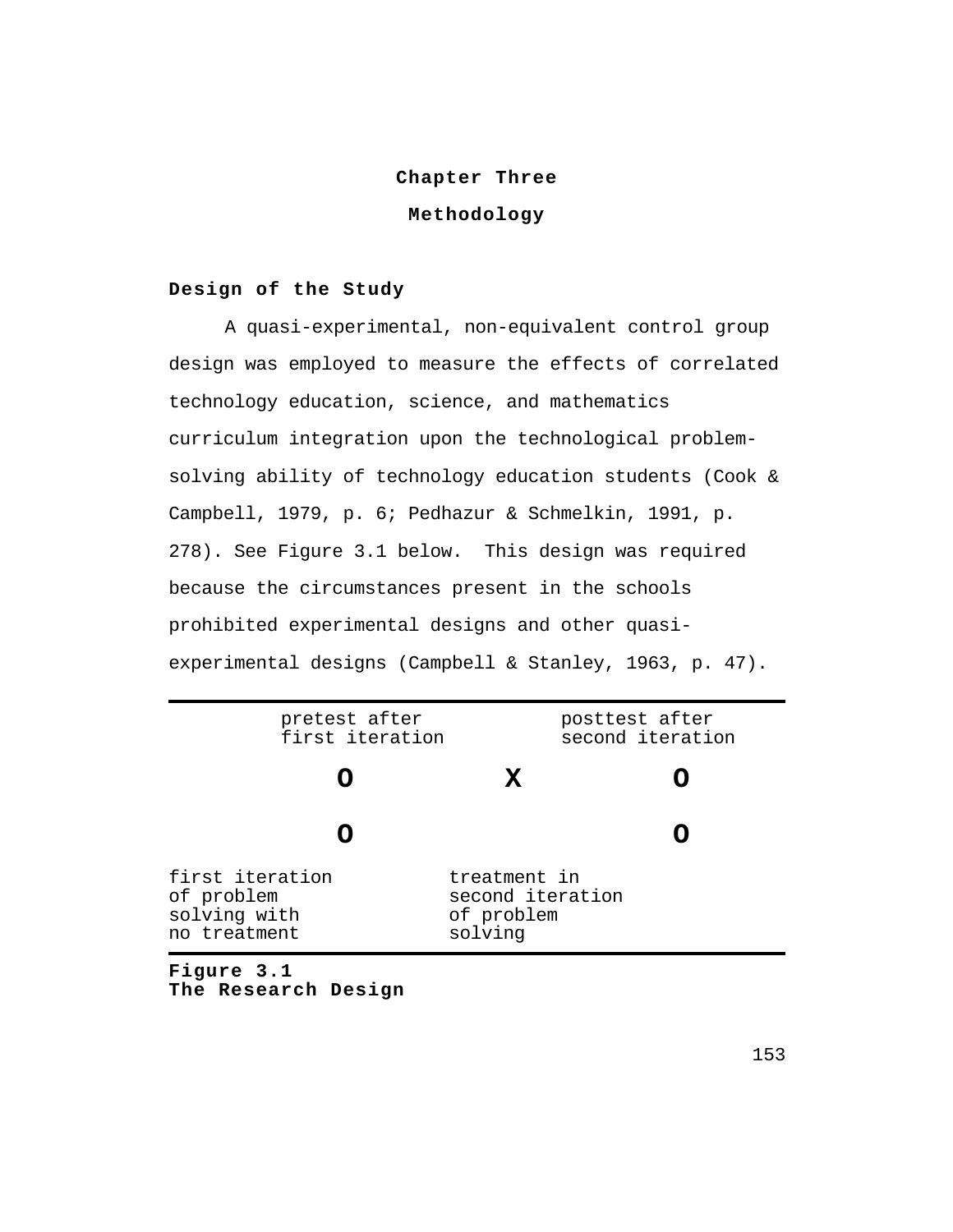**Hypothesis.** The following hypothesis was posed as the basis of the study. It is predicated on the research questions stated previously and on the literature review. The null form of the hypothesis is presented first.

- Ho: There is no significant difference between the technological problem-solving ability of technology education students receiving correlated instruction in science and mathematics (treatment group) and the technological problem-solving ability of technology education students who do not receive correlated instruction (control group).
- Ha: The technological problem-solving ability of students participating in the curriculum integration group (treatment group) will be superior to that of students not in the integration group (control group).

Since the literature and the logic of the experiment support the notion that the experimental group would out perform the control group, a one-tailed test was used. Because the hypothesis is based on the effects of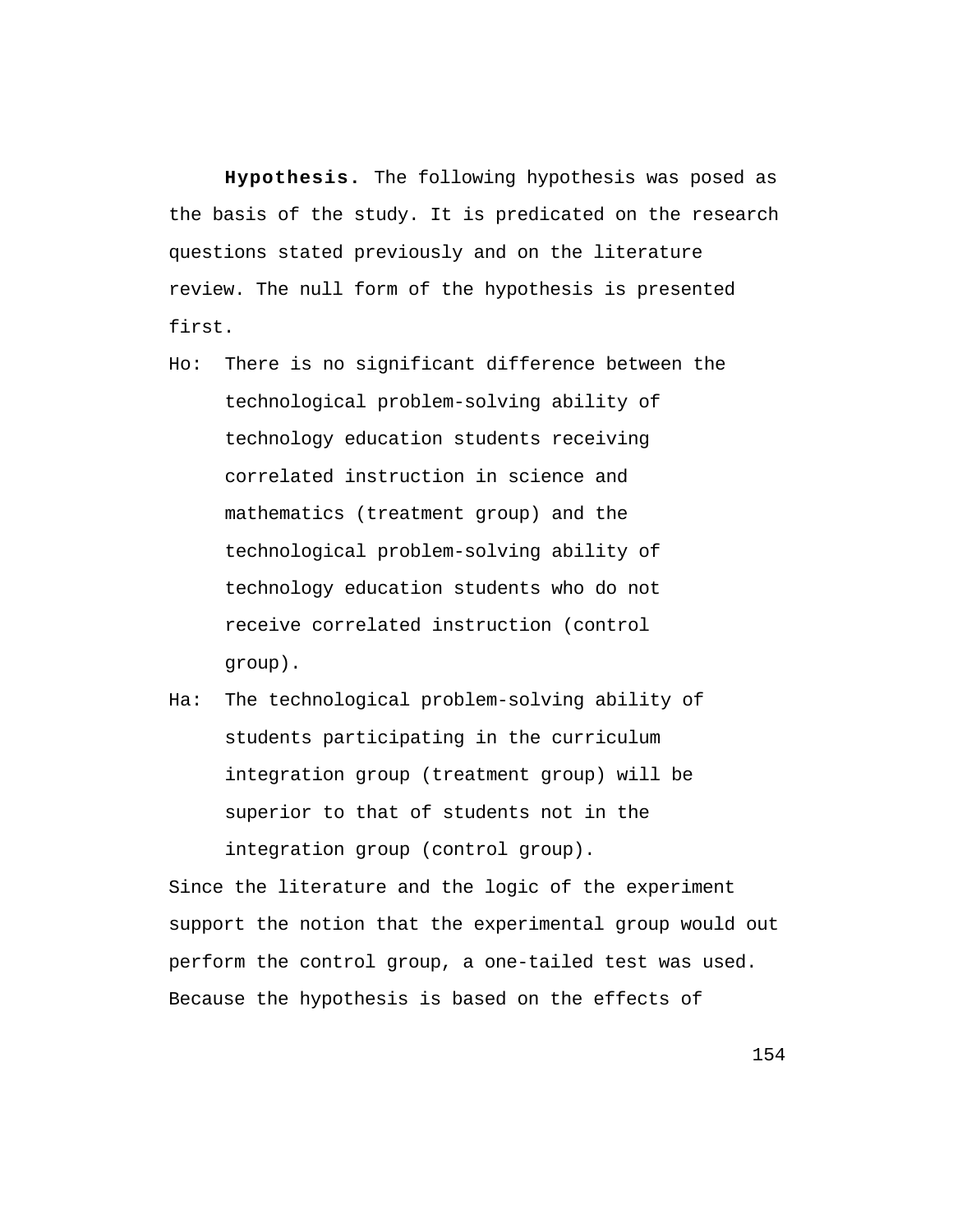technology, science, and mathematics integration on technological problem solving, technological problemsolving ability will be measured.

**Treatment.** The students were to design, construct, and evaluate a wind collector to convert wind energy into electrical energy. The collectors were mounted on a generator; the generator was held constant from pretest to posttest. The measures for treatment effects (or the performance of the wind collectors) were the amperage output and the voltage output of the generator.

**Sample.** The samples for the pilot study and the experimental study are summarized in Table 3.1. Several requirements delimited the sampling frame for this study and its pilot study. Due to time constraints, the samples were drawn as a matter of convenience within the structure of sampling frame requirements. Because of costs, the sampling frame was delimited to middle schools in Virginia. Because of the quasi-experimental design and an experimental attempt to control confounding variables, the samples were drawn from middle schools that had two or more technology education teachers in the same school. Each teacher had to have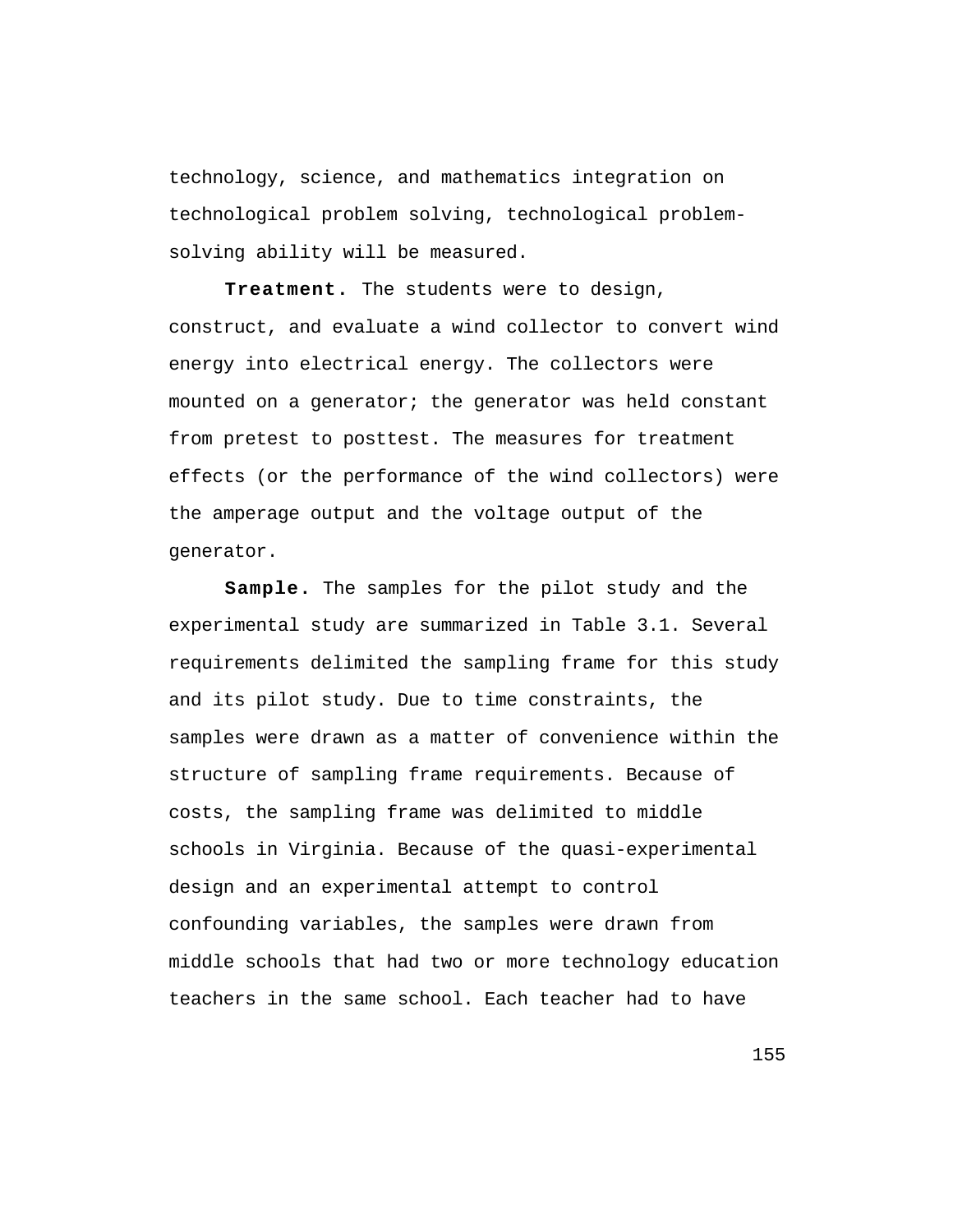access to a general technology education laboratory, and each had to teach classes at the same grade level.

Additionally, because the feedback from the TSM Integration Project suggested that implementing curriculum integration is difficult and requires commitment from the teachers involved (Sanders, 1993, p. 59; LaPorte & Sanders, 1992, p. 5), the sampling frame was composed of schools that had demonstrated an interest in curriculum integration.

Having obtained permission from the administration, the sample in the pilot study was selected from a middle school in a rural area of south-central Virginia. The treatment group technology education teacher for the pilot study was part of a team that participated in a workshop on curriculum integration co-sponsored by the TSM Integration Project. Originally, the researcher proposed a factorial design to investigate the effects of being female or African American, but there were insufficient numbers of subjects to conduct a meaningful analysis. One class of eighth grade technology education students was available to act as the treatment group, and it consisted of 16 students, including three females and four African Americans.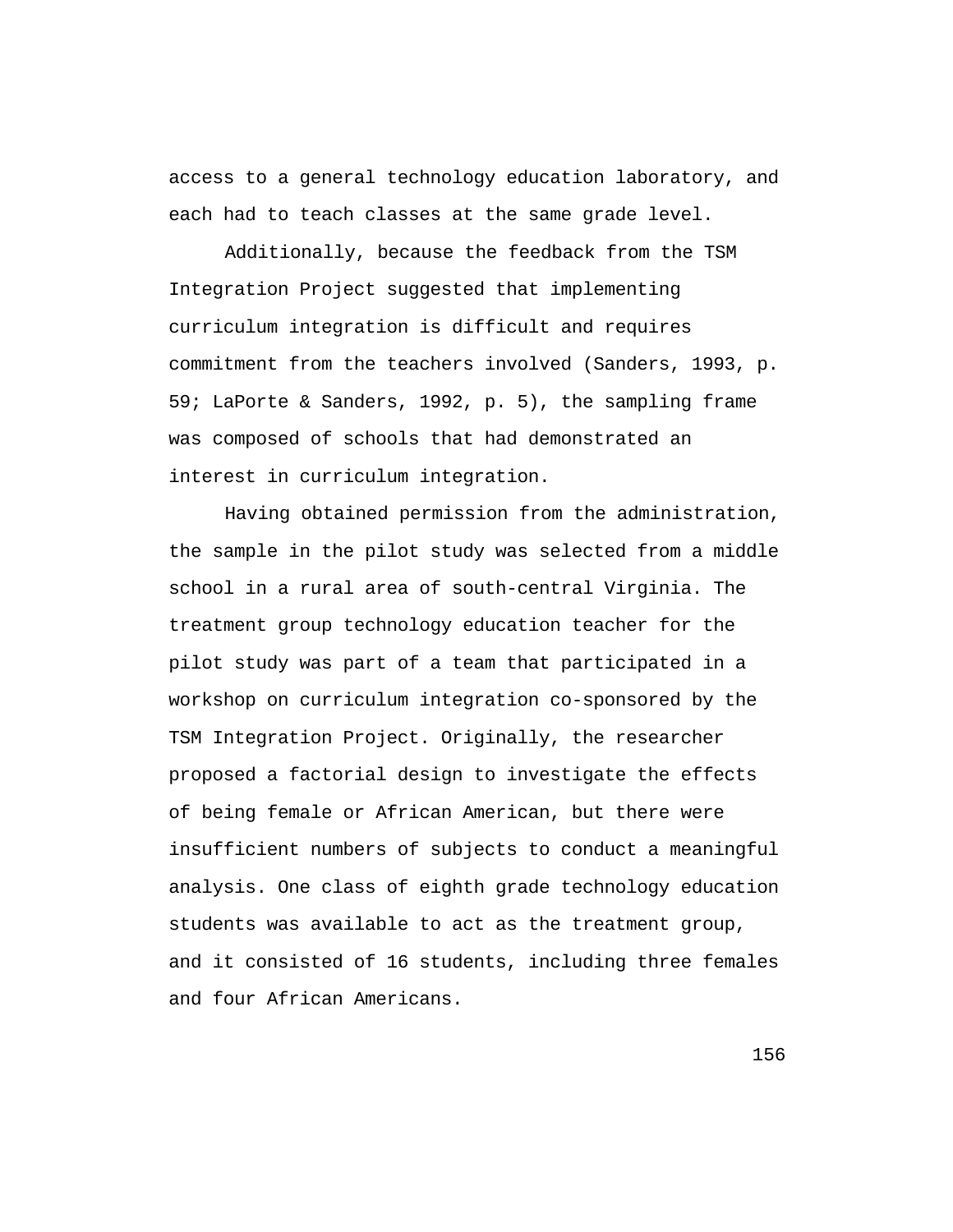The pilot study control group teacher had two classes of eighth grade technology education students. It contained 35 students total, with three females and 15 African Americans.

It is important to note that because the science and mathematics concepts taught in the treatment did not coincide with the current scheduling of the regular science and mathematics curriculum, the willing treatment teachers had to teach the science and mathematics in the technology lab during their common planning periods. This constraint determined which class of students under the treatment teacher would be selected. The experimental design and the constraints to TSM curriculum correlation limited the sample size.

The study sample was selected from a middle school in a suburb of Richmond, Virginia that had participated in a "Making the Connections" workshop on curriculum integration during the previous school year. Two of the technology teachers taught eighth grade classes and had general technology education laboratories that were required for the construction of the technological solutions. They agreed to participate in the study after the administration at the study site approved it.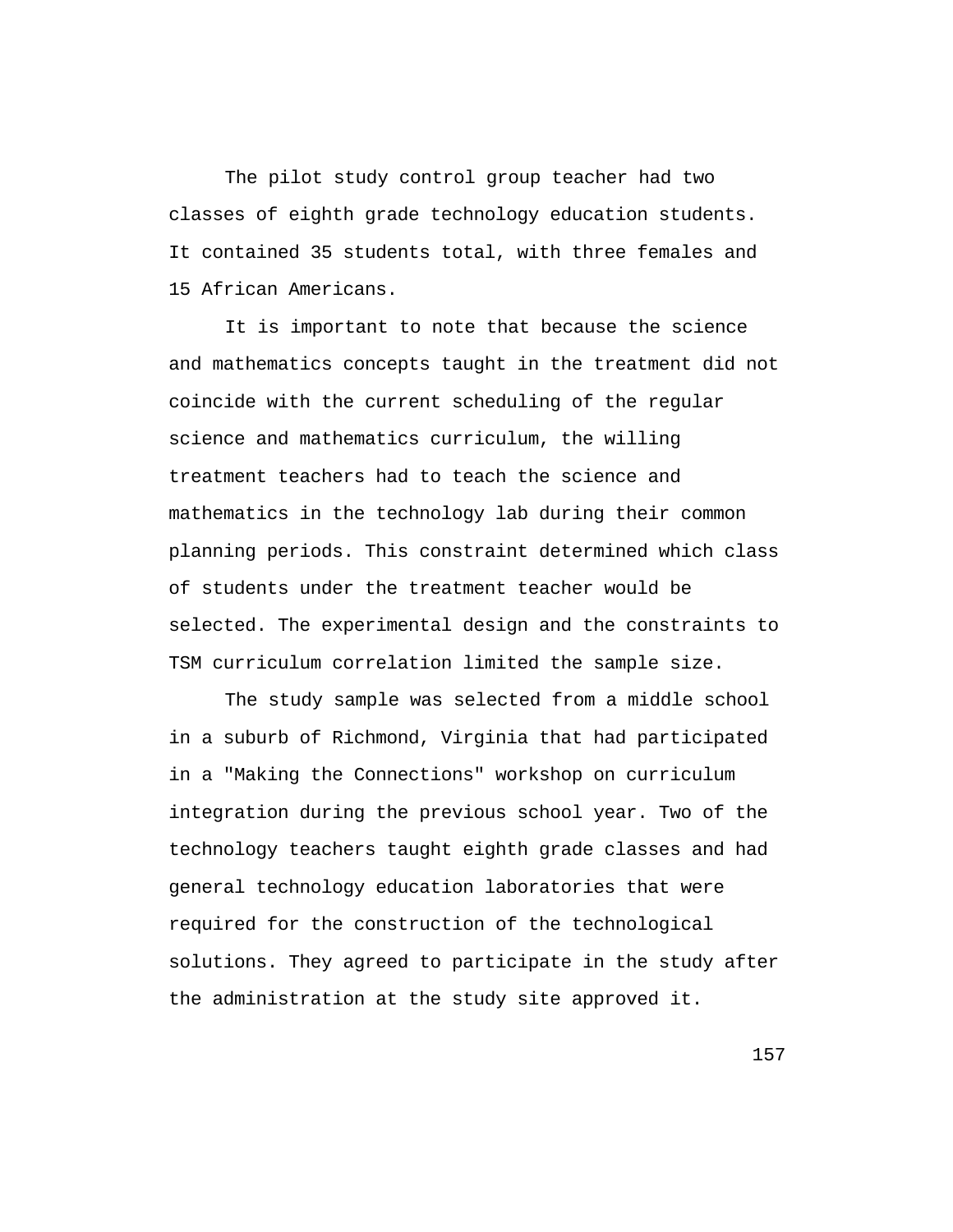The technology teachers recruited the science and mathematics teachers for the study. Because the science and mathematics concepts taught in the treatment did not coincide with the current scheduling of the regular science and mathematics curriculum, the willing treatment teachers had to teach the science and mathematics in the technology lab during their planning period. It is important to note that the technology teacher that would participate in the treatment was assigned on the basis that he taught eighth graders during the planning period of the science and mathematics team members. This limited the sample size. The control group teacher had his planning period during the treatment class period. The existence of such constraints to TSM curriculum integration are consistent with the literature (Bergman, 1992, p. 189; George, 1982, p.12; LaPorte & Sanders, 1993, p. 19; Merenbloom, 1981, pp. 1-2; Salinger, 1992, p. 45).

Though he had all eighth grade classes, only one class was selected for the control condition. This control group was selected based on anticipated interruptions to the instructional schedule. The control group would need to experience the same interruptions as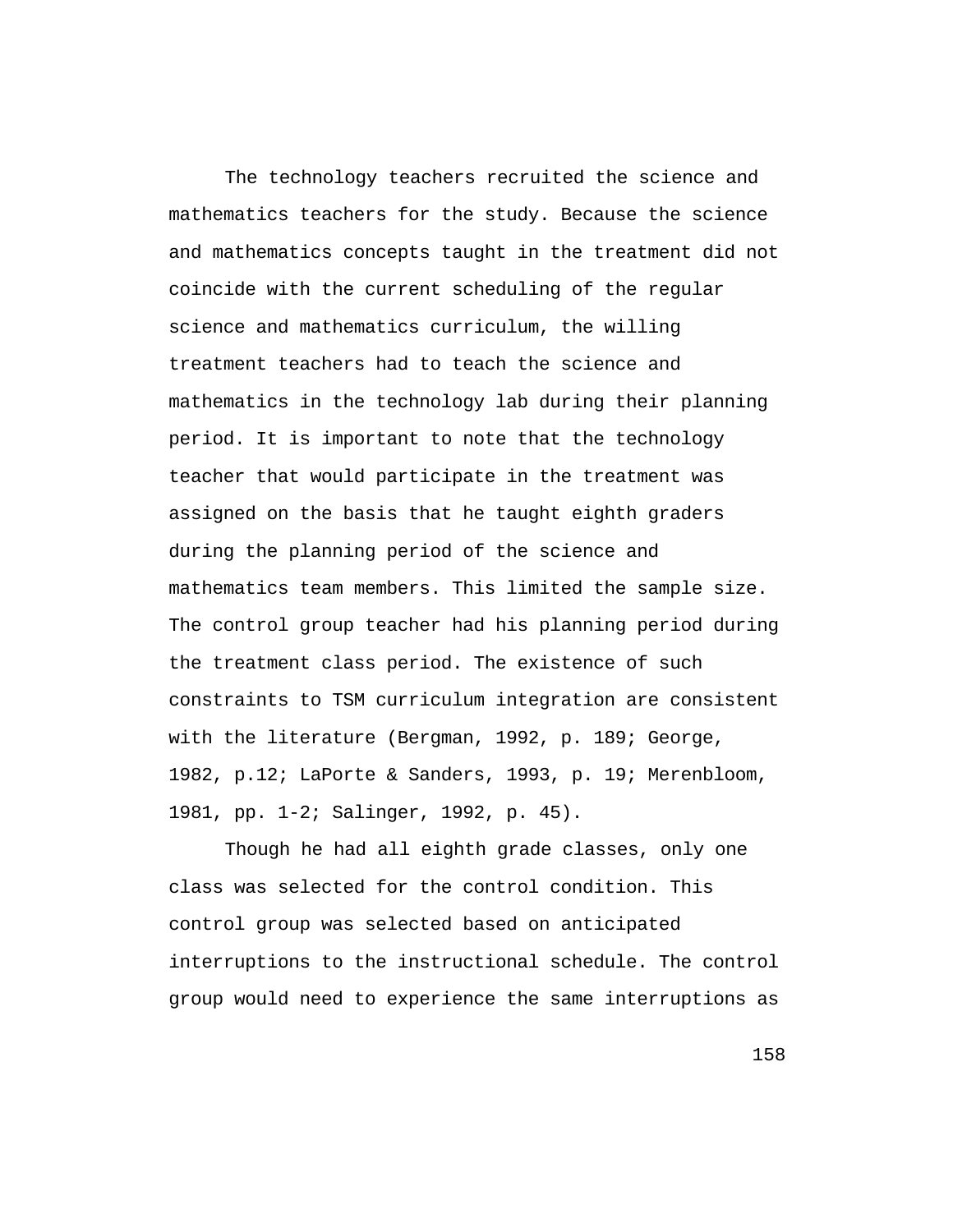the treatment group. Other classes taught by the control teacher were not going to experience the same interruptions.

## **Table 3.1 Delineation of Samples**

|                                    | Treatment    | Control       |  |
|------------------------------------|--------------|---------------|--|
| Pilot Study<br>Females<br>Minority | 16<br>3<br>4 | 35<br>3<br>15 |  |
| Experiment<br>Females<br>Minority  | 17<br>2<br>3 | 16<br>5       |  |

The study treatment group consisted of 17 students, three of whom were female and three African Americans. The control group had similar enrollment but no female students. The treatment and control group numbers are shown in Table 3.1.

**Apparatus to measure treatment effect.** The measures for treatment effects (or the performance of the wind collectors) were the amperage output and the voltage output. To sample voltage and amperage, the wind collector solution was mounted onto the shaft of the generator. The generator, fan, distance from the fan, multimeters, and sampling time were held constant for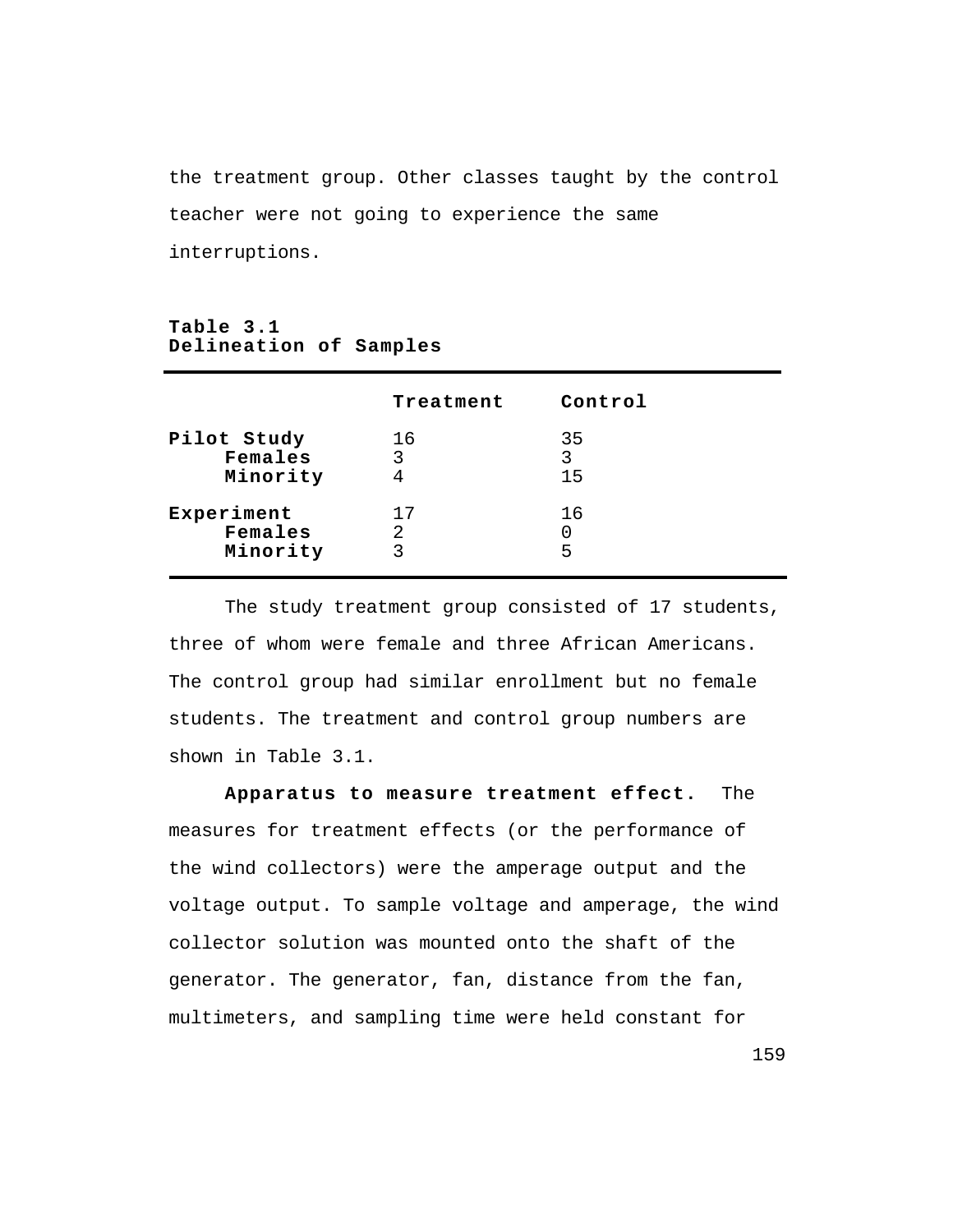every reading throughout the study.

Each wind collector was given 30 seconds to get up to speed. The highest readings in that period were recorded. These values were multiplied to calculate the power output of each solution.

The generator was connected in a parallel circuit with a power resistor serving as a load for the circuit. The power resistor was of a rating that provided full load for the circuit. The ammeter was connected in series with the circuit, and the voltmeter was connected in parallel across the load.

Modern multimeters, voltmeters, and galvanometers or ammeters are statistically reliable measurement instruments. The likelihood of random error is small. A malfunction of the device would have to occur. Because the multimeter is used to take measurements from mechanisms, random error is again less likely. Most machines typically do not widely vary in their performance. Systematic error was possible in collecting these data during the pilot study, however, the training of all technology teachers in the proper use of multimeters minimized this threat (Pedhazur & Schmelkin, 1991, pp. 225-227). Systematic error was much less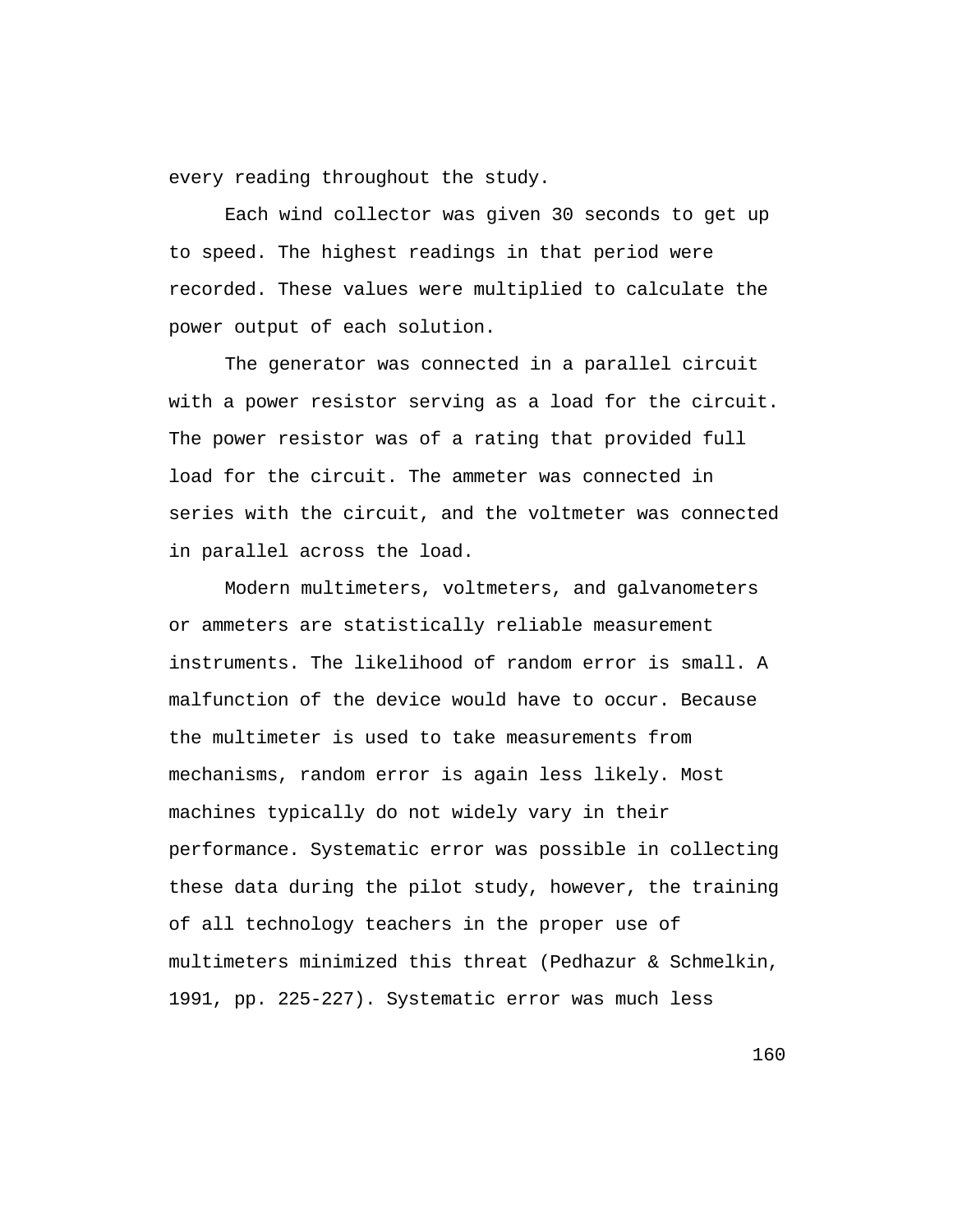likely at the study site because the researcher administered the pretest and posttest.

The variations of pilot study pretest voltages, pilot study posttest voltages, and sample generator voltage were compared using a t-test analysis. The sample generator analysis was conducted a priori. The comparison of the three voltage outputs was conducted ex post facto for the pilot study. The pilot study power readings were taken in a manner consistent with the testing procedure described above. The sample generator readings used one collector (constant) during a two and one-half hour period. See Table 3.2.

Any variation in the output of the sample generator over the two and one-half hour period was significantly smaller than the variation of student-made wind collector output. In qualitative terms, the variation of the sample generator output was minute.

# **Table 3.2 T-Test For Generator Variation**

**Dependent Variable:** Generator Voltage **Group Count Mean Std.Error 95% Conf. Prob > T Pretest** 16 127.5 8.62 109.0 145.8 0.0000• **Generatr** 16 411.1 0.99 409.0 413.3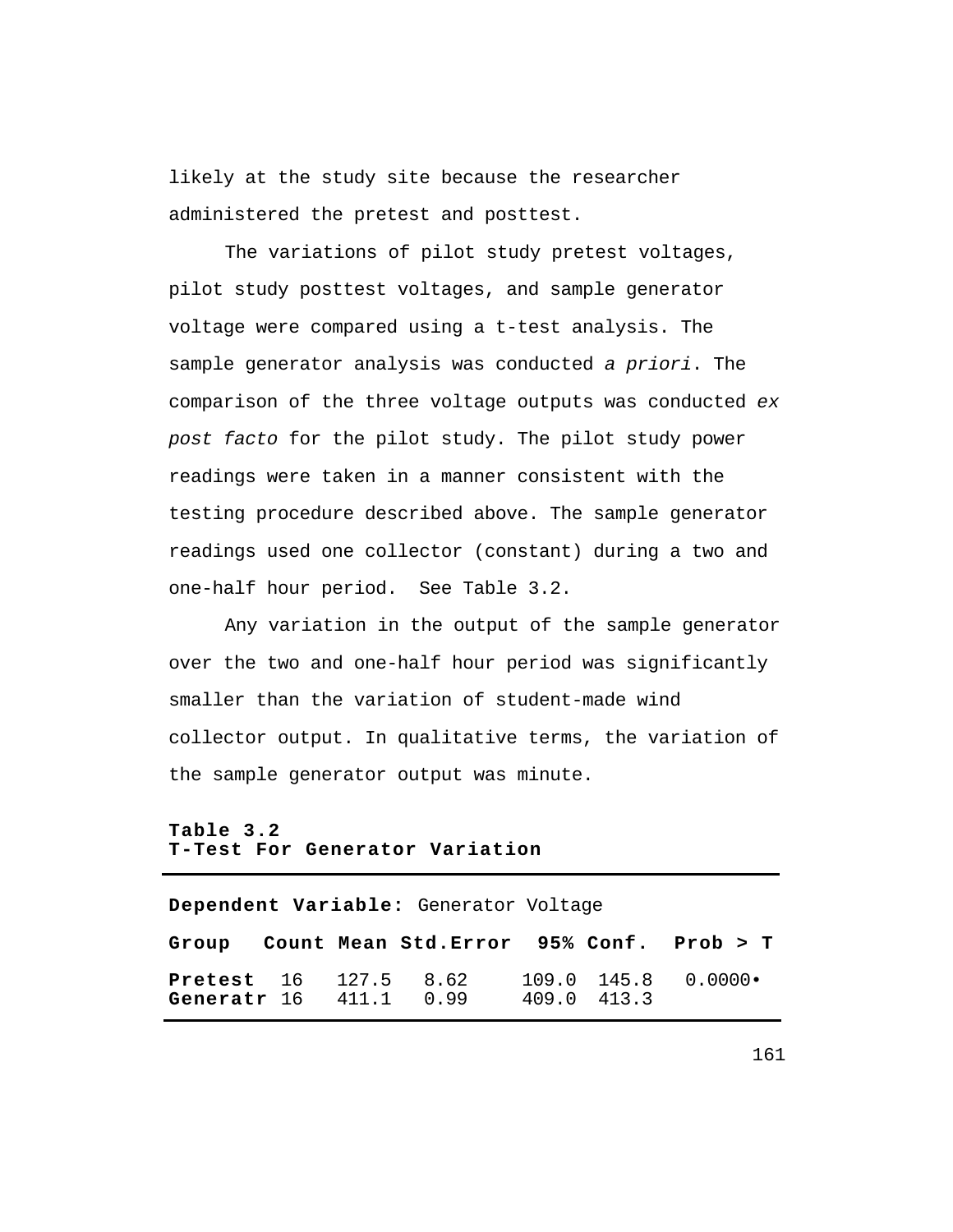|  | Group Count Mean Std. Error 95% Conf. Prob > T                                           |  |  |
|--|------------------------------------------------------------------------------------------|--|--|
|  | <b>Posttest</b> 15 216.9 23.91 165.6 268.2 0.0000.<br>Generatr 16 411.1 0.99 409.0 413.3 |  |  |

The life of the sample generator was determined to be constant during the two and one-half hour period. The generator was operated constantly during this period and its output was sampled every five minutes. Figure 3.2 (not available) shows an overlay plot of the variation in sample generator output voltage, average student pretest voltage for the pilot study treatment group, average student posttest voltage for the pilot study treatment group, and the absolute time interval during which the generator would be used for measuring student power output. It is during this interval that the generator is extremely reliable. The break-in time for the generator was 15 minutes. The most reliable output begins after 15 minutes of continuous operation until 100 minutes of continuous operation. See Figure 3.2.

As a result of the life span analysis, all practice generators, the pretest-posttest generators, and the pretest-posttest back-up generators were operated for 15 minutes before being used in the pilot study and the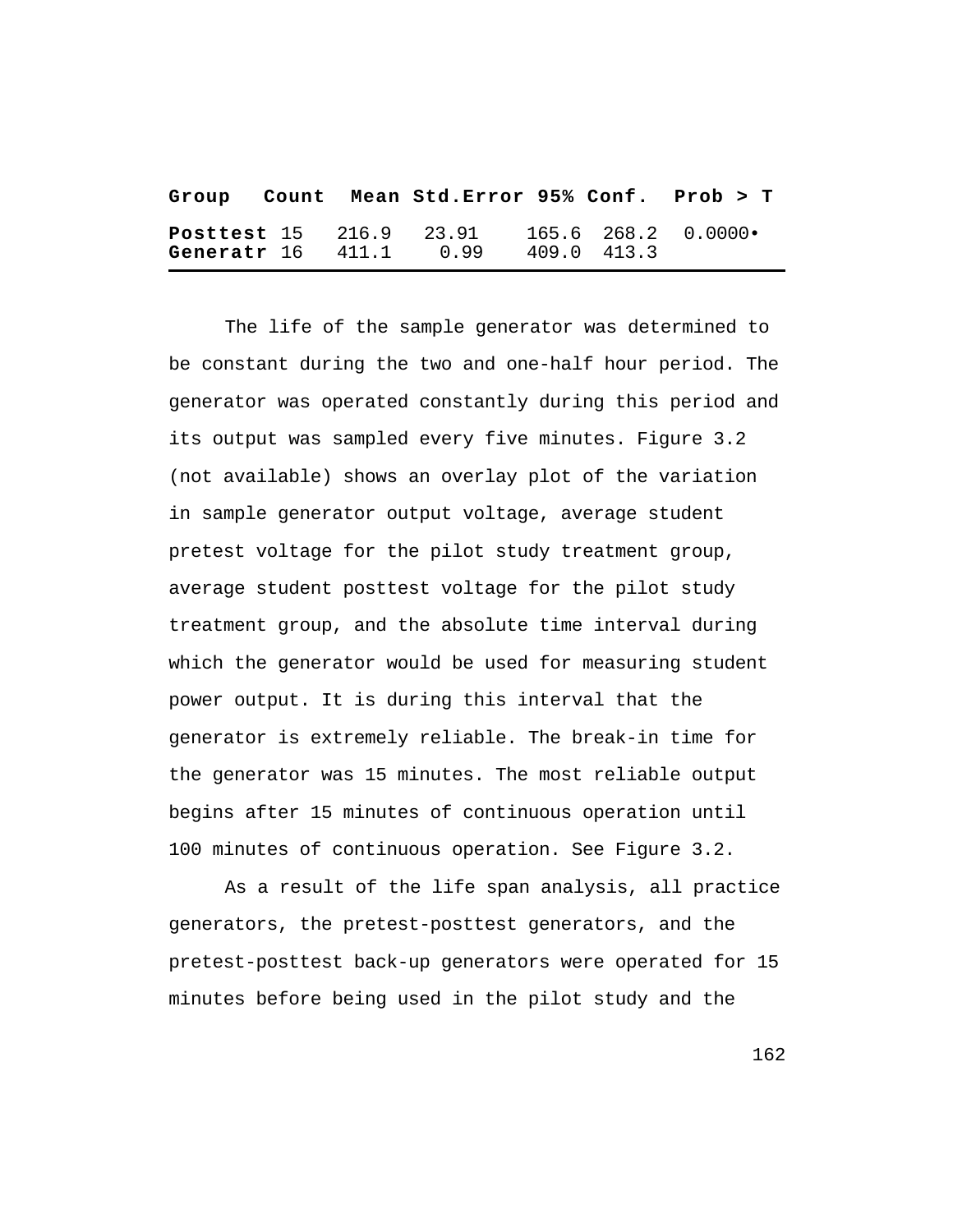study. Each teacher was instructed to discard practice generators after 40 service minutes of operation.

**Internal validity.** Although true random sampling could not be employed, several considerations were made to minimize threats to internal validity. Krutchkoff (1993) suggested that the sampling of subjects in the study could be though of as random provided students were assigned to classes for no particular reasons and no significant differences in technological problem solving ability exist at the pretest. His reasoning was that all of the available population

(Not Available)

## **Figure 3.2 Generator Voltage Change Versus Average Student Voltage Change and Generator Break-In/Service Life**

meeting criteria for selection were selected and that the intact groups were not originally formed due to some biased reason. For example, the technology education classes were not formed because all of the students in a particular class were gifted or of a particular race.

To maximize internal validity, the treatment and control groups were contained within the same schools.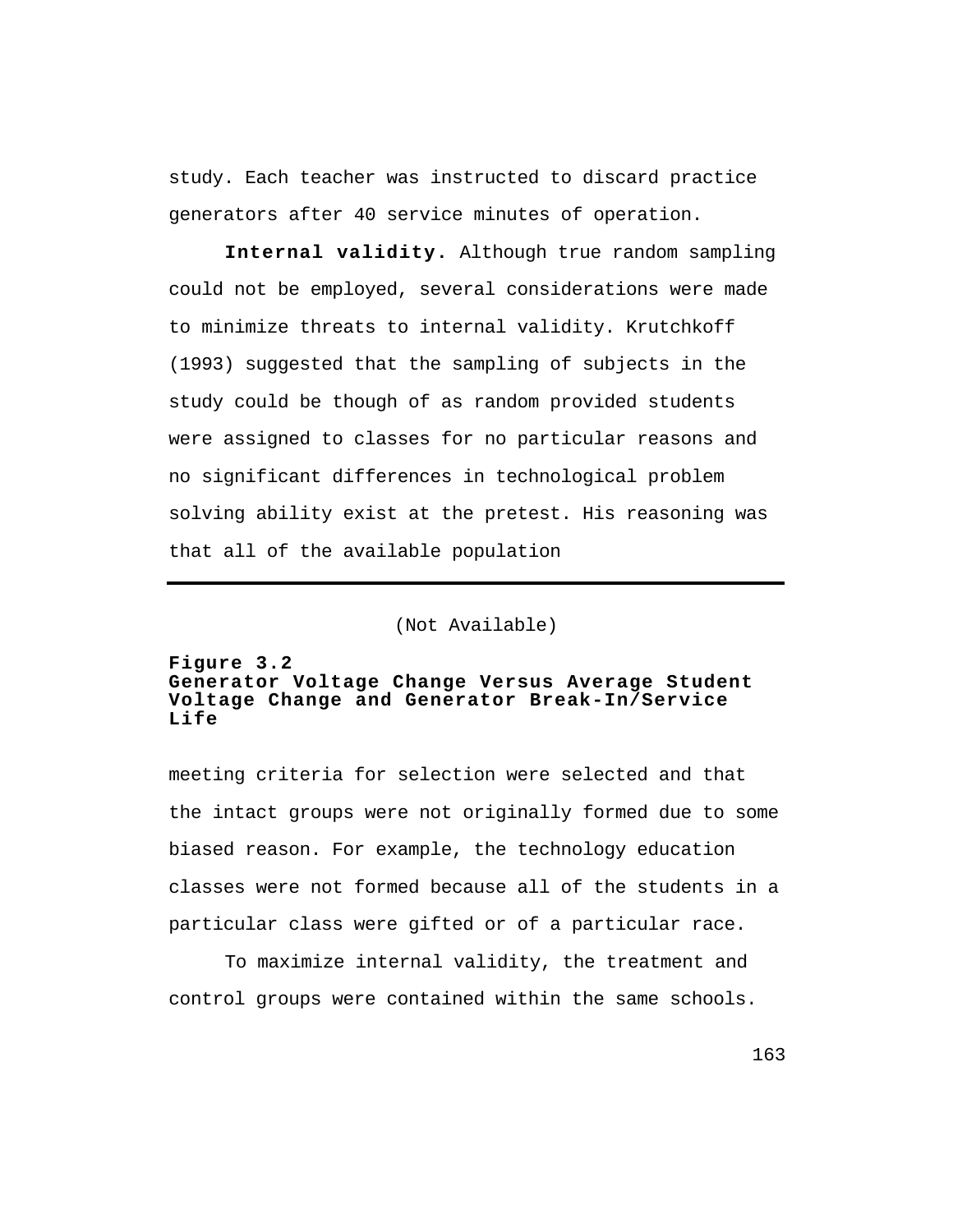All of the technology teachers were experienced at teaching technological problem solving, and all of the technology students that would experience the same extraneous conditions and interruptions were used for the study.

Given this approximation, if the difference in pretest and posttest means is greater for the treatment group, then the quasi-experimental, nonequivalent control group design would have controlled for the effects of history, maturation, testing, and instrumentation because the main effects of these confounding variables should have affected both groups equally (Campbell & Stanley, 1963, p.48).

In addition to the control provided by the pretesting and the presence of the control group, certain other aspects of the experiment helped to maximize internal validity.

History was controlled insofar as the teachers followed the adapted TSM Integration materials, but this does not control intrasession history.

Maturation is minimized by this design. Take, for example, the effects of students becoming hungry near the end of the school day or before lunch. The presence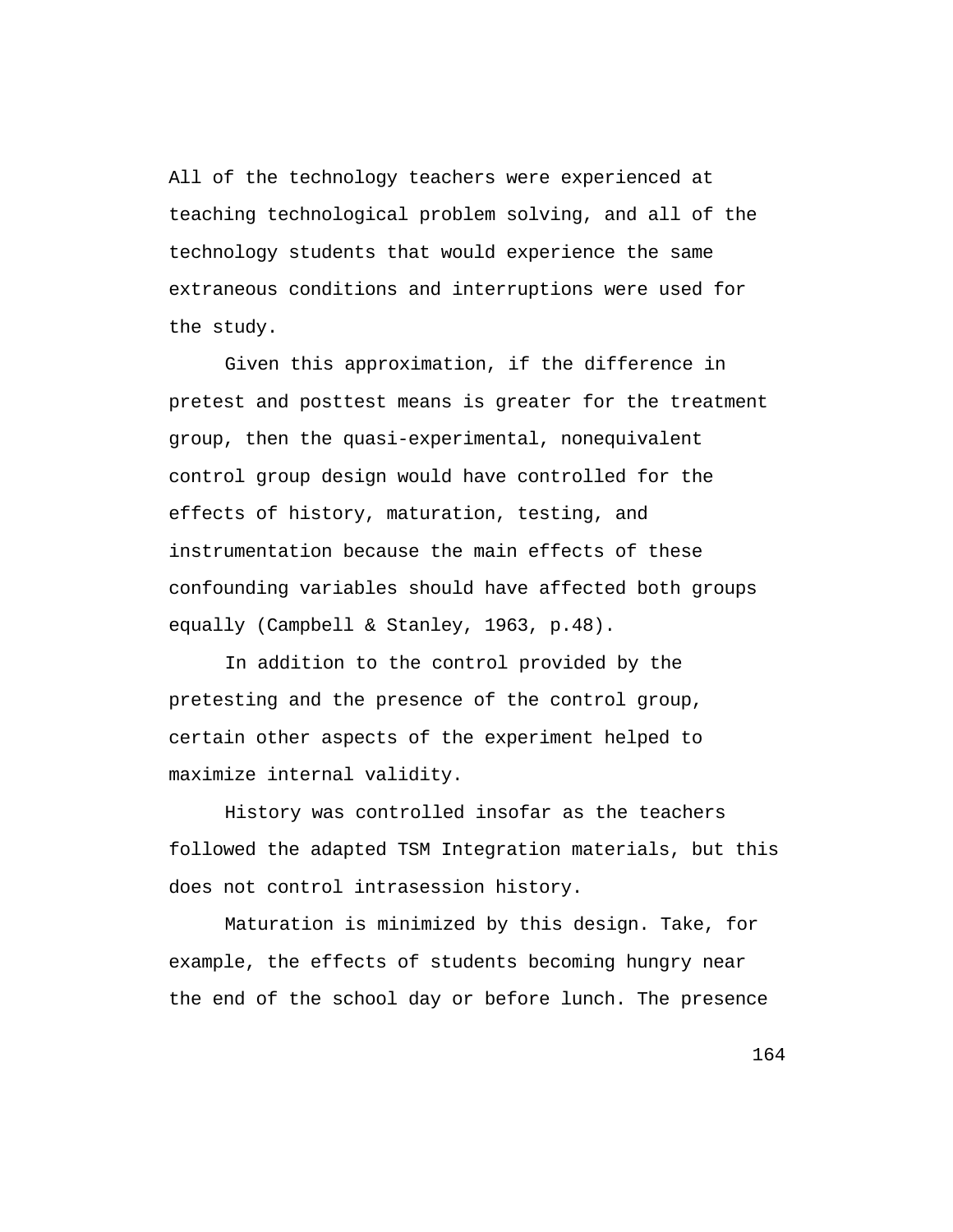of the control group minimizes this threat because all students will likely become hungry (p. 48).

Testing was minimized as a threat by the fact that the measures of technological problem-solving ability were simple behavioral objectives or what could be considered design criteria. These measurements were taken only twice. See Figure 3.1.

Instrumentation was not a threat to internal validity. No instrument was used in the sense that students took written formal tests. Data were obtained through the direct physical measurement of the technological solutions built by students.

Imitation of treatment and treatment diffusion were controlled insofar as the teachers followed the adapted TSM Integration materials (Pedhazur & Schmelkin, 1991, p. 228).

There was no mortality in the study.

The effects of selection and regression toward the mean (RTM) could have threatened internal validity because they were not as well controlled (Campbell & Stanley, 1963, p. 48). Preexisting differences in the groups would be suspected upon a significant betweengroup pretest resulting after the first iteration of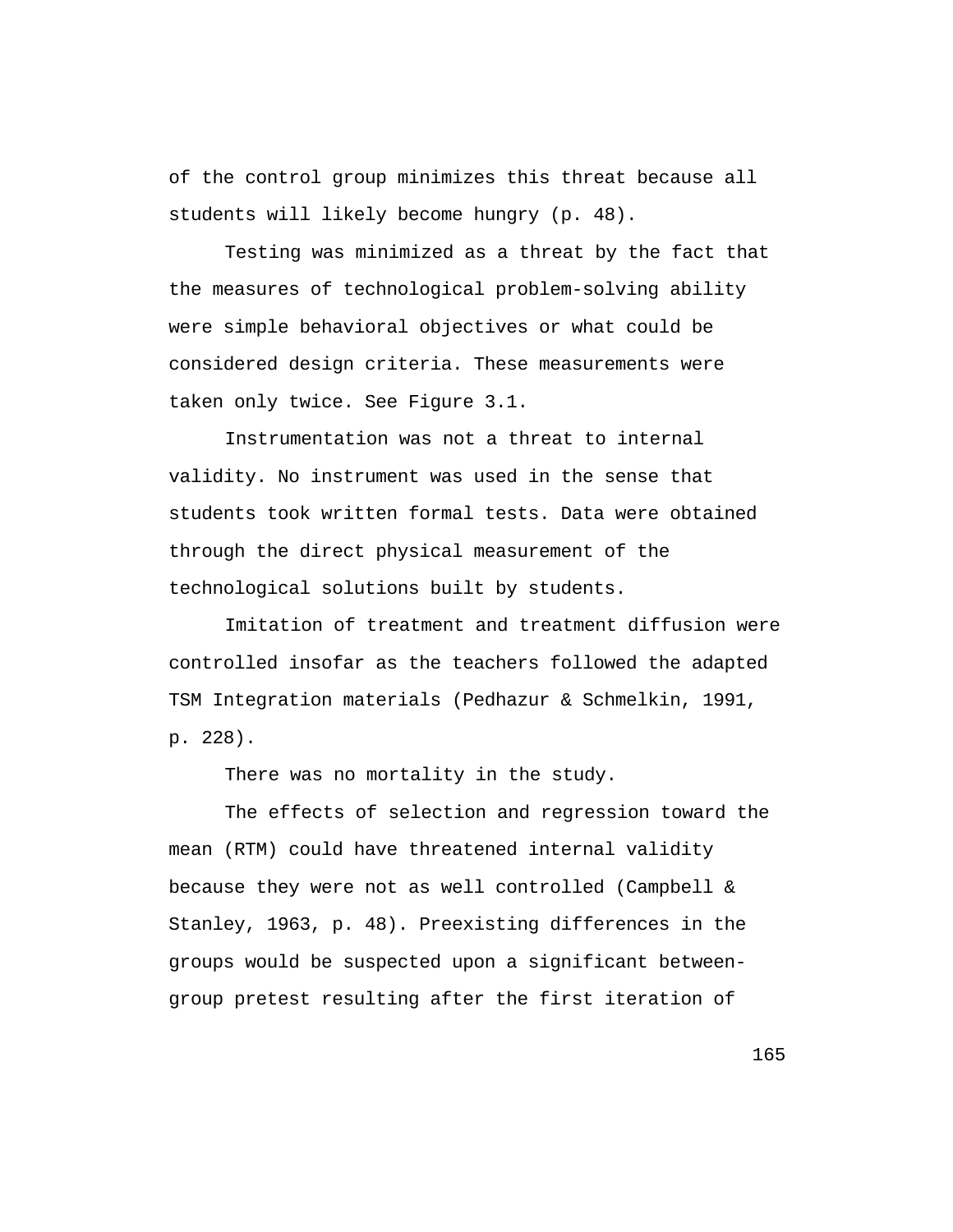technological problem solving. On the other hand, no significant differences between groups on the pretest would suggest that preexisting differences were not going to affect the study if differences did actually exist.

RTM would be expected in that students who did real well on the pretest would not be expected to do as well on the posttest. However, the groups were not formed based on high achievement or giftedness, etc. (p. 49).

**External validity.** While the researcher may be able to make generalizations about the effects of technology, science, and mathematics integration on the technological problem-solving ability of the future eighth graders at the school for the study, he would not be able to generalize about just any school. However, Krutchkoff (1993) maintained that insofar as the sample is essentially random (no significant pretest differences between groups), the results are generalizable to schools that take an interest in technology, science, and mathematics curriculum integration.

Even studies employing probability sampling may lose their true external validity through attrition.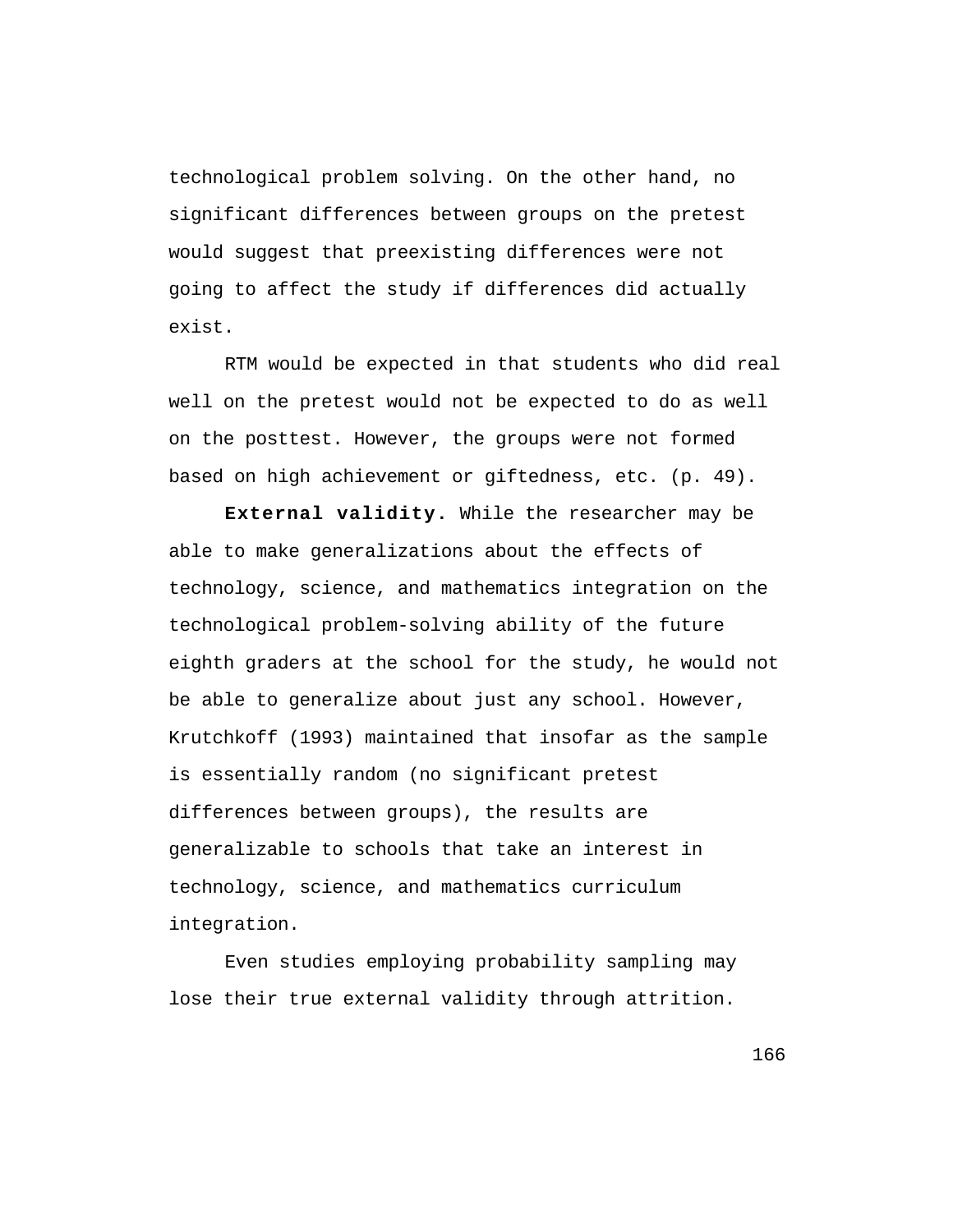Inability to generalize across populations is not uncommon in field-based research. Cook and Campbell (1979) stated, "A case can be made, therefore, that external validity is enhanced more by a number of haphazard samples than by a single study with initially representative samples..." (p. 73). They stated that typical practice in field-based research "is more one of generalizing across haphazard instances where similarappearing treatments are implemented" (p. 73).

Yet, external validity should not be applied without caution. For example, a well-meaning school principal could not generalize these results to all teachers, volunteer or not, technology teachers or not. Given this study and the others cited in the review, treatment must be administered to many different populations to generalize across them (p. 74). To generalize the effects of the treatment in different circumstances, the treatment must be administered under different circumstances.

**Analysis of Variance.** A three-way analysis of variance on treatment, race, gender, treatment-race, and treatment-gender interactions was proposed to test the hypothesis in this study. However, it was dropped after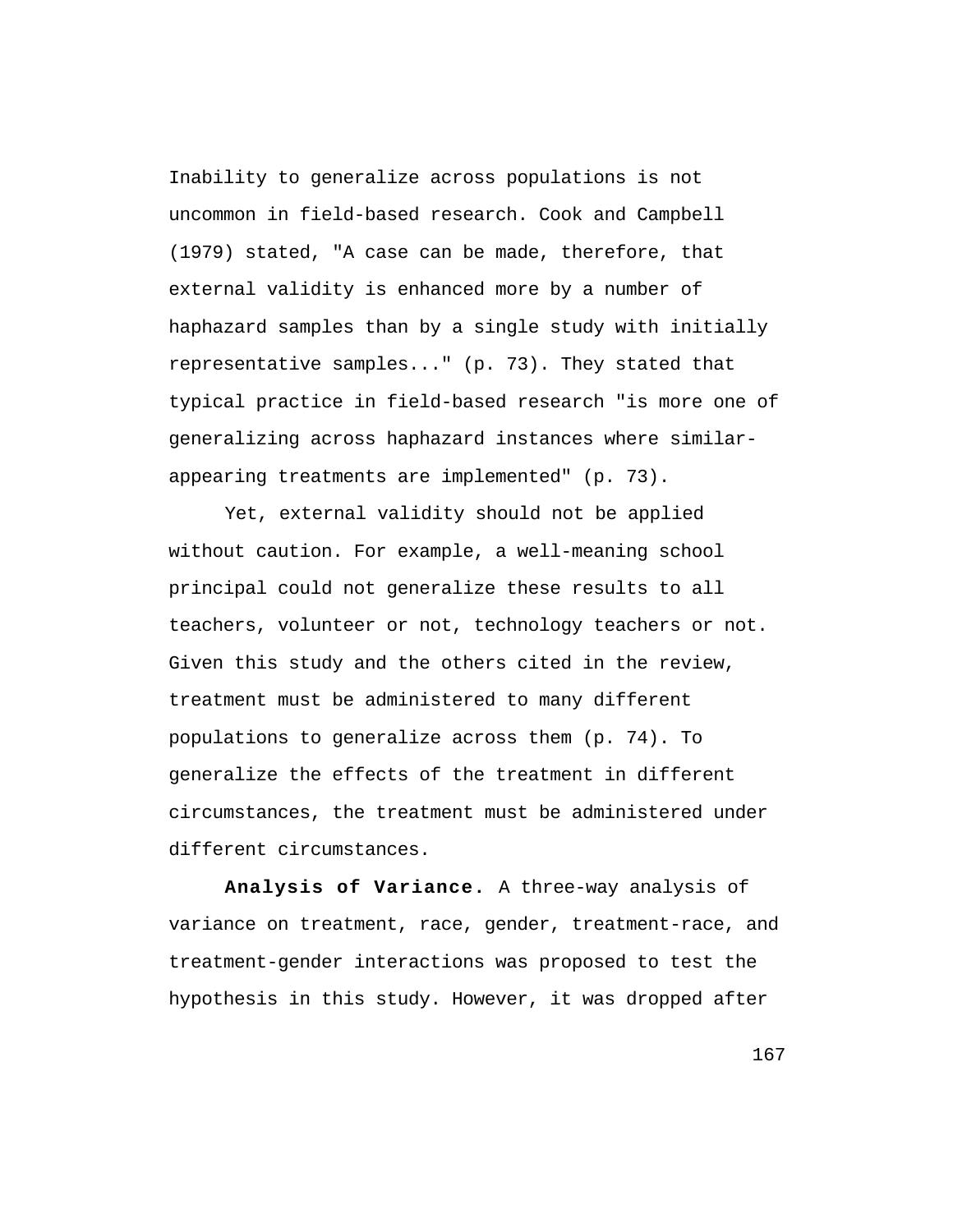the pilot study data (see Pilot study, Chapter Three) and the sample sizes related to race and gender within the study (see Sample, Chapter Three) were determined to provide insufficient power for the analyses (see also, Pilot study). Many studies related to aspects of this study considered race and gender in the design of the experiments and the data analysis (Ballard, 1982; Brunk & Denton, 1983; Clayton, 1989; Glasson, 1989; Graves & Allen, 1989; Graw, 1981; Scanlin, 1985;).

**T-test analyses.** T-tests were employed ex post facto to determine the relationships between the groups on certain solution attribute variables. These are variables that designate features of the wind collector designs such as the materials used, the pitch angles of the blades, etc.

All of the statistical analyses were generated by the researcher with the Number Cruncher Statistical System, a computer program.

**Qualitative analysis.** A qualitative method of research was employed to collect information that could not be collected by pretest and posttest measures (Glasson, 1993). Although the main focus of this study was to determine whether technological problem solving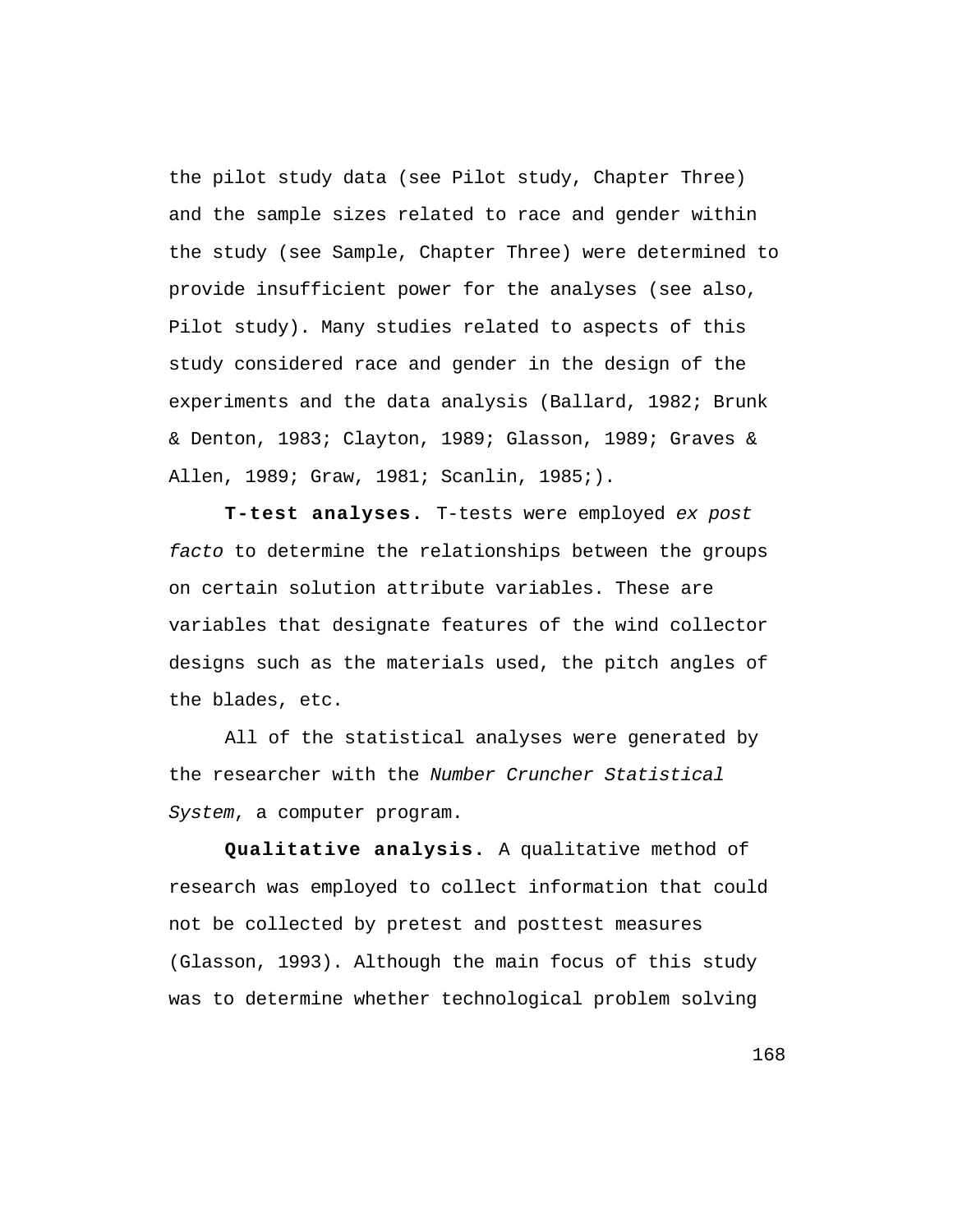is improved by the integration of science and mathematics, technological problem solving was in a certain sense, used in this study as an indicator of the student's ability to apply science and mathematics concepts to the design, construction, and evaluation of technological solutions. This is a difficult construct to measure. The performance of a device, or to a certain extent the students themselves, will not allow the researcher to understand what is going on inside the students' minds. Qualitative methods take the researcher closer to what the subject is thinking. "Without a qualitative understanding of how culture mediates human action, we can know only what the numbers tell us...it can help us to situate these numbers in their fuller social and cultural context" (McCracken, 1988, p. 9).

Interviews were used to measure the extent to which students were consciously applying science and mathematics. The same interviews were conducted with both treatment and control group students. The interviews were tape recorded with each student's permission.

The purpose was to further the understanding of the unmeasurable constructs believed to be operating in the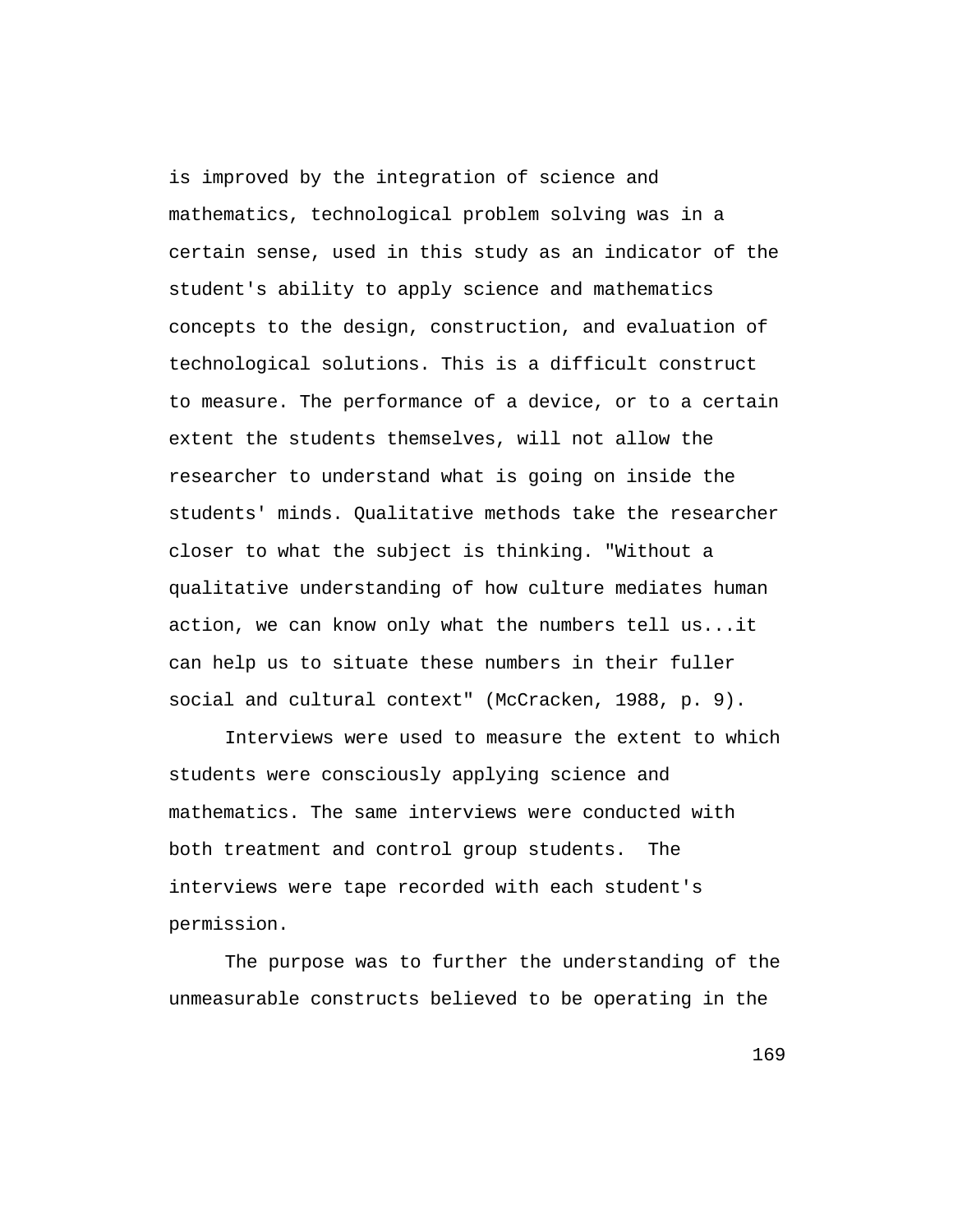study. In-depth interviews were conducted with six students in each group selected by the researcher during the pilot study. The 12 total students interviewed at the study site were drawn randomly.

Questions were composed to better insure consistency in the focus of students' responses to the inquiry about their applications of science and mathematics. The questions were designed to see if the student is applying the science and mathematics principles in Topics I and II of the science and mathematics sections in the "Capture the Wind" activity materials.

The questions did not directly mention those principles and concepts so as to avoid biasing the procedure. They were phrased in such a way that it is impossible to give one word responses such as yes or no. If the student gave a short response, the researcher would prompt him or her for more information without being suggestive. For example, if the student answered question one below, "Because I changed its blades," then the researcher would respond, "Changed its blades?"

1. Why do you think that your wind collector will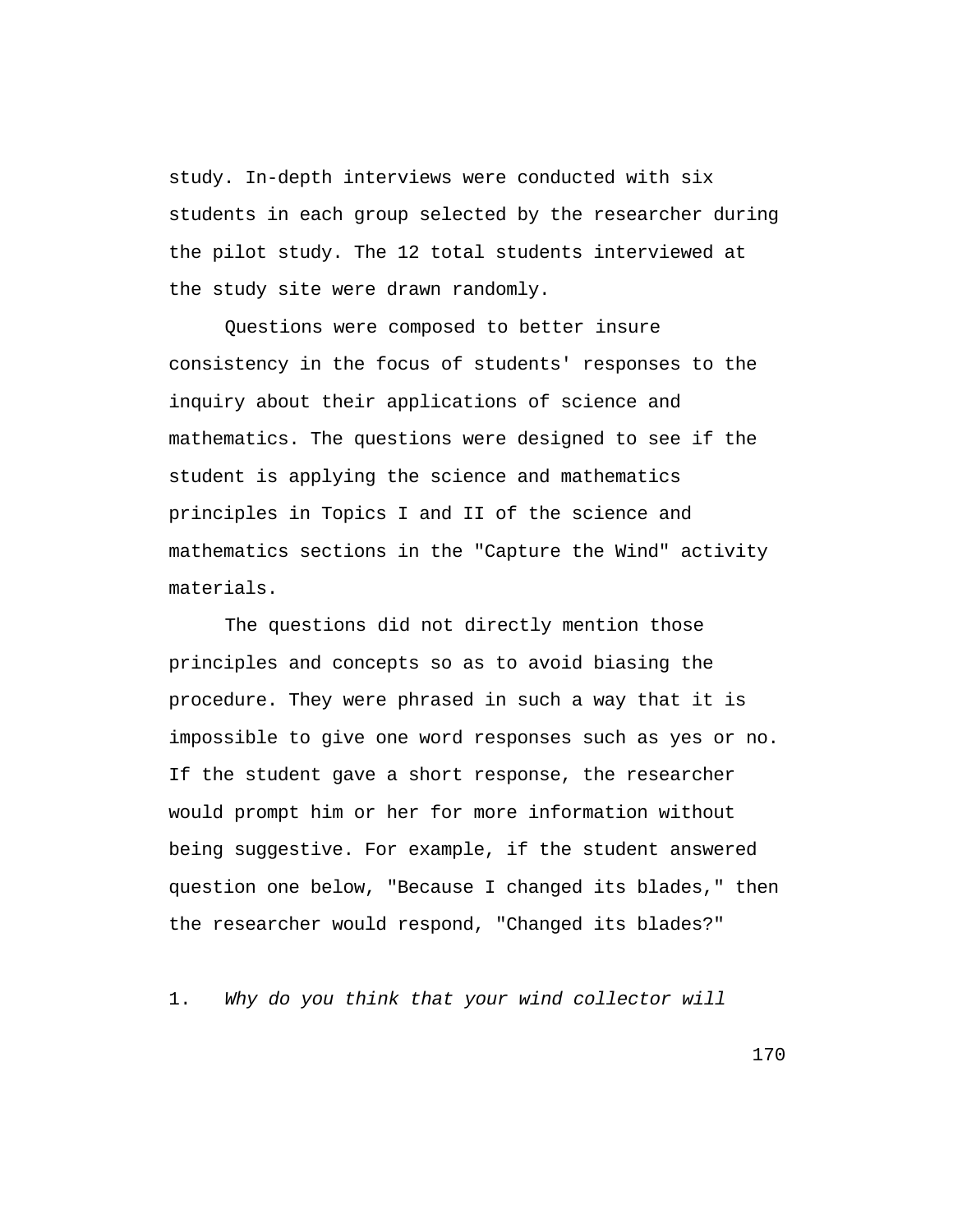generate more power this time compared to what it generated last time?

#### Possible Responses:

- 1a. The student could tell the researcher all about the integration of concepts the science and mathematics teachers taught.
- 1b. The student could respond by describing the way in which a particular change was made.
- 1c. The student could describe an idea or principle that was applied to the improvement of the solution.

If the student did not mention the instruction received in science or mathematics but was rather elaborative about the change/changes he or she made to the solution, then the researcher asked question 2.

2. How did you learn of this new strategy/concept/approach?

If the student was rather elaborative about generally using science and mathematics in the improvement process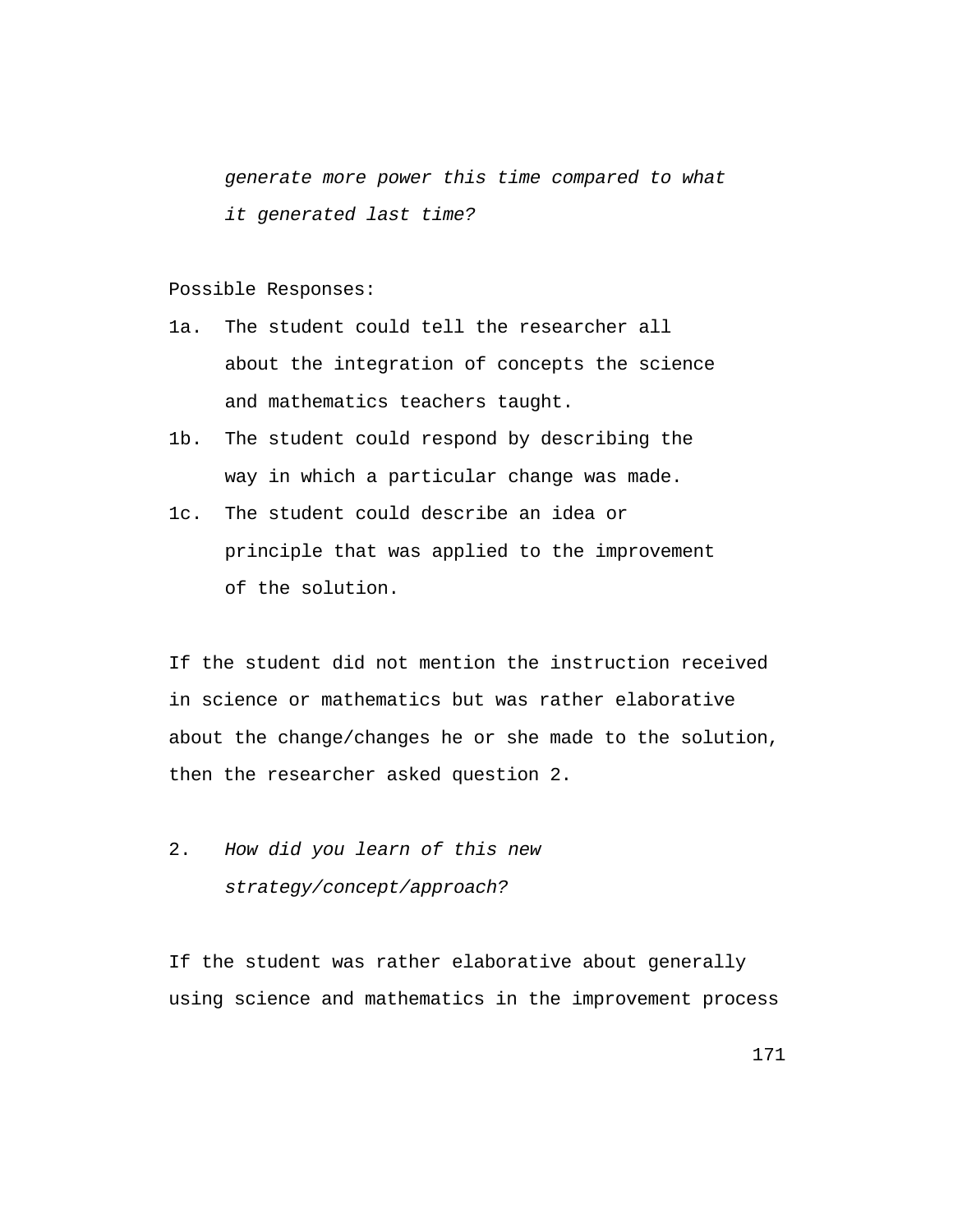but did not mention much about the actual concepts, then the researcher asked question 3.

3. What did you learn that gave you this idea?

After seeking some response from the student that referenced the science and mathematics instruction and content, the researcher asked the remaining questions if the student did not answer them during responses to the preceding questions.

- Why are the blades on your wind collector bent at an angle?
- Why did you use X number of blades on your wind collector?
- How do you know that your wind collector is not larger than 122 cubic inches/2000 cubic centimeters?
- If you made more than one change to your wind collector, how can you tell which change made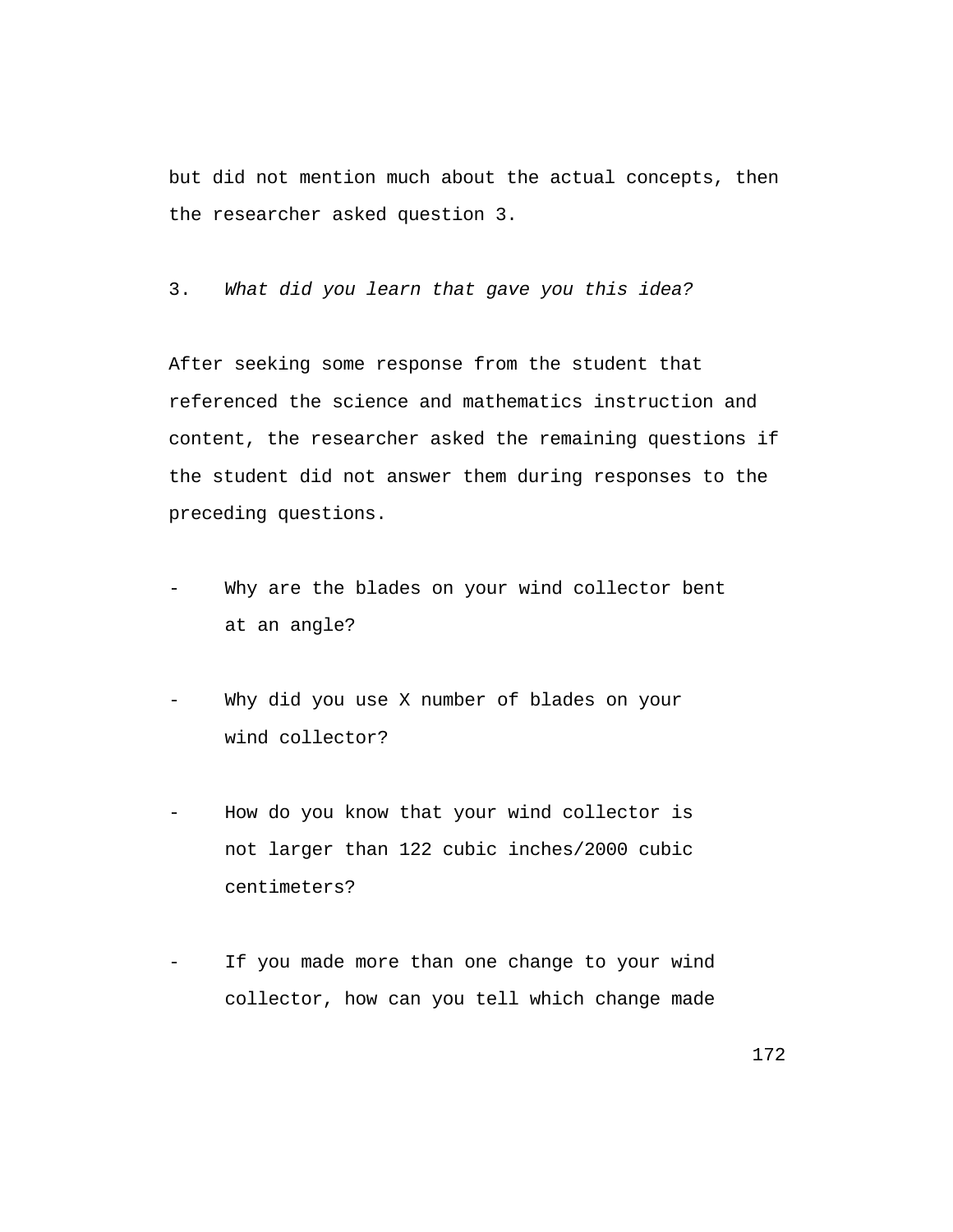it improve/get worse?

**Adaptation of "Capture the Wind."** See Appendix A. The researcher decided to only include Topics I and II of the science and mathematics resource sections of the "Capture the Wind" activity because they were the only topics included in the materials upon which the improvement of solutions should depend. Other topics in these resource sections were characterized as "nice to know" content.

Topic I of the science section provided content about how the force of wind could be redirected by the wind collector solutions. It involved a qualitative demonstration. Topic II of the science section provided content on experimenting to identify the optimal pitch angle of wind collector blades. Topic I of the mathematics section provided content on how to calculate the maximum volume of the wind collectors. Topic II of the mathematics section provided content on how to chart and graph relationships between the pitch angle or number of blades and wind collector output.

The technology sections for the treatment and control group technology teachers were identical except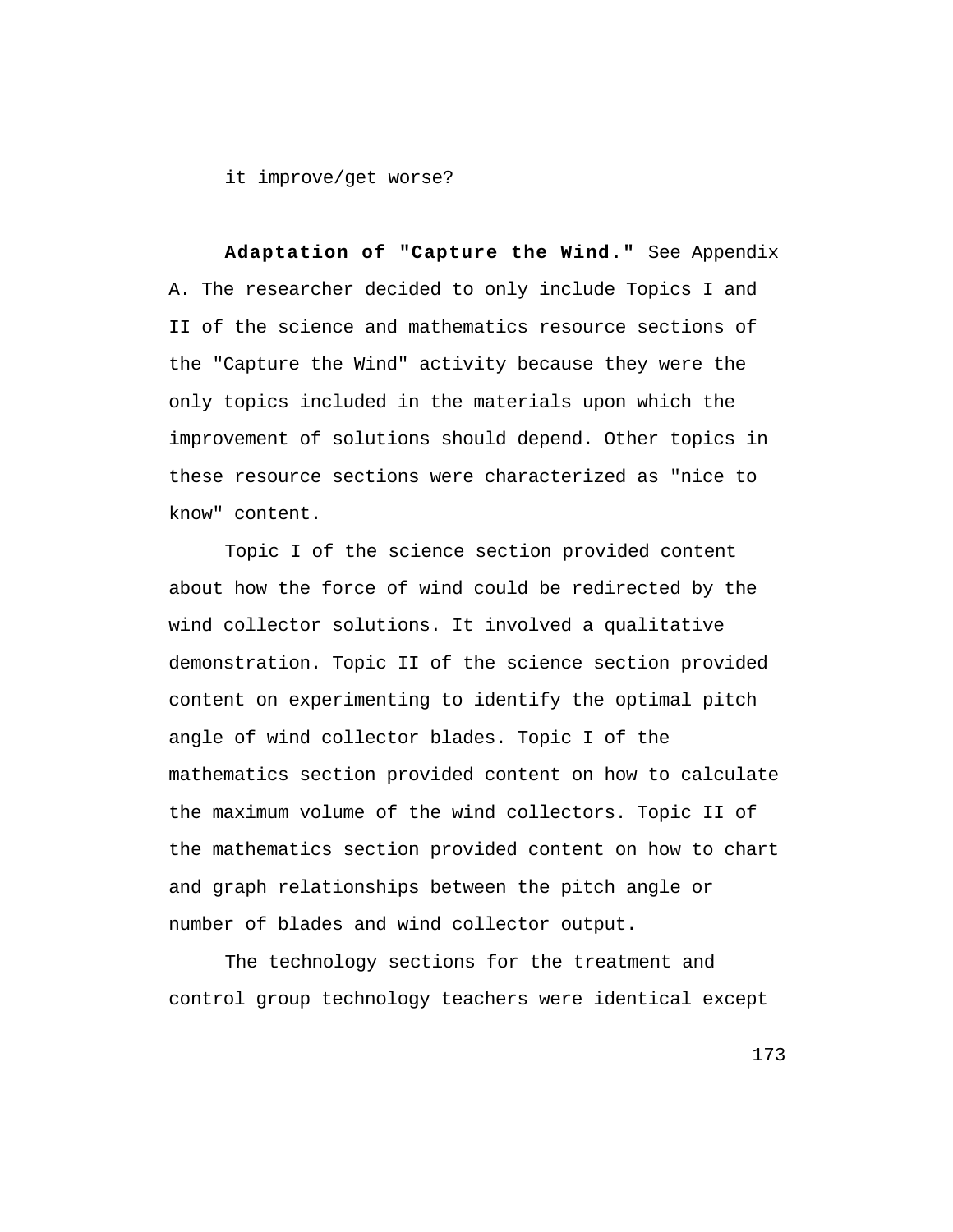that the control version contained no references to science and mathematics teacher planning or correlation. The content of the technology section provided:

- Knowledge of how generators work.
- Knowledge of how student solutions would be mounted and tested.
- Historical information on wind power.
- Advice on considering how to maximize the size, what materials to consider, what to do with dead space such as the hub area, whether to maximize or minimize the mass, and how to keep the wind collectors rigid.
- Information on how to administer the pretest, posttest, and first and second iterations of problem solving.

After the pilot study, the treatment and control versions of "Capture the Wind" were reexamined and ambiguities were corrected. The instructions for the technology resource section in the unit were simplified. All non-essential components of the "Capture the Wind" activity materials were eliminated.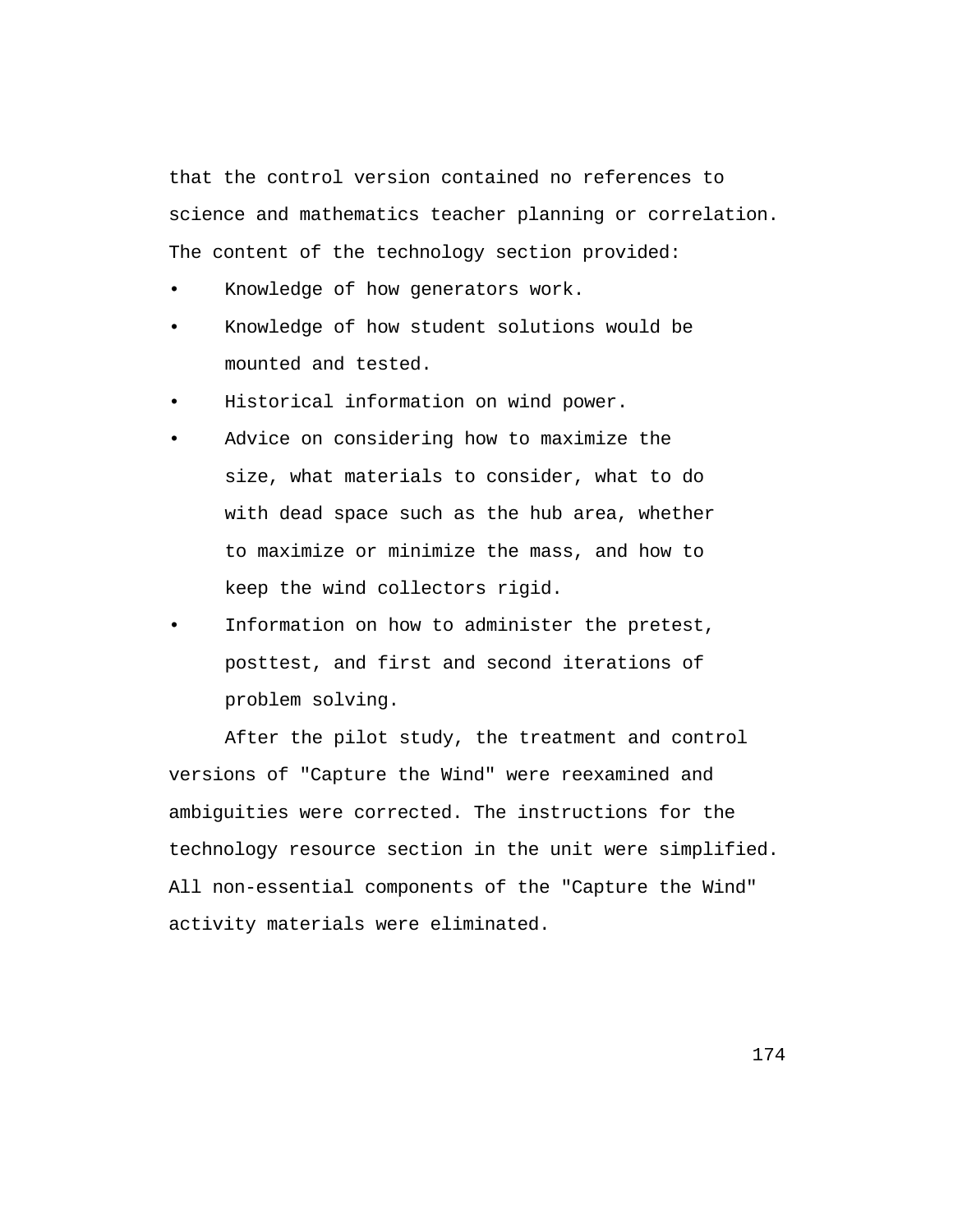## **The Pilot Study**

A pilot study was conducted to determine the feasibility of the study and determine if aspects of it needed revision (Ary, Jacobs, & Razavieh, 1985, p. 87). The following describes the pilot study, pilot study findings, and revisions to the study.

First iteration. The pilot study proceeded as follows. After permission was obtained through the administration, training for the pilot study teachers was conducted by the researcher at the school on February 18 and again on March 1. The first iteration of technological problem solving (design, construct, and evaluate a wind collector) required two weeks for the pilot study treatment group and three weeks for the control group. During this period, both the control and treatment group students received the same treatment. This treatment involved no curriculum integration and was prescribed in the adapted TSM Integration unit entitled "Capture the Wind." See Appendix A for the revised version of "Capture the Wind."

Within the first iteration, the students were presented with the problem to solve, they designed solutions, and they constructed the solutions. They were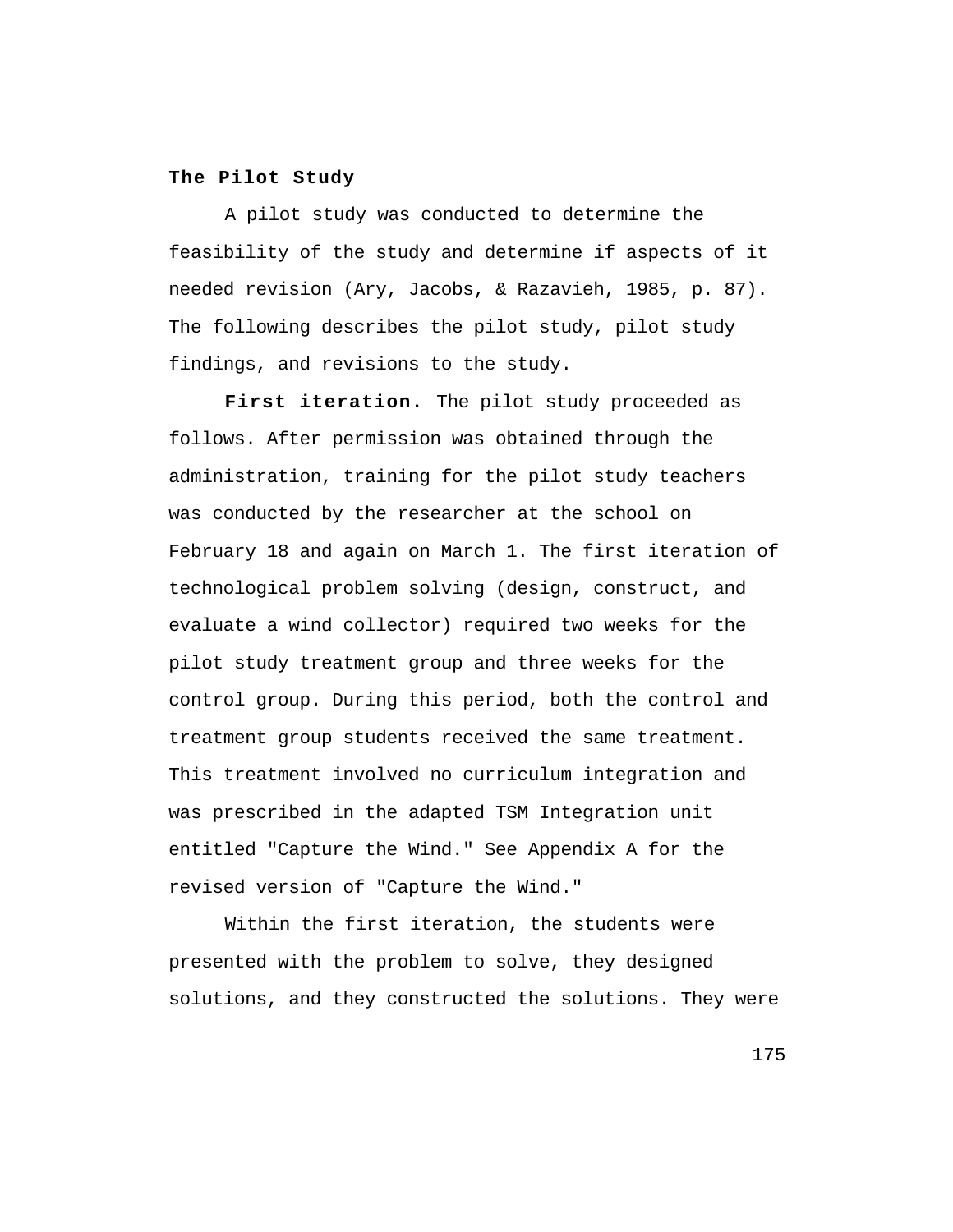provided with the testing apparatus and a generator that was used for students to intermittently test their solutions while they were still working on them.

On April 11, the pilot study treatment group teacher collected pretest measures. During the pretesting, the treatment group teacher realized that the solutions were all too small because of ambiguity in the "Capture the Wind" design brief. Under the intended design constraints of the unit, the wind collectors could be made much larger than they were. Additionally, the pilot study science and mathematics teachers were unable to begin the treatment following the pretest because they had to conduct teacher-parent conferences during their interdisciplinary-team planning period. This was the planning period dedicated to the treatment. In light of these developments, the decision was made to redesign and reconstruct treatment group solutions. The pilot study control group teacher did not misinterpret the size constraint requirement of the "Capture the Wind" design brief. The control group was ready to pretest two days after the treatment group began to correct the sizes of their solutions.

Since the times for the groups to work were not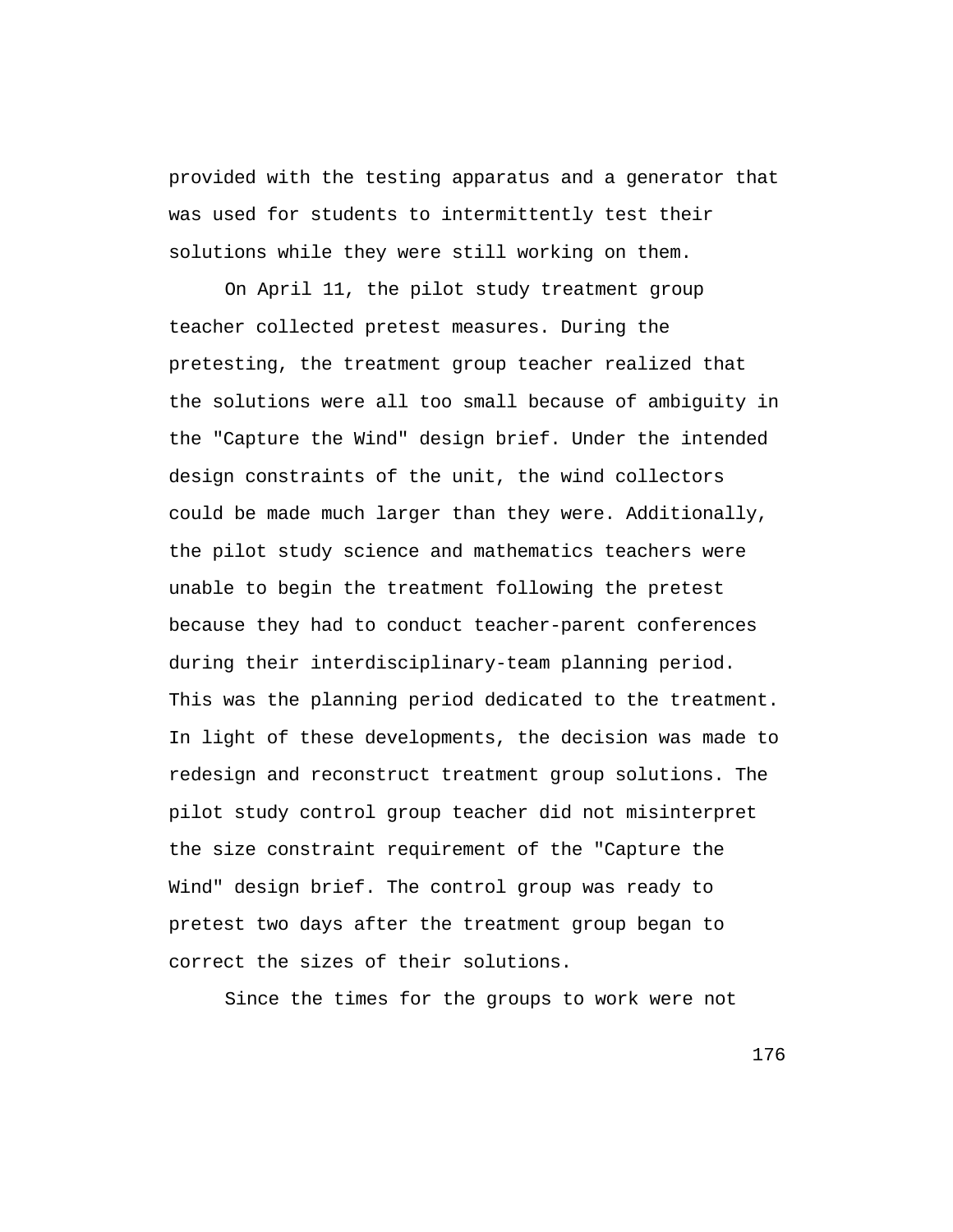equal, the researcher decided that no matter what, the time allowed for the first iteration of problem solving would be the same for both groups at the study site. The amount of time students would be allowed for lab work in the second iteration would be the same for both groups also.

The science and mathematics teachers at the study site made a commitment to not allow conflicts to interfere with the administration of the treatment so that avoidable delays like those in the pilot study could be avoided.

**Pilot study control group pretest.** All of the pilot study control group student wind collectors were under the maximum size of 122 cubic inches and did not change appreciably from pretest to posttest.

The number of unmeasurable wattage observations and missing observations from the control group pretest alerted the researcher that student progress may not have been monitored. The number of unmeasurable scores actually makes even analyses like the Kruskal-Wallis, a nonparametric analog of ANOVA, or any analysis unrealistic.

The pilot study control group included 35 students.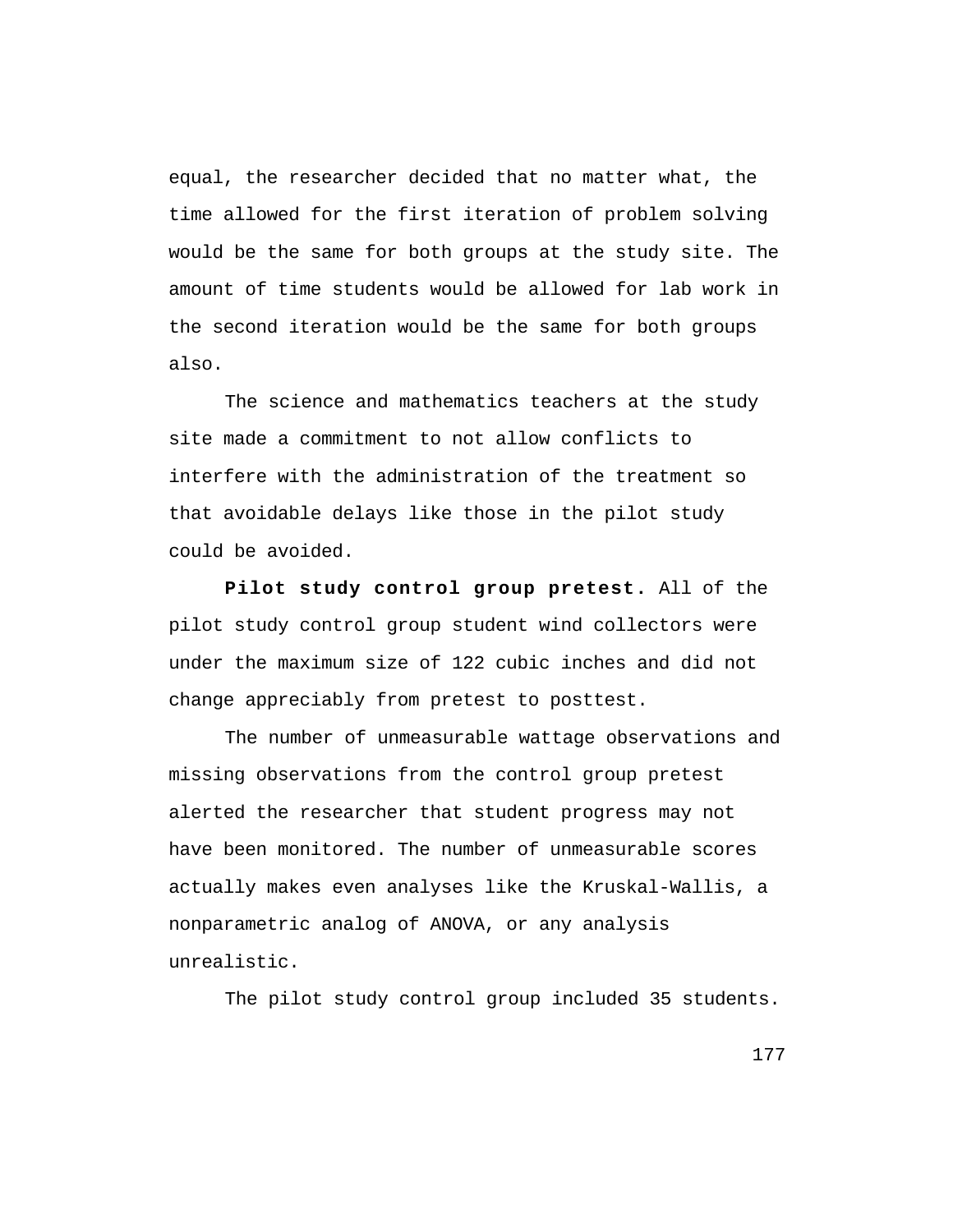On the pretest, 17 student solutions generated unmeasurable milliwatts of electrical power. Of the 35 students, 9 were responsible for missing observations because they were absent on the pretest day. The decision was made that in the study, wind collectors were not to be stored in the students' laboratory lockers or hall lockers. Instead, they were to be stored in the respective study teachers' offices at the end of each class period. This ensured that the solutions would be available for testing even if any students who constructed them were absent on the test day.

Based on these findings, it was decided that the study teachers needed to be trained to monitor student progress so that the iterations of problem solving would not end with unusable data.

Furthermore, the researcher decided to have the treatment and control technology teachers for the study observe each others' lectures and demonstrations but not lab work instruction during the first iteration of problem solving prior to the pretest to ensure they taught in exactly the same ways. After the pretest, they did not observe each other.

**Circumstances in pilot study treatment group**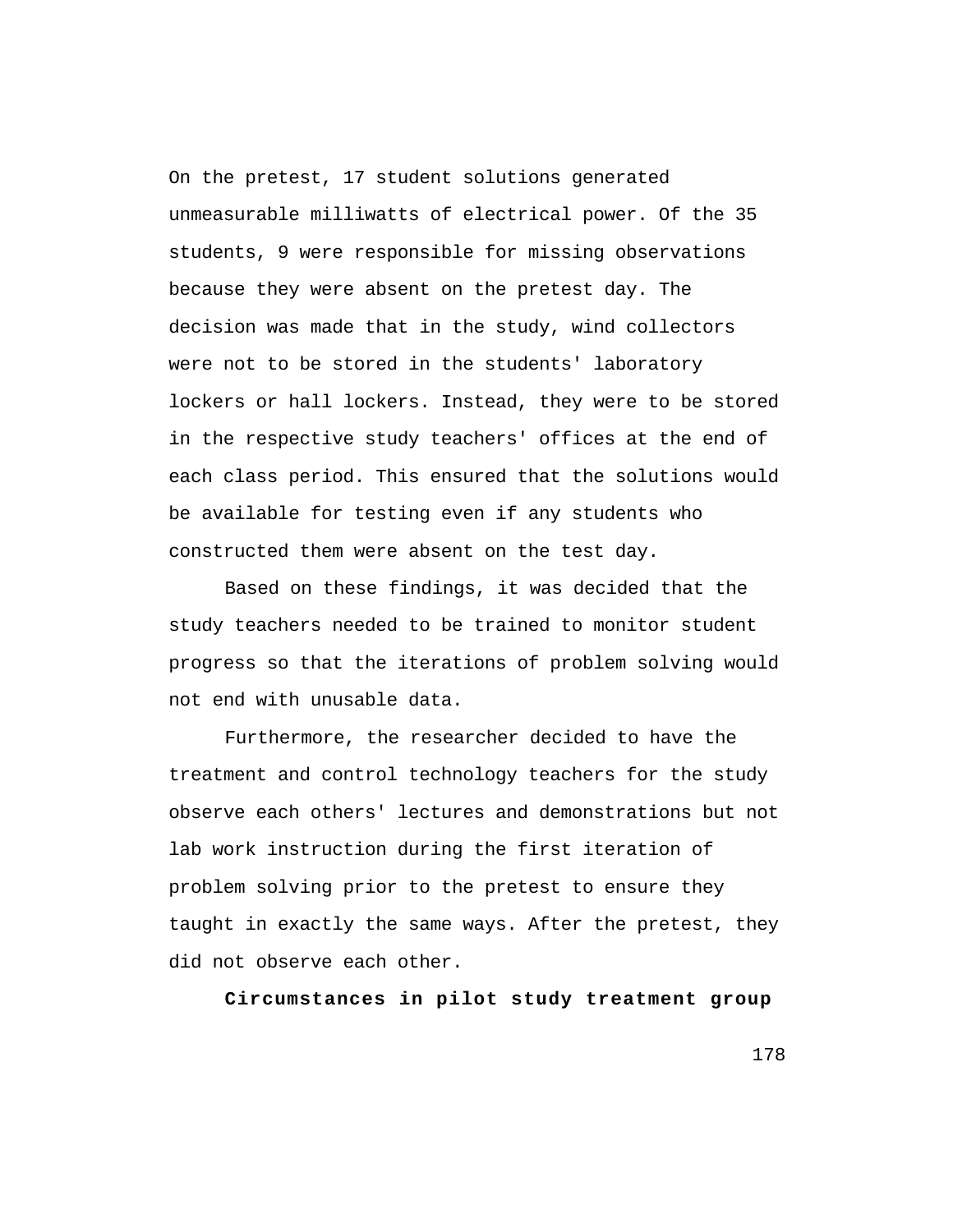**pretest and posttest.** The pilot study treatment group required eight additional days from the day the ambiguous size constraint was discovered to correct their solutions. The control group teacher was instructed to proceed with the second iteration of the pilot study problem solving. Students were to improve power output. They could rebuild or make changes to their existing solutions. Most opted for the latter.

The day after the corrected treatment group pretest, the treatment was administered. The mathematics teacher taught Topics I and II of the "Capture the Wind" mathematics resource over three class periods. The science teacher taught Topics I and II of the science resource during one class period. The treatment science and mathematics teachers taught the treatment groups in the technology lab, but neither they nor the technology education teacher team-taught the concepts. Five class periods of lab work were required for the treatment students to improve their solutions. After four days of improvement lab work, the control group teacher administered the posttest. The treatment group teacher damaged the test generator after the control group teacher administered the posttest but before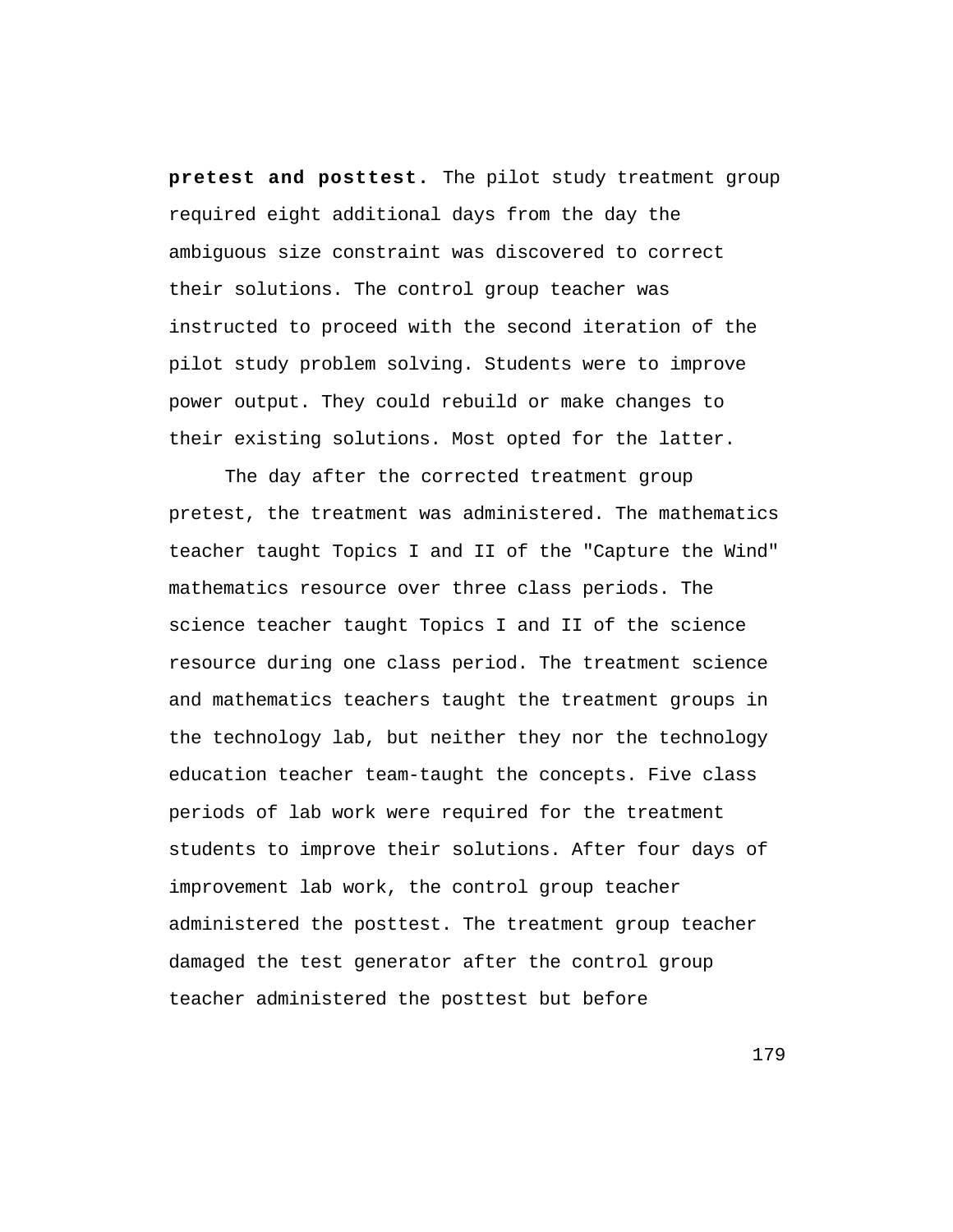administering the treatment group posttest.

Based on the damaged generator, the researcher decided the pretest and posttest for the study would be administered by himself and that he would keep the single generator used in the testing. This would ensure that the test generator would not get damaged during the study.

**Pilot study control group posttest.** On May 4, the researcher collected pilot study control group pretest and posttest data and conducted interviews with the control and treatment students. Based on the number of missing observations and unmeasurable wattage readings on the control group pretest and posttest no analysis could be done that included the control group data. In light of this, the researcher decided that the posttest for the pilot study treatment group was to be personally supervised.

Additionally, the study also would be closely supervised by the researcher with a total of four days supervised during the beginning and one day near the end of the first iteration of problem solving. The treatment iteration of the problem solving would be supervised for one day.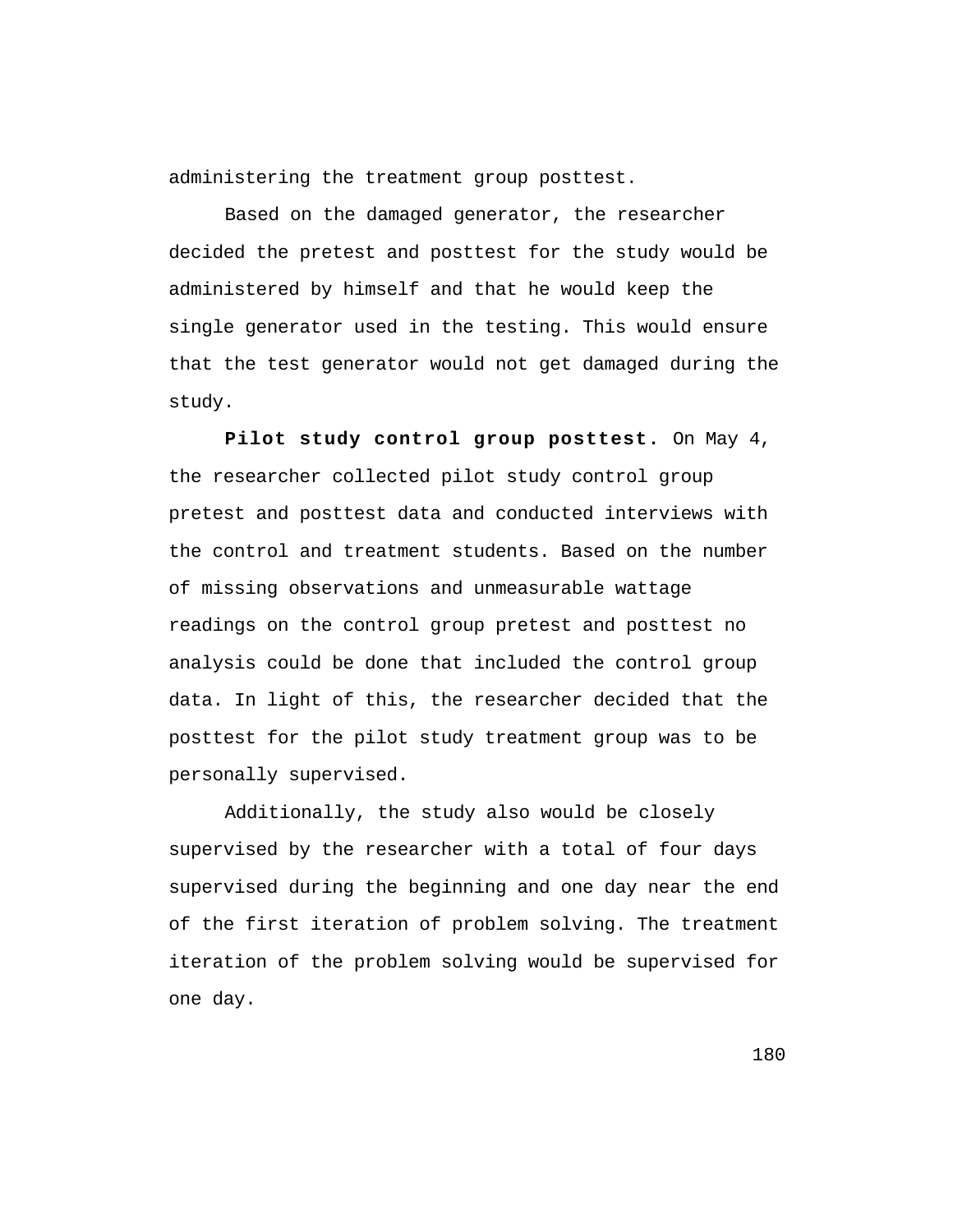**Pilot study treatment group posttest.** The posttest data were collected from the pilot study treatment group and used in an analysis against the treatment group pretest.

The pilot study treatment group pretest/posttest analysis of variance for wattage suggested that technology education, science, and mathematics curriculum integration may significantly improve the technological problem-solving ability of technology education students for the particular TSM Integration Activity. The reliability of this finding was questionable because a different generator had to be used in the posttest than was used in the pretest. However, both generators had the same specifications. See Table 3.3.

The pilot study treatment group pretest/posttest analysis of variance for volume change suggested that the treatment of technology education and mathematics curriculum integration may not significantly improve the ability of students to maximize the sizes of the wind collectors, but the mean increase suggested that they were attempting to apply mathematics.

181 **Table 3.3 Analysis of Variance for Treatment Group Pretest**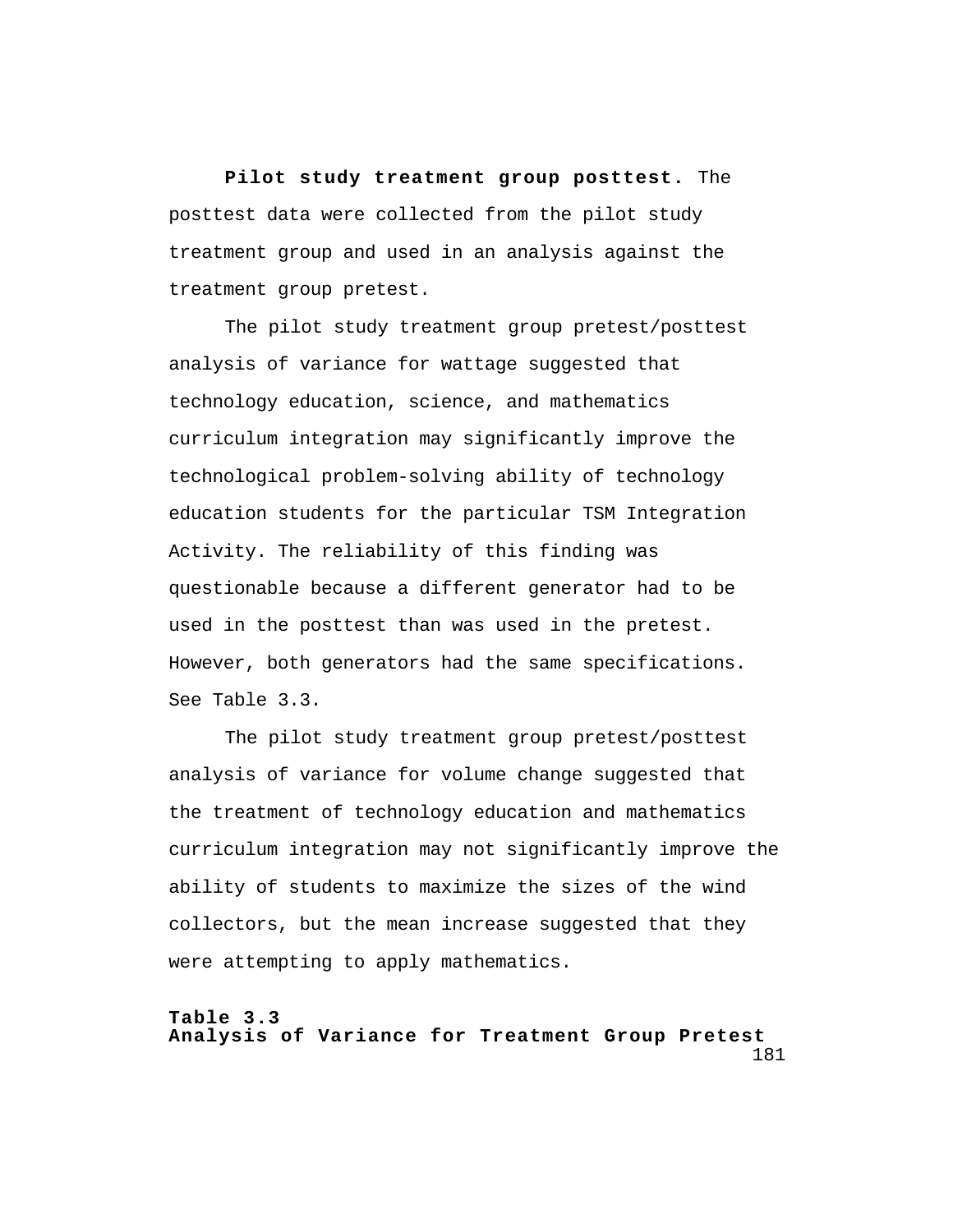| Source                                                                                                     | DF              | Sum-Squares             |                | F-Ratio        | Prob > F         |
|------------------------------------------------------------------------------------------------------------|-----------------|-------------------------|----------------|----------------|------------------|
| Wattage<br>Error<br>Total                                                                                  | 1<br>21<br>2.2. | 109.7<br>239.7<br>349.5 |                | 9.62           | $0.0054 \bullet$ |
|                                                                                                            |                 |                         |                |                |                  |
| Term                                                                                                       |                 | Count                   | Mean           |                | Std. Error       |
| A11<br><b>A:</b> Wattage                                                                                   |                 | 23                      | 3.898          |                |                  |
| Pretest<br>Posttest                                                                                        |                 | 10<br>13                | 1.695<br>6.102 | 1.068<br>.9371 |                  |
| Pretest missing values due to solutions exceeding the<br>size limits. One missing value in posttest due to |                 |                         |                |                |                  |

**and Posttest Wattage**

absence.

The treatment group included 16 students none of whose collectors generated unmeasurable milliwatts and none of whom were responsible for missing observations on the pretest due to absences, etc. Six students were over the size limit at the pretest, and five of them corrected the sizes of solutions before the posttest. In changing the volumes, these five students tended to over compensate.

**Pilot study interviews.** The results of the student interviews are listed in Table 3.4 for the treatment and control groups respectively. The responses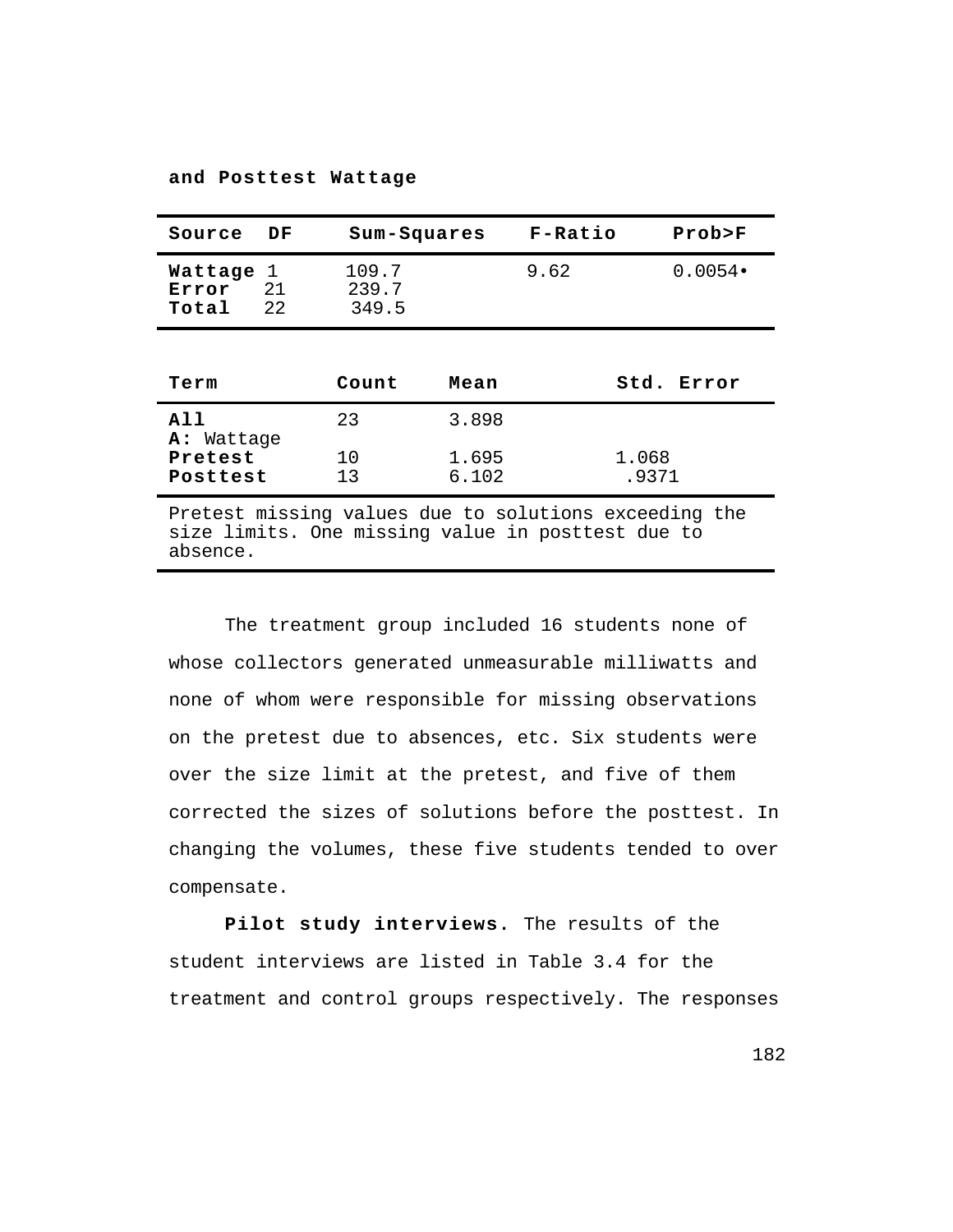are based on why the student believed that he or she would design a better solution in the second iteration of problem solving compared to the one made in the first iteration of problem solving. The pilot study interviews were conducted after the treatment instruction but before the end of the second iteration of problem solving.

There appears to be evidence that treatment group students connected improving their solutions with the science and mathematics concepts. The fact that they also mentioned specific science and mathematics concepts may provide further evidence that they were able to apply science and mathematics to their technological solutions. They also appear to be able to apply science and mathematics by evidence of their ability to control a solution attribute variable such as pitch angle.

**Table 3.4 Categorized Responses of Interviewed Students to Why They Felt Their Second Solution Would Perform Better Than the First (n=6)**

## **No. Reason (Treatment)**

5 Based on what I learned through math and science instruction (general). 4 Pitch angle experiments in science<br>4 Control a variable in an experiment 4 Control a variable in an experiment<br>4 Determine the way to maximize volum 4 Determine the way to maximize volume<br>1 Based on what I learned from observing otl Based on what I learned from observing other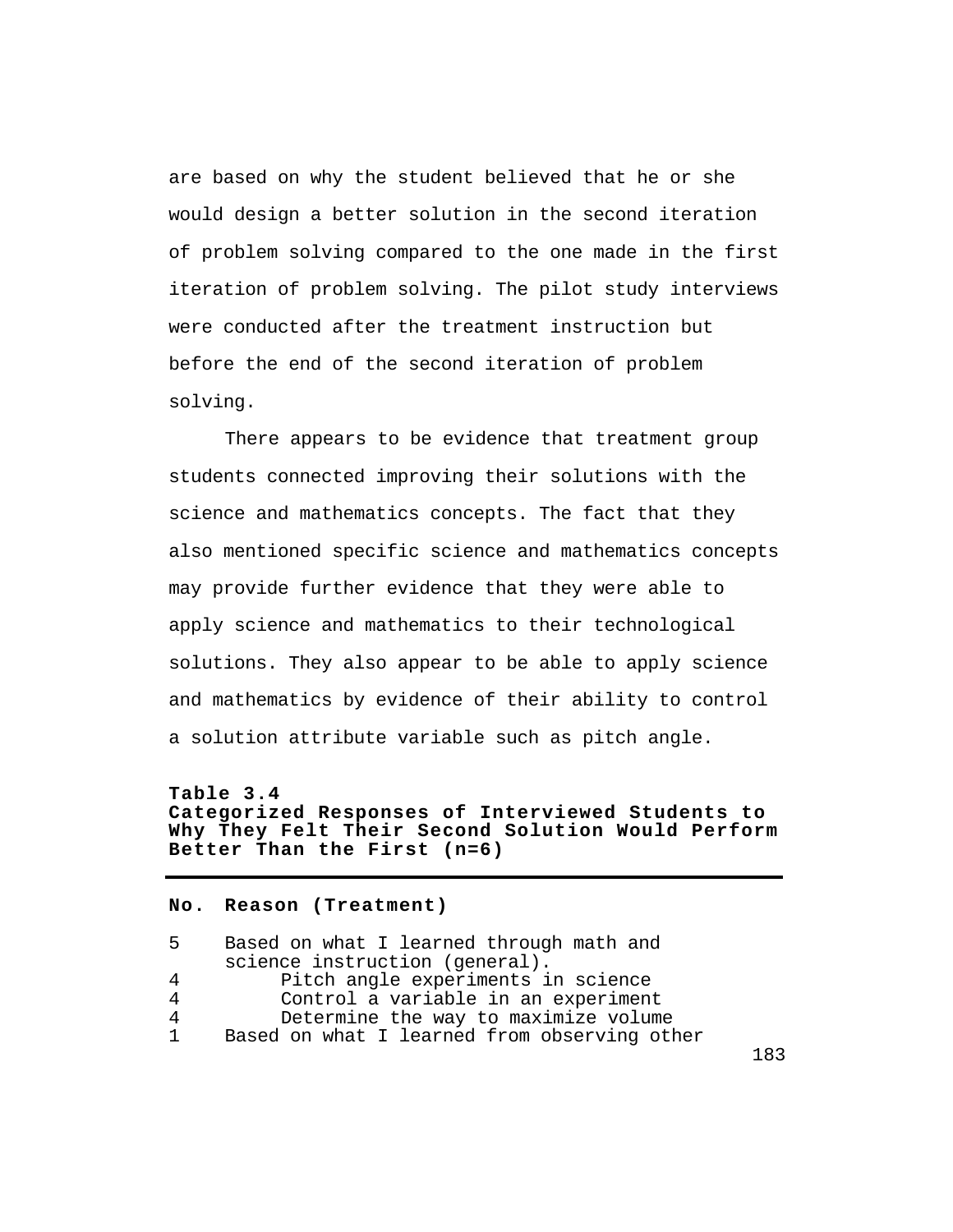| ્ર | Intuition based on what I learned from<br>building the first wind collector. |
|----|------------------------------------------------------------------------------|
|    |                                                                              |
|    | No. Reason (control)                                                         |

| $\mathbf{1}$   | Based on what I learned through technology   |
|----------------|----------------------------------------------|
|                | instruction (general design considerations). |
| $\overline{4}$ | Pitch angle                                  |
| 0              | Control a design variable                    |
| 0              | How to maximize volume                       |
| $\mathbf{1}$   | Based on what I learned from observing other |
|                | students.                                    |
| . 5            | Intuition based on what I learned from       |
|                | building the first wind collector.           |

There appears to be no evidence that control students understood how to control attribute variables correctly in order to improve solutions. There was no evidence identified that copying ideas was prevalent. There is also little evidence that students associated their ideas for improvement in the second iteration with the technology education instruction. As a result, the technology teachers at the study site were trained how to monitor student progress.

# **Conducting the Study**

The study teachers were explicitly told about the results and findings of the pilot study and were trained to avoid repeating similar errors. The guidance counselor at the study site was asked if the students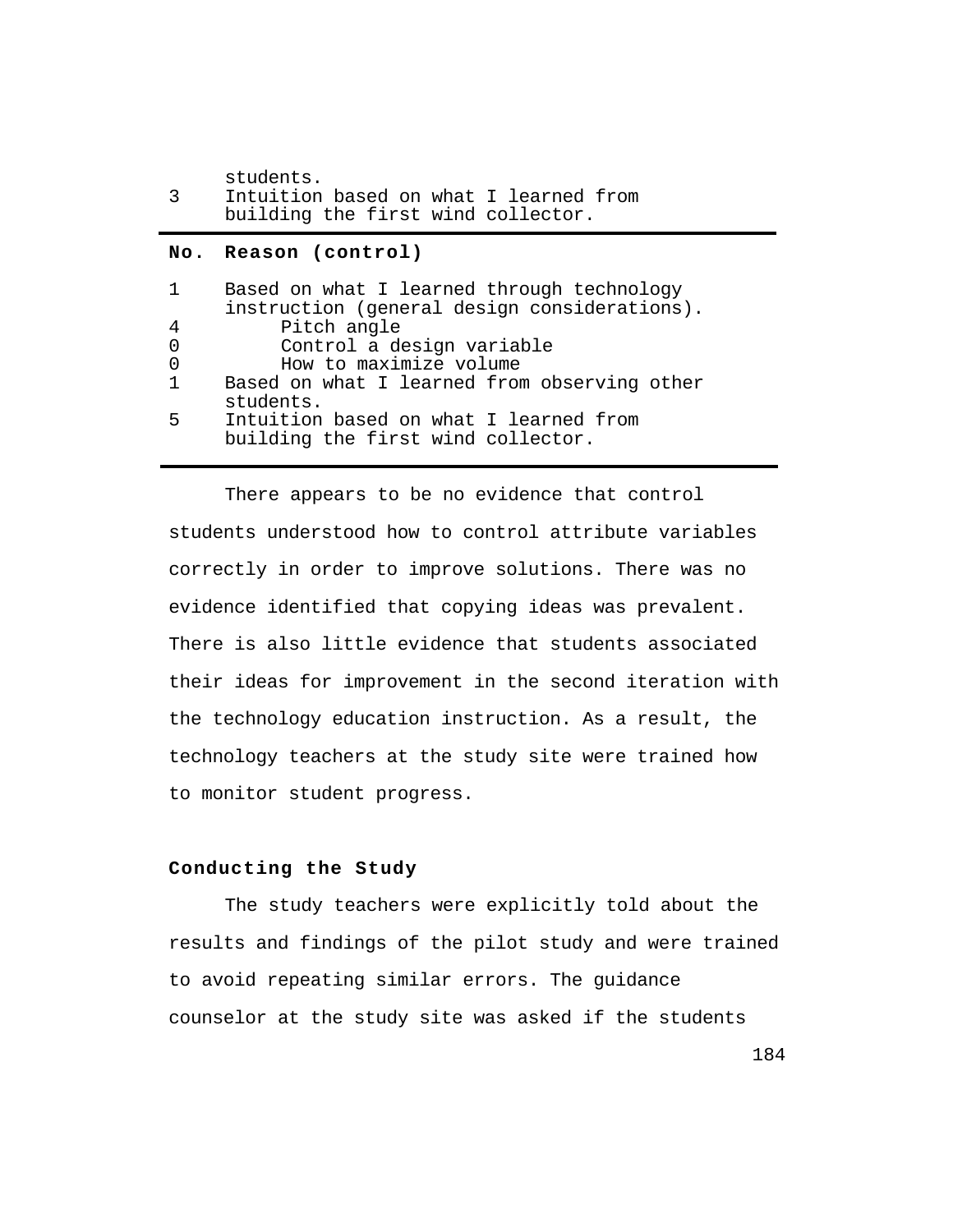were assigned to classes for any particular reasons. He indicated that there were no particular reasons for the assignments.

The first iteration of problem solving and technology education instruction for both the treatment and control groups began on the same day. No treatment was administered during this period. The first iteration lasted 15 days. The pretest was administered on day 16 to both groups. No significant differences were found between the two groups. See Chapter Four, Findings.

Treatment began for both groups on day 17 after the pretest. The treatment group received one and one-half class periods of science instruction and activity and one class period of mathematics instruction and activity. The control group received no science and mathematics instruction. Based on the pilot study, the control group proceeded with the improvement of the solutions over five class periods. The treatment group received the same amount of lab work time to improve their solutions. Student interviews were conducted two days after the treatment began. The posttest was administered to both groups after the treatment group completed their solution improvements, but both groups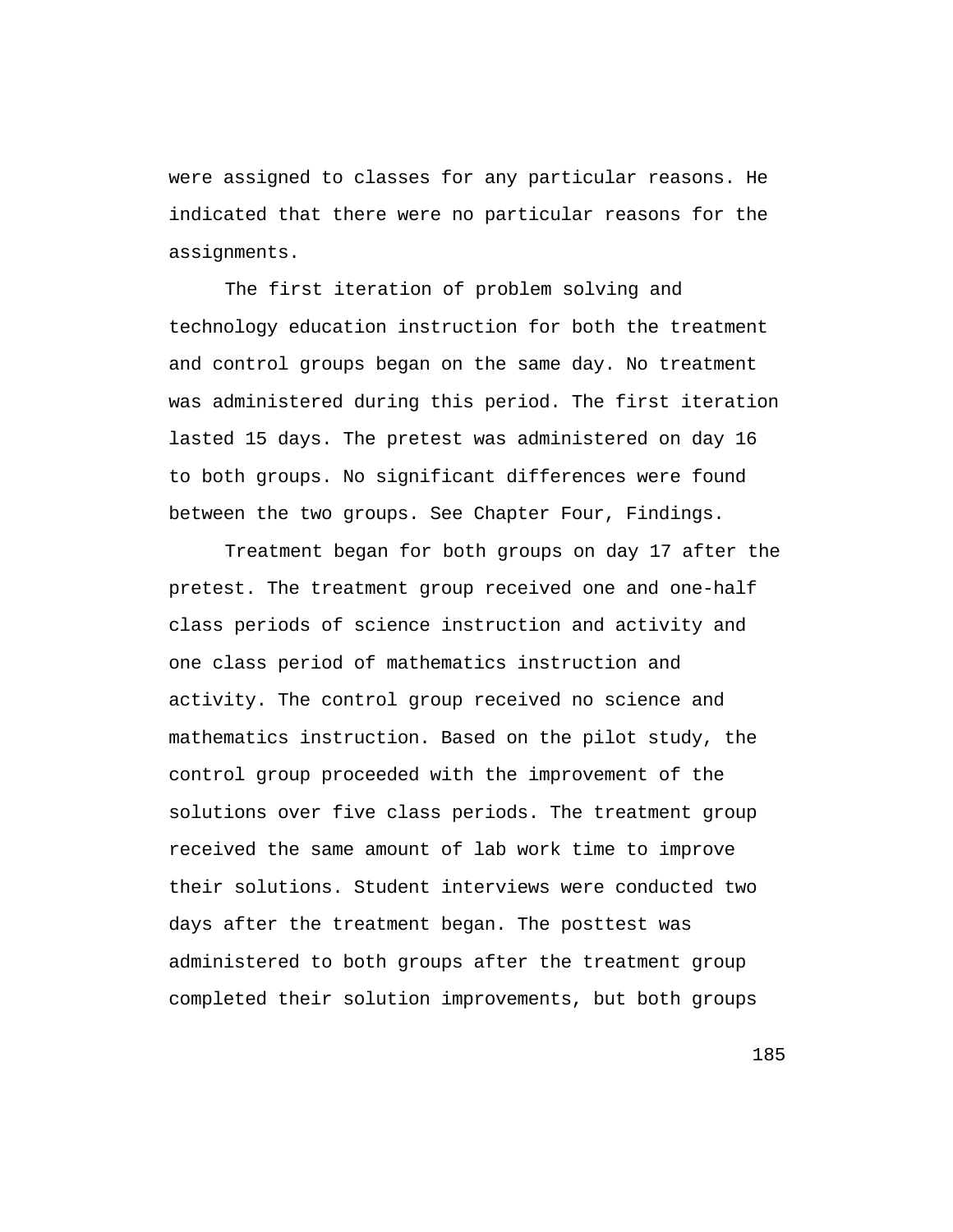had the same amount of lab time in which to work on their collectors.

## **Time Line of the Study**

The pilot study began on March 21, 1994. It took approximately six and one-half weeks to complete. The data were analyzed between May 4 and May 10. First, control group data became available followed by treatment group data on May 10. Necessary changes were made to the design and materials, and the study began on May 11 at the study site. After approximately five weeks, the site-based portion of the study concluded and the analyses of the data were conducted. See Figure 3.3.

| End<br>Pilot<br>Study |                                                   | Begin<br>Study   | Report<br>Findings |
|-----------------------|---------------------------------------------------|------------------|--------------------|
|                       | .-May10 - May4 - 10 - May 11 - June 14 - July 11- |                  |                    |
|                       | Analyze Pilot<br>Study & Make<br>Changes          | Analyze<br>Study |                    |

**Figure 3.3 Time Line of the Study**

### **Summary**

This study used analyses of variance, t-tests, and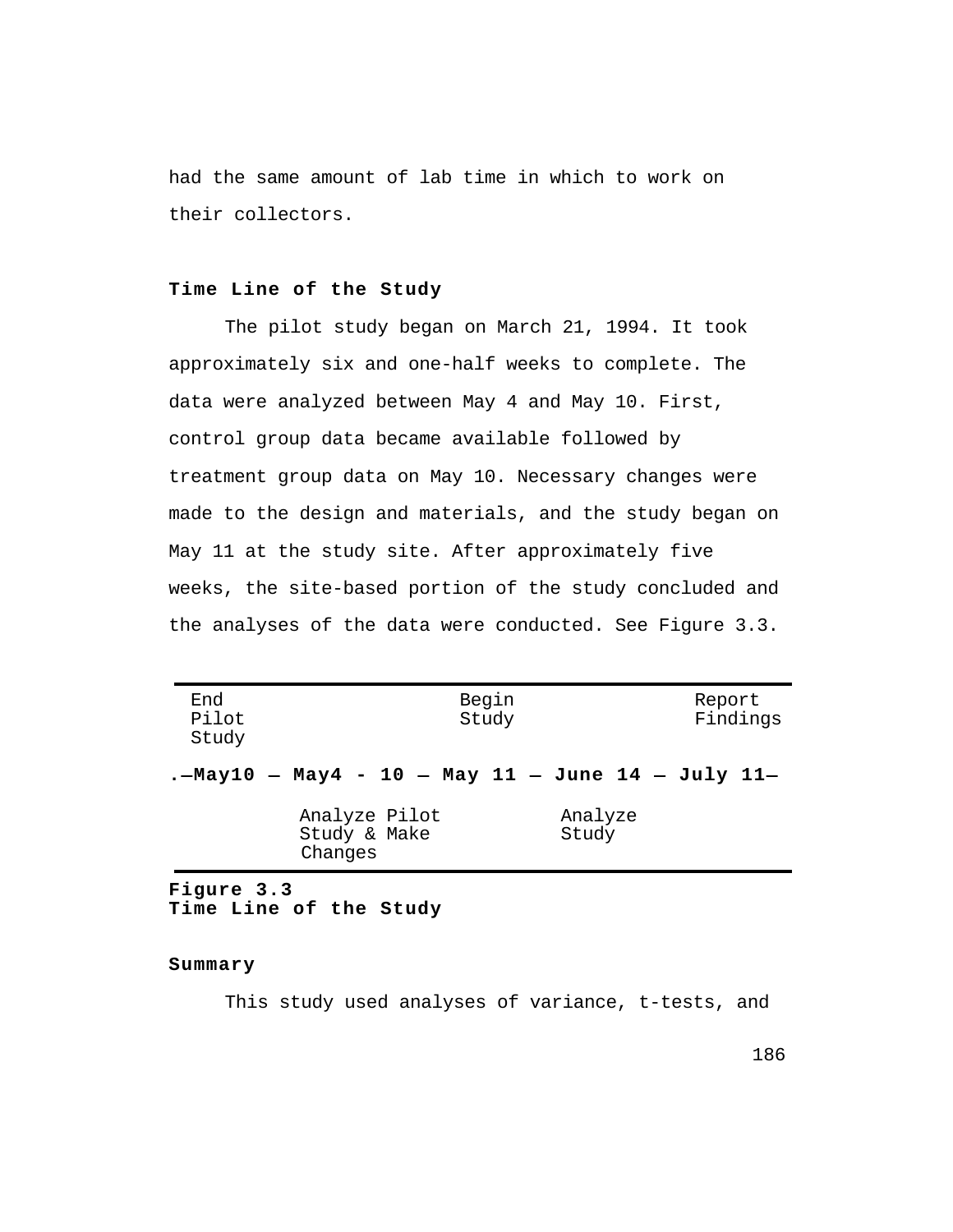qualitative interviews to observe the effects of technology education, science, and mathematics curriculum integration on the technological problemsolving ability of technology education students. The non-equivalent control group quasi-experimental design was used to control for the effects of confounding variables as much as possible. It was hypothesized that the technological problem-solving ability of the treatment group would significantly exceed that of the control group. The reliability of the measurement instruments was regarded as high by the researcher. A pilot study was conducted prior to the study to determine the revisions that would be needed to the conduct of the study.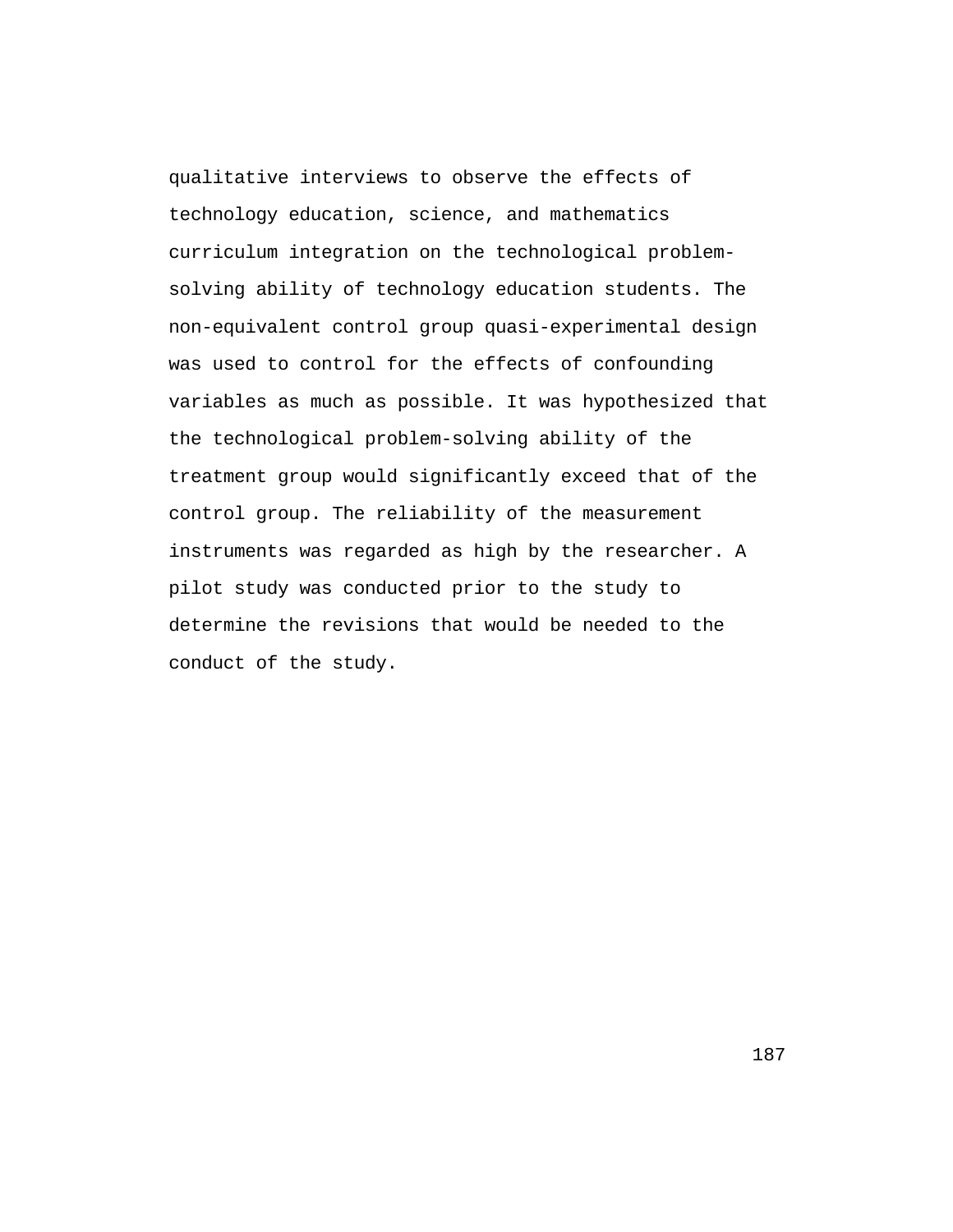### **Chapter Four**

**Findings**

#### **Introduction**

The purpose of this study was to investigate the effects of technology education, science, and mathematics curriculum integration on the technological problem-solving ability of eighth grade technology education students. The researcher compared the performance of students receiving correlated science and mathematics integration to those not receiving integration in an adapted TSM Integration Activity (LaPorte & Sanders, in press). This chapter reports the findings of the study.

# **Pretest Analysis**

Students in both the experimental group and the control group were required to design, construct, and evaluate a collector to generate electricity from the wind, as specified in a Brief adapted from the "Capture the Wind" activity from the TSM Integration Project (LaPorte & Sanders, in press). No correlated science or mathematics instruction was provided to either group in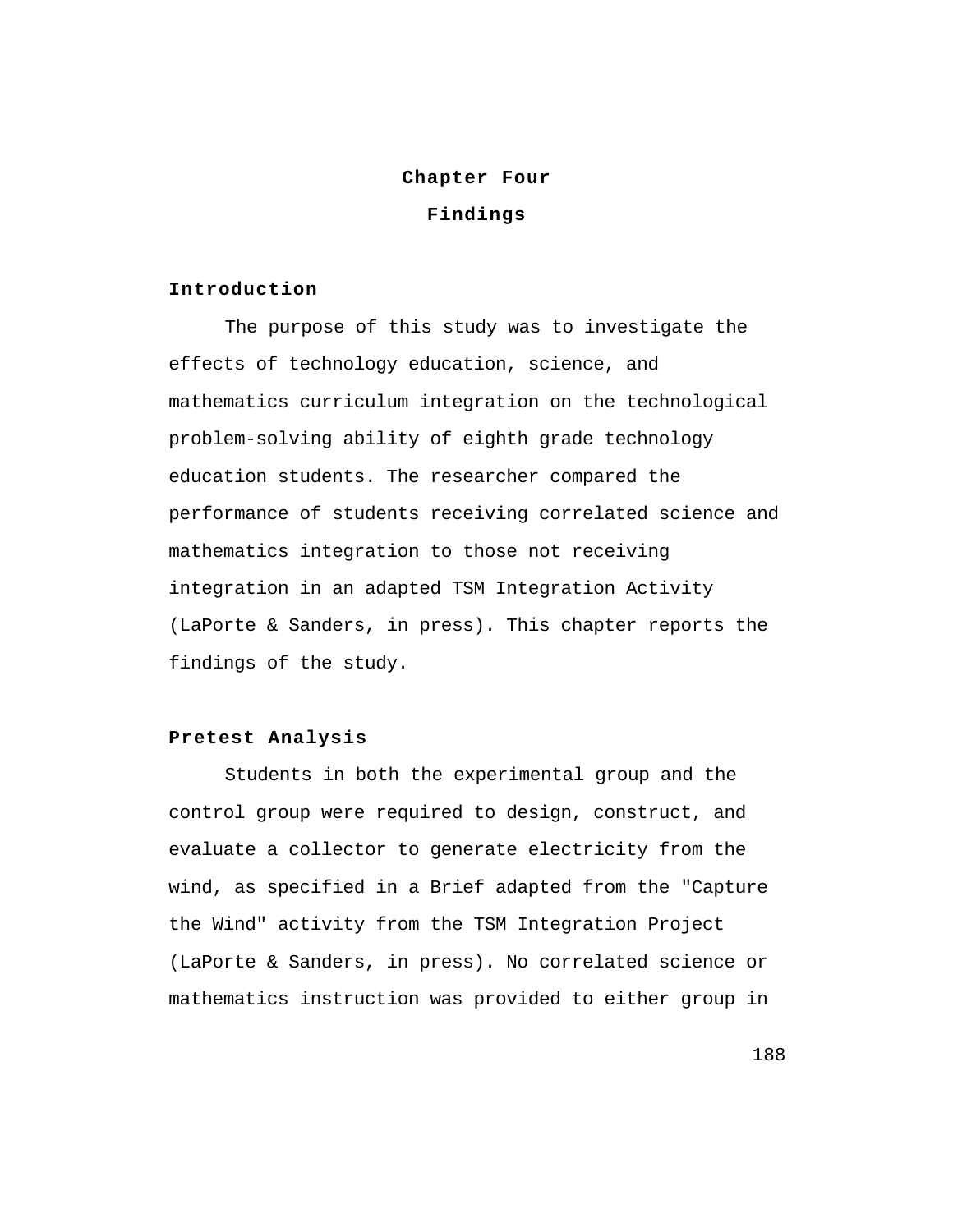the first iteration of problem solving. The technology teachers for the two groups taught with the same materials and in the same way during this iteration. It is important to note that both groups had the same amount of time to physically build their wind collectors in the labs. The pretest measure was the output wattage (power) produced by the students' solutions to the problem specified in the Brief.

**Pretest results.** Using analysis of variance, no significant difference was found between the treatment and control group in performance on the pretest. Thus, the treatment and control groups were not considered to have significantly different problem-solving ability prior to the administration of treatment for the particular TSM Integration Activity. The analysis is reported in Table 4.1.

| Source                  | DF            | Sum-Squares              | $F-Ratio$ | Prob>F        |     |
|-------------------------|---------------|--------------------------|-----------|---------------|-----|
| Group<br>Error<br>Total | 1<br>31<br>32 | 33.5<br>9336.1<br>9369.7 | 0.18      | 0.6708        |     |
| Term                    |               | Count<br>Mean            |           | std.<br>Error | 189 |

**Table 4.1 Pretest Analysis of Variance for Milliwatts Generated**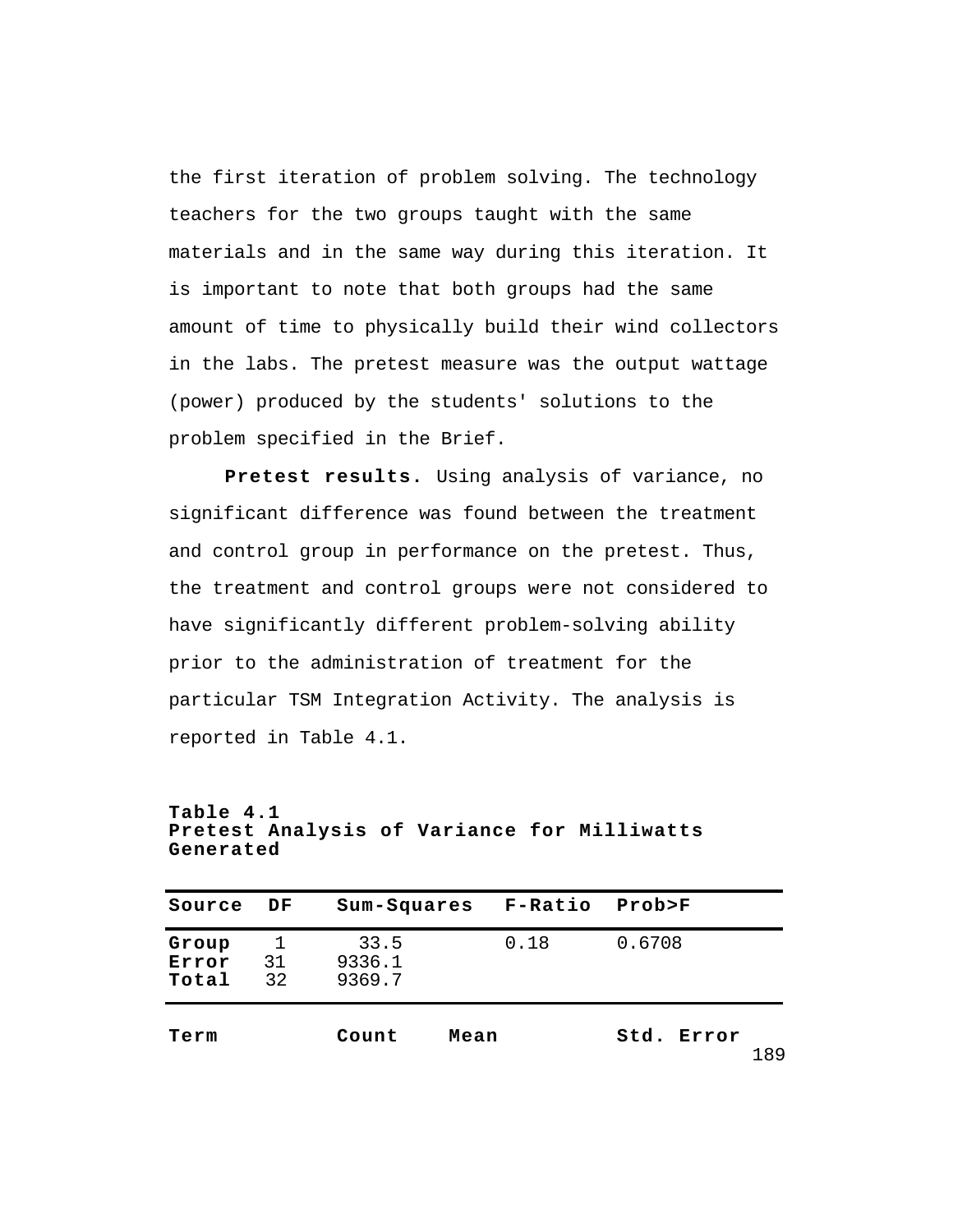| A: Group<br>1 control<br>2 treatment | 16<br>17 | 25.06<br>27.08 | 4.33<br>4.20 |
|--------------------------------------|----------|----------------|--------------|
| alpha = $.05$                        |          |                |              |

### **Posttest Analysis**

Analysis of variance was employed to test the following hypothesis.

Ho: There is no significant difference between the technological problem-solving ability of technology education students receiving correlated instruction with science and mathematics (treatment group) and the technological problem-solving ability of technology education students who do not receive correlated instruction (control group).

Stated as a research hypothesis:

Ha: The technological problem-solving ability of students participating in the curriculum integration group (treatment group) will be superior to that of students not in the integration group (control group).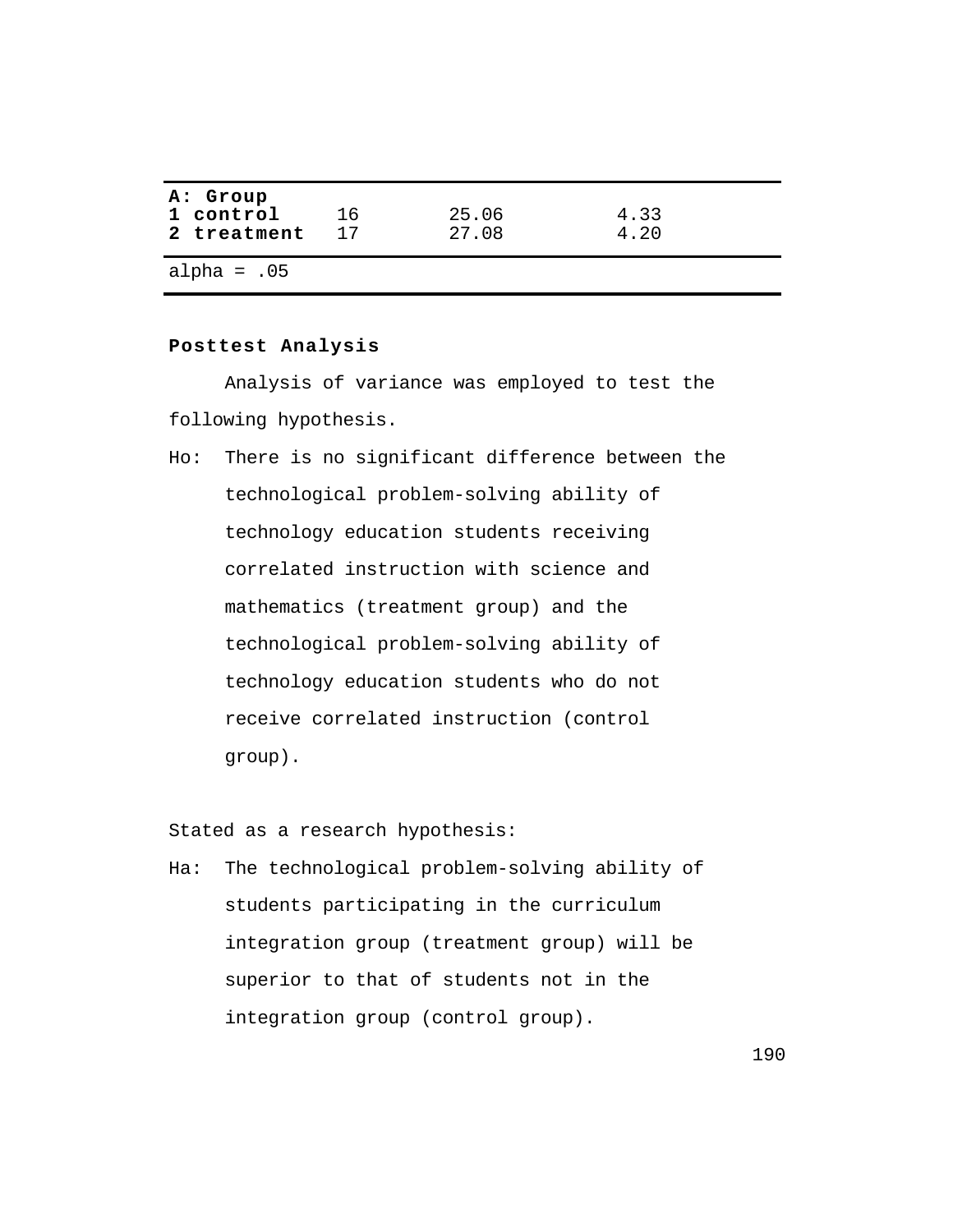Since the literature and the logic of the experiment support the notion that the experimental group would out perform the control group, a one-tailed test was used.

| Source                               | DF            | Sum-Squares               | $F-Ratio$      | Prob>F       |
|--------------------------------------|---------------|---------------------------|----------------|--------------|
| Group<br>Error<br>Total              | 1<br>31<br>32 | 350.1<br>7476.9<br>7827.0 | 1.45           | 0.2374       |
| Term<br>Error                        |               | Count                     | Mean           | std.         |
| A: Group<br>1 Control<br>2 Treatment |               | 16<br>17                  | 36.71<br>30.19 | 3.88<br>3.76 |
| alpha = $.05$                        |               |                           |                |              |

**Table 4.2 Posttest Analysis of Variance for Milliwatts**

In the second iteration of problem solving after the pretest, the students in the experimental group were provided with science and mathematics instruction correlated directly to the wind collector problem (treatment condition). The students in the control group received no correlated instruction (control condition). Once again, both groups were instructed to design and build a second wind collector or make improvements to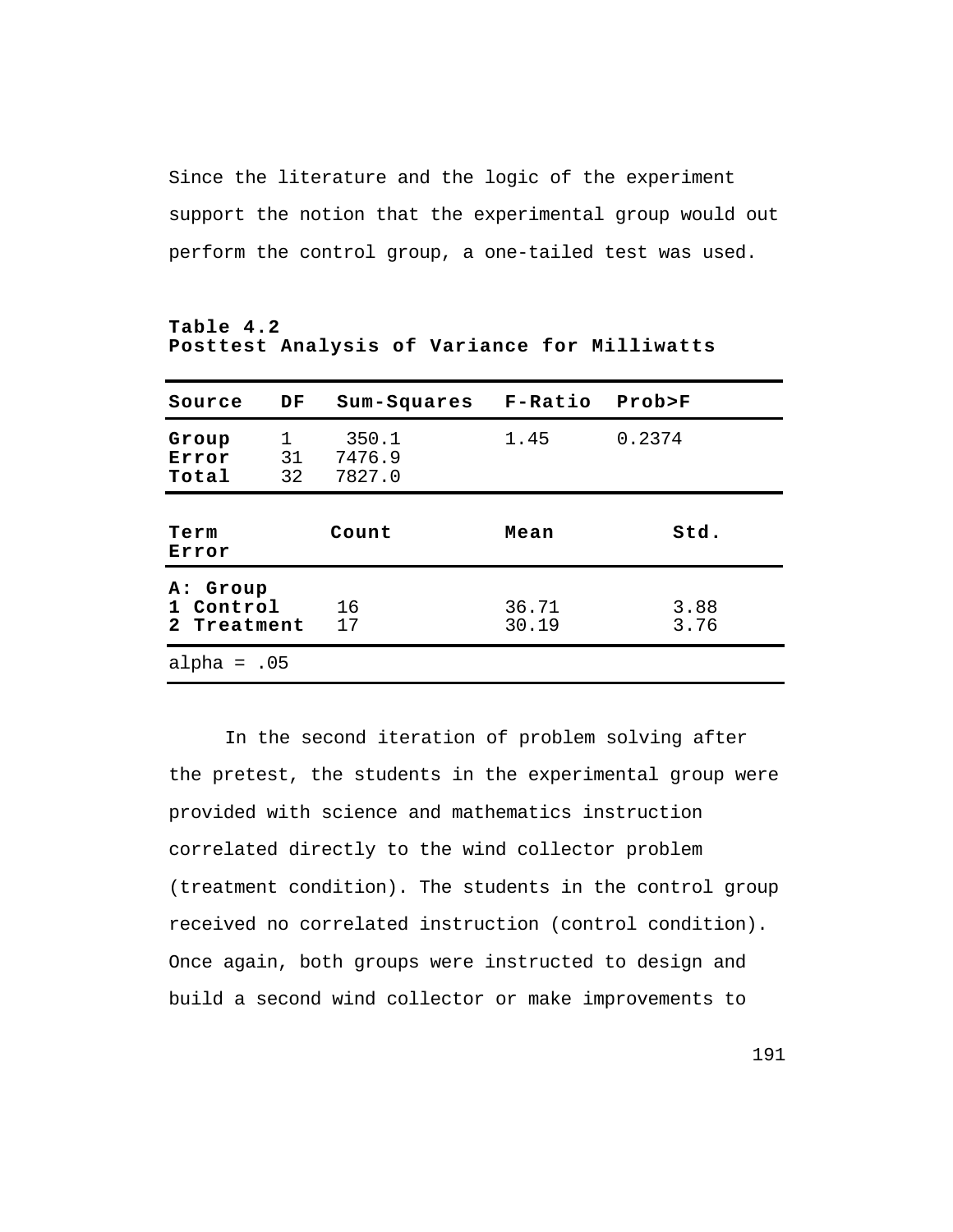their original collectors. According to the technology teachers, most students opted to make improvements to their original collectors. Both the treatment group and the control group were given the same amount of time in lab to physically implement improvements to their collectors. The output power was then measured, and the two groups were compared.

**Posttest results.** Using analysis of variance, no significant difference between the experimental and control group was found. Therefore, the researcher failed to reject the null hypothesis. These data are reported in Table 4.2. It is important to note, however, that both groups improved.

Although both groups improved, the mean power produced by the students' solutions favored the treatment group in the pretest and the control group in the posttest. Again, neither of these differences were found to be significant.

Additionally, in inspection of the data, eight increases and 7 decreases in wattage output were found for the treatment group which had an overall gain. However, all but two solutions for the control group performed better on the posttest. Why did more treatment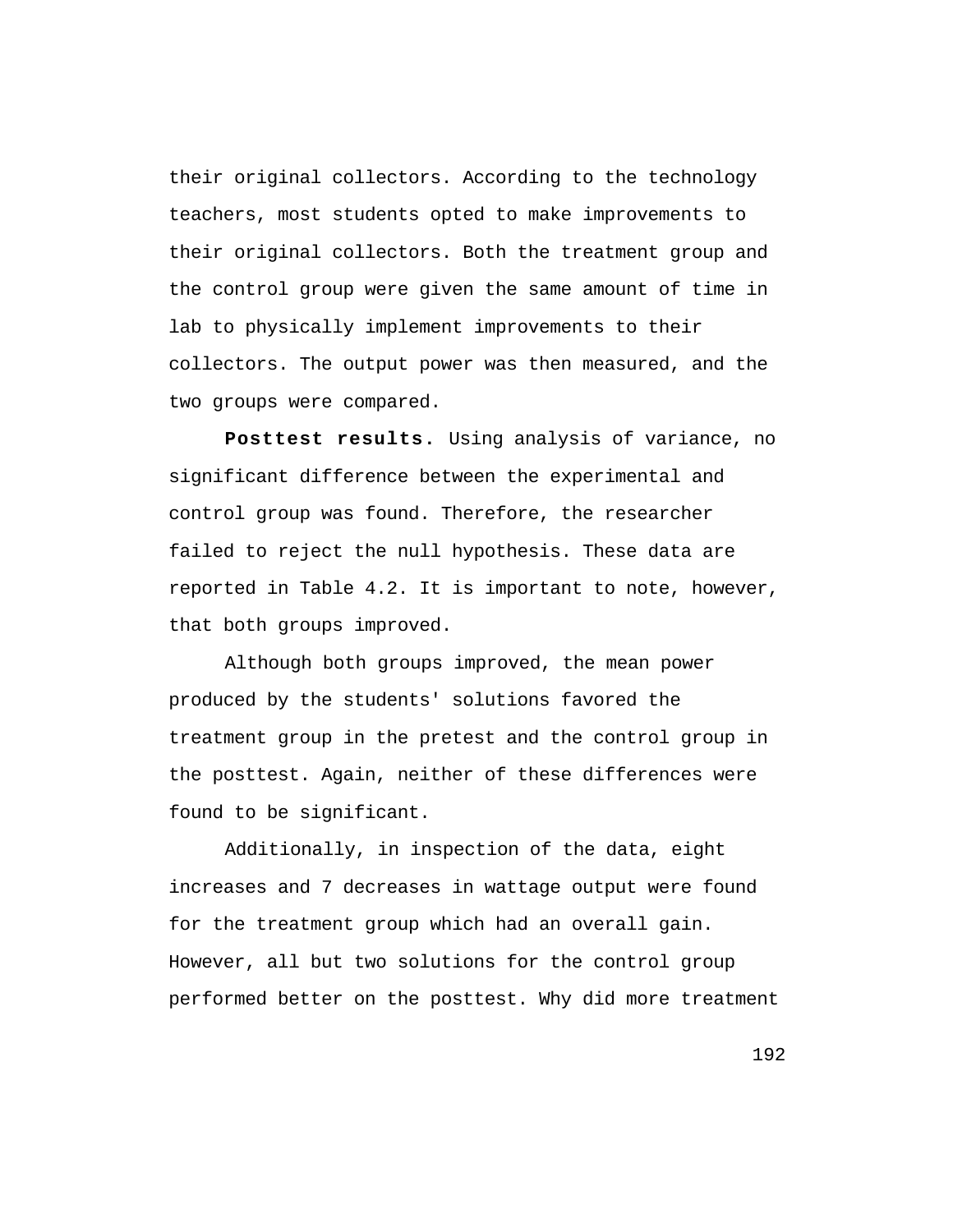students perform lower on the second iteration than on the first? Also, why did the mean of the control group go from being less in the pretest to higher in the posttest? To answer these questions and explain the results, the researcher employed t-test analyses.

# **T-Test Analyses**

The inspection of data showed a trend in the control group posttest solutions, 14 of the 16 solutions were made from metal compared to only 8 made of metal at the pretest. Furthermore, the control group students who changed to using collectors made of metal at the posttest, first made solutions that performed significantly lower at the pretest as shown in Table 4.3. Finally, there was no difference in the power output of these solutions compared to the others at the posttest.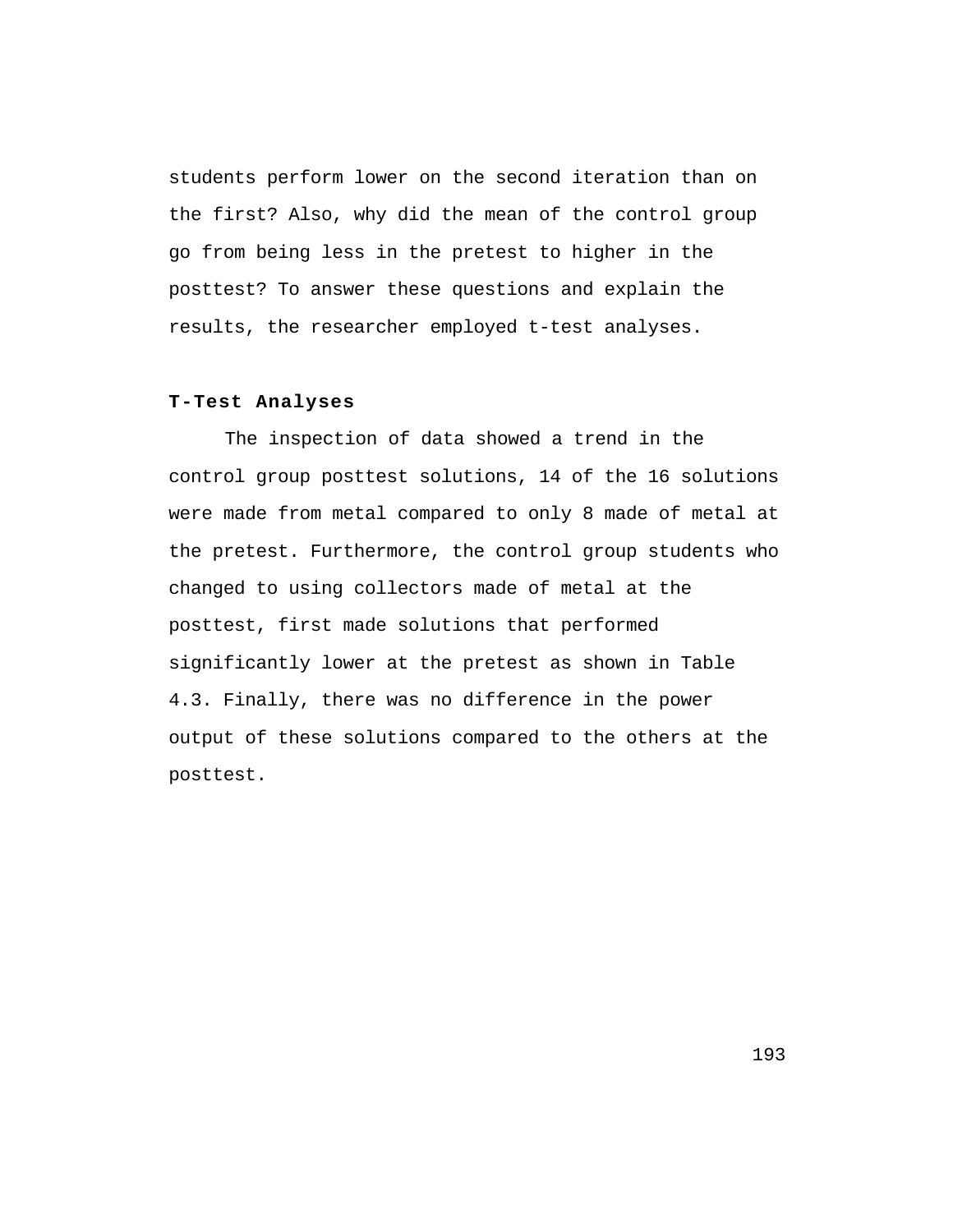| Table 4.3                                 |  |  |  |  |
|-------------------------------------------|--|--|--|--|
| T-Test For Control Group Solutions at the |  |  |  |  |
| Pretest, that Later Switched to Metal     |  |  |  |  |

**Dependent Variable:** Wattage

| Group                                                   |  | Count Mean Std.Error 95% Conf. Prob > T |                              |        |
|---------------------------------------------------------|--|-----------------------------------------|------------------------------|--------|
| <b>Change</b> $6$ 11.58 5.23<br>No Change 27 29.33 3.15 |  |                                         | $-1.82$ 24.99<br>22.83 35.82 | 0.0072 |

The adapted TSM Integration Brief stipulated that the wind collectors could not be over 122 cubic inches in size. The mathematics instruction was correlated with the Brief in order for treatment students to maximize the size of their wind collectors. The significant difference in collector size in favor of the treatment group is shown in Table 4.4. Additionally, the treatment group had not fully maximized the sizes of their wind collectors.

## **Table 4.4 T-Test For Size Constraint**

|                                                                |  | Dependent Variable: Collector Size in Cubic Inches |             |                         |
|----------------------------------------------------------------|--|----------------------------------------------------|-------------|-------------------------|
|                                                                |  | Group Count Mean Std. Error 95% Conf. Prob > T     |             |                         |
| <b>Control</b> 16 62.75 6.64<br><b>Treatment</b> 17 83.46 6.31 |  |                                                    | 69.99 96.92 | $48.59$ $76.91$ 0.0155. |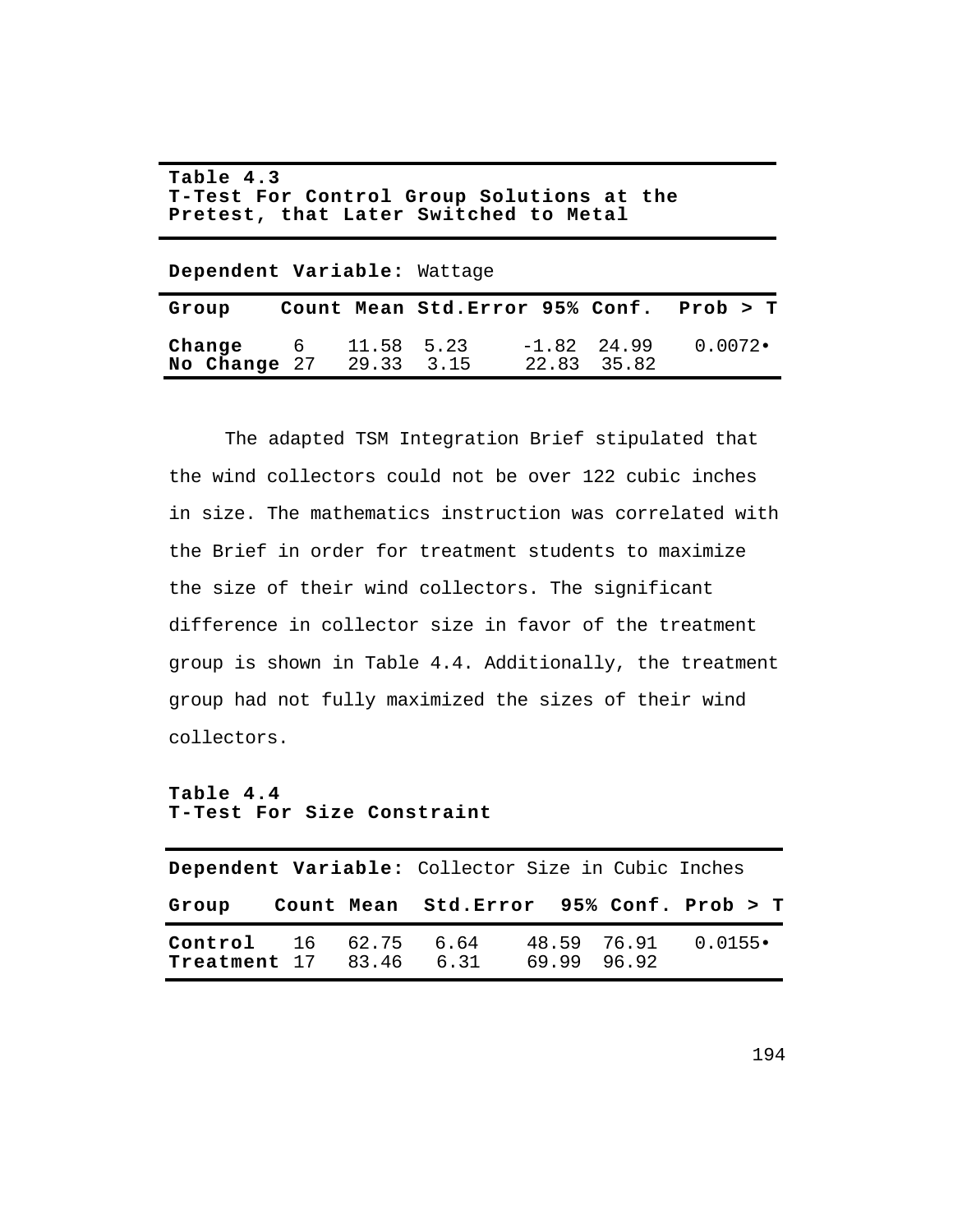During the second iteration for treatment group students, the adapted TSM Integration Activity correlated science instruction related to the pitch angle of the collector blades. This science instruction included an experiment in which students varied the pitch angle of Tinker Toy-like wind collectors. According to the science teacher, students concluded that 15 degrees was the best pitch angle to try on their wind collectors. Table 4.5 shows the large frequency of students using lower degrees of pitch angle after the science instruction.

**Table 4.5 Number of Treatment Group Wind Collectors Using Low Pitch Angle**

| 15 degree pitch angle:   | 10 students |
|--------------------------|-------------|
| Other pitch angle:       | 7 students  |
| 20 degrees or less:      | 15 students |
| Greater than 20 degrees: | 2 students  |

## **Student Interviews**

The results of the student interviews are listed in Table 4.6 for the treatment and control groups respectively. The responses are based on why the student believed that he or she would design a better solution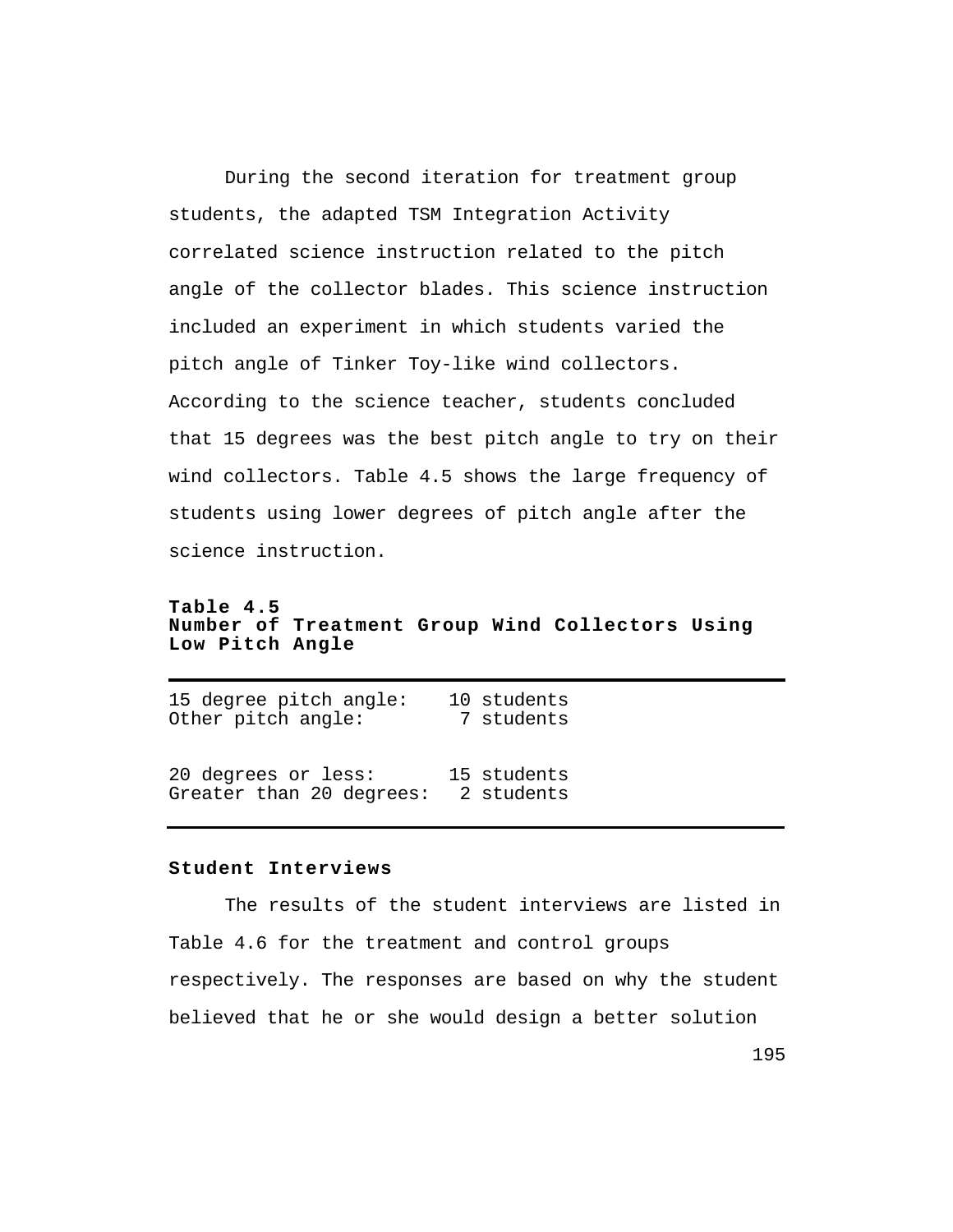in the second iteration of problem solving compared to the one made in the first iteration of problem solving. The only opportunity the researcher had to conduct the interviews was after the administration of the science treatment but before the administration of mathematics treatment. Unlike the pilot study interviews, the study interviews omitted questions about maximizing the size of the collectors.

# **Table 4.6 Categorized Responses of Interviewed Students to Why They Felt Their Second Solution Would Perform Better Than the First (n=6)**

### **No. Reason (Treatment)**

| 4            | Based on what I learned through math and     |
|--------------|----------------------------------------------|
|              | science instruction (general).               |
| 4            | Pitch angle experiments in science           |
| 3            | Control a variable in an experiment          |
| $\mathbf{1}$ | Based on what I learned from observing other |
|              | students.                                    |
| 2            | Intuition based on what I learned from       |
|              | building the first wind collector.           |

**No. Reason (control)**

| 3              | Based on what I learned through technology   |
|----------------|----------------------------------------------|
|                | instruction (general design considerations). |
| 2              | Pitch angle                                  |
| 2              | Control a design variable                    |
| $\overline{2}$ | Based on what I learned from observing other |
|                | students.                                    |
| 3              | Intuition based on what I learned from       |
|                | building the first wind collector.           |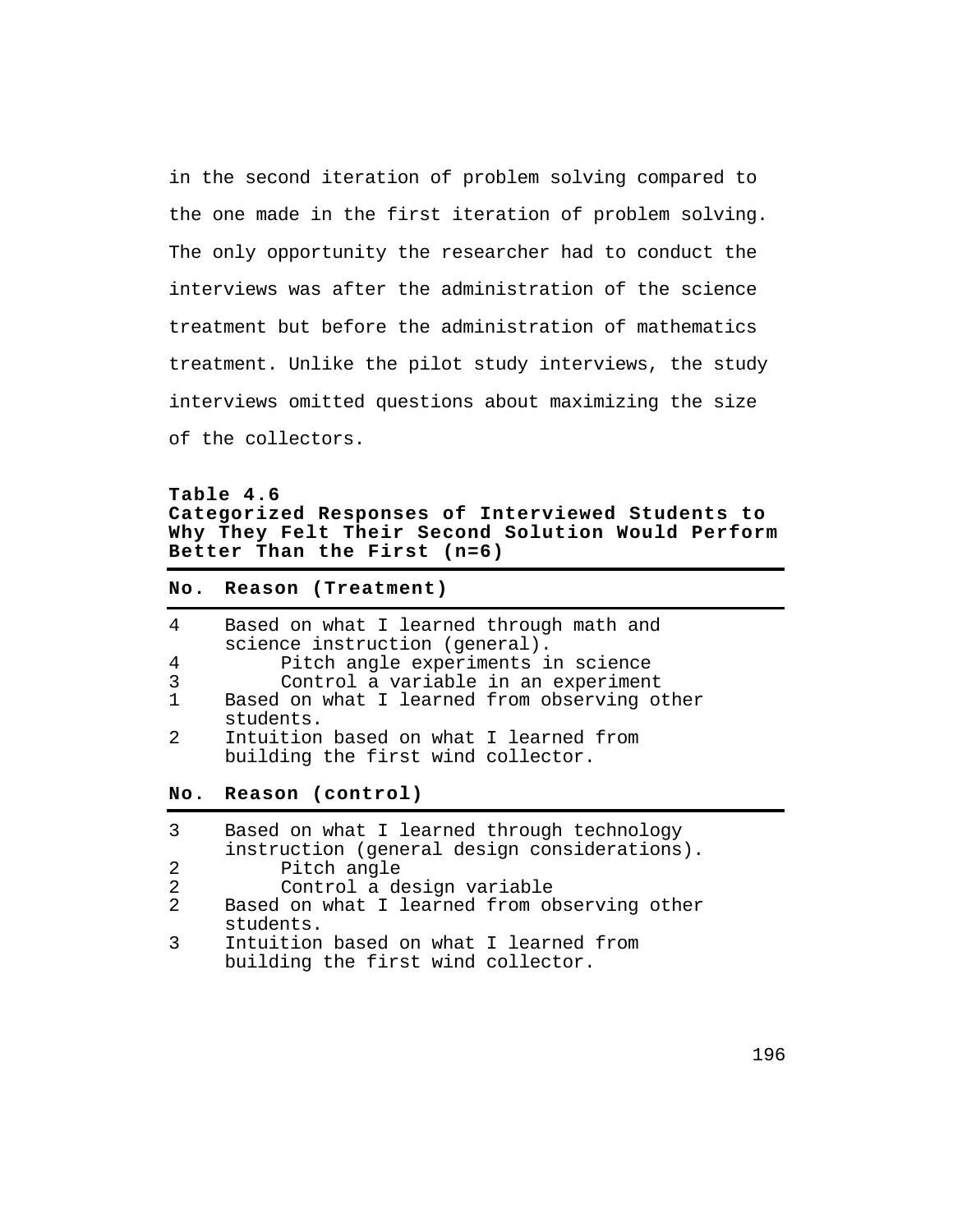### **Summary**

The pretest of technological problem-solving ability showed no significant difference in the treatment and control groups prior to the administration of treatment. This suggested that there were no significant differences in problem-solving ability between the groups prior to the administration of treatment for the particular TSM Integration Activity.

The test of the hypothesis showed no significant differences between the treatment and control groups in wattage output at the posttest.

T-tests showed that control students who performed significantly the lowest on the pretest coincided with not using metal in the wind collectors constructed in the first iteration of problem solving. All other students in the group used metal in the first iteration. Of these same students, those who switched to metal in the second iteration of problem solving showed no significant difference from other students.

A t-test showed a significant difference in the size of wind collectors between the groups in favor of the treatment group. However, sizes of the treatment group collectors were not fully maximized.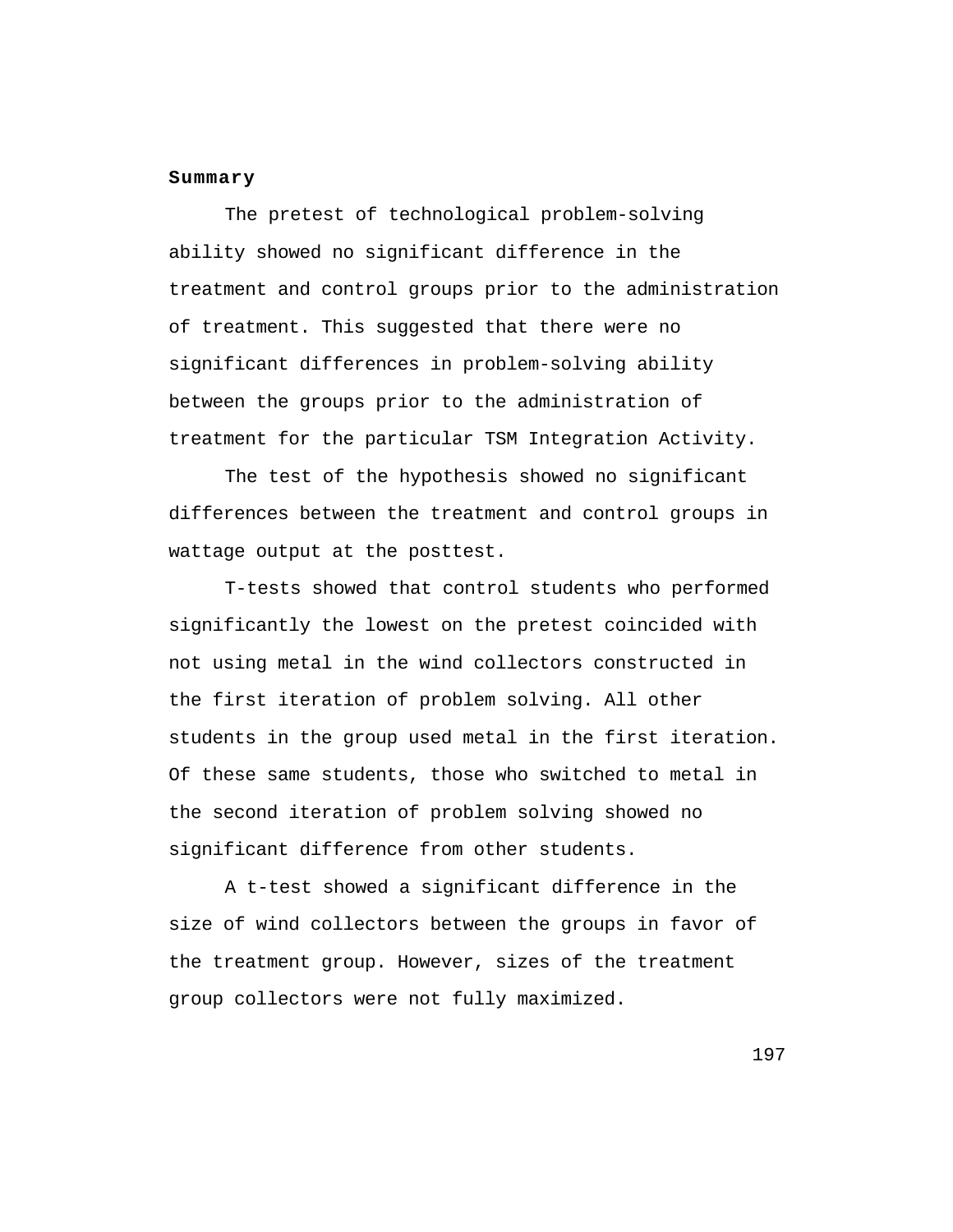Finally, the results of the student interviews were summarized.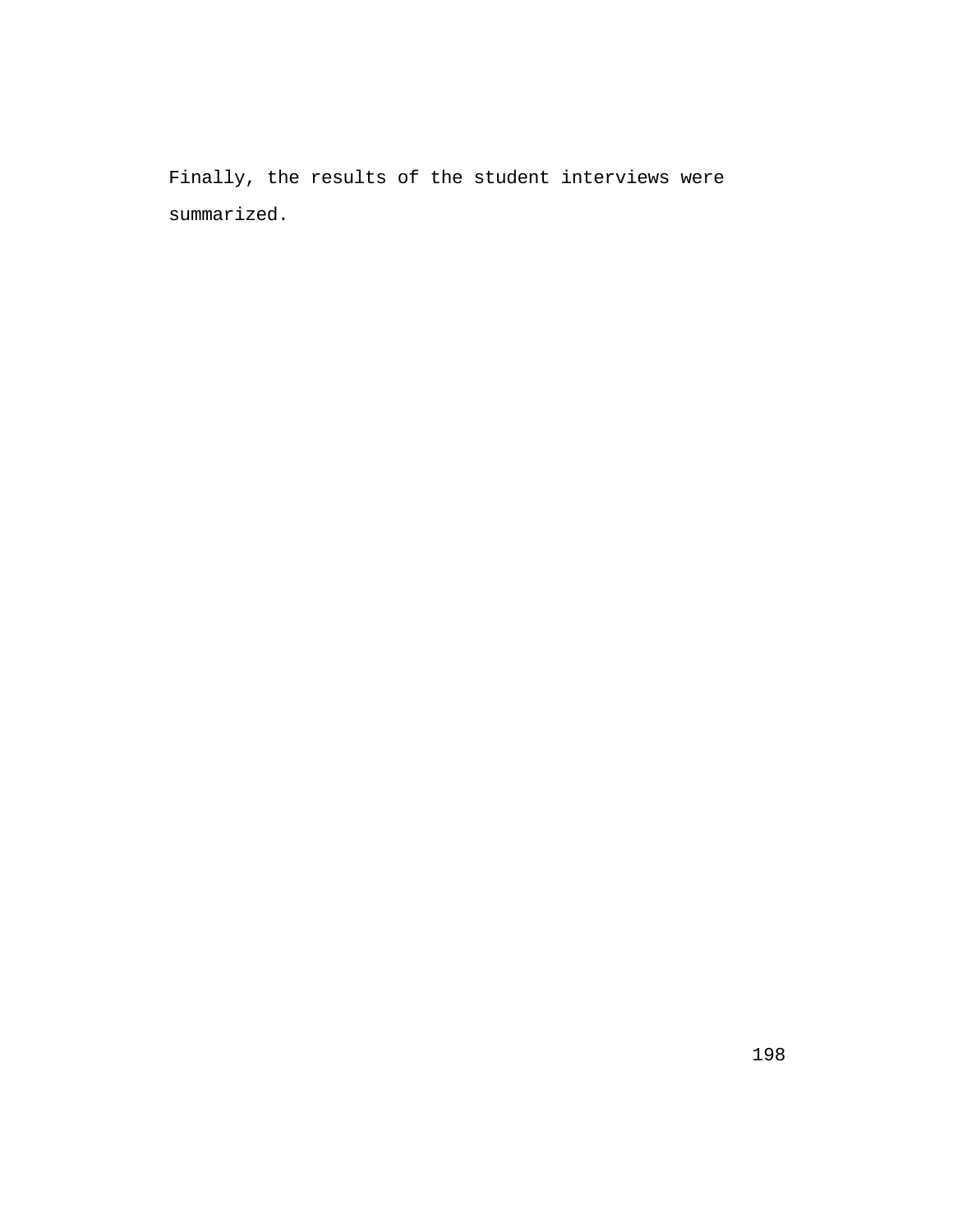#### **Chapter Five**

**Summary, Conclusions and Recommendations**

## **Summary of the Study**

The purpose of this study was to investigate the effects of technology education, science, and mathematics curriculum integration on the technological problem-solving ability of eighth grade technology education students. The researcher compared the performance of students receiving correlated science and mathematics instruction to those not receiving correlated instruction in an adapted TSM Integration Activity (LaPorte & Sanders, in press). This chapter reports the conclusions and recommendations of the study.

Students in both the experimental group and the control group were required to design, construct, and evaluate a collector to generate electricity from the wind, as specified in a Brief adapted from the "Capture the Wind" activity from the TSM Integration Project (LaPorte & Sanders, in press). No correlated science or mathematics instruction was provided to either group in the first iteration of problem solving. The technology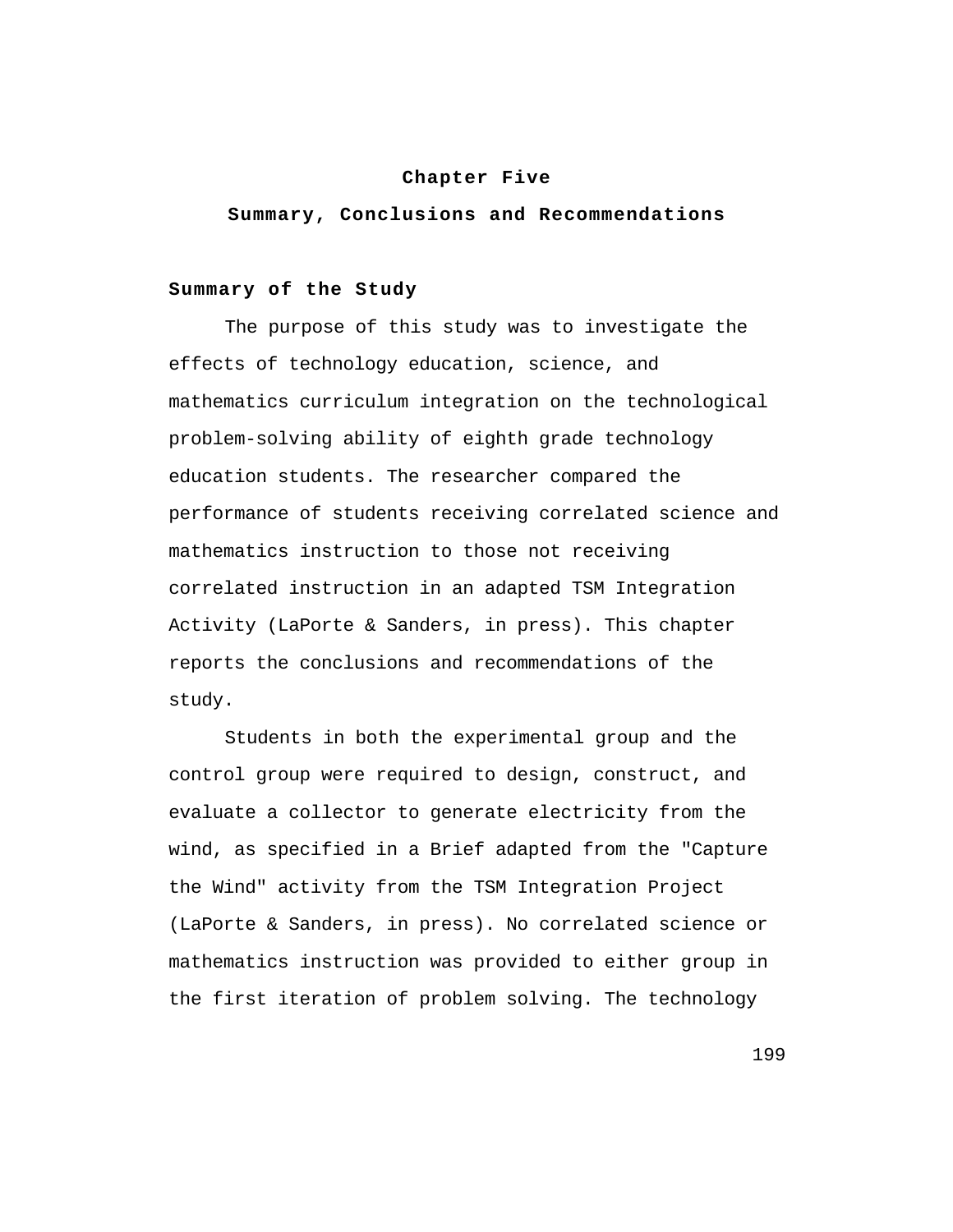teachers for the two groups taught with the same materials and in the same way during this iteration. Both groups had the same amount of time to physically build their wind collectors in the labs.

The pretest measure was the output power (wattage) produced by the students' solutions to the problem after the first iteration as specified in the Brief. Using analysis of variance, no significant difference was found between the treatment and control group in performance on the pretest. Thus, there were likely no significant differences in the problem-solving ability of the two groups prior to the administration of treatment for this particular TSM Integration Activity.

In the second iteration of problem solving that occurred after the pretest, the students in the experimental group were provided with science and mathematics instruction correlated directly to the wind collector problem (treatment condition). The students in the control group received no correlated instruction (control condition). Once again, both groups were instructed to design and build a second wind collector or make improvements to their original collectors. According to the technology teachers, most students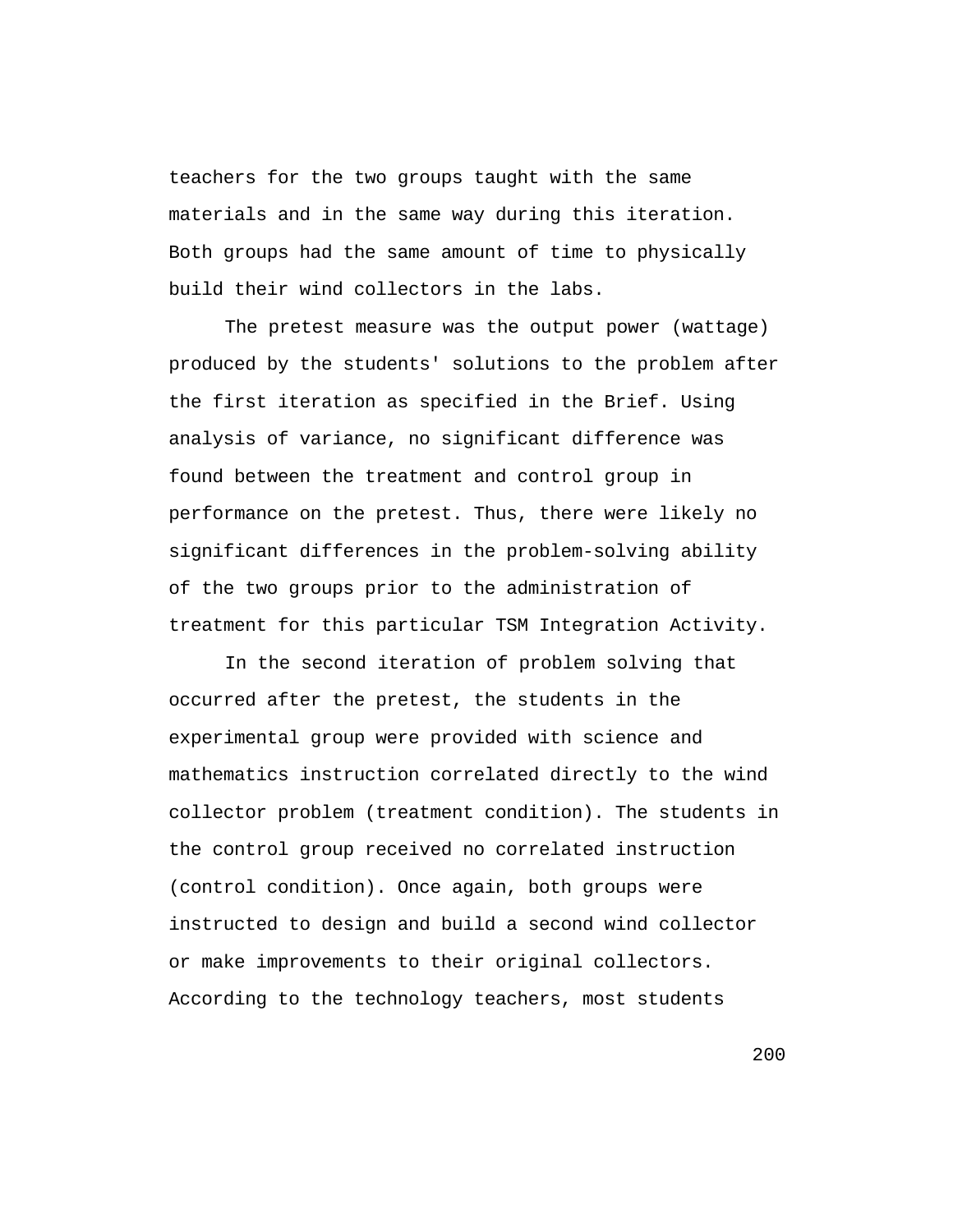opted to make improvements to their original collectors. Both the treatment group and the control group were given the same amount of time in the lab to physically implement improvements to their collectors. The output power was then measured, and the two groups were compared.

The findings of the study were presented on the pretest analysis of variance, the posttest analysis of variance to test the hypothesis, t-test analyses, and student interview analysis.

The following hypothesis was tested.

Ho: There is no significant difference between the technological problem-solving ability of technology education students receiving correlated instruction with science and mathematics (treatment group) and the technological problem-solving ability of technology education students who do not receive correlated instruction (control group).

Stated as a research hypothesis:

Ha: The technological problem-solving ability of students participating in the curriculum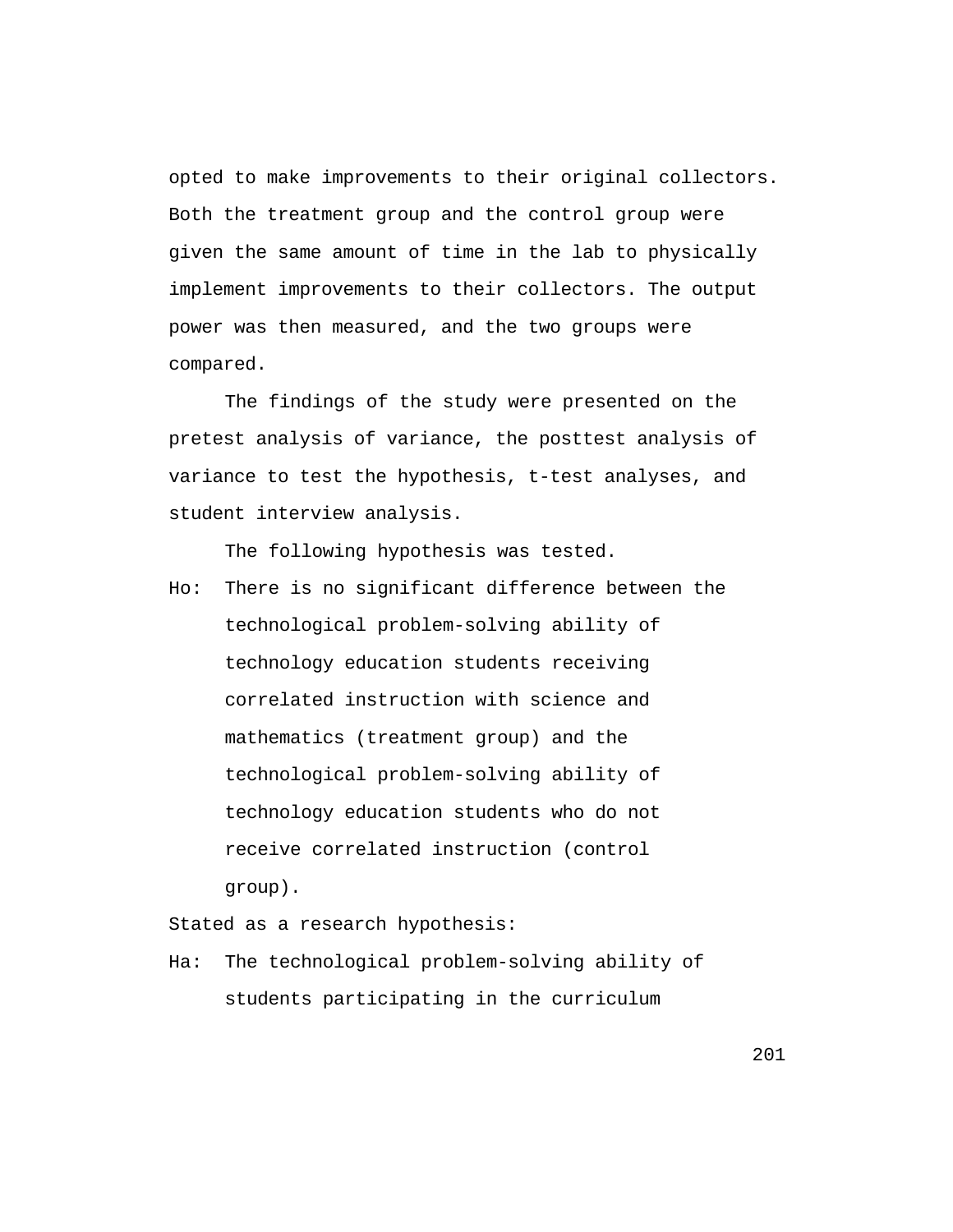integration group (treatment group) will be superior to that of students not in the

integration group (control group).

Since the literature and the logic of the experiment support the notion that the experimental group would out perform the control group, a one-tailed test was used.

## **Conclusions**

The test of the hypothesis showed no significant difference between the treatment and control groups for wattage output at the posttest. The researcher failed to reject the null hypothesis. The researcher concluded that the integration of technology education, science, and mathematics appears to have no effect on the technological problem-solving ability of technology education students in this particular TSM Integration Activity.

Caution must be used in generalizing the results of this study since it involved only intact classes of eighth grade students in the Richmond, Virginia area. The school was chosen based on evidence of correlated technology, science, and mathematics instruction. Also, the treatment was not randomly assigned to the classes.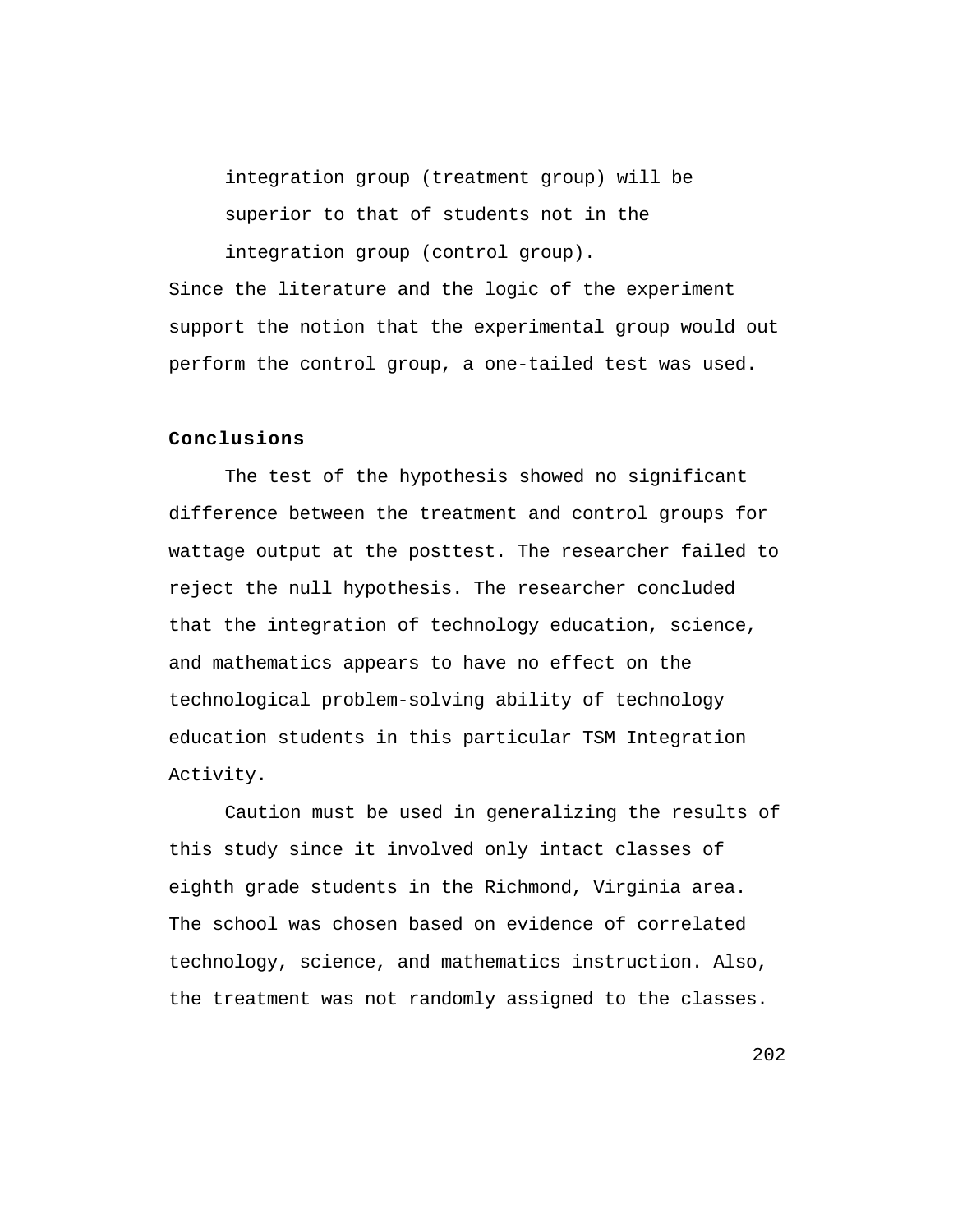On the other hand, no evidence was found that the students were selectively enrolled in either the treatment or control group classes. In addition, the pretest showed no difference between the two groups.

Upon inspection of the data, the researcher made the decision to perform selected post hoc analyses. First, it was noted that the performance of the collectors for both the treatment and control groups improved between the pretest and the posttest. However, it was found that the treatment group outperformed the control group on the pretest, whereas on the posttest, the control group outperformed the treatment group. The researcher observed that a high proportion of control group students switched to building their collectors out of metal between the pretest and the posttest. A t-test revealed, however, that the performance of metal collectors was not significantly different from collectors made of other materials. Therefore, it was concluded that the use of metal does not necessarily result in better performing collectors. Second, it was observed that the majority of the students in the treatment group used a pitch angle that was approximately 15 degrees at the posttest whereas the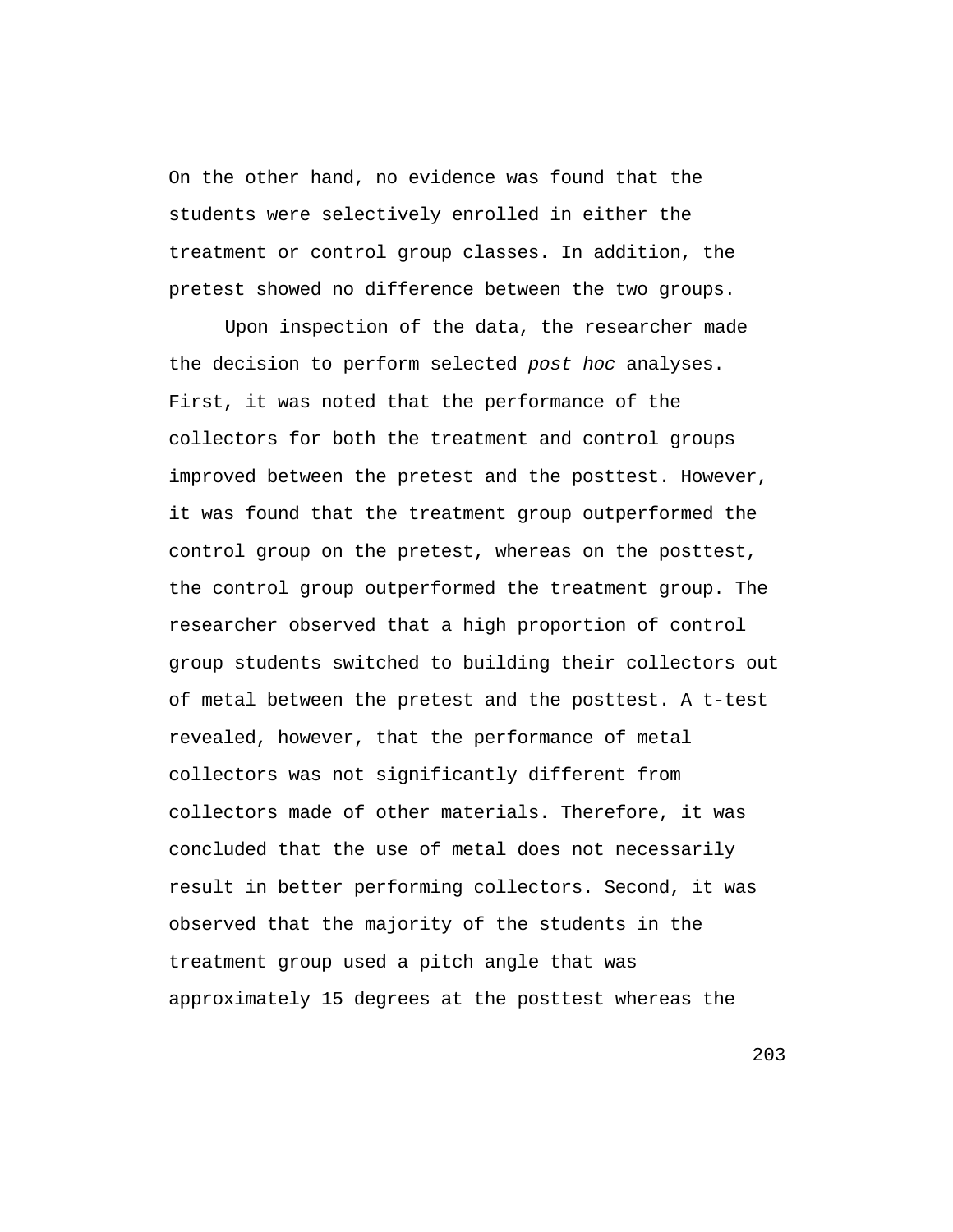control group students used greater pitch angles. The science teacher confirmed the fact that the students concluded as a result of an experiment that 15 degrees was the optimal pitch angle. This experiment involved the use of Tinker Toy-like wind collectors. It is possible that the results of this science experiment were not transferable to the actual wind collectors that the students designed and built in the technology lab. If this is true, then it might explain why the control group improved more at the posttest.

Though the study revealed no difference between those who received correlated science and mathematics instruction and those who did not, in terms of wind collector performance there was evidence that the students did, in fact, attempt to apply what they learned in the correlated instruction. The 15 degree pitch angle frequency is one example of this evidence. In addition, the sizes of the collectors produced by the treatment group students were closer to the specifications indicated in the Design Brief for the problem. Since this design constraint of collector size required the students to know how to calculate the volume of a cylinder, it is quite plausible that the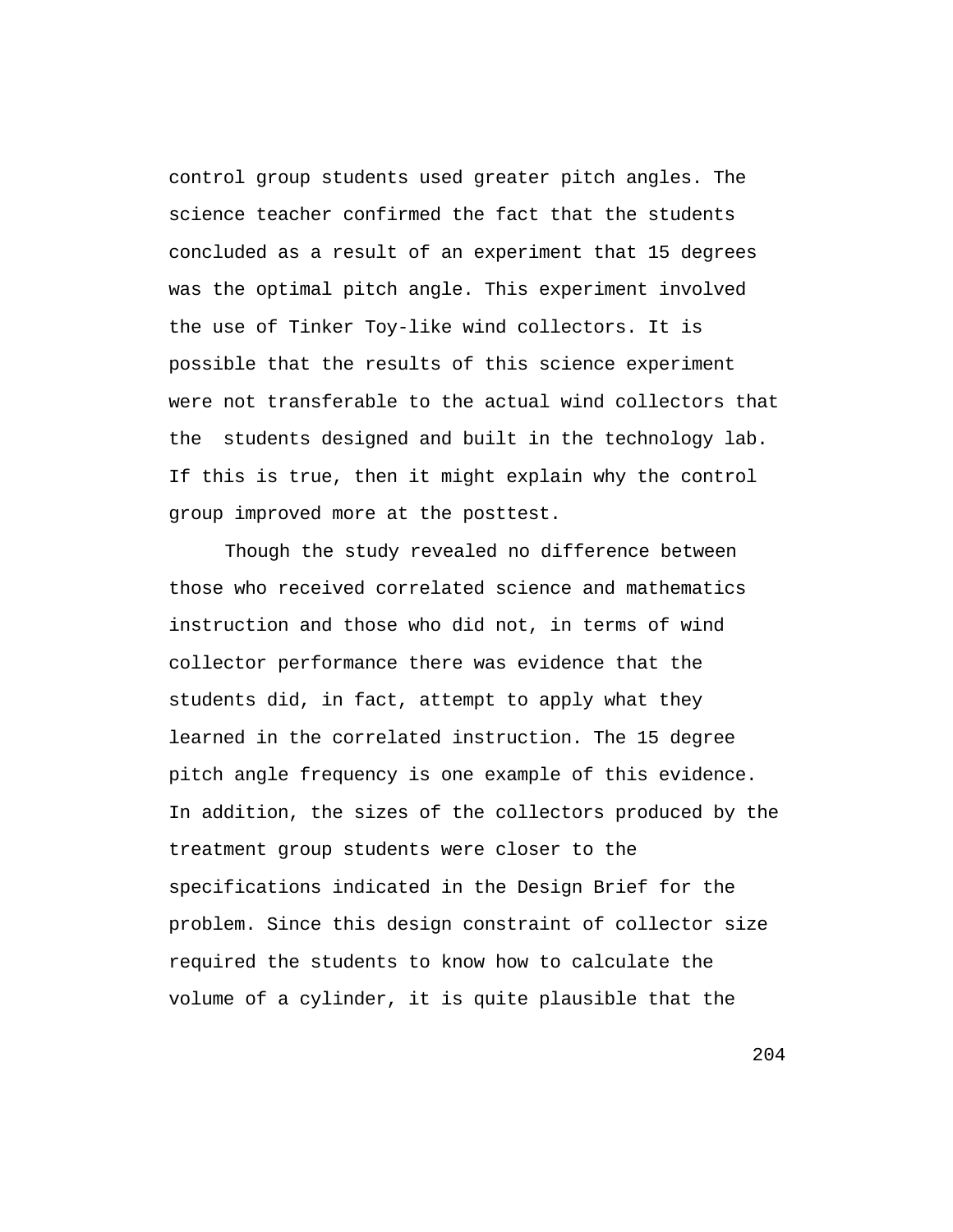students applied what they learned in the mathematics class about volume to the development of their solutions to the problem. Further evidence of science application was provided by interviews with the students. They showed that treatment group students tended to consciously apply science to the "Capture the Wind" problem. On the other hand, the control group seemed to depend on a combination of what the technology teacher taught them and what they observed about the performance of their collectors and those of other students. It appears plausible that students applied science and mathematics in their solutions to the wind collector problem. However, whether or not the students actually understood the underlying science and mathematics concepts was not within the scope of this study.

The results of this study are consistent with Anderson (1992) who found that focusing on the connections among disciplines may not improve problemsolving ability. However, unlike Anderson's study there was evidence that the students did, in fact, apply what they learned through science and mathematics instruction. Clayton (1989) found no evidence that science-related mathematics instruction improved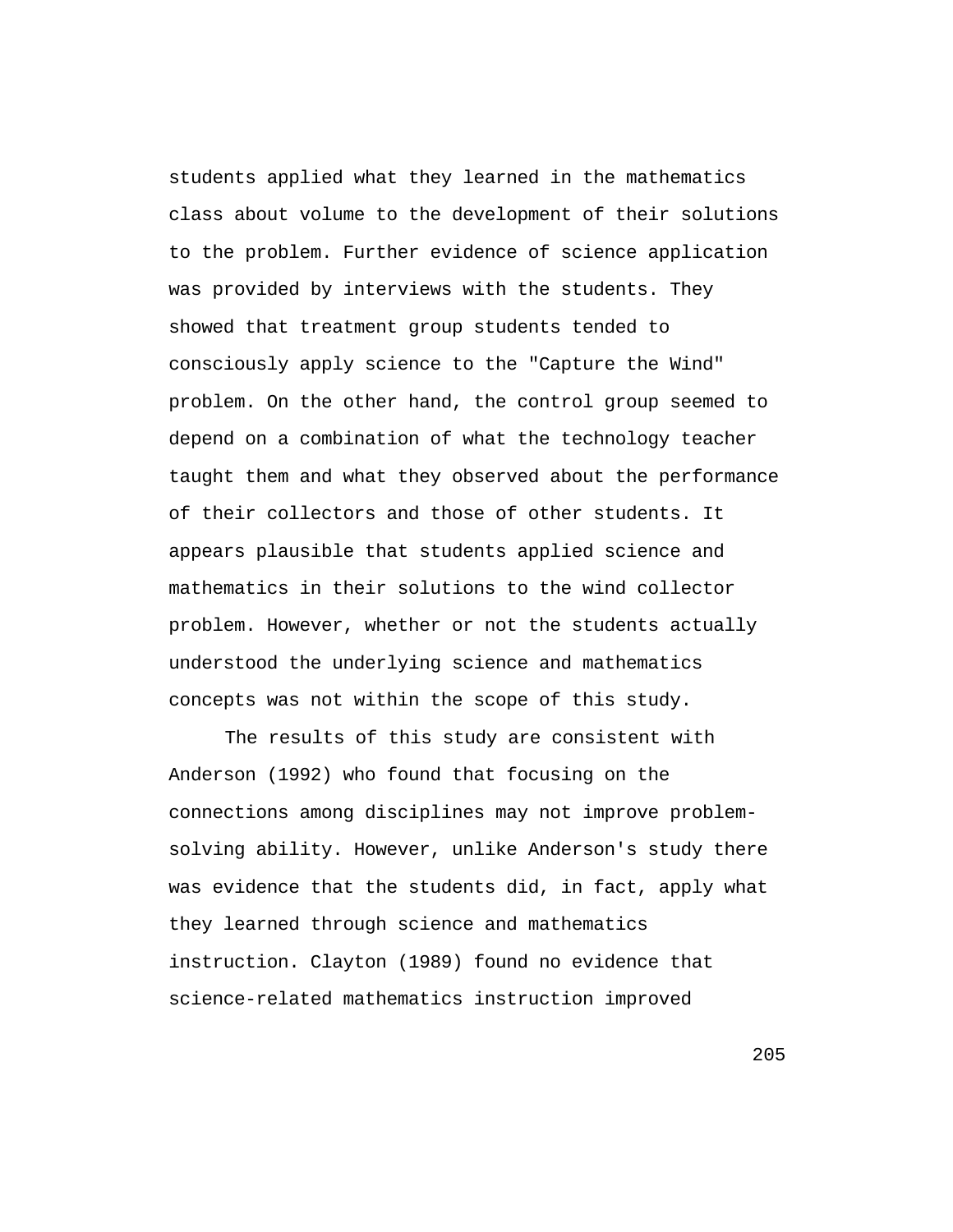achievement, but that it did improve learning and process skills. The study reported herein found evidence of similar skill development such as students being able to control variables in an experiment. The indications of science and mathematics application in this study support Gamsky's (1970) results that a treatment of correlated team teaching can benefit learning insofar as students applied science and mathematics.

# **Recommendations**

The following recommendations pertain to the development of technology, science, and mathematics curriculum integration efforts and future research related to technology, science, and mathematics (TSM) curriculum integration.

1. Development of TSM curriculum integration materials that facilitate technological problem solving and the application of science and mathematics should continue based on evidence in this study that suggested students will, in fact, try to apply science and mathematics in solving technological problems. Such studies should focus on the effects of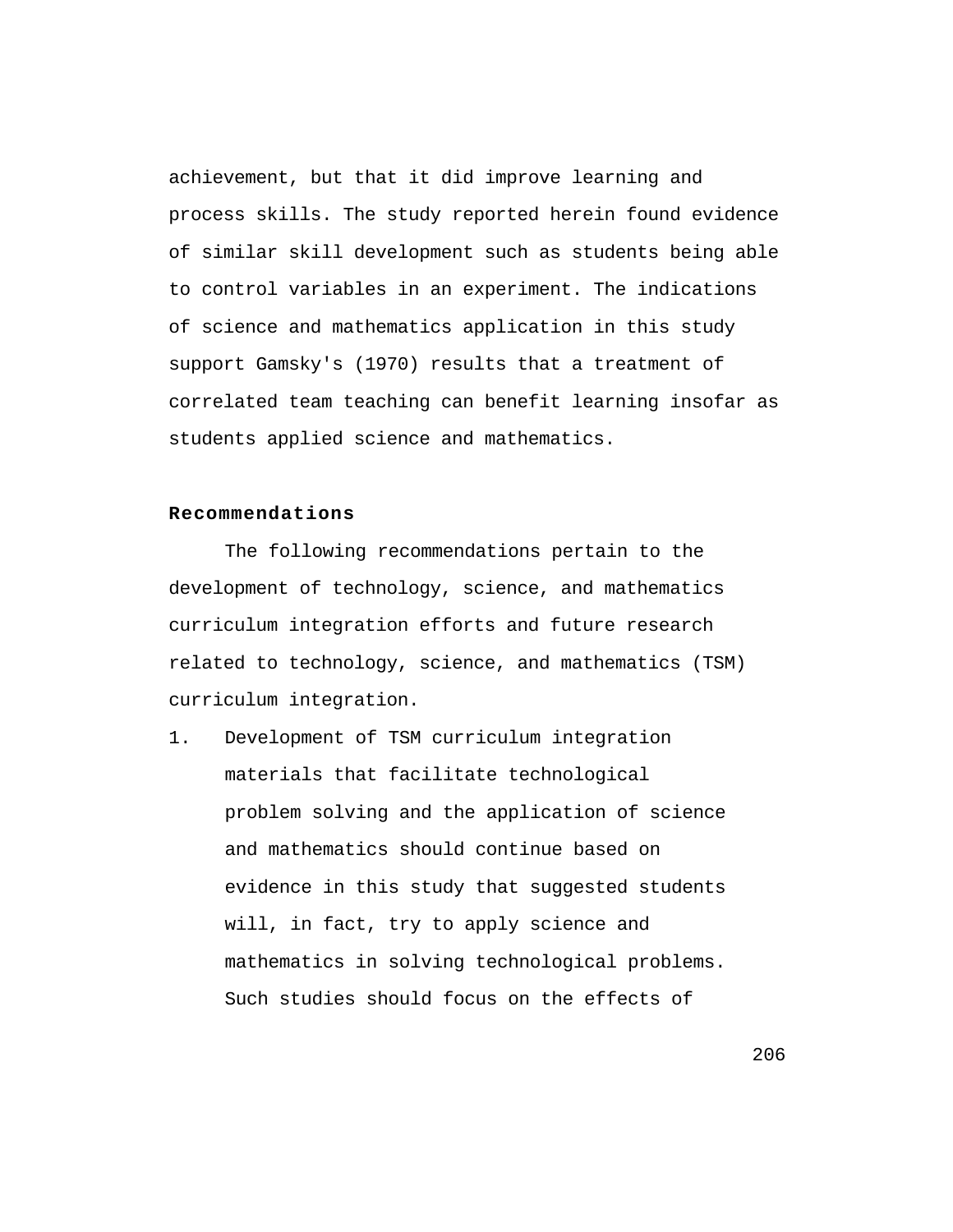TSM curriculum integration materials on technological problem solving as well as the effects of the materials on science and mathematics outcomes.

- 2. In this study, the technology teacher in the treatment group was not part of an interdisciplinary team at the school. It would be useful to conduct a parallel study to the one herein on the effects of TSM curriculum integration in a school where the technology education teacher is an integral part of the interdisciplinary team.
- 3. In this study, it was possible for students to observe the solutions of other students and integrate what the teacher taught them with their own ideas and their observations. Although it may be unrealistic in the traditional school setting, it is recommended that a similar study be conducted in which the students design, construct, and evaluate the technological problem solution independently of other students so that the effects of observing other solutions could be assessed.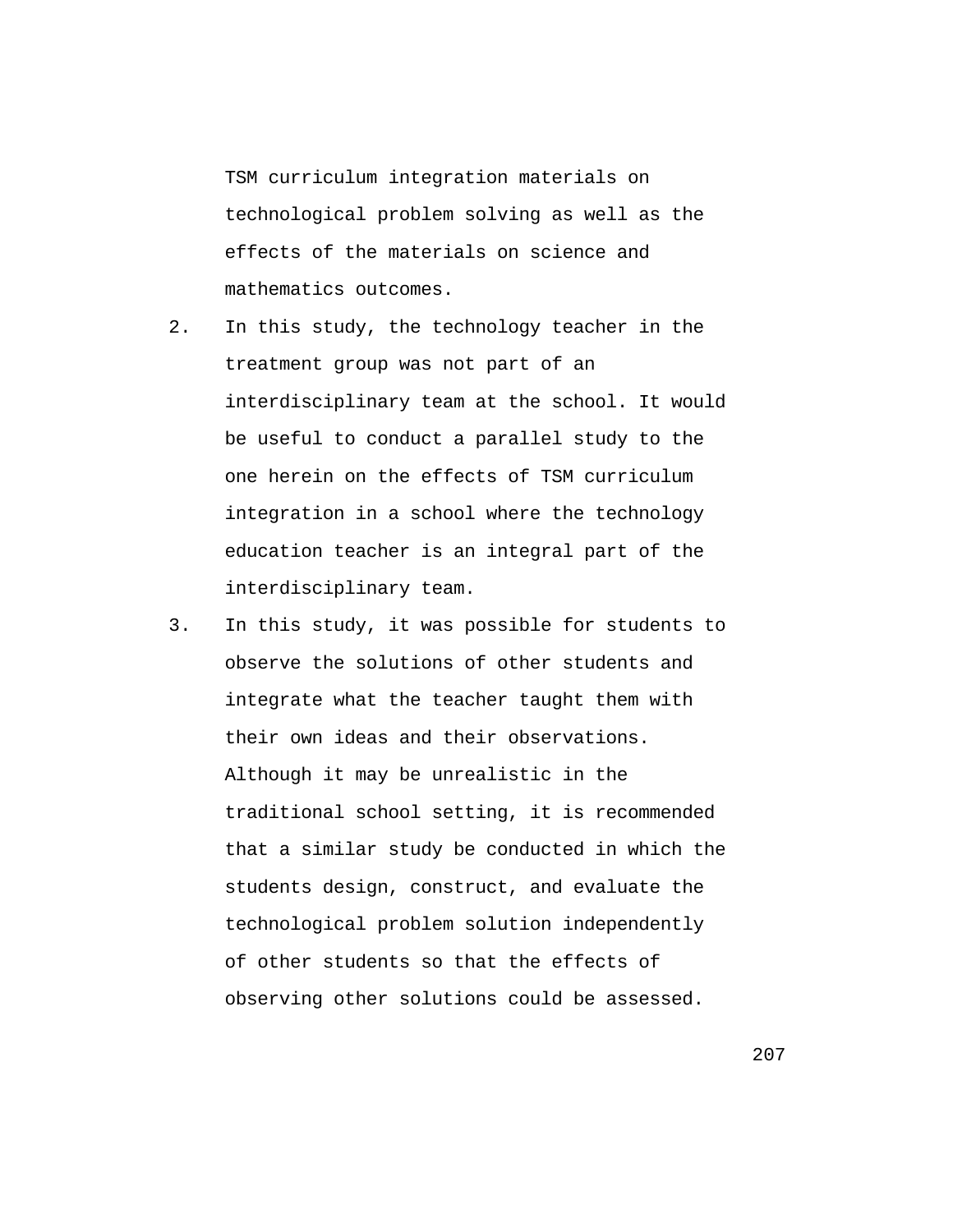Such a study should investigate the influence of other factors, such as learning styles, on the outcomes of technological problem solving.

- 4. The interviews used in this study provided evidence of the application of mathematics and science. It is recommended that a series of TSM integration research studies be conducted that employ primarily qualitative methods that will serve to complement quantitative studies conducted with similar populations.
- 5. Although is was beyond the scope of this study, it was difficult to determine whether or not treatment students understood the mathematics and science concepts taught. The researcher recommends that a test be developed to evaluate students on the extent to which they understand the mathematics and science concepts in TSM Integration Activities and similar activities.
- 6. In this study, students had to actually solve a problem for the pretest to assure that the treatment and control groups were not significantly different in technological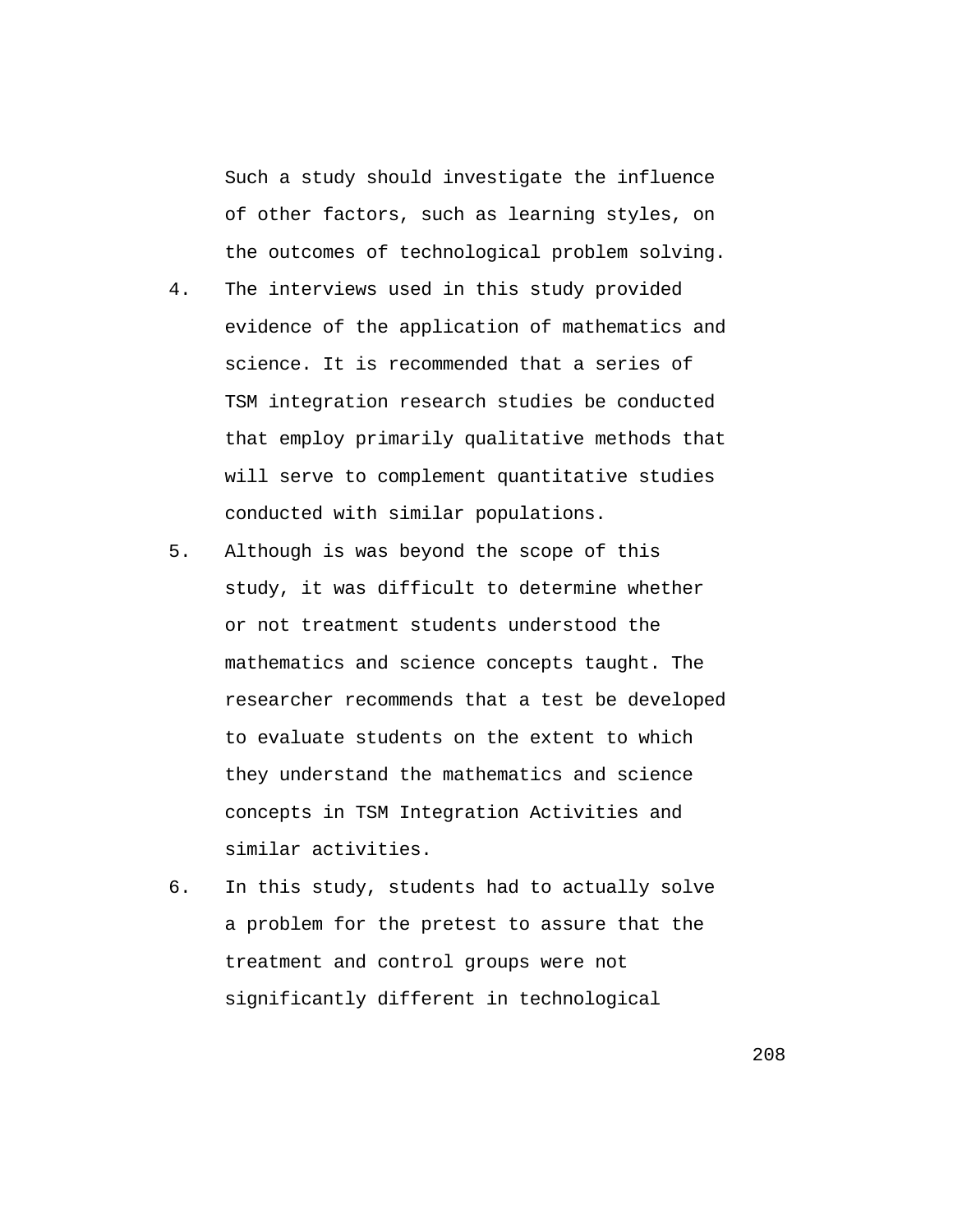problem solving ability. It is recommended that demographic, socioeconomic, intellectual ability, and academic achievement data be collected in a similar study. Such a study would attempt to develop an index of problem solving ability from the data and might allow future researchers to avoid the need to actually have students solve a problem in order to pretest.

7. For the study reported herein, students seemed to focus on the specific science and mathematics instruction.

It is recommended that a future study not employ the direct correlation of supporting science and mathematics concepts to the technology instruction and not limit the range of concepts students could apply to problem solutions.

For example, the study of pitch angle would not be specifically taught in science during the technology instruction. Instead, the science content would be covered in the regular course of science instruction during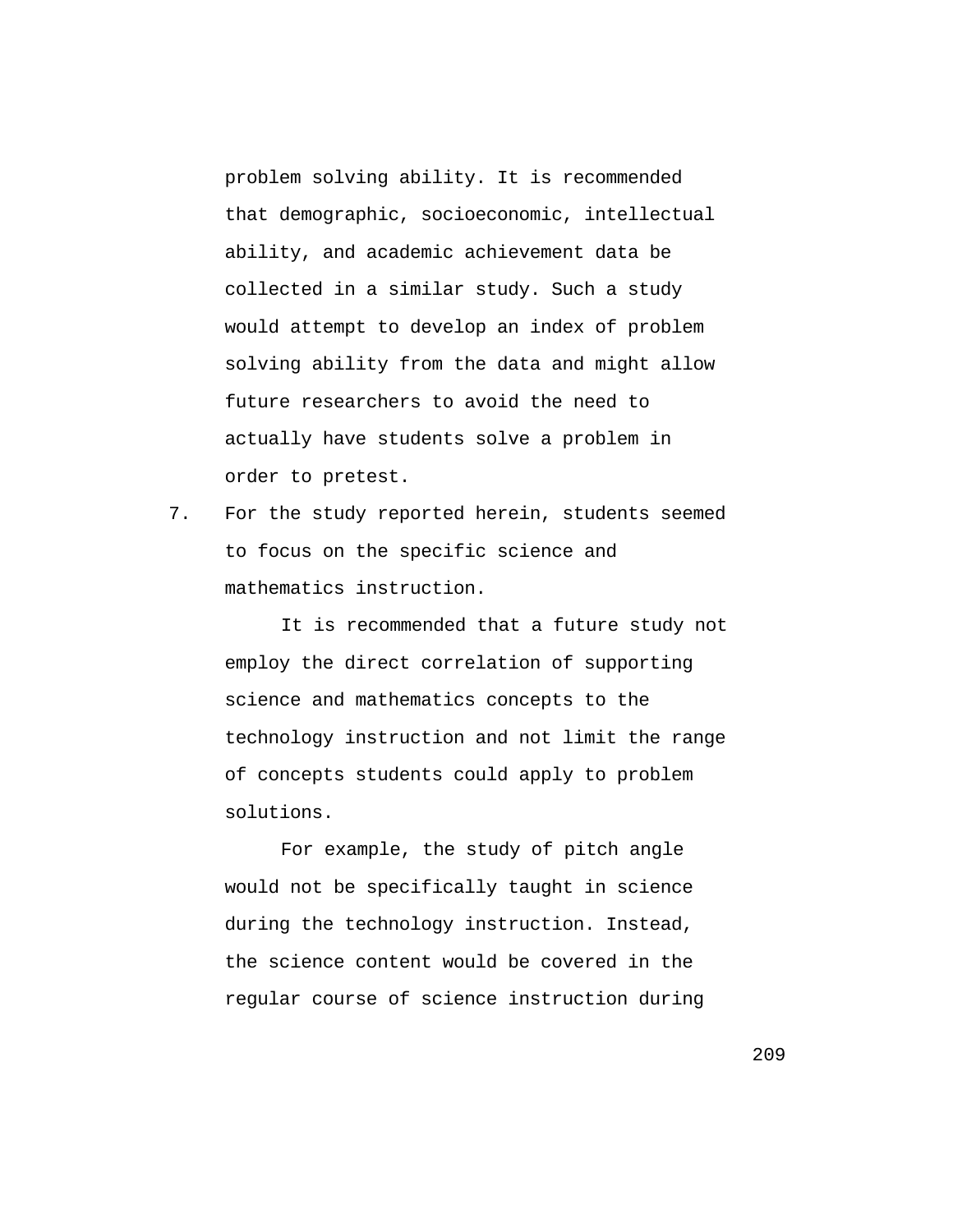the school year. During the technology instruction, students might feel free to apply any number of science concepts they learned during the year.

8. Very few schools are integrating technology education, science, and mathematics, and this limited the sample size in this study. Identifying schools that are conducting TSM integration is difficult. In anticipation that TSM integration will be implemented on a widespread basis, it is recommended that larger samples be used to fully investigate the effects of TSM integration on race and gender and to increase the power of the statistical analyses.

Additionally, it is recommended that further experiments on the effects of TSM curriculum integration be employed that go beyond the scope and depth of this study.

Finally, to facilitate the identification of populations and access to them, it is further recommended that consortia of colleges of education and local school systems, in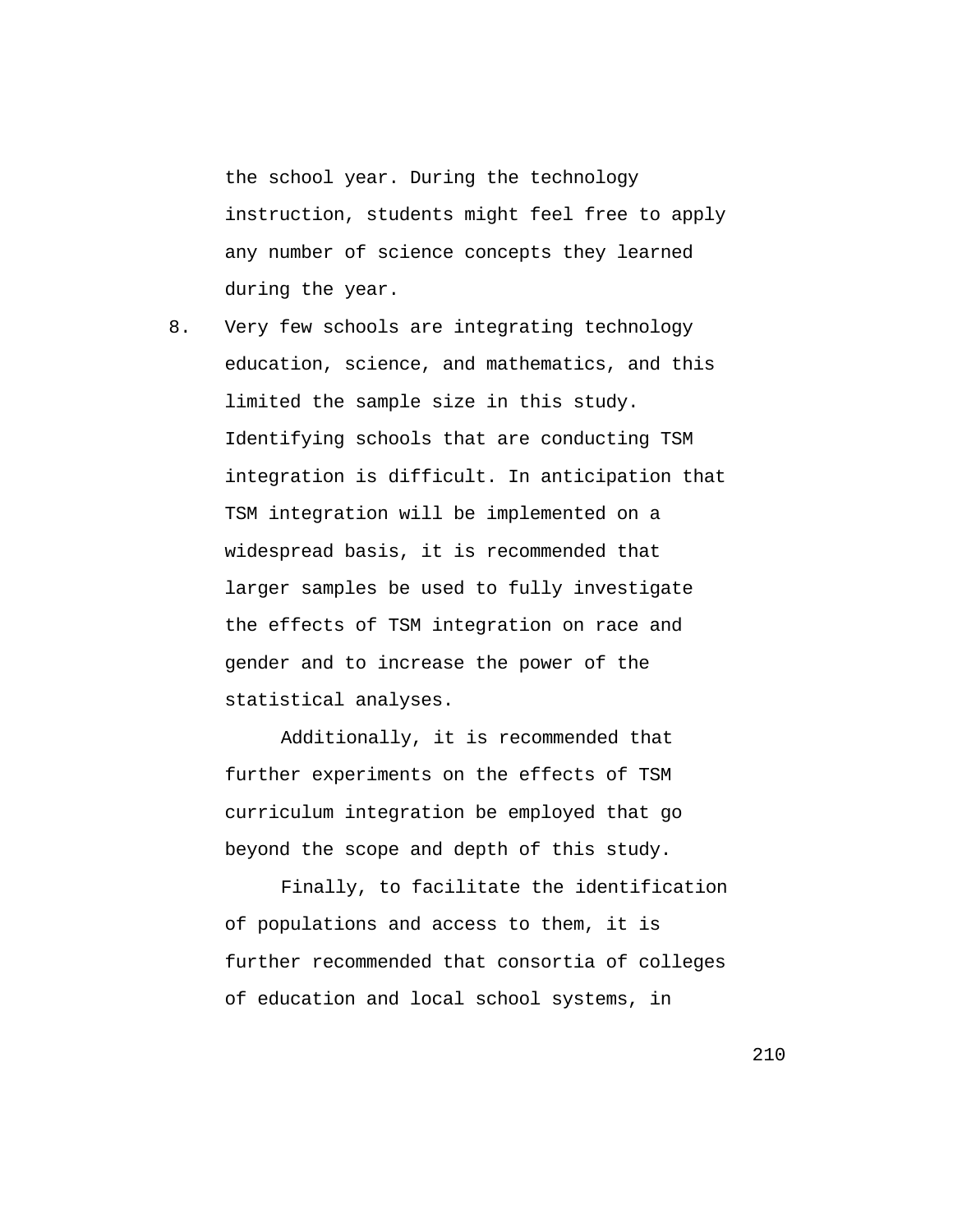Virginia and elsewhere, be founded. Their activities would include the coordination of research and would assist in matching research activities with local school systems.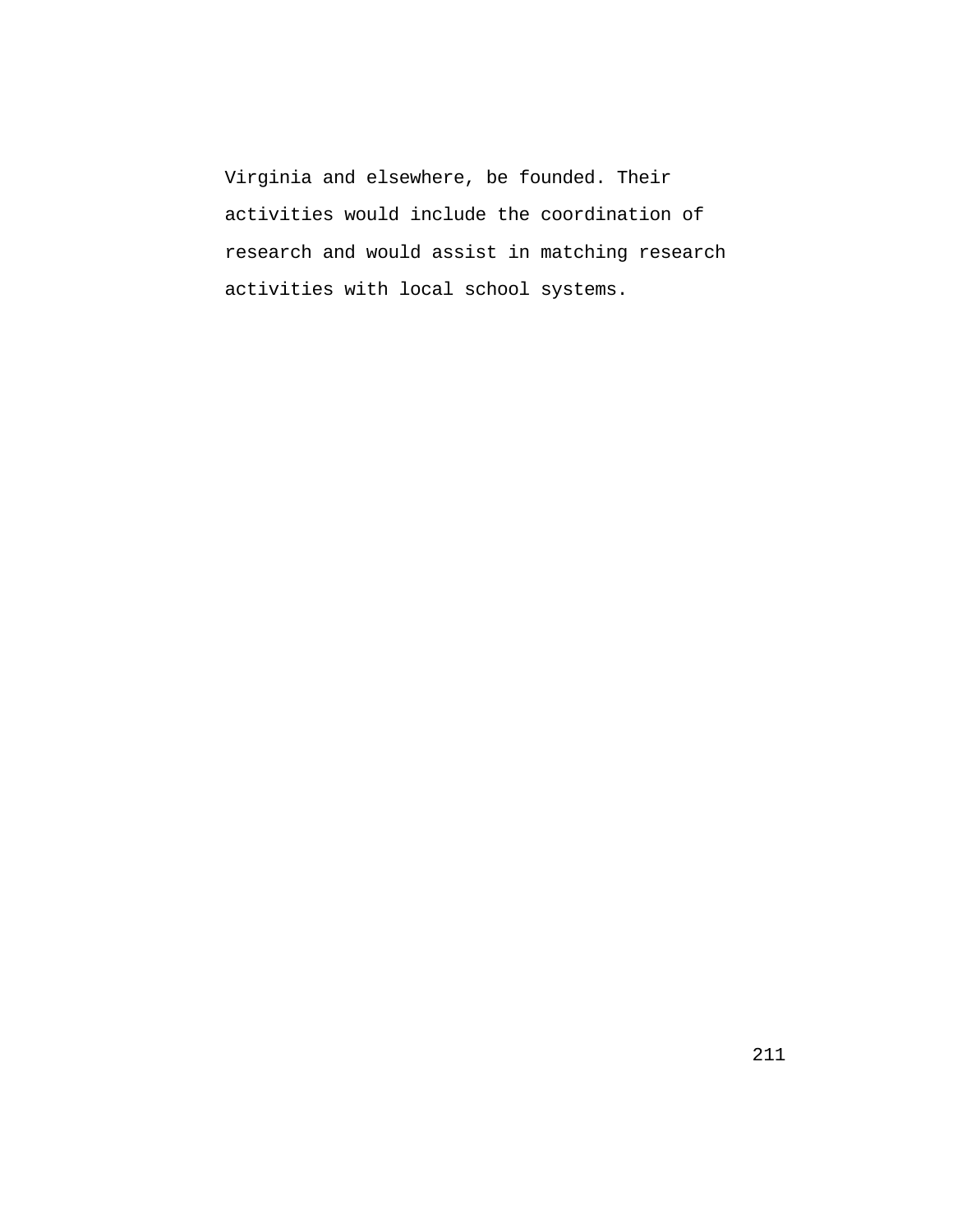### **References**

- Active Physics Project. (1993). A summary of the Active Physics Curriculum Project. Paper presented at the International Technology Education Association Fifty-fifth Annual Conference. Charlotte, NC.
- Adler, M. J. (1982). The Paideia Proposal. New York: Collier MacMillan.
- Anderson, C. K. (1992). Effects of instruction in building connections among schemata on high school students' complex problem-solving achievement. Dissertation Abstracts International, A 53, 4, 1030. (Order No. AAC 9224766)
- Ary, D., Jacobs, L.C., & Razavieh, A. (1985). Introduction to research in education. New York: Holt, Rinehart and Winston.
- Bailey, A. (1991). Integration vs. correlation. TIES Magazine, September/October, 36-39.
- Ballard, P. D. (1982). The effects of intercurriculum materials in science and mathematics on student achievement, attitude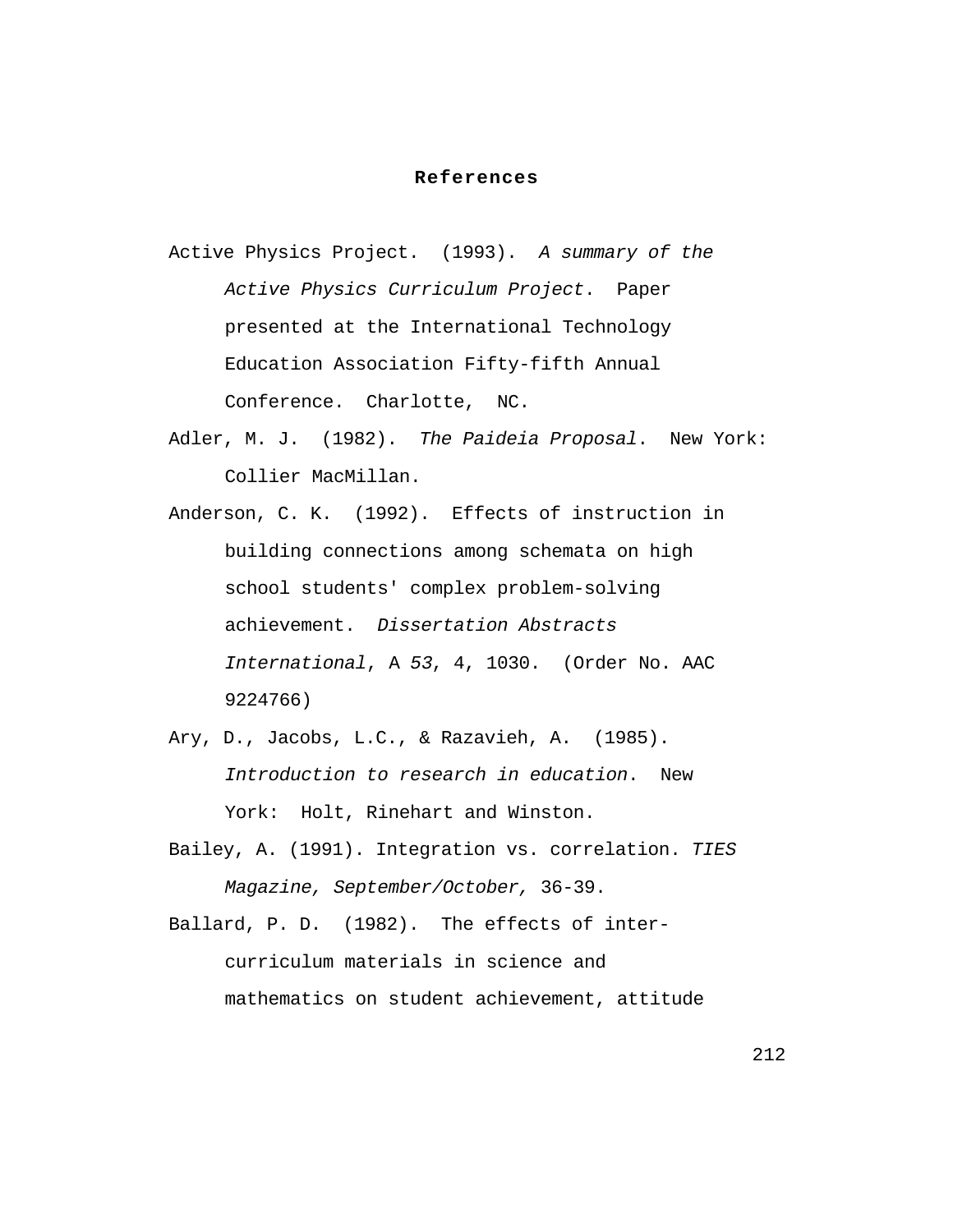and attrition. Dissertation Abstracts International, A 42, 10 4270. (Order No. 8205852)

- Barella, R. (1981). The vocational education movement: Its impact on the development of industrial arts.In R. Barella, & T. Wright (Eds.), An interpretive history of industrial arts: The interrelationship of society, education, and industrial arts: 30th yearbook of the American Council on Industrial Arts Teacher Education (pp. 150-158). Bloomington, IL: McKnight.
- Barnes J. L. (1989). Learning to solve tomorrow's problems. The Technology Teacher, 48(6), 25- 29.
- Beane, J. (1976). Options for interdisciplinary teams. Dissemination Services on the Middle Grades,  $7(5)$ ,  $1-4$ .
- Beane, J. (1990). A middle school curriculum: From rhetoric to reality. Columbus, OH: National Middle School Association.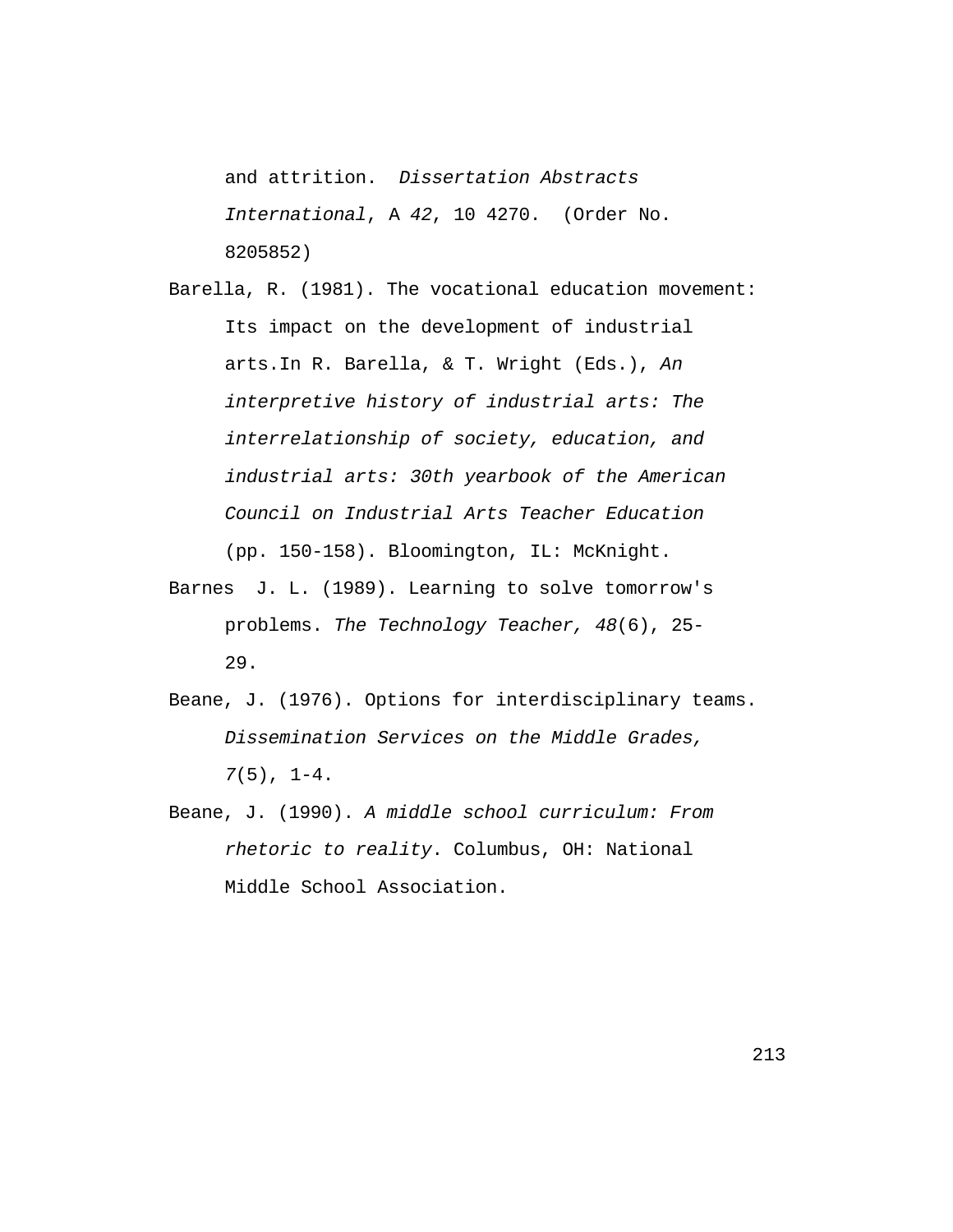- Beane, J. (1991). The middle school: The natural home of integrated curriculum. Educational Leadership, 49(2), 9-13.
- Benson, M. J. (1980). Selecting content for technology education. In J. R. Wright (Ed.), Proceedings of the First Annual Symposium on Technology Education: Symposium '80 (pp. 12- 14, 24). Charleston, IL: Eastern Illinois University.
- Bergman, S. (1992). Exploratory programs in the middle level school: A responsive idea. In J. L. Irvin (Ed.), Transforming middle level education: Perspectives and possibilities (pp. 179-192). Boston, MA: Allyn and Bacon.
- Bernstein, J. (1983). Science education for the non-scientist. The American Scholar, 52(1), 12.
- Bishop, L. J. (1960). A critical study of the Evanston Township High School combined studies program. Dissertation Abstracts International, 21, 5, 1134. (Order No. 60- 4735)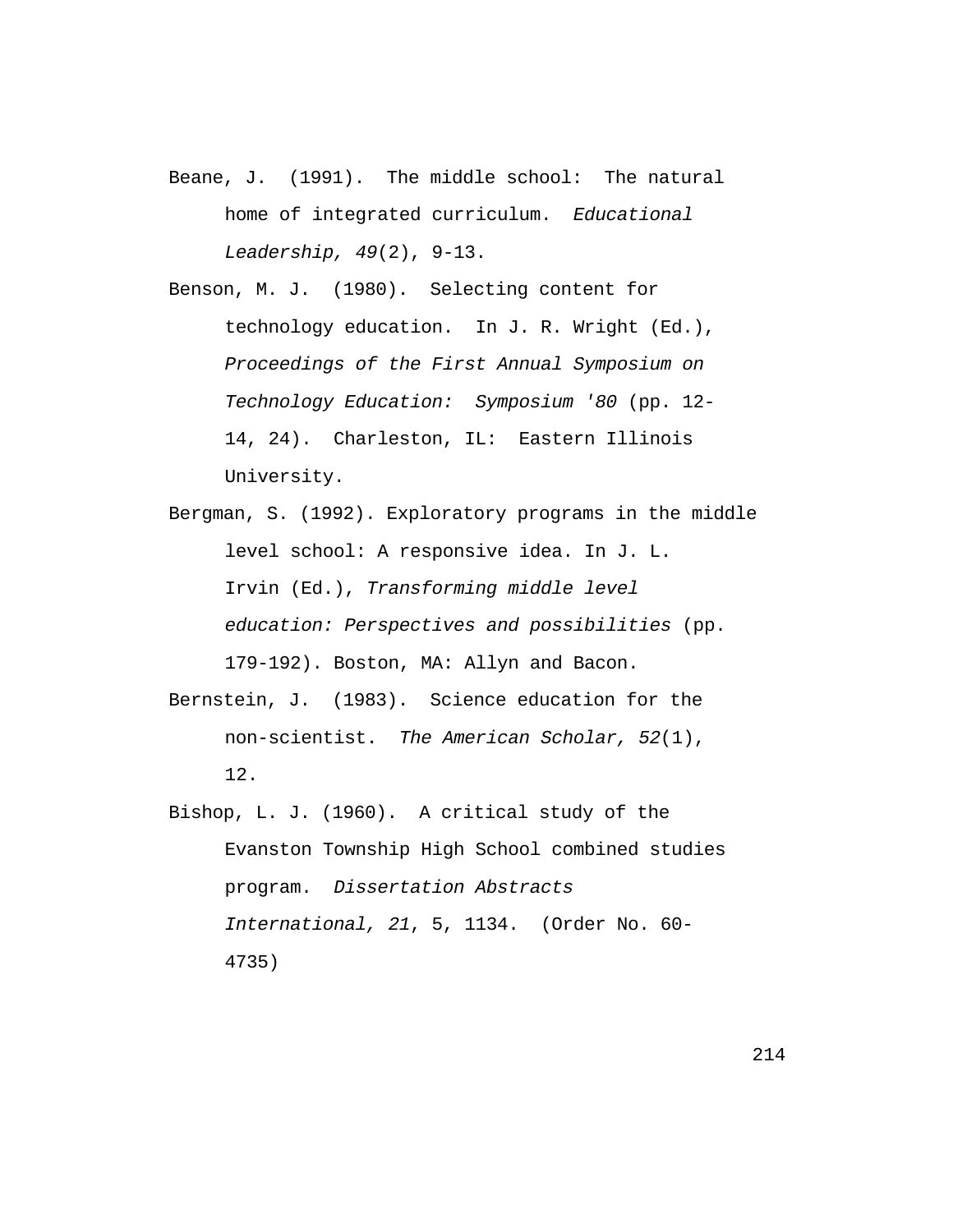Blackwell, D., & Henkin, L. (1989). Mathematics: Report of the project 2061 phase I mathematics panel. Washington, D. C.: American Association for the Advancement of Science.

Bloom, B. S. (Ed.), Englehart, M. D., Furst, E, J., Hill, W. H. & Krathwohl, D. R. (1956). Taxonomy of educational objectives: The classification of educational goals. New York: David McKay Company.

- Brandt, R. (1991). On interdisciplinary curriculum: A conversation with Heidi Hayes Jacobs. Educational Development, 49(2), 24-26.
- Braukmann, J. & Pedras, M. (1990). Preparing students for living in a technological society: A problem-solving approach to teaching. Journal of Technology Education, 1(2), 19-25.
- Bredderman, T. (1985). Laboratory programs for elementary school science: A meta-analysis of effects on learning. Science Education, 69, 577-591.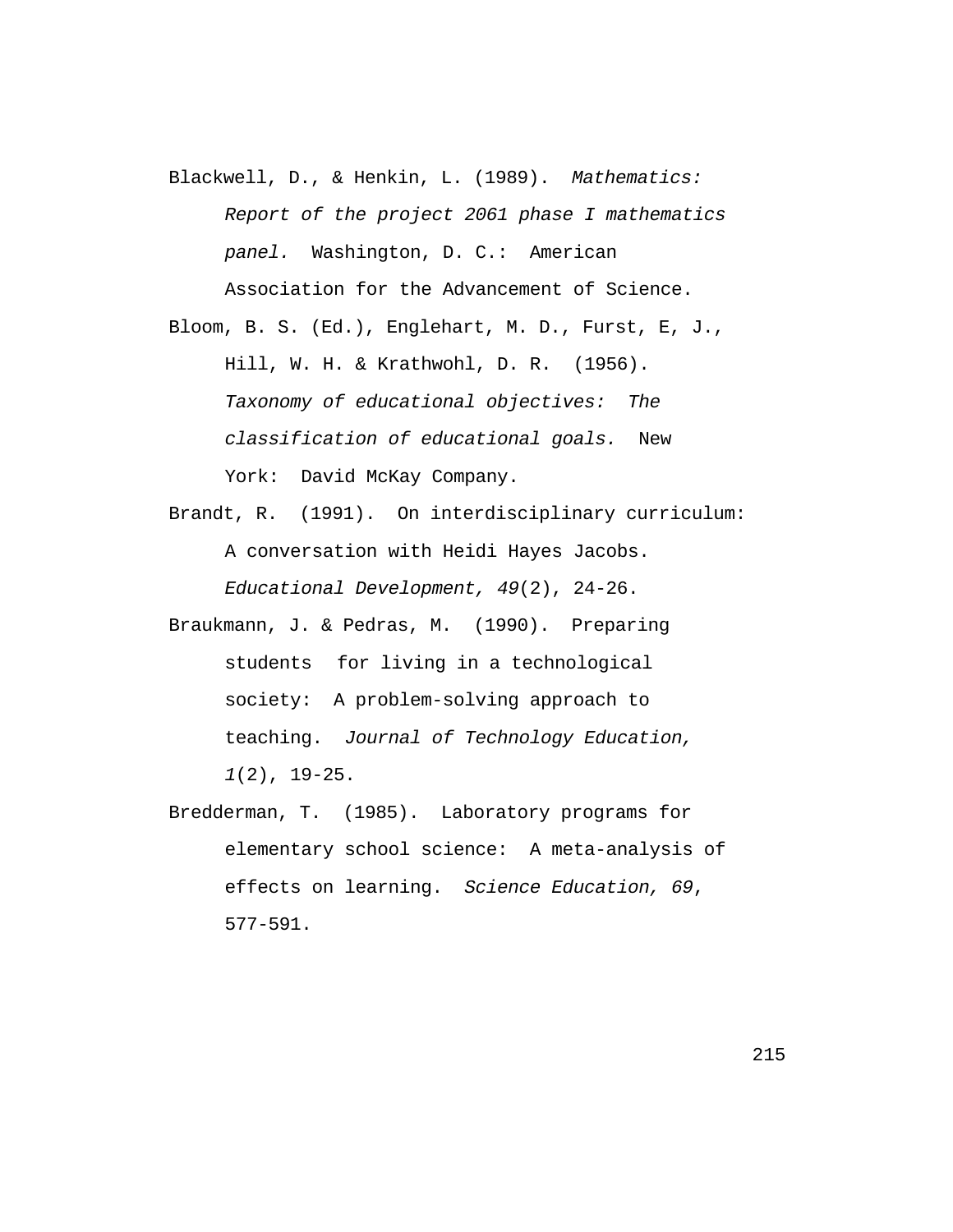- Browning, R., & Greenwald, M. (1990). Critical thinking and problem solving: How much did we learn from our old toy trains? The Technology Teacher, 49(7), 9-10.
- Bruner, J. S. (1966). Toward a theory of instruction. Cambridge, MA: Harvard University Press.
- Bruner, J. S. (1971). The relevance of education. New York: W. W. Norton.

Bruner, J. S. (1977a). The process of education. Cambridge, M. A.: Harvard University Press.

- Bruner, J. S. (1977b). Structures in learning. In B. Hass (ed.), Curriculum planning: A new approach (pp. 192-194). London Allyn and Bacon.
- Bruner, J. S., Goodnow, J. J., & Austin, G. A. (1956). A study of thinking. New York: John Wiley & Sons.
- Brunk, V. N., & Denton, J. J. (1983). Evaluation of a sociomusic curriculum for young learners. Texas Tech Journal of Education, 10, 43-48.
- Brusic, S. (1991). Determining effects on fifth grade students' achievement and curiosity when a technology education activity is integrated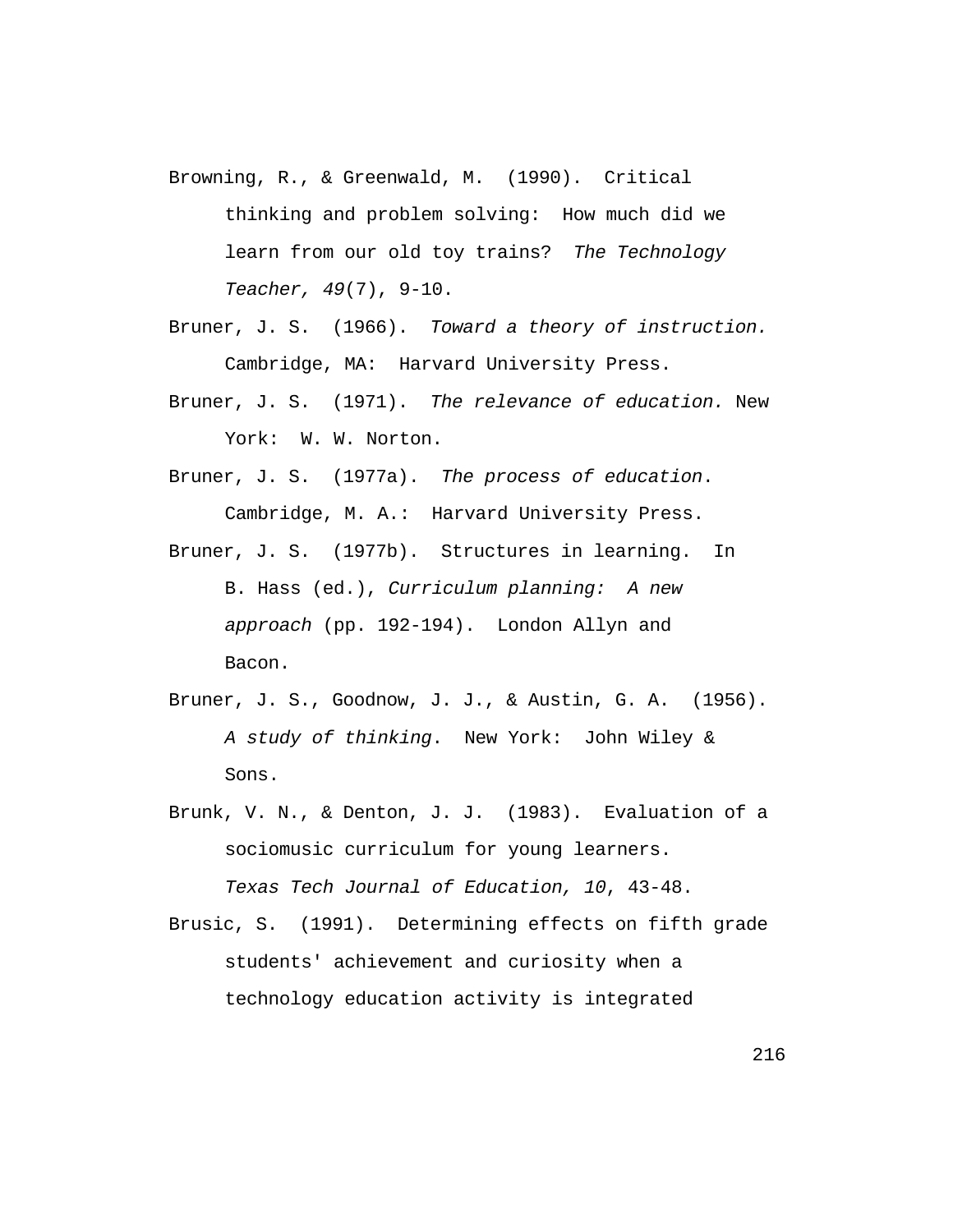with a unit in science. (Doctoral dissertation, Virginia Polytechnic Institute and State University, 1991).

Burt, B. C. (1973). The effects of an integrated approach to the teaching of mathematics and science on student achievement in mathematics. Dissertation Abstracts International. A 34, 9, 5796. (Order No. 74-6392)

Campbell, D. T., & Stanley, J. C. (1963).

Experimental and quasi-experimental designs for research. Chicago, IL: Rand NcNally.

- Clayton, J. P. (1989). Mathematics-science integration: The effects on achievement of ninth-grade physical science students. Dissertation Abstracts International, A 51, 2, 471. (Order No. AAC 9010521)
- Collins, A. (1991). Portfolios for assessing student learning in science: A new name for a familiar idea. In G. Kulm, & S. M. Malcom (Eds.), Science assessment in the service of reform (pp. 291-300). Washington, DC: American Association for the Advancement of Science.

Commission on Standards for School Mathematics.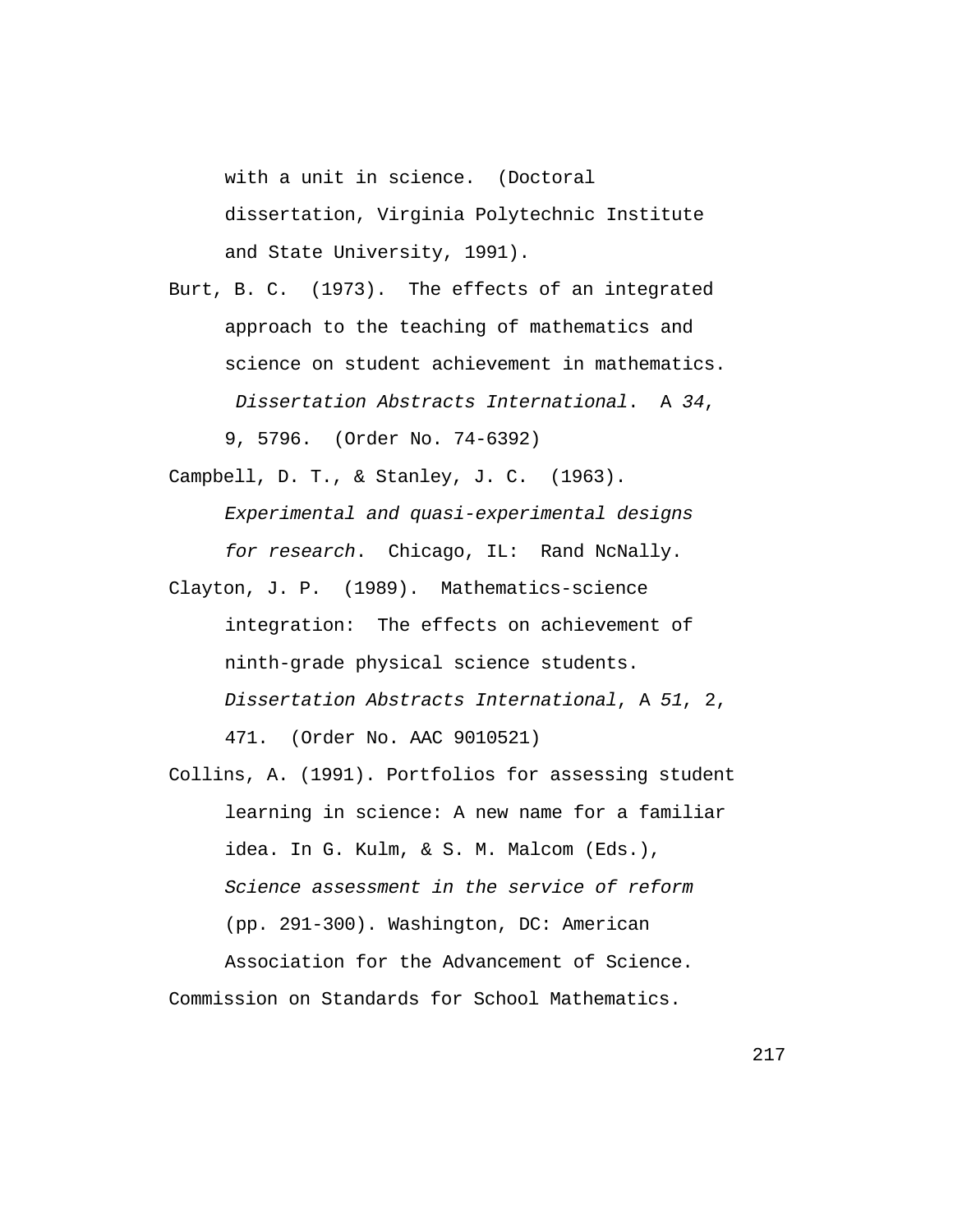(1989). Curriculum and evaluation standards for school mathematics. Reston, VA: National Council of Teachers of Mathematics.

- Committee on Research in Mathematics, Science, and Technology Education, Commission on Behavioral and Social Sciences and Education, & National Research Council. (1985). Mathematics, science, and technology education: A research agenda. Washington, D. C.: National Academy Press.
- Cook, T. D., & Campbell, D. T. (1979). Quasiexperimentation: Design & analysis issue for field settings. London: Houghton Mifflin.
- Cotton, K. (1982). Effects of interdisciplinary team teaching. Research synthesis. (Report No. SP 022 364), Washington, D. C.: National Institute of Education. (ERIC Document Reproduction Service No. ED 230 533)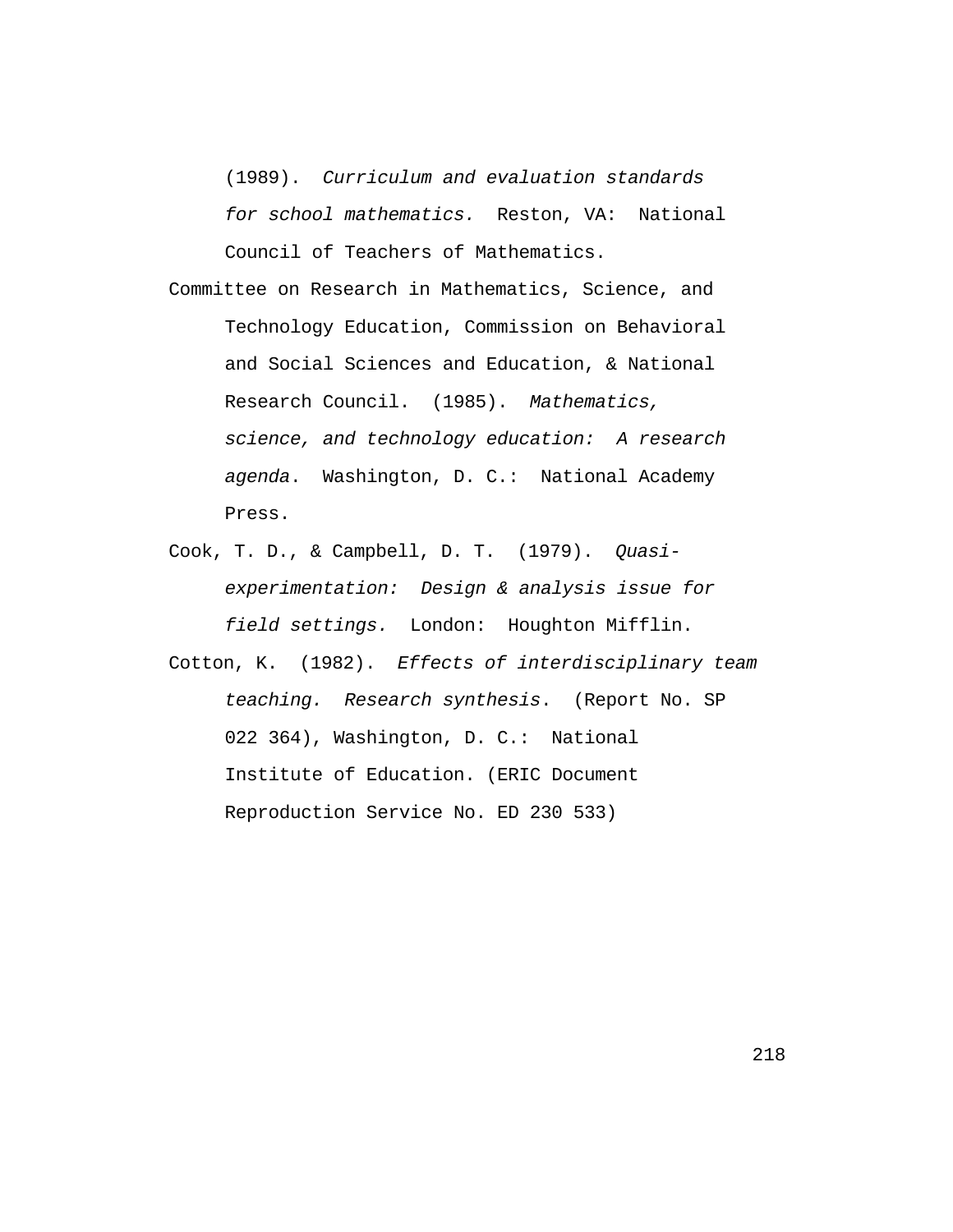Dewey, J. (1917). Democracy in education: An introduction to the philosophy of education. New York: MacMillan.

Dewey, J. (1929). The sources of a science of education. New York: Horace Liveright.

Doyle, M. J. (1992). Problem solving activities in secondary technology education programs. Dissertation Abstracts International, A 52, 12, 4243. (Order No. AAC 9214628)

Dressel, P. L. (1958). The meaning and significance of integration. In N. B. Henry (Ed.), The integration of educational experiences: The fifty-seventh yearbook of the National Society for the Study of Education, Part III (pp. 143- 172). Chicago, IL: University of Chicago Press.

Dugger, J., & Johnson, D. (1992). A comparison of Principles of Technology and high school physics student achievement using a Principles of Technology achievement test. Journal of Technology Education, 4(1), 19-26.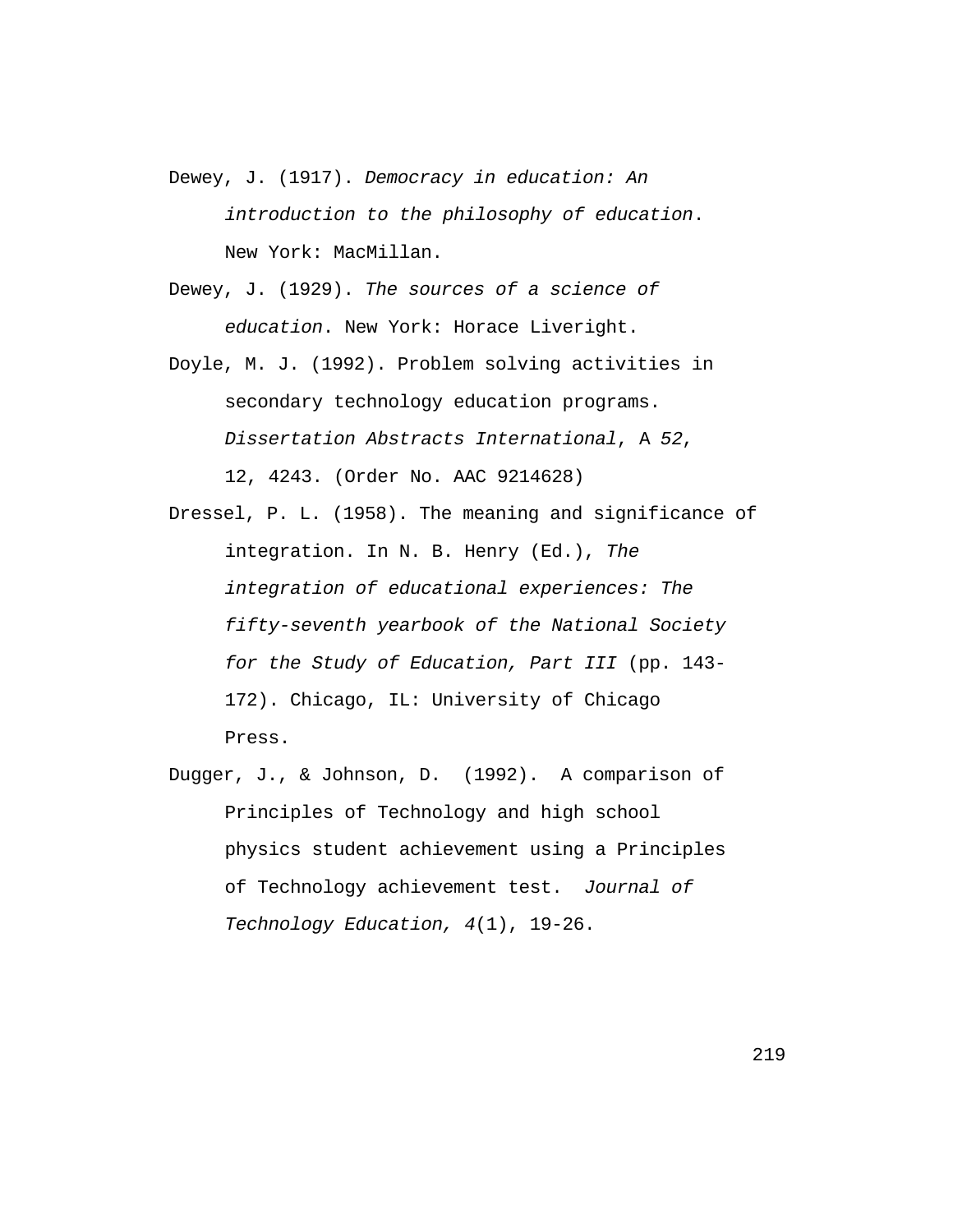- Dugger, W. E., Jr. (1993, September). [Interview]. Virginia Polytechnic Institute and State University, Blacksburg, VA.
- Dyer, D. (1993). Gordon F. Vars: The heart and soul of core curriculum. Middle School Journal, 24(3), 30-38.
- Ernest, K. F. (1992). Effectiveness of an interdisciplinary team teaching organization on student achievement and student attitudes toward school in selected middle schools. Dissertation Abstracts International, A 52, 7, 2492. (Order No. AAC 9135950)
- Foulds, L. R. (1983). The heuristic problem-solving approach. Journal of the Operational Research Society, 34, 927-934.
- Fuller, H. S. (1977). Success indicators of interdisciplinary teaming at the middle school level. Dissertation Abstracts International, A, 39, 1, 170. (Order No. 7809856)
- Gamsky, N. R. (1970). Team teaching, student achievement, and attitudes. The Journal of Experimental Education, 39, 42-45.

George, P. S. (1982). Interdisciplinary team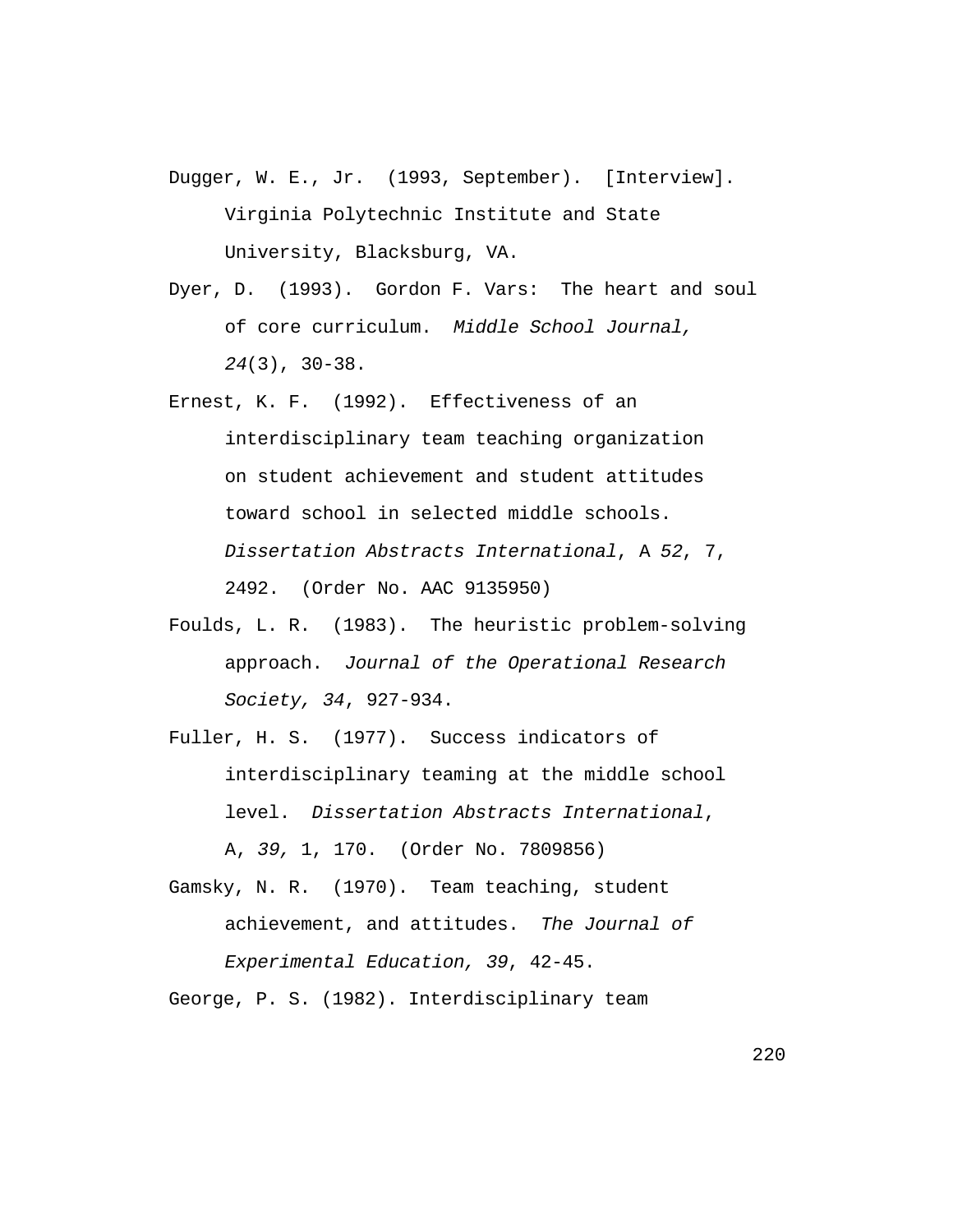organization: Four operational phases. Middle School Journal, 13(3), 10-13.

- Gilberti, A. F. (1992). Providing assessment for transportation technology curricula. In J. R. Wright, & S. A. Komacek (Eds.), Transportation in technology education: 41st yearbook of the Council on Technology Teacher Education (pp. 241-263). Lake Forest, IL: Glencoe.
- Gilliam, M. E., Helgeson, S. L., & Zuga, K. F. (1991). This issue. Theory into Practice, 30, 232- 233.
- Glasson, G. (1989). The effects of hands-on and teacher demonstration laboratory methods on science achievement in relation to reasoning ability and prior knowledge. Journal of Research in Science Teaching, 26(2), 121-131.
- Glasson, G. (1993, September). [Interview]. Virginia Polytechnic Institute and State University, Blacksburg, VA.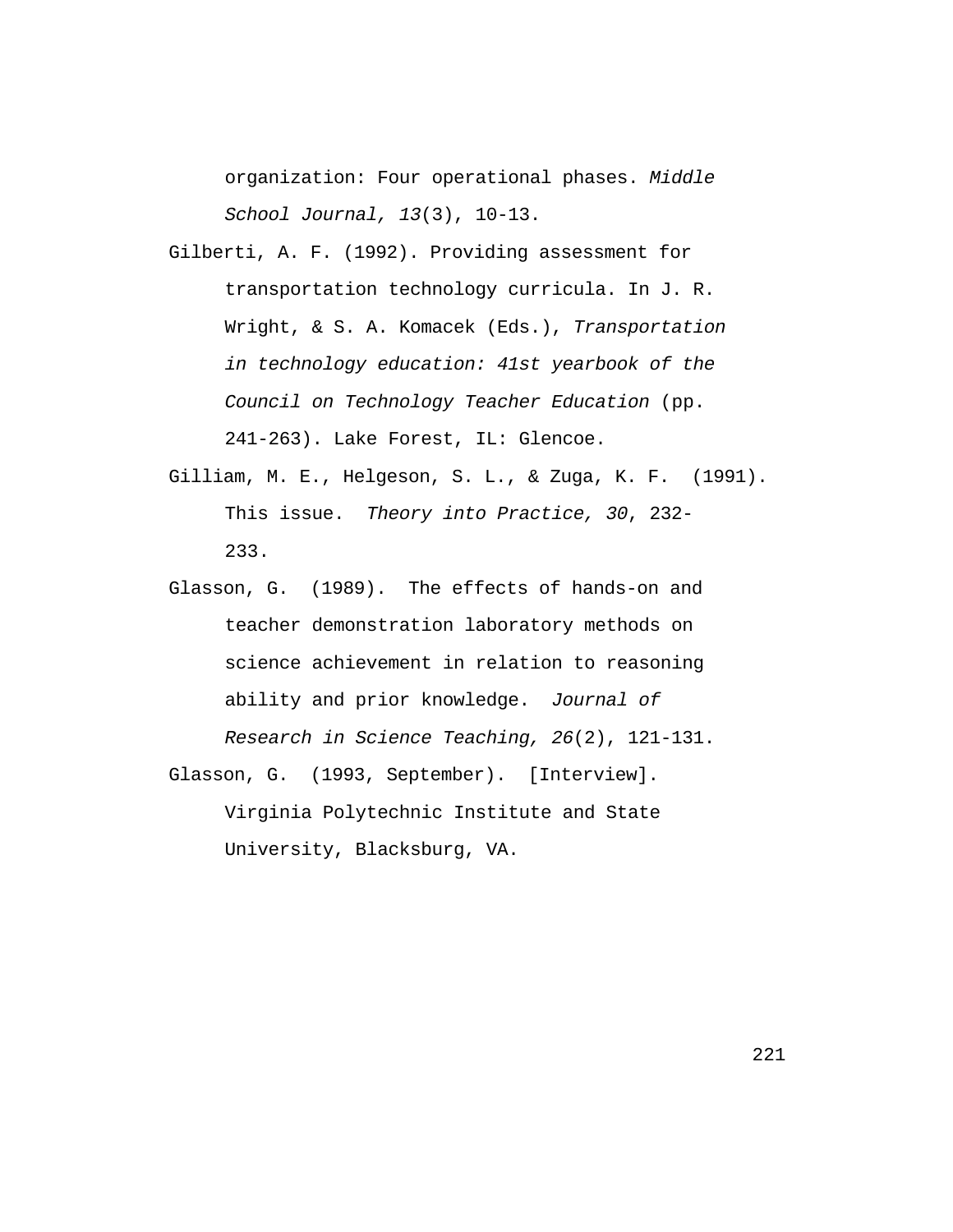- Goodlad, J. I. (1984). A place called school: Prospects for the future. New York: McGraw-Hill.
- Graves, W. H., & Allen, V. L. (1989). University of North Carolina Mathematics and Science Education Network MSEN Pre-College Program: Status report. Chapel Hill, NC: University of North Carolina.
- Graw, E. E. (1981). A study of the effects of team teaching on student academic achievement, attitudes and self concept. Dissertation Abstracts International, A 41, 8, 3349. (Order No. AAC 8103098)
- Haertel, E. H. (1991). Form and function in assessing science education. In G. Kulm and S. M. Malcom (Eds.), Science assessment in the service of reform (pp. 233-246). Washington, DC: American Association for the Advancement of Science.
- Hamm, M. (1992). Achieving scientific literacy through a curriculum connected with mathematics and technology. School Science and Mathematics, 92(1), 6-9.

Hatch, L. (1988). Problem solving approach. In W. H.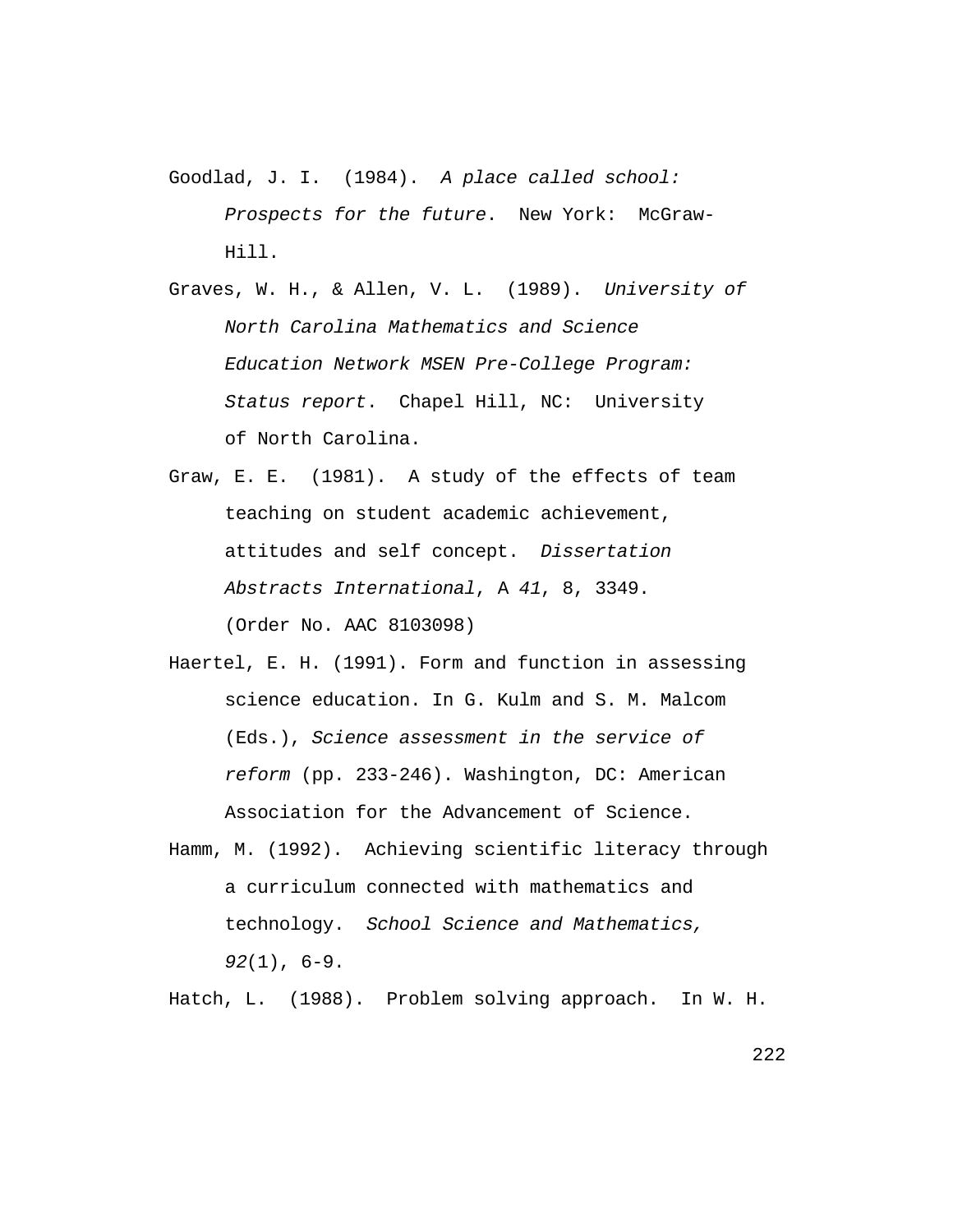Kemp and A. E. Schwaller (Eds.), Instructional strategies for technology education: 37th yearbook of the Council on Technology Teacher Education (pp. 87-98). Lake Forest, IL: Glencoe.

- Haury, D. L., & Rillero, P. (1992). Hands-on approaches to science teaching: Questions and answers from the field and research. Columbus, OH: ERIC Clearinghouse for Science, Mathematics, and Environmental Education. (ED 349 185)
- Howell, D. C. (1987). Statistical methods for psychology. Boston, MA: PWS-Kent.
- Hurd, P. D. (1991). Why we must transform science education. Educational Leadership, 49(2), 33- 35.
- Ingram, F. C. (1966). The effects of elementary school industrial arts on pupils' social studies achievement (Doctoral dissertation, The Pennsylvania State University, 1966). Dissertation Abstracts International, A, 27, 5, 1244. (Order No. ACC 6610468)

International Association for the Evaluation of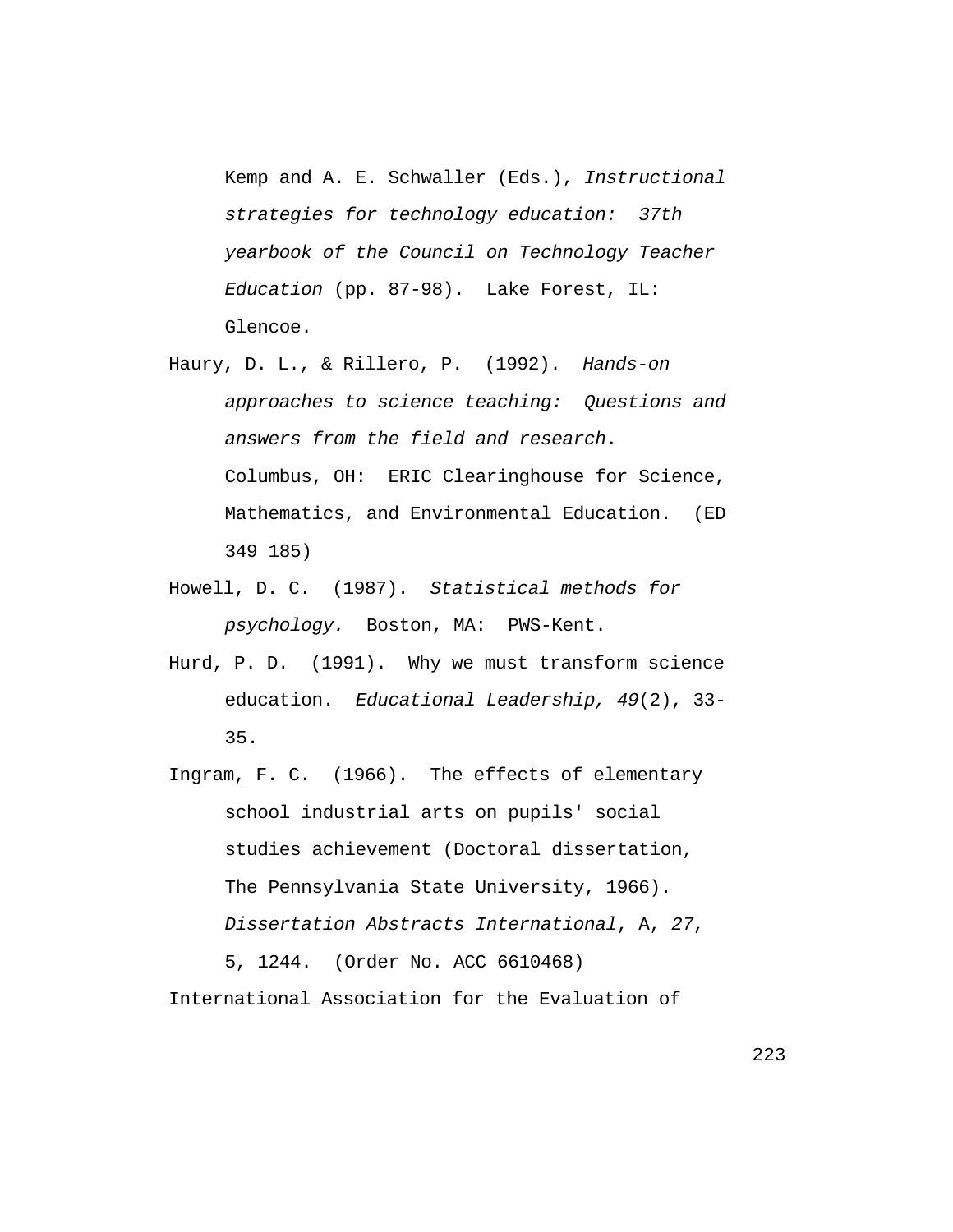Educational Achievements. (1988). Science achievement in seventeen countries. Oxford, U.K.: Pergamon Press.

Israel, E. N. (1992). A need exists to expand the scope of technology education to reflect reality. Critical issues in technology education. Camelback Symposium: A compilation of papers (pp. 15-20). Reston, VA: International Technology Education Association.

- Jacobs, H. H. (1989a). The growing need for interdisciplinary curriculum content. In H. H. Jacobs (Ed.), Interdisciplinary curriculum: Design and implementation (pp. 1-11). Alexandria, VA: Association for Supervision and Curriculum Leadership.
- Jacobs, H. H. (1989b). Design options for an integrated curriculum. In H. H. Jacobs (Ed.), Interdisciplinary curriculum: Design and implementation (pp. 13-24). Alexandria, VA: Association for Supervision and Curriculum Leadership.

Jacobs, H. H. (1991a). Planning for curriculum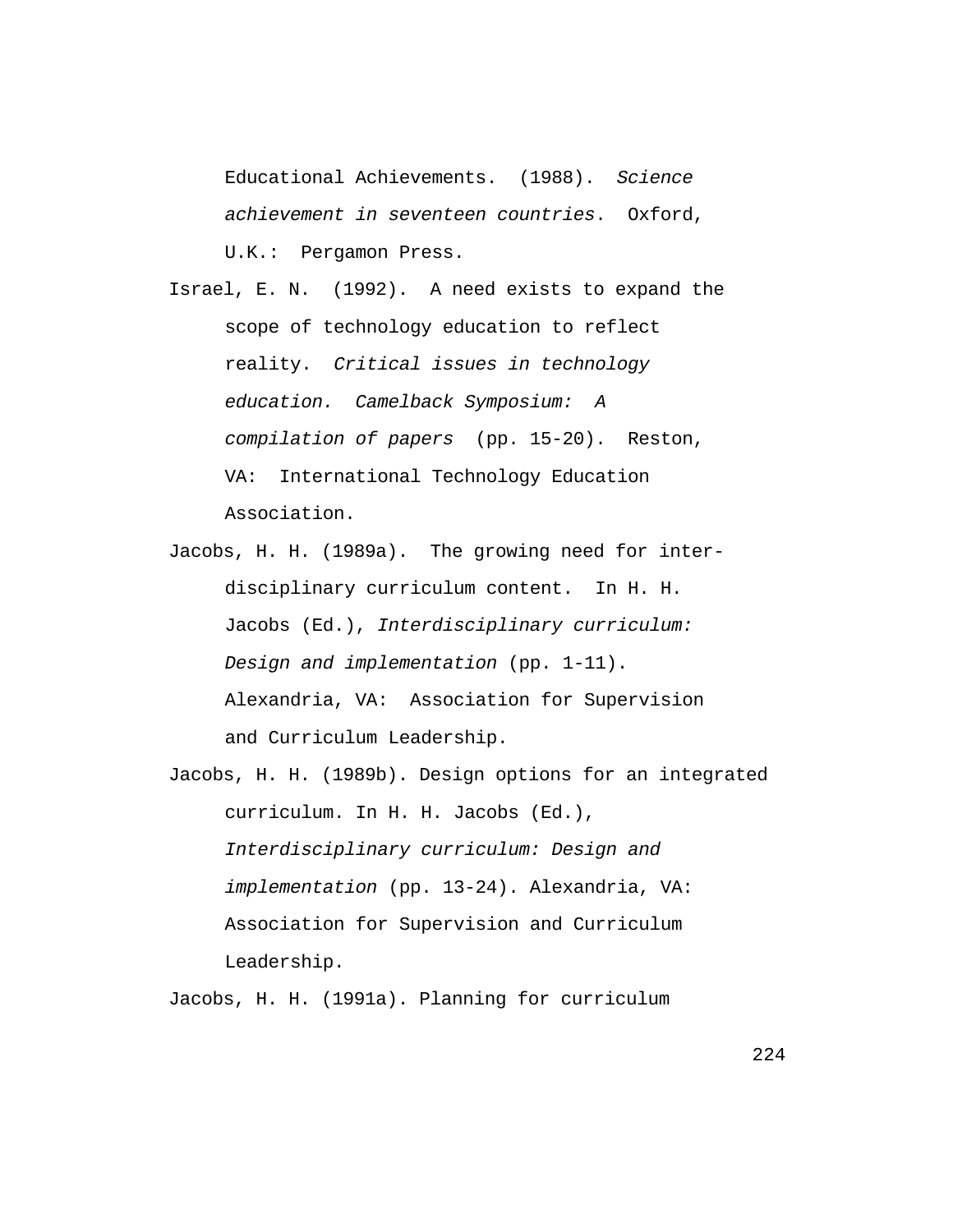integration. Educational Leadership, 49(2),  $27 - 28$ .

- Jacobs, H. H. (1991b). Introduction. In R. Fogarty (Ed.), The mindful school: How to integrate the curriculum (pp. xi-xv). Palintine, IL: Skylight.
- Jacobs, H. H., & Borland, J. H. (1986). The interdisciplinary concept model: Theory and practice. Gifted Child Quarterly, 30, 159- 163.
- Jellison, H. M. (1945). Evaluating junior high school industrial arts. The Industrial Arts Teacher, 4(3), 1, 3.
- Jester, J. F. (1966). A comparative study of the effects of team teaching and departmentalized teaching on the scholastic achievement of eighth grade students in social studies and language arts. Dissertation Abstracts International, A 28, 3, 1002. (Order No. 67- 10, 812)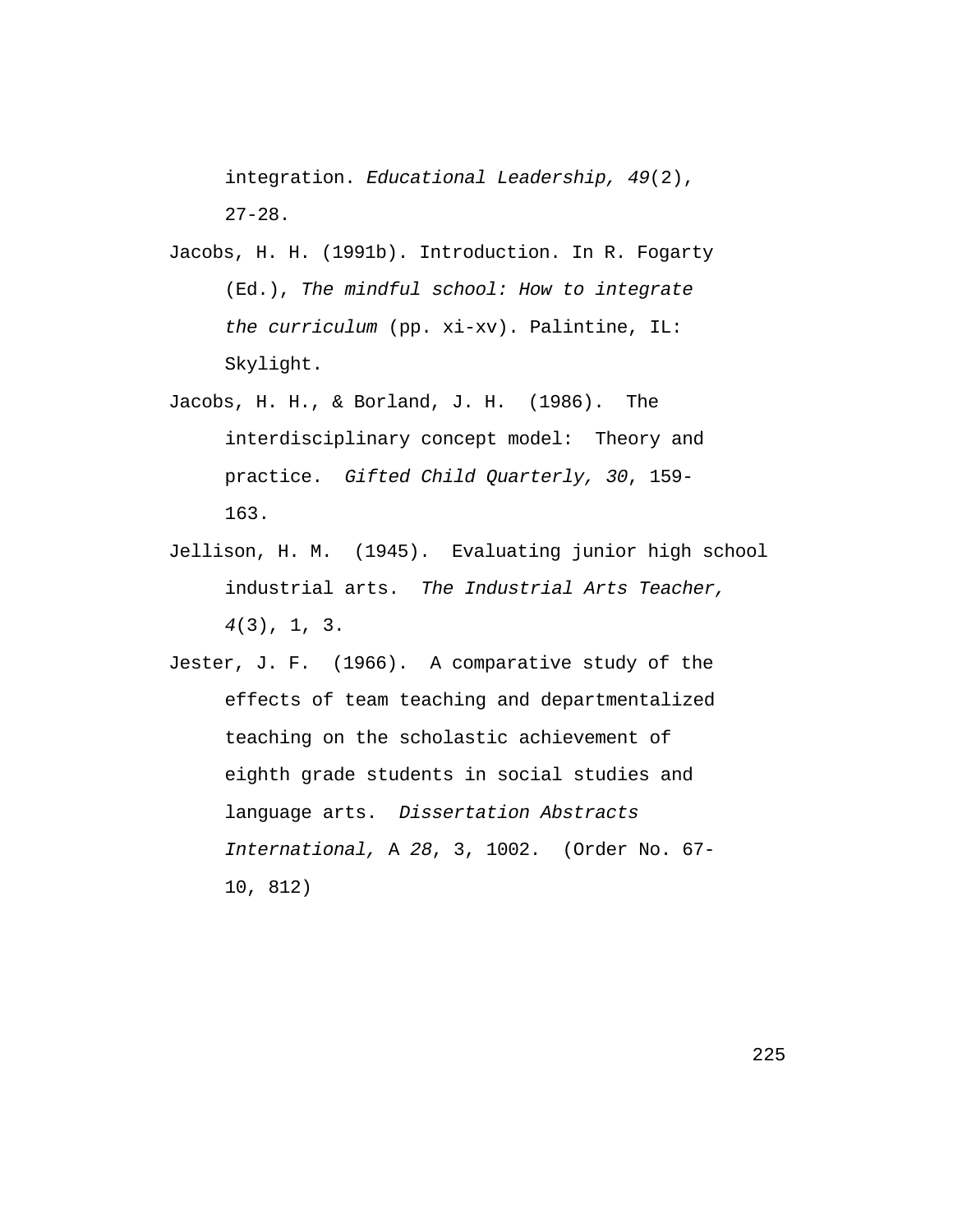- Johnson, J. R. (1989). Technology: Report of the Project 2061 phase I technology panel. Washington, D.C.: American Association for the Advancement of Science.
- Johnson, S. D. (1992). A framework for technology education curricula which emphasizes intellectual processes. Journal of Technology Education, 3(2), 29-40.
- Johnson, S. D. (1994). Research on problem solving: What works, what doesn't. The Technology Teacher, 53(8), 27-29, 36.
- Kerekes, J. (1987). The interdisciplinary unit: Its here to stay. Middle School Journal, 18(4),  $12 - 14$ .
- Korwin, A. R. (1986). Determining effects on cognitive and affective development of eighth grade students with a hands-on technology-based activity. Master's thesis, Bowling Green State University, Bowling Green, OH.
- Kranzberg, M. (1991). Science-technology-society: It's as simple as XYZ! Theory into Practice, 30, 234-241.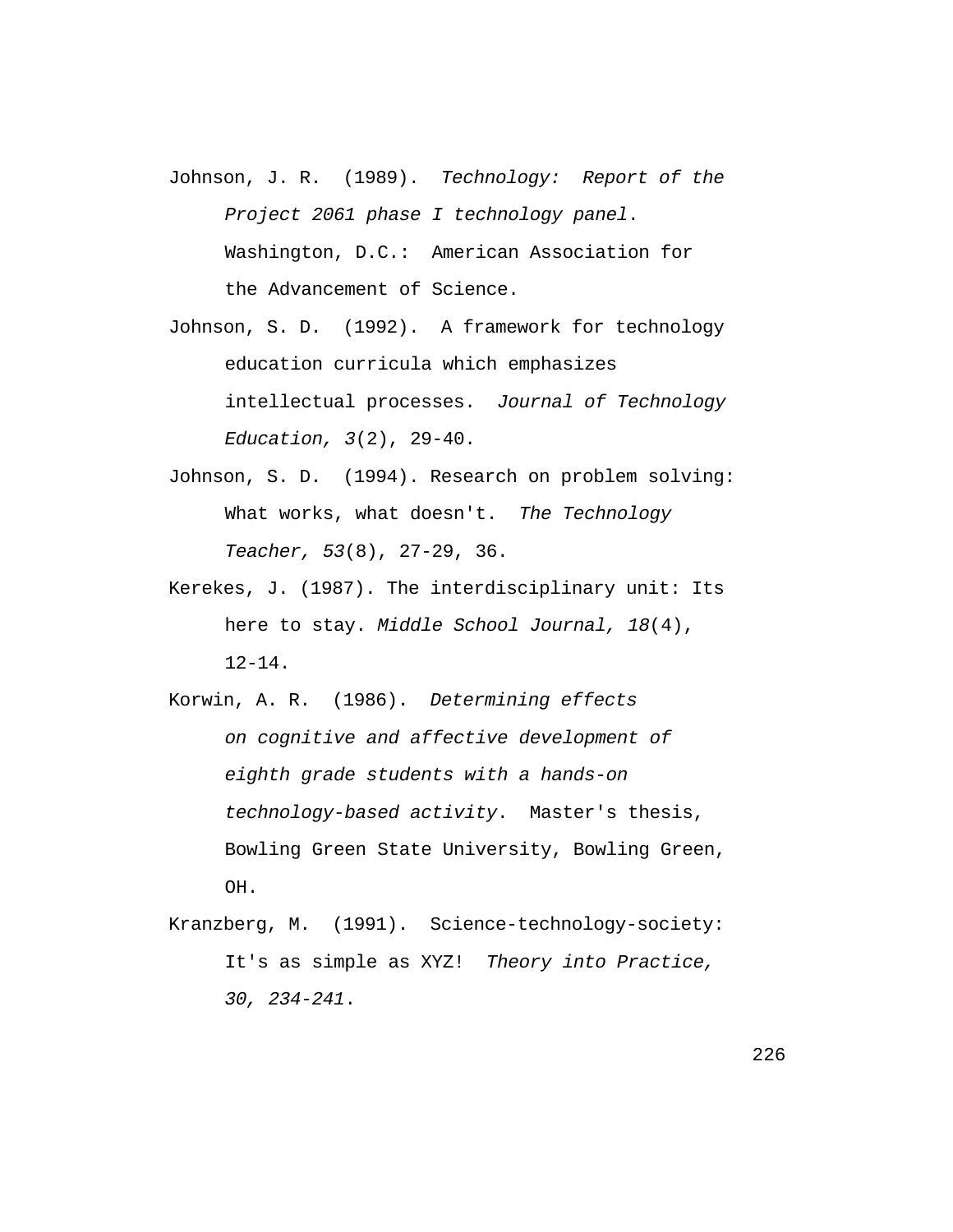- Krutchkoff, R. G. (1993, November). [Interview]. Virginia Polytechnic and State University, Blacksburg, VA.
- LaPorte, J. E., & Sanders, M. E. (1992). Field test implementation guide for the TSM Integration Activities. Blacksburg, VA: Technology Education.
- LaPorte, J. E., & Sanders, M. E. (1993). The T/S/M Integration Project: Integrating technology, science, and mathematics in the middle school. The Technology Teacher, 52(6), 17-21.
- LaPorte, J. E., & Sanders, M. E. (in press). Capture the wind. The Technology, Science, Mathematics Integration Activities. Lake Forest, IL: Glencoe.

LaPorte, J. E., & Sanders, M. E. (in press). Integrating technology, science, and mathematics education. In G. E. Martin (Ed.), Foundations of technology education: 44th yearbook of the Council on Technology Teacher Education. Lake Forest, IL: Glencoe.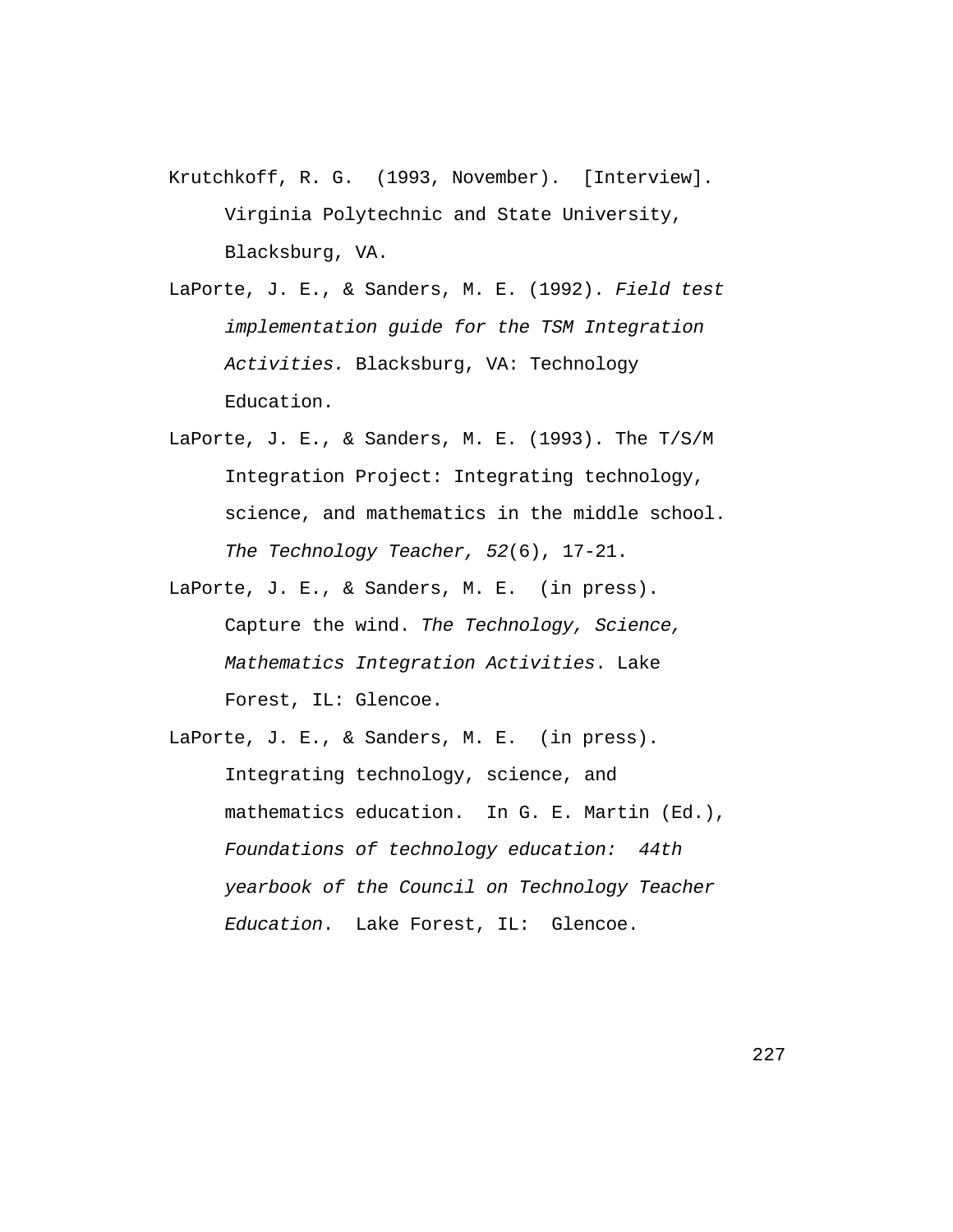- Lauda, D. L. (1983). Three scenarios on the technology education base. The Journal of Epsilon Pi Tau,  $9(1)$ ,  $7-14$ .
- Levy, P. S. (1980). Webbing: A format for planning integrated curricula. Middle School Journal, 11(5), 26-27.
- Loepp, F. (1992). The relationship of technology education to mathematics, science, and social studies. Critical issues in technology education. Camelback Symposium: A compilation of papers (pp. 15-20). Reston, VA: International Technology Education Association.
- Lux, D. G. (1958). The role of industrial arts. Industrial Arts and Vocational Education, 47, 145-146.
- Lux, D. G. (1959). Teach them how to solve problems. Industrial Arts and Vocational Education, 48, 16-18.
- Lux, D. G. (1984). Science and technology: A new alliance. The Journal of Epsilon Pi Tau, 10(1), 16-21.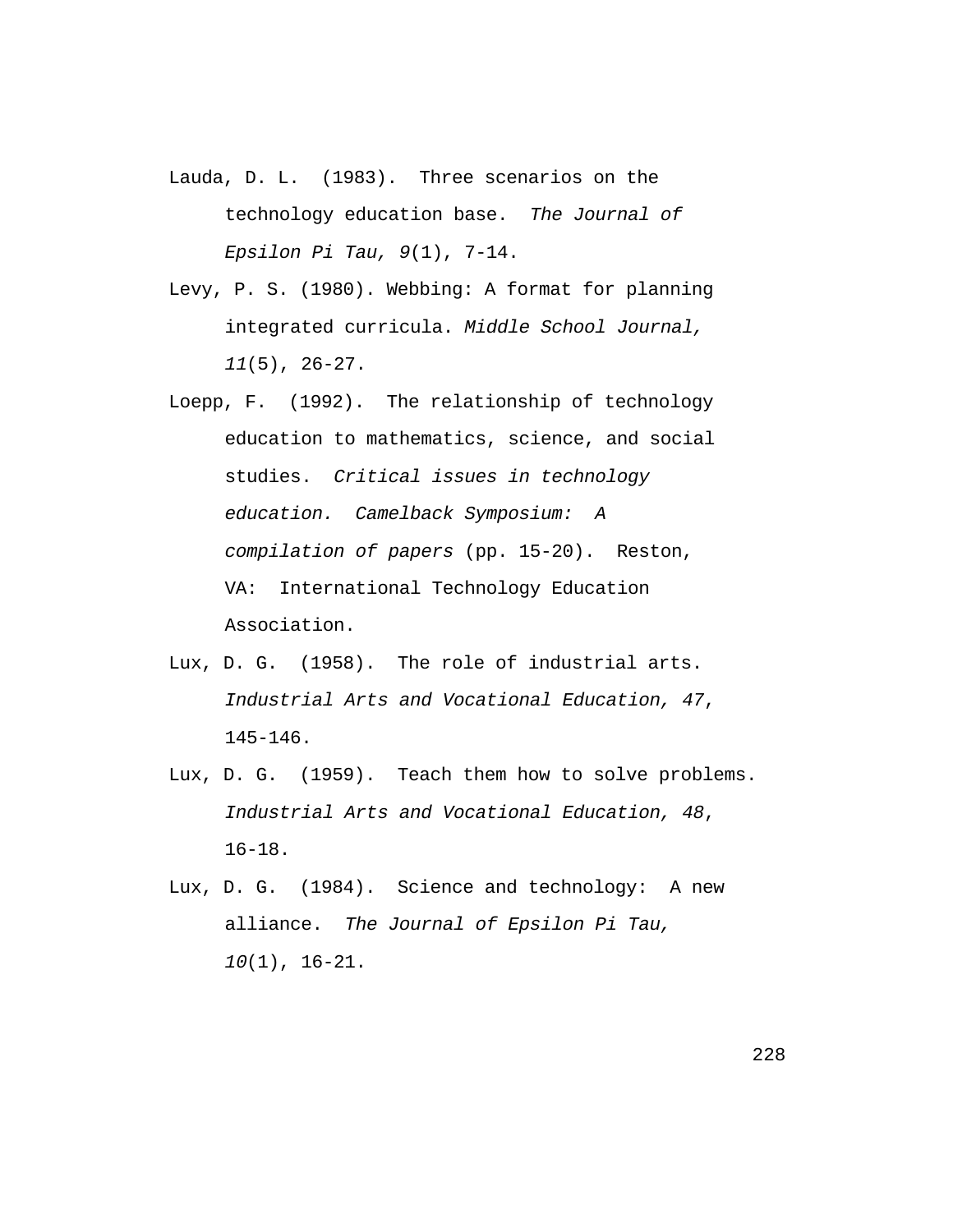- Maley, D. (1959). Research and experimentation in industrial arts in the junior high school. The Industrial Arts Teacher, 18(4), 12-15.
- Maley, D. (1967). Industrial arts: A study of industry and technology for contemporary man. College Park, MD: University of Maryland. (ERIC Document Reproduction Service No. ED 014 561)
- Maley, D. (1972). The responsibility of industrial arts for interpreting technology. The Industrial Arts Teacher, 32(1), 58-62.
- Maley, D. (1985). Math/science/technology projects for the technology teacher. Reston, VA: American Industrial Arts Association.
- Maley, D. (1992, March). Making problem solving a reality: Some issues and concerns for implementation. Paper presented at the International Technology Education Association Fifty-fourth Annual Conference, Minneapolis, MN.
- Martin, G. E., & Luetkemeyer, J. F. (1979). The movements that led to contemporary industrial arts education. In G. E. Martin (Ed.)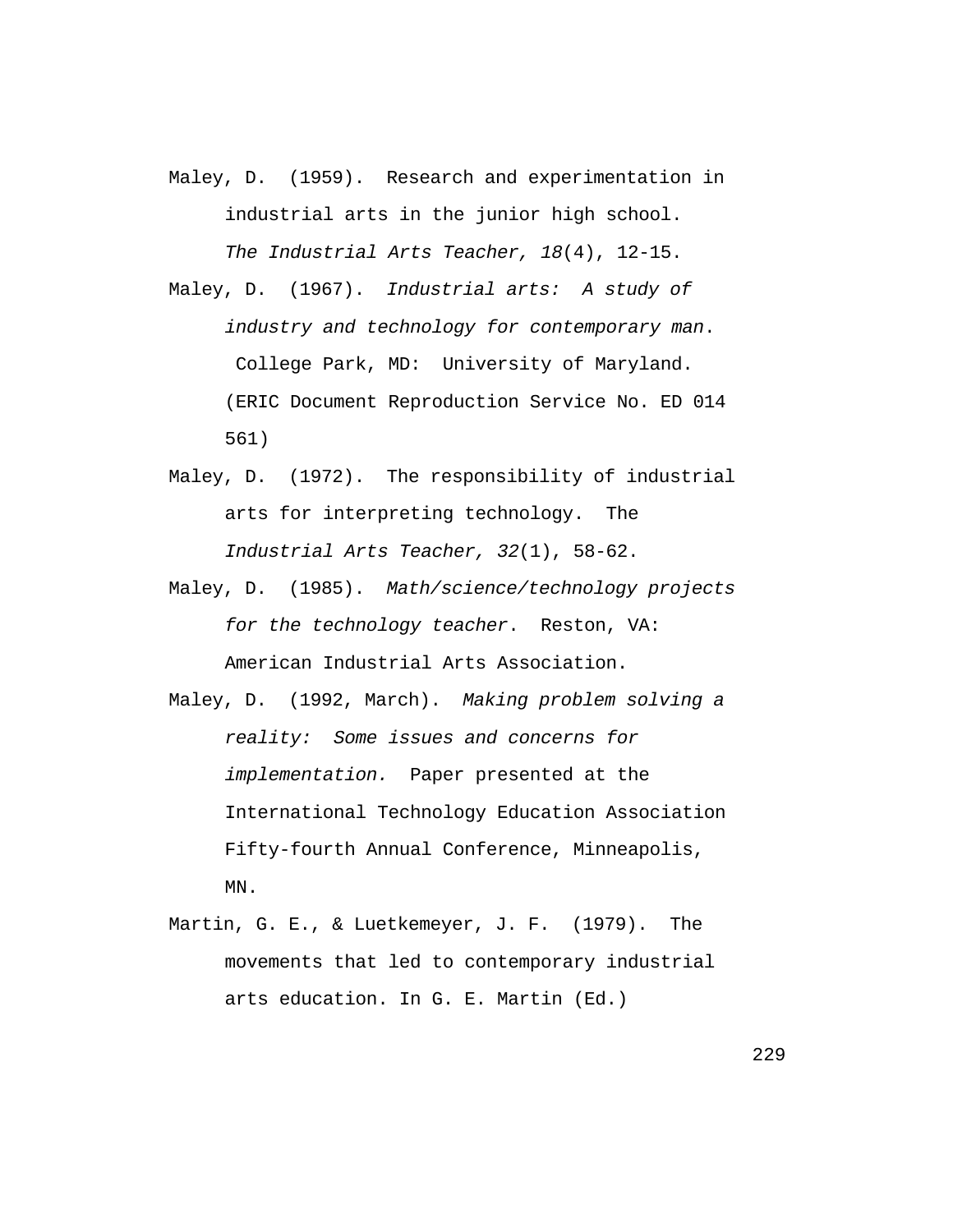Industrial arts education: Retrospect, prospect: 28th yearbook of the American Council on Industrial Arts Teacher Education (pp. 18-42). Bloomington, IL: McKnight.

Mayhew, L. B. (1958). Illustrative courses and programs in colleges and universities. In N. B. Henry (Ed.), The integration of educational experiences: The fifty-seventh yearbook of the National Society for the Study of Education, Part III (pp. 143-172). Chicago, IL: University of Chicago Press.

- McCade, J. (1991). A few things technology educators could learn from Principles of Technology. The Technology Teacher, 51(3), 23-26.
- McCracken, G. (1988). The long interview. Newbury Park, CA: Sage.
- McLoughlin, J. A., & Lewis, R. B. (1986). Assessing special students. Columbus, OH: Merrill.
- Merenbloom, E. Y. (1981). Implementing team teaching: Three models. Dissemination Services on the Middle Grades, 12(6), 1-5.
- Merenbloom, E. Y. (1986). The interdisciplinary team approach. Transescence, 14(1), 6-11.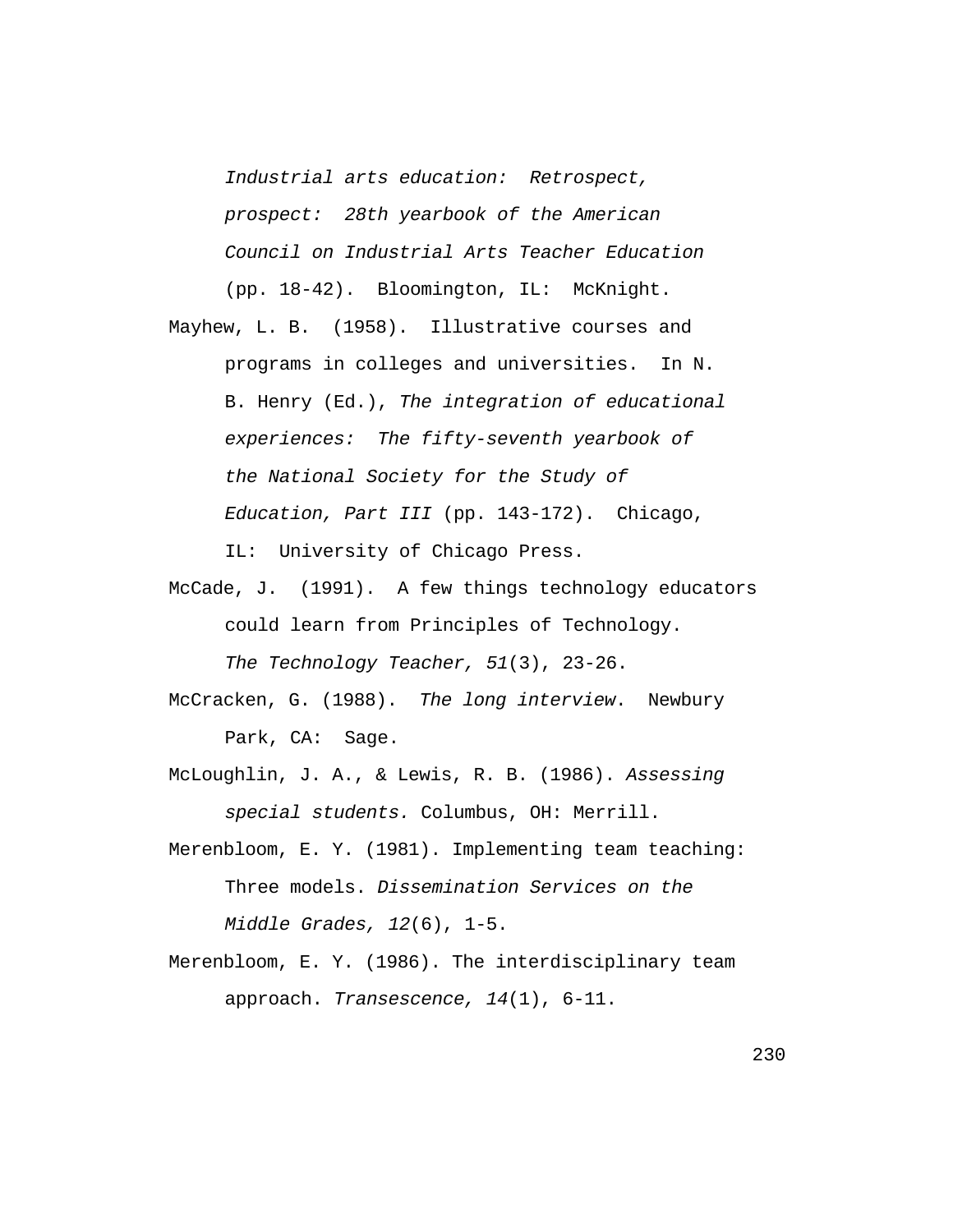- Mermoud, J. M. B. (1979). The integrated curriculum in suburban junior high schools: An aptitudetreatment interaction study. Dissertation Abstracts International. A, 40, 6, 3091. (Order No. 7926592)
- Michaels, K. (1988). Caution: Second wave of reform taking place. Educational Leadership, 45(5), 3.
- Mitchell, R. (1989). What is 'authentic assessment?' Portfolio: The Newsletter of Arts PROPEL, December, 13, 5.
- Mones, L. (1944). Industrial arts and liberal education. The Industrial Arts Teacher, 3(2), 1, 4.
- Morse, H. T. (1958). Administrative organization and processes. In N. B. Henry (Ed.), The integration of educational experiences: The fifty-seventh yearbook of the National Society for the Study of Education, Part III (pp. 143- 172). Chicago, IL: University of Chicago Press.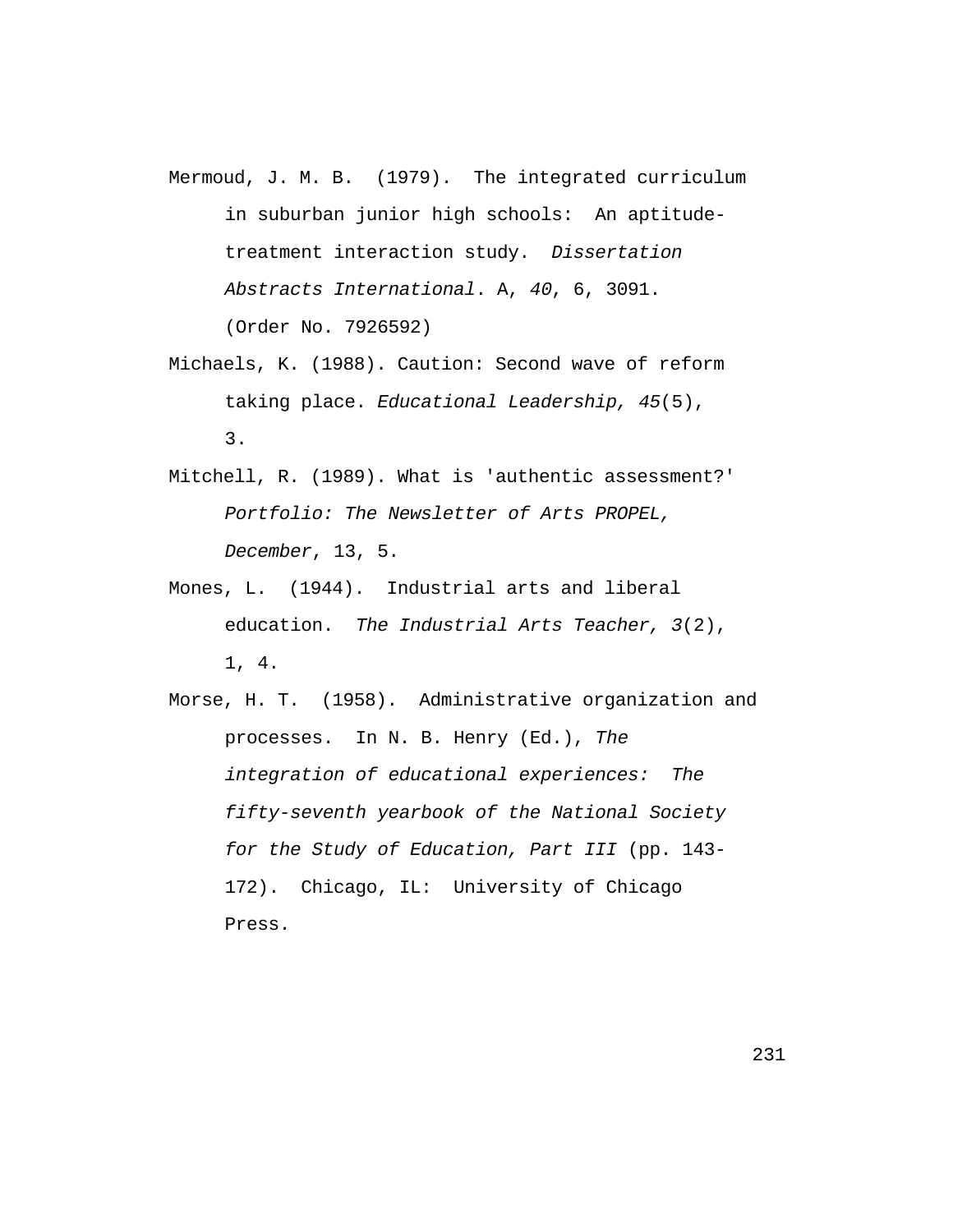National Committee on Science Standards and

Assessment. (1992). Discussion document. Washington, D.C.: National Research Council. National Committee on Science Standards and Assessment. (1993). National science education standards: July '93 progress report. Washington, D. C.: National Research Council.

National Commission on Excellence in Education. (1983). A nation at risk: The imperative for educational reform. (DHHS Publication No. 065-000-00177-2). Washington, D. C.: U. S. Government Printing Office.

National Science Board Commission on Precollege Education in Mathematics, Science and Technology. (1983). Educating Americans for the twenty-first century: A plan of action for improving mathematics, science and technology education for all American elementary and secondary students so that their achievement is the best in the world by 1995. Washington, D. C.: National Science Board Commission.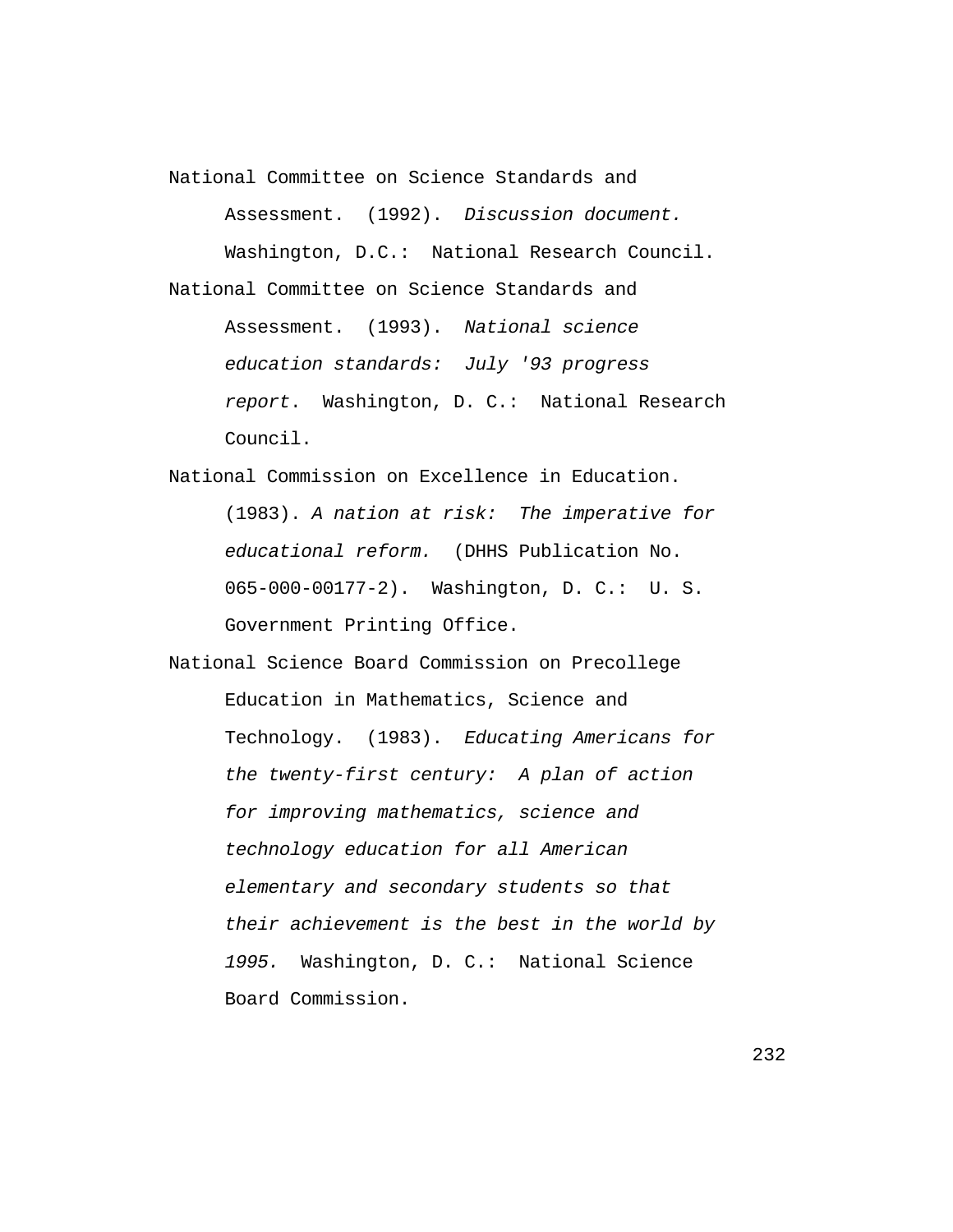- National Science Board. (1987). Science and engineering indicators. Washington, D. C.: Government Printing Office.
- National Science Foundation, & U. S. Department of Education. (1980). Science and engineering education for the 1980's and beyond. Washington, D. C.: author.
- Newkirk, L. V. (1947). Scope of the industrial arts program. The Industrial Arts Teacher, 7(2), 1, 3.
- Noto, E. R. (1972). A comparison between traditional teaching and interdisciplinary team teaching at the seventh grade level. Dissertation Abstracts International, A 33, 3, 905. (Order No. 7223984)
- Olson, D. W. (1963). Industrial arts and technology. Englewood Cliffs, NJ: Prentice Hall.
- Olson, D. W. (1972). Industrial arts: Interpreter of technology for the American school. The Industrial Arts Teacher, 32(1), 34-39.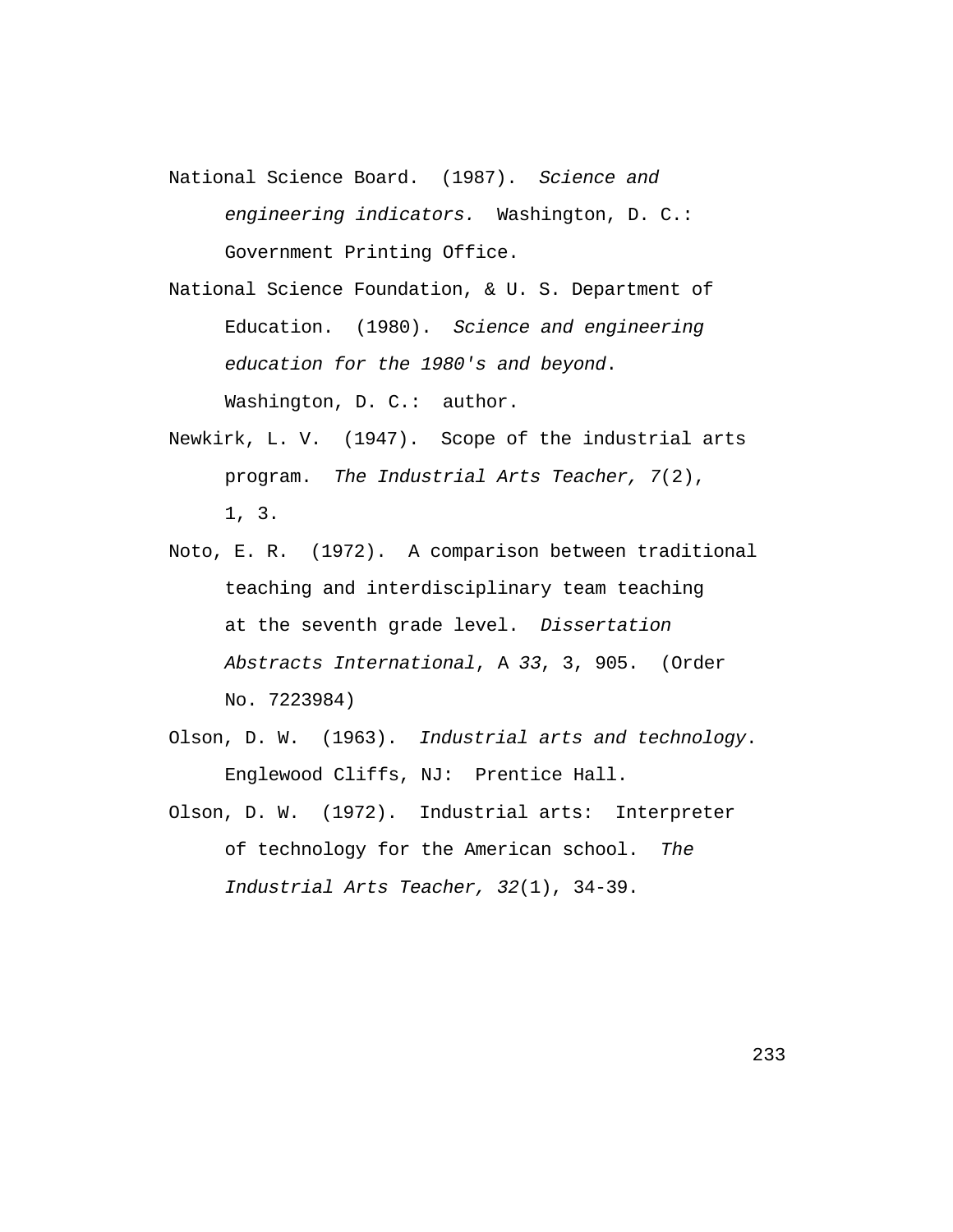- Olson, D. W. (1973). Tecnol-o-gee, industrial arts: Interpreter of technology for the American school. Raleigh, NC: North Carolina State University.
- Palmer, J. M. (1991). Planning wheels turn curriculum around. Educational Leadership, 49(2), 57-60.
- Pedhazur, E. J., & Schmelkin, L. P. (1991). Measurement, design, and analysis: An integrated approach. Hillsdale, NJ: Lawrence Erlbaum Associates.
- Perreault, R. J. (1982). An experimental comparison of cooperative learning to noncooperative learning and their effects on cognitive achievement in junior high industrial arts laboratories. Dissertation Abstracts International, 43, 12, 3830. (Order No. AAC 8308765)
- Polya, G. (1948). How to solve it: A new aspect of mathematical method. Princeton, NJ: Princeton University Press.
- Project 2061. (1989). Science for all Americans: A project 2061 report on literacy goals in science, mathematics, and technology.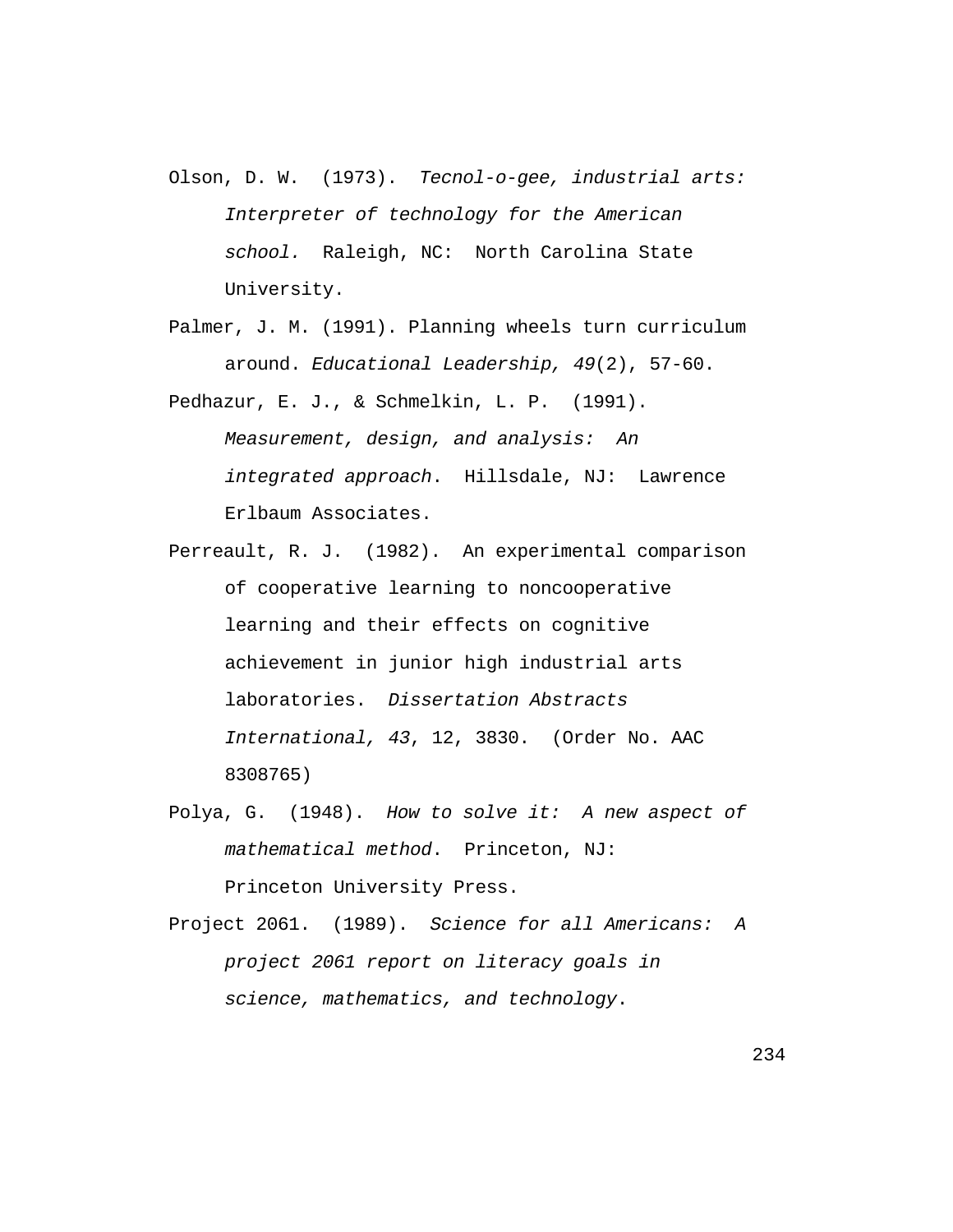Washington, D. C.: American Association for the Advancement of Science.

Project 2061. (1992). Update Project 2061: Educating for a changing future. Washington, D. C.: American Association for the Advancement of Science.

- Project 2061. (1993). Benchmarks for science literacy: Part I, achieving science literacy. Washington, D. C.: American Association for the Advancement of Science.
- Raizen, S. (1982). Science and mathematics in the schools. Washington, D. C.: National Academy of the Sciences, & National Academy of Engineering.
- Richards, M. F. (1958). Sputnick education and industrial arts. Industrial Arts and Vocational Education, 47, 213-214.
- Ritz, J. M. (1992). Establishing evaluative criteria for technology education programs. Critical issues in technology education. Camelback Symposium: A compilation of papers (pp. 15- 20). Reston, VA: International Technology Education Association.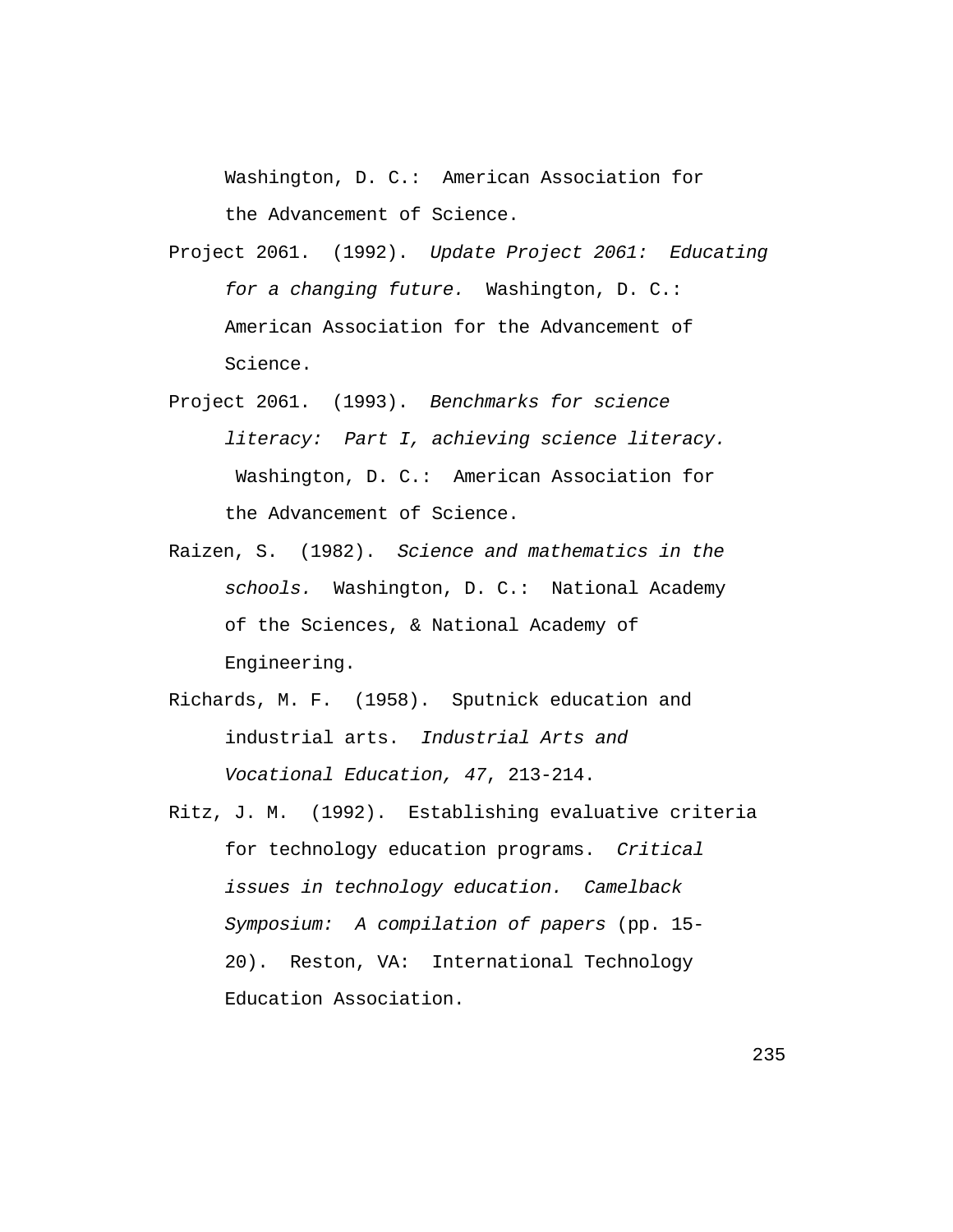- Roth, G. L. (1987). A bright future for computer simulations. The Technology Teacher, 47(2),  $13 - 16$ .
- Roth, W. M. (1993). Problem-centered learning for the integration of mathematics and science in a constructivists laboratory: A case study. School Science and Mathematics, 93(3), 113- 122.
- Roy, R. (1990). The relationship of technology to science and the teaching of technology. Journal of Technology Education, 1(2), 5-18.
- Salinger, G. L. (1992). Mathematics, science and technology education: Integration or coordination. In E. A. Bame & W. E. Dugger, Jr. (Eds.) A global technology education perspective: ITEA-PATT International Conference proceedings (pp. 41-50). Reston, VA: International Technology Education Association.
- Sanders, M. E. (1993). Science and technology: A new alliance. Science Scope, 15(6), 56-60.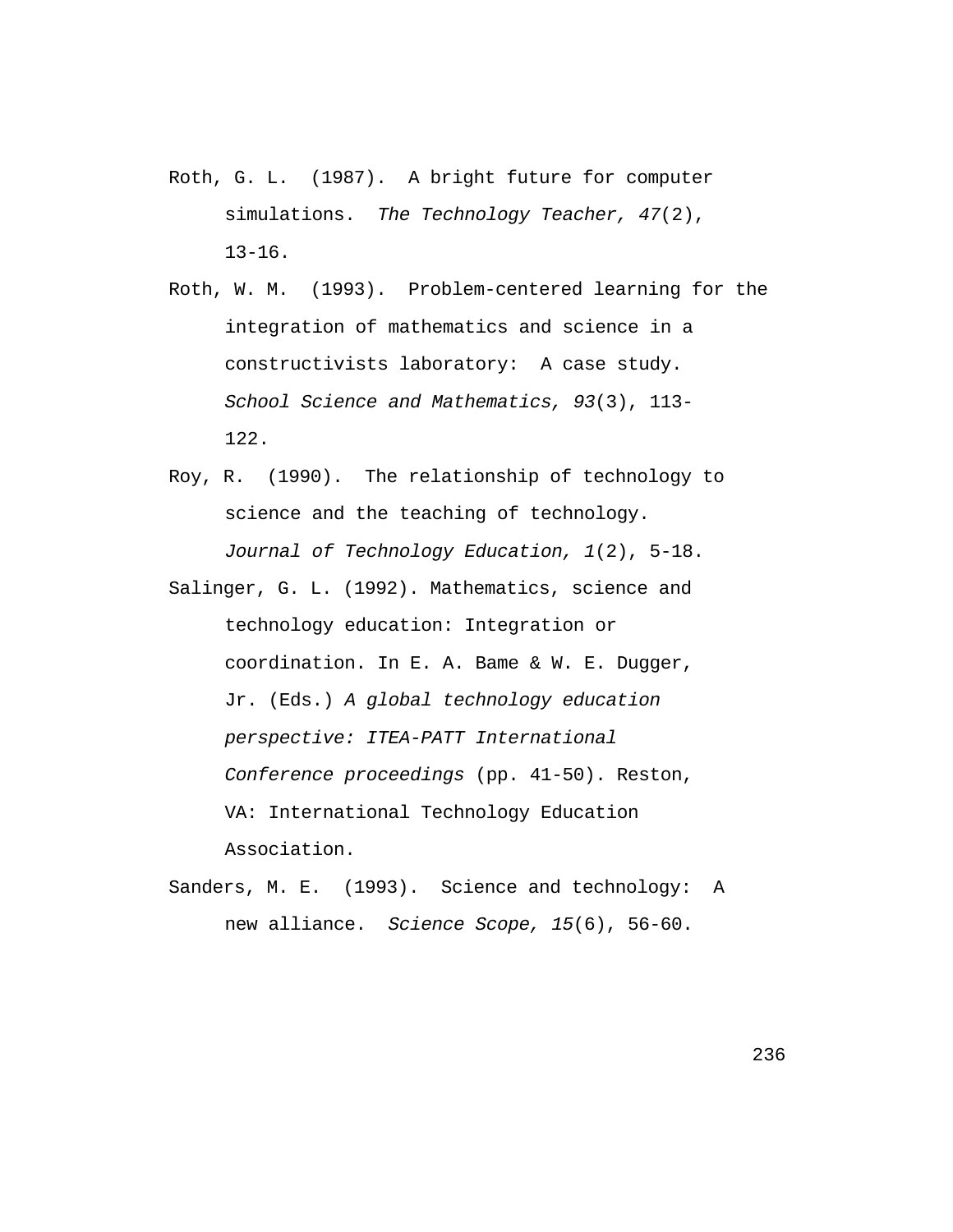- Sanford, F. H., & Hemphill, J. K. (1952). An evaluation of a brief course in psychology at the U. S. Naval Academy. Educational Psychology Measurement, 12, 194-216.
- Saunders, W. L., & Shepardson, D. (1984). A comparison of concrete and formal science instruction upon science achievement and reasoning ability of sixth grade students. (Report No. SE 044 522). New Orleans, LA: Paper presented at the Annual Meeting of the National Association for Research in Science Teaching. (ERIC Document Reproduction Service No. ED 244 797)
- Savage, E., & Sterry, L. (1990). A conceptual framework for technology education. Reston, VA: International Technology Education Association.
- Scanlin, D. M. (1985). An analysis of cognitive growth through figural problem solving in industrial arts. Dissertation Abstracts International, A 46, 3, 633. (Order No. ACC 8511425)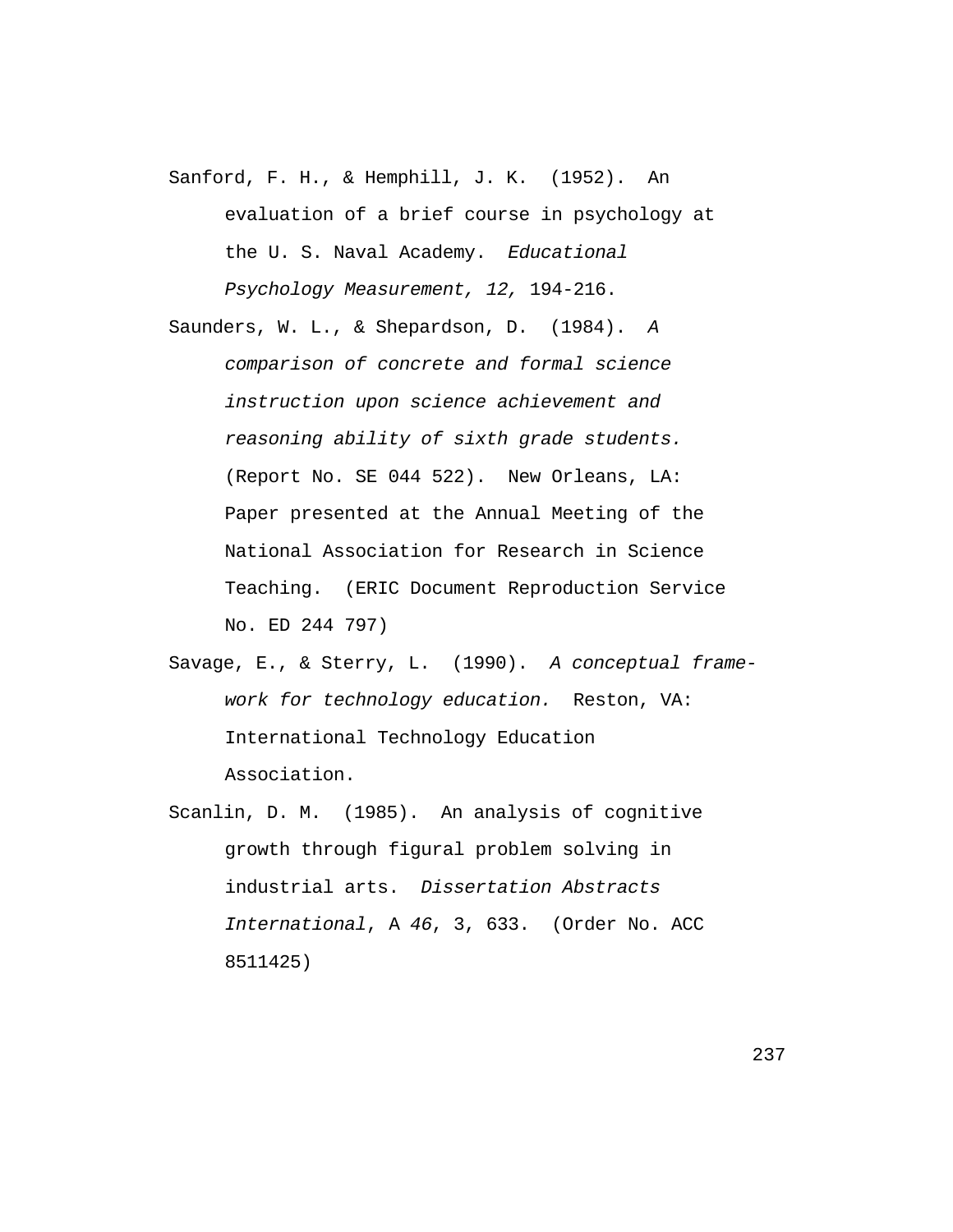Scarborough, S. R., & White, C. (1994). PHYS-MA-TECH:

An integrated partnership. Journal of

Technology Education, 5(2), 31-39.

- Scope, Sequence and Coordination of Secondary School Science. (1992). The content core: A quide for curriculum designers (Vol I). Washington, D. C.: National Science Teachers Association.
- Selby, C. C. (1988). Integrated mathematics, science technology education. The Technology Teacher,  $47(5)$ ,  $1-5$ .
- Shann, M. H. (1975). Student effects of an interdisciplinary curriculum for real problem solving: The 1974-75USMES evaluation. Summary of Final Report. Washington, D. C.: National Science Foundation. (ERIC Document Reproduction Service No. ED 132 184)
- Shaw, D. M., & Reeves, J. M. (1978). Design education for the middle years: A teacher's guide. London: Hodder and Stoughton.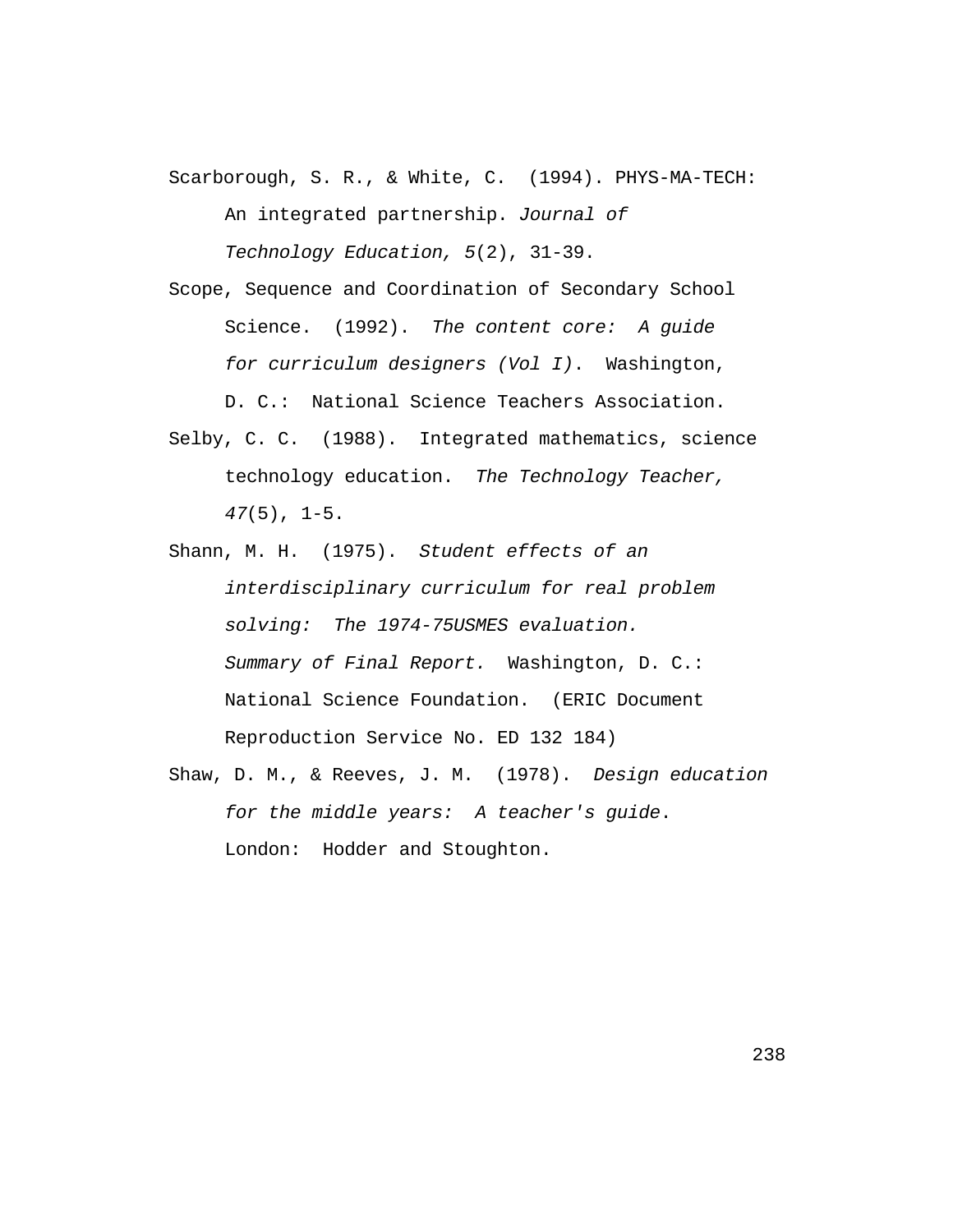- Sheldon, C. R. (1991). Teaching creative problem solving in technology education. Dissertation Abstracts International, 29, 02, 197. (Order No. 1341799)
- Snyder, J. F., & Hales, J. A. (1980). Jackson's Mill industrial arts curriculum theory. Charleston, WV: West Virginia Department of Education.
- Starkweather, K. N. (1979). An examination of the relationship of industrial arts to general education. In G. E. Martin (Ed.), Industrial arts education: Retrospect, prospect: 28th yearbook of the American Council on Industrial Arts Teacher Education (pp. 59-72). Bloomington, IL: McKnight.
- Stevenson, C., & Carr, J. F. (1993). An invitation to dance. In C. Stevenson, & J. F. Carr (Eds.), Integrated studies in the middle grades: Dancing through walls (pp. 1-25). New York: Teachers College Press
- Taba, H. (1962). Curriculum development: Theory and practice. New York: Harcourt, Brace & World.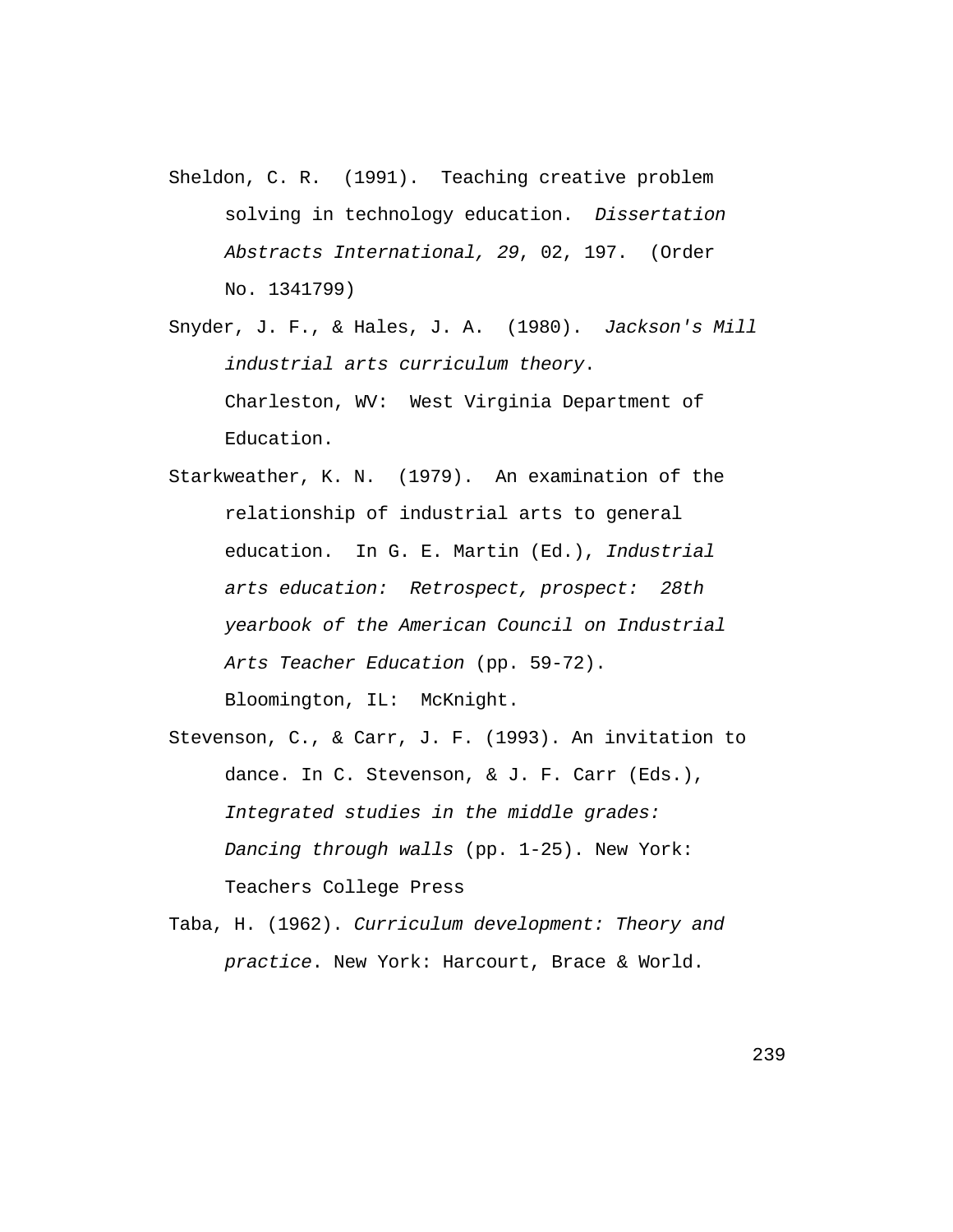Technology Education Advisory Council. (1988). Technology: A national imperative. Reston, VA: International Technology Education Association.

- Tracey, W. E. (1992). Transportation technology education in the middle school. In J. R. Wright, & S. A. Komacek (Eds.), Transportation in technology education: 41st yearbook of the Council on Technology Teacher Education (pp. 131-153). Lake Forest, IL: Glencoe.
- Tyler, R. W. (1949). Basic principles of curriculum and instruction. Chicago, IL: University of Chicago Press.
- Tyler, R. W. (1958). Curriculum organization. In N. B. Henry (Ed.), The integration of educational experiences: The fifty-seventh yearbook of the National Society for the study of Education, Part III (pp. 143-172). Chicago, IL: University of Chicago Press.
- Van Til, W., Vars, G. F., & Lounsbury, J. H. (1961). Modern education for the junior high school years. New York: Bobbs-Merrill Company.

Vars, G. F. (1986). Editorially speaking.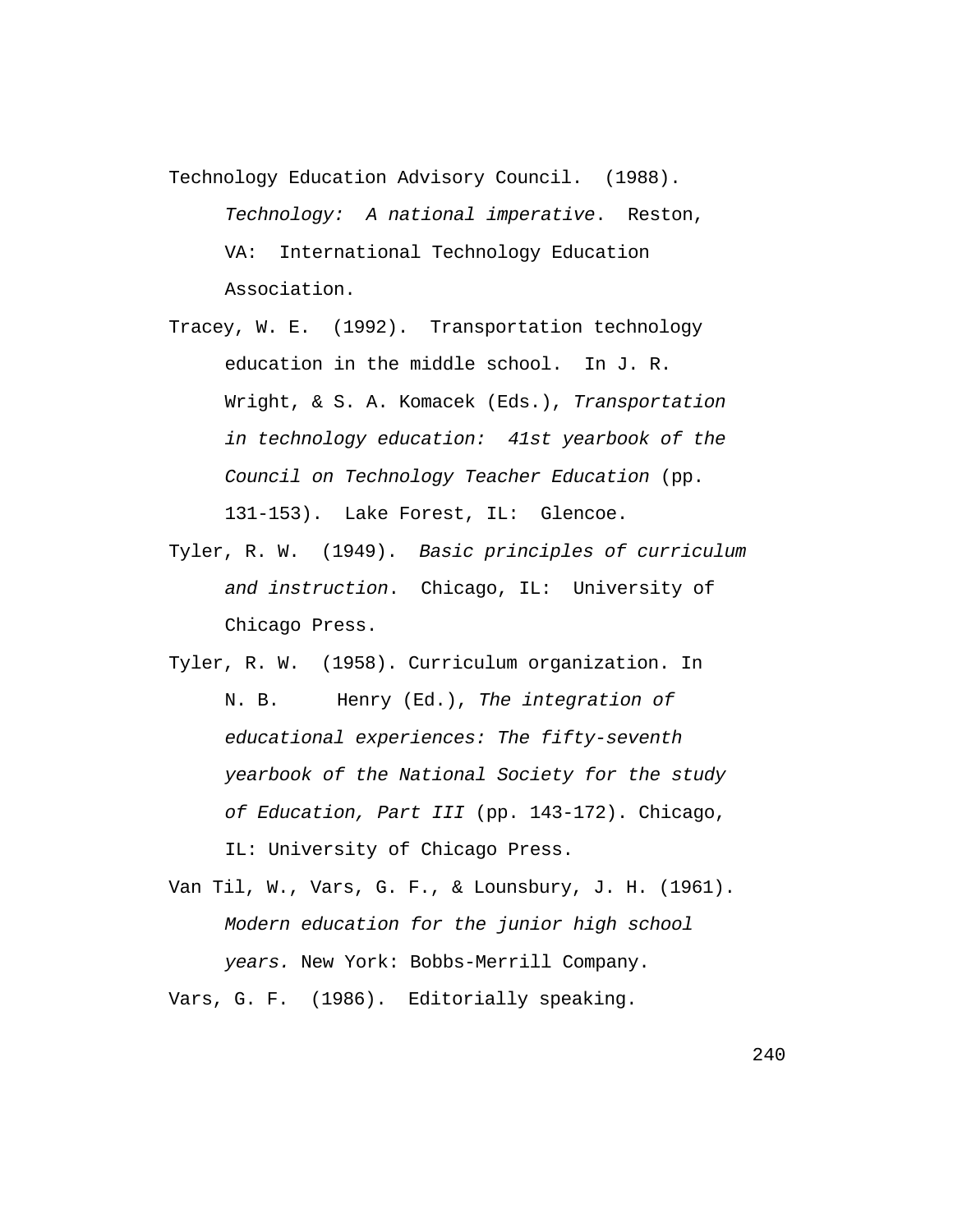Transescence, 14(1), 3-5.

- Vars, G. F. (1987). Interdisciplinary teaching in the middle grades. Columbus, OH: National Middle School Association.
- Vars, G. F. (1991). A bibliography of research on the effectiveness of block-time, core, and interdisciplinary team teaching programs. Kent, OH: Kent State University.
- Vars, G. F. (1992). Integrated curriculum in historical perspective. Educational Leadership, 49(2), 14-15.
- Von Eschenbach, J. F., & Ragsdale, C. (1989). The integration of elementary social studies and mathematics through experiential learning. The Social Studies, 80(6), 225-228.
- Von Glasserfeld, E. (1987). Learning as a constructivist activity. In I. J. Claude (Ed.), Problems of representation in teaching and learning math (pp. 3-17). Washington, D. C.: Lawrence Erlbaum Associates.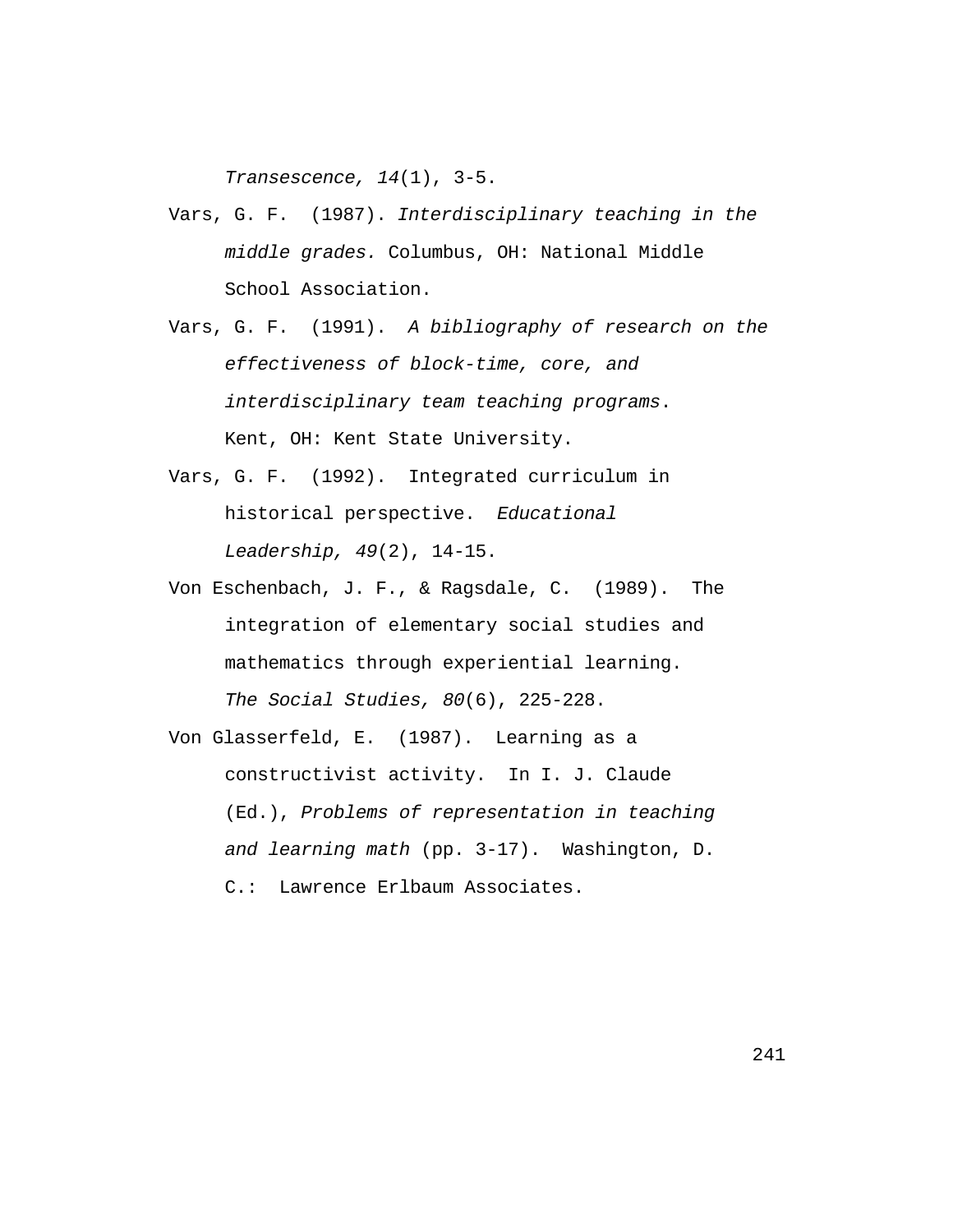- Waetgen, W. B. (1989). Technological problem solving: A proposal. Reston, VA: International Technology Education Association.
- Waetgen, W. B. (1992). Shaping the future of a profession. Critical issues in technology education. Camelback Symposium: A compilation of papers (pp. 15-20). Reston, VA: International Technology Education Association.
- Wescott, J. W. (1993). Establishing the manufacturing teaching/learning environment. In R. D. Seymour, & R. L. Shackelford (Eds.), Manufacturing in technology education: 42nd yearbook of the Council on Technology Teacher Education (pp. 159-188). Lake Forest, IL: Glencoe.
- Wise, A. E. (1979). Legislated learning: The bureaucratization of the American classroom. Berkley, CA: University of California Press.
- Wolters, F. (1989). A PATT study among 10 to 12 year-olds. Journal of Technology Education, 1(1), 22-23.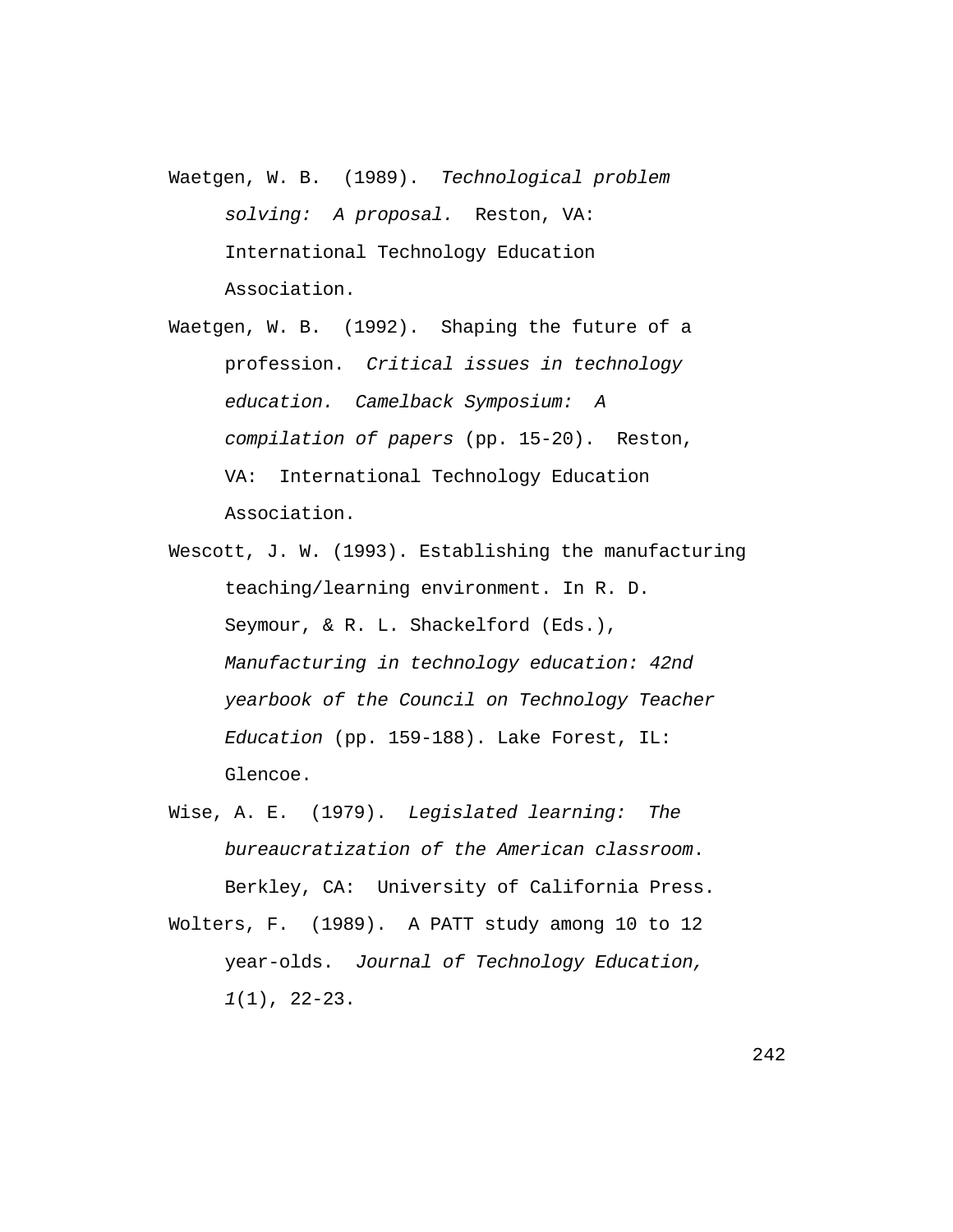- Woodward, R. L. (1960). Mathematics and industrial arts education. Sacramento, CA: California State Department of Education.
- Woodward, R. L. (1962). Industrial arts and science. Sacramento, CA: California State Department of Education.
- Zuga, K. F. (1988). Interdisciplinary approach. In W. H. Kemp, & A. E. Schwaller (Eds.), Instructional strategies for technology education: 37th yearbook of the Council on Technology Teacher Education (pp. 56-71). Mission Hills, CA: Glencoe Publishing.
- Zuga, K. F. (1991). The technology education experience and what it can contribute to STS. Theory into Practice, 30, 260-266.